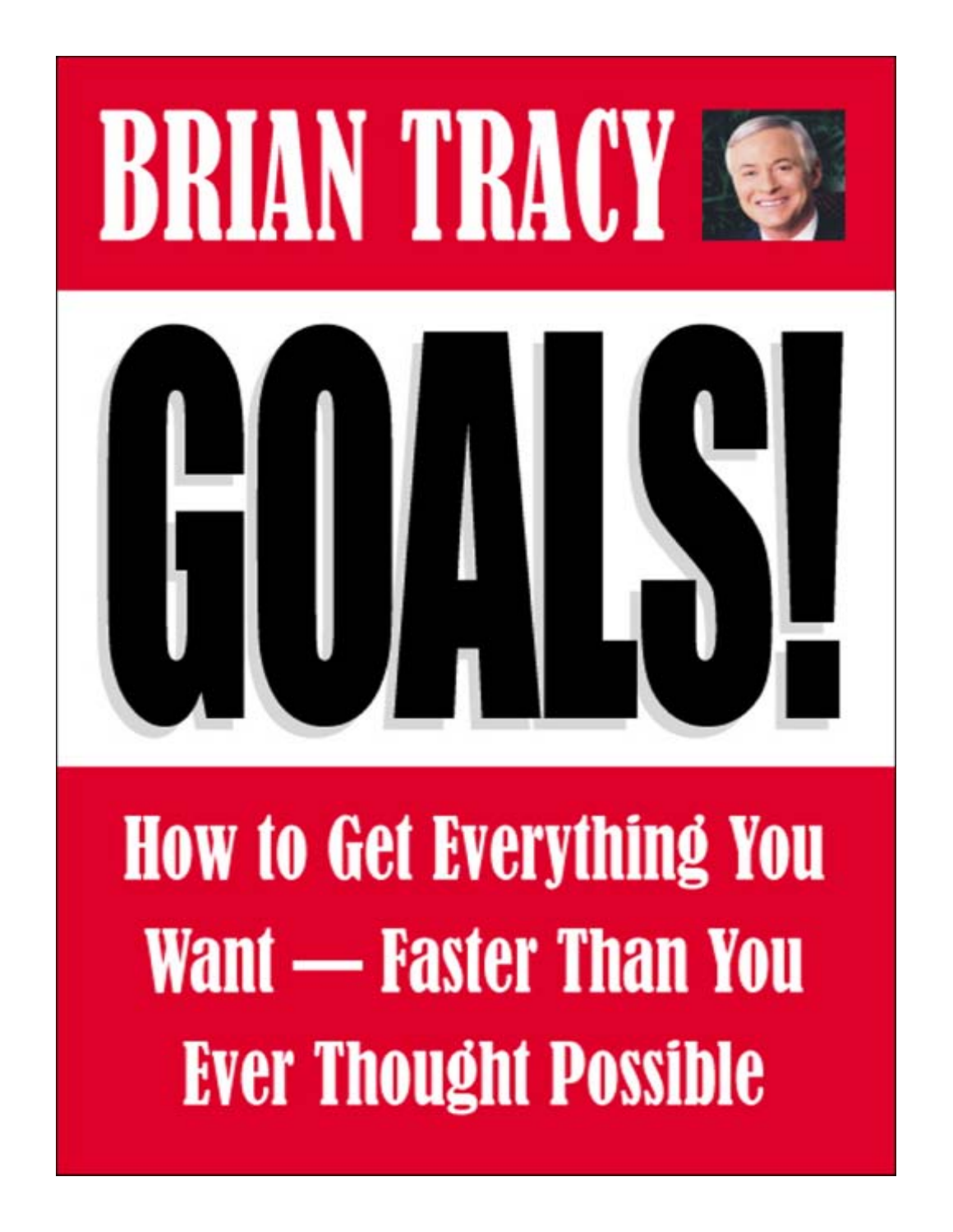# **GOALS!**

# **How to Get Everything You Want – Faster Than You Ever Thought Possible**

# **By Brian Tracy**

© Brian Tracy. All rights reserved. The contents, or parts thereof, may not be reproduced in any form for any purpose without the written permission of Brian Tracy.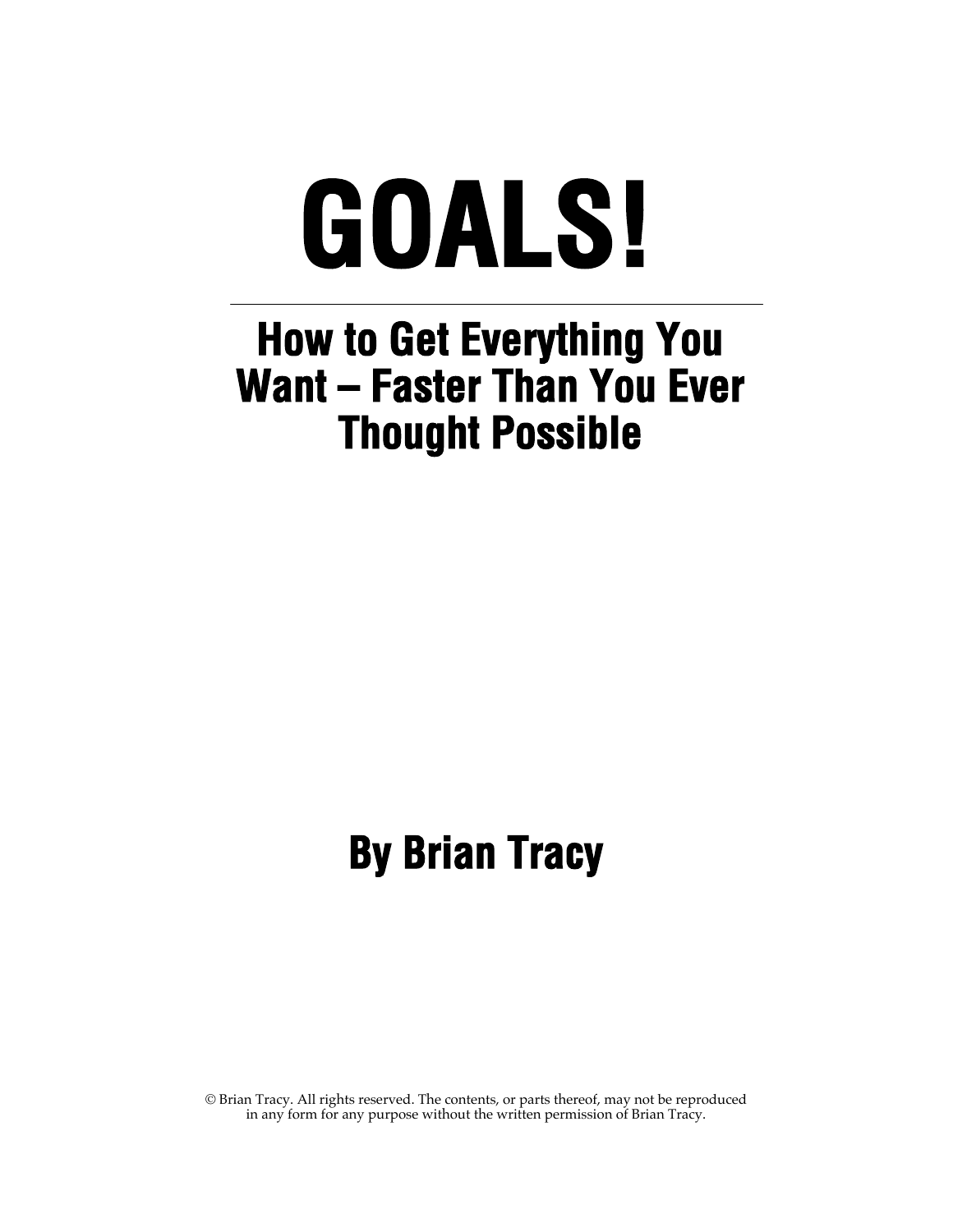# **TABLE OF CONTENTS**

| 1.  |  |
|-----|--|
| 2.  |  |
| 3.  |  |
| 4.  |  |
| 5.  |  |
| 6.  |  |
| 7.  |  |
| 8.  |  |
| 9.  |  |
| 10. |  |
| 11. |  |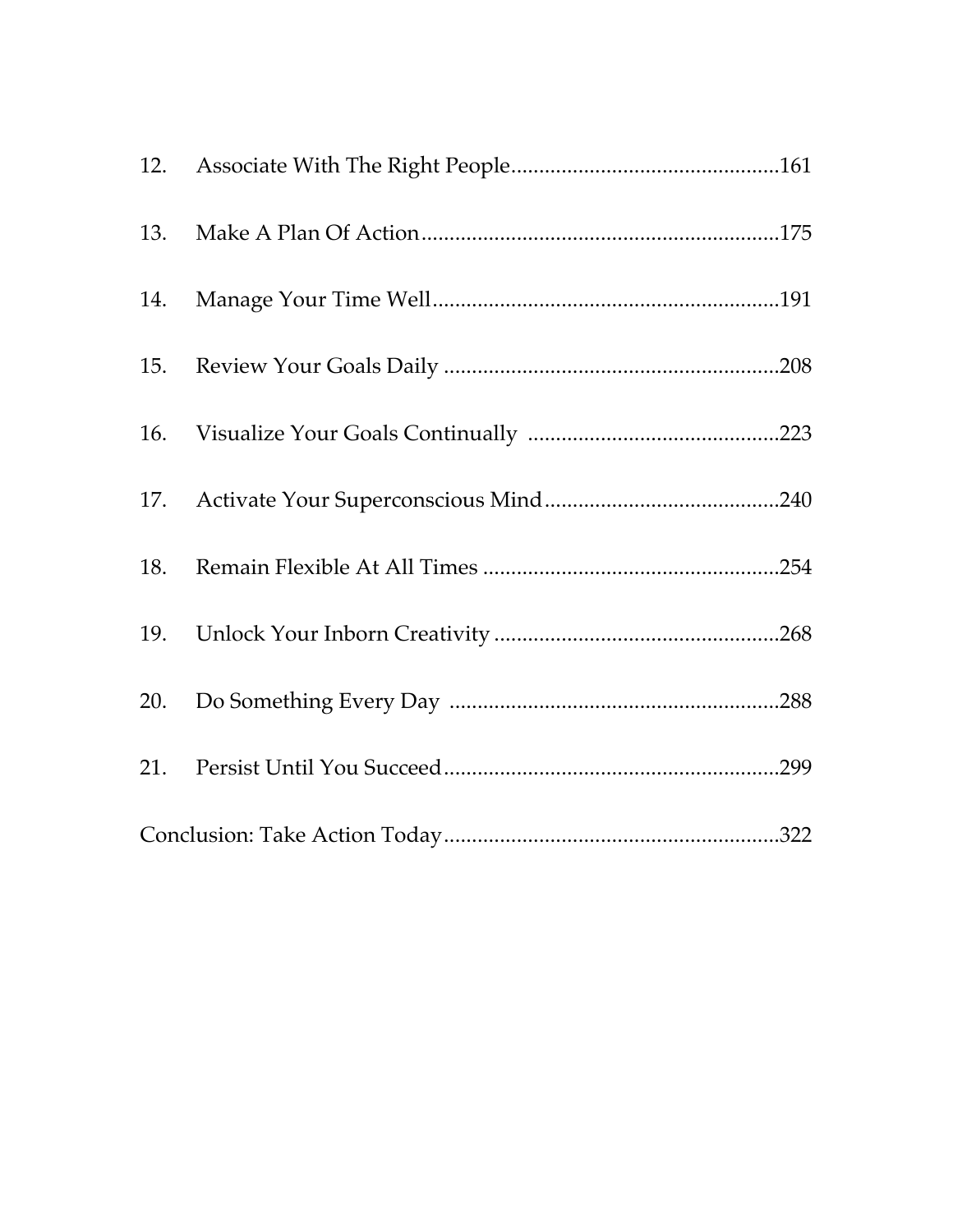# **DEDICATION**

To Rick Metcalf, a good friend, a great American, an extraordinary entrepreneur, one of the best salesmen who ever lived, and an inspiration to everyone who knew him.

> I only wish you could be here to read this book. You left us all too soon.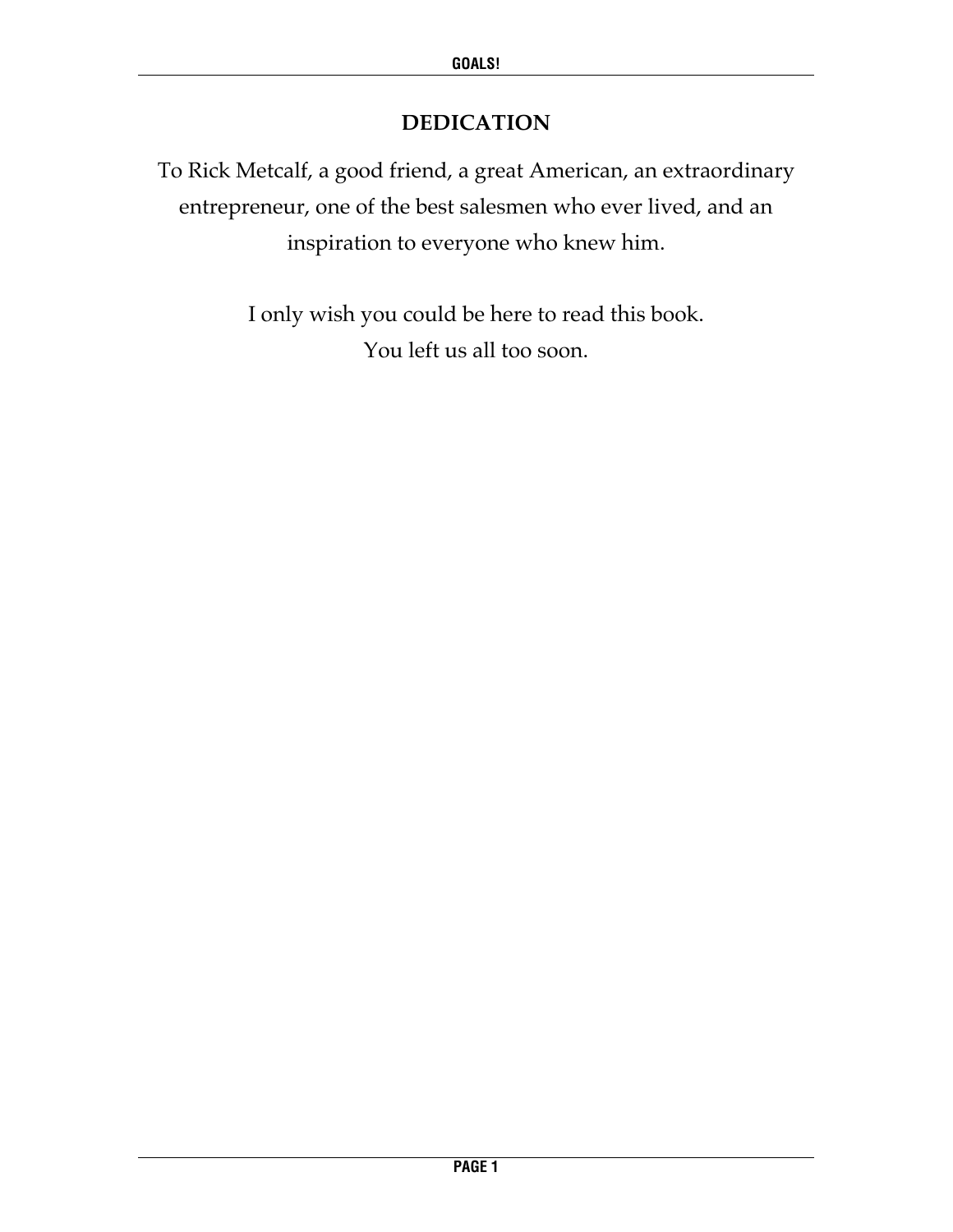#### **PREFACE**

This book is for ambitious people who want to get ahead faster. If this is the way you think and feel, you are the person for whom this book is written. The ideas contained in the pages ahead will save you years of hard work in achieving the goals that are most important to you.

I have spoken more than 2000 times before audiences of as many as 23,000 people, in 24 countries. My seminars and talks have varied in length from five minutes to five days. In every case, I have focused on sharing the best ideas I could find on the particular subject with that audience at that moment. After countless talks on various themes, if I was only given five minutes to speak to you, and I could only convey one thought that would help you to be more successful, I would tell you to "write down your goals, make plans to achieve them, and work on your plans every single day."

This advice, if you followed it, would be of more help to you than anything else you could ever learn. Many university graduates have told me that this simple concept has been more valuable to them than four years of study. This idea has changed my life, and the lives of millions of other people. It will change yours as well.

# **The Turning Point**

A group of successful men got together in Chicago some time ago, talking about the experiences of their lives. All of them were millionaires and multi-millionaires. Like most successful people, they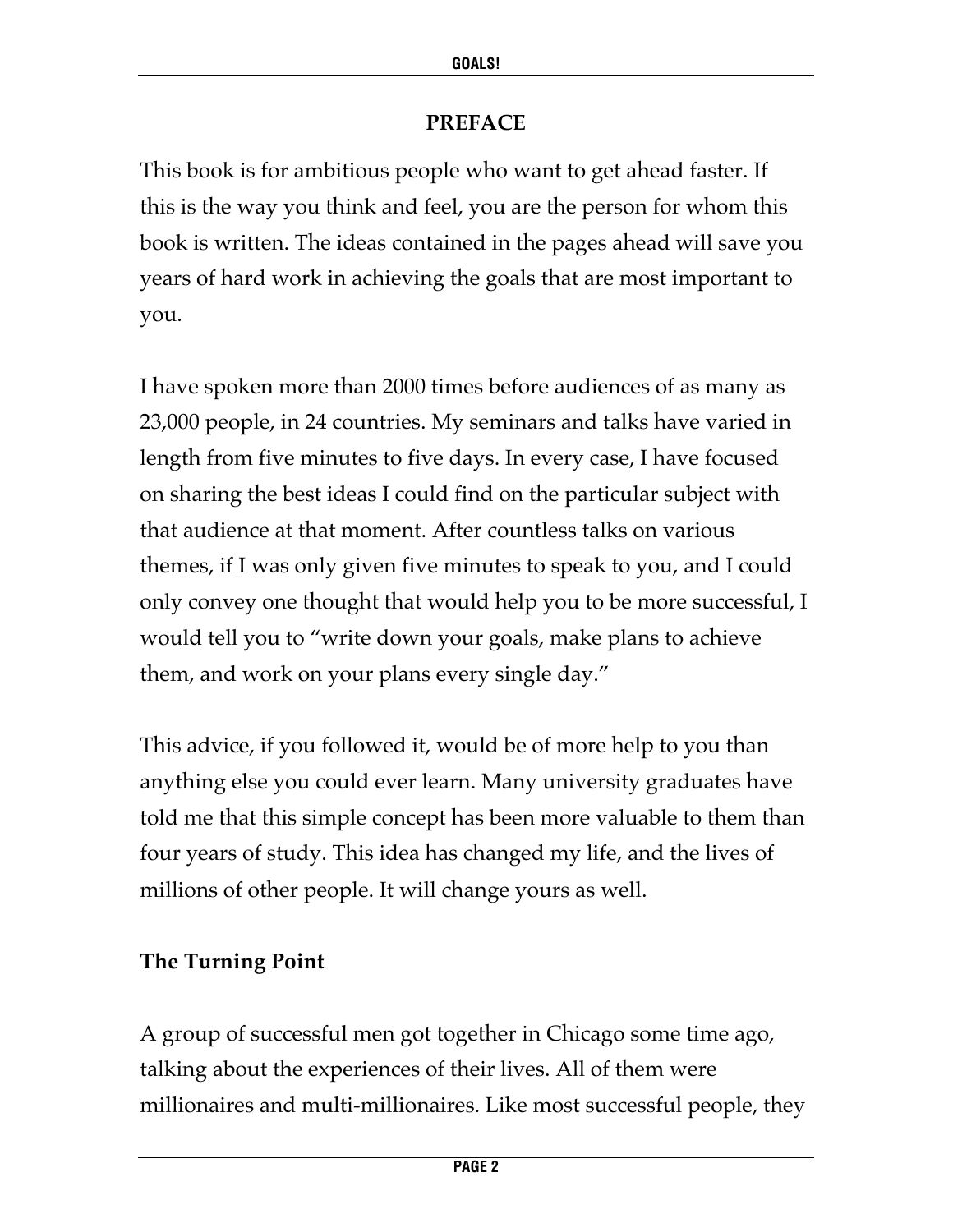were both humble and grateful for what they had achieved, and for the blessings that life had bestowed upon them. As they discussed the reasons why they had managed to achieve so much in life, the wisest man among them spoke up and said that, in his estimate, "success is *goals*, and all else is commentary."

Your time and your life are precious. The biggest waste of time and life is for you to spend years accomplishing something that you could have achieved in only a few months. By following the practical, proven process of goal setting and goal achieving laid out in this book, you will be able to accomplish vastly more in a shorter period of time than you have ever imagined before. The speed at which you move onward and upward will amaze both yourself and all the people around you.

By following these simple and easy-to-apply methods and techniques, you can move quickly from rags to riches in the months and years ahead. You can transform your experience from poverty and frustration to affluence and satisfaction. You can go far beyond your friends and family and achieve more in life than most other people you know.

In my talks, seminars and consulting, I have worked with more than two million people all around the world. I have found, over and over, that an average person with clear goals will run circles around a genius who is not sure what he or she really wants.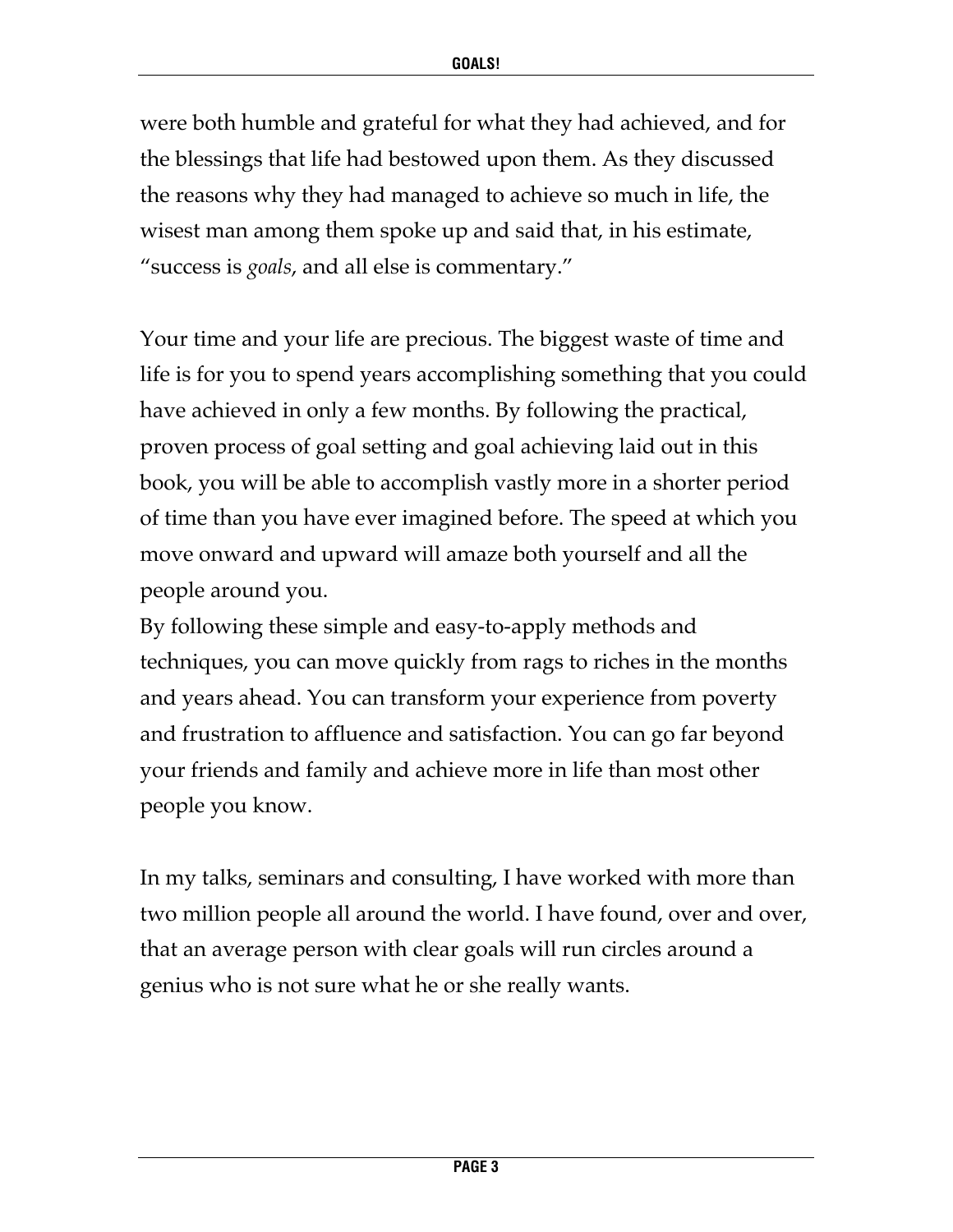My personal mission statement has not changed in years. It is: "To help people achieve their goals faster than they ever would in the absence of my help."

This book contains the distilled essence of all that I have learned in the areas of success, achievement and goal attainment. By following the steps explained in the pages ahead, you will move to the front of the line in life. For my children, this book is meant to be a road map and a guide to help you get from wherever you are to wherever you want to go. For my friends and readers of this book, my reason for writing it is to give you a proven system that you can use to move onto the fast track in your own life.

Welcome! A great new adventure is about to begin.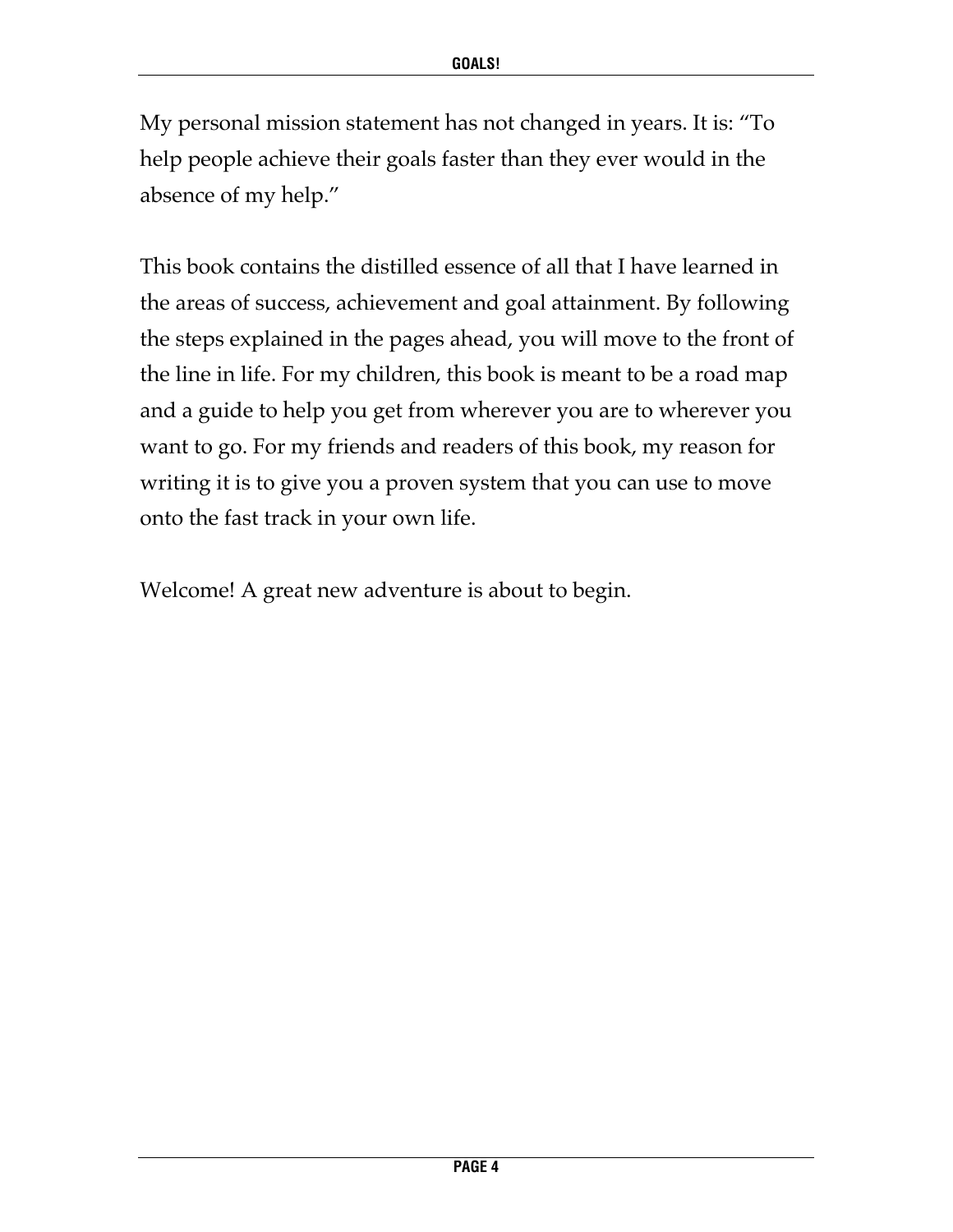#### **INTRODUCTION**

This is a wonderful time to be alive. There have never been more opportunities for creative and determined people to achieve more of their goals than they can today. Regardless of short-term ups and downs in the economy and in your life, we are entering into an age of peace and prosperity superior to any previous era in human history.

In the year 1900, there were five thousand millionaires in America. By the year 2000, there were more than *five million*, most of them selfmade, in one generation. Experts predict that there will be another ten to twenty million millionaires created in the next two decades. Your goal should be to become one of them. This book will show you how.

# **A Slow Start**

When I was 18, I left high school without graduating. My first job was as a dishwasher in the back of a small hotel. From there, I moved on to washing cars, and then washing floors with a janitorial service. For the next few years, I drifted and worked at various laboring jobs, earning my living by the sweat of my brow. I worked in sawmills and factories. I worked on farms and ranches. I worked in the tall timber with a chain saw and dug wells when the logging season ended.

I worked as a construction laborer on tall buildings, and as a seaman on a Norwegian Freighter in the North Atlantic. Often I slept in my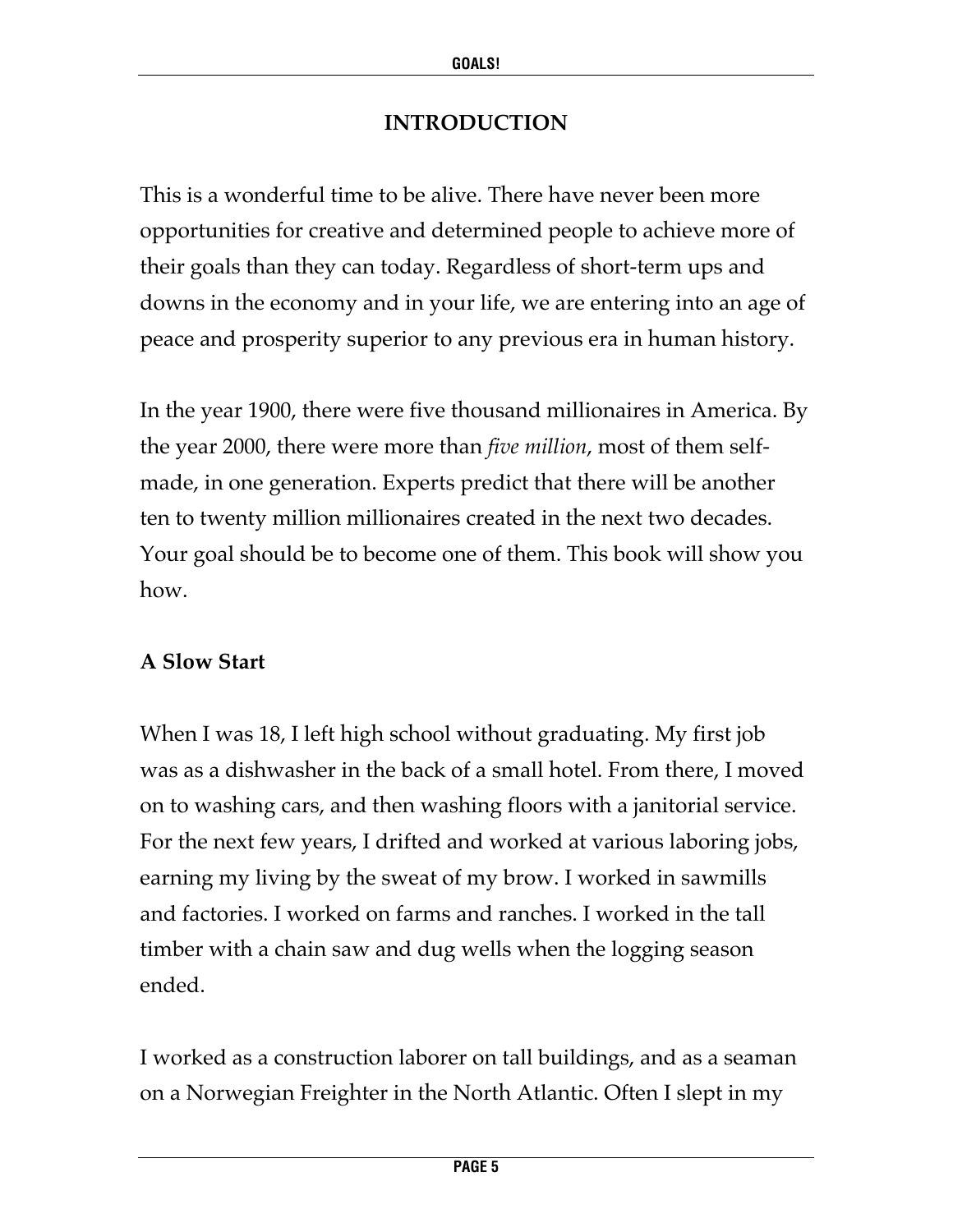car, or in cheap rooming houses. When I was 23, I was working as an itinerant farm laborer during the harvest, sleeping on the hay in the barn and eating with the farmer's family. I was uneducated, unskilled, and at the end of the harvest, unemployed once more.

When I could no longer find a laboring job, I got a job in straight commission sales, cold calling from office-to-office and from door-todoor. I would often work all day long to make a single sale so that I could pay for my rooming house and have a place to sleep that night. This was not a great start at life.

# **The Day My Life Changed**

Then one day, I took out a piece of paper and wrote down an outrageous goal for myself. It was to earn \$1,000 per month in doorto-door and office-to-office selling. I folded up the piece of paper, put it away and never found it again.

But 30 days later, my entire life had changed. During that time, I discovered a technique for closing sales that tripled my income from the very first day. Meanwhile, the owner of my company sold out to an entrepreneur who had just moved into town. Exactly thirty days after I had written down my goal, he took me aside and offered me \$1,000 per month to head up the sales force and teach the other people what it was that I was doing that enabled me to be selling so much more than anyone else. I accepted his offer and from that day forward, my life was never the same.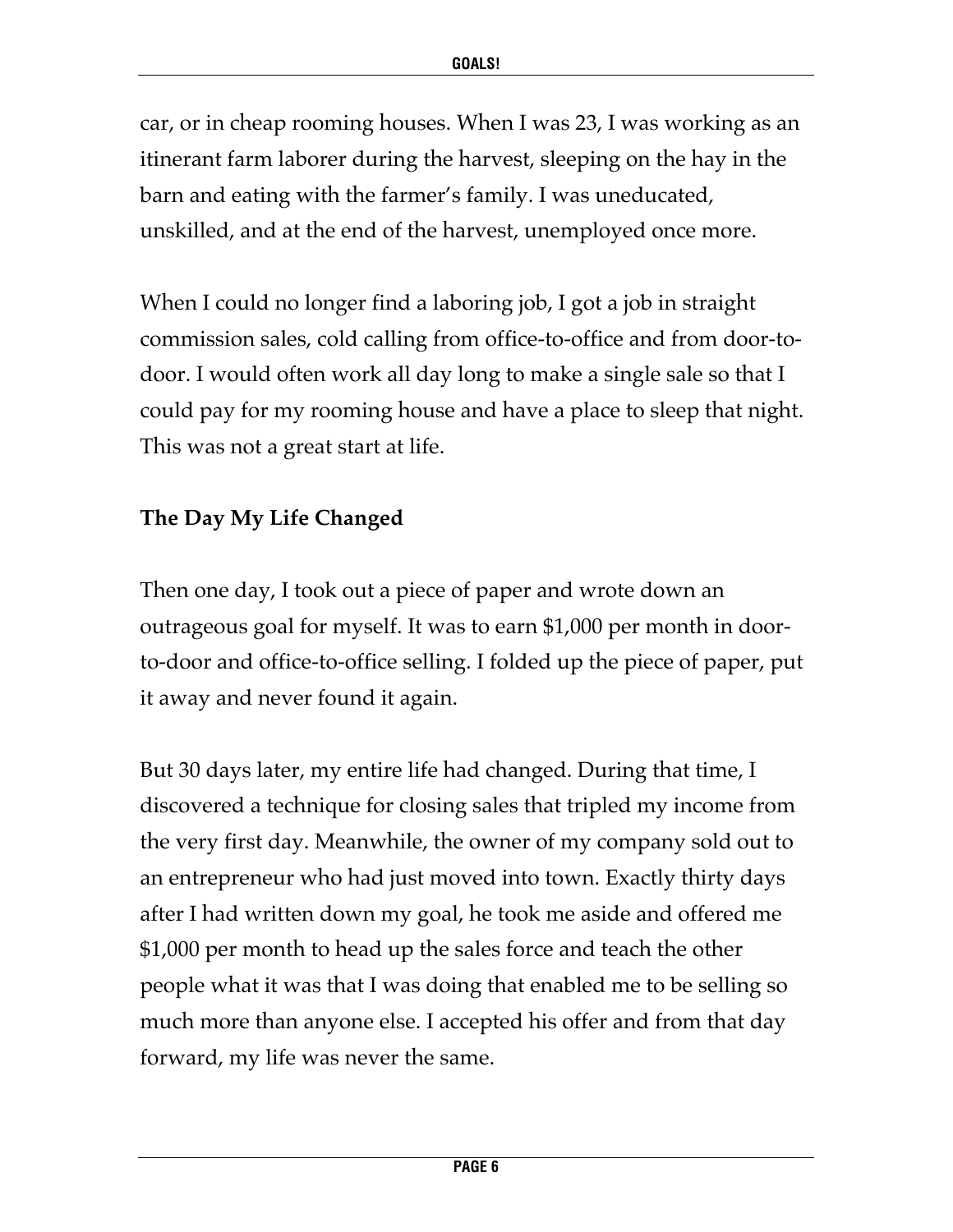Within eighteen months, I had moved from that job to another, and then to another. I went from personal selling to becoming a sales manager with people selling for me. I recruited and built a 95 person sales force. I went literally from worrying about my next meal to walking around with a pocket full of \$20 dollar bills.

I began teaching my salespeople how to write out their goals, and how to sell more effectively. In almost no time at all, they doubled and tripled and increased their incomes as much as ten times. Many of them are today millionaires and multi-millionaires.

It's important to note that, since those days in my mid-20s, my life has not been a smooth series of upward steps. It has included many ups and downs, marked by occasional successes and temporary failures. I have traveled, lived and worked in more than 80 countries, learning French, German and Spanish along the way, and working in 22 different fields.

As the result of inexperience, and sometimes sheer stupidity, I have spent or lost everything I made and had to start over again - several times. In every case when this happened, I would begin by sitting down with a piece of paper and laying out a new set of goals for myself, using the methods that I'll explain in the pages ahead.

After several years of hit and miss goal setting and goal achieving, I finally decided to collect everything I had learned into a single system. By assembling these ideas and strategies in one place, I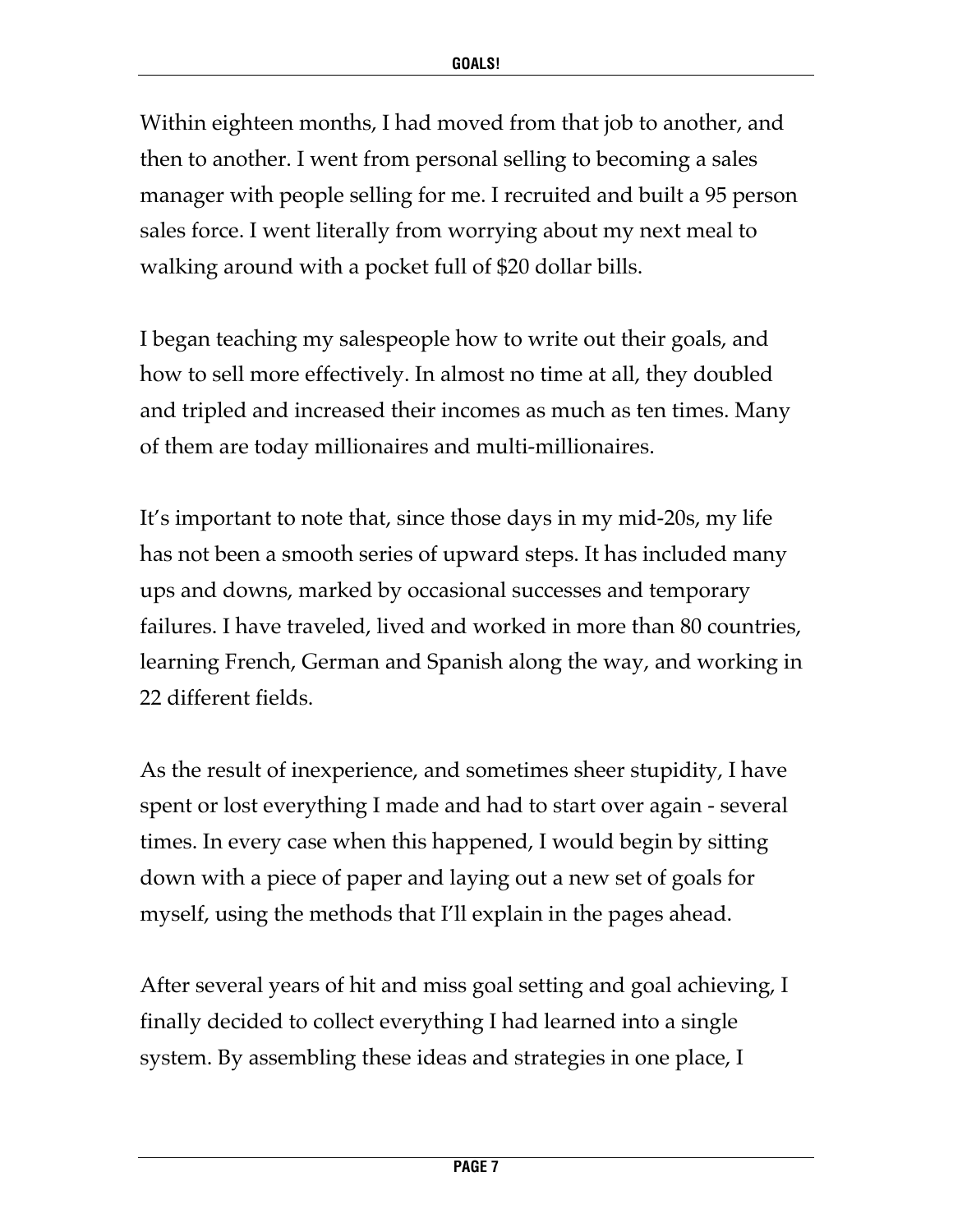developed a goal setting methodology and process, with a beginning, middle and end, and began to follow it every day.

Within one year, following this blueprint for goal achieving, my life had changed once more. In January of that year, I was living in a rented apartment with rented furniture. I was \$35,000 in debt and driving a used car that wasn't paid for. By December, I was living in my own \$100,000 condominium. I had a new Mercedes, had paid off all my debts and I had \$50,000 in the bank.

Then I really got serious about success. I realized that this "goal setting" stuff was incredibly powerful. I invested hundreds and then thousands of hours reading and researching on goal setting and goal achieving, synthesizing the best ideas I could find into a complete goal setting and achieving process that worked with incredible effectiveness.

# **Anyone Can Do It**

In 1981, I began teaching my system in workshops and seminars that have now reached more than two million people in 35 countries. I began audiotaping and video taping my courses so that others could use them. We have now trained hundreds of thousands of people in these principles, in multiple languages, all over the world.

What I found was that these ideas work everywhere, for everyone, in virtually every country, no matter what your education, experience or background may be when you begin.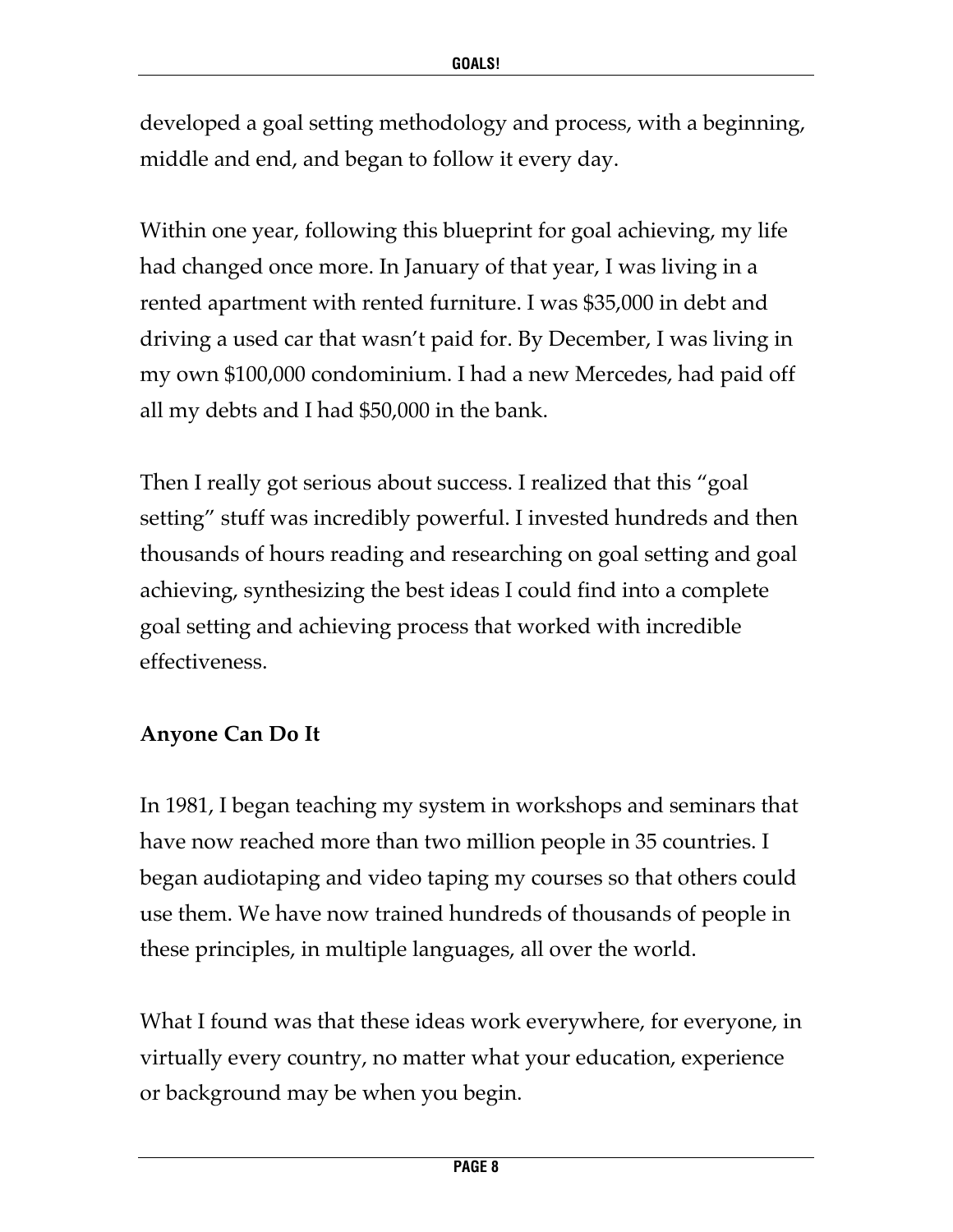Most of all, these ideas have made it possible for me, and many thousands of others, to take complete control over our lives. The regular and systematic practice of goal setting has taken us from poverty to prosperity, from frustration to fulfillment, from underachievement to success and satisfaction. This system will do the same for you.

What I learned early on is that *any plan is better than no plan at all*. And it is not necessary to reinvent the wheel. All the answers have already been found. There are hundreds of thousands, and even millions of men and women who have started with nothing and achieved great success following these principles. And what others have done, you can do as well, if you just learn how.

In the pages ahead, you will learn twenty-one of the most important ideas and strategies ever discovered for achieving everything that you could ever want in life. You will find that there are no limits to what you can accomplish except for the limits you place on your own imagination. And since there are no limits to what you can imagine, there are no limits to what you can achieve. This is one of the greatest discoveries of all. Let us begin.

> *"A journey of a thousand leagues begins with a single step.* Confucius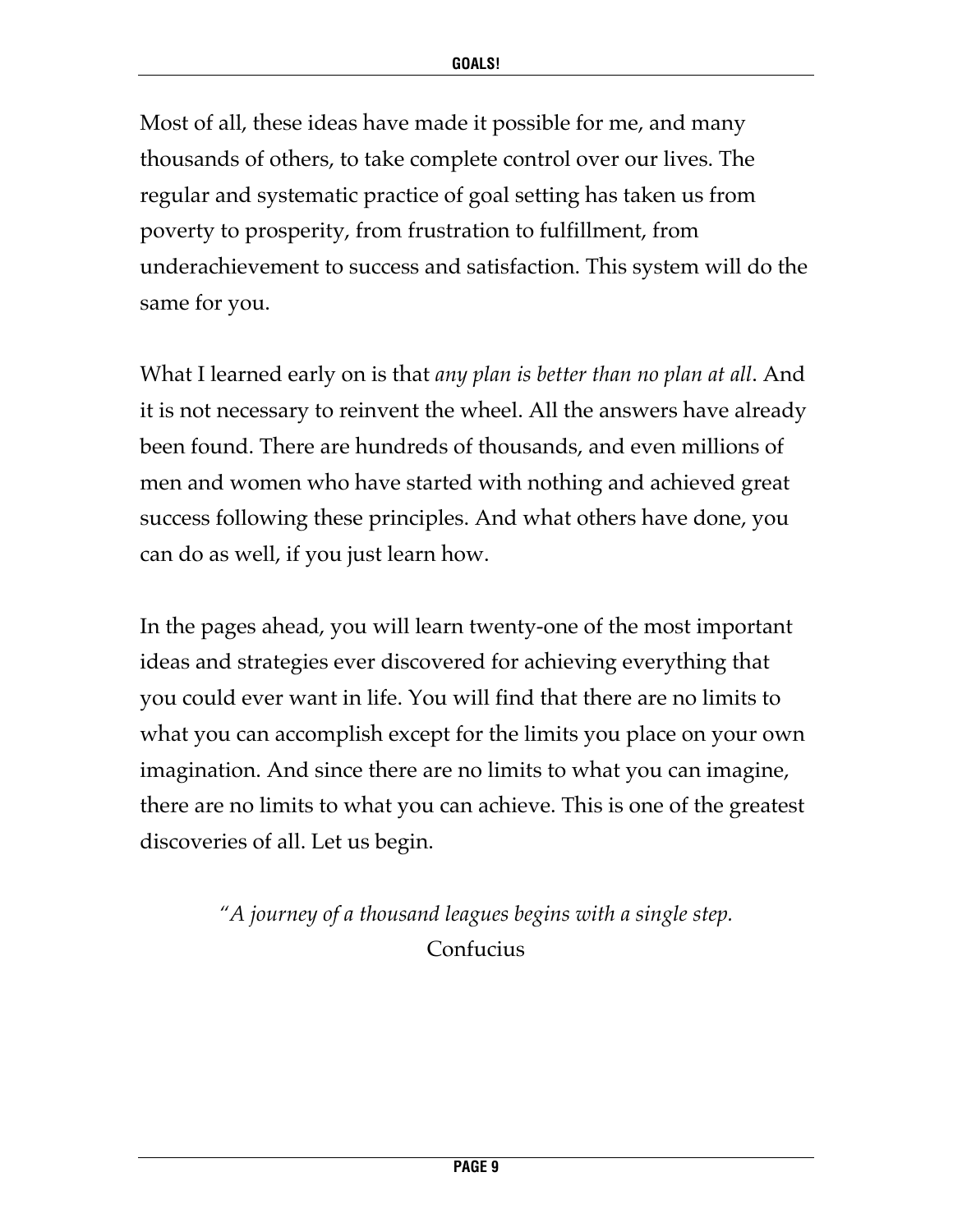# **CHAPTER ONE Unlock Your Potential**

*"The potential of the average person is like a huge ocean unsailed, a new continent unexplored, a world of possibilities waiting to be released and channeled toward some great good."*

Brian Tracy

*Success is goals, and all else is commentary*. All successful people are intensely goal oriented. They know what they want and they are focused single mindedly on achieving it, every single day.

Your ability to set goals is the *master skill* of success. Goals unlock your positive mind and release ideas and energy for goal attainment. Without goals, you simply drift and flow on the currents of life. With goals, you fly like an arrow, straight and true to your target.

The truth is that you probably have more natural potential than you could use if you lived one hundred lifetimes. Whatever you have accomplished up until now is only a small fraction of what is truly possible for you. One of the rules for success is this, *it doesn't matter where you're coming from; all that matters is where you're going*. And where you are going is solely determined by yourself and your own thoughts.

Clear goals increase your confidence, develop your competence and boost your levels of motivation. As sales trainer Tom Hopkins says, *Goals are the fuel in the furnace of achievement*.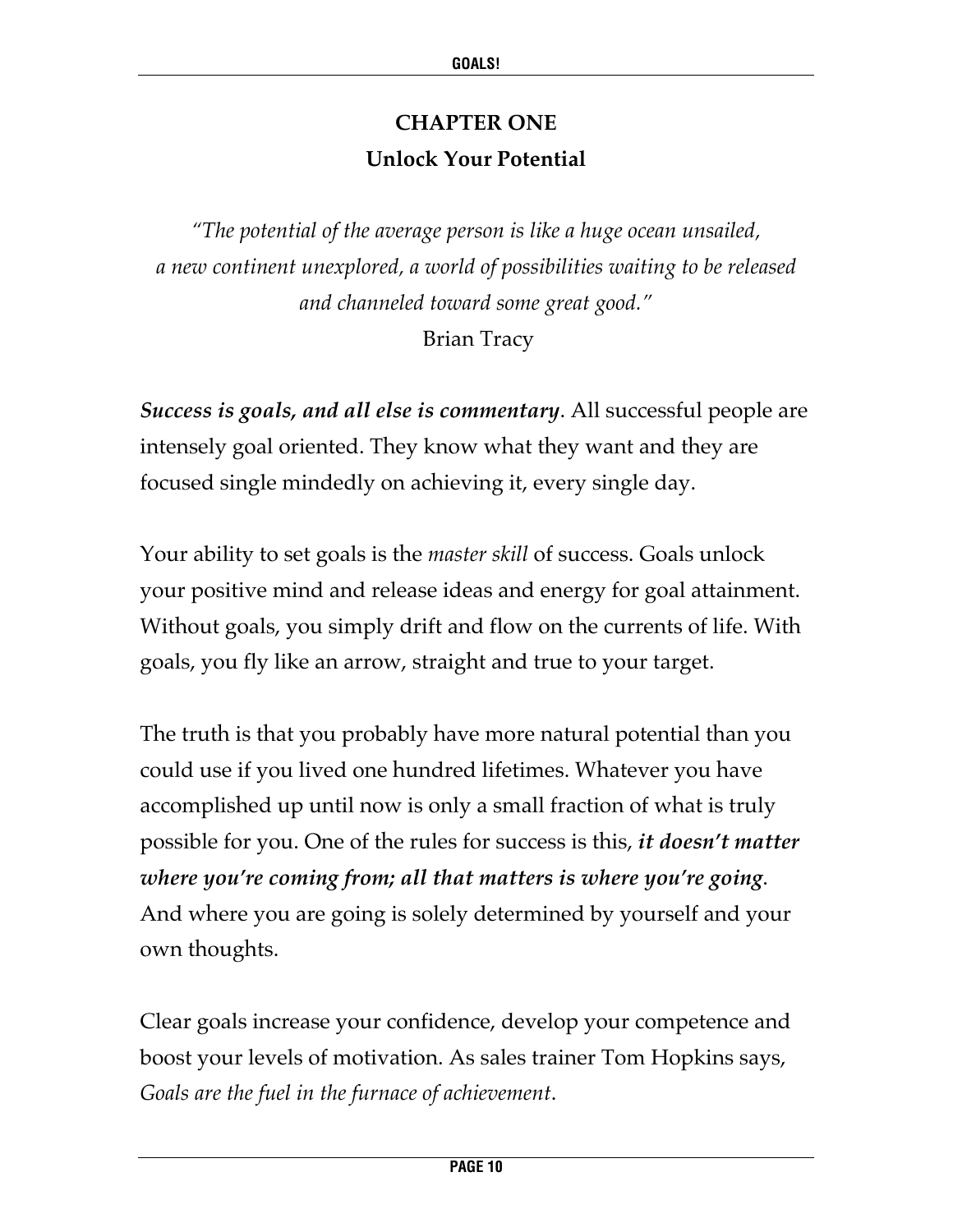#### **You Create Your Own World**

Perhaps the greatest discovery in human history is the power of your mind to create the aspects of your life. Everything you see around you in the man-made world began as a thought or an idea in the mind of a single person before it was translated into reality. Everything in your life started as a thought, a wish, a hope or a dream, either in your mind, or in the mind of someone else. Your thoughts are creative. Your thoughts form and shape your world and everything that happens to you.

The great summary statement of all religions, philosophies, metaphysics, psychology and success is this: **"You become what you think about — most of the time."** Your outer world ultimately becomes a reflection of your inner world, and mirrors back to you what you think about. Whatever you think about continuously emerges in your reality.

Many thousands of successful people have been asked what it is that they think about most of the time. The most common answer given by successful people is that they think about what they *want*, and *how to get it* most of the time.

Unsuccessful, unhappy people think and talk about what they *don't* want most of the time. They talk about their problems and worries, and who is to blame, most of the time. But successful people keep their thoughts and conversation on the topics of their most intensely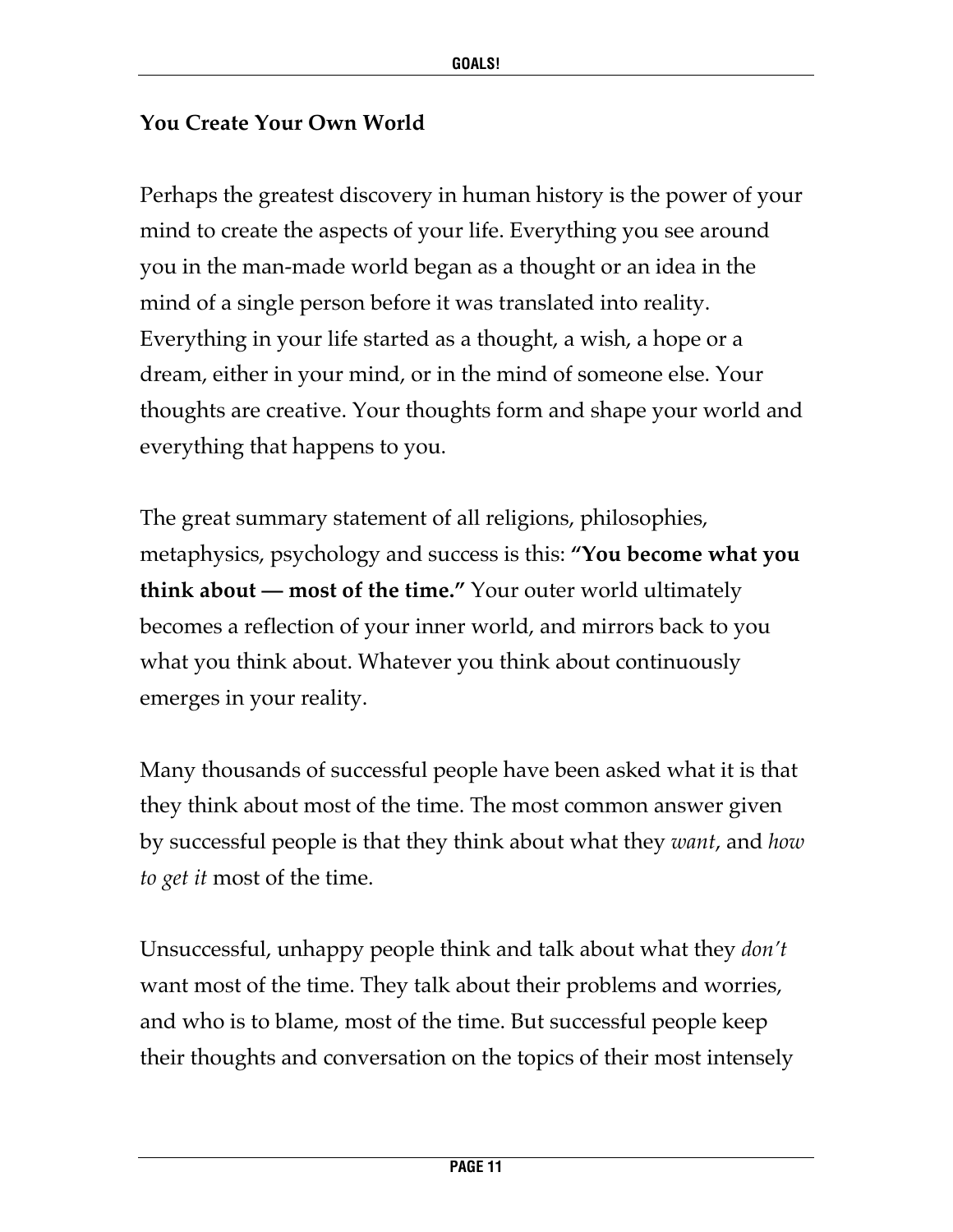desired goals. They think and talk about what they want most of the time.

Living without clear goals is like driving in a thick fog. No matter how powerful or well engineered your car, you drive slowly, hesitantly, making little progress on even the smoothest road. Deciding upon your goals clears the fog immediately and allows you to focus and channel your energies and abilities. Clear goals enable you to step on the accelerator of your own life and leap ahead rapidly toward achieving more of the things you really want.

# **Your Automatic Goal Seeking Function**

Imagine this exercise: you take a homing pigeon out of its roost, put it in a cage, cover the cage with a blanket, put the cage in a box and then place the box into a closed truck cab. You can then drive a thousand miles in any direction. If you then open the truck cab, take out the box, take off the blanket and let the homing pigeon out of the cage, the homing pigeon will fly up into the air, circle three times and then fly unerringly back to its home roost a thousand miles away. This is the only creature on earth that has this incredible cybernetic, goal-seeking function, except for man.

You have the same goal achieving ability as the homing pigeon, but with one marvelous addition. When you are absolutely clear about your goal, you do not even have to know where it is or how it is to be achieved. By simply deciding exactly what it is you want, you will begin to move unerringly toward your goal, and your goal will start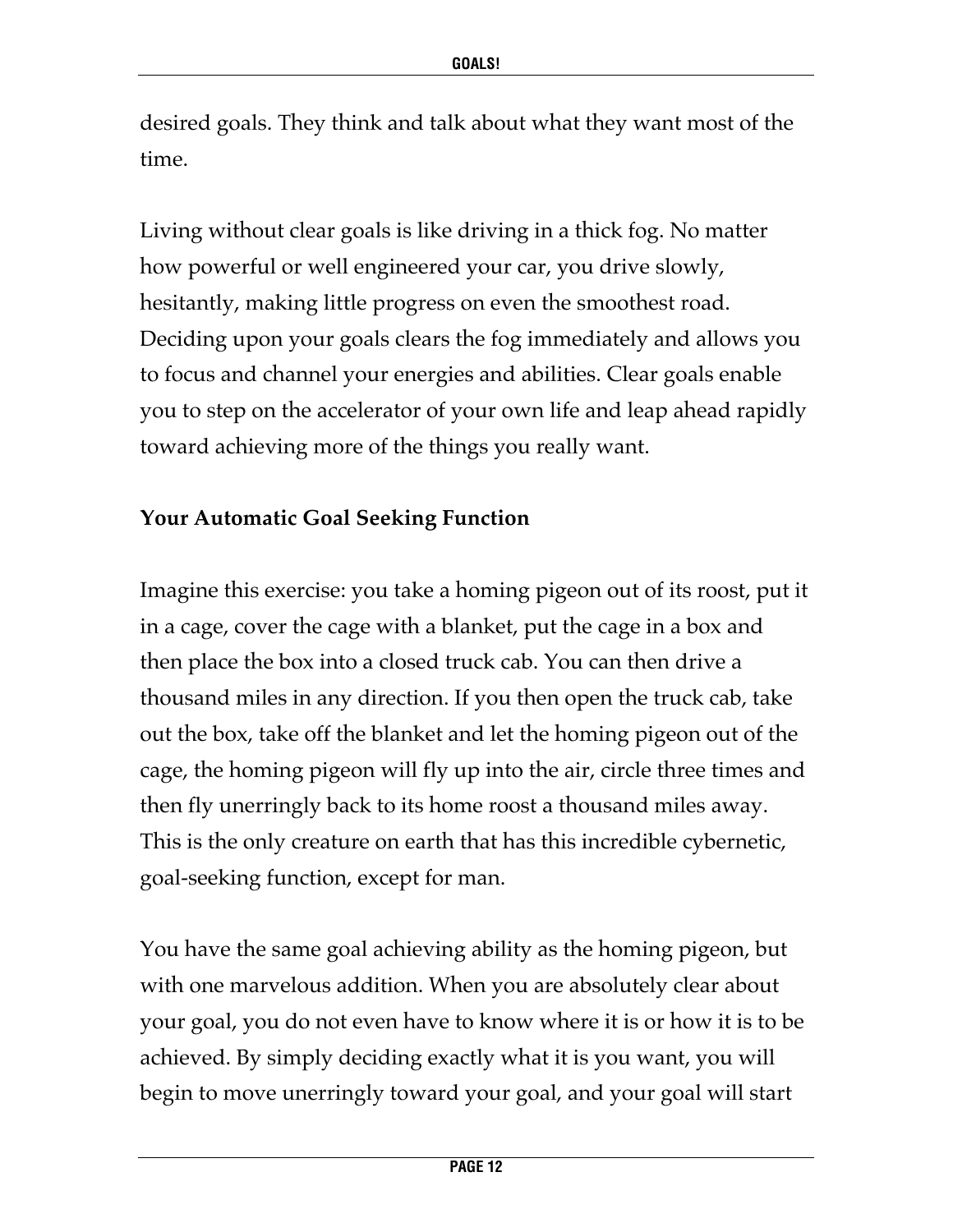to move unerringly toward you. At exactly the right time, and in exactly the right place, you and the goal will meet.

Because of this incredible cybernetic mechanism located deep within your mind, you always achieve your goals, whatever they are. You move toward them and they move toward you. If your goal is to get home at night and watch television, you will almost certainly achieve it. If your goal is to create a wonderful life full of health, happiness and prosperity, you will achieve that as well. Like a computer, your goal seeking mechanism is non-judgmental. It works automatically and continuously to bring you what you want, regardless of what you program into it.

Nature doesn't care about the size or scope of your goals. If you set little goals, your automatic goal achieving mechanism will enable you to achieve little goals. If you set large goals, this natural capability will enable you to achieve large goals. The size, scope and detail of the goals you choose to think about most of the time is completely up to you.

# **Why People Don't Set Goals**

Here is a good question: If goal setting is automatic, why is it that so few people have clear, written, measurable, time-bounded goals that they work toward each day? This is one of the great mysteries of life. I believe there are four reasons why people don't set goals.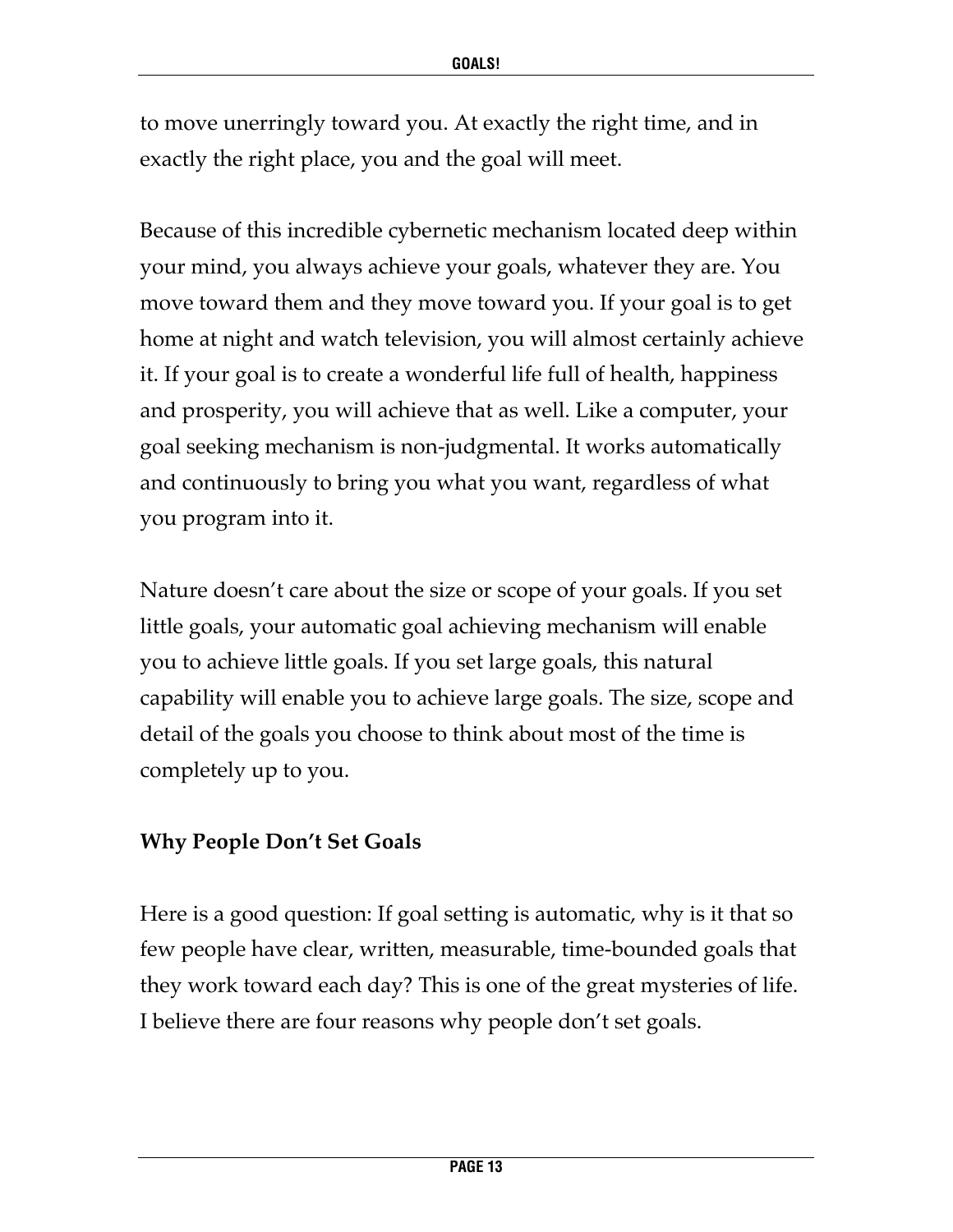# **Goals Aren't Important**

First, most people don't realize the importance of goals. If you grow up in a home where no one has goals, or you socialize with a group where goals are neither discussed nor valued, you can very easily reach adulthood without knowing that your ability to set and achieve goals will have more of an effect on your life than any other skill. Look around you. How many of your friends or family members are clear and committed to their goals?

# **They Don't Know How**

The second reason that people don't have goals is because they don't know how to set them in the first place. Even worse, many people think that they already have goals, when in reality, what they actually have are a series of wishes or dreams like, "Be happy," or "Make a lot of money," or "Have a nice family life."

But these are not goals at all. They are merely fantasies that are common to everyone. A goal however is something distinctly different from a wish. It is clear, written and specific. It can be quickly and easily described to another person. You can measure it, and you know when you have achieved it, or not.

It is possible to take an advanced degree at a leading university without ever receiving *one hour* of instruction on goal setting. It is almost as if the people who determine the educational content of our schools and universities are completely blind to the importance of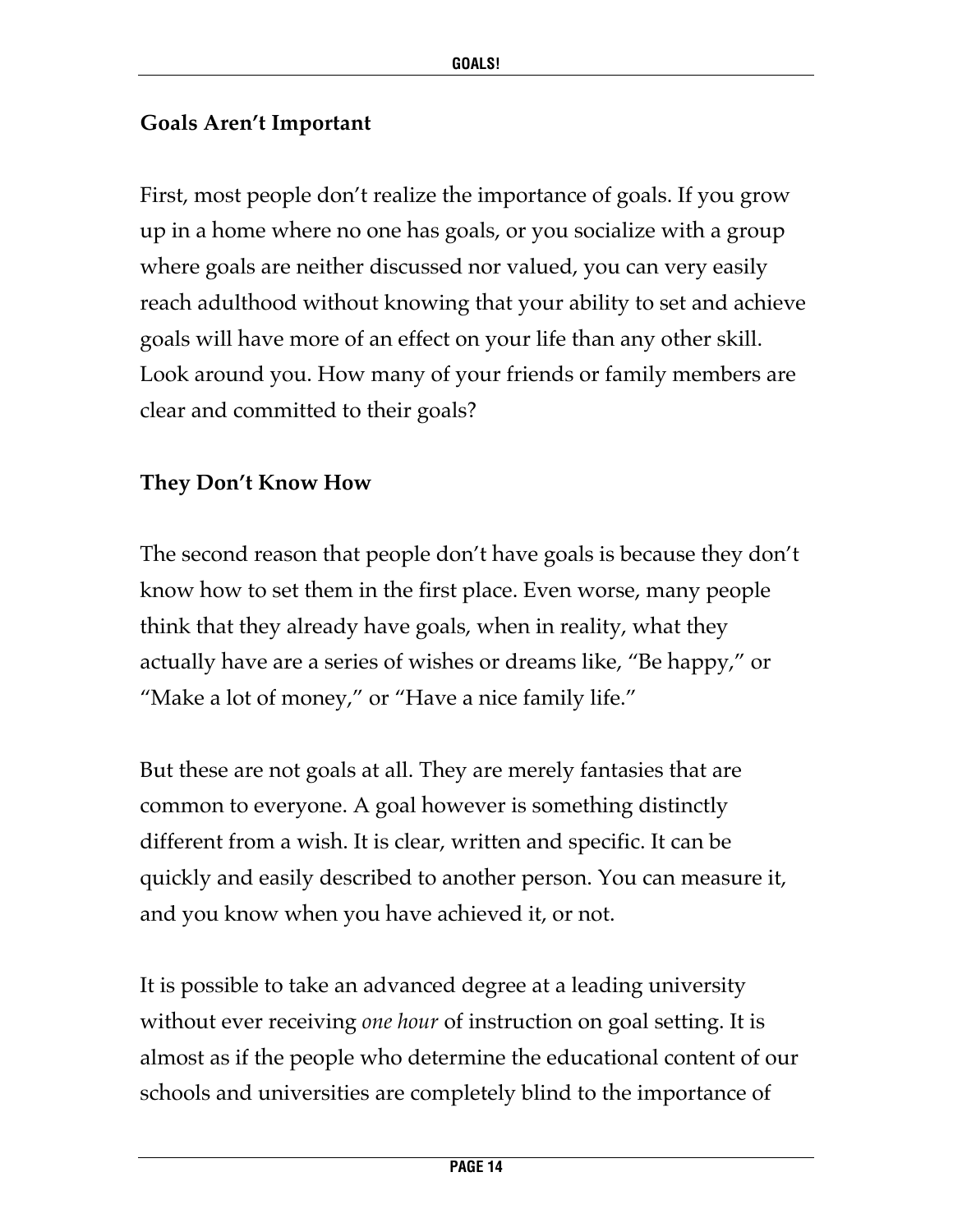goal setting in achieving success later in life. And of course, if you never hear about goals until you are an adult, as I experienced, you will have no idea how important they are to everything you do.

# **The Fear of Failure**

The third reason that people don't set goals is because of the fear of failure. Failure *hurts*. It is emotionally and often financially painful and distressing. Everyone has had failure experiences from time to time. Each time, they resolve to be more careful next time and avoid failure experiences in the future. They then make the mistake of unconsciously sabotaging themselves by not setting any goals at which they might fail. They end up going through life functioning at far lower levels than are truly possible for them.

# **The Fear of Rejection**

The fourth reason that people don't set goals is because of the fear of rejection. People are afraid that if they set a goal and are not successful, others will criticize or ridicule them. This is one of the reasons why, when you begin to set goals, you should keep your goals confidential. Don't tell anyone. Let them see by your results and achievements what you have accomplished, but don't tell them in advance. What they don't know can't hurt you.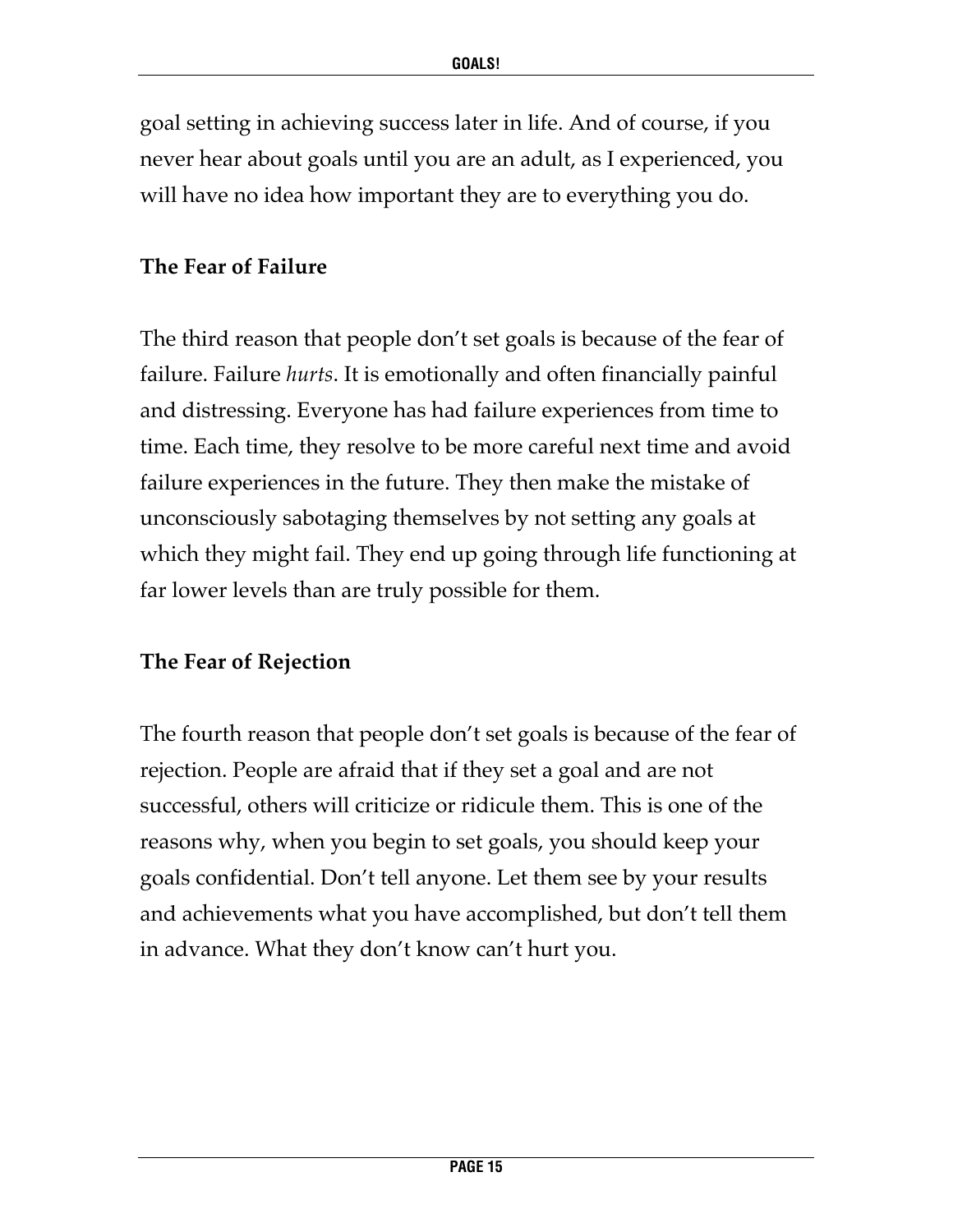# **Join The Top Three Percent**

Mark McCormack in his book *What They Don't Teach You In The Harvard Business School* tells of a Harvard study conducted between 1979 and 1989. In 1979, the graduates of the MBA program at Harvard were asked, "Have you set clear, written goals for your future and made plans to accomplish them?" It turned out that only 3% of the graduates had written goals and plans. 13% had goals, but they were not in writing. Fully 84% had no specific goals at all, aside from getting out of school and enjoying the summer.

Ten years later, in 1989, they interviewed the members of that class again. They found that the 13% who had goals, but which were not in writing were earning on average twice as much as the 84% of students who had had no goals at all. But most surprisingly, they found that the 3% of graduates who had clear, written goals when they left Harvard were earning, on average, *ten times* as much as the other 97% of graduates *all together*. The only difference between the groups was the clarity of the goals they had for themselves when they started out.

# **No Road Signs**

The importance of clarity is easy to understand. Imagine arriving on the outskirts of a large city and being told to drive to a particular home or office in that city. But here's the catch. There are no road signs and you have no map of the city. In fact, all you are given is a very general description of the home or office that is your goal. Here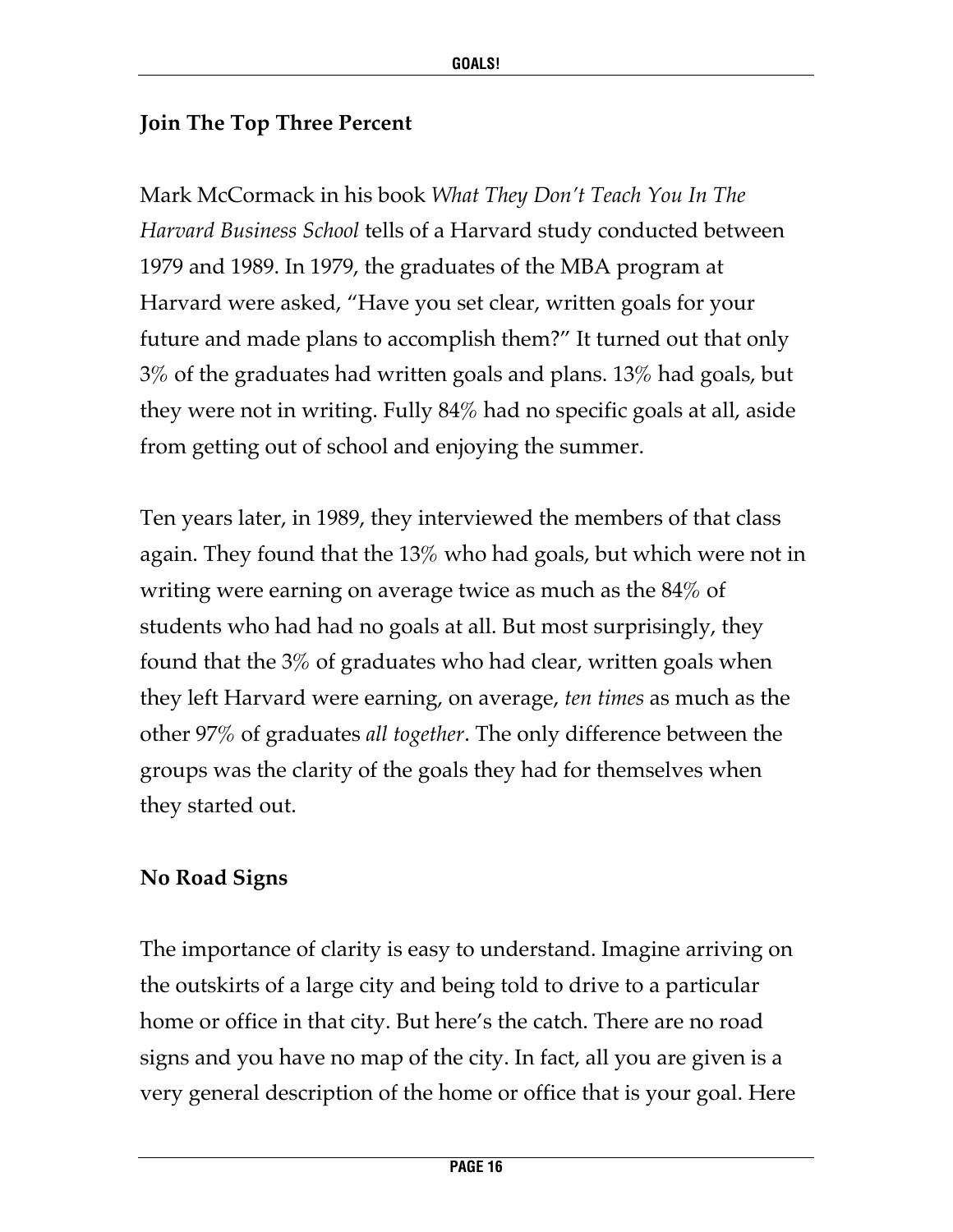is the question: How long do you think it would take you to find a home or office in a city without a road map or without road signs?

The answer is: Probably your whole life. If you ever did find the home or office, it would be very much a matter of luck. And sadly enough, this is the way most people live their lives.

The average person starts life traveling through an unmapped and uncharted world with no road map. This is the equivalent of starting off in life with no goals and plans. He or she simply figures things out as he or she goes along. Often, ten or twenty years of work will go past and the individual is still broke, unhappy in his or her job, dissatisfied with his or her marriage and making little progress. And still, he or she goes home every night and watches television, wishing and hoping that things would get better. But they seldom do. Not by themselves.

# **Happiness Requires Goals**

Earl Nightingale once wrote: *Happiness is the progressive realization of a worthy ideal, or goal.*

You only feel truly happy when you are making progress, step-bystep, toward something that is important to you. Victor Frankl, the founder of *Logotherapy*, wrote that the greatest need of the human being is for *a sense of meaning and purpose in life.*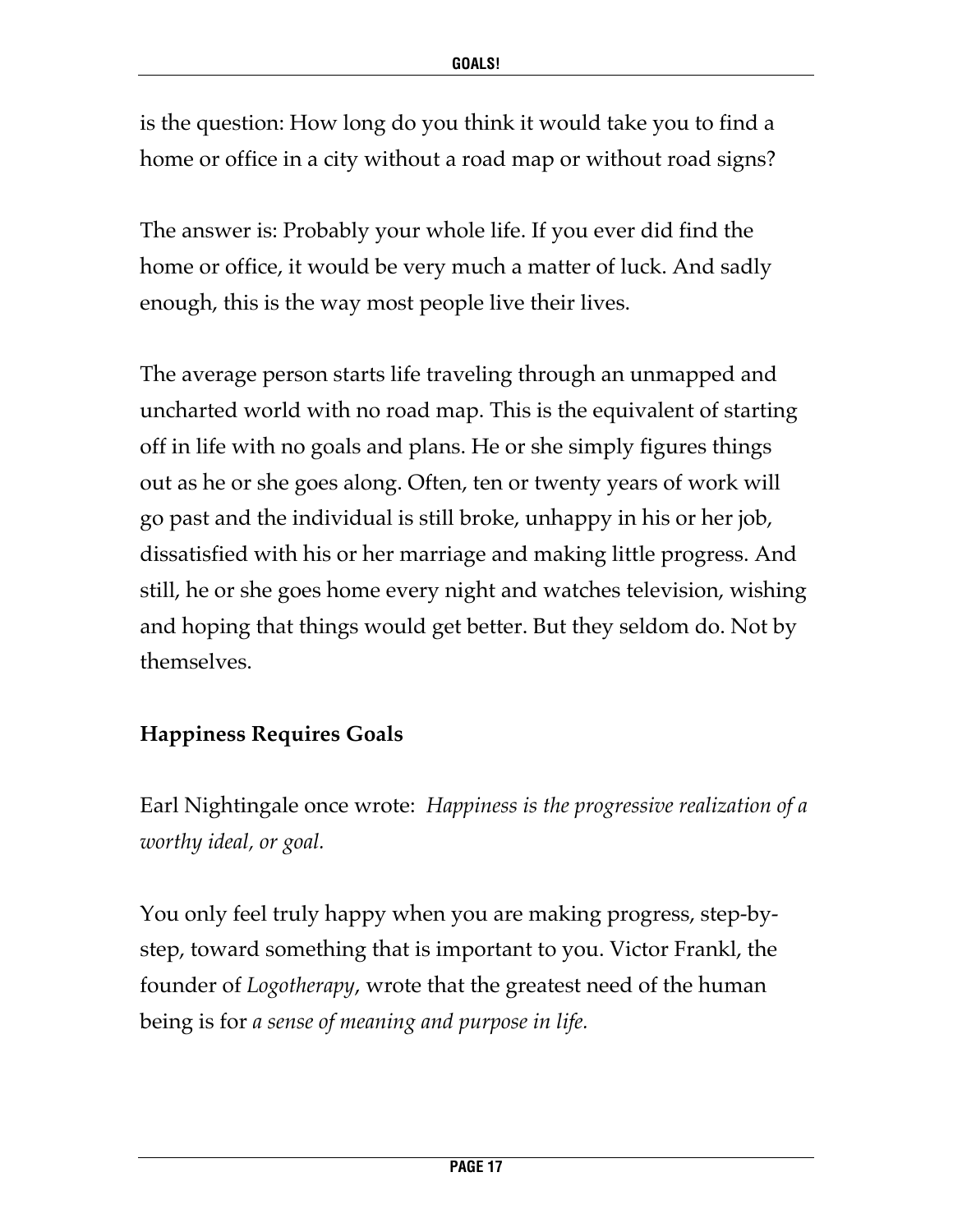Goals give you a sense of meaning and purpose. Goals give you a sense of direction. As you move toward your goals you feel happier and stronger. You feel more energized and effective. You feel more confident and competent in yourself and your abilities. Every step you take toward your goals increases your belief that you can set and achieve even bigger goals in the future.

More people today fear change, and worry about the future, than at any other time in our history. One of the great benefits of goal setting is that goals enable you to *control the direction of change* in your life. Goals enable you to assure that the changes in your life are largely self-determined and self-directed. Goals enable you to instill meaning and purpose into everything you do.

One of the most important teachings of Aristotle, the Greek philosopher, was that man is a teleological organism. The word "teleos" in Greek means *goals*. What Aristotle concluded was that all human action is purposeful in some way. You are only happy when you are doing something that is moving you toward something that you want. The great questions then become: *What are your goals? What purposes are you aiming at? Where do you want to end up at the end of the day?*

# **Clarity Is Everything**

Your inborn potential is extraordinary. You have within you, right now, the ability to achieve almost any goal that you can set for yourself. Your greatest responsibility to yourself is to invest the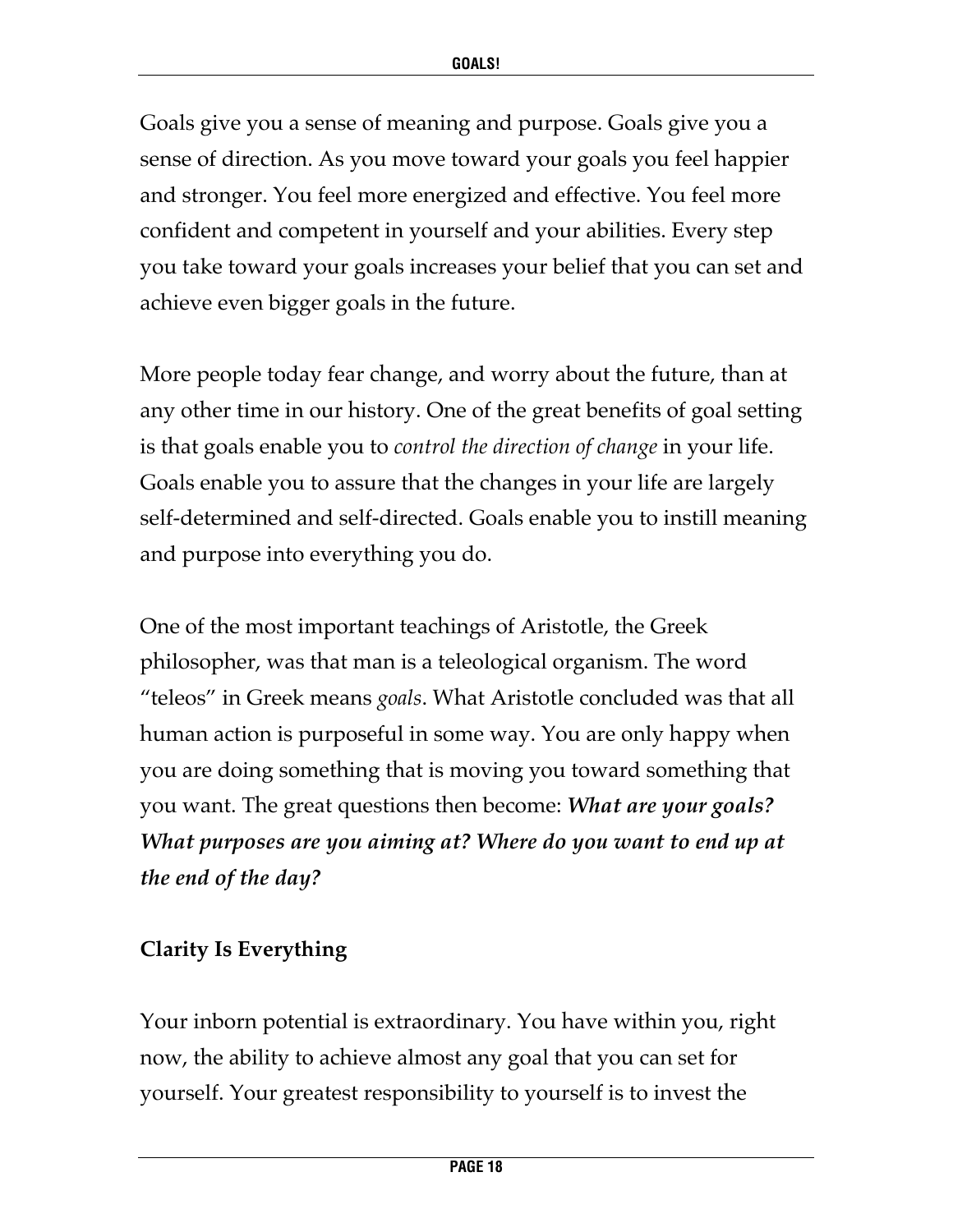whatever time is required to become absolutely clear about exactly what it is you want, and how you can best achieve it. The greater clarity you have regarding your true goals, the more of your potential you will unleash for good in your life.

You have probably heard it said that the average person uses only 10% of his or her potential. The sad fact is that, according to Stanford University, the average person functions with only about 2% of his or her mental potential. The remainder just sits there in reserve, being saved up for some later time. This would be exactly as if your parents had left you a trust fund with \$100,000 in it, but all you ever took out to spend was \$2,000. The other \$98,000 dollars simply sat in the account unused throughout your life.

# **Develop A Burning Desire**

The starting point of all goal attainment is *desire*. You must develop an intense, burning desire for your goals if you really want to achieve them. It is only when your desire becomes intense enough that you will have the energy and the internal drive to overcome all the obstacles that will arise in your path.

The good news is that almost anything that you want long enough and hard enough, you can ultimately achieve.

The great oil billionaire, H. L. Hunt, was once asked the "secret of success." He replied that success required two things, and two things only. First, he said, you must know *exactly* what it is you want. Most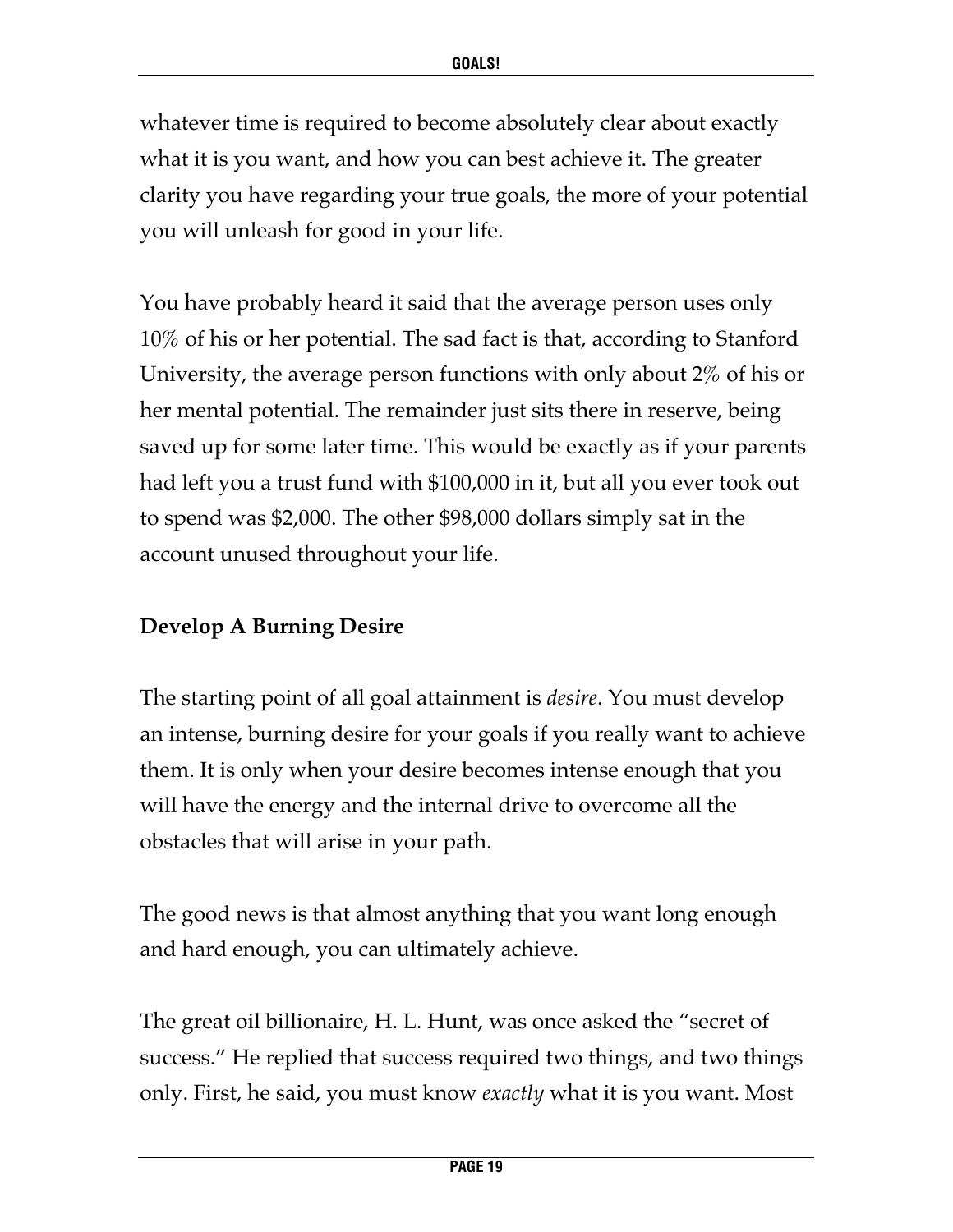people never make this decision. Second, he said, you must determine the *price* that you will have to pay to achieve it, and then get busy paying that price.

# **The Cafeteria Model of Success**

Life is more like a buffet or cafeteria than it is a restaurant. In a restaurant, you eat the complete dinner and then you pay the bill. But in a buffet or cafeteria, you have to serve yourself, and pay in full before you enjoy the meal. Many people make the mistake of thinking that they will pay the price after they have experienced the success. They sit in front of the stove of life and say, "First give me some heat, and then I'll put in some wood."

As motivational speaker Zig Ziglar once said, "The elevator to success is out of service. But the stairs are always open."

Another important observation from Aristotle was his conclusion that the ultimate purpose of all human action is the achievement of personal happiness. Whatever you do, he said, it is aimed at increasing your happiness in some way. You may or may not be successful in achieving happiness, but your happiness is always your ultimate aim.

# **The Key To Happiness**

Setting goals, working toward them day-by-day, and ultimately achieving them is the key to happiness in life. Goal setting is so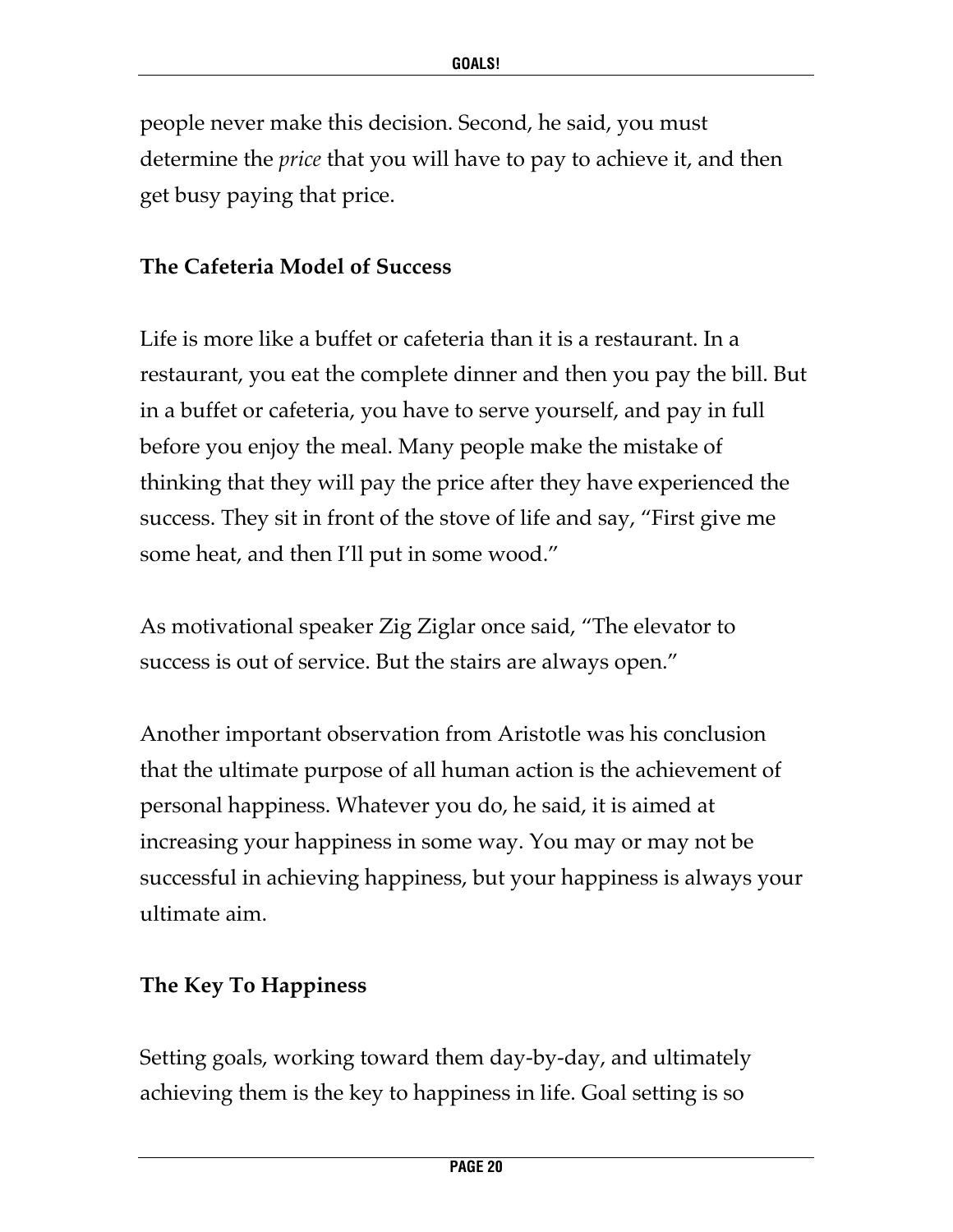powerful that the very act of *thinking* about your goals makes you happy, even before you have taken the first step toward achieving them.

To unlock and unleash your full potential, you should make a habit of daily goal setting and achieving for the rest of your life. You should develop a laser-like focus so that you are always thinking and talking about the things you want rather than the things that you don't want. You must resolve, from this moment on, to be a goalseeking organism, like a guided missile, or a homing pigeon, moving unerringly toward the things that are important to you.

There is no greater guarantee of a long, happy, healthy and prosperous life than for you to be continually working on being, having and achieving more and more of the things you really want. Clear goals enable you to release your full potential for personal and professional success. Goals enable you to overcome any obstacle, and to make your future unlimited.

# **Unlock Your Potential:**

- 1. Imagine that you have the inborn ability to achieve any goal you could ever set for yourself. What do you really want to be, have and do?
- 2. What are the activities that give you your greatest sense of meaning and purpose in life?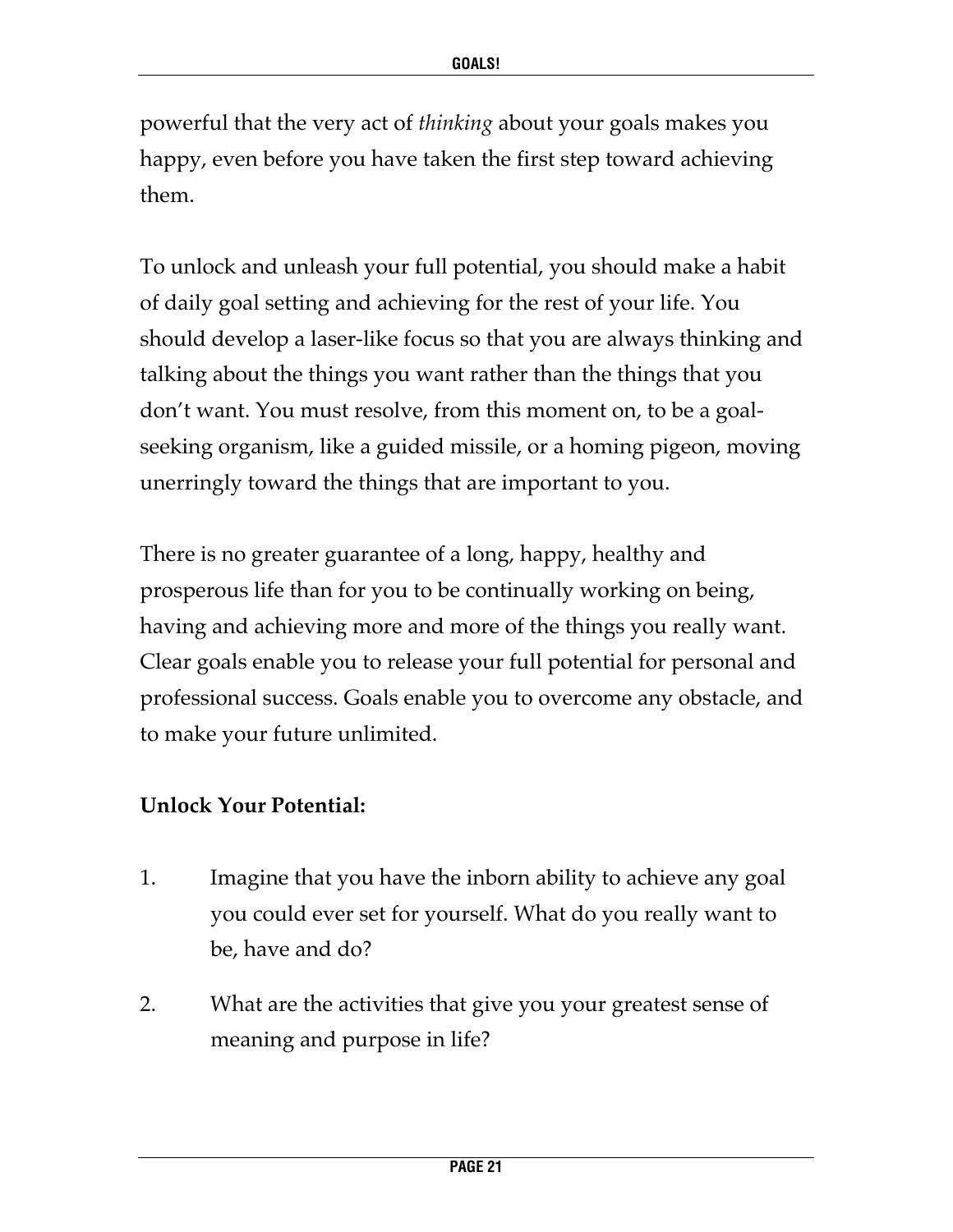- 3. Look at your personal and work life today and identify how your own thinking has created your world. What should you, could you change?
- 4. What do you think and talk about most of the time, what you want, or what you don't want?
- 5. What is the price you will have to pay to achieve the goals that are most important to you?
- 6. What one action should you take immediately as the result of your answers to the above questions?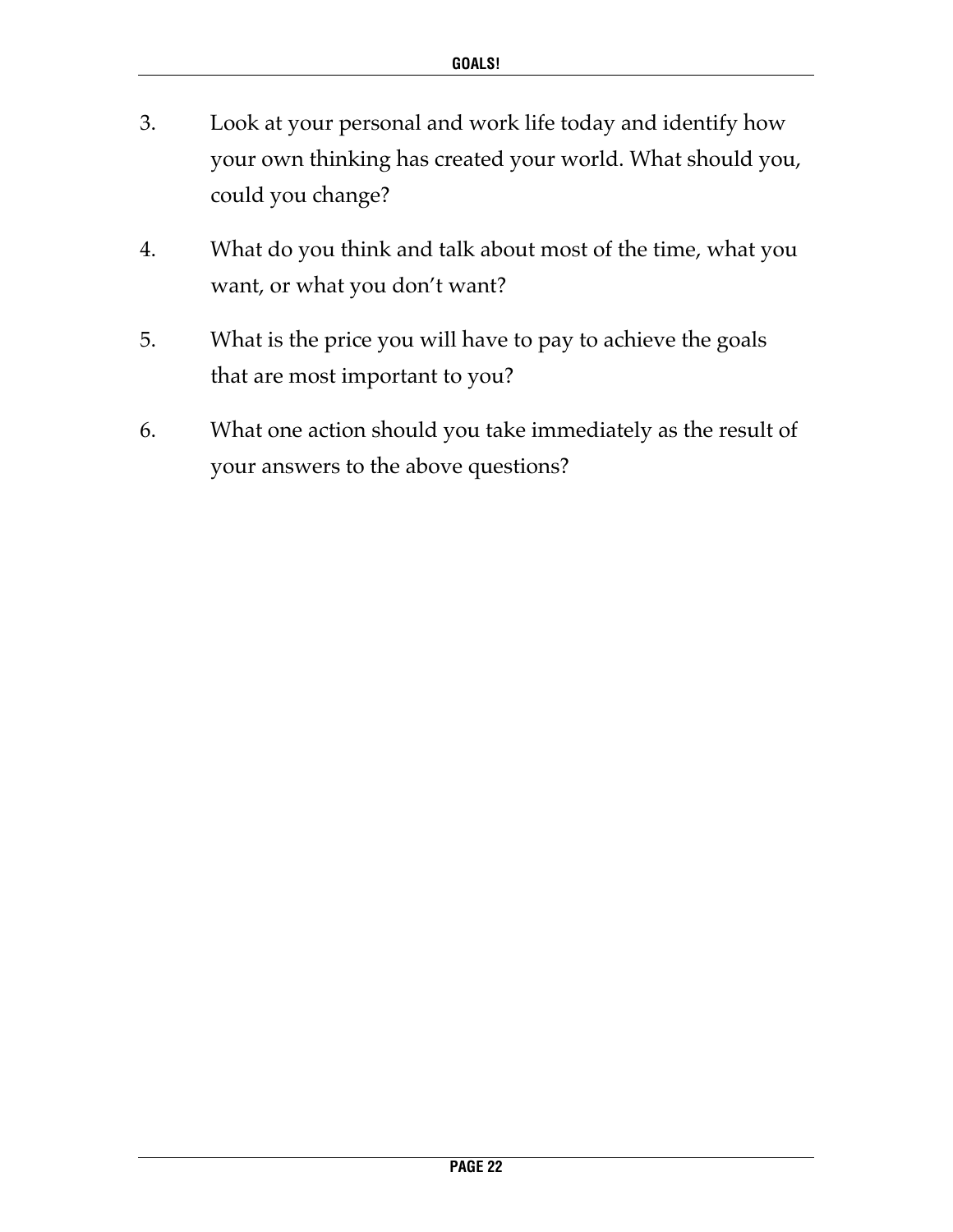# **CHAPTER TWO Take Charge of Your Life**

*"A man, as a general rule, owes very little to what he is born with – a man is what he makes of himself."* Alexander Graham Bell

When I was 21, I was broke and living in a small one-room apartment, in the middle of a very cold winter, working on a construction job during the day. I usually couldn't afford to go out of my apartment in the evenings, where at least it was warm, so I had a lot of time to think.

One night as I sat there at my small kitchen table, I had a great flash of awareness. It changed my life. I suddenly realized that everything that happened to me for the rest of my life was going to be up to me. No one else was ever going to help me. *No one was coming to the rescue.*

I was thousands of miles from home with no intentions of going back for a long time. I saw clearly at that moment that if anything in my life were going to change, it would have to begin with me. If I didn't change, nothing else would change. *I was responsible.*

# **The Great Discovery**

I still remember that moment. It was like a first parachute jump. It was both scary and exhilarating. There I was, standing on the edge of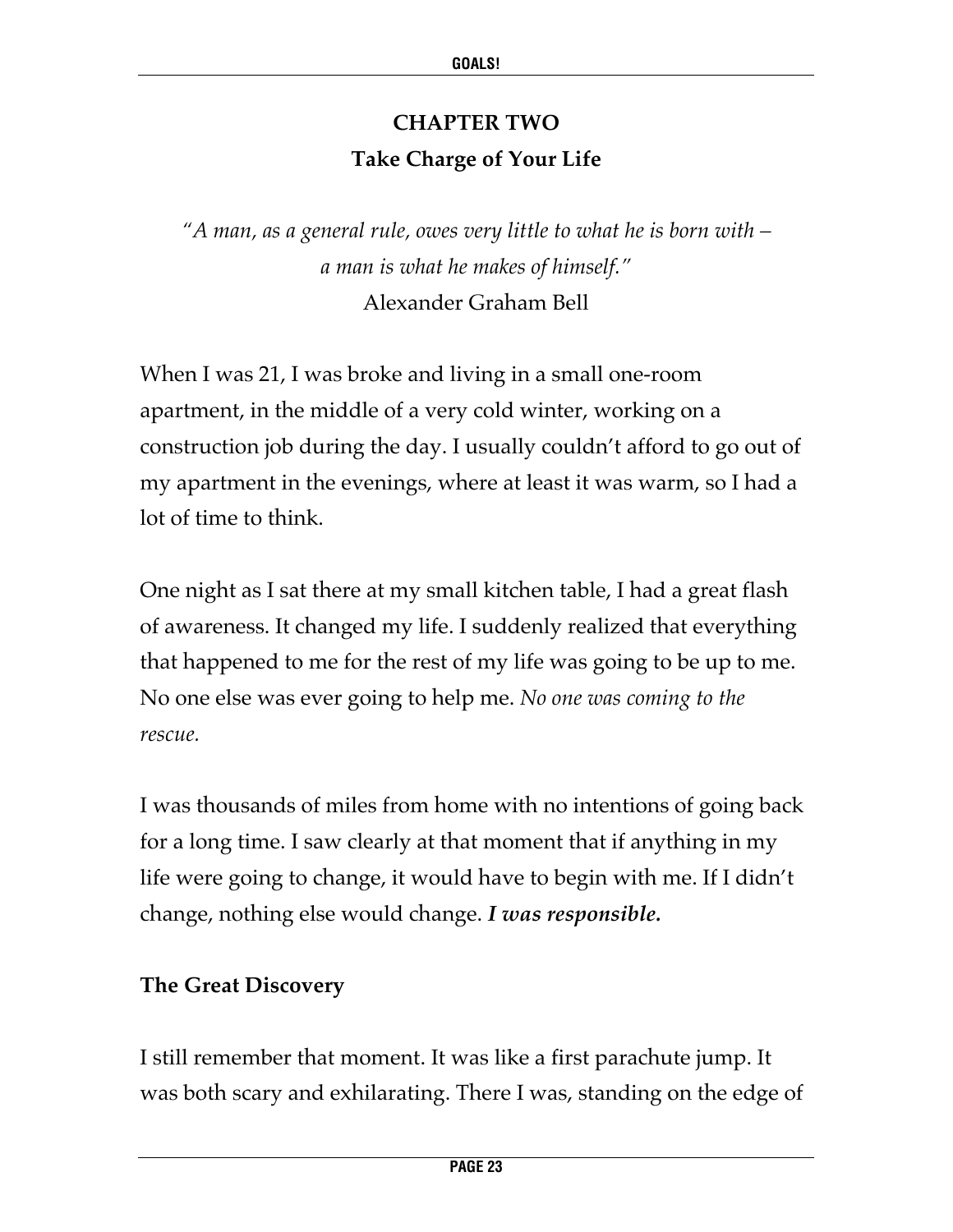life. And I decided to jump. From that moment onward, I accepted that I was in charge of my life. I knew that if I wanted things to be different, I would have to be different. Everything was up to me.

I later learned that when you accept complete responsibility for your life, you take the giant step from childhood to adulthood. Sadly enough, most people never do this. I have met countless men and women in their 40s and 50s who are still grumbling and complaining about earlier unhappy experiences, and still blaming their problems on other people and circumstances. Many people are still angry about something that one of their parents did or did not do to or for themtwenty, or thirty, or even forty years ago. They are trapped in the past and they can't get free.

# **Your Worst Enemy**

The greatest enemies of success and happiness are *negative emotions*, of all kinds. It is negative emotions that hold you down, tire you out and take away all your joy in life. It is negative emotions, from the beginning of time, that have done more harm to individuals and societies than all the plagues of history.

One of your most important goals, if you want to be truly happy and successful, is to free yourself from negative emotions, and fortunately, this can be done, if you learn how.

The negative emotions of fear, self-pity, envy, jealousy, feelings of inferiority, and ultimately *anger*, are mostly caused by four factors.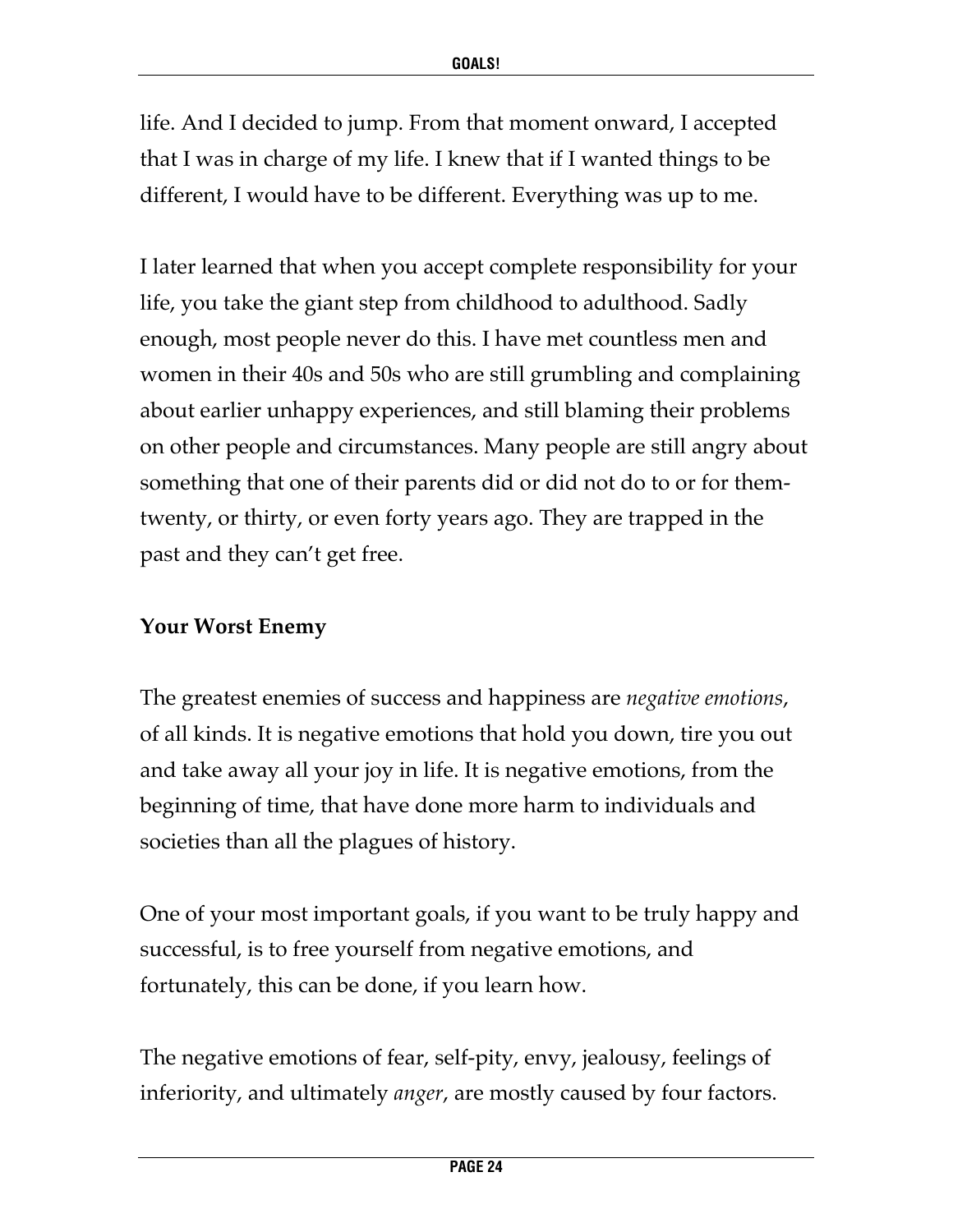Once you identify and remove these factors from your thinking, your negative emotions stop automatically. When your negative emotions stop, the positive emotions of love, peace, joy and enthusiasm flow in to replace them, and your whole life changes for the better, sometimes in a matter of minutes, or even seconds.

# **Stop Justifying**

The first of the four root causes of negative emotions is *justification*. You can only be negative as long as you can justify, to yourself and others, that you are *entitled* to be angry or upset for some reason. This is why angry people are continually explaining and elaborating on the reasons for their negative feelings. However, if you cannot *justify* your negativity, you cannot be angry.

For example, a person is laid off from a job due to a change in the economy and declining sales in the company. However, the individual is angry with his boss for this decision and justifies his anger by describing all the reasons why his being laid off was unfair. He can even get himself so incensed that he decides to sue, or get even in some way. As long as he continues to justify his negative feelings toward his boss and the company, his negative emotions control him and absorb much of his life and thinking.

However, as soon as he says, "Well, I've been laid off. These things happen. It's not personal. People get laid off all the time. I guess I'd better get busy finding a new job." His negative emotions vanish. He becomes calm, clear and focused on the goal, and on the steps he can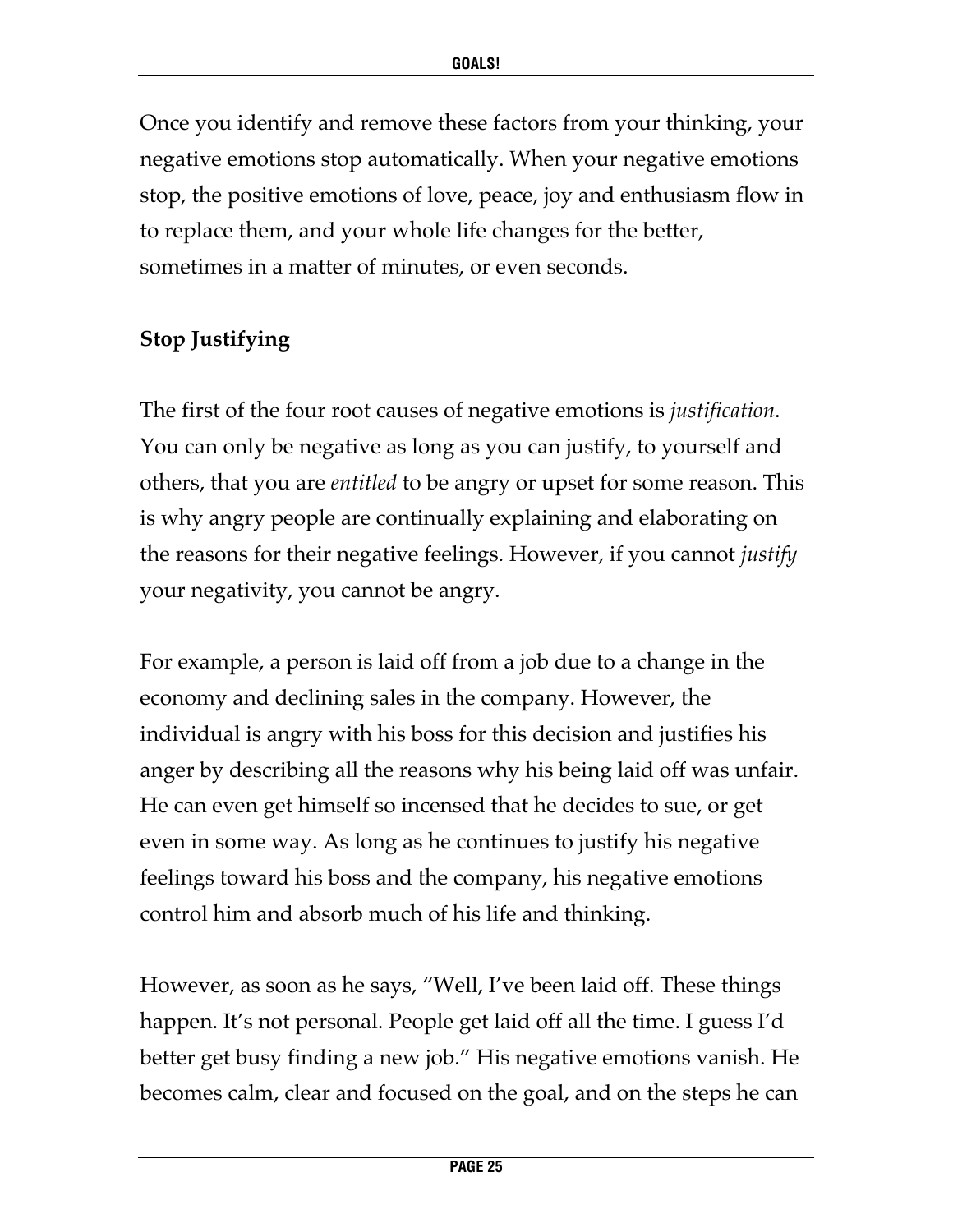take to get back into the workforce. As soon as he stops justifying, he becomes a more positive and effective person.

# **Refuse to Rationalize And Make Excuses**

The second cause of negative emotions is *rationalization*. When you rationalize, you attempt to give a "socially acceptable explanation for an otherwise socially unacceptable act."

You rationalize to explain away or put a favorable light on something that you have done that you feel bad or unhappy about. You excuse your behavior or actions by creating an explanation that *sounds good*, even though you know that you were an active agent in whatever occurred. You often create complex ways of putting yourself in the right by explaining that your behavior was really quite acceptable, all things considered. This rationalizing keeps your negative emotions alive.

Rationalization and justification always require that you make someone or something else the source or cause of your problem. You cast yourself in the role of the victim, and you make the other person or organization into the oppressor, or the "bad guy."

# **Rise Above the Opinions of Others**

The third cause of negative emotions is an over concern or hypersensitivity to the way other people treat you. For some people, their entire self-image is determined by the way other people speak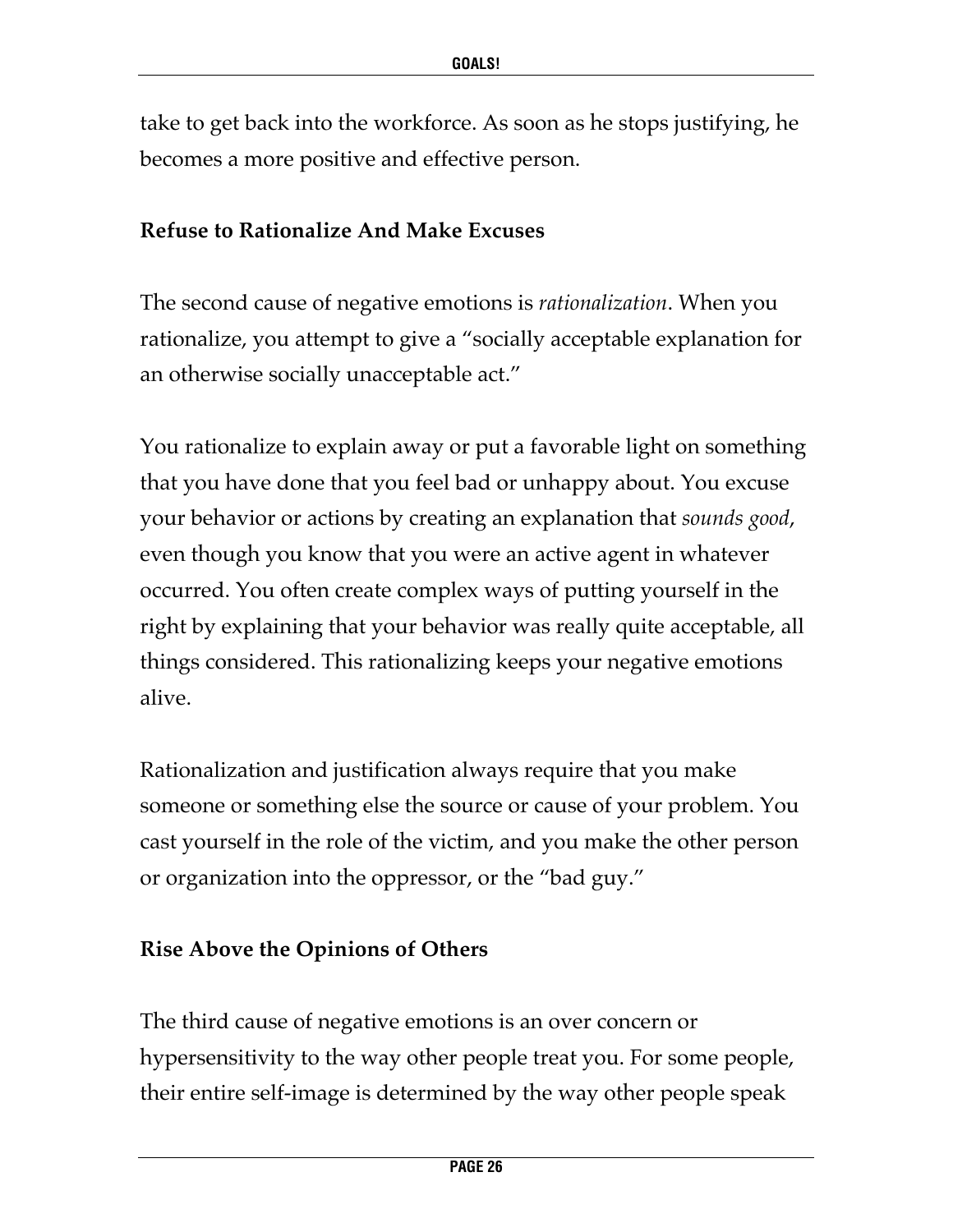to them, talk to them or about them, or even look at them. They have little sense of personal value or self-worth apart from the opinions of others, and if those opinions are negative for any reason, real or imagined, the "victim" immediately experiences anger, embarrassment, shame, feelings of inferiority and even depression, self-pity and despair. This explains why psychologists say that almost everything we do is to *earn* the respect of others, or at least to avoid *losing* their respect.

# **No One Else Is Responsible**

The fourth cause of negative emotions, and the worst of all, is *blaming*. When I draw the "Negative Emotions Tree" in my seminars, I illustrate the trunk of the tree as the propensity to blame other people for our problems. Once you cut down the trunk of the tree, all the fruits of the tree, all the other negative emotions, die immediately, just as when you jerk the plug out of the wall that lights up the Christmas lights in the tree, all the lights go out instantly.

# **Responsibility Is The Antidote**

The antidote for negative emotions of all kinds is for you to accept complete responsibility for your situation. You cannot say the words, *"I am responsible!"* and still feel angry. The very act of accepting responsibility short-circuits and cancels out any negative emotions you may be experiencing.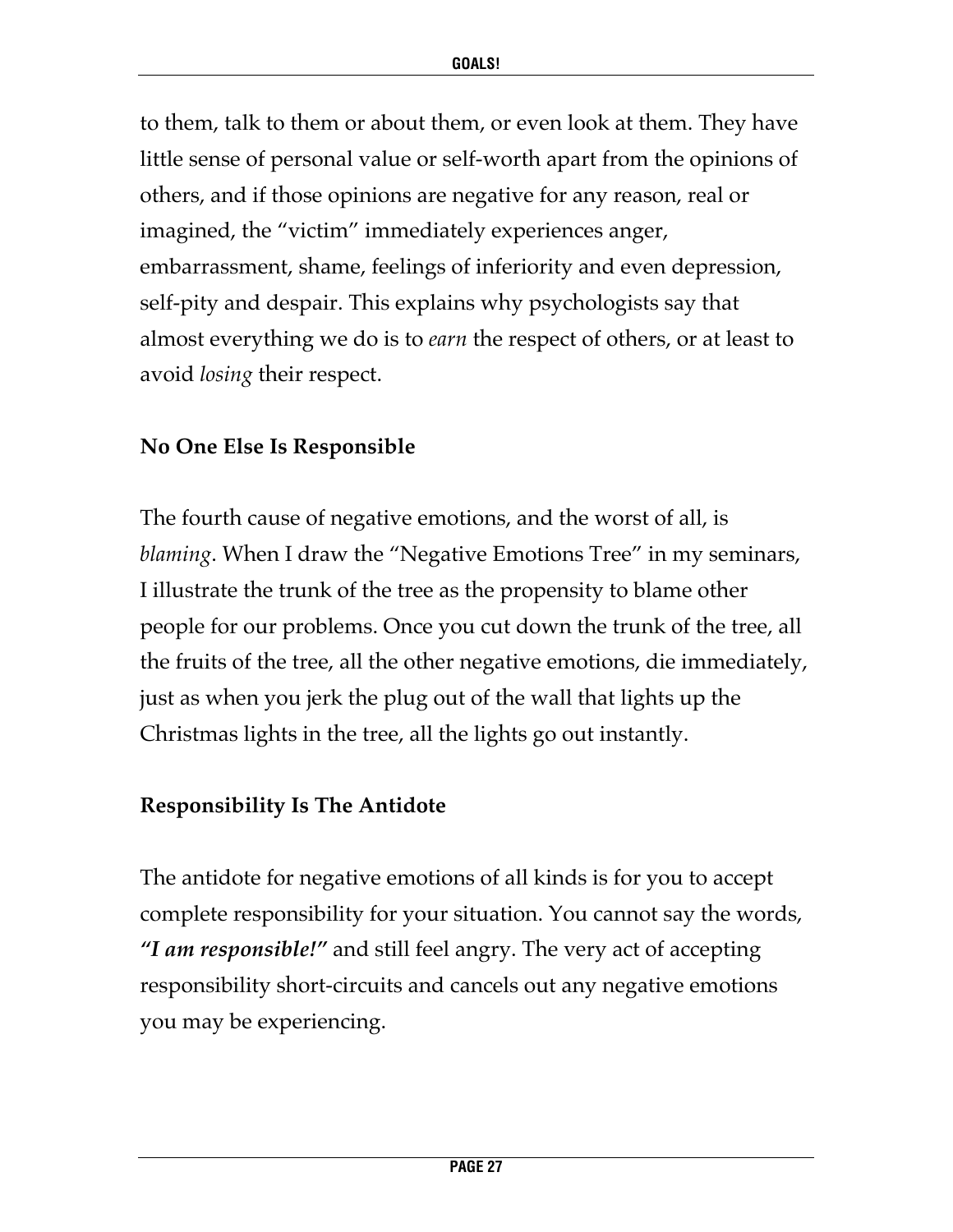The discovery of this simple but powerful affirmation, *"I am responsible"* and its instant ability to eliminate negative emotions was a turning point in my life, as it has been for many hundreds of thousands of my students.

Just imagine! You can free yourself from negative emotions and begin taking control of your life by simply saying, "I am responsible!" whenever you start to feel angry or upset for any reason.

It is only when you free yourself from negative emotions, by taking complete responsibility that you can begin to set and achieve goals in every area of your life. It is only when you are *free*, mentally and emotionally, that you can begin to channel your energies and enthusiasms in a forward direction. This is why, without the acceptance of complete personal responsibility, no progress is possible. On the other hand, once you accept total responsibility for your life, there are no limits on what you can be, do and have.

# **Stop Blaming Others**

From now on, refuse to blame anyone for anything - past, present or future. As Eleanor Roosevelt said, *No one can make you feel inferior without your consent.* Buddy Hacket, the comedian, once said, *I never hold grudges; while you're holding grudges, they're out dancing!*

From this point forward, refuse to make excuses or to justify your behaviors. If you make a mistake, say, "I'm sorry," and get busy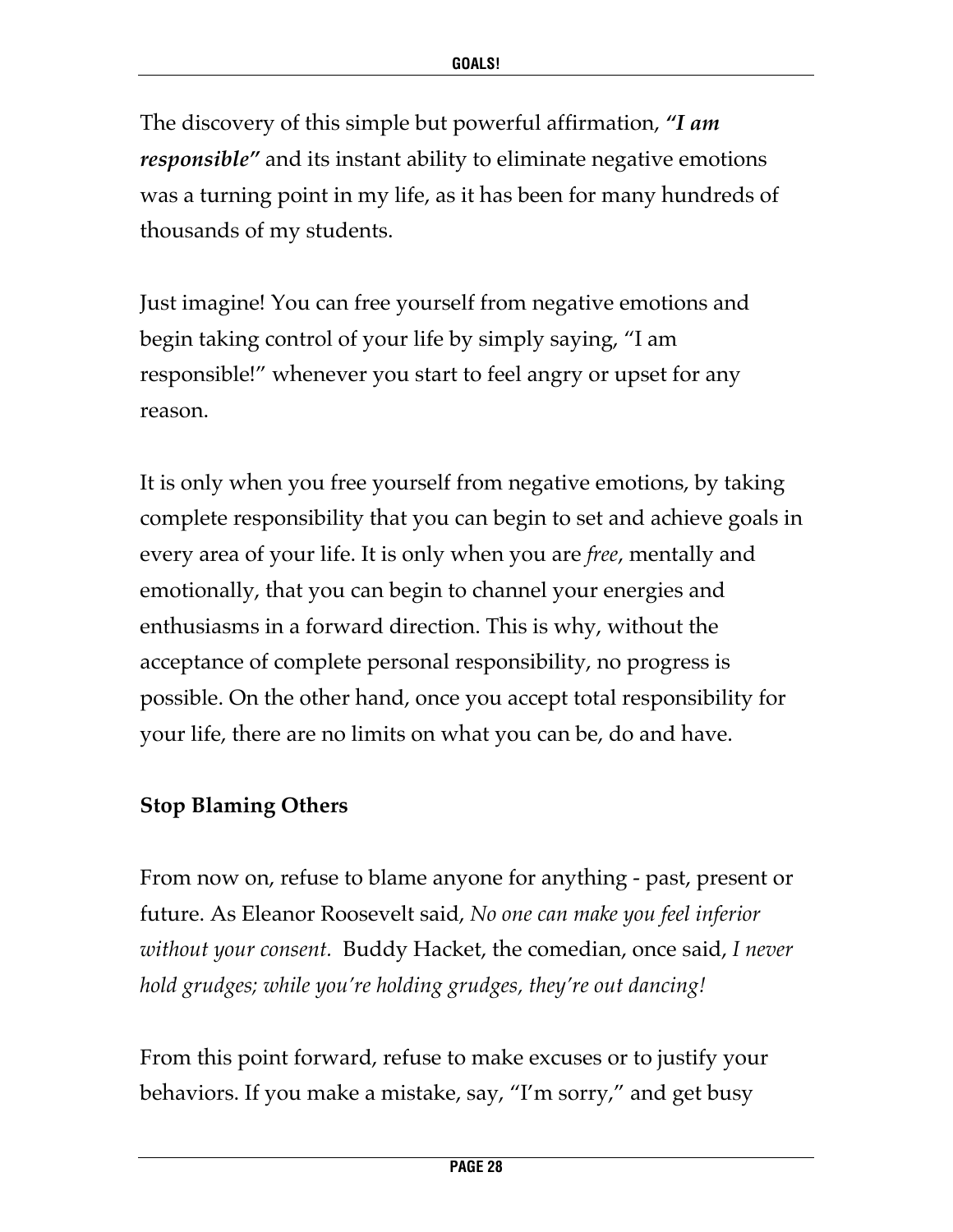rectifying the situation. Every time you blame someone else or make excuses, you give your power away. You feel weakened and diminished. You feel negative and angry inside. Refuse to do it.

# **Control Your Emotions**

To keep your mind positive, refuse to criticize, complain about or condemn other people for anything. Every time you criticize someone else, complain about something you don't like, or condemn someone else for something that they have done or not done, you trigger feelings of negativity and anger within yourself. And you are the one who suffers. Your negativity doesn't affect the other person at all. Being angry with someone is allowing him or her to control your emotions, and often the entire quality of your life, at long distance. This is just plain silly.

Remember, as Gary Zukacs says in his book, Seat of the Soul, *Positive emotions empower; negative emotions disempower.* Positive emotions of happiness, excitement, love and enthusiasm make you feel more powerful and confident. Negative emotions of anger, hurt or blame weaken you and make you hostile, irritable and unpleasant to be around.

Once you decide to accept complete responsibility for yourself, your situation, and for everything that happens to you, you can turn confidently toward your work and the affairs of your life. You become "the master of your fate and the captain of your soul."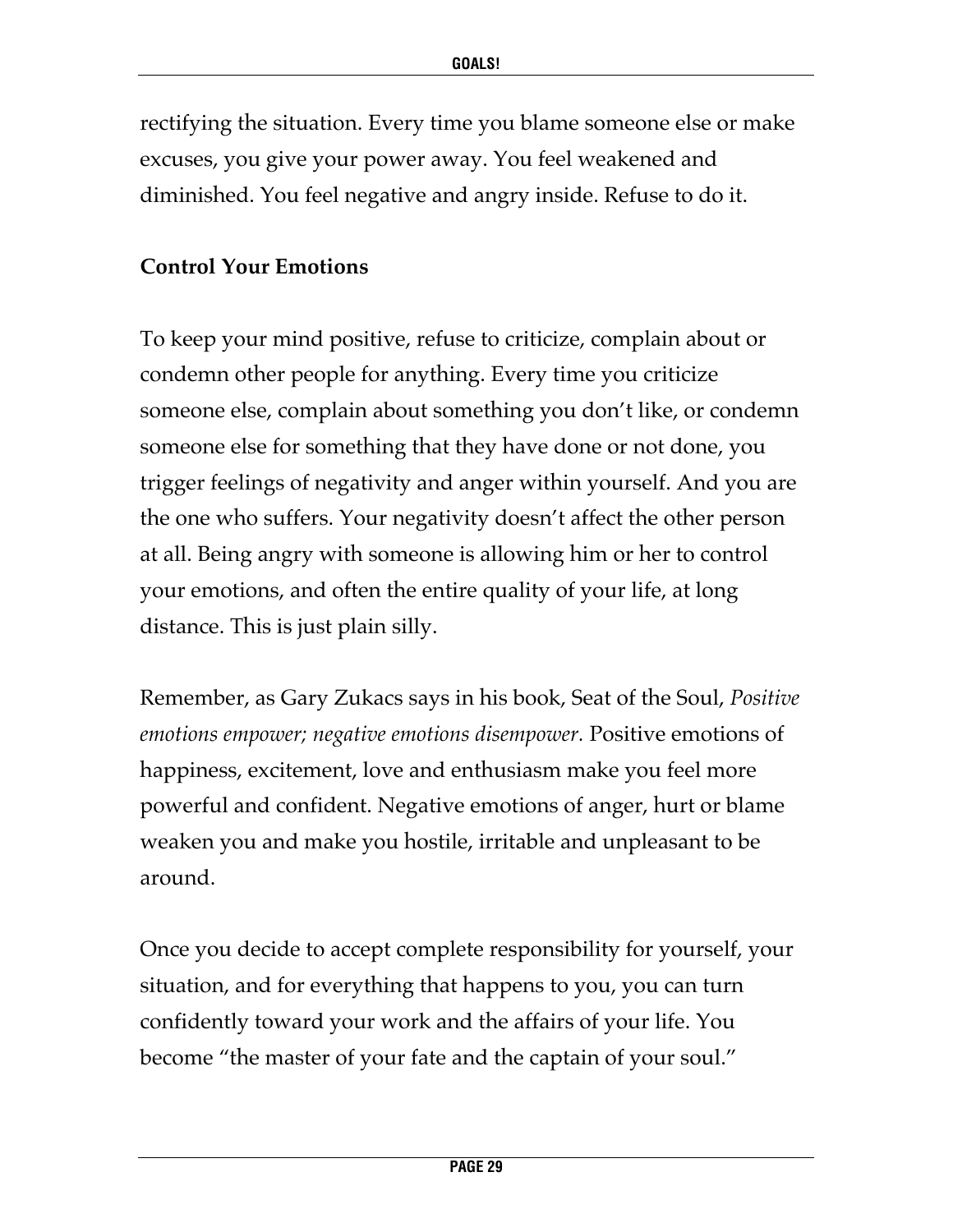# **Hello, Mr. President!**

In a study done in New York some years ago, researchers found that the top 3% of people in every field had a special attitude that set them apart from average performers in their industries. It was this: they viewed themselves as *self-employed* throughout their careers, no matter who signed their paychecks. They saw themselves as responsible for their companies, exactly as if they owned the companies personally. You should do the same.

From this moment forward, see yourself as the President of your own personal services corporation. View yourself as self-employed. See yourself as in complete charge of every part of your life and career. Remind yourself that you are where you are and what you are because of what you have done or failed to do. You are very much the architect of your own destiny.

# **You Choose, You Decide**

You have determined your entire life up to now by the choices and decisions you have made, or *failed* to make. If there is anything in your life that you don't like, you are responsible. If there is anything that you are unhappy about, it is up to you to take the necessary steps to change and improve it so that it is more to your liking.

As the president of your own personal services corporation, you are completely responsible for everything you do, and for the results of what you do. You are responsible for the consequences of your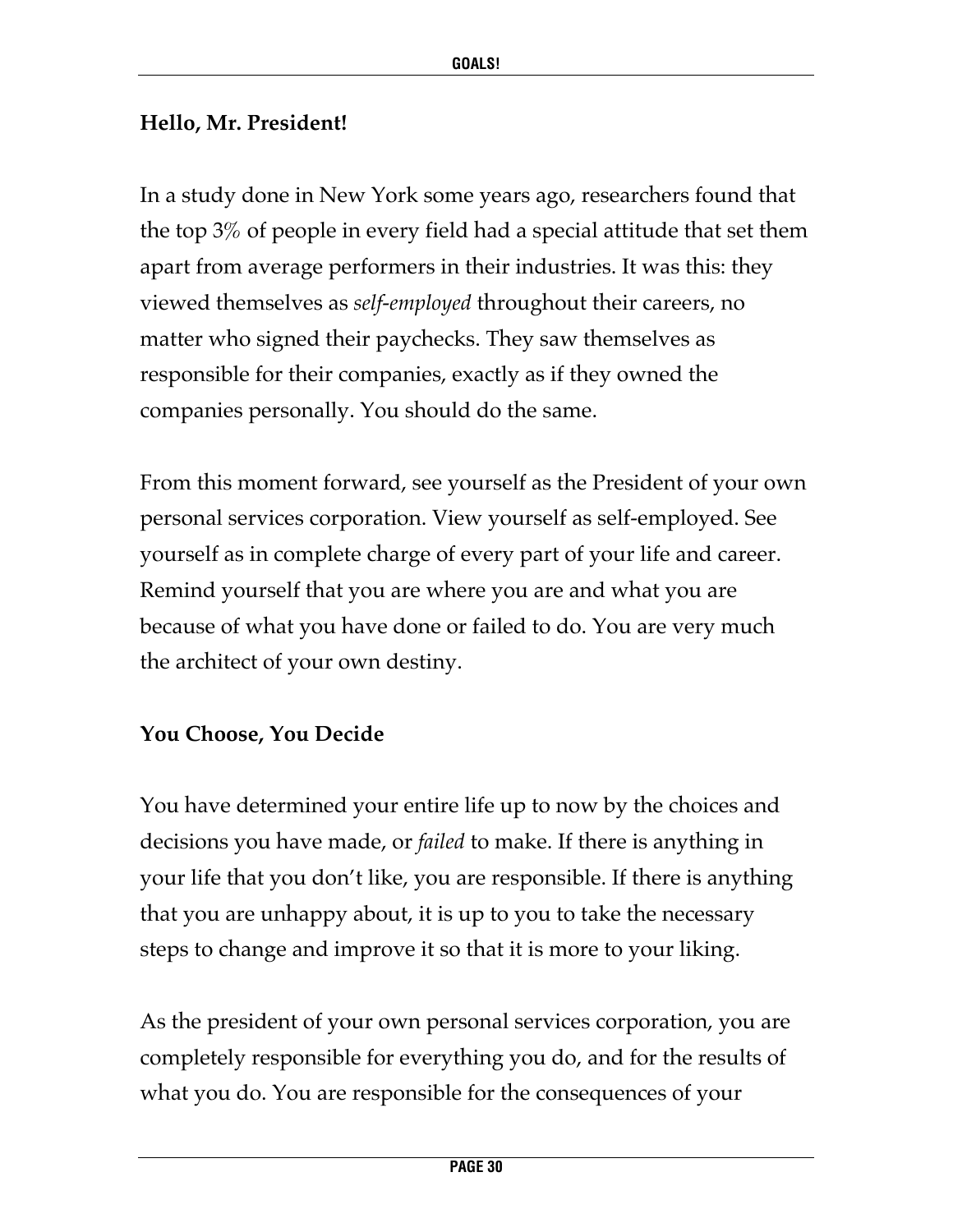actions and your behaviors. You are where you are and what you are today because you have decided to be there.

In a large sense, you are earning today exactly what you have decided to earn, no more and no less. If you are not happy with your current income, decide to earn more. Set it as a goal, make a plan and get busy doing what you need to do to earn what you want to earn.

As the president of your own career and your own life, as the architect of your own destiny, you are free to make your own decisions. You are the boss. You are in charge.

# **Develop Your Own Strategy**

Just as the president of a corporation is responsible for the strategy and activities of that corporation, you are also responsible for the personal strategic planning of your own life and career. You are responsible for overall management strategy, setting goals, making plans, establishing measures and performing to get results.

You are responsible for achieving certain outputs, for the quality and quantity of the work that you produce, and the results you are expected to get.

As president, you are responsible for marketing strategy, for selfpromotion and advancement, for creating your image and packaging yourself to be able to sell yourself for the very highest price in a competitive market.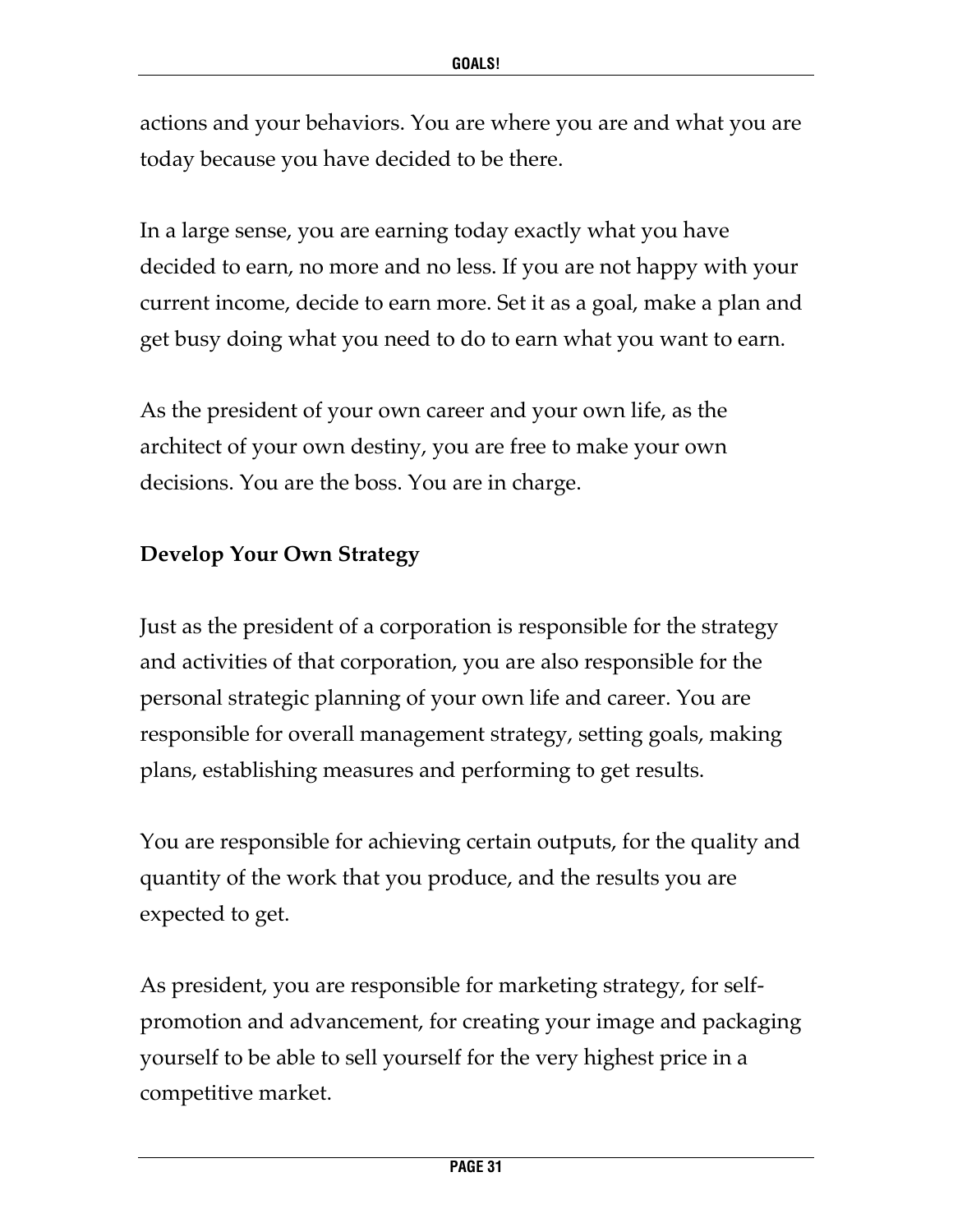You are responsible for financial strategy, for deciding exactly how much of your services you want to sell, how much you want to earn, how rapidly you want to grow your income year by year, how much you want to save and invest, and how much you want to be worth when you retire. These numbers are entirely up to you. You are responsible.

You are responsible for your people strategy and your relationships, both at home and at work. One piece of advice I give my students is to "choose your boss with care." Your choice of a boss is going to have a major impact on how much you earn, how fast you get ahead, and how happy you will be at your job.

# **Make New Choices, New Decisions**

By the same token, your choice of a mate and friends will have as much or more to do with your success and happiness than any other decisions you make. If you are not happy with any of your current choices, it is up to you to begin taking steps to improve or change them.

Finally, as president, you are in complete charge of personal research and development, personal training and learning. It is up to you to determine the talents, skills, abilities and core competencies you will need to earn the kind of money you want to earn in the months and years ahead. It is then your responsibility to make the investment and take the time to learn and develop these skills. No one is going to do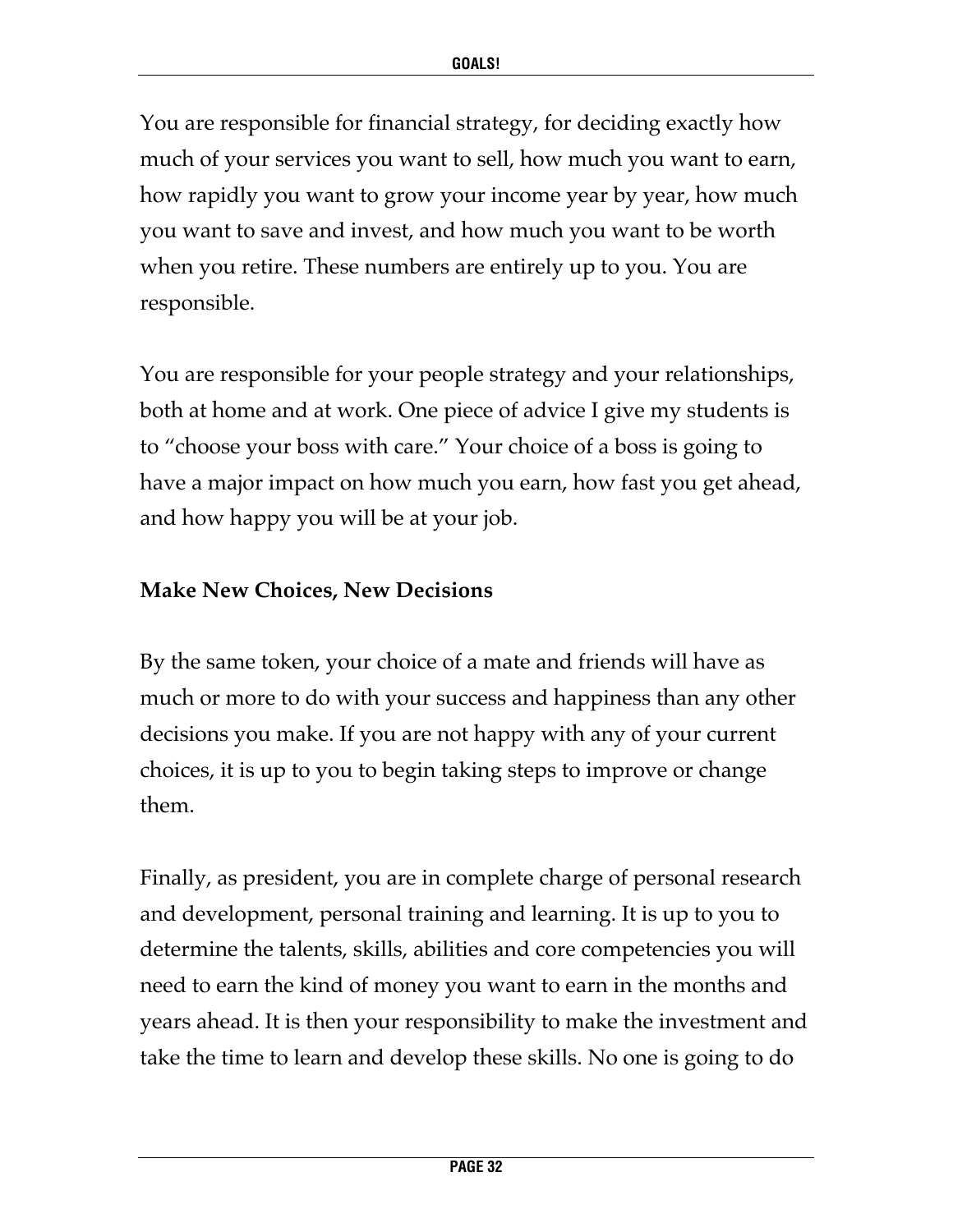it for you. The unavoidable truth is that no one really cares as much as you do.

### **Become A "Growth Stock"**

To take this analogy a little further, see yourself as a company with a stock that trades on the market. Is your stock the kind of stock that people could invest in, confident that it will continue to grow in value and profitability in the months and years ahead? Are you a "growth stock" or has your value leveled off in the marketplace?

If you have decided to be a "growth stock," what is your strategy for increasing your income 25% - 30% every year, year after year? As the president of your own life, as the spouse or parent in your own family, you owe it to the important people in your life, to be on a growth curve, to be continually increasing in value, income and profitability as the years progress.

### **Take The Wheel of Your Own Life**

From this point forward, see and think about yourself as the master of your own fate. See yourself as completely in charge of your own life. See yourself as the president of your own personal services corporation. See yourself as a powerful person, completely selfdetermined and self-directed.

Refuse to whine and complain about things that happened in the past, which cannot be changed. Instead, orient yourself toward the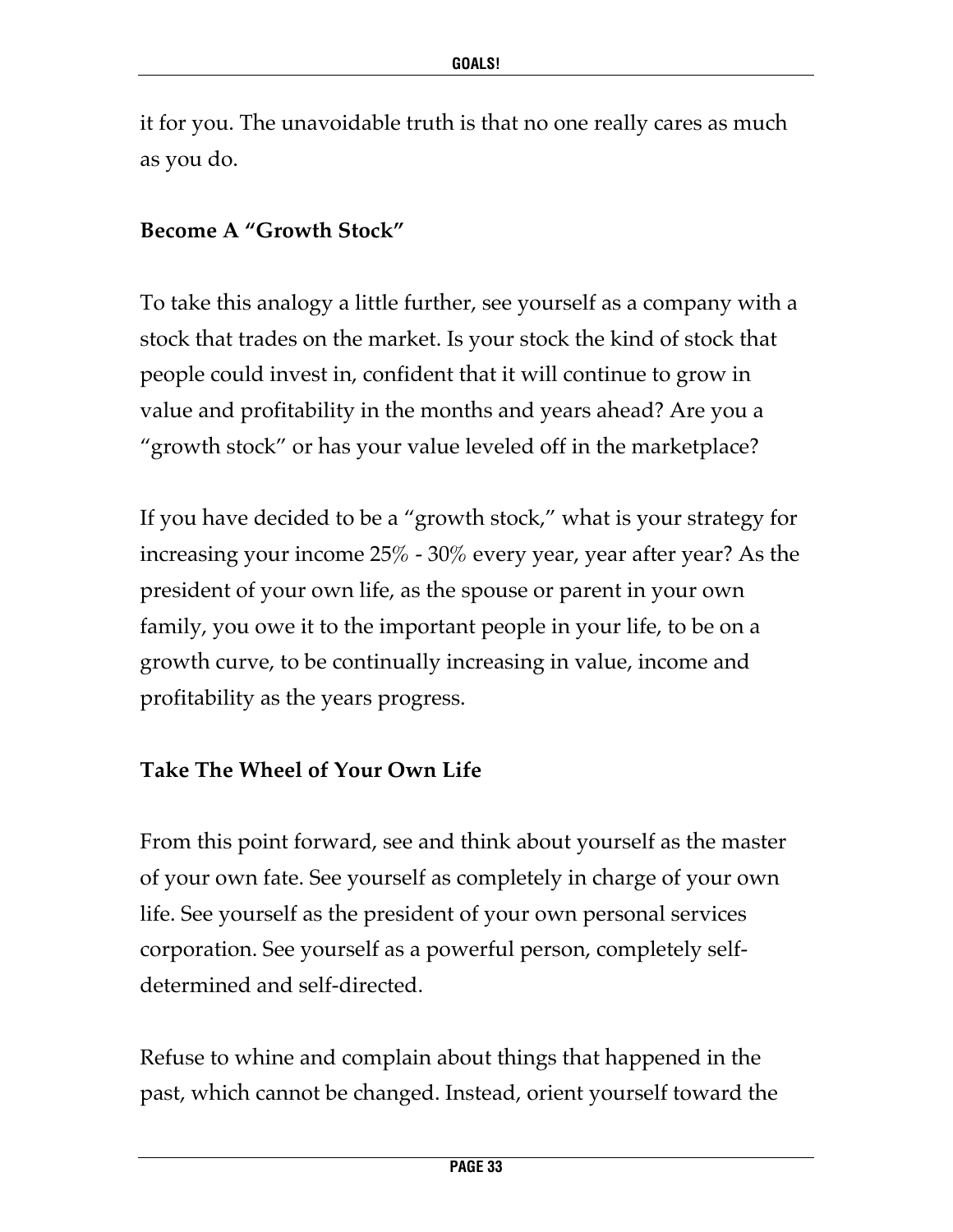future and think of what you want and where you are going. Above all, think about your goals. The very act of thinking about your goals makes you positive and purposeful again.

### **Determine Your Locus of Control**

There is a large body of psychological literature that revolves around the concept of "Locus of Control Theory." In more than 50 years of research, psychologists have determined that your "Locus of Control" is the determining factor of your happiness or unhappiness in life. Here is why.

A person with an *internal* locus of control is a person who feels that he or she is in complete control of his or her life. This person feels strong, confident and powerful. He or she is generally optimistic and positive. He or she feels terrific about him or herself and feels very much in charge of his or her destiny.

On the other hand, a person with an *external* locus of control is a person who feels controlled by external factors, by their boss, their bills, their marriage, their childhood problems and their current situation. They feel "out of control" and as a result, they feel weak, angry, fearful, negative, hostile and disempowered.

The good news is that there is a direct relationship between the amount of responsibility you accept and the amount of control you feel. The more you say, "I am responsible!" the more of an internal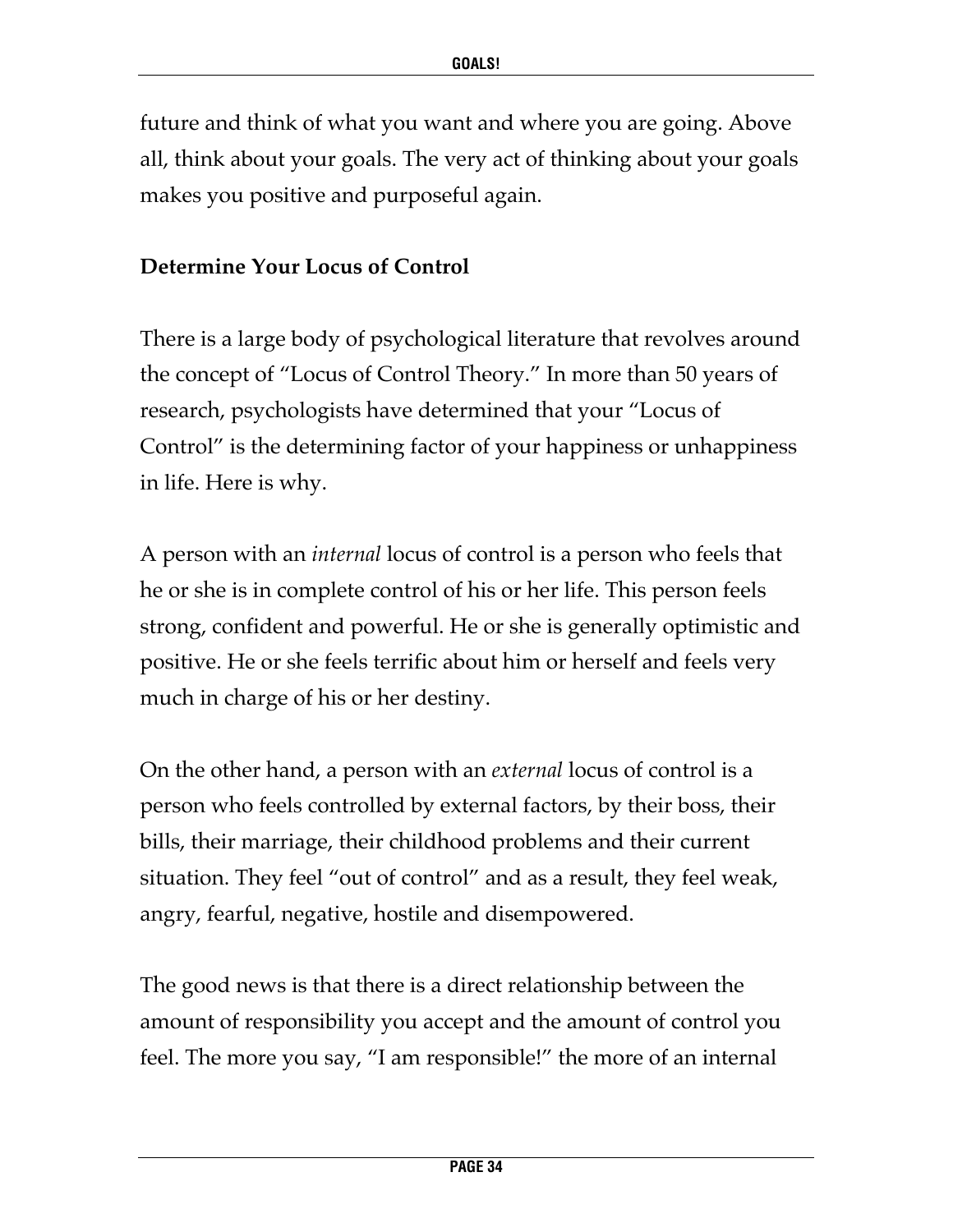locus of control you develop within yourself, and the more powerful and confident you feel.

## **The Golden Triangle**

There is also a direct relationship between responsibility and happiness. The more responsibility you accept, the happier you become. It seems that all three –responsibility, control and happinessgo together.

The more responsibility you accept, the greater amount of control you feel you have. The greater amount of control you feel you have, the happier and more confident you become. When you feel positive and in control of your life, you will set bigger and more challenging goals for yourself. You will also have the drive and determination to achieve them. You will feel as if you hold your life in your own hands, and that you can make it into whatever you decide to.

## **It Is In Your Hands**

The starting point of goal setting is for you to realize that you have virtually unlimited potential to be, have or do anything you really want in life, if you simply want it badly enough, and are willing to work long enough and hard enough to achieve it.

The second part of goal setting is for you to accept complete responsibility for your life, and for everything that happens to you, with no blaming and no excuses.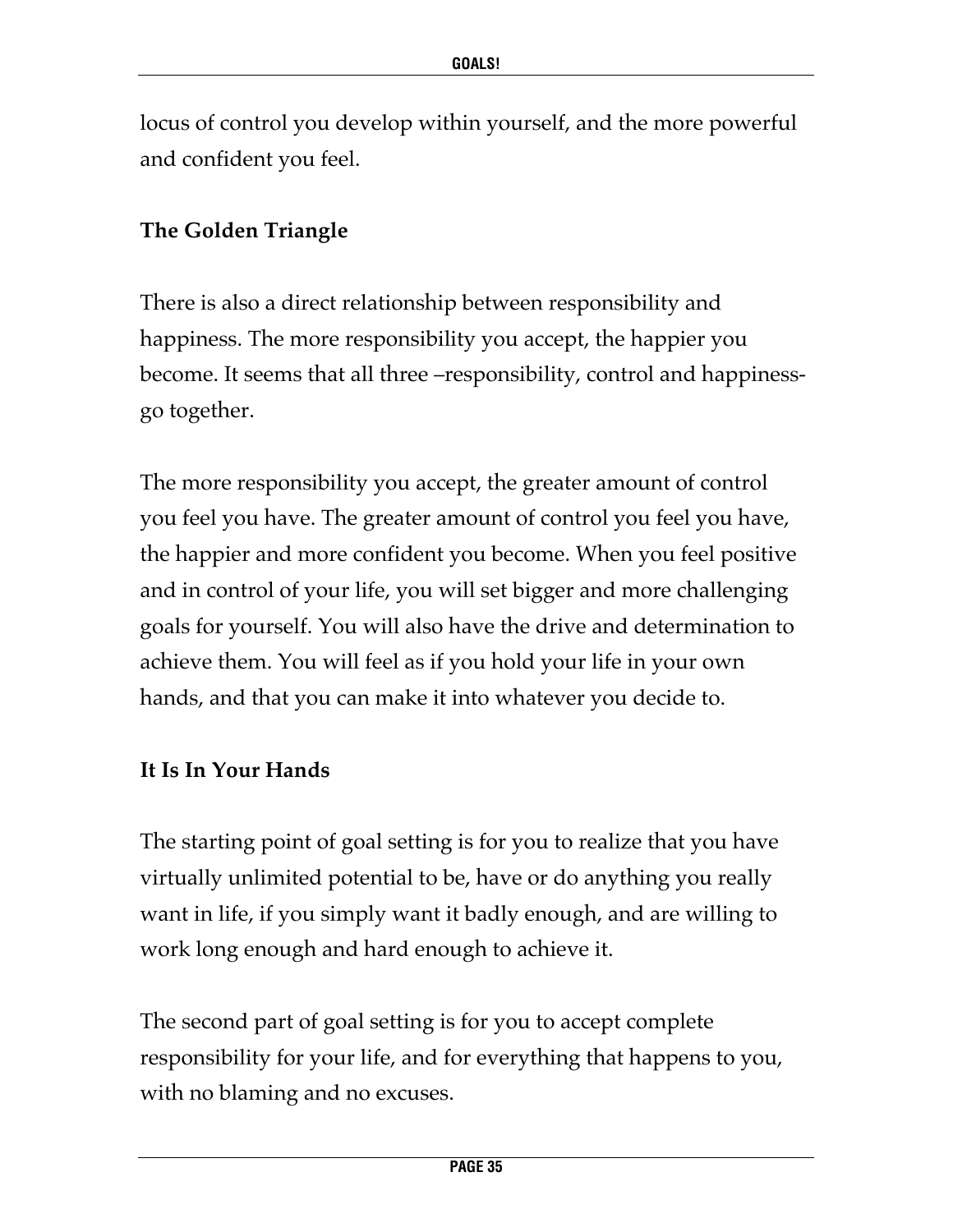With these two concepts clearly in mind, that you have unlimited potential and that you are completely responsible, you are now ready to move to the next step, which is to begin designing your ideal future.

## **Take Charge of Your Life:**

- 1. Identify your biggest problem or source of negativity in life today. In what ways are you responsible for this situation?
- 2. See yourself as the President of your own company. How would you act differently if you owned 100% of the shares?
- 3. Resolve today to stop blaming anyone else for anything and instead accept complete responsibility in every area of your life. What actions should you be taking?
- 4. Stop making excuses and start making progress. Imagine that your favorite excuses have no basis in fact, and act accordingly.
- 5. See yourself as the primary creative force in your own life. You are where you are and what you are because of your own choices and decisions. What should you change?
- 6. Resolve today to forgive anyone who has ever hurt you in any way. Let it go. Refuse to discuss it again. Instead, get so busy working on something that is important to you that you don't have time to think about it again.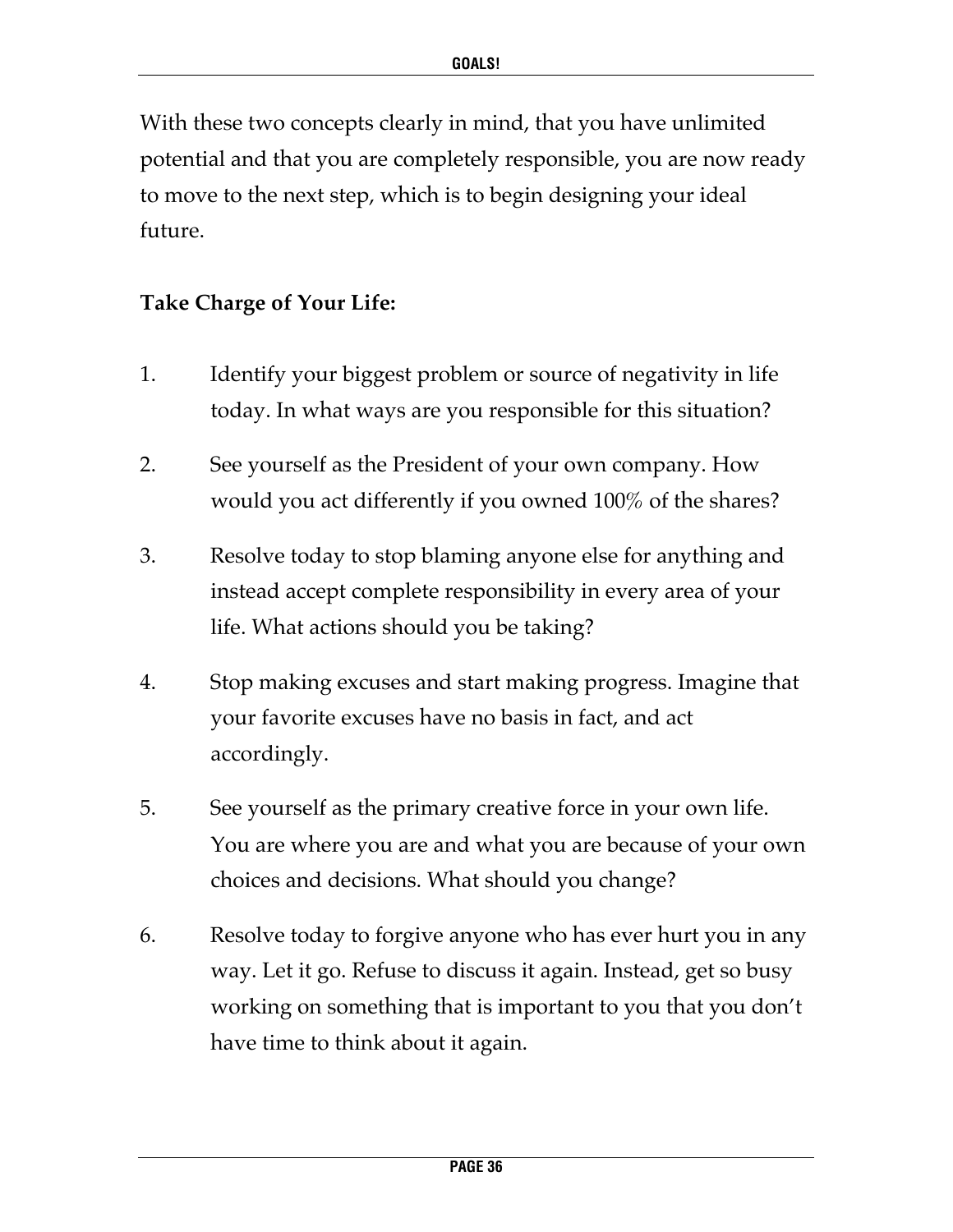# **CHAPTER THREE Create Your Own Future**

*"You will become large as your controlling desire; or as great as your dominant aspiration."* James Allen

In more than 3300 studies of leaders conducted over the years, there is a special quality that stands out, one quality that all great leaders have in common. It is the quality of vision. Leaders have vision. Nonleaders do not.

Earlier I said that the most important discovery in all of human history is that, "You become what you think about — most of the time." What is it then that leaders think about, most of the time? And the answer is that leaders think about the *future* and where they are going, and what they can do to get there.

Non-leaders, on the other hand, think about the present, and the pleasures and problems of the moment. They think and worry about the past, and what has happened that cannot be changed.

### **Think About The Future**

We call this leadership quality **"Future-Orientation."** Leaders think about the future and what they want to accomplish, and where they want to arrive sometime down the road. Leaders think about what they want, and what can be done to achieve it. The good news is that,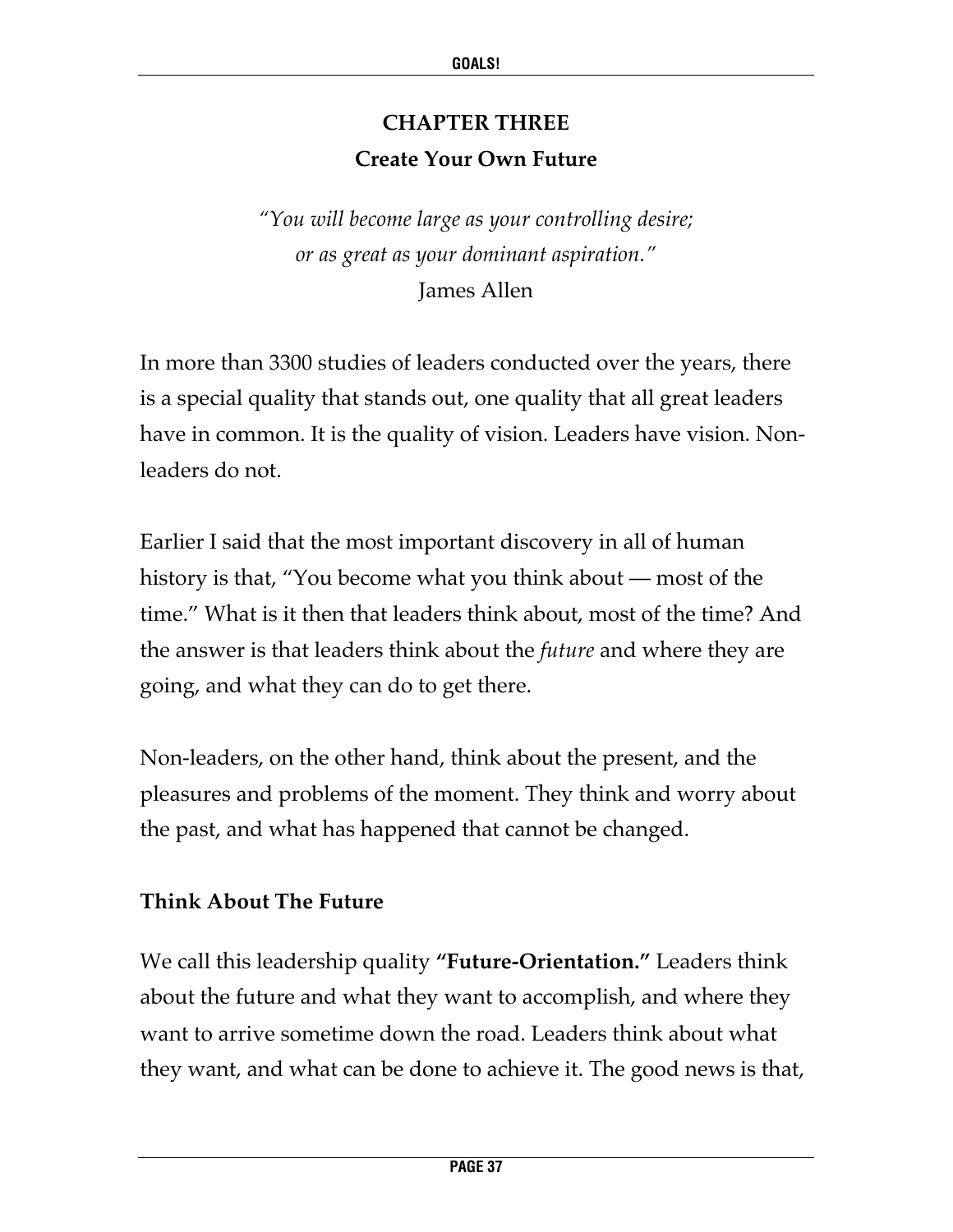when you begin to think about your future as well, you begin to think like a *leader*, and you will soon get the same results that leaders get.

Dr. Edward Banfield of Harvard concluded, after more than 50 years of research, that "long-time perspective" was the most important determinant of financial and personal success in life. Banfield defined long-time perspective as the "ability to think several years into the future while making decisions in the present." This is one of the most important discoveries ever made. Just think! The further you think into the future, the better decisions you will make in the present to assure that that future becomes a reality.

## **Become A Millionaire**

For example, if you save \$100 per month from the age of 20 to the age of 65, and you invested that money in a mutual fund earning an average of 10% per annum over time, you would be worth more than \$1,118,000 dollars when you retired.

Anyone who really wanted to could save \$100 per month, if he or she had a long enough time perspective. What this means is that every single person starting work today can become a millionaire over time if they begin early enough, save consistently enough, and hold to their long-term vision of financial independence.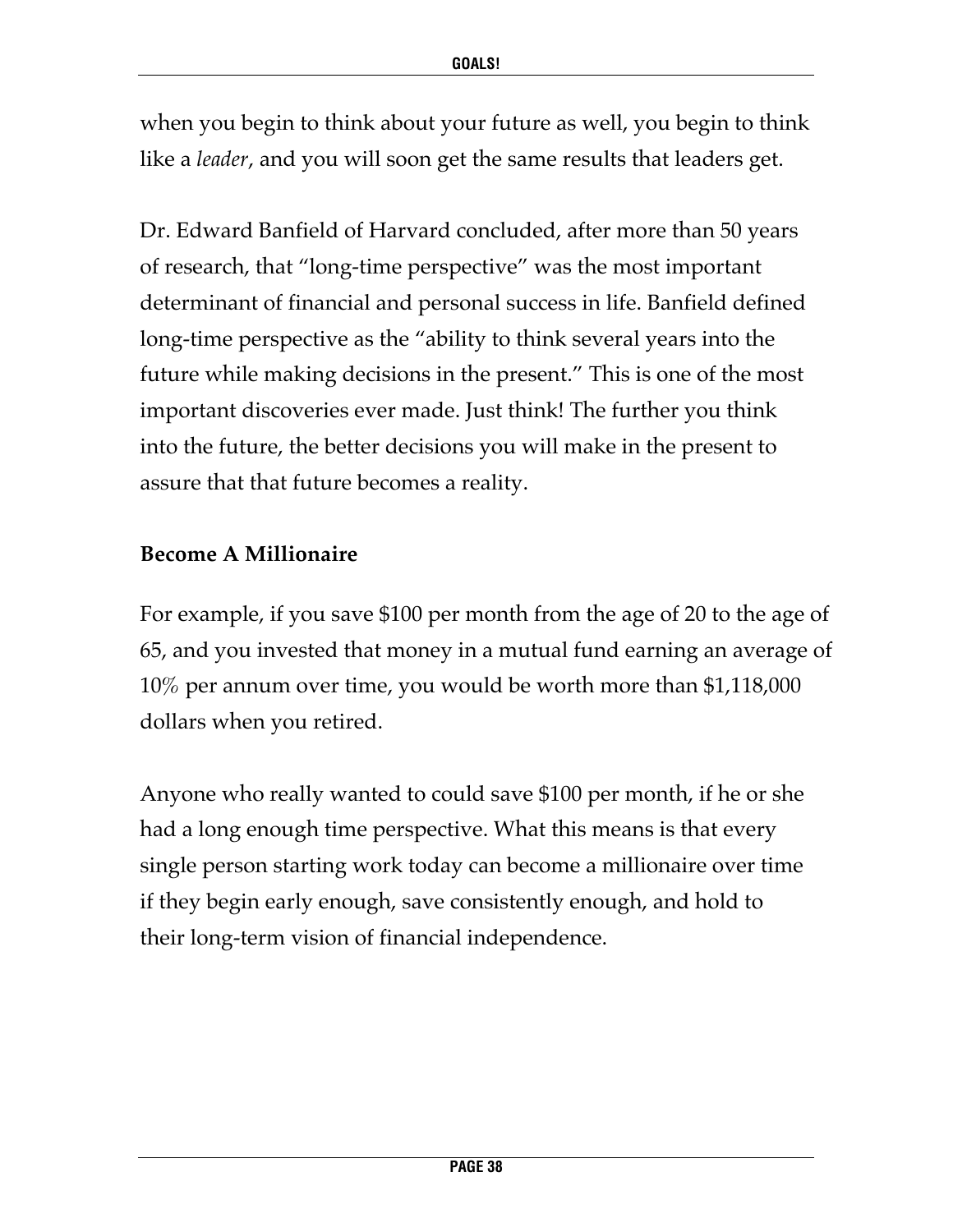#### **Create A Five Year Fantasy**

In personal strategic planning, you should begin with a long-term view of your life, as well. You should begin by practicing *idealization* in everything you do. In the process of idealization, you create a *five*-*year fantasy* for yourself, and begin thinking about what your life would look life in five years if it were perfect in every respect.

The biggest single obstacle to setting goals is "self-limiting beliefs." These are areas where you believe yourself to be limited in some way. You may believe yourself to be inadequate or inferior in areas such as intelligence, ability, talent, creativity, personality or something else. As a result, you sell yourself short. By underestimating yourself, you set either *no* goals, or *low* goals that are far below what you are truly capable of accomplishing.

### **Imagine No Limitations**

By combining *idealization* and *future-orientation*, you cancel or neutralize this process of self-limitation. You imagine for the moment that you have *no limitations* at all. You imagine that you have all the time, talents and abilities you could ever require to achieve any goal you could set for yourself. No matter where you are in life, you imagine that you have all the friends, contacts and relationships you need to open every door and achieve anything you could really want. You imagine that you have no limitations whatsoever on what you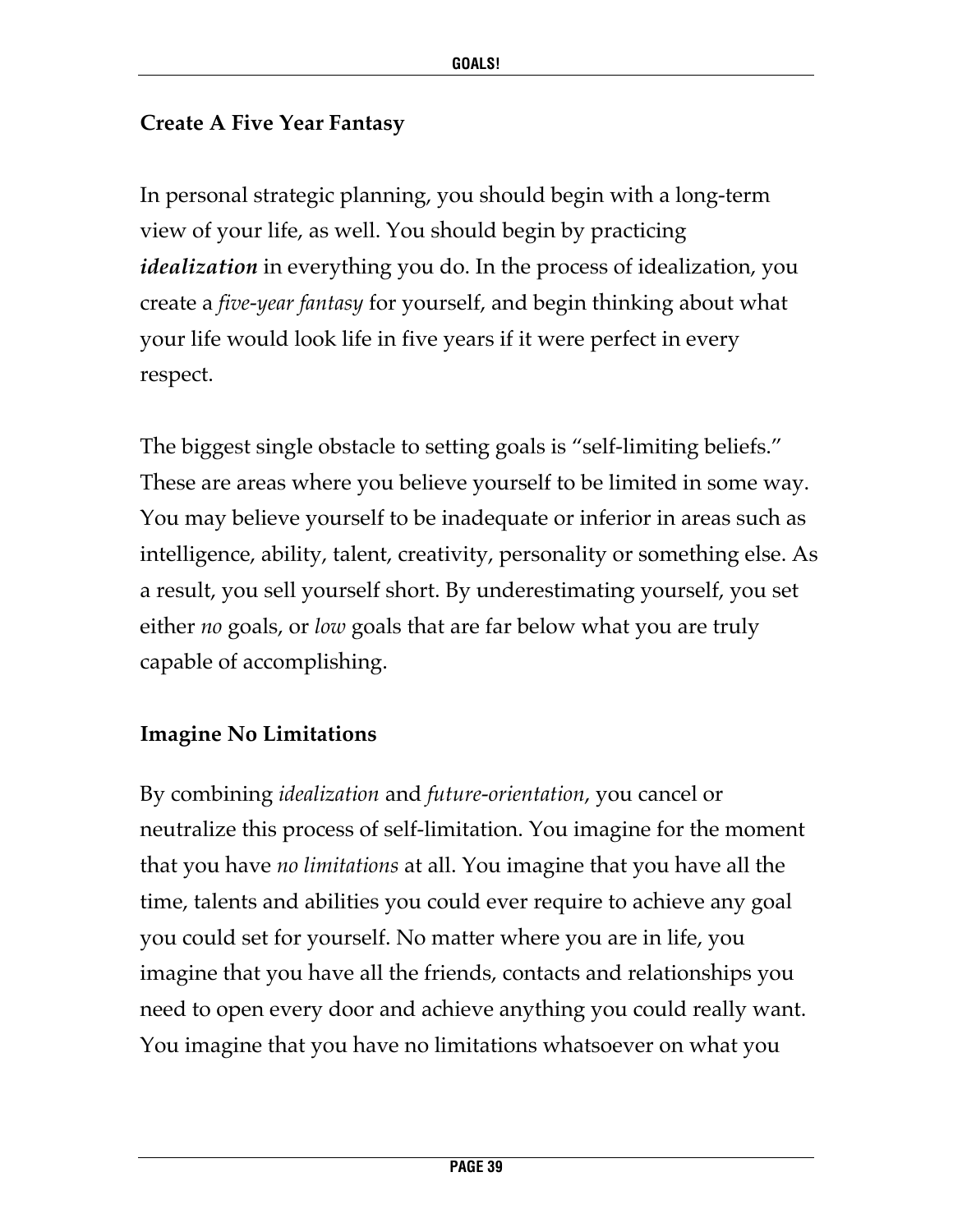could be, have or do in the pursuit of the goals that are really important to you.

## **Practice Blue Sky Thinking**

In Charles Garfield's studies of "Peak Performers," he made an interesting discovery. He analyzed men and women who had achieved only average results at work for many years, but who suddenly exploded into great success and accomplishment. He found that at the "take-off point," every one of them began engaging in what he called "Blue Sky Thinking."

In blue-sky thinking, you imagine that all things are possible for you, just like looking up into a clear blue sky, with no limits. You project forward several years and imagine that your life were perfect in every respect sometime in the future. You then look back to where you are today and ask yourself these this question: "What would have to have happened for me to have created my perfect future?" You then come back to where you are in the present in your own mind, and you ask, "What would have to happen from this point forward for me to achieve all my goals sometime in the future?"

### **Refuse To Compromise Your Dreams**

When you practice idealization and future-orientation, you make no compromises with your dreams and visions for yourself and your future. You don't settle for smaller goals or half successes. Instead, you "dream big dreams" and project forward mentally as though you are one of the most powerful people in the universe. You create your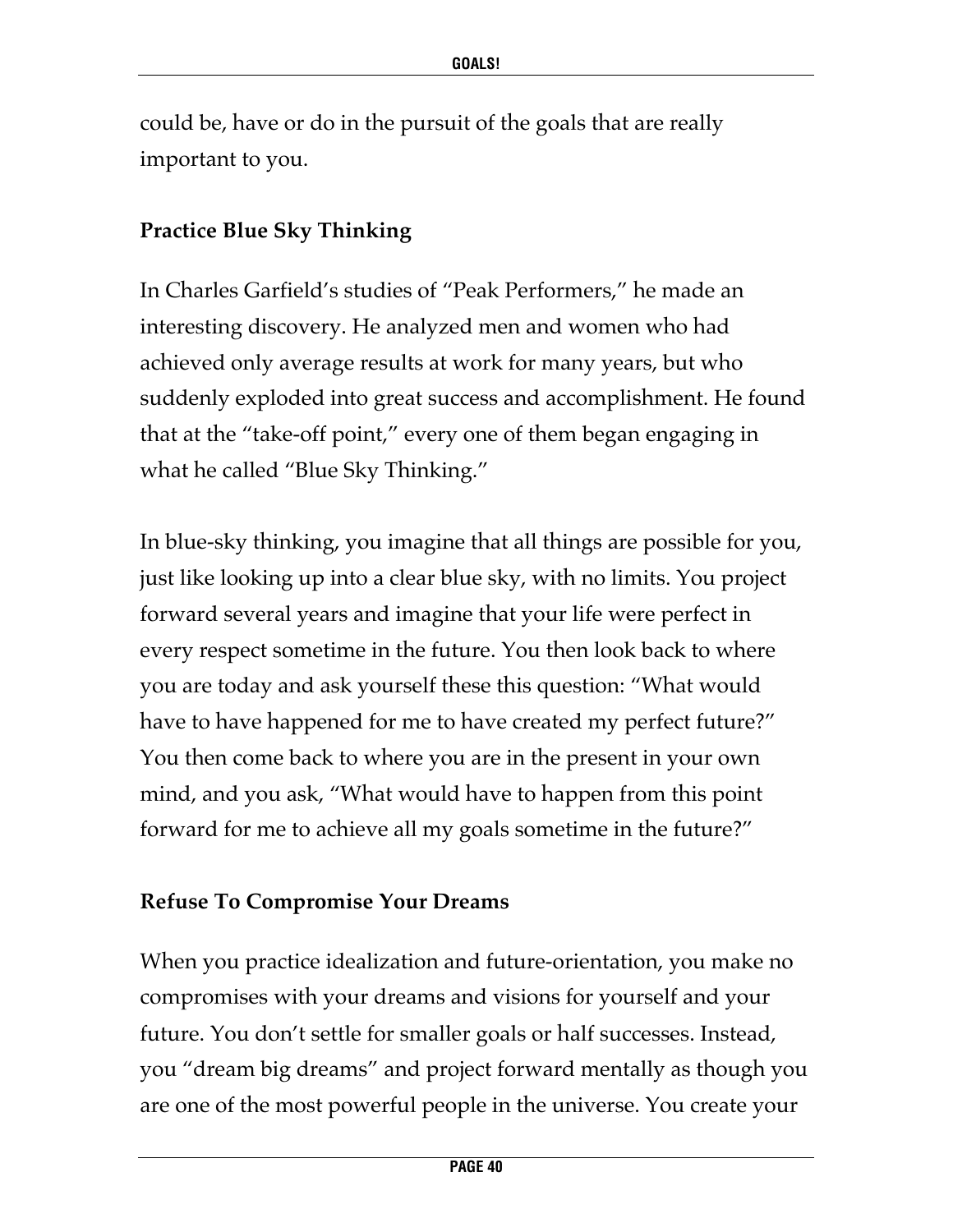perfect future. You decide what you really want, before you come back to the present moment and deal with what is possible for you within your current situation.

Start with your business and career. Imagine that your work life was perfect five years from now. Answer these questions:

- 1. What would it look like?
- 2. What would you be doing?
- 3. Where would you be doing it?
- 4. Who would you be working with? What level of responsibility would you have?
- 5. What kind of skills and abilities would you have?
- 6. What kind of goals would you be accomplishing?
- 7. What level of status would you have in your field?

### **Practice No Limit Thinking**

When you answer these questions, imagine that you have no limits. Imagine that everything is possible for you. Peter Drucker once said, *"We greatly overestimate what we can accomplish in one year. But we greatly underestimate what we can accomplish in five years."* Don't let this happen to you.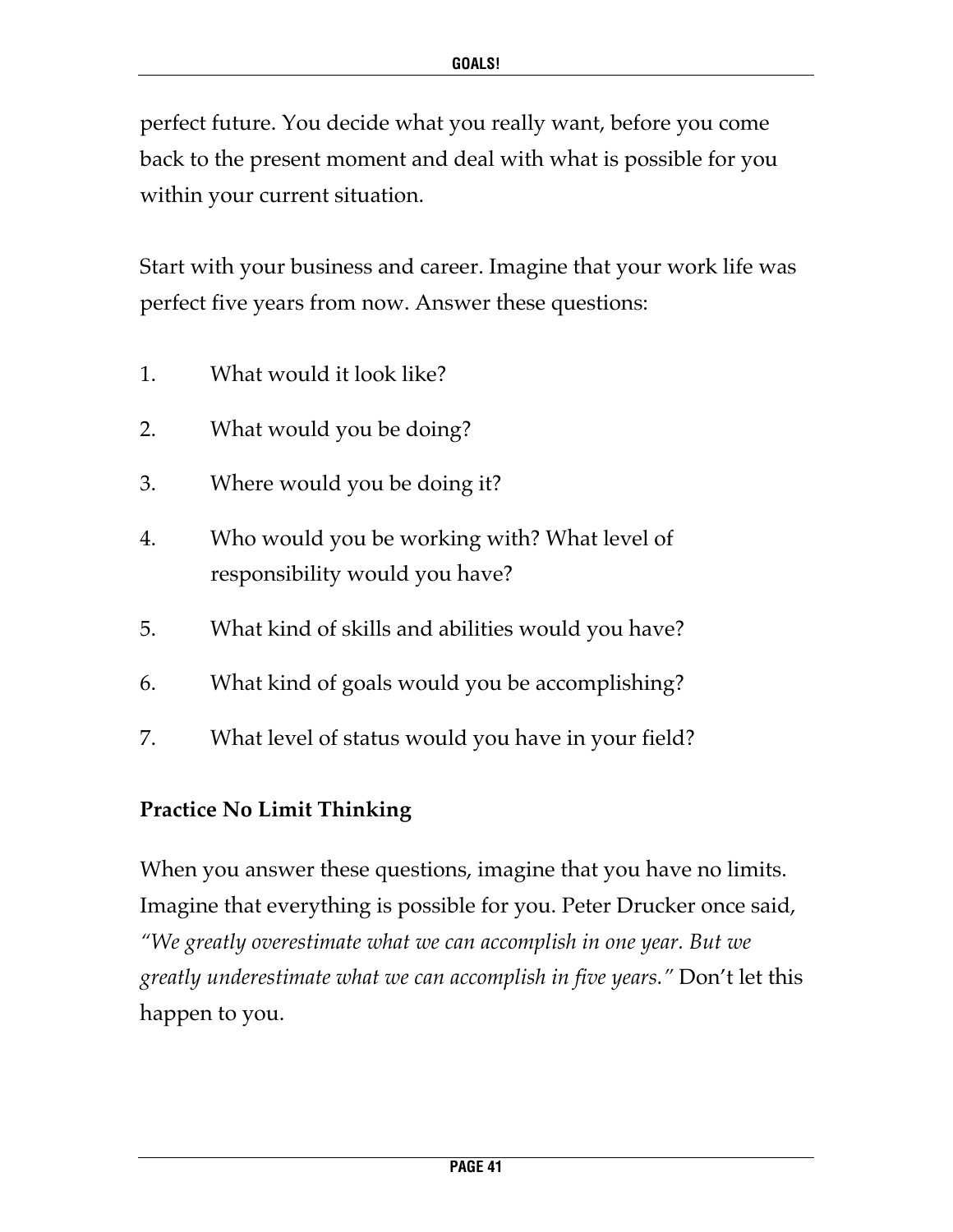Now, idealize your perfect financial life sometime in the future:

- 1. How much do you want to be earning five years from today?
- 2. What sort of lifestyle do you want to have? What kind of home do you want to live in?
- 3. What kind of car do you want to drive?
- 4. What kind of material luxuries do you want to provide for yourself and your family?
- 5. How much do you want to have in the bank?
- 6. How much do you want to be saving and investing each month and each year?
- 7. How much do you want to be worth when you retire? Imagine that you have a "magic slate." You can write down anything you want. You can erase anything that may have happened in the past, and create whatever picture you desire for your future. You can clean the slate at any time and start over. You have no limits.

## **Imagine Your Perfect Family Life**

Look at your family and relationships today, and project five years into the future:

1. If your family life were perfect five years from now, what would it look like?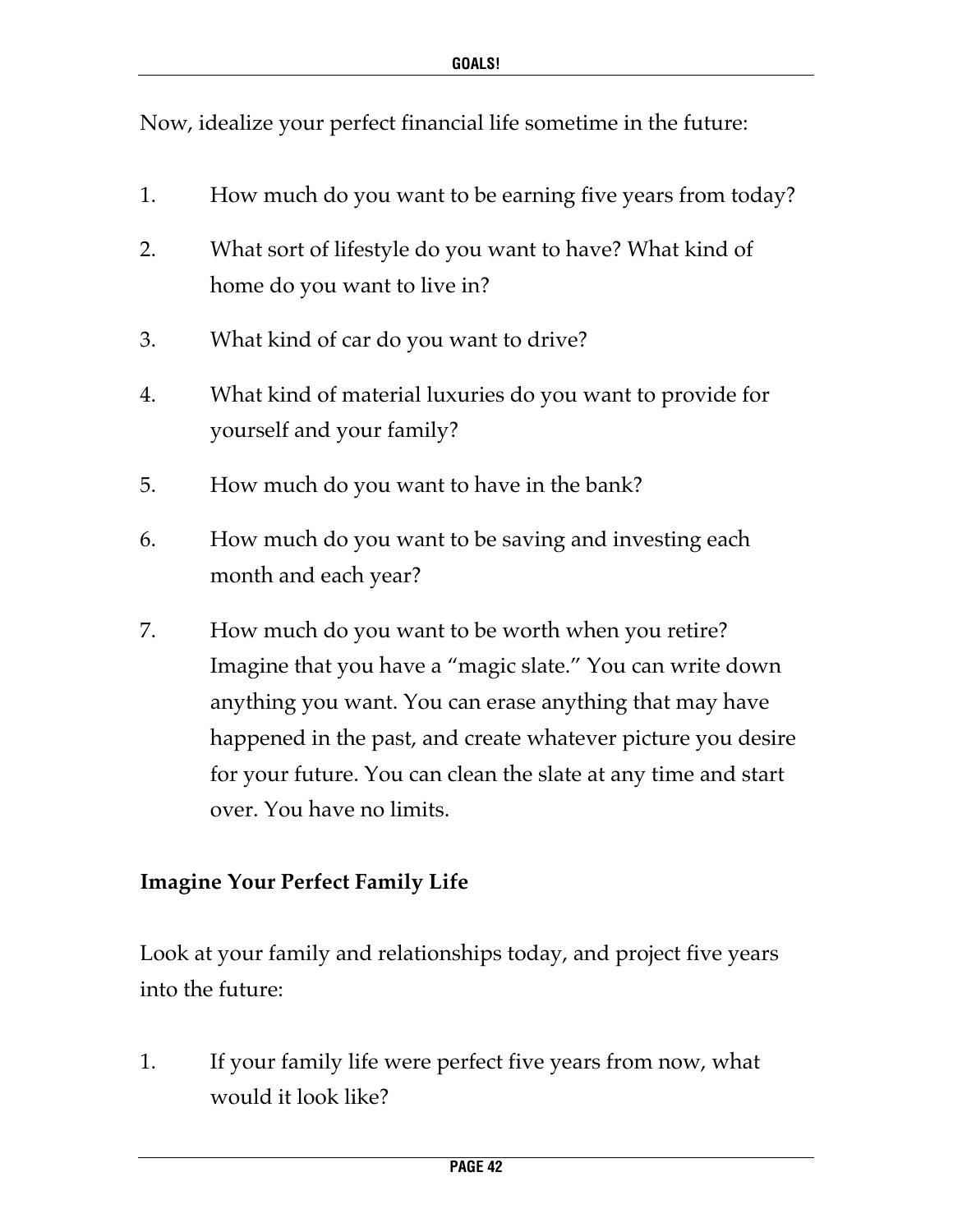- 2. Who would you be with? Who would you *no longer* be with?
- 3. Where and how would you be living?
- 4. What kind of living standards would you have?
- 5. What kind of relationships would you have with the most important people in your life, five years from now, if everything were perfect in every respect?

When you fantasize and imagine your perfect future, the only question you ask is, *"How?"* This is the most powerful question of all. Asking it repeatedly stimulates your creativity and triggers ideas to help you accomplish your goals. Unsuccessful people always wonder whether or not a particular goal is possible. High achievers on the other hand only ask the question, *"How?"* They then set to work to find ways to make their visions and goals into realities.

## **Ideal Health and Fitness**

Review your levels of health and fitness in every area:

- 1. If you were a perfect physical specimen five years from now, how would you look, feel and appear?
- 2. What would be your ideal weight?
- 3. How much would you exercise each week?
- 4. What would be your overall level of health?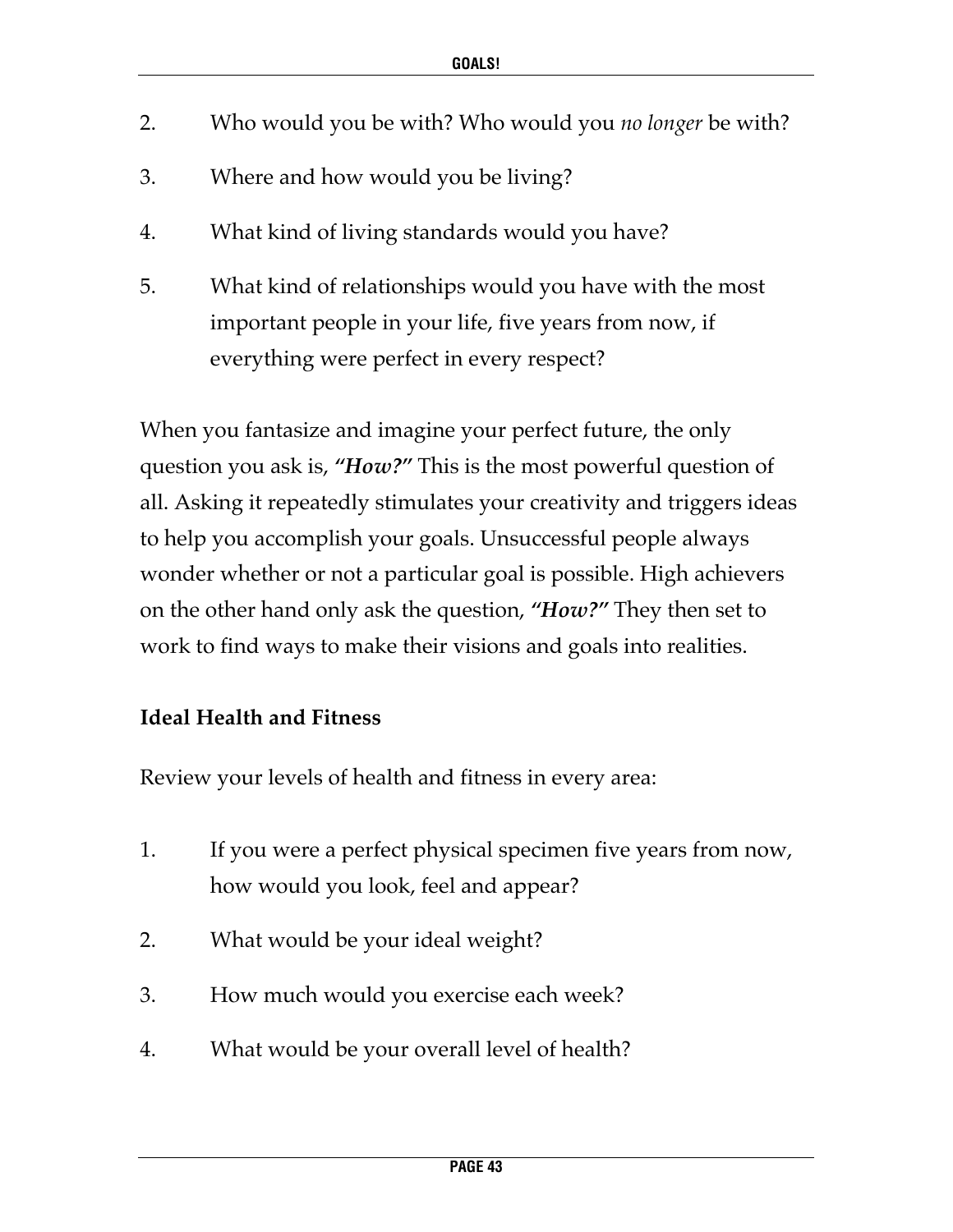5. What changes would you have to start making today in your diet, exercise routines and health habits to enjoy superb physical health sometime in the future?

You then imagine that you are an important and influential person, a "player" in your community. You are making a significant contribution to the world around you. You are making a difference with your life and in the lives of other people. If your social and community status and involvement were ideal:

- 1. What would you be doing?
- 2. What organizations would you be working with or contributing to?
- 3. What are the causes that you strongly believe in and support, and how could you become more involved in those areas?

# **Just Do It!**

The primary difference between high achievers and low achievers is **"action-orientation."** Men and women who accomplish tremendous things in life are intensely action oriented. They are moving all the time. They are always busy. If they have an idea, they take action on it immediately.

On the other hand, low achievers and non-achievers are full of good intentions, but they always have an excuse for not taking action today. It is well said that*, "the road to hell is paved with good intentions."*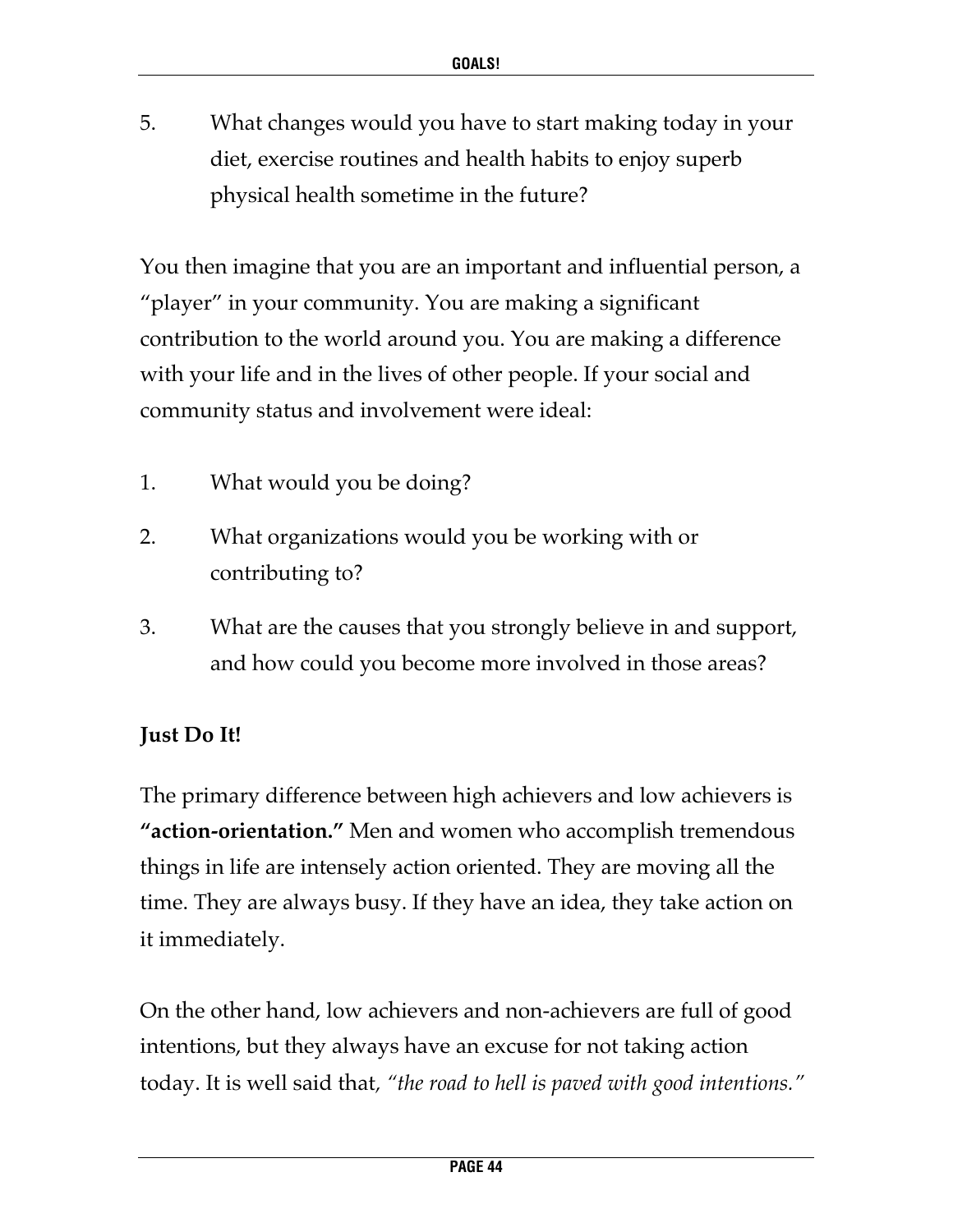Examine yourself in terms of your personal inventory of skills, knowledge, talent, education and ability. If you were developed to the highest level possible for you (and there is virtually no limit), answer these questions:

- 1. What additional knowledge and skills would you have acquired five years from now?
- 2. In what areas would you be recognized as absolutely excellent in what you do?
- 3. What would you be doing each day in order to develop the knowledge and skills you need to be one of the top performers in your field sometime in the future?

Once you have answered these questions, the only question you ask is, "How?" How do you attain the skills and expertise you will require to lead your field in the years ahead?

## **Design Your Perfect Calendar**

Especially, decide how you would like to live, day in and day out, your ideal lifestyle. Design your perfect calendar, from January 1<sup>st</sup> to December 31<sup>st:</sup>

- 1. What would you like to do on your weekends and vacations?
- 2. How much time would you like to take off each week, month and year?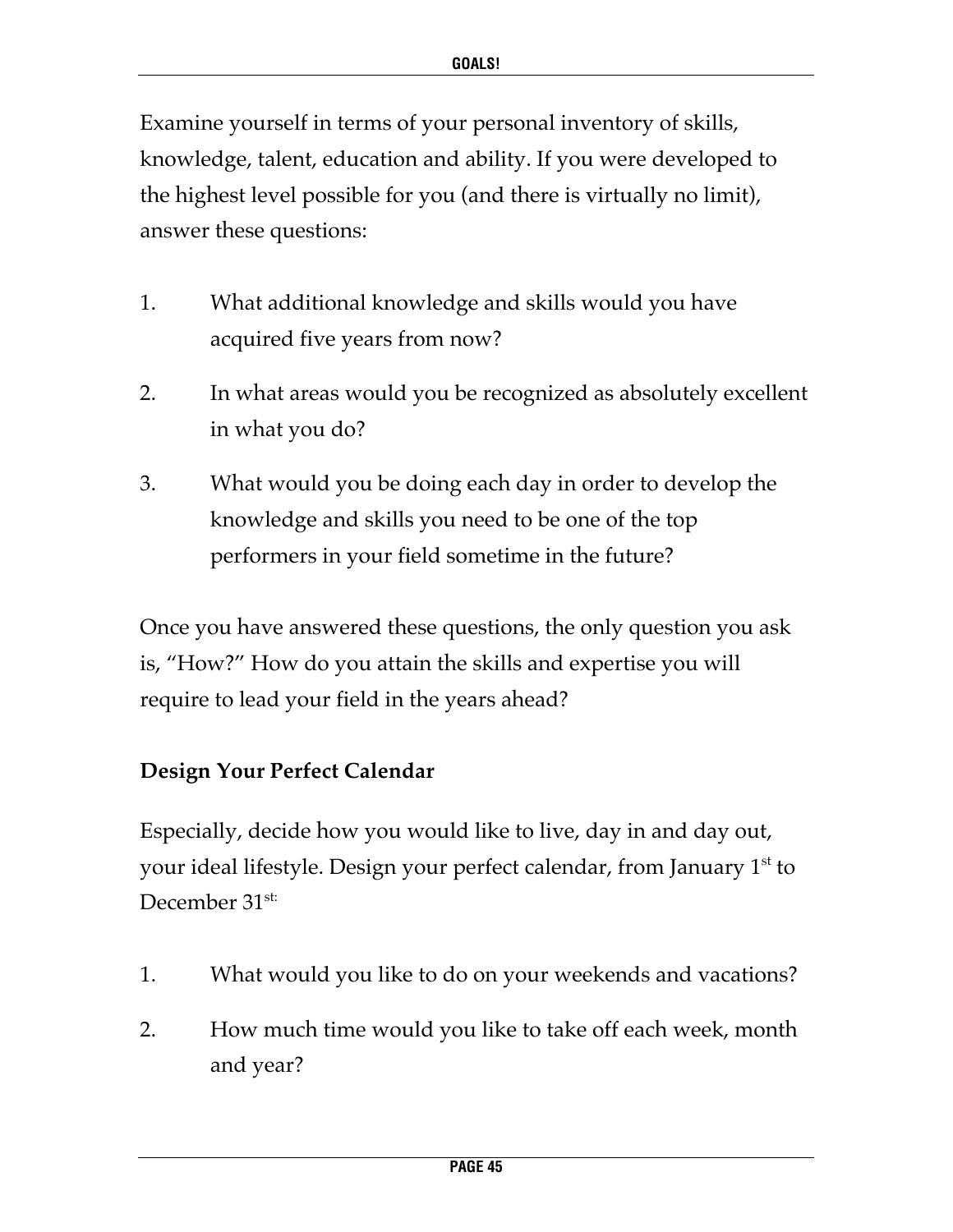- 3. Where would you like to go?
- 4. How would you organize your year if you had no limitations, and complete control over your time?

In the Bible it says, *"Where there is no vision, the people perish."* What this means is that, if you lack an exciting vision for your future, you will "perish" inside in terms of lacking motivation and enthusiasm for what you are doing. But the reverse of this is that, with an exciting future vision, you will be continuously motivated and stimulated every day to take the actions necessary to make your ideal vision a reality.

# **The Key To Happiness**

You remember that, *"Happiness is the progressive realization of a worthy ideal."* When you have clear, exciting goals and ideals, you will feel happier about yourself and your world. You will be more positive and optimistic. You will be more cheerful and enthusiastic. You will feel *internally* motivated to get up and get going every morning, because every step you are taking will be moving you in the direction of something that is important to you.

Resolve to think about your ideal future most of the time. Remember, the very best days of your life lie ahead. The happiest moments you will ever experience are still to come. The highest income you will ever earn is going to materialize in the months and years ahead. The future is going to be better than anything that may have happened in your past. There are no limits.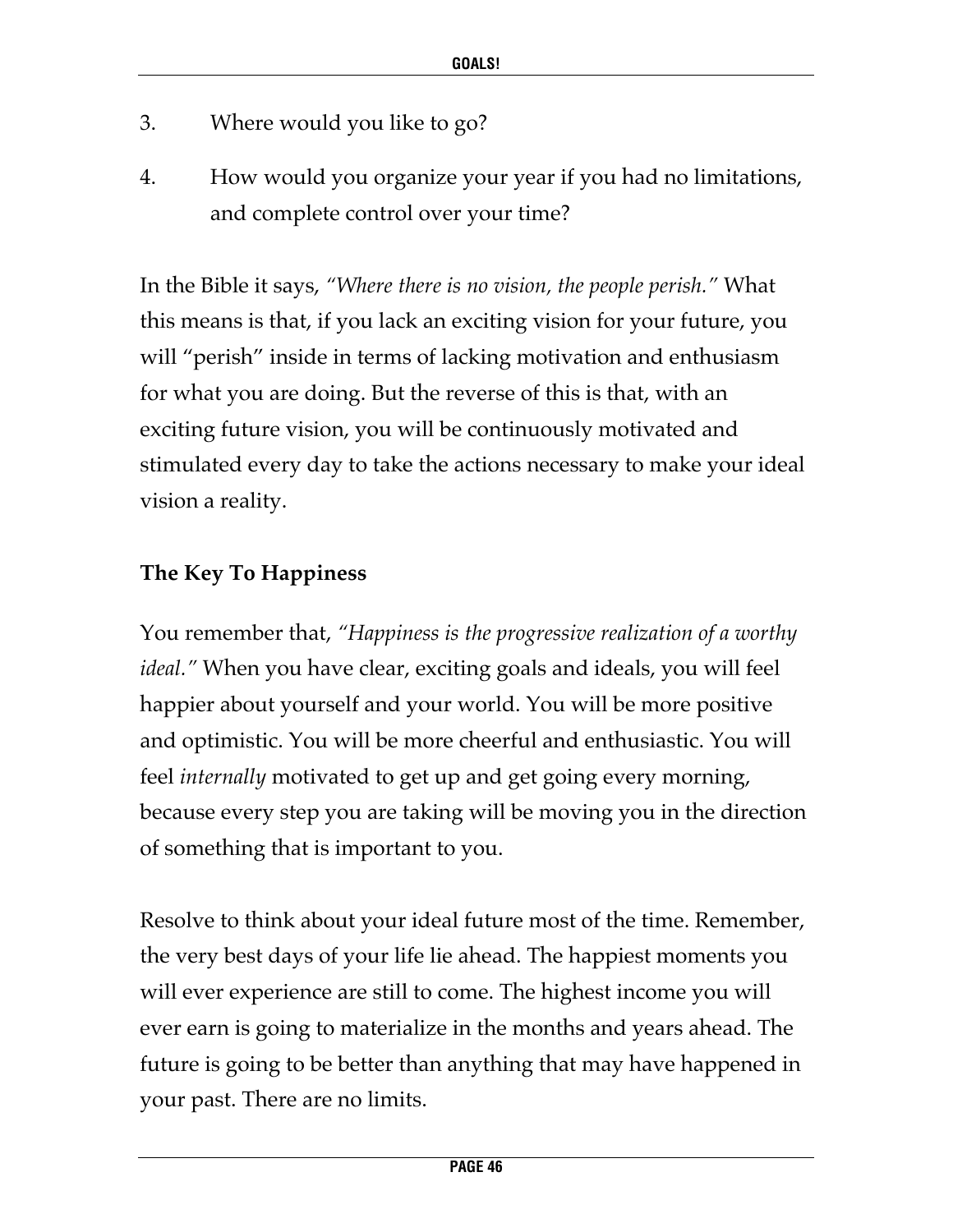The clearer you can be about your long term future, the more rapidly you will attract people and circumstances into your life to help make that future a reality. The greater clarity you have about who you are and what you want, the more you will achieve and the faster you will achieve it in every area of your life.

#### **Create Your Own Future:**

- 1. Imagine that there is a solution to every problem, a way to overcome every limitation, and no limit on your achieving every goal you can set for yourself. What would you do differently?
- 2. Practice "back from the future thinking." Project forward five years and look back to the present. What would have to have happened for your world to be ideal?
- 3. Imagine your financial life were perfect in every way. How much would you be earning? How much would you be worth? What steps could you take, starting today, to make these goals a reality?
- 4. Imagine your family and personal life was perfect. What would it look like? What should you start doing more of, or less of, starting today?
- 5. Plan your perfect calendar. Design your year from January to December as if you had no limitations. What would you change, starting today?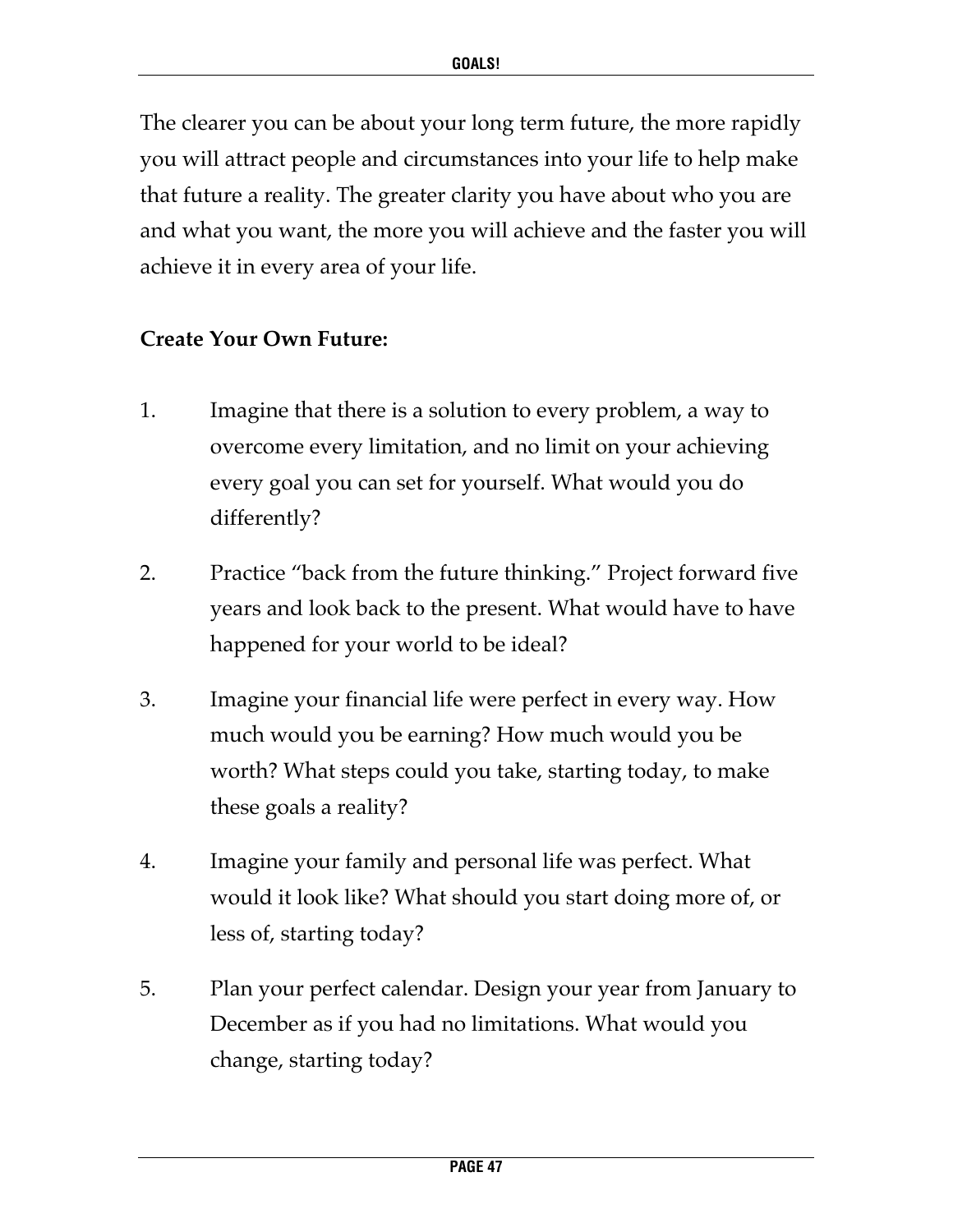6. Imagine that your levels of health and fitness were perfect in every way. What could you do, starting today, to make your vision for yourself into a reality?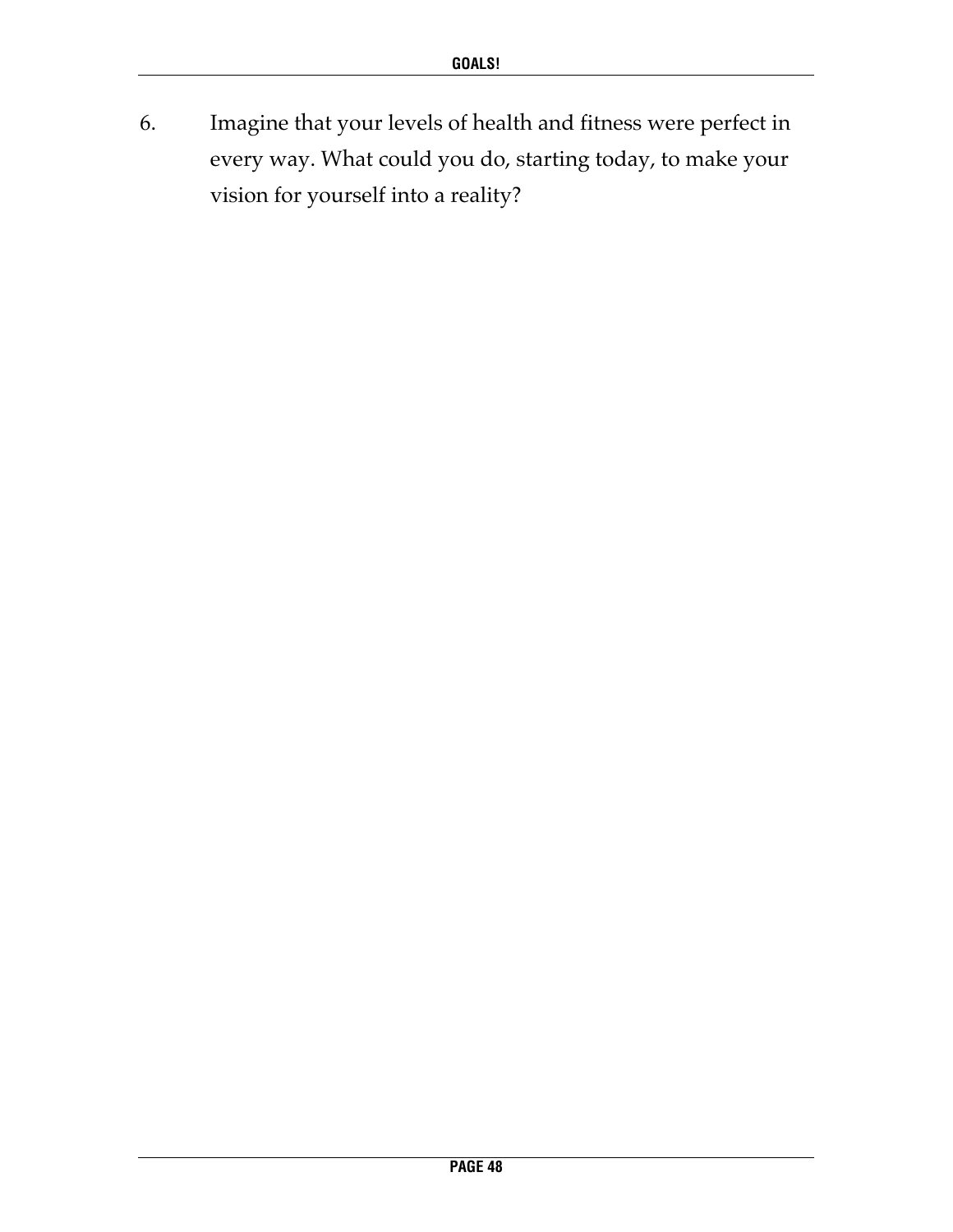## **CHAPTER FOUR**

## **Clarify Your Values**

*"One universe made up of all that is: and one God in it all, and one principle of being, and one law, the reason shared by all thinking creatures, and one truth."* Marcus Aurelius

One of the most important characteristics of leaders, and top people in every area of life, is that they know *who* they are, what they believe in and what they stand for. Average people are usually confused about their goals, values and ideals, and as a result, they go back and forth and accomplish very little. Men and women who become leaders, on the other hand, with the same or even fewer abilities and opportunities, go onto accomplish great things in whatever they attempt.

Life is lived from the inside out. The very core of your personality is your *values*. Your values are what make you the person you are. Everything you do on the outside is dictated and determined by your values on the inside, whether clear or fuzzy. The greater clarity you have regarding your values on the inside, the more precise and effective will be your actions on the outside.

## **The Five Levels Of Personality**

You can imagine your personality by thinking of a target with concentric rings, from the inside to the outside. Your personality is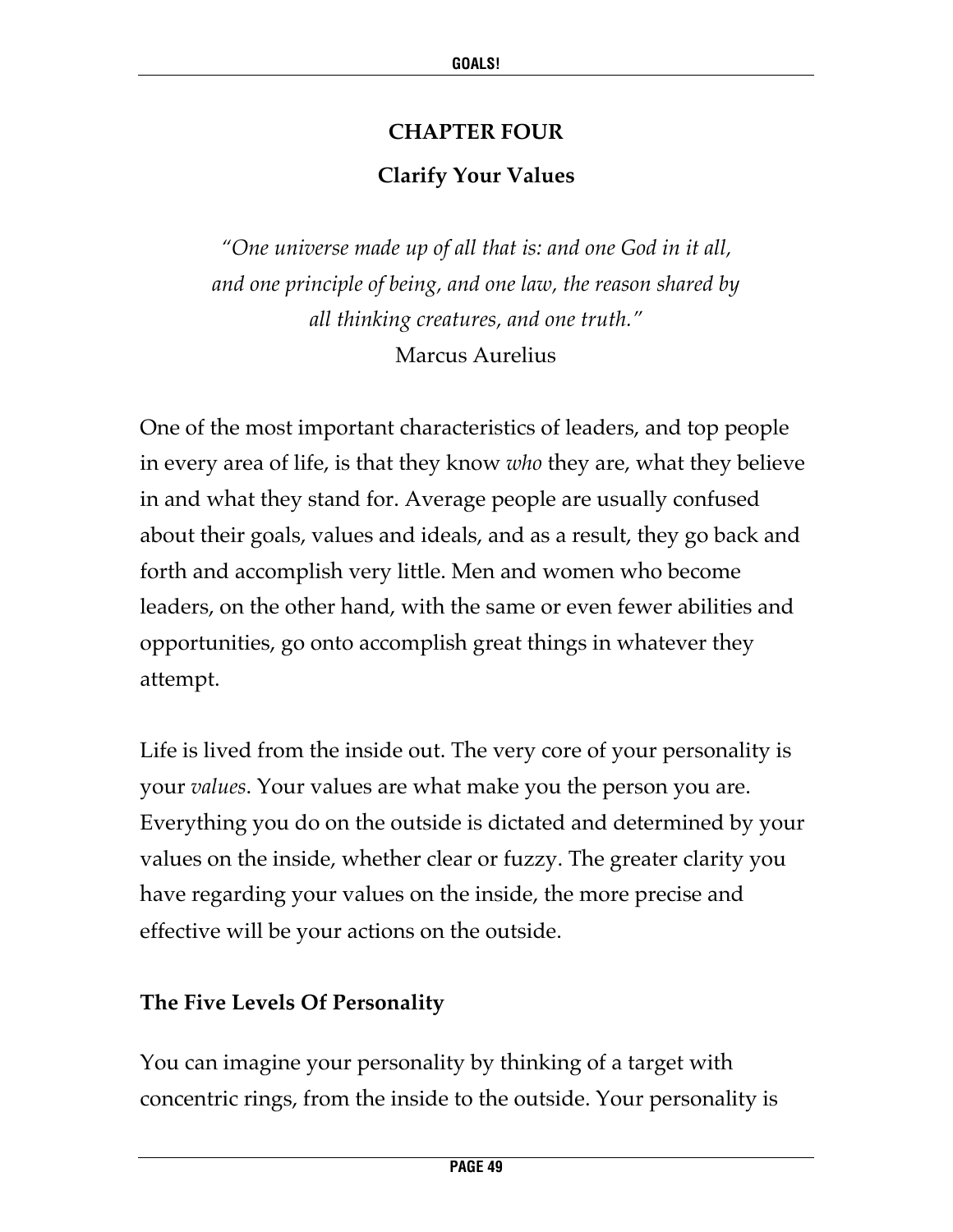also made up of five rings, starting from the center, your values, and radiating outward to the next circle, your beliefs.

Your *values* determine your *beliefs*, about yourself and the world around you. If you have positive values, such as love, compassion and generosity, you will believe that people in your world are deserving of these values, and you will treat them accordingly.

## **Expect The Best**

Your beliefs in turn determine the third ring of your personality, your *expectations*. If you have positive values, you will believe yourself to be a good person. If you believe yourself to be a good person, you will expect good things to happen to you. If you expect good things to happen to you, you will be positive, cheerful and future oriented. You will look for the good in other people and situations.

The fourth level of your personality, determined by your expectations, is your *attitude*. Your attitude will be an outward manifestation or reflection of your values, beliefs and expectations. For example, if your value is that this is a good world to live in, and your belief is that you are going to be very successful in life, you will *expect* that everything that happens to you is helping you in some way. As a result, you will have a positive mental attitude toward other people and they will respond positively toward you. You will be a more cheerful and optimistic person. You will be someone that others want to work with and for, buy from, sell to and generally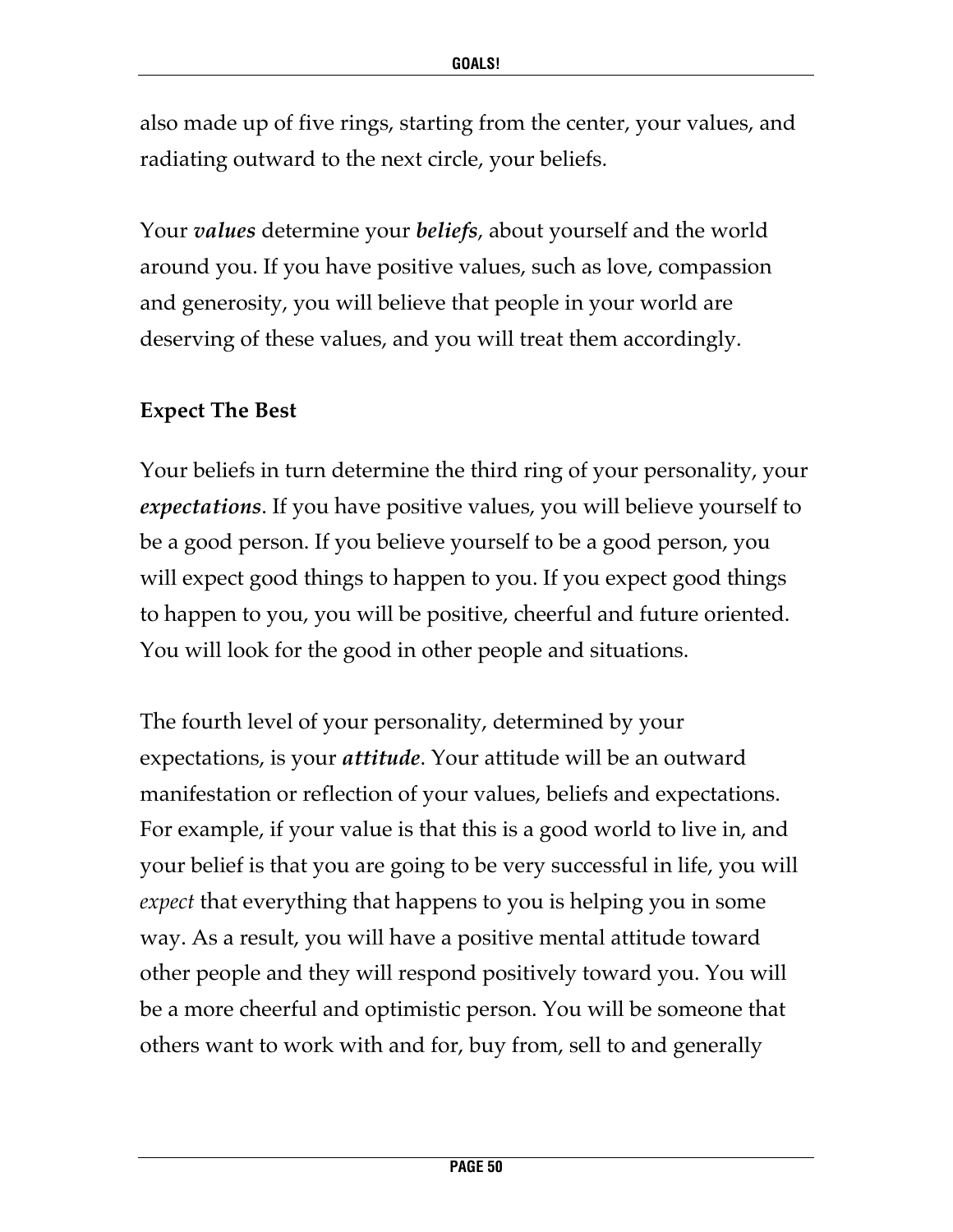help to be more successful. This is why a positive mental attitude seems to go hand in hand with great success in every walk of life.

The fifth ring, or level of life, is your *actions*. Your actions on the outside will ultimately be a reflection of your innermost values, beliefs and expectations on the inside. This is why what you achieve in life and work will be determined more by what is going on inside of you than by any other factor.

## **As Within, So Without**

You can always tell how a person thinks, most of the time, by looking at the conditions of their outer lives. A positive, optimistic, goal and future oriented person — on the inside — will enjoy a happy, successful and prosperous life on the outside, most of the time.

Aristotle said that the ultimate aim or purpose of human life is to achieve your own happiness. You are the very happiest when what you are doing on the outside is *congruent* with your values on the inside. When you are living in complete alignment with what you consider to be good and right and true, you will automatically feel happy and positive about yourself and your world.

Your goals must be congruent with your values, and your values must be congruent with your goals. This is why clarifying your values is often the starting point to high achievement and peak performance. Values clarification requires that you think through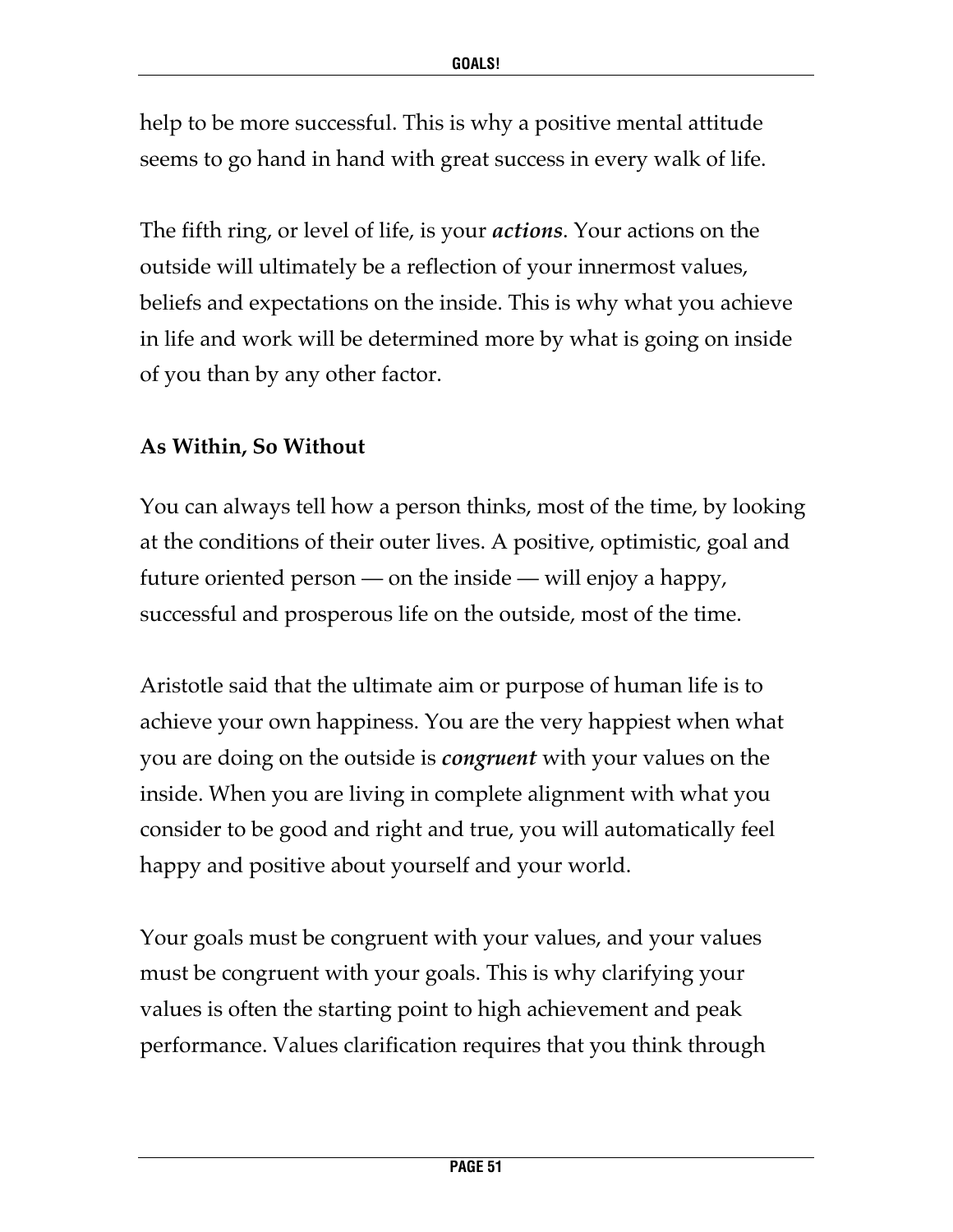what is really important to you in life. You then organize your entire life around these values.

Any attempt to live on the outside in a manner that contradicts the values you hold on the inside will cause you stress, negativity, unhappiness, pessimism and even anger and frustration. Your chief responsibility to yourself in the creation of a great life is therefore for you to develop absolute clarity about your values in everything you do.

## **Know What You Really Want**

Stephen Covey once said, "Be sure that, as you scramble up the ladder of success, it is leaning against the right building." Carly Simon once sang a famous line, "Is this all there is?" Many people work hard on the outside to achieve goals that they think they want, only to find, at the end of the day, that they get no joy or satisfaction from their accomplishments. This occurs when the outer accomplishment is not in harmony with your inner values. Don't let this happen to you.

Socrates said, *"The unexamined life is not worth living."* This applies to your values as much as to any other area of your life. Values clarification is something you do on a "go-forward" basis. You continually stop the clock, like a time out in a football game, and ask, "What are my values in this area?"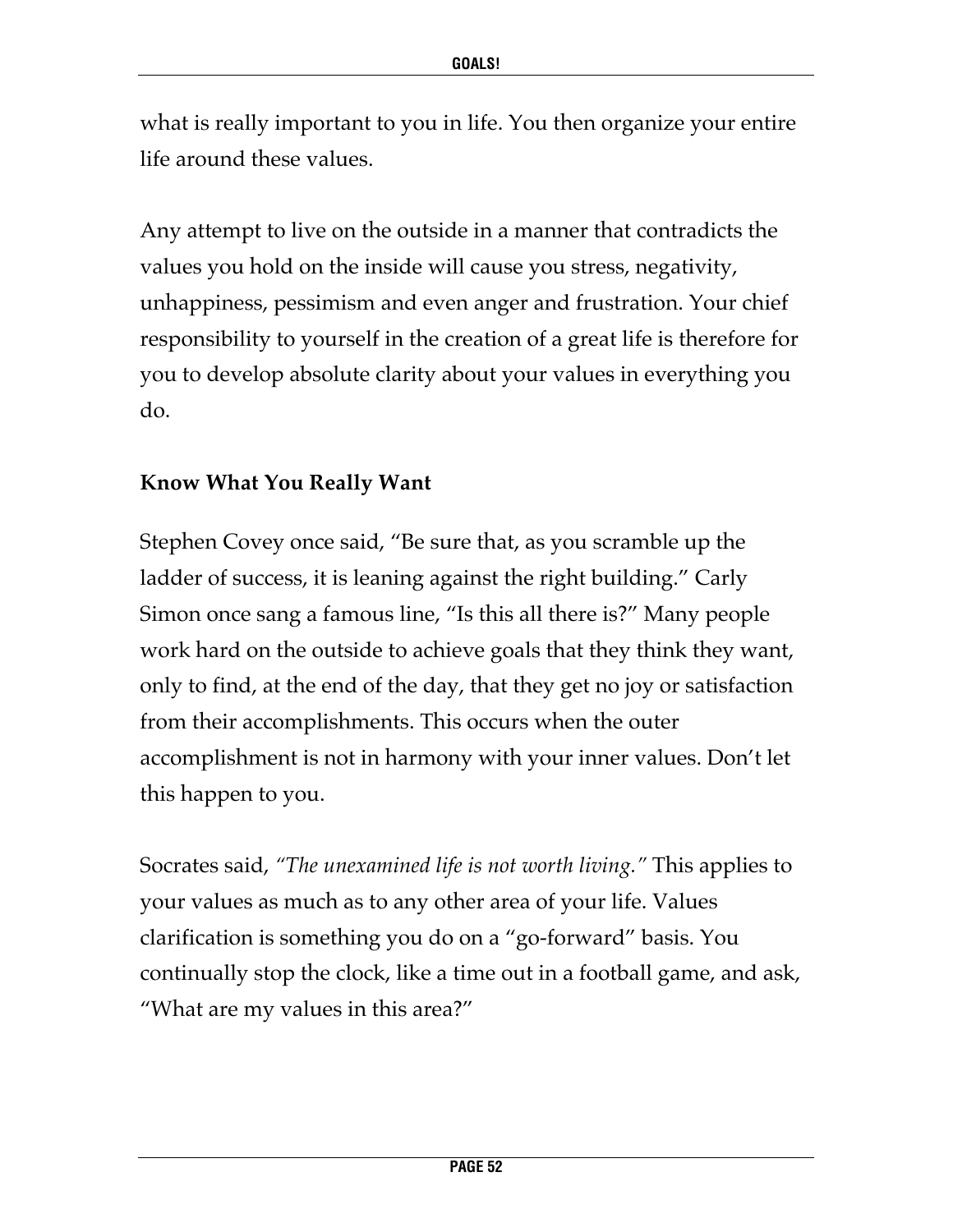In the Bible it says, *"What does it benefit a man if he achieves the whole world but loses his own soul?"* The happiest people in the world today are those who are living in harmony with their innermost convictions and values. The unhappiest people are those who are attempting to live incongruent with what they truly value and believe.

#### **Trust Your Intuition**

Self-trust is the foundation of greatness. Self-trust comes from listening to your intuition, to your "still, small voice" within. Men and women begin to become great when they begin to listen to their inner voices, and absolutely trust that they are being guided by a higher power, each step of the way.

Living in alignment with your true values is the royal road to selfconfidence, self-respect and personal pride. In fact, almost every human problem can be resolved by returning to values. Whenever you experience stress of any kind, look into yourself and ask, "In what way am I compromising my innermost values in this situation?"

### **Watch Your Behavior**

How can you tell what your values really are? The answer is simple. You always demonstrate your true values in your *actions*, and especially your actions *under pressure*. Whenever you are forced to choose between one behavior and another, you will always act consistent with what is most important and valuable to you at that moment.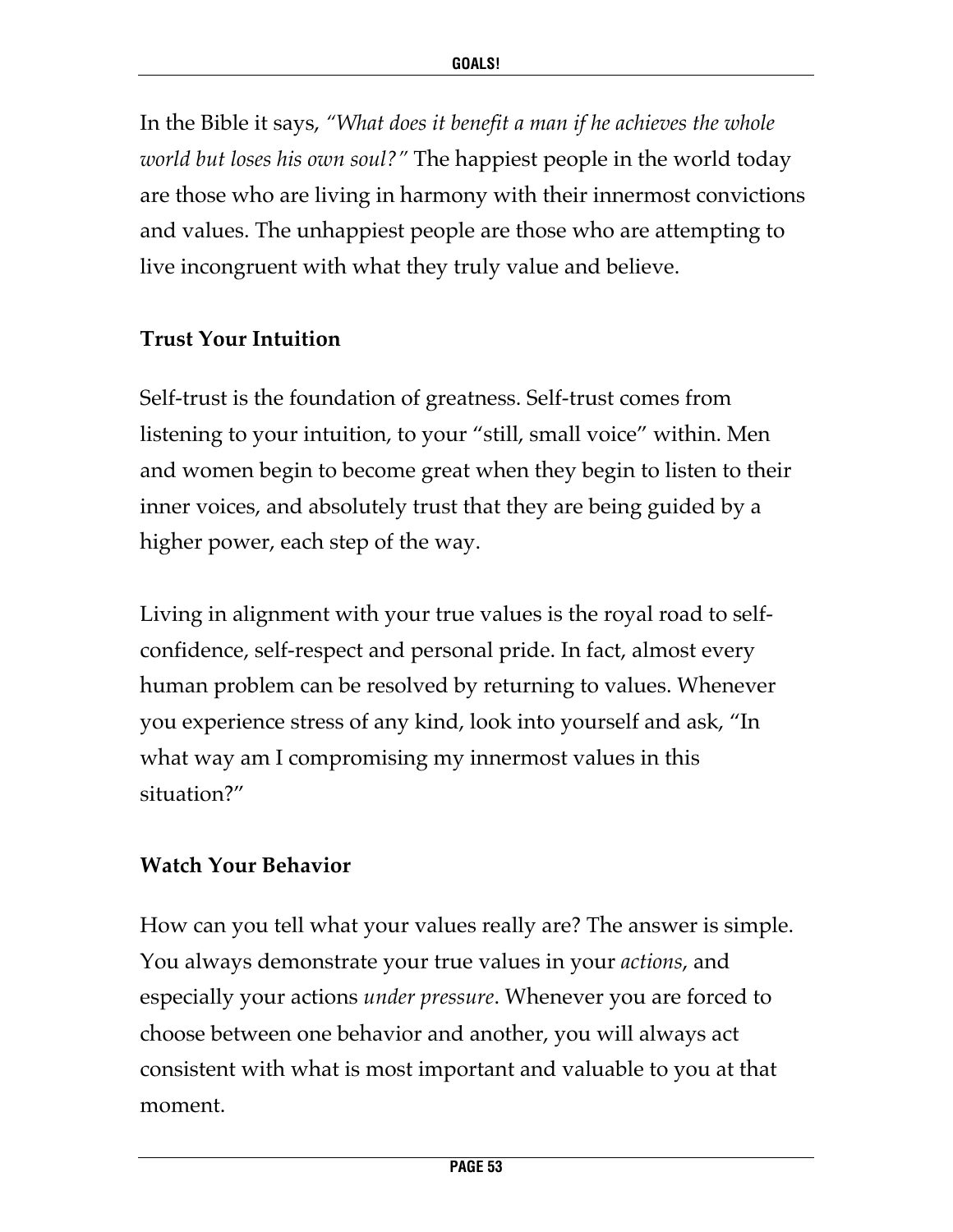Values, in fact, are organized in a hierarchy. You have a series of values, some of them very intense and important, and some of them weaker and less important. One of the most important exercises you can engage in, to determine *who* you really are, and *what* you really want, is to organize your values by priority. Once you are clear about the relative importance of your values, you cans then organize your outer life so that it is in alignment with them.

## **Examine Your Past Behavior**

There are some insightful ways to help you to determine your true values. First of all, you can look at your past. How have you behaved under pressure in the past? What choices did you make with your time or money when you were forced to choose? Your answers will give you an indication of your predominant values at that time.

Dale Carnegie once wrote, *"Tell me what gives a person his greatest feeling of importance, and I will tell you his entire philosophy of life."* What makes you feel important? What raises your self-esteem? What increases your sense of self-respect and personal pride? What have you accomplished in your past life that has given you the greatest sense of pride and satisfaction? These answers will give you good indications of your true values.

# **Determine Your Heart's Desire**

The spiritual teacher Emmet Fox wrote about the importance of discovering your *"Heart's Desire."* What is *your* heart's desire? What is it that, deep down in your heart, more than anything else, you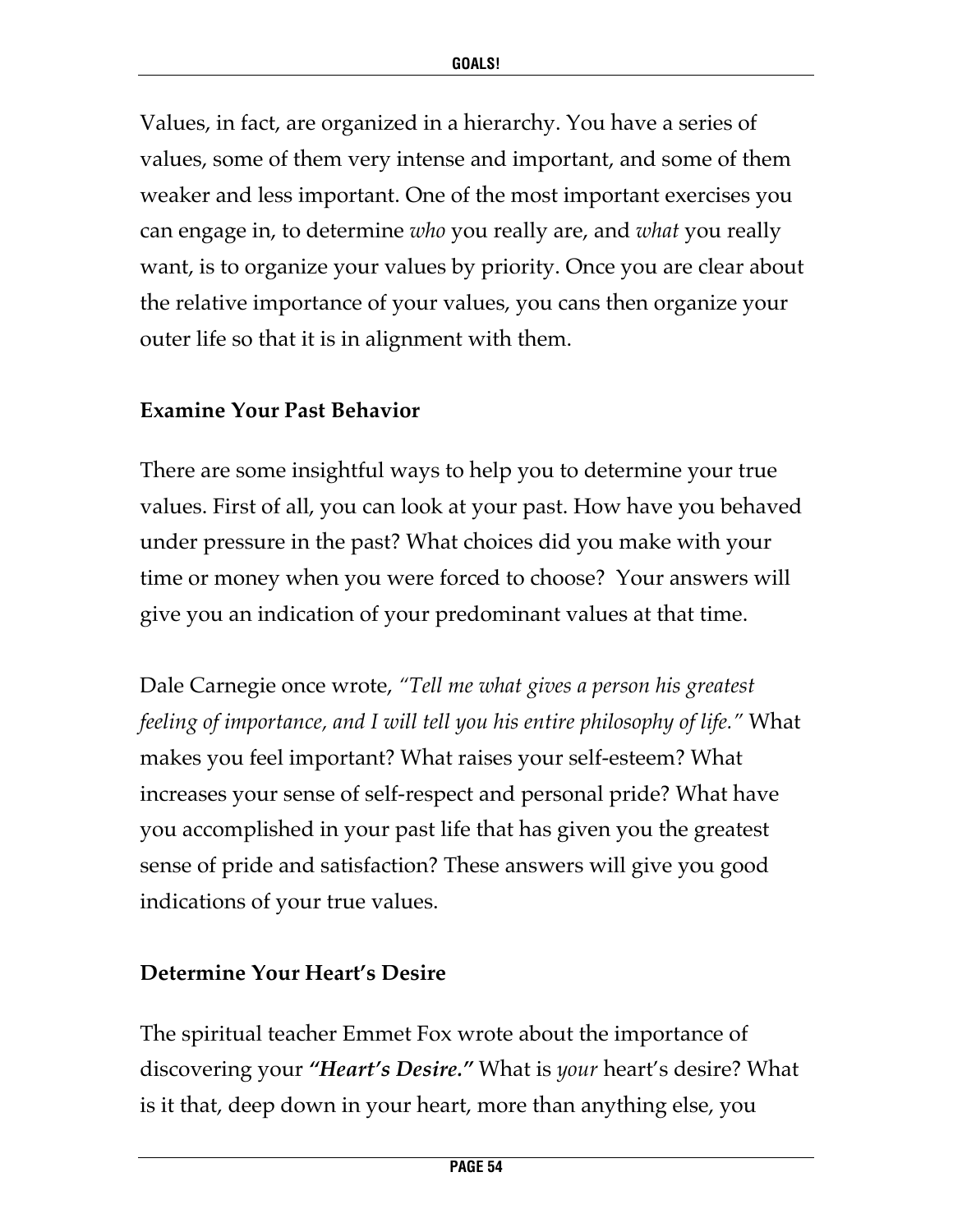would like to be, have or do in life? As a friend of mine asks, "What do you want to be famous for?"

What words would you like people to use to describe you when you are not there? What would you like people to say about you when you have passed on? What would you like someone to say about you at your funeral? How do you want your family, friends and children to remember you? How would you want them to talk about you after you had left this earth? How would you like people to talk to them about you?

What kind of a reputation do you have today? What kind of a reputation would you like to have sometime in the future? What would you have to begin doing today in order to create the kind of reputation that you desire?

#### **Your Past Is Not Your Future**

Many people have had difficult experiences growing up. They have fallen onto hard times and become associated with the wrong people. They have behaved in ways that were illegal or socially unacceptable. Sometimes they have even been convicted and sent to prison for their crimes. But at a certain point in life, they decided to change. They thought seriously about the kind of person that they wanted to be known as, and thought of, in the future. They decided to change their lives by changing the values that they lived by. By making these decisions and sticking to them, they changed their lives. And what others have done, you can do as well.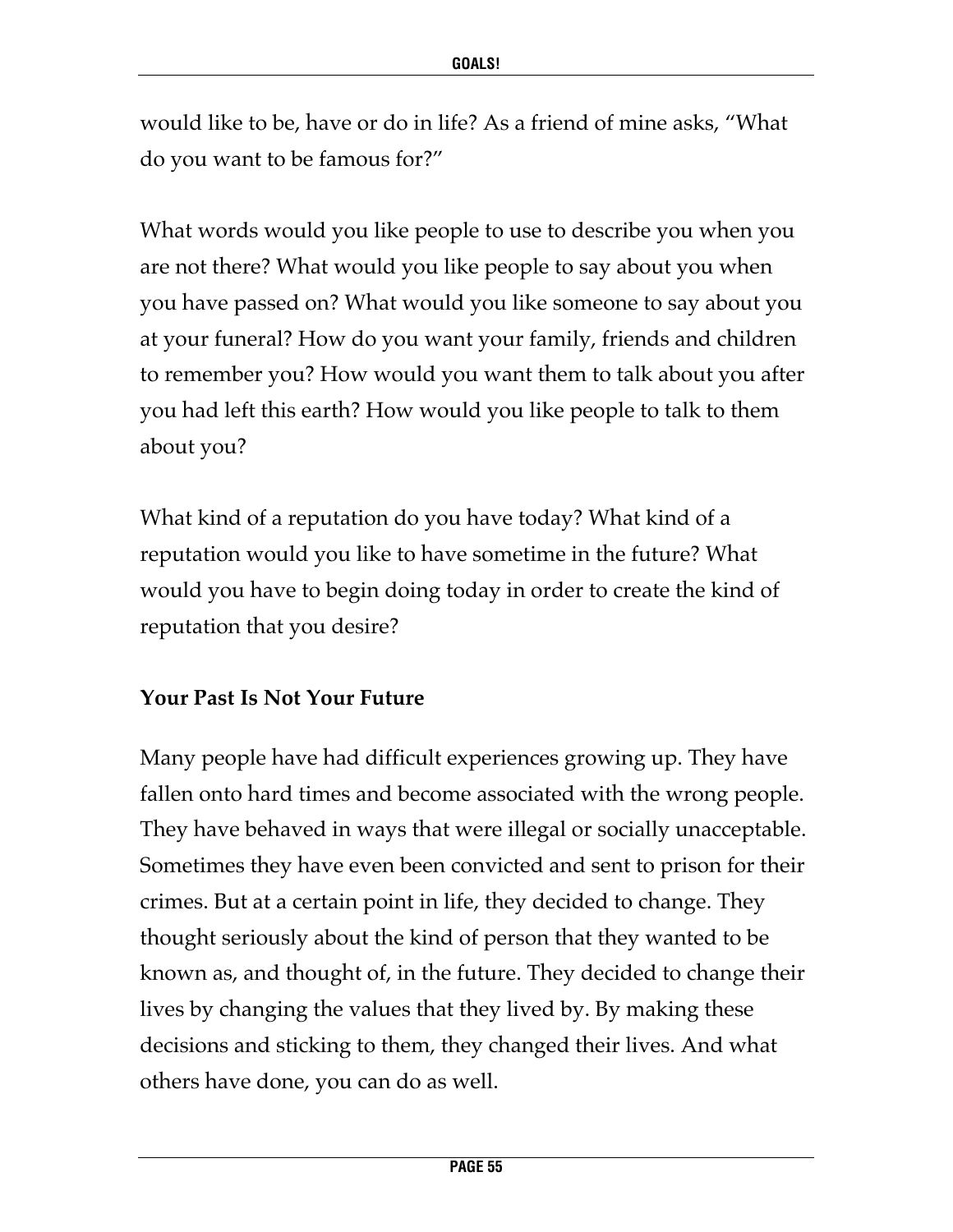Remember, *"It doesn't matter where you're coming from; all that really matters is where you're going."*

If you were an outstanding person, in every respect, how would you behave toward others? What sort of impression would you leave on others after you had met them and spoken with them? Imagine you could be a completely excellent person, how would you be different from today?

## **How Much You Like Yourself**

In psychology, your level of **self-esteem** determines your level of happiness. Self-esteem is defined as: *"How much you like yourself."* Your self-esteem, in turn, is determined by your self-image. This is the way you see yourself and think about yourself in your day-to-day interactions with others. Your **self-image** is shaped by your **selfideal**. Your self-ideal is made up of the virtues, values, goals, hopes, dreams and aspirations that you have for yourself sometime in the future.

Here is what psychologists have discovered: The more your behavior in the moment is consistent with what you feel your *ideal* behavior should be, the more you like and respect yourself, and the happier you are.

On the other hand, whenever you behave in a way that is *inconsistent* with your ideal of your very best behavior, you experience a negative self-image. You feel yourself to be performing below your best, below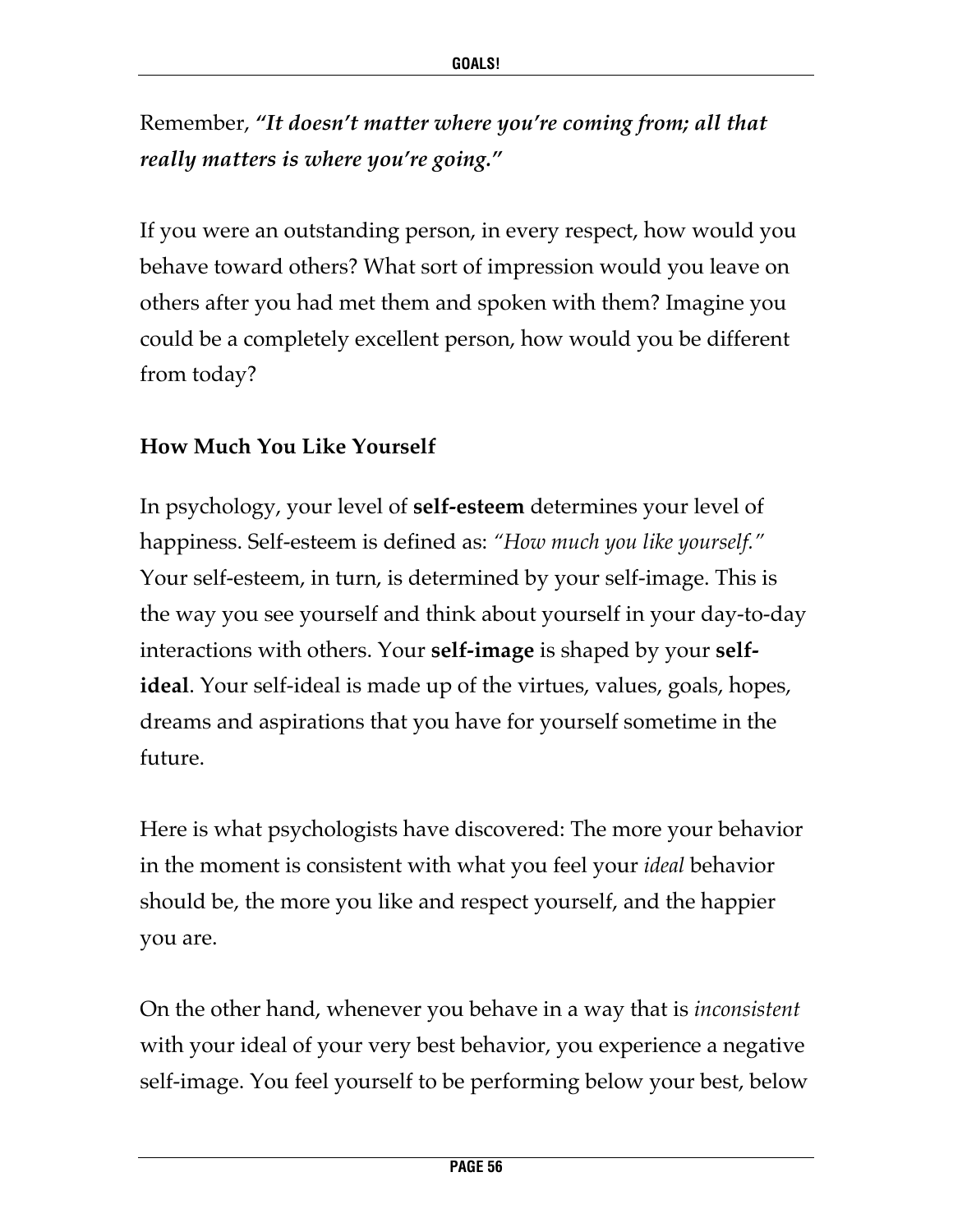what you truly aspire to. As a result, your self-esteem and your level of happiness decrease.

## **Perform At Your Best**

The moment that you begin walking, talking and behaving in ways that are consistent with your highest ideals, your self-image improves, your self-esteem increases and you feel happier about yourself and your world.

For example, whenever you are complimented or praised by another person, or given a prize or an award for accomplishment, your selfesteem goes up, sometimes dramatically. You feel happy about yourself. You feel that your whole life is in harmony, and that you are living congruent with your highest ideals. You feel successful and valuable.

Your aim should be to deliberately and systematically create the circumstances that raise your self-esteem in everything you do. You should live your life as if you were already the outstanding person that you intend to be sometime in the future.

## **Know What You Believe**

What are your values today with regard to your *work* and your *career?* Do you believe in the values of integrity, hard work, dependability, creativity, cooperation, initiative, ambition, and getting along well with people? People who live these values in their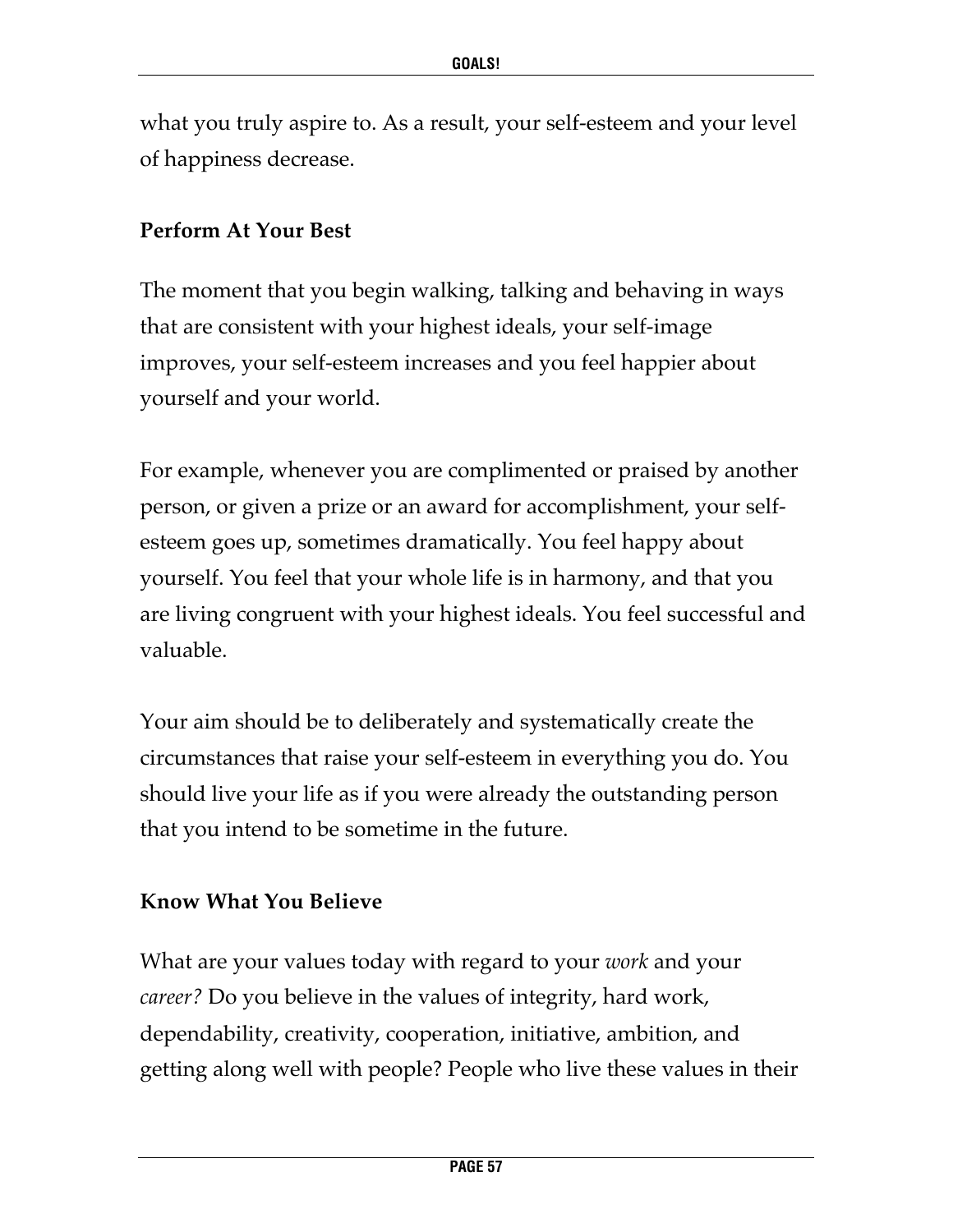work are vastly more successful and more highly esteemed than people who do not.

What are your values with regard to your *family*? Do you believe in the importance of unconditional love, continuous encouragement and reinforcement, patience, forgiveness, generosity, warmth and attentiveness? People who practice these values consistently with the important people in their lives are much happier than people who do not.

What are your values with regard to *money and financial success?* Do you believe in the importance of honesty, industry, thrift, frugality, education, excellent performance, quality and persistence? People who practice these values are far more successful in their financial lives than those who do not, and far faster as well.

What about your health? Do you believe in the importance of selfdiscipline, self-mastery, and self-control, with regard to diet, exercise and rest? Do you set high standards for your levels of health and fitness and then work every day to live up to those standards? People who practice these values live longer, healthier lives than people who do not.

### **Think Only About What You Want**

Remember, you become what you think about — most of the time. Successful, happy people think about their values, and how they can live and practice those values in every part of their lives, every single day.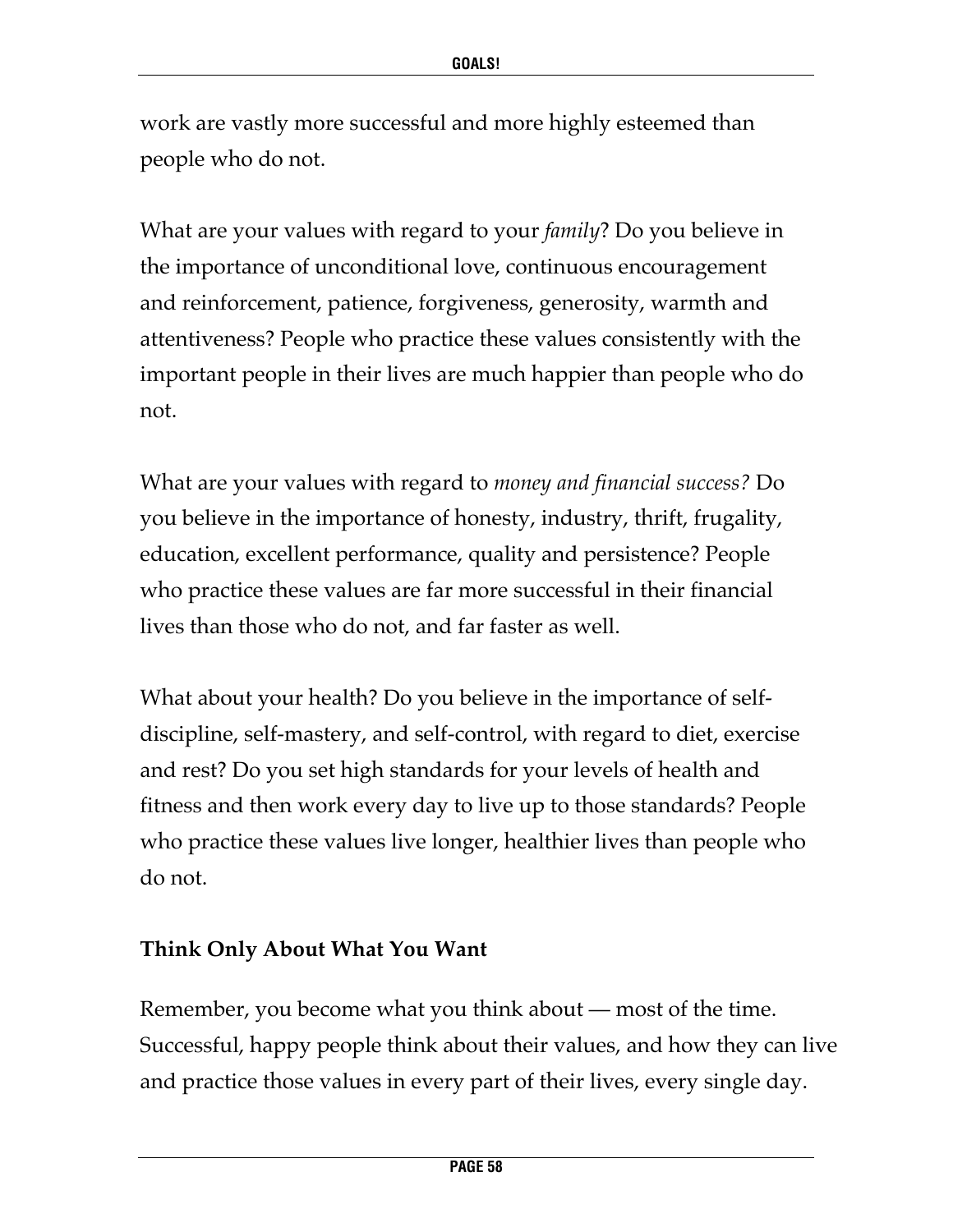The big payoff is that, the more you live your life consistent with your values, the happier, healthier, more positive and energetic you will be.

### **Be True To Yourself**

Perhaps the most important value of all is that of *integrity*. A billionaire once said to me, *"Integrity is not so much a value in itself; it is rather the value that guarantees all the other values."* Wow! This was a great insight for me. Once you have decided that you are going to live consistent with a value, your level of integrity determines whether or not you follow through on your commitment. The more you discipline yourself to live consistent with the very best you know, the greater is your level of personal integrity. And the higher your level of integrity, the happier and more powerful you will feel in everything you do.

Truly great men and women are always described as having high levels of integrity. They live their lives consistent with their highest values, even when no one is looking. Mediocre men and women on the other hand, are always cutting corners and compromising their integrity, especially when no one is watching.

## **Live In Truth With Yourself and Others**

Decide today to be a man or woman of *honor*. Resolve to tell the truth, and to live in truth with yourself and others. Crystallize your values in each area of your life. Write them down. Think of how you would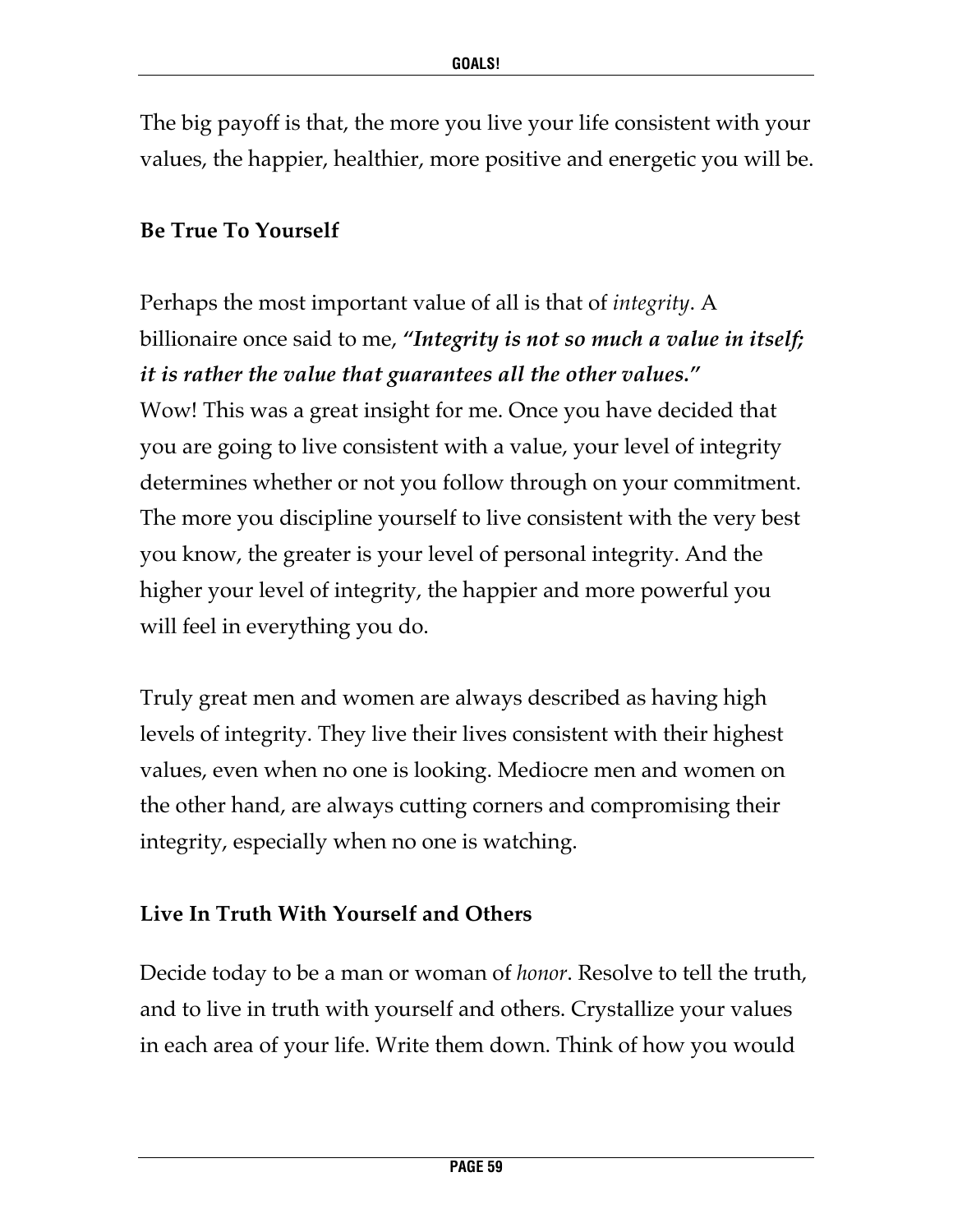behave if you were living consistent with those values, and then, refuse to compromise them for any reason.

Once you accept complete responsibility for your life, and for everything that happens to you, and then create an ideal picture of your perfect future and clarify your values, you are now ready to begin setting clear, specific goals in every area of your life. You are now on the launching ramp and ready to take off toward the stars.

## **Clarify Your Values:**

- 1. Make a list of your 3-5 most important values in life today. What do you really believe in, and stand for?
- 2. What qualities and values are you best known for today among the people who know you?
- 3. What do you consider to be the most important values guiding your relationships with others in your life?
- 4. What are your values regarding money and financial success? Are you practicing these values daily?
- 5. Describe your picture of an ideal person, the person you would most want to be, if you had no limitations?
- 6. Write your own obituary, to be read to your friends and family at your funeral, exactly as you would like to be remembered.
- 7. What one change could you make in your behavior today that would help you to live in greater harmony with your values?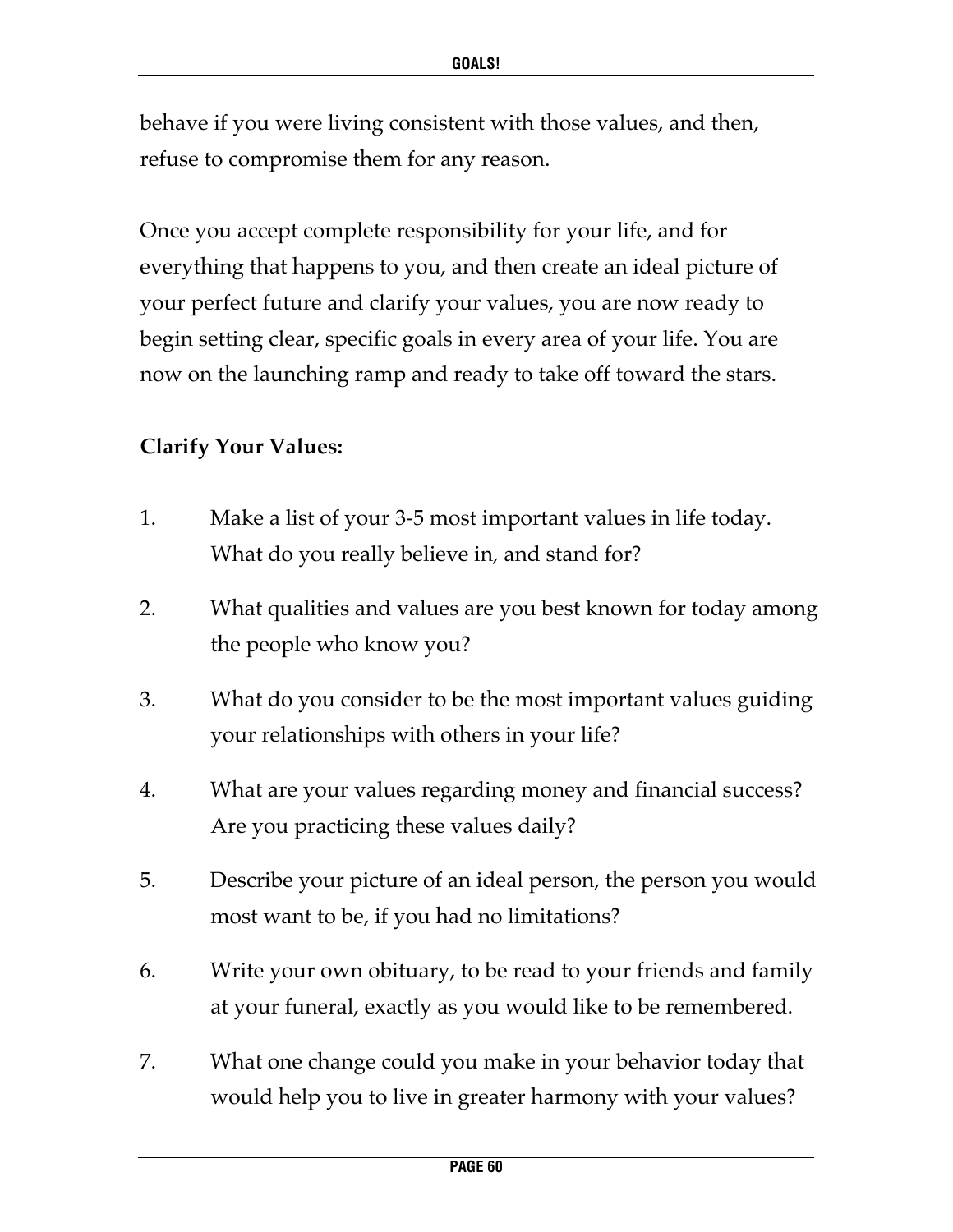# **CHAPTER FIVE Determine Your True Goals**

*"Realize what you really want. It stops you from chasing butterflies and puts you to work digging gold."* William Moulton Marsden

My favorite word in goal setting, and in success in general, is the word "**Clarity**." There is a direct relationship between the level of clarity you have about who you are and what you want, and virtually everything you accomplish in life.

Superior men and women invest the time necessary to develop absolute clarity about themselves and what they really want, like designing a detailed blueprint for a building, before they begin construction. Average people just throw themselves at life, like a dog chasing a passing car, and wonder why they never seem to catch anything, or keep anything worthwhile.

Henry David Thoreau once wrote, *"Have you built your castles in the air? Good. That is where they should be built. Now, go to work and build foundations under them."*

In this chapter, you begin to crystallize your visions and values into concrete goals and objectives that you can work on, every single day.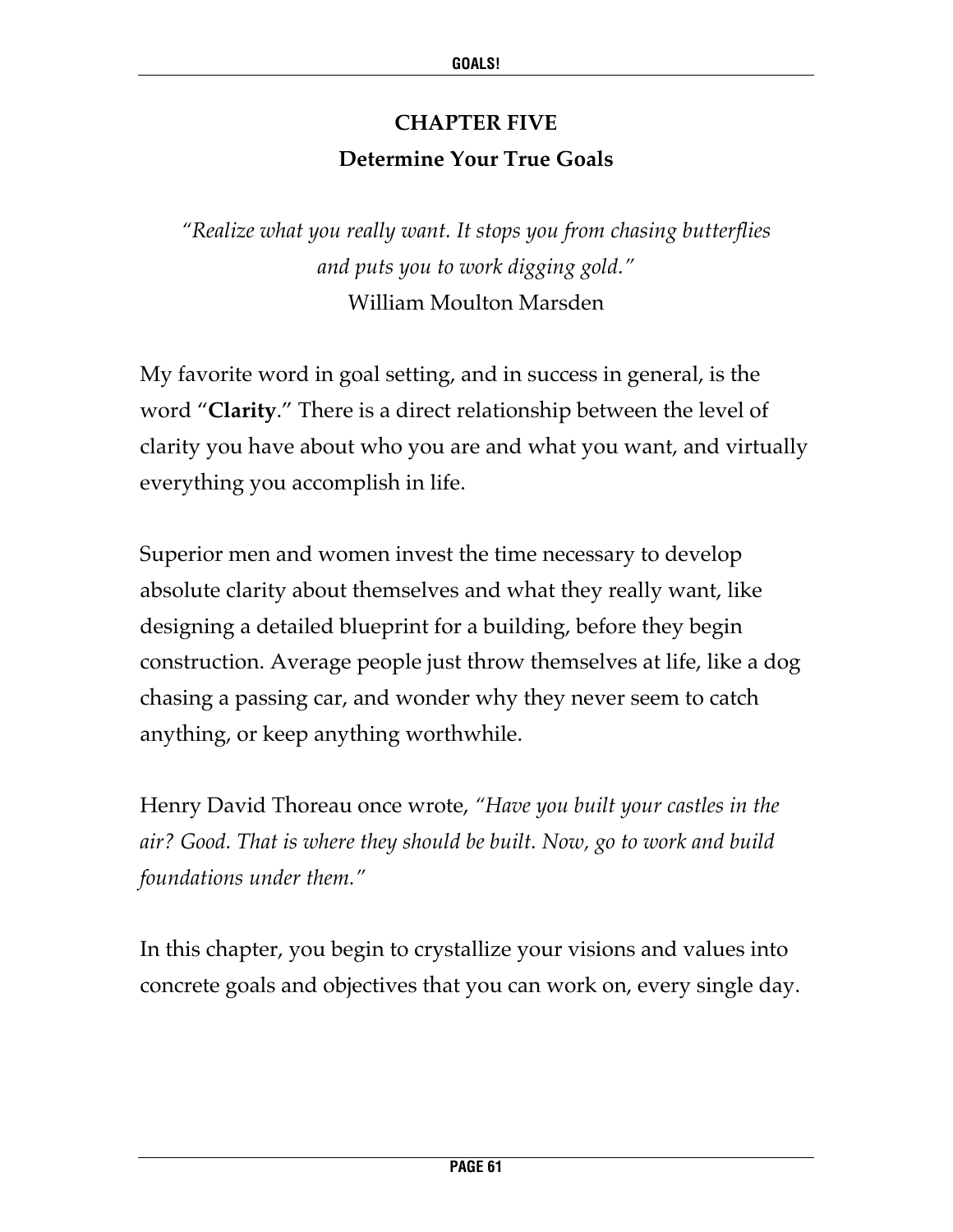### **Make Your Goals Personal**

Earlier I mentioned that intense, burning desire is absolutely essential to the overcoming of obstacles and the achieving of great goals. For your desire to be intense enough, your goals must be purely personal. They must be goals that you choose for yourself, rather than goals that someone else wants for you, or that you want to achieve to please someone in your life. In goal setting, for the process to be effective, you must be perfectly selfish about what is that you really, *really* want for yourself.

This doesn't mean that you cannot do things for other people, either at home or at work. This simply means that, in setting goals for your life, you start with yourself, and work forward.

## **The Great Question**

One of the most important questions in goal setting is this: *"What do I really want to do with my life?"* If you could do or be or have anything at all in life, what would it be? Remember, you can't hit a target you can't see. You should return to this question, over and over again, in the months and years ahead. *"What do I really want to do with my life?"*

In determining your true goals, you start with your vision, your values and your ideals. When you begin, these will often feel a bit like fantasies, detached from reality. However, now your job is to make them concrete, like designing a dream house on paper.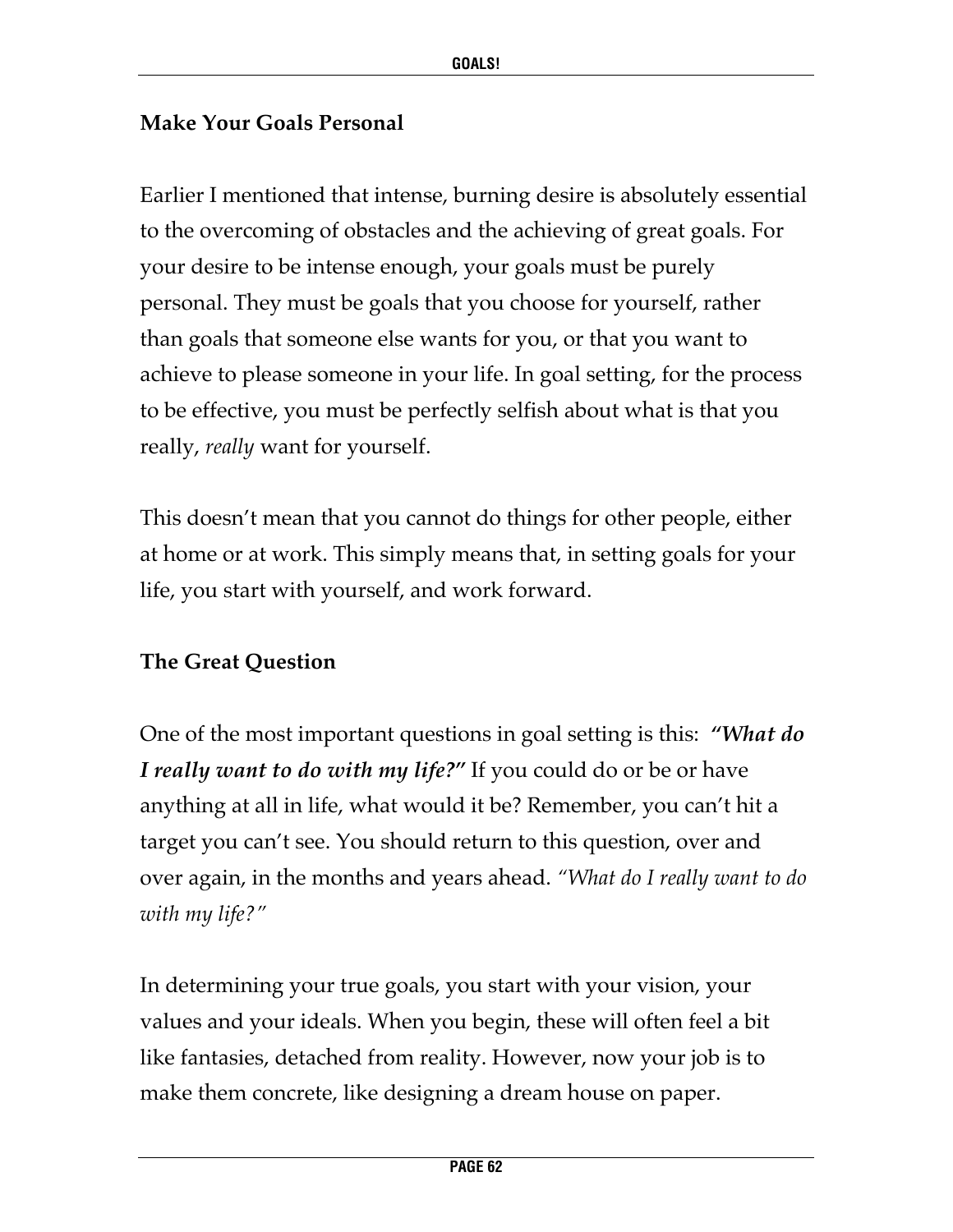## **Decide What You** *Really* **Want**

You start with your general goals and then move to more to more specific goals:

- 1. What are your three most important goals in your business and career, right now?
- 2. What are your three most important financial goals right now?
- 3. What are your three most important family or relationship goals, right now?
- 4. What are your three most important health and fitness goals, right now?

# **Identify Your Major Worries**

The flipside of the above questions is for you to ask*, "What are my three biggest worries or concerns in life, right now?"* What bothers you, worries you, concerns you, and preoccupies you, in your day-to-day life? What aggravates or irritates you? What is robbing you of happiness, more than anything else? As a friend of mine often asks, "Where does it hurt?"

Once you have identified your biggest problems, worries or concerns, ask yourself: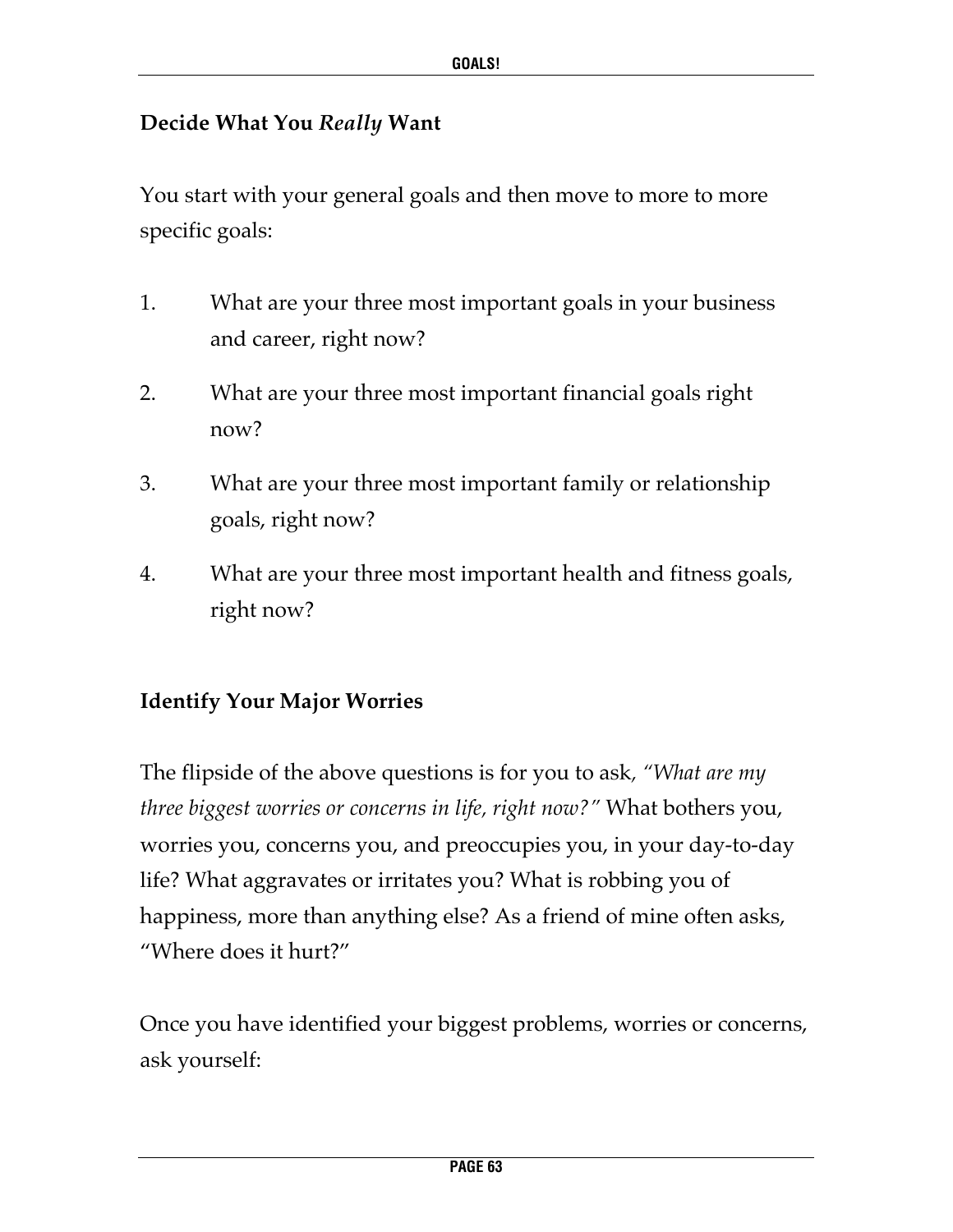- 1. What are the ideal solutions to each of these problems?
- 2. How could I eliminate these problems or worries immediately?
- 3. What is the fastest and most direct way to solve this problem?"

## **A Great Thinking Tool**

In 1142, William of Ockham, a British philosopher, proposed a method of problem solving that has come to be referred to as "Ockham's Razor." This way of thinking has become famous and popular throughout the ages. What Ockham said was that, "The simplest and most direct solution, requiring the fewest number of steps, is usually the correct solution to any problem."

Many people make the mistake of over-complicating goals and problems. But the more complicated the solution, the less likely it is ever to be implemented, and the longer the time it will take to get any results. Your aim should be to simplify the solution and go directly to the goal, as quickly as possible.

## **Double Your Income**

For example, many people tell me that they would like to double their incomes. If they are in sales, I ask them, "What is the fastest and most direct way to double your income?" After they have come up with a series of suggestions, I give them what I consider to be the best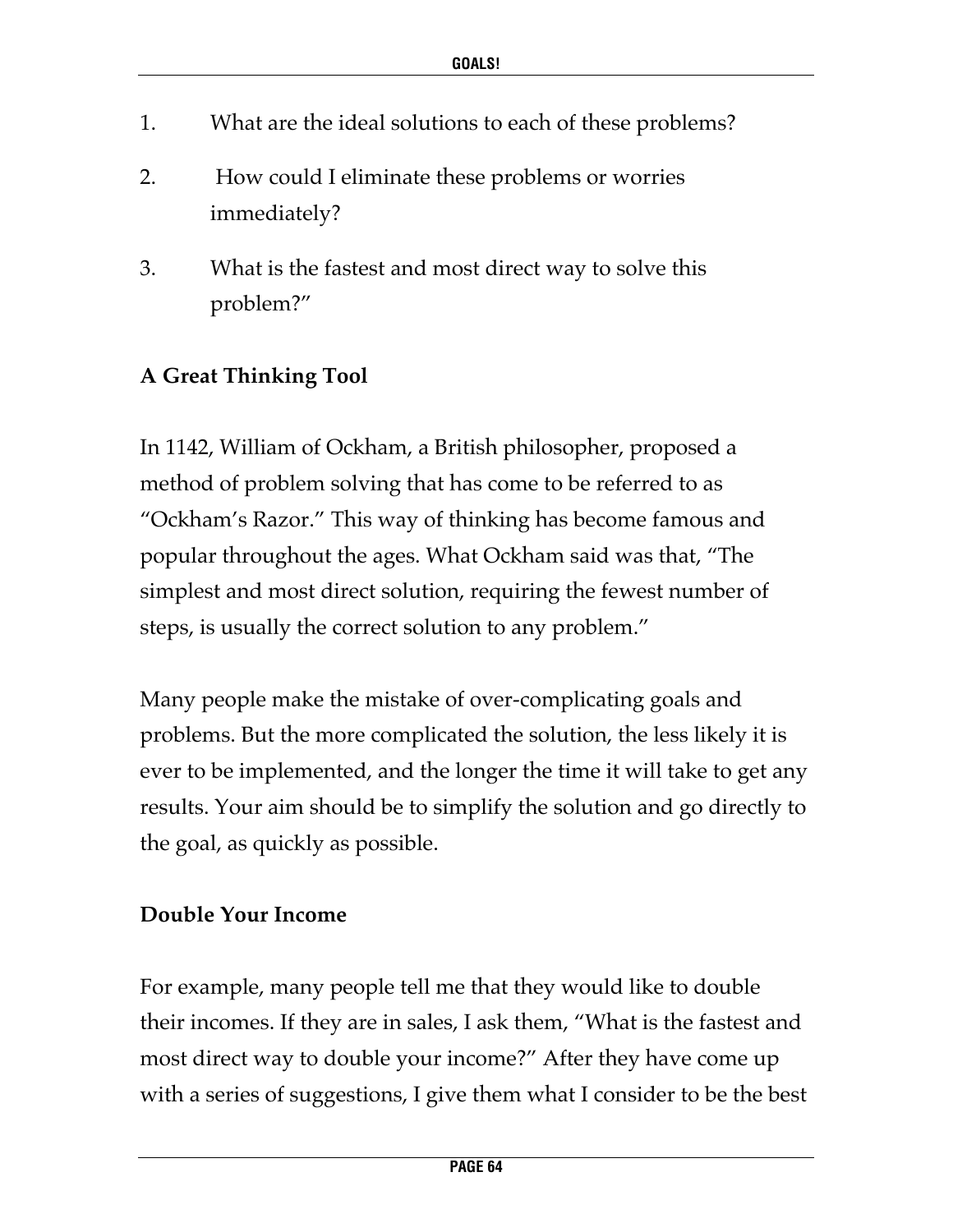answer. "Double the amount of time that you spend face to face with qualified prospects."

The most direct way to increase your sales has always been the same. *"Spend more time with better prospects."* If you don't upgrade your skills or change anything else about what you are doing, but you double the number of *minutes* that you spend face to face with prospects each day, you will probably double your sales income.

According to studies that go back as far as 1928, the average salesperson today spends 90 minutes each day face to face with prospects. The highest paid salespeople spend two or three times that amount. They organize their days efficiently to assure that they spend more minutes in the presence of people who can and will buy their products or services. And the more time they spend with prospects and customers, the more skilled they become at selling. The better they get, the more they sell and the more they earn, and in less time.

## **Double Your Productivity**

If you examined your work, you would find that 20% of what you do accounts for 80% of the value of all the things you do. In my Advanced Coaching Programs, we teach our clients to identify those 20% of activities that contribute the very most value and then do *twice* as many of them.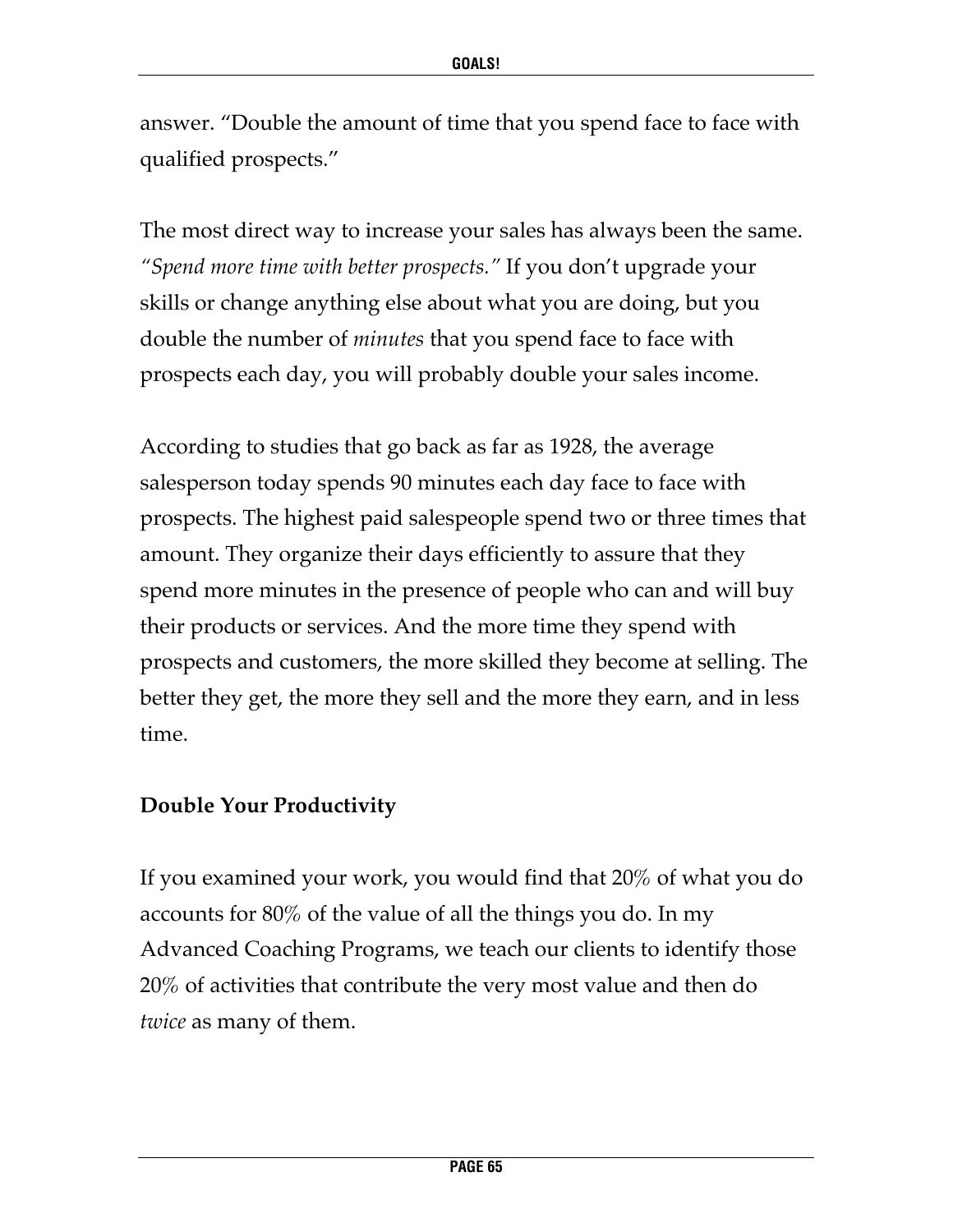Instead of using their intelligence to juggle their time and accomplish a greater number of tasks, we teach them to do fewer tasks, but tasks of higher value. Some of our clients double their productivity, and subsequently, their income in as little as 30 days with this approach, even if they have been working for many years in the same position.

Always look for the simplest and most direct way to get from where you are to where you want to go. Look for the solution that has the fewest number of steps. And most of all, take action! Get going. Get busy. Develop a "sense of urgency." The best ideas in the world are of no value until they are implemented. As the poet said, *"The saddest words of mice and men are these: it might have been."*

## **Wave A Magic Wand**

In determining your true goals, use the "Magic Wand" technique. Imagine that you have a magic wand that you can wave over a particular area of your life. When you wave this magic wand, your wishes come true!

Wave a magic wand over your business and career. If you could have any three wishes in your work, what would they be? Wave a magic wand over your financial life. If you could have any three wishes in your financial life, what would they be?

Wave a magic wand over your family life and your relationships. If you could have any three wishes in this area, what would they be? If your family life were ideal in every respect, what would it look like?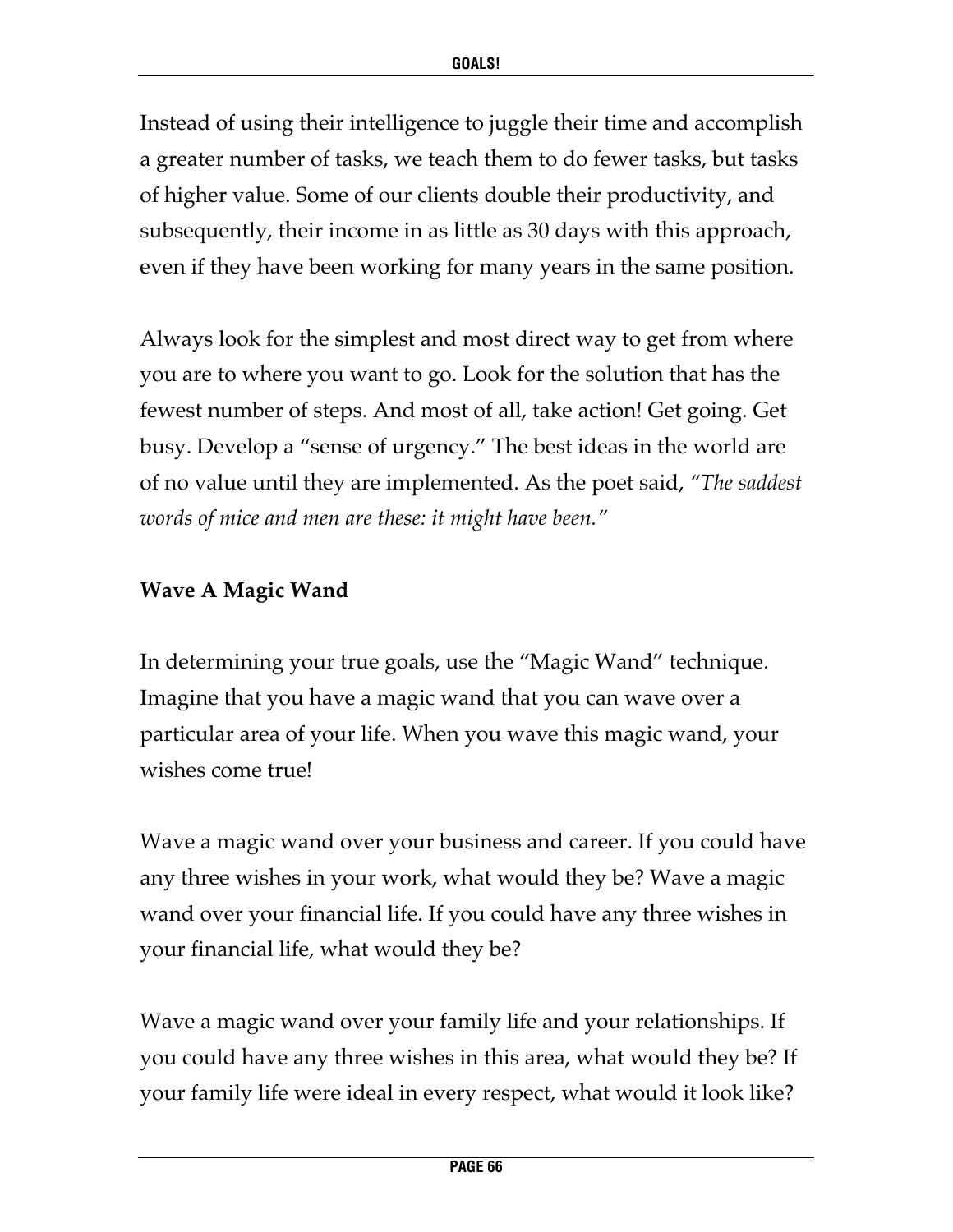Wave a magic wand over your health and fitness. If you could have any three wishes with regard to your body and your physical wellbeing, what would they be? If your health were perfect, how would it be different from today?

Wave a magic wand over your skills and abilities. If you could have any three skills or abilities, developed to a high level, what would they be? In what areas would you like to excel?

The magic wand technique is fun on the one hand, but quite revealing on the other. Whenever you imagine that you have a magic wand, your true goals in that area emerge. You can also use this exercise for other people who are not sure about what they want or where they are going. It is amazing what comes out when you ask this question.

## **Six Months To Live**

Here is another goal setting question that reflects your true values. Imagine that you went to a doctor for a full medical check-up. Your doctor calls you back a few days later and says, "I have good news for you and I have bad news for you. The good news is that, for the next six months, you are going to live the healthiest and most energetic life you could possibly imagine. The bad news is that, at the end of 180 days, because of an incurable illness, you will drop stone dead."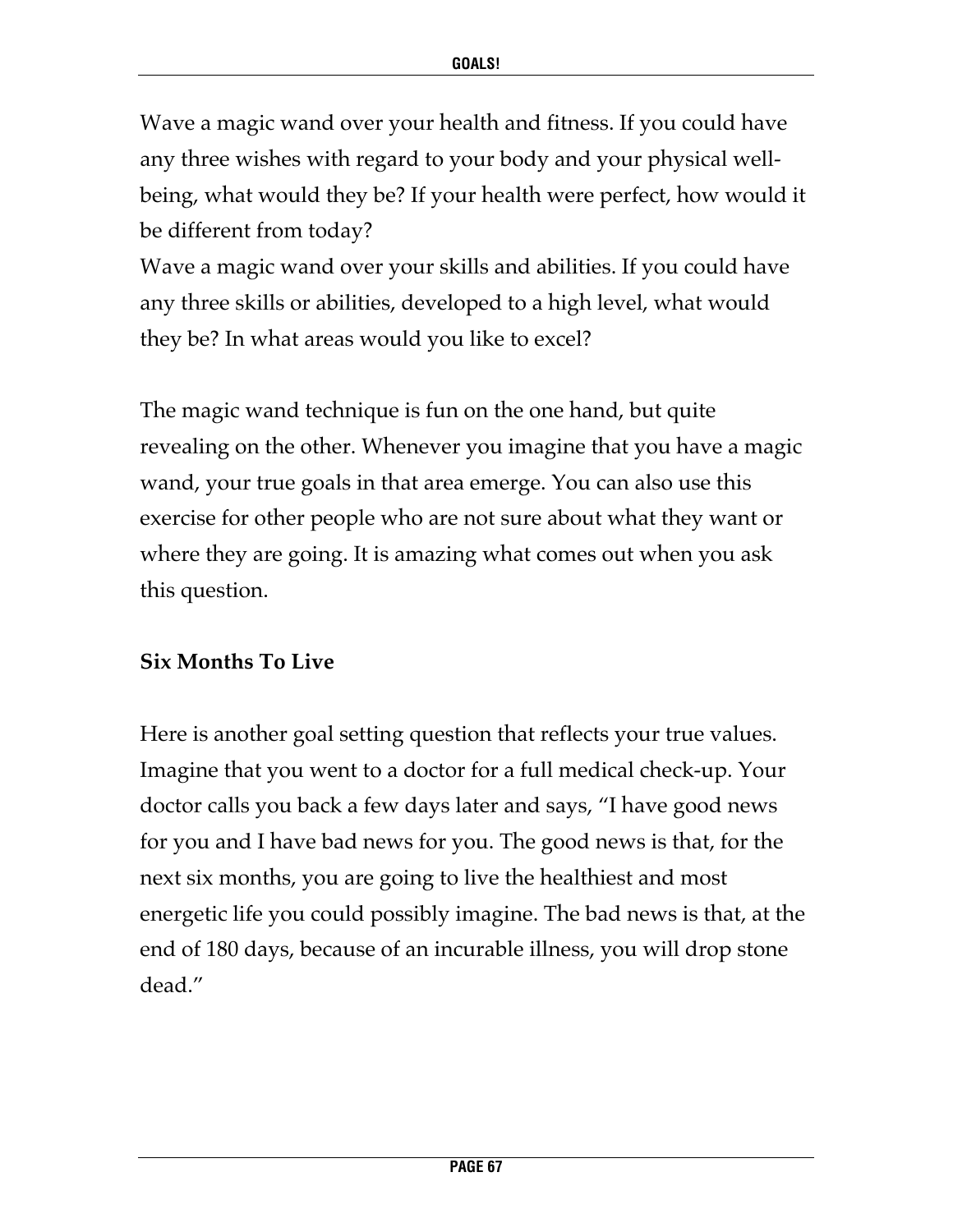*If you learned today that you only had six months left to live, how would you spend your last six months on earth?* Who would you spend the time with? Where would you go? What would you strive to complete? What would you do more of, or less of?

When you ask yourself this question, what comes to the top of your mind will be a reflection of your true values. Your answer would almost always include the most important people in your life. Very few people in this situation would say, "Well, I'd like to get back to the office and return a few phone calls."

## **Make Up Your Dream List**

In setting your true goals as an extension of imagining that you have no limitations, make up a *"Dream List."* A dream list is a list of everything you would like to be, have or do in your life, sometime in the future, if you had no limitations at all.

Mark Victor Hansen, co-author of Chicken Soup For the Soul, recommends that you sit down with a pad of paper and make a list of at least 100 goals that you want to accomplish in your lifetime. Then imagine that you have all the time, all the money, all the friends, all the abilities and all the resources necessary to achieve these goals. Let yourself dream and fantasize. Just write down everything that you would like to have as if you had no limitations at all.

The amazing discovery you will make is that, within 30 days after writing out this list of 100 "Dreams," remarkable things will begin to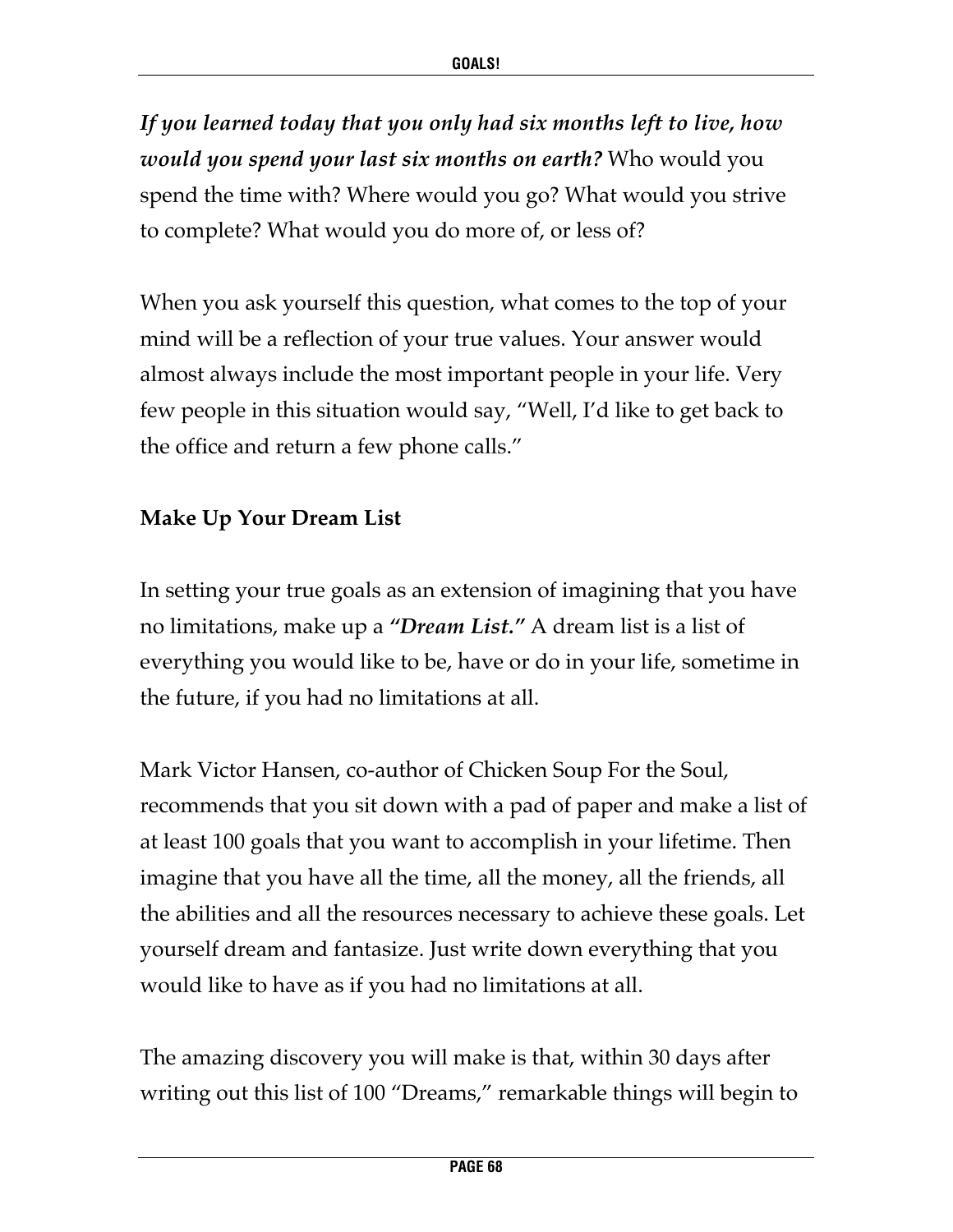happen in your life, and your goals will start to be achieved, at a rate that you cannot even imagine today. This seems to happen to virtually once they have written down at least 100 goals. You should give it a try. You could be amazed at the results.

# **The Instant Millionaire**

Here is another goal setting question*; "If you won a million dollars tomorrow, cash, tax free, how would you change your life?"* What would you do differently? What would you get into or out of? What would you do more of or less of? What would be the first thing you would do if you learned today that you had just received one million dollars cash?

This is a way of asking the question, "How would you change your life if you were completely *free to choose?* The primary reason that we stay in situations that are not the best for us is because we fear change. But when you imagine that you have all the money that you will ever need, to do or be whatever you want, your true goals often emerge.

For example, if you were currently in the wrong job for you, the idea of winning a large amount of money would cause you to think about quitting that job immediately. If you were in the right job for you however, winning a lot of money would not affect your career choice at all. So ask yourself, *"What would I do if I won a million dollars cash, tax free, tomorrow?"*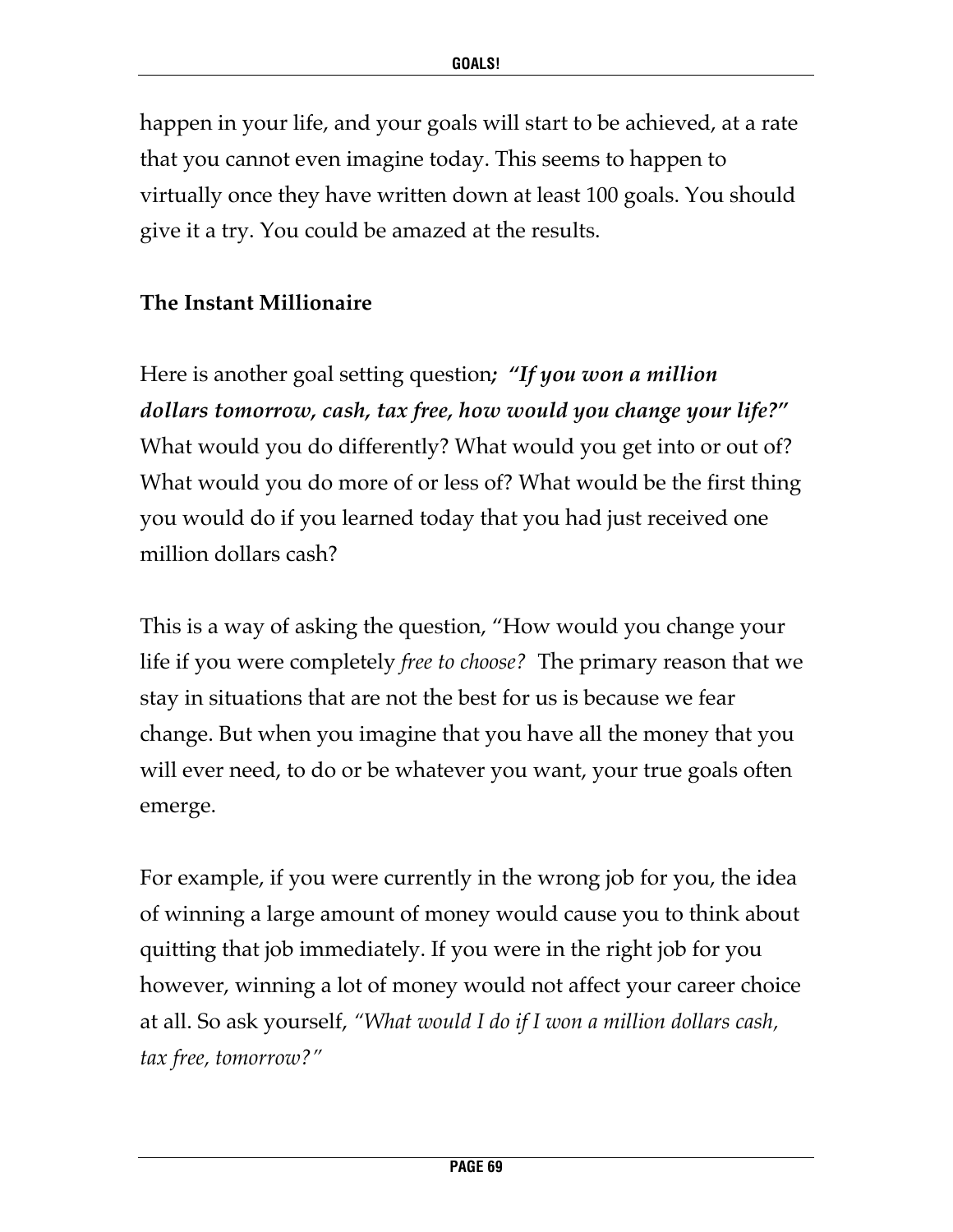### **No Fear Of Failure**

Here is another question to help you clarify your true goals: *What have you always wanted to do but been afraid to attempt?* When you look around your world, and you look at other people who are doing things that you admire, what have you always wanted to do as well, but you have been afraid of taking the chance? Have you wanted to start your own business? Have you wanted to run for public office? Have you wanted to embark on a new career? What have you always wanted to do but been afraid to attempt?

### **Do What You Love To Do**

In setting goals for your life, short and long-term, you should continually ask yourself, **"What do I most enjoy doing, in each area of my life?"** For instance, if you could do just one thing all day long in your work, what would it be? If you could do any job or full time activity all the time, without pay, what would it be? What sort of work or activity gives you the greatest joy and satisfaction?

The psychologist Abraham Maslow identified what he called "peak experiences," those moments or times when the individual feels the happiest, most elated and exhilarated. One of your aims in life is to enjoy as many peak experiences as possible. You achieve this by thinking back and identifying those moments of peak experience in your past, and by then by imagining how you could repeat them in your present and future. What have been your happiest moments in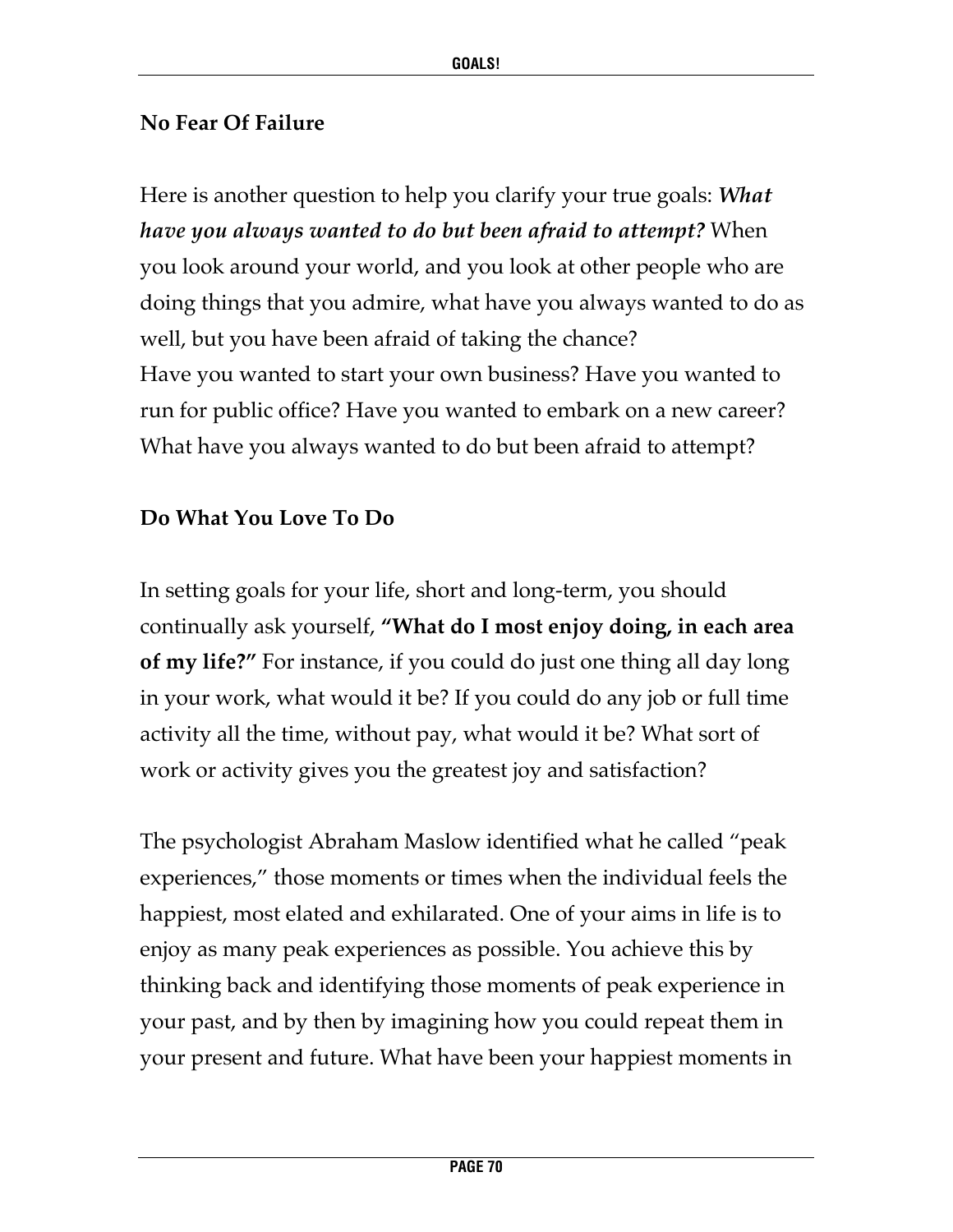life up to now? How could you have more of those moments in the future? *What do you really love to do?*

#### **Make A Difference**

You should have goals for social and community involvement and contribution as well. *Think about what kind a difference you would like to make in your world.* What organizations, causes, needs or social problems would you like to work on or in? What changes would you like to see? Who is there who is less fortunate than you that you would like to help?

If you were independently wealthy, what causes would you support? Most of all, what could you do today to begin making a difference in your world? Don't wait until some future date when everything will be ideal. Instead, start today in some way.

# **Set Clear Financial Goals**

One of the most important areas of goal setting is your financial life. If you could earn and accumulate all the money you need, you could probably achieve most of your non-financial goals faster and easier than you can today.

If your life were ideal, how much money would you like to earn each month, each year? How much would you like to save and invest each month and year? How much would you like to be worth sometime in the future? What sort of estate would you like to accumulate by the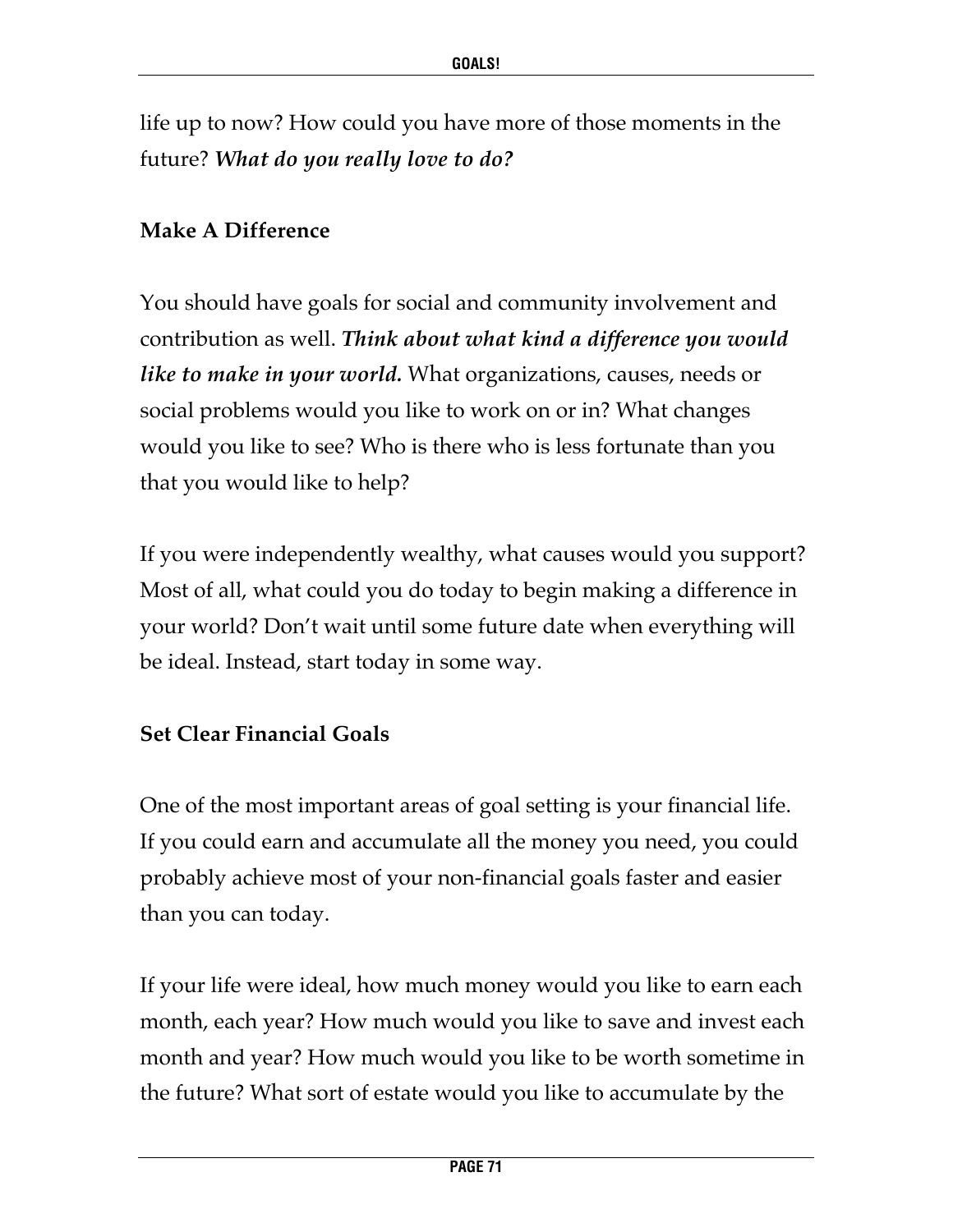time you retire, and when would you like that to be? Most people are hopelessly confused about their financial goals, but when you become absolutely clear about them for yourself, your ability to achieve them increases dramatically.

### **Clarity Makes Your Dreams Become Your Realities**

When you are absolutely clear about what you want, you can then think about your goals, most of the time. And the more you think about them, the faster they will materialize in your life.

This process of asking yourself questions about your goals in each part of your life begins to clarify your thinking and make you a more focused and definite person. As Zig Ziglar says*, "You move from being a wandering generality to becoming a meaningful specific."*

Most of all, you reach the point where you can determine your major definite purpose in life. This is the springboard for great achievement and extraordinary accomplishment.

Your major definite purpose will be the topic of the next chapter, and how to achieve it will be the subject of the chapters to come.

#### **Determine Your True Goals:**

- 1. Write down your three most important goals in life right now.
- 2. What are your three most pressing problems or worries right now?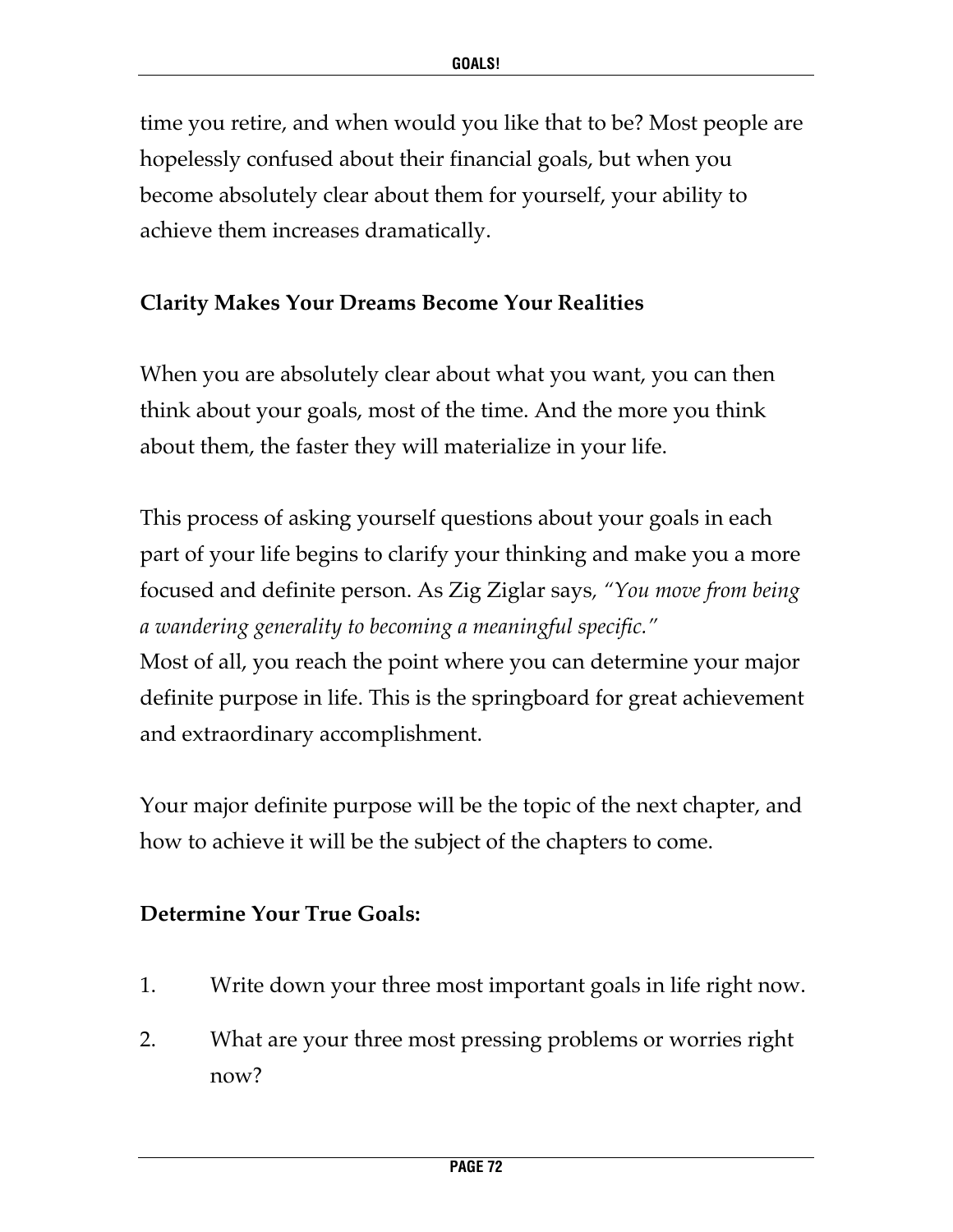- 3. If you won a million dollars cash, tax free, tomorrow, what changes in your life would you make immediately?
- 4. What do you really love to do? What gives you the greatest feelings of value, importance and satisfaction?
- 5. If you could wave a magic wand over your life and have anything you wanted, what would you wish for?
- 6. What would you do, how would you spend your time, if you only had six months left to live?
- 7. What would you really want to do with your life, especially if you had no limitations?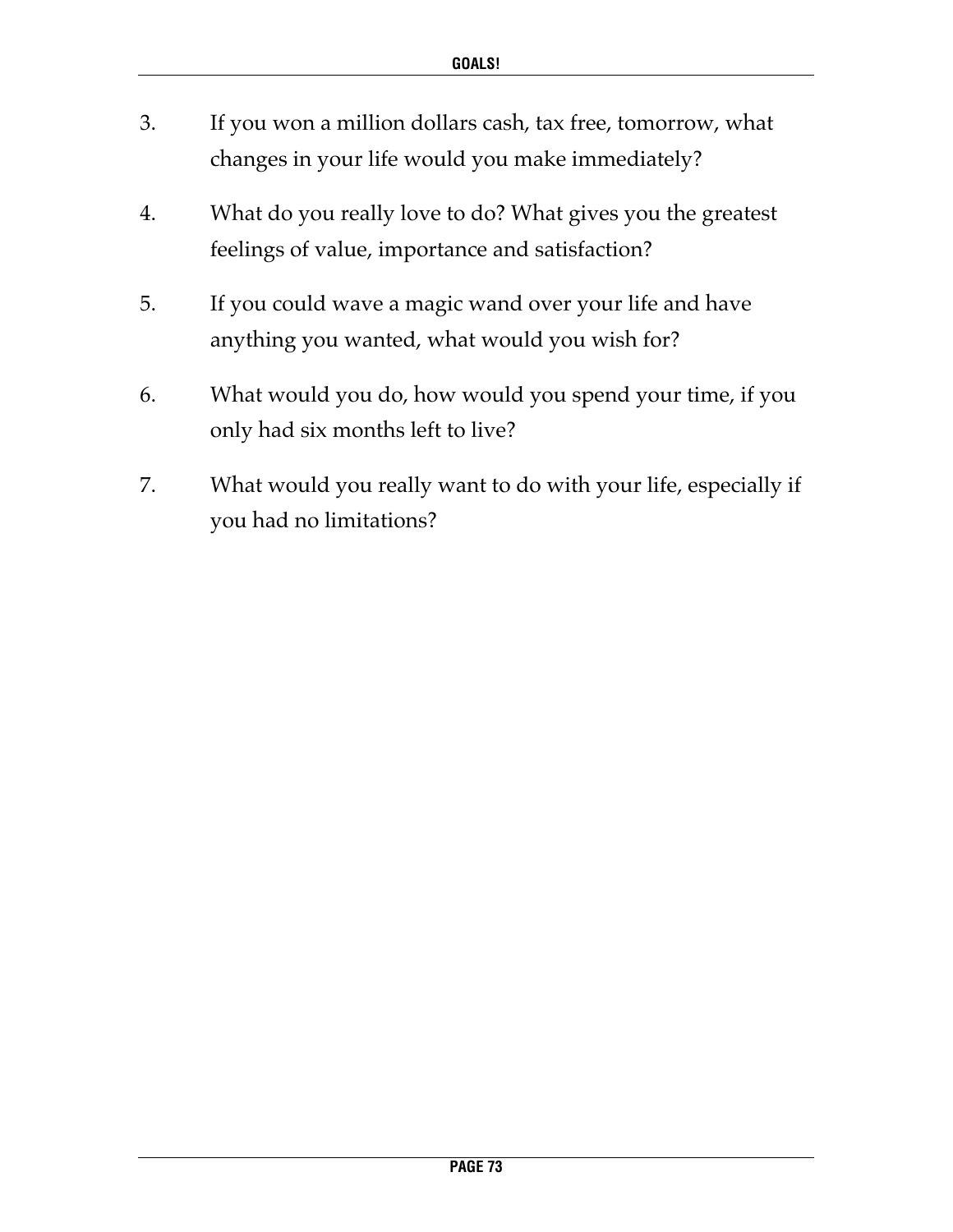# **CHAPTER SIX Decide Upon Your Major Definite Purpose**

*"There is one quality which one must possess to win, and that is definiteness of purpose, the knowledge of what one wants, and a burning desire to possess it."* Napoleon Hill

Since you become what you think about most of the time, a major definite purpose gives you a focus for every waking moment. As Peter Drucker said, *"Whenever you find something getting done, you find a monomaniac with a mission."*

The more you think about your major definite purpose, and how to achieve it, the more you activate the Law of Attraction in your life. You begin to attract to you people, opportunities, ideas and resources that help you to move more rapidly toward your goal, and move your goal more rapidly toward you.

By the Law of Correspondence, your outer world of experience will correspond and harmonize with your inner world of goals. When you have a major definite purpose that you think about, talk about and work on all the time, your outer world will reflect this, like a mirror image.

A major definite purpose also activates your subconscious mind on your behalf. Any thought, plan or goal that you can clearly define in your conscious mind, will immediately start to be brought into reality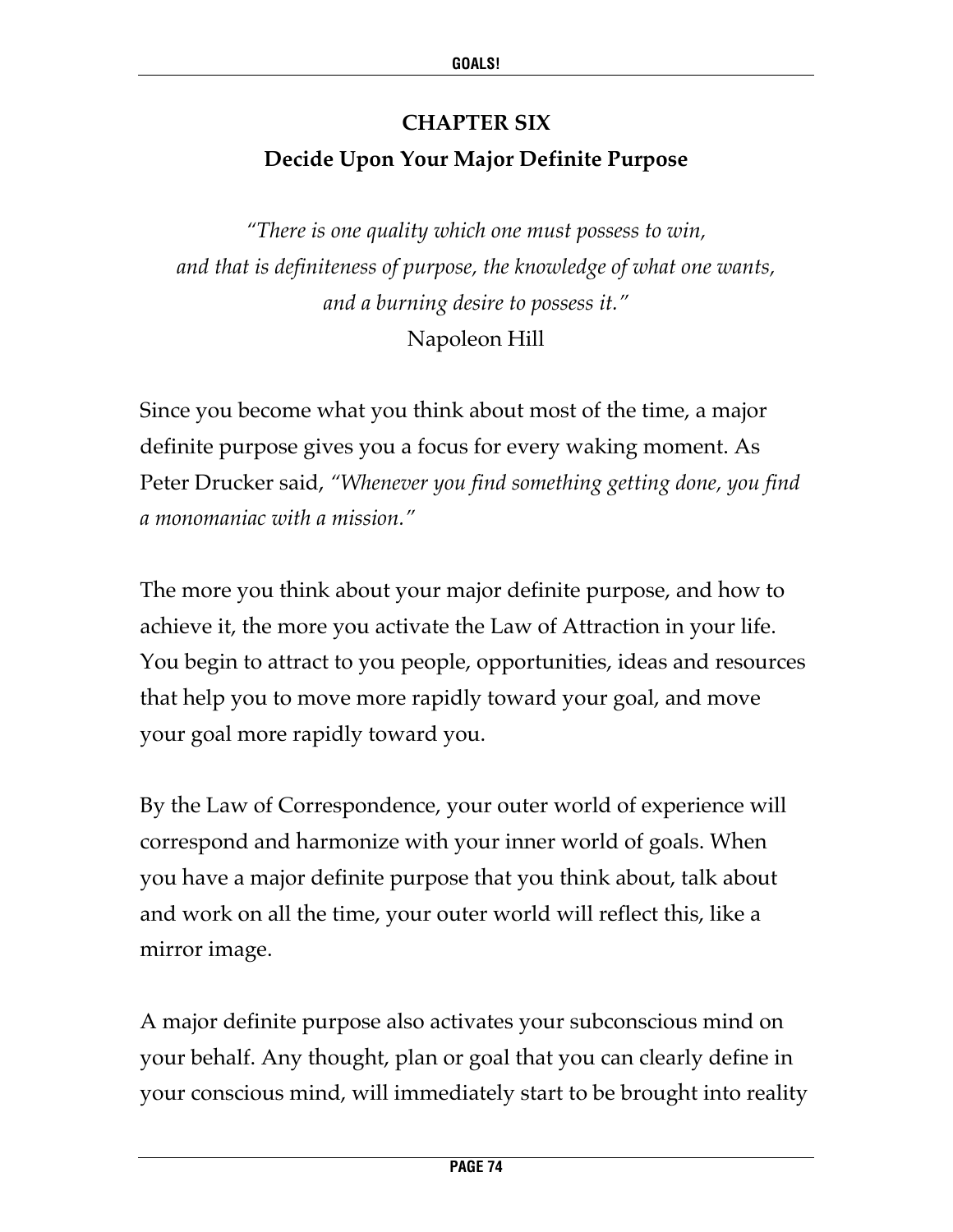by your subconscious mind (and your superconscious mind, as we will discuss later).

### **Activate Your Reticular Cortex**

Each person has within his or her brain a special organ called a "reticular cortex." This small finger-like part of the brain functions in a way similar to a telephone switchboard in a large office building. Just as all phone calls are received by the central switchboard and then rerouted to the appropriate recipient, all incoming information to your senses is routed through your reticular cortex to the relevant part of your brain, or your awareness.

Your reticular cortex contains your *reticular activating system*. When you send a goal message to your reticular cortex, it starts to make you intensely aware of and alert to people, information and opportunities in your environment that will help you to achieve your goal.

# **A Red Sports Car**

For example, imagine that you decided that you wanted a red sports car. You write this down as a goal. You begin to think about and visualize a red sports car. This process sends the message to your reticular cortex that a "red sports car" is now important to you. This picture immediately goes up onto your mental radar screen.

From that moment onward, you will start to notice red sports cars wherever you go. You will even see them driving and turning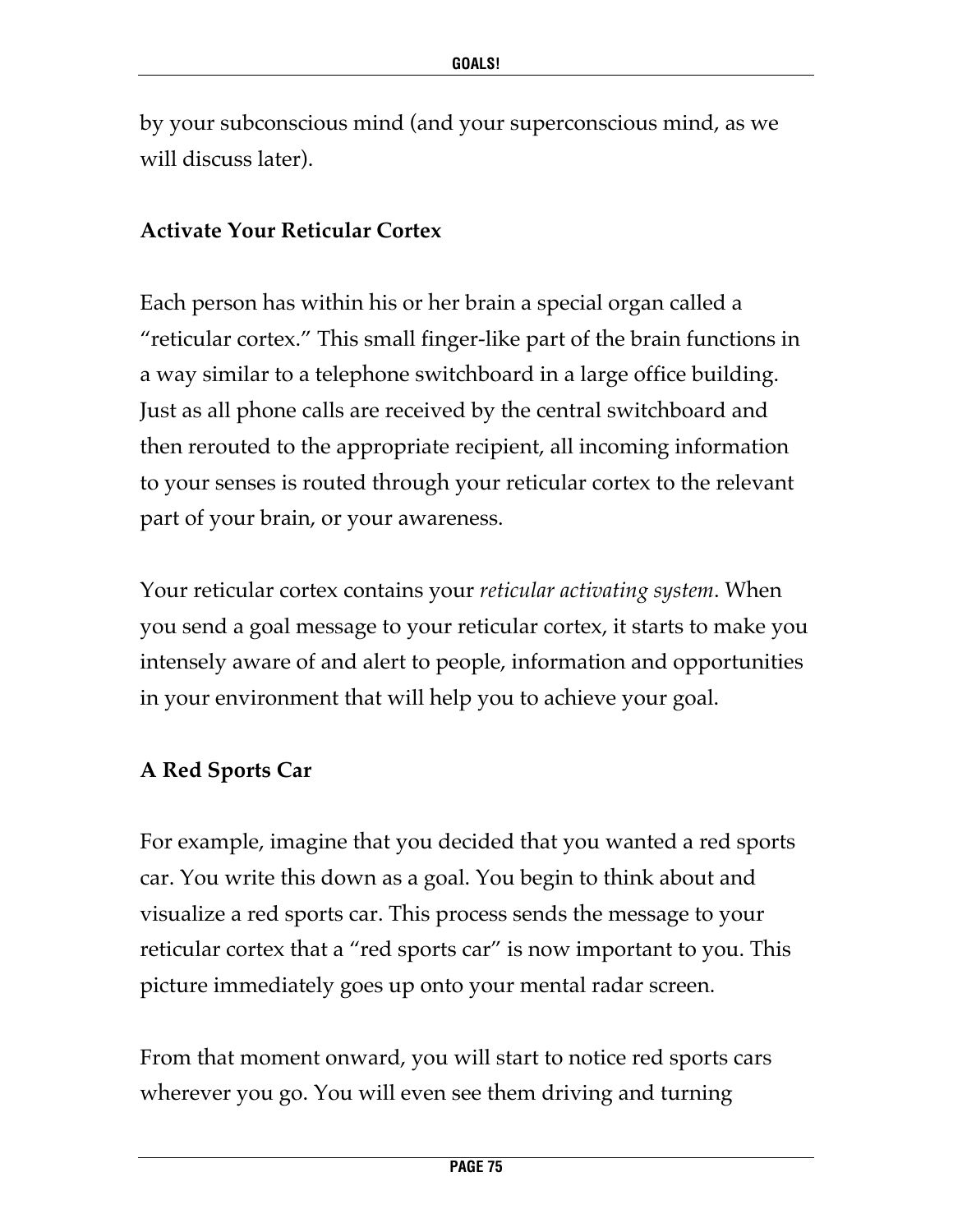corners several blocks away. You will see them parked in driveways and in showrooms. Everywhere you go, your world will seem to be full of red sports cars.

If you decided to buy a motorcycle, you would start to see motorcycles everywhere. If you decided to take a trip to Hawaii, you would begin to notice posters, advertisements, brochures and television specials with information on Hawaiian vacations. Whatever goal message you send to your reticular cortex activates your reticular activating system to make you alert to all possibilities to make that goal a reality.

# **Achieve Financial Independence**

If you decide to become financially independent, you will suddenly begin to notice all kinds of opportunities and possibilities around you that have to do with achieving your financial goals. You will see stories in newspapers and recognize books on the subject wherever you go. You will receive information and solicitations in the mail. You will find yourself in conversations about earning and investing money. It will seem as though you are surrounded by ideas and information that can be helpful to you in achieving your financial goals.

On the other hand, if you do not give clear instructions to your reticular cortex and your subconscious mind, you will go through life as though you were driving in a fog. You will be largely unaware of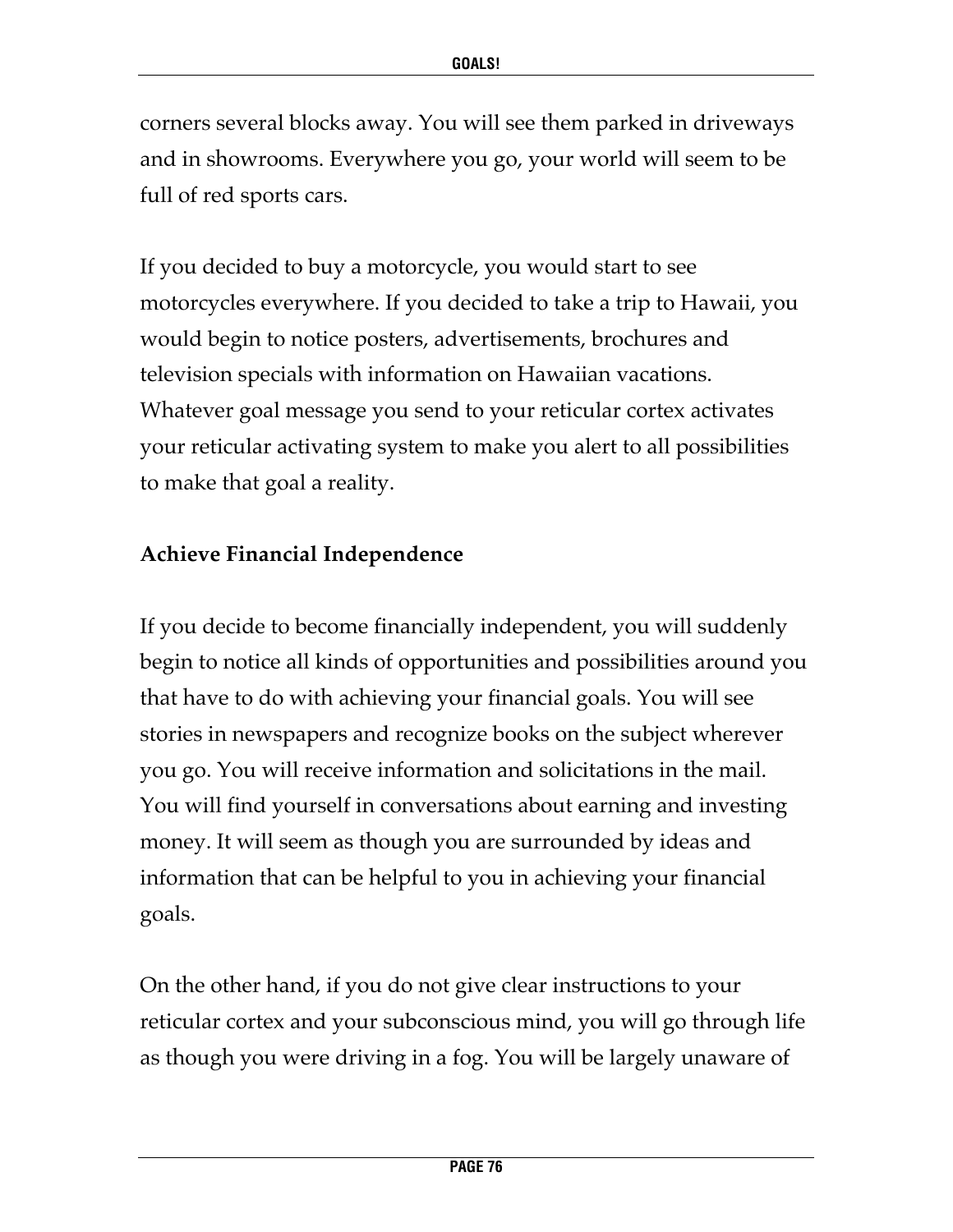all these opportunities and possibilities around you. You will seldom see them or notice them.

It has been said that, *"Attention is the key to life."* Wherever your attention goes, your life goes as well. When you decide upon a major definite purpose, you increase your level of attentiveness and become increasingly sensitive to anything in your environment that can help you to achieve that goal faster.

### **Your Major Definite Purpose**

Your major definite purpose can be defined as the one goal that is the most important to you at the moment. It is usually the one goal that will help you to achieve more of your other goals than anything else you can accomplish. It must have the following characteristics:

- 1. It must be something that you *personally* really, really want. Your desire for this goal must be so intense that the very idea of achieving your major definite purpose excites you and makes you happy.
- 2. It must be clear and specific. You must be able to define it in words. You must be able to write it down with such clarity that a child could read it and know exactly what it is that you want, and be able to determine whether or not you have achieved it.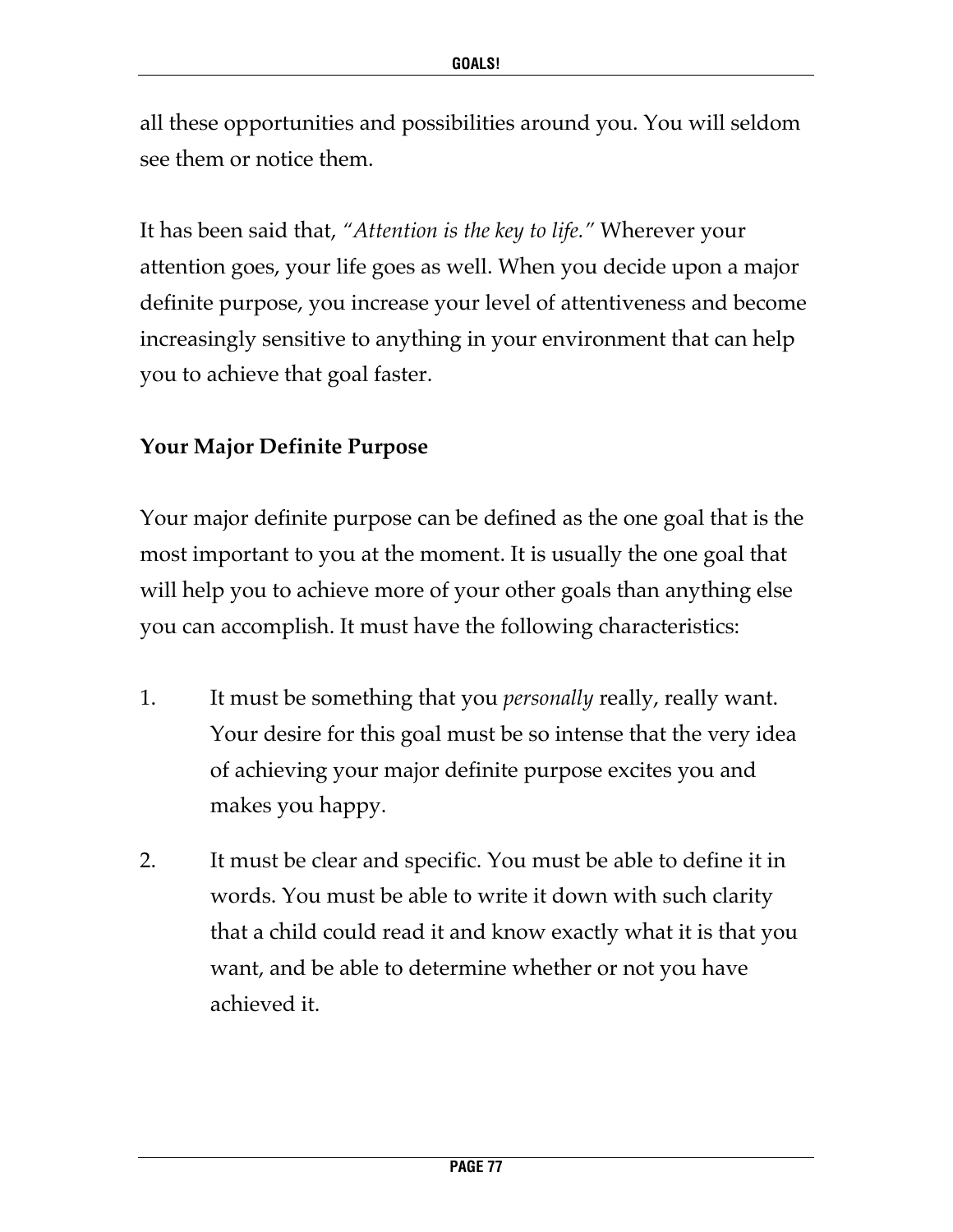- 3. Your major definite purpose must be measurable and quantifiable. Rather than "make a lot of money," it must be more like, "I earn \$100,000 per year by (a specific date)."
- 4. It must be both believable and achievable. Your major definite purpose cannot be so big or so ridiculous that it is completely unattainable.

#### **Keep Your Feet On The Ground**

A woman approached me at one of my seminars and told me that she had decided upon her major definite purpose. I asked her what it was. She said, "I am going to be a millionaire in one year."

Curiously, I asked her approximately how much she was worth today. It turned out that she was broke. I asked her what kind of work she did. It turned out that she had just been fired from her job because of incompetence. I then asked her why she would set a goal to acquire a million dollars in one year under these circumstances?

She informed me that I had said that you could set any major goal you wanted as long as you were clear, and she was therefore convinced that was all she needed to be successful. I had to explain to her that her goal was so unrealistic and unattainable in her current circumstances that it would only discourage her when she found herself so far away from it. Such a goal would actually end up *demotivating* her rather than motivating her to do the things she would need to be financially successful in the years ahead.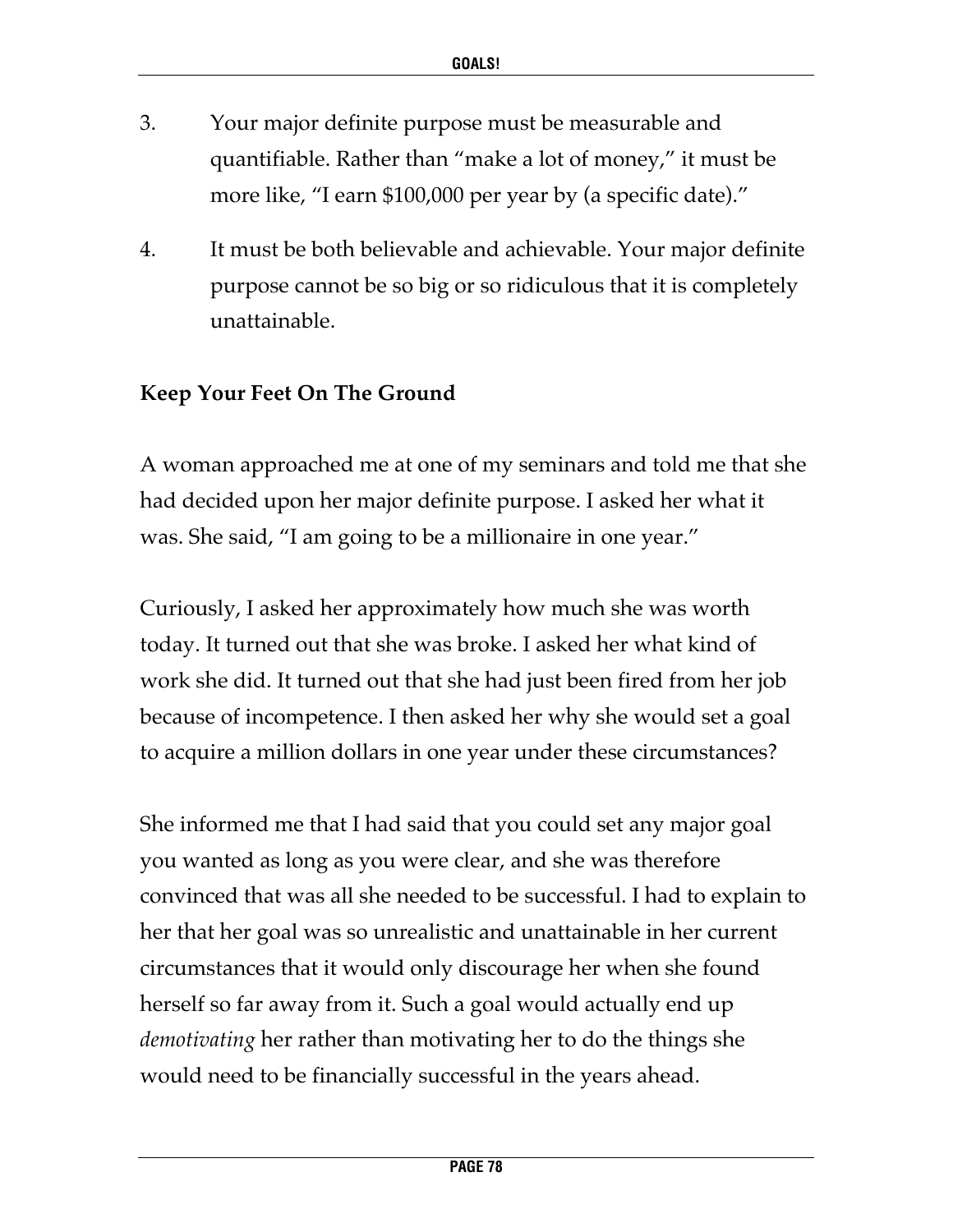#### **Be Honest With Yourself**

A man at one of my seminars told me that his major definite purpose was "world peace." I explained to him that, unless he was the head of a major super power, there was very little influence he could have on "world peace." Such a goal would only keep him from setting a personal goal that was attainable, something he could work on every day. He was visibly irritated and walked away, unhappy with my reluctance to encourage him in his fantasy.

In both of these cases, they were using goal setting *against* themselves. They were setting themselves up for failure by creating goals that were so unachievable that they would soon become discouraged and quit making any efforts at all.

This is a real danger when you begin setting big goals for yourself, and you must be careful to avoid it. It can be a blind alley that leads you into discouragement and demotivation rather than to enthusiasm and excitement.

# **Don't Sabotage Yourself**

I made this mistake myself when I was younger. When I first started setting goals, I set an income goal that was ten times what I had ever earned in my life. After many months, and no progress at all, I realized that my goal was not helping me. Because it was so far beyond anything that I had ever achieved, it had no motivating power. In my heart of hearts, although I wanted it, I really did not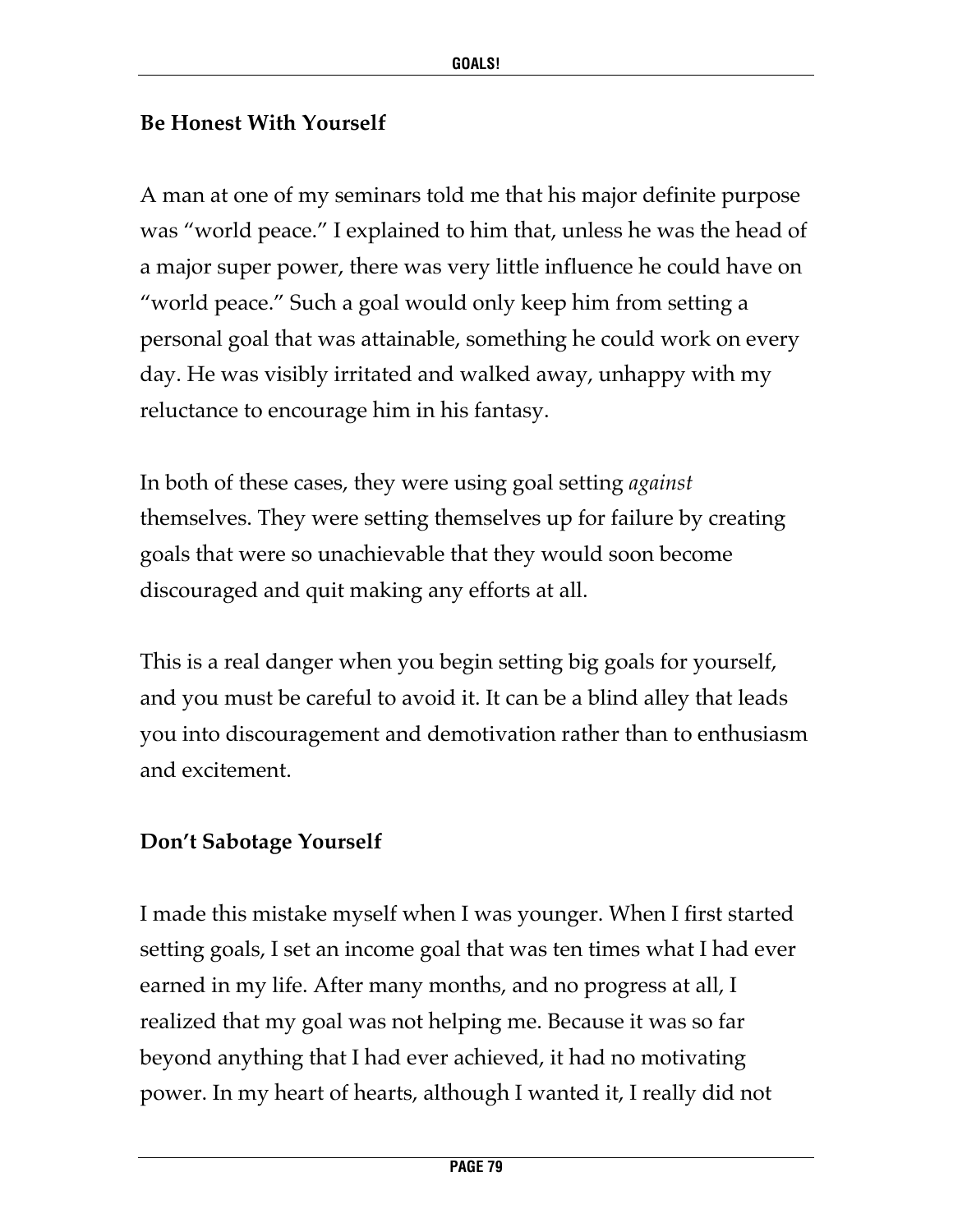*believe* it was possible. And since I did not believe it was possible, my subconscious mind rejected it and my reticular cortex simply failed to function. Don't let this happen to you.

- 5. Your major definite purpose should have a reasonable probability of success, perhaps 50:50 when you begin. If you have never achieved a major goal before, set a goal that has an 80% or 90% probability of success. Make it easy on yourself, at least at the beginning. Later on, you can set huge goals with very small probabilities of success, and you will still be motivated to take the steps necessary to achieve them. But in the beginning, set goals that are believable, achievable and which have a high probability of success so that you can be assured of *winning* right from the start.
- 6. Your major definite purpose must be in *harmony* with your other goals. You cannot want to be financially successful in your career on the one hand, and play golf most of the time on the other. Your major goals must be in harmony with your minor goals, and congruent with your values.

# **The Great Question**

Here is the key question for determining your major definite purpose*: "What one great thing would you dare to dream if you knew you could not fail?"*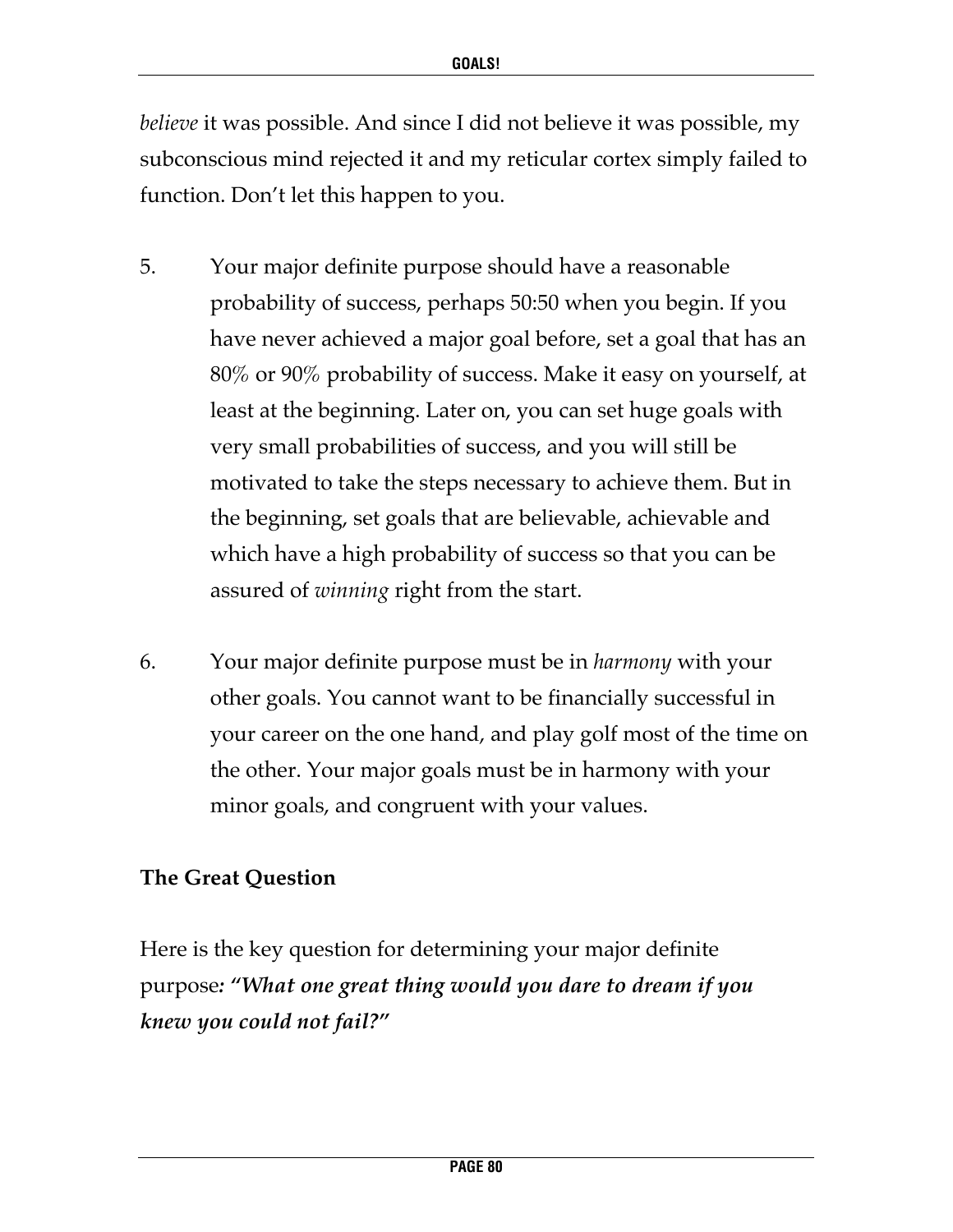If you could be absolutely guaranteed of successfully achieving any goal, large or small, short term or long term, what one goal would it be? Whatever your answer to this question, if you can write it down, you can probably achieve it. From then on, the only question you ask is, *"How?"* The only real limit is how badly you want it, and how long you are willing to work toward it.

# **A Nobel Prize Winner**

One of my seminar participants, a professor of chemistry at a leading university, had won a Nobel Prize in Chemistry two years before, in partnership with two other scientists. He told me that, when he started his university career in his twenties, he decided that he wanted to make a major contribution in the field of chemistry. That was his major definite purpose. He focused on it for more than 25 years. And eventually he was successful.

He told me, "I was clear from the very beginning. I never doubted that I would eventually make such a significant contribution to chemistry that I would win the Nobel Prize. I was happy when it happened, but it was not a surprise."

# **Be Willing To Pay The Price**

Everyone wants to be a millionaire, or a multi-millionaire. The only question is whether or not you are willing to do all the things necessary, and invest all the years required, to achieve that financial goal. If you are, there is virtually nothing that can stop you.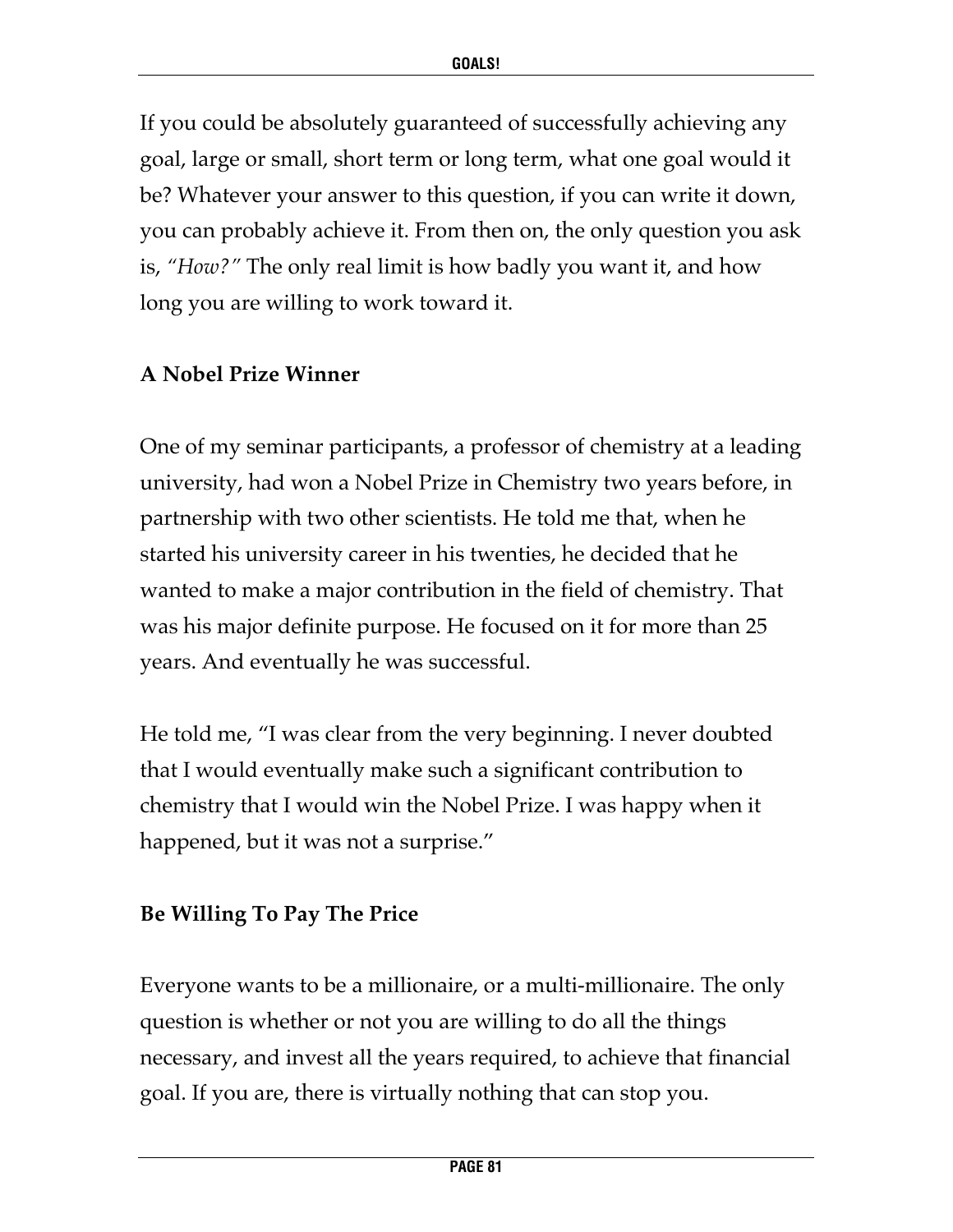#### **The Ten Goal Exercise**

Here is an exercise for you. Take out a sheet of paper and write down a list of ten goals you would like to accomplish in the foreseeable future. Write them in the present tense, as though you had already achieved these goals. For example, you would write, "I weigh XXX pounds." Or, "I earn XXX dollars per year."

After you have completed your list of ten goals, go back over the list and ask yourself this question: *"What one goal on this list, if I were to accomplish it immediately, would have the greatest positive impact on my life?"*

In almost every case, this one goal is your major definite purpose. It is the one goal that can have the greatest impact on your life, and on the achieving of most of your other goals, at the same time.

Whatever goal you choose, write it on a separate sheet of paper. Write down everything that you can think of that you can do to achieve this goal, and then take action on at least one item on your list. Write this goal on a 3 x 5 index card that you carry around with you and review it regularly. Think about this goal morning, noon and night. Continually look for ways to achieve it. And the only question you ask is, *"How?"*

# **Think About Your Goal**

Your selection of a major definite purpose, and your decision to concentrate single mindedly on that purpose, overcoming all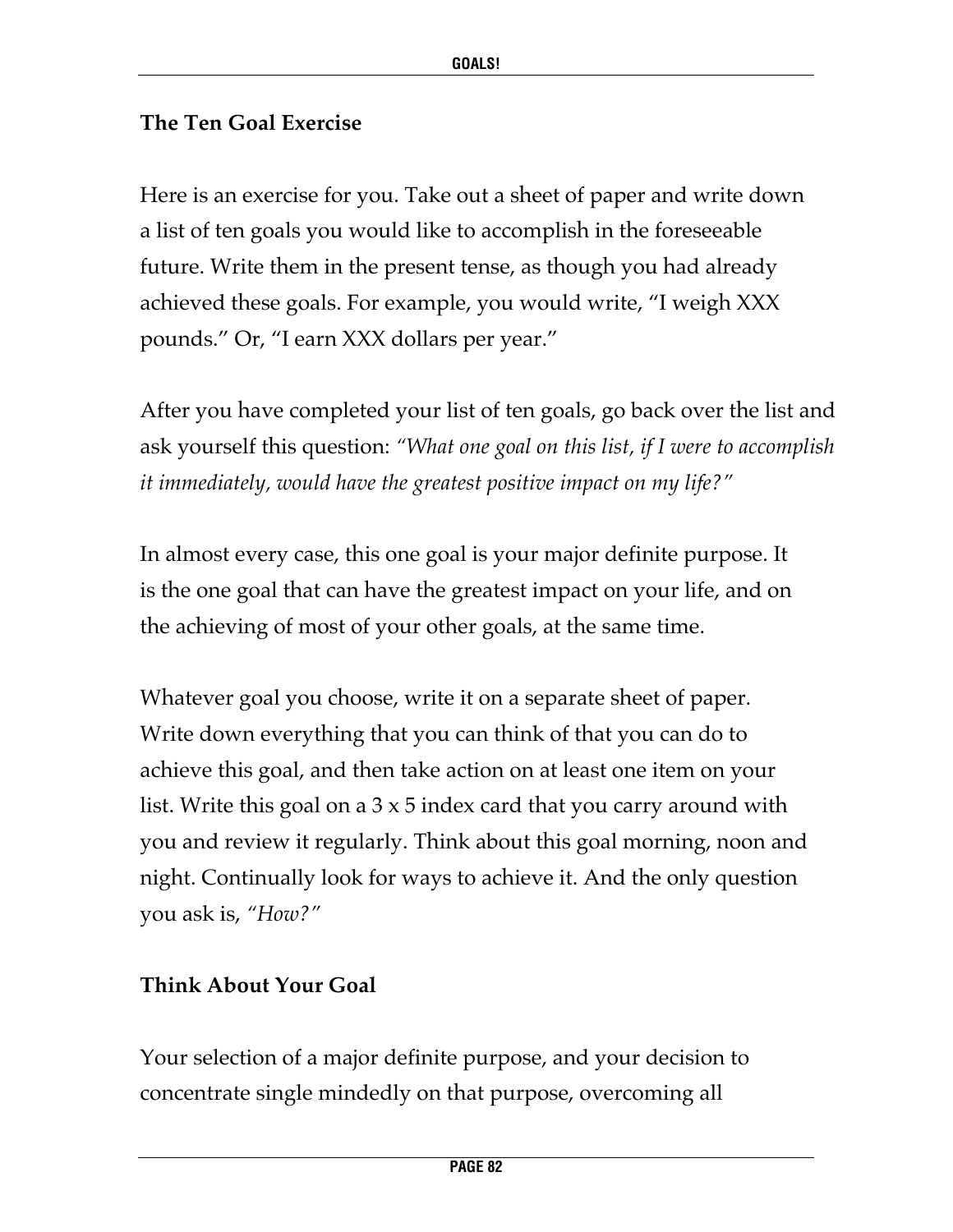obstacles and difficulties until it is achieved, will do more to change your life for the better than any other decision you ever make. Whatever your major definite purpose, write it down and begin working on it today.

# **Decide Upon Your Major Definite Purpose:**

- 1. What one great thing would you dare to dream if you knew you could not fail?
- 2. Make a list of ten goals you would like to achieve in the months and years ahead, in the present tense. Select the one goal from that list that would have the greatest positive impact on your life.
- 3. Determine how you will measure progress and success in the achieving of this goal. Write it down.
- 4. Make a list of everything you can think of to do that will move you toward your goal. Take action on at least one thing immediately.
- 5. Determine the price you will have to pay in additional work, time and commitment to achieve your goal, and then get busy paying that price.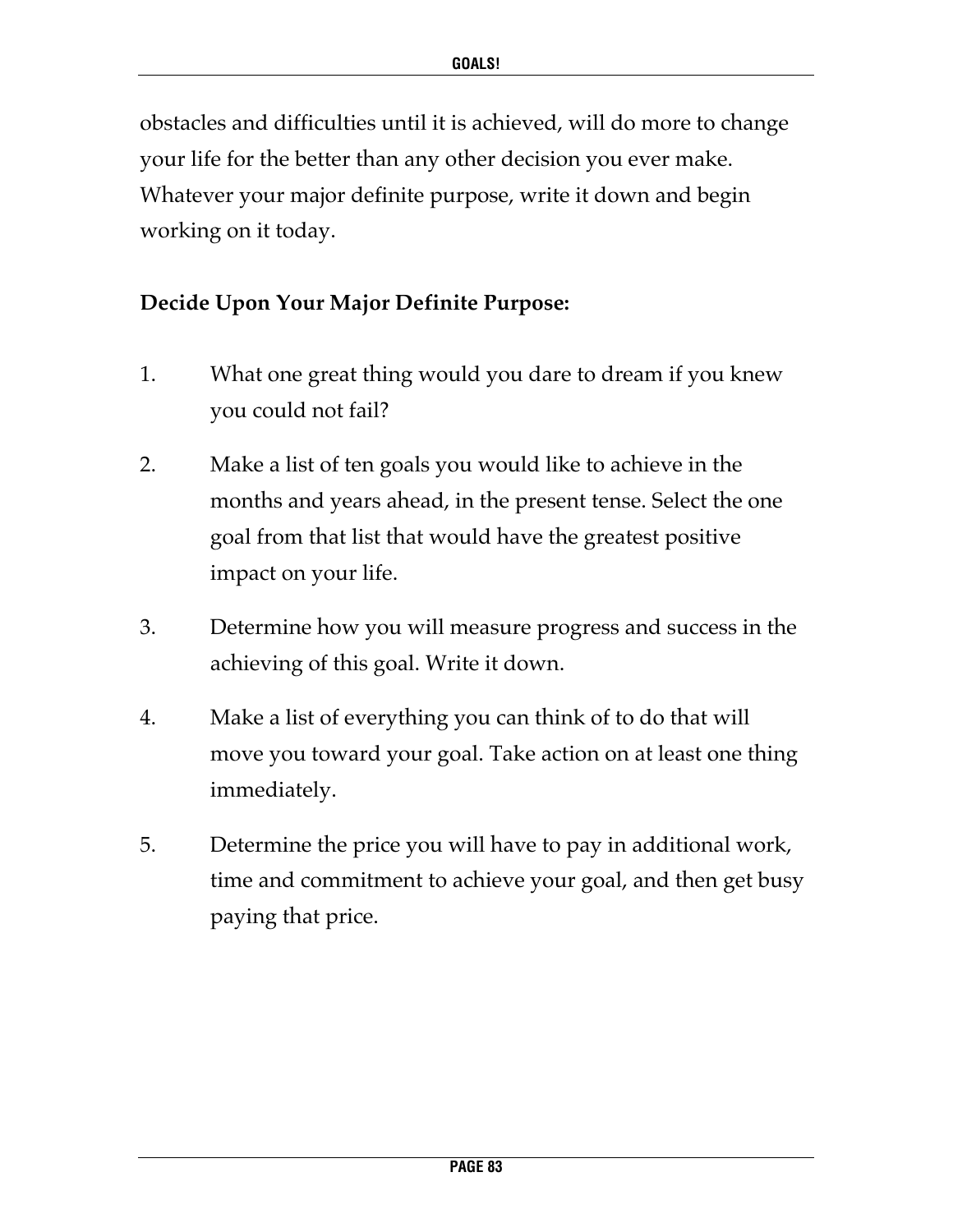# **CHAPTER SEVEN Analyze Your Beliefs**

*"The only thing that stands between a man and what he wants from life is often merely the will to try it and the faith to believe that it is possible."* Richard M. DeVos

Perhaps the most important of all mental laws is the Law of Belief. This law says that, *whatever you believe, with conviction, becomes your reality.* You do not believe what you see; you see what you already believe. You actually view your world through a lens of beliefs, attitudes, prejudices and preconceived notions. *"You are not what you think you are, but what you think, you are."*

In the Old Testament, it says, *"As a man thinketh in his heart, so is he."* This means that, you always act on the outside based on your innermost beliefs and convictions about yourself.

In the New Testament, Jesus says, *"According to your faith, it is done unto you."* This is another way of saying that your intense beliefs become your realities. They determine what happens to you.

Dr. William James of Harvard said in 1905, *"Belief creates the actual fact."* He went on to say, *"The greatest revolution of my generation is the discovery that individuals, by changing their inner attitudes of mind, can change the outer aspects of their lives."*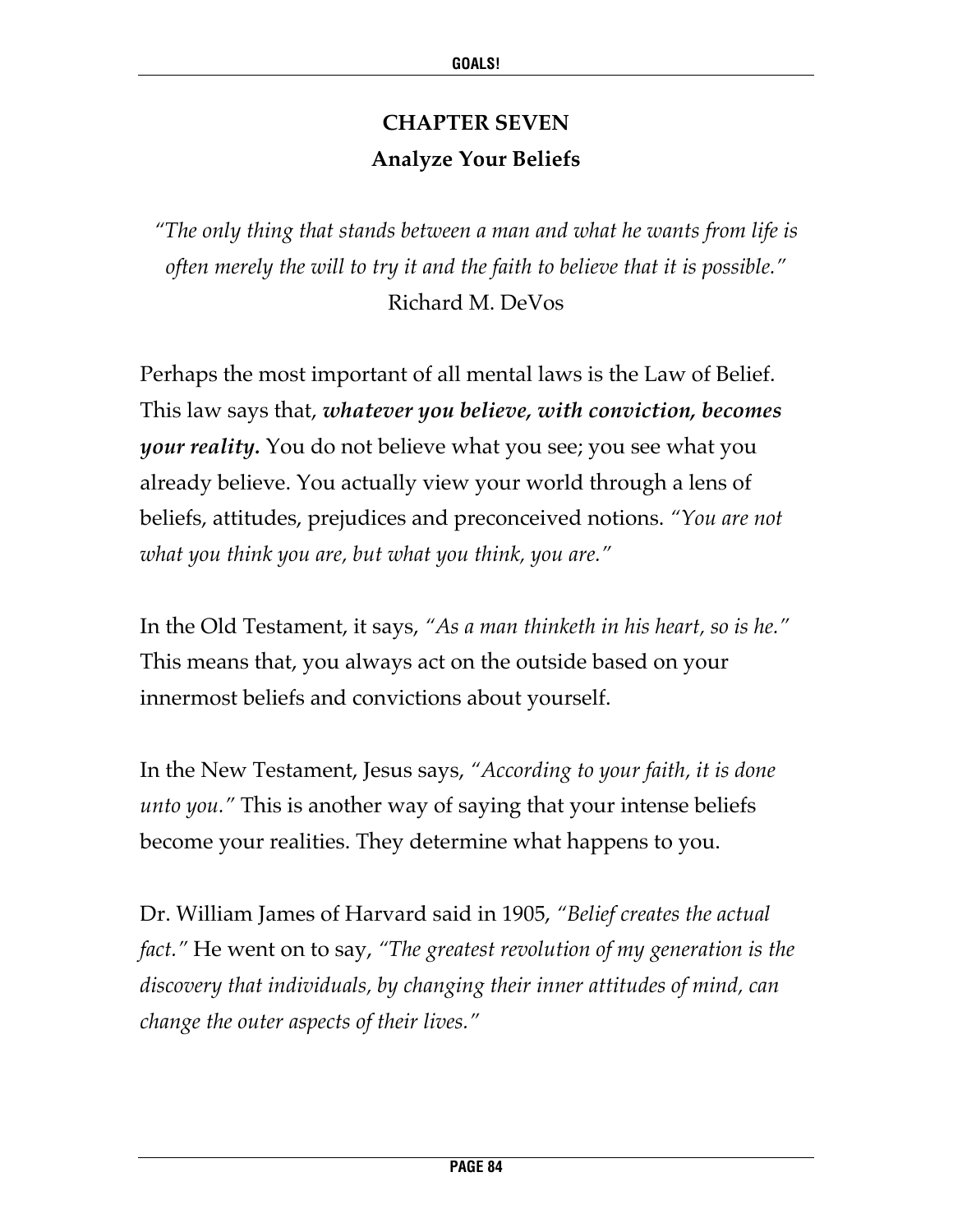# **Change Your Thinking, Change Your Life**

All improvement in your life comes from changing your beliefs about yourself and your possibilities. Personal growth comes from changing your beliefs about what you can do and about what is possible for you. Would you like to double your income? Of course you would! Here is the question; do you believe that it is possible? How would you like to triple your income? Do you believe that that is possible as well?

Whatever your level of skepticism, let me ask you a question. Since you started your first job, haven't you already doubled or tripled your income? Aren't you already earning vastly more than you earned when you started? Haven't you already proven to yourself that it is possible to double and triple your income? And what you have done before, you can do again, and probably over and over, if you just learn how. You simply have to *believe* that it is possible.

Napoleon Hill said, *"Whatever the mind of man can conceive and believe, it can achieve."*

# **Your Master Program For Success**

Perhaps the greatest breakthrough in the  $20<sup>th</sup>$  century in the field of human potential was the discovery of the self-concept. Everything you do or achieve in your life, every thought, feeling or action, is controlled and determined by your self-concept. *Your self-concept precedes and predicts your levels of performance and effectiveness in*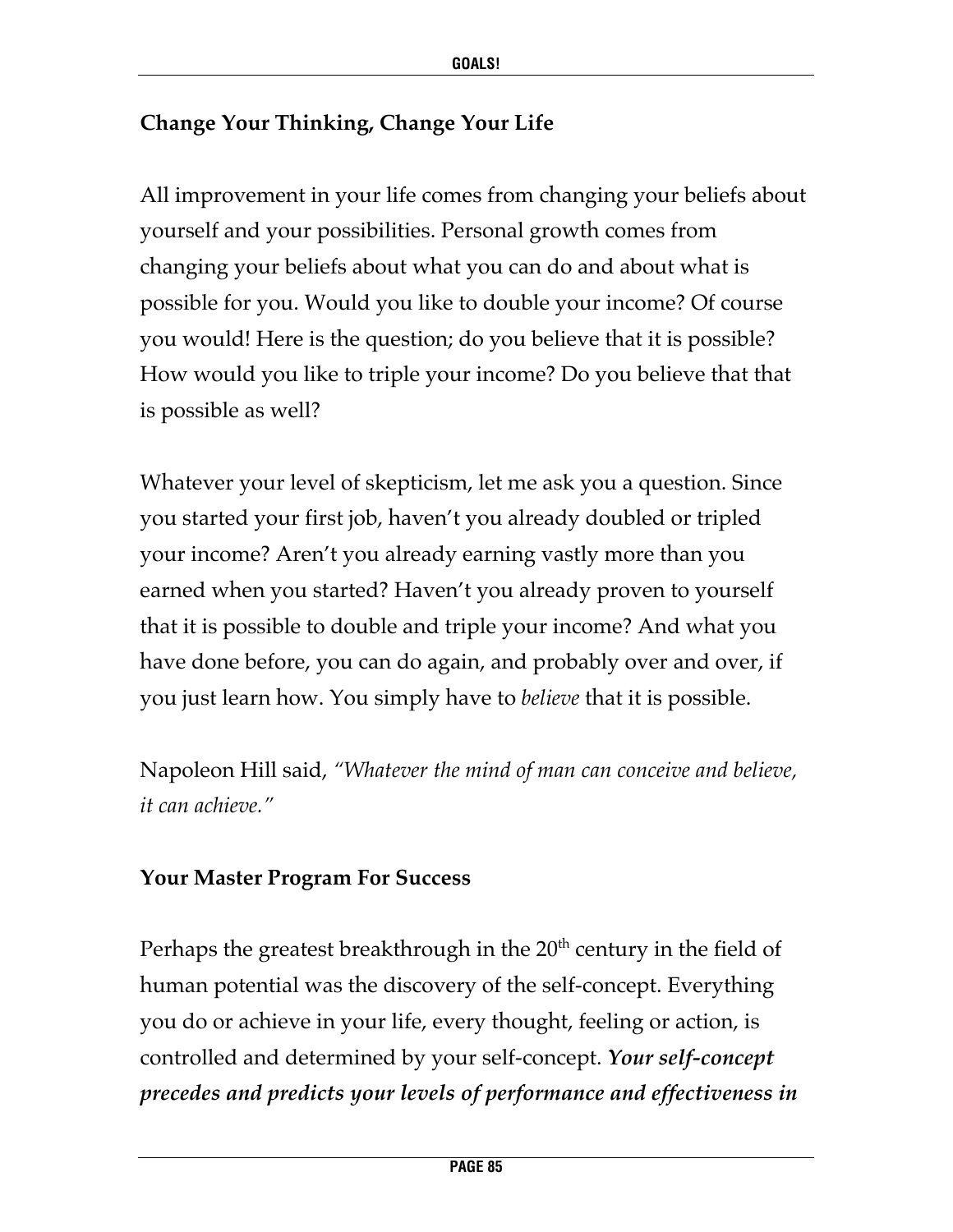*everything you do*. Your self-concept is the master program of your mental computer. It is the basic operating system. Everything that you accomplish in your outer world is a result of your self-concept.

What psychologists have discovered is that your self-concept is made up of the sum total of all of your beliefs, attitudes, feelings and opinions about yourself and your world. Because of this, you always operate in a manner consistent with your self-concept, whether positive or negative.

# **Garbage In, Garbage Out**

Here is an interesting discovery about the self-concept. Even if your self-concept is made up of *erroneous* beliefs about yourself or your world, as far as you are concerned, these are facts and you will think, feel and act accordingly.

As it happens, your beliefs about yourself are largely *subjective*. They are often not based on fact at all. They are the result of information you have taken in throughout your life, and the way you have processed that information. Your beliefs have been shaped and formed by your early childhood, your friends and associates, your reading and education, your experiences, both positive and negative, and a thousand other factors.

The worst of all beliefs are *self-limiting beliefs*. If you believe yourself to be limited in some way, whether or not it is true, it becomes true for you. If you believe it, you will act as if you were deficient in that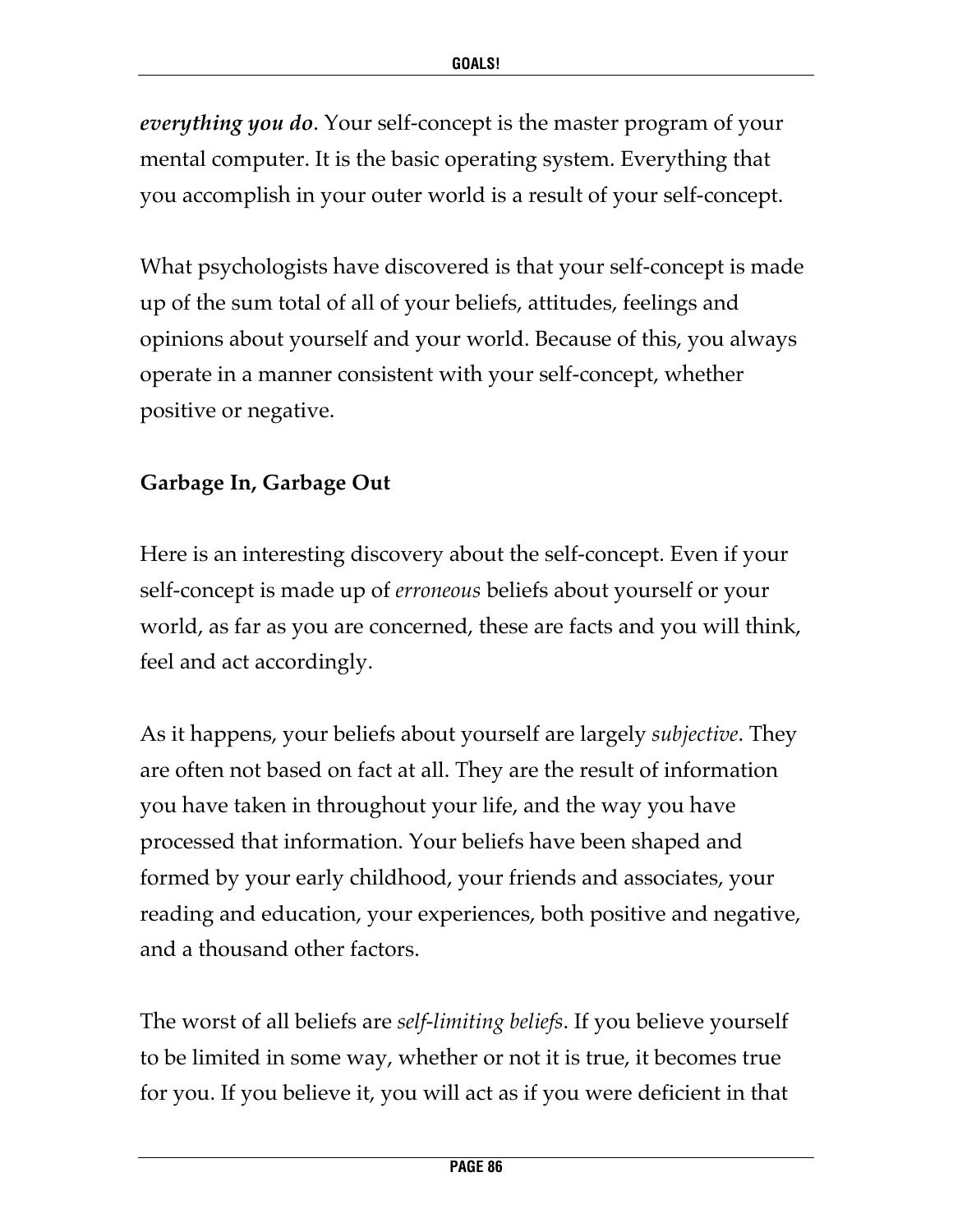particular area of talent or skill. Overcoming self-limiting beliefs and self-imposed limitations is often the biggest obstacle standing between you and the realization of your full potential.

### **Ignore The Experts**

Albert Einstein was sent home from school as a young man with a learning disability. His parents were told that he was incapable of being educated. They refused to accept this diagnosis and eventually arranged for him to get an excellent education.

Dr. Albert Schweitzer had the same problems at school as a boy. His parents were encouraged to apprentice him to a shoemaker so that he would have a safe, secure job when he grew up. Both men went on to earn doctorates before the ages of twenty, and to leave their marks on the history of the twentieth century.

According to an article in Fortune Magazine on learning disabilities in business, many presidents and senior executives of Fortune 500 corporations today were diagnosed in school as being not particularly bright or capable. But by virtue of hard work, they went on to achieve great success in their industries.

Thomas Edison was expelled from school in the  $6<sup>th</sup>$  Grade. His parents were told that it would be a waste of time to spend any money educating him, because he was not particularly smart or capable of being taught anything. Edison went on to become the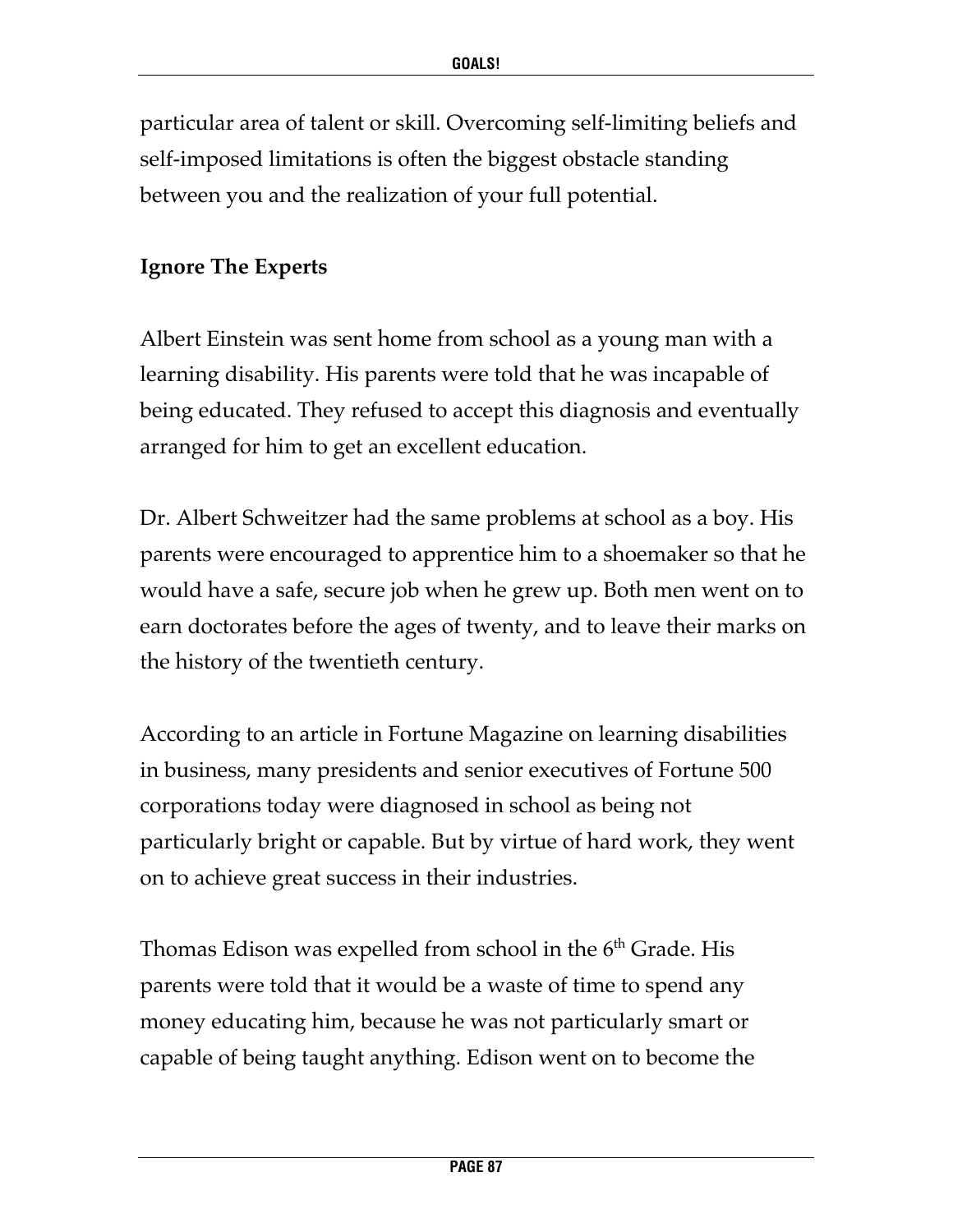greatest inventor of the modern age. This kind of story has been repeated thousands of times.

Self-limiting beliefs, sometimes based on a single experience or a casual remark, can hold you back for years. Almost everyone has had the experience of mastering a skill in an area where they thought they had no ability, and being quite surprised at themselves. Perhaps this has happened to you. You suddenly realize that your limiting ideas about yourself in that area were not based on fact at all.

#### **You Are Better Than You Know**

Louise Hay, the writer, says that the roots of most of our problems in life are contained in the feeling, *"I'm not good enough."* Dr. Alfred Adler said that it is the natural inheritance of western man to have feelings of "inferiority" that start in childhood and often continue through adult life.

Many people, because of their negative beliefs, most of which are erroneous, *falsely* consider themselves to be limited in intelligence, talent, capability, creativity or skill of some kind. In virtually every case, these beliefs are false.

The fact is that you have more potential than you could ever use in your entire lifetime. *No one is better than you and no one is smarter than you.* People are just smarter or better in different areas at different times.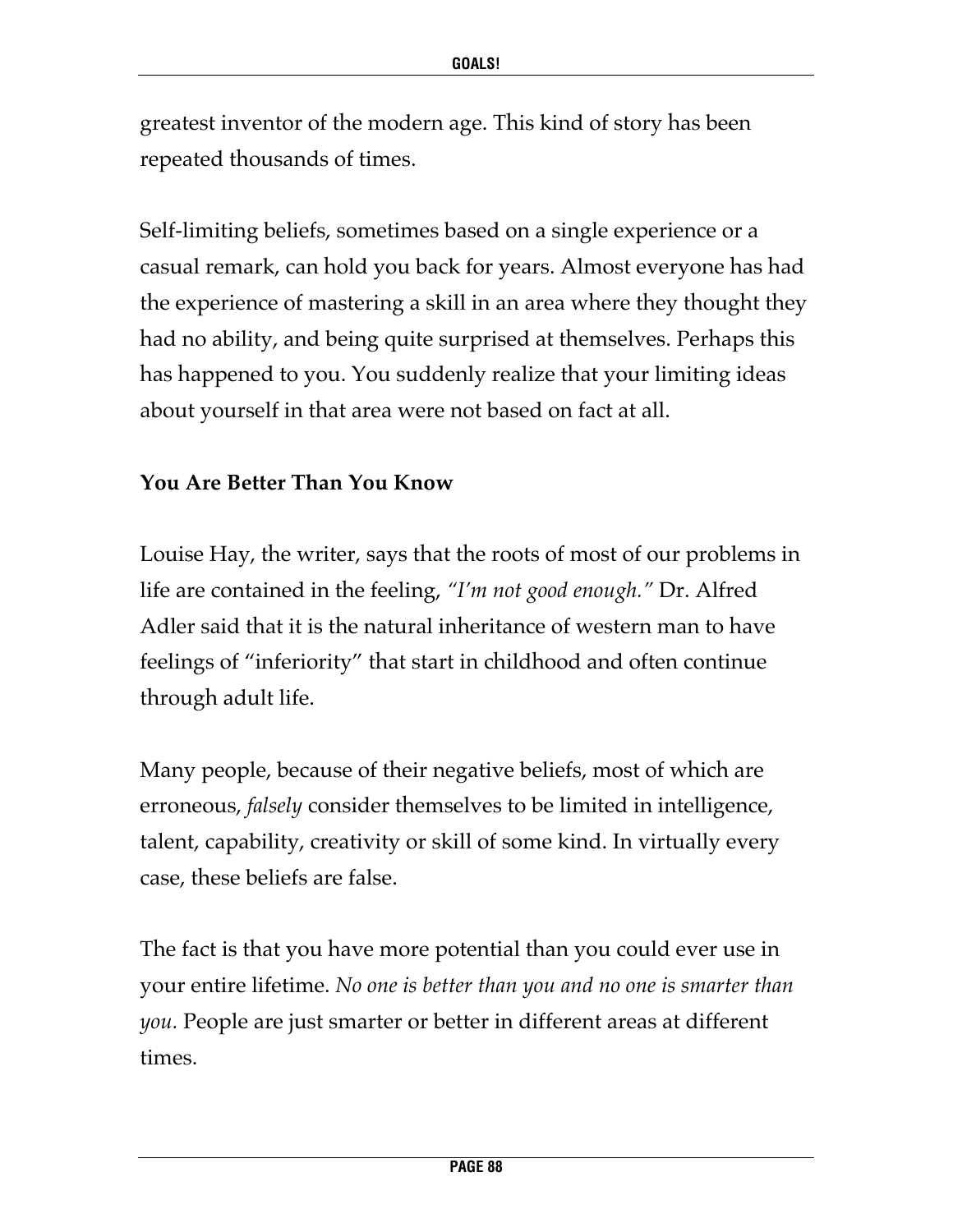#### **You Could Be A Genius**

According to Dr. Howard Garner of Harvard University, the founder of the concept of multiple intelligences, you are possessed of at least ten different intelligences, in any one of which you might be a genius.

Unfortunately, only two intelligences are measured and reported throughout school and university: verbal and mathematical. But you could be a genius in the areas of *visio-spatial* intelligence (art, design,), *entrepreneurial* intelligence (business startups), *physical or kinesthetic* intelligence (sports), *musical* intelligence (playing musical instruments, writing music), *interpersonal* intelligence (getting along well with others), *intra-personal* intelligence (understanding yourself at a deep level), *intuitive* intelligence (ability to sense the right thing to do or say), *artistic* intelligence (creating works of art) or *abstract* intelligence(physics, science).

 As the saying on the wall of the inner city school reads, *"God don't make no junk."* Each person is capable of achieving excellence in some way, in some area. You have within you, right now, the ability to function at genius or exceptional levels in at least one, and perhaps several different intelligences. Your job is to find out what it could be for you.

Your responsibility to yourself is to cast off all these self-limiting beliefs and accept that you are an extraordinarily capable and talented person. You are engineered for greatness and designed for success. You have competencies and capabilities that have never been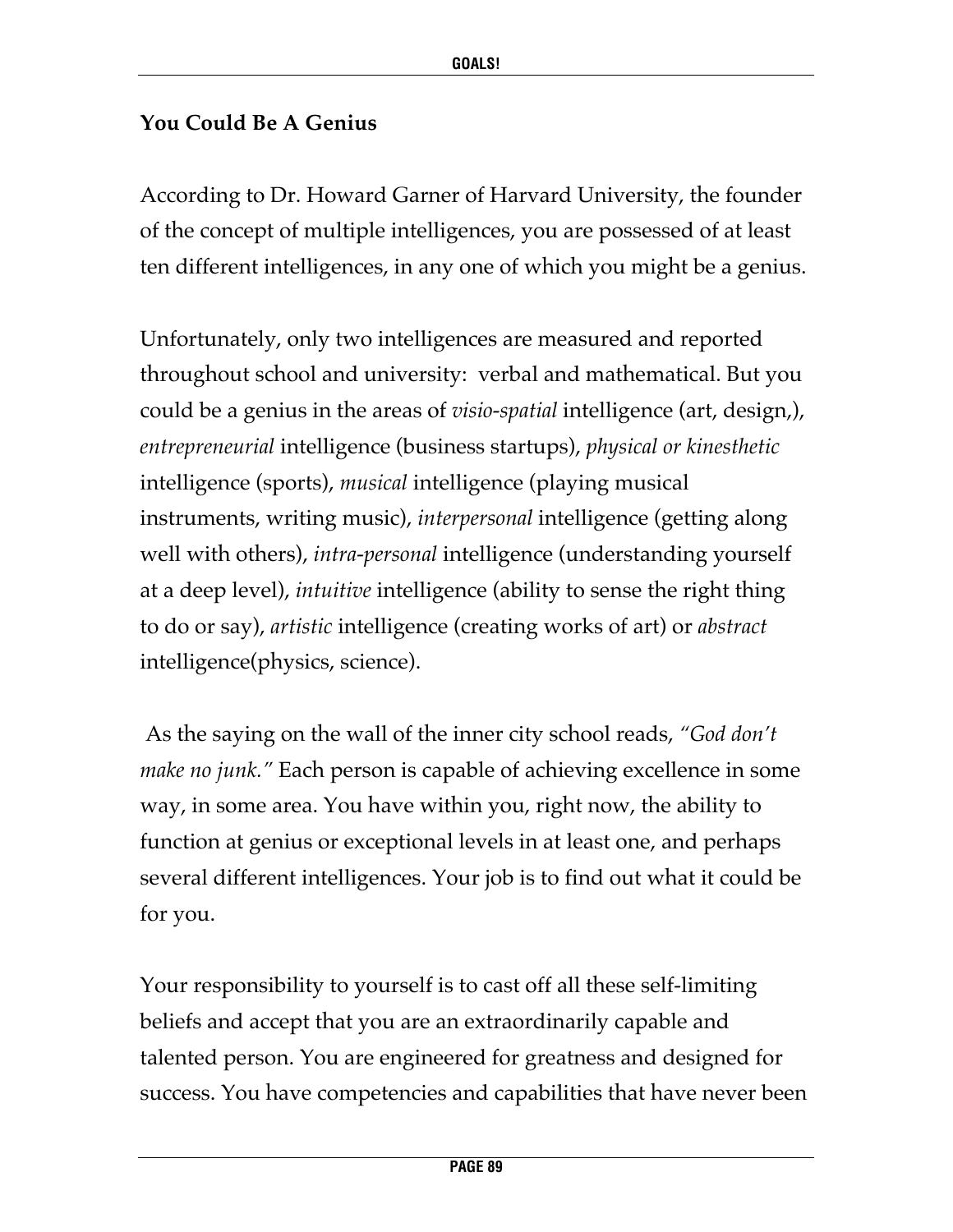tapped. You have the ability within yourself, right now, to accomplish almost any goal you can set for yourself if you are willing to work long enough and hard enough to achieve it.

# **Your Beliefs Are Acquired, Not Inborn**

The good news about beliefs is that *all beliefs are learned*. They can therefore be unlearned, especially if they are not helpful. When you came into the world, you had no beliefs at all - about yourself, your religion, your political party, other people, or the world in general. Today, you "know" a lot of things. But, as the comic Josh Billings once wrote, *"It ain't what a man knows what hurts him. It's what he knows what ain't true."*

 There are many things that you *know* about yourself that are simply not true. And these are almost always in the area of self-limiting beliefs. The starting point of unlocking more of your potential is for you to identify your self-limiting beliefs and then ask, "What if they were not true, at all?"

What if you were possessed of an extraordinary ability in an area where you didn't think you were very good at all, such as selling, entrepreneurship, public speaking or money making?

# **Think Of Yourself Differently**

Everywhere I go, throughout the world, I have taught these principles to many tens of thousands of people. I have filing drawers full of letters and emails from people who had never heard this idea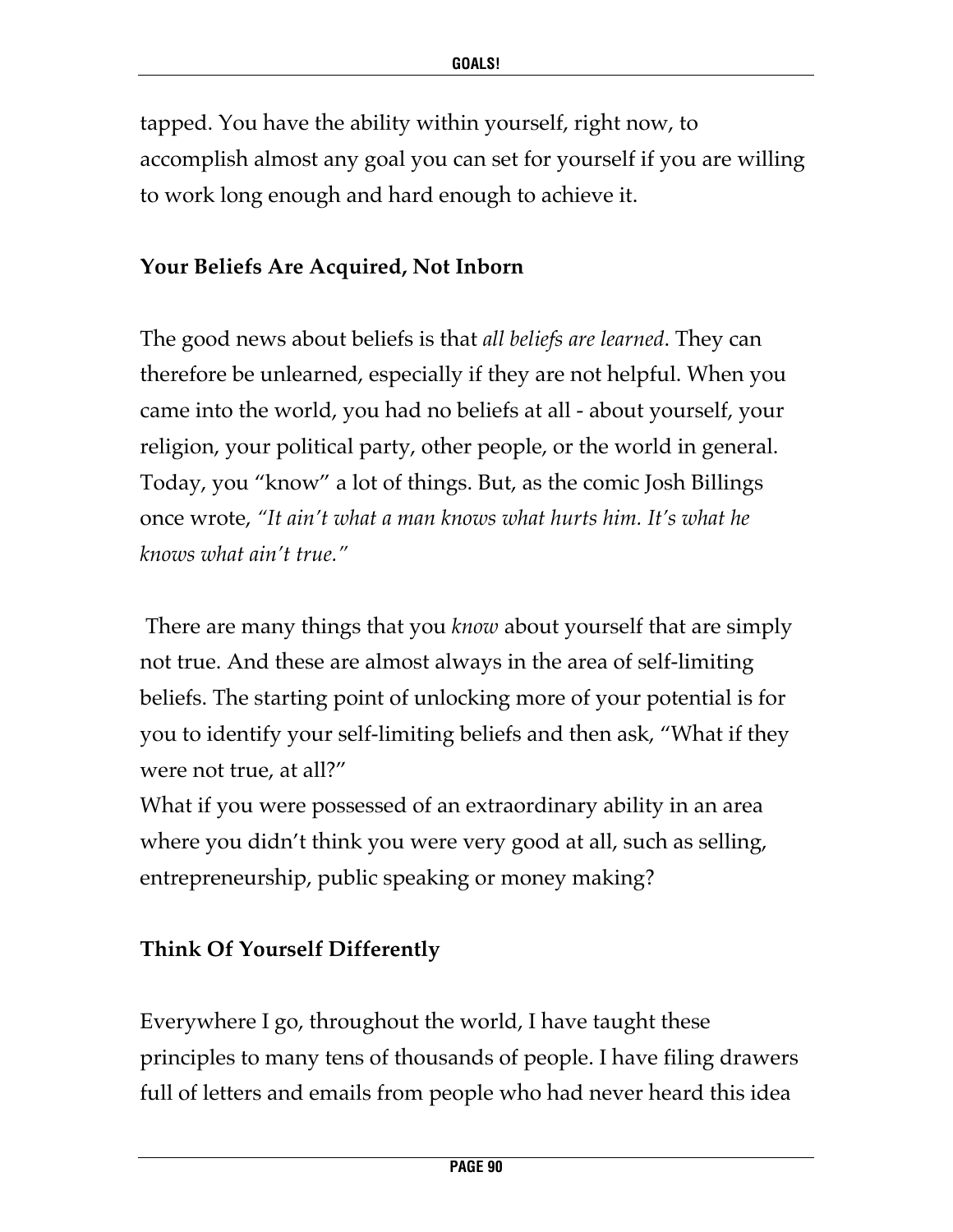of self-limiting beliefs before. But once they heard it, they changed their entire attitudes towards themselves. They began to see themselves as far more competent and capable in key areas of their lives than they had ever been before.

In no time at all, they began transforming their lives and changing their results. Their incomes doubled and tripled and quadrupled. Many of them became millionaires and multi-millionaires. They went from the bottom of their companies to the top, from the worst performer in their sales forces to the highest earning person in their companies.

After they changed their beliefs about themselves and their personal potentials, they learned new skills and took on new challenges. They set bigger goals and threw their whole hearts into achieving them. By questioning their beliefs, and by refusing to accept that they were limited in any way, they took complete charge of their lives and careers, and created new realities for themselves. And what countless others have done, you can do as well.

# **Select The Beliefs You Want**

Imagine that there was a "Belief Store," very much like a computer software store that you could visit and purchase a belief to program into your subconscious mind. If you could choose any set of beliefs at all, which beliefs would be the most helpful to you?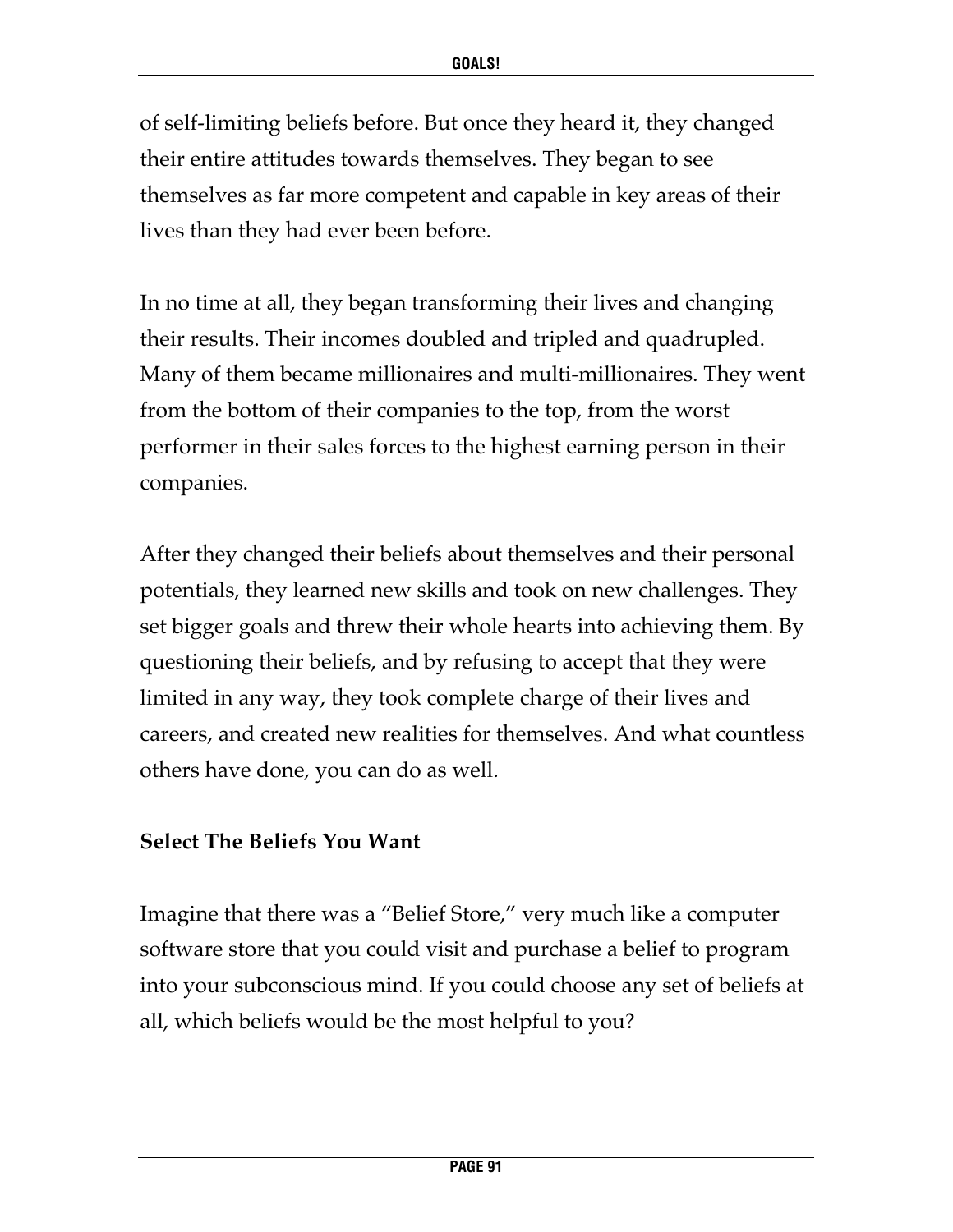Here is my suggestion. Select this belief: *"I am destined to be a big success in life."*

If you absolutely *believe* that you are destined to be a big success, you will walk, talk, and act as if everything that happens to you in life is part of a great plan to make you successful. And as it happens, this is how the top people think in every field.

### **Look For The Good**

Top people look for the good in every situation. They know that it is always there. No matter how many reversals and setbacks they experience, they expect to get something good out of everything that happens to them. They *believe* that every setback is part of a great plan that is moving them inexorably toward achieving the great success that is inevitable for them.

If your beliefs are positive enough, you will *seek the valuable lesson* in every setback or difficulty. You will confidently believe that there are many things that you have to learn on the road to achieving and keeping your ultimate success. You therefore look upon every problem as a learning experience. Napoleon Hill wrote, "Within every difficulty or obstacle, there is the seed of an equal or greater advantage or benefit."

With this kind of an attitude, you benefit from everything that happens to you, positive or negative, as you move upward and onward toward achieving your major definite purpose.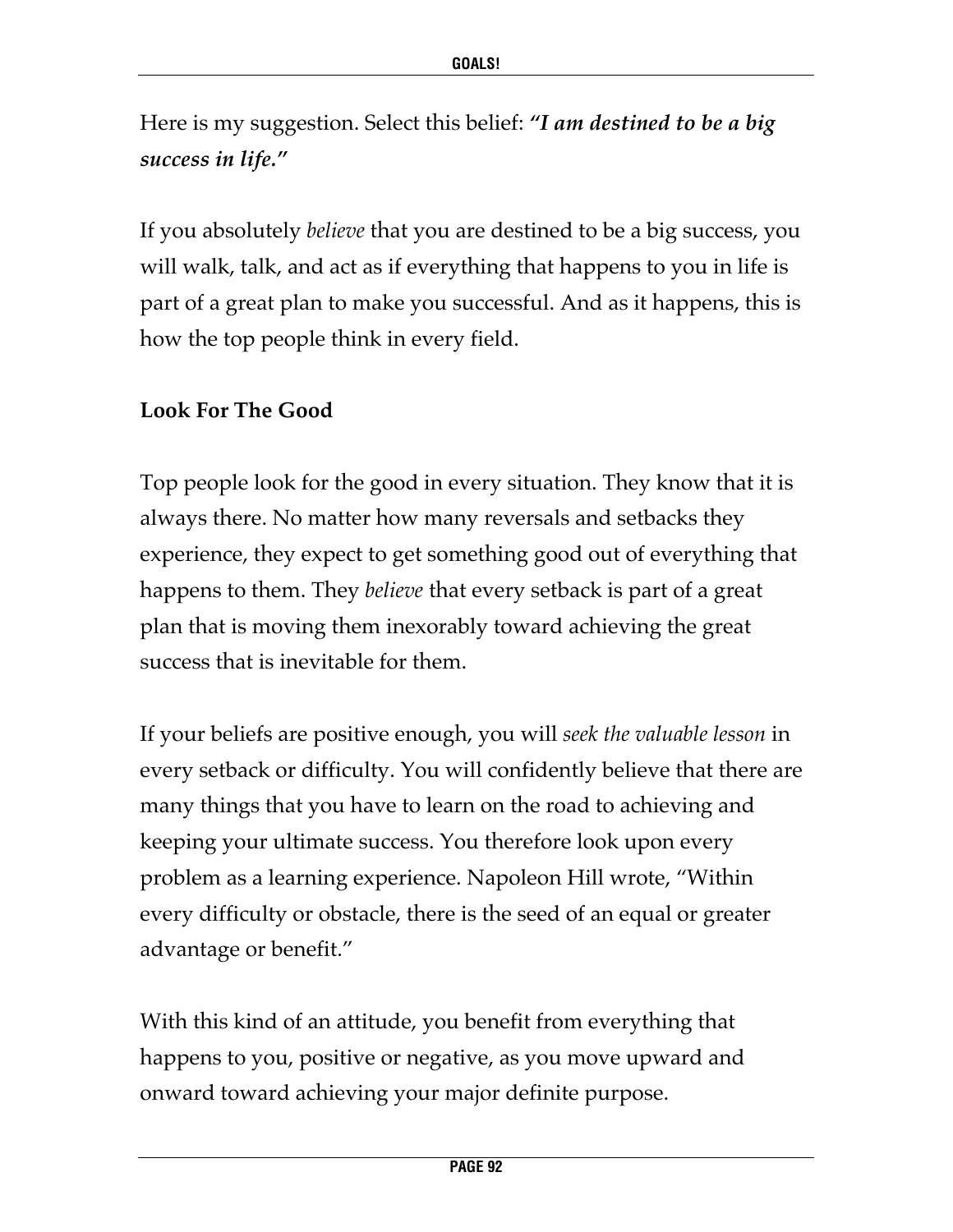### **Act Your Way Into Feeling**

There is a Law of Reversibility in psychology and metaphysics that says, "You are more likely to act yourself into feeling a particular way than you are to feel yourself into acting."

What this means is that, when you start off, you may not feel like the great success that you desire to be. You will not have the selfconfidence that comes from a record of successful achievement. You will often doubt your own abilities, and fear failure. You will feel that you are not good enough, at least, not yet.

But if you "act as if" you were already the person you desire to be, with the qualities and talents that you desire to have, your actions will generate the feelings that go with them. You will actually act yourself into feeling the way you want to feel by the Law of Reversibility.

If you want to be one of the top people in your business, dress like the top people. Groom like the top people. Organize your work habits the way they do. Pick the most successful people in your field and use them as your role models. If possible, go to them and ask them for advice on how to get ahead more rapidly. And whatever advice they give you, follow it immediately. Take action.

When you start to walk, talk, dress and behave like the top people, you soon begin to *feel* like the top people. You will treat other people like the top people do. You will work the way the top people work.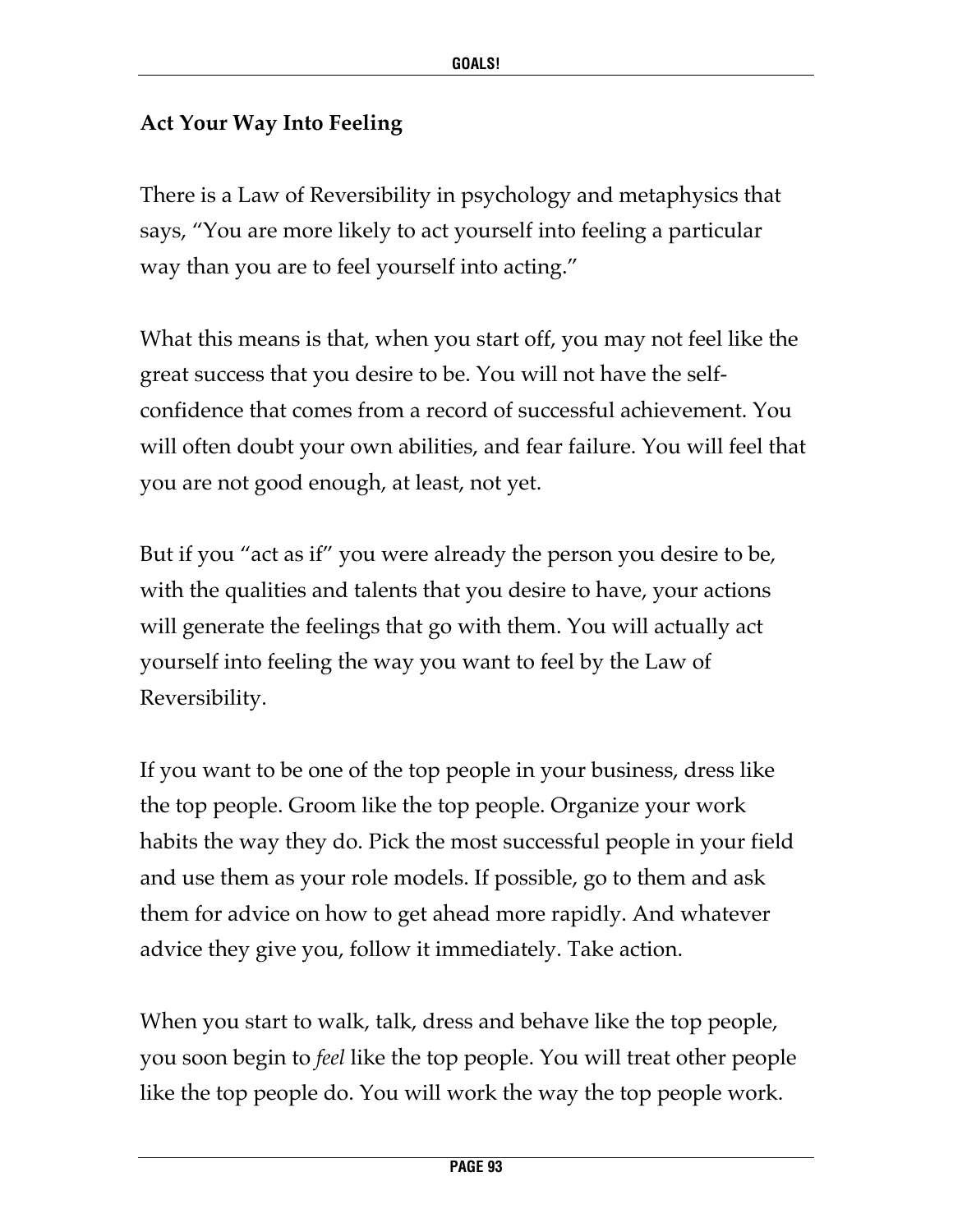You will start to get the results that the top people get. In no time at all, you will be one of the top people yourself. It may be trite to say "Fake it until you make it!" but there is a lot of truth to it.

#### **The Secret Of A Sales Manager**

A friend of mine is a very successful sales manager. After he had carefully interviewed and then selected a new salesman, he would take the salesman to a Cadillac dealership and insist that he trade in his old car for a new Cadillac. The salesman would usually balk at the idea. He would be frightened of the cost of the car and the huge monthly payments involved. But the sales manager would insist that he buy the Cadillac as a condition of employment.

What do you think happened afterwards? First, the salesman would drive the car home, and his wife would almost have a heart attack when she saw that he had bought a new Cadillac. But after she had settled down, he would take her for a ride around the neighborhood in the new Cadillac. The neighbors would see them driving in a new Cadillac as he waved on the way past. He would park his new Cadillac in front of his house or in his driveway. People would come over and admire it. Gradually, imperceptibly, at a subconscious level, his attitude toward himself and his earning potential would begin to change.

Within a few days, he began to see himself as the kind of person who drove a new Cadillac. He saw himself as a big money earner in his field. He saw himself as one of the top performers in his industry.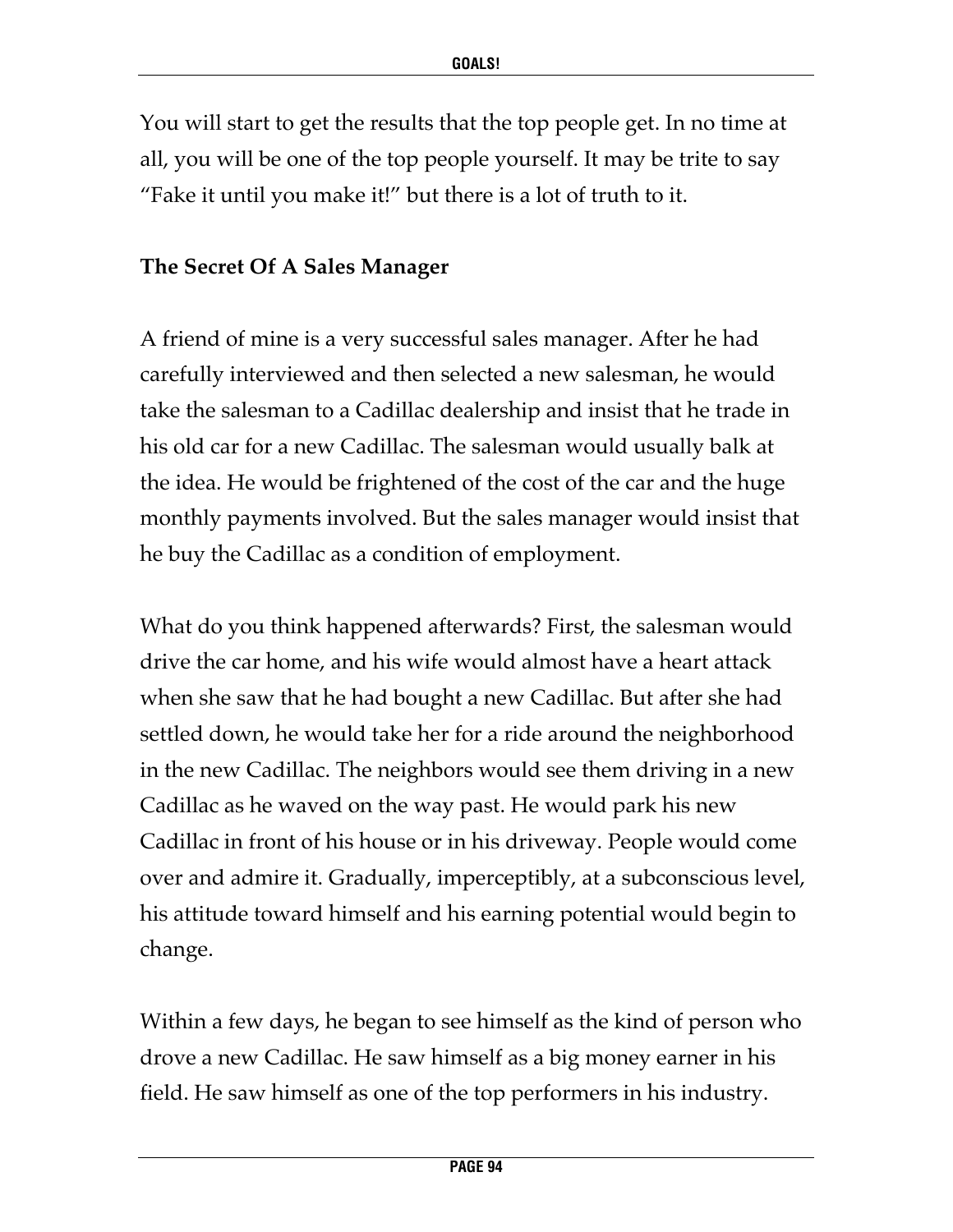And time after time, almost without fail, average salespeople in this organization became sales superstars. Their sales performance jumped and they earned more than they had ever before. Soon, the payments on the new Cadillac were of no concern because their incomes were so much greater.

### **Create The Mental Equivalent**

Emmet Fox, the spiritual teacher, once said that, *"Your main job in life is to create the mental equivalent within yourself of what you want to realize and enjoy in your outer world."*

Your focus must be on creating the beliefs within yourself that are consistent with the great success you want to be in your outer world. You achieve this by challenging your self-limiting beliefs, rejecting them and then acting as if they did not exist.

You reinforce the development of new, life-enhancing beliefs by increasing your knowledge and skills in your field to the point where you feel equal to any demand or challenge. You accelerate the development of new, positive beliefs by setting bigger and more exciting goals in every area. Finally, you act continually as if you were already the person that you desire to be.

Your aim is to reprogram your subconscious mind for success by creating the *mental equivalent* in everything you do or say.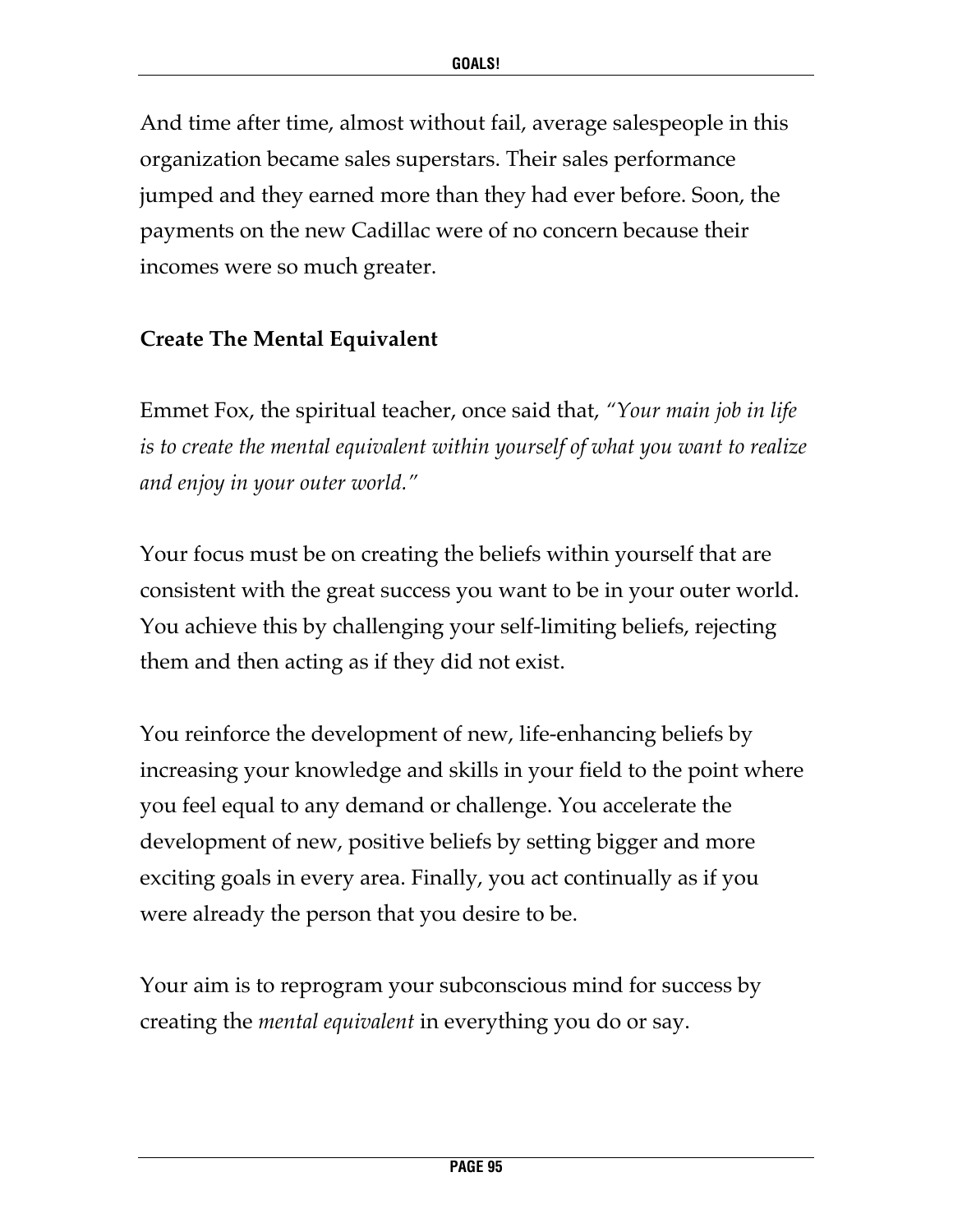### **Behave Consistent With Your New Self Image**

You develop new beliefs by taking actions consistent with those beliefs. You act as if you already believed that you have these capabilities and competences. You behave like a positive, optimistic and cheerful person toward everyone. You act as if your success were already guaranteed. *You act as if you have a secret guarantee of success, and only you know about it.*

You realize that you are developing, shaping and controlling the evolution of your own character and personality by everything that you do and say, every single day.

Since you become what you think about, you should only say and do those things that are consistent with your self-ideal, the person you most aspire to be, and your long-term future ideals. You should only think and talk about the things that are moving you toward becoming the person you want to be and toward achieving the goals that you want to achieve.

# **Make A Decision**

Make a decision this very day to challenge and reject any self-limiting beliefs that you might have that could be holding you back. Look into yourself and question the areas of your life where you have doubts about your abilities or talents. You might ask your friends and family members if they see any negative beliefs that you might have.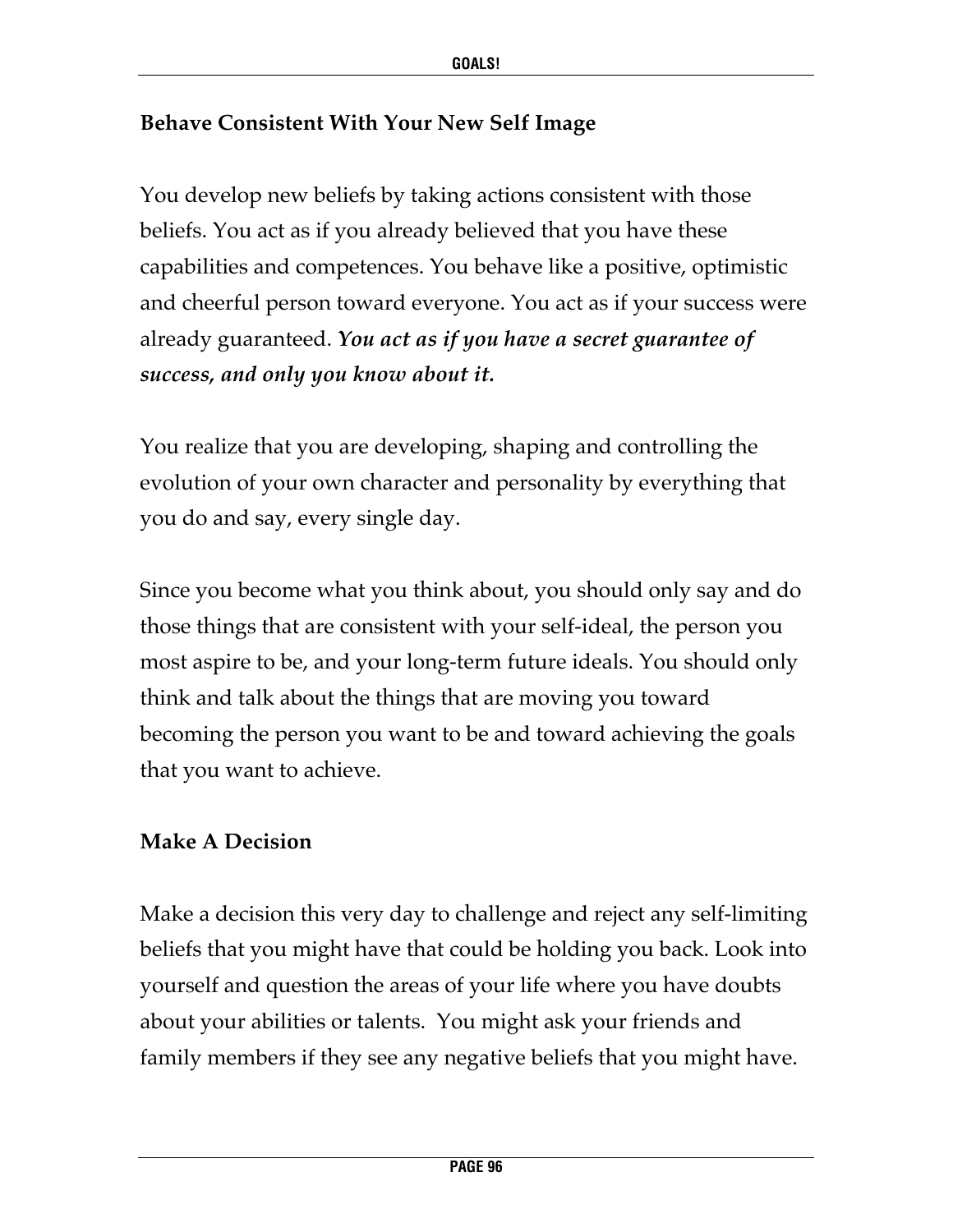Often, they will be aware of negative self-limiting beliefs you have that you are not aware of yourself. In every case, once you have identified these negative beliefs, ask yourself, *"What if the opposite were true?"*

What if you had the ability to be extraordinarily successful in an area where you currently doubt yourself? What if you had been programmed from infancy with genius ability in a particular area? For example, what if you had within you, right now, the ability to earn and keep all the money you could ever want, throughout your life? What if you had a "golden touch" with regard to money?

If you absolutely believed these things to be true, what would you do differently from what you are doing today?

#### **Keep Your Words and Actions Consistent**

Your beliefs are always manifested in your words and actions. Make sure that everything you say and do from now on is consistent with the beliefs that you want to have, and the person that you want to become. In time, you will replace more and more of your self-limiting beliefs with life-enhancing beliefs. Over time, you will completely reprogram yourself for success. When this occurs, the transformation that takes place in your outer life will amaze you, and all the people around you.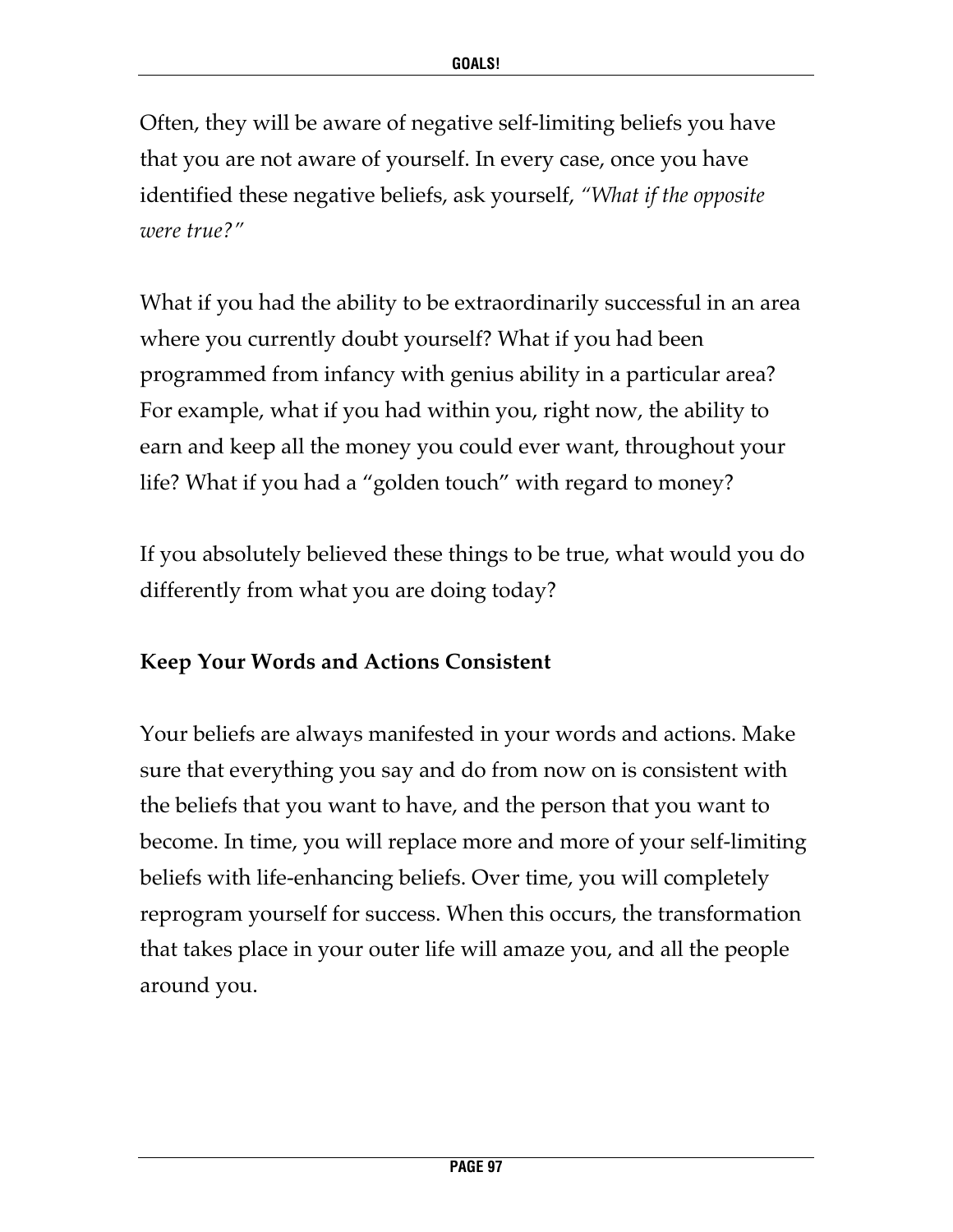### **Analyze Your Beliefs:**

- 1. "Act as if!" If you were one of the most competent and highly respected people in your field, how would you think, act and feel differently from today?
- 2. Imagine that you have a "golden touch" with regard to money. If you were an extremely competent money manager, how would you handle your finances?
- 3. Identify the self-limiting beliefs that could be holding you back. How would you act if they were completely untrue?
- 4. Select a belief that you would most like to have about yourself at a deep inner level. Pretend as if you already believe this to be true about you.
- 5. Look into the most difficult situation you are dealing with right now. What valuable lessons does it contain that can help you to be better in the future?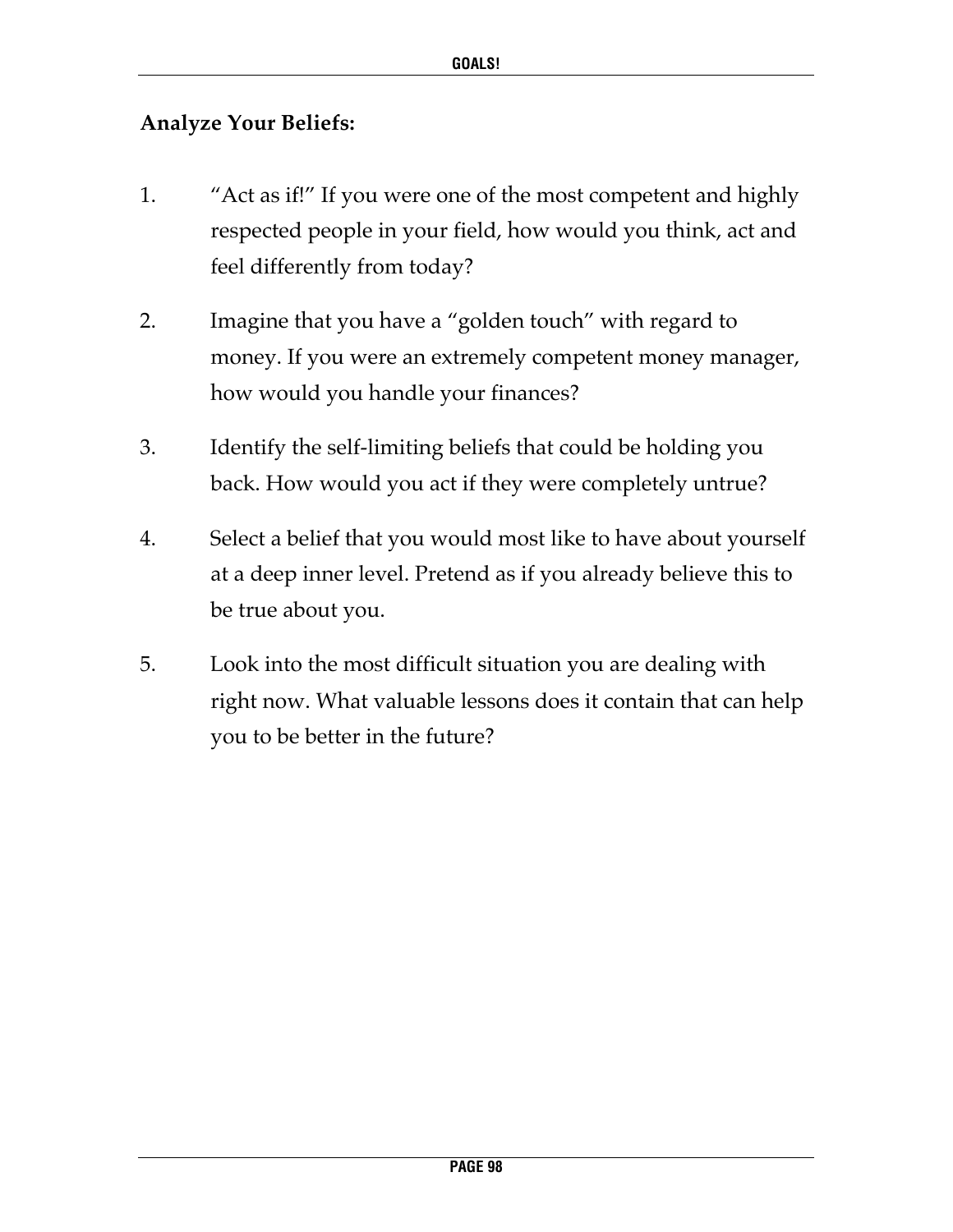# **CHAPTER EIGHT Start at the Beginning**

*"Your problem is to bridge the gap between where you are now and the goals you intend to reach."* Earl Nightingale

Imagine that you were going to take a long trip across the country. The first thing you would do would be to choose your destination and then get a road map to determine the very best way to get there. Each day, before you started out, you would locate yourself on a map relative to where you are and where you plan to go in the hours ahead. Life is very much the same.

Once you have decided upon your values, vision, mission, purpose and goals, the next step is for you to analyze your starting point. Exactly where are you today, and how are you doing, in each of the important areas of your life, especially as they relate to your goals?

#### **Practice The Reality Principle**

Jack Welch, CEO of General Electric for many years, once said that the most important quality of leadership is the "reality principle." He defined this as the ability to see the world as it really is, not as you wish it were. He would begin every meeting to discuss a goal or a problem with the question, "What's the reality?"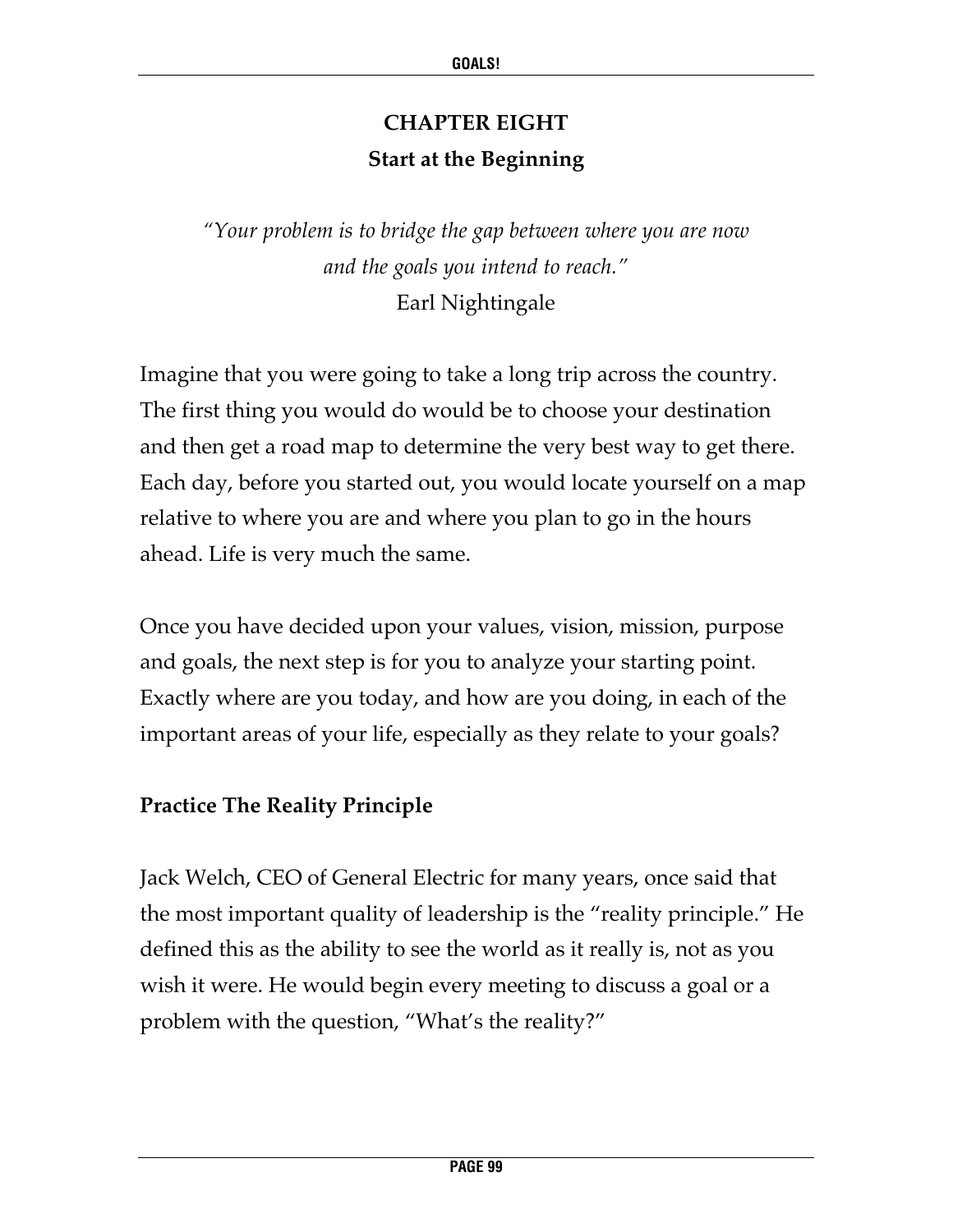Peter Drucker refers to this quality as "intellectual honesty," dealing with the facts exactly as they are before attempting to solve a problem or make a decision. Abraham Maslow once wrote that the first quality of the self-actualizing person was the ability to be completely honest and objective with himself, or herself. It is the same with you.

If you want to be the best you can be, and to achieve what is truly possible for you, you must be brutally honest with yourself and your point of departure. You must sit down and analyze yourself in detail to decide exactly where you are today in each area.

### **Start At The Beginning**

For example, if you decided to lose weight, the very first thing you would do is to weigh yourself to determine how much you weight today. From then on, you continually use that weight as your measure for whether or not you are making progress in weight reduction.

If you decide to begin a personal exercise program, the first thing you do is to determine how much you are exercising today. How many minutes per day and per week are you exercising, and how intensely each time? What kind of exercises are you doing? Whatever your answer, it is important that you be as accurate as you possibly can. You then use this answer as a starting point and make your exercise plans for the future based on it.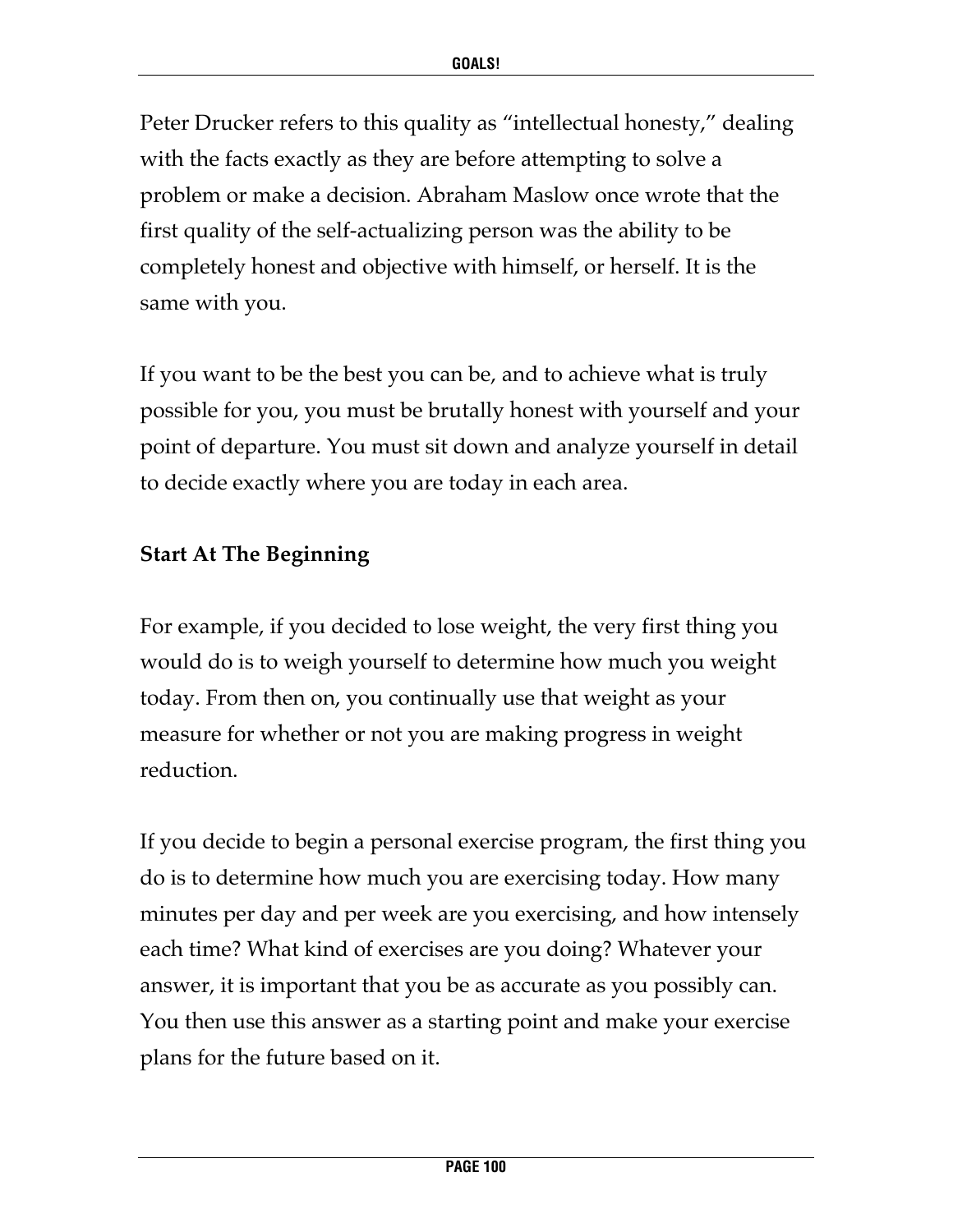#### **Determine Your Hourly Rate**

If you want to earn more money, the first thing you do is sit down and determine exactly how much you are earning right now. How much did you earn last year, and the year before? How much will you earn this year? How much are you earning each month? The best measure of all is for you to determine how much you are earning each *hour*, right now.

You can determine your hourly rate by dividing your annual income by 2000, the approximate number of hours that you work each year. Even better, you can divide your monthly income by 172, the number of hours you work, on average, each month.

Many of my coaching clients calculate their hourly rate each week, and compare it against previous weeks. They then set a goal to increase the value of what they do each hour so as to increase the amount they earn each hour on a go-forward basis. You should do the same.

#### **Tight Time or Financial Measures Improve Performance**

The tighter and more accurate your calculations regarding your income, or any other area, the better and faster you can improve in each one of them. For example, the average person thinks in terms of monthly and annual salary. This is hard to analyze and increase. Conversely, the high performer thinks in terms of hourly rate, which is amenable to improvements on a minute-to-minute basis.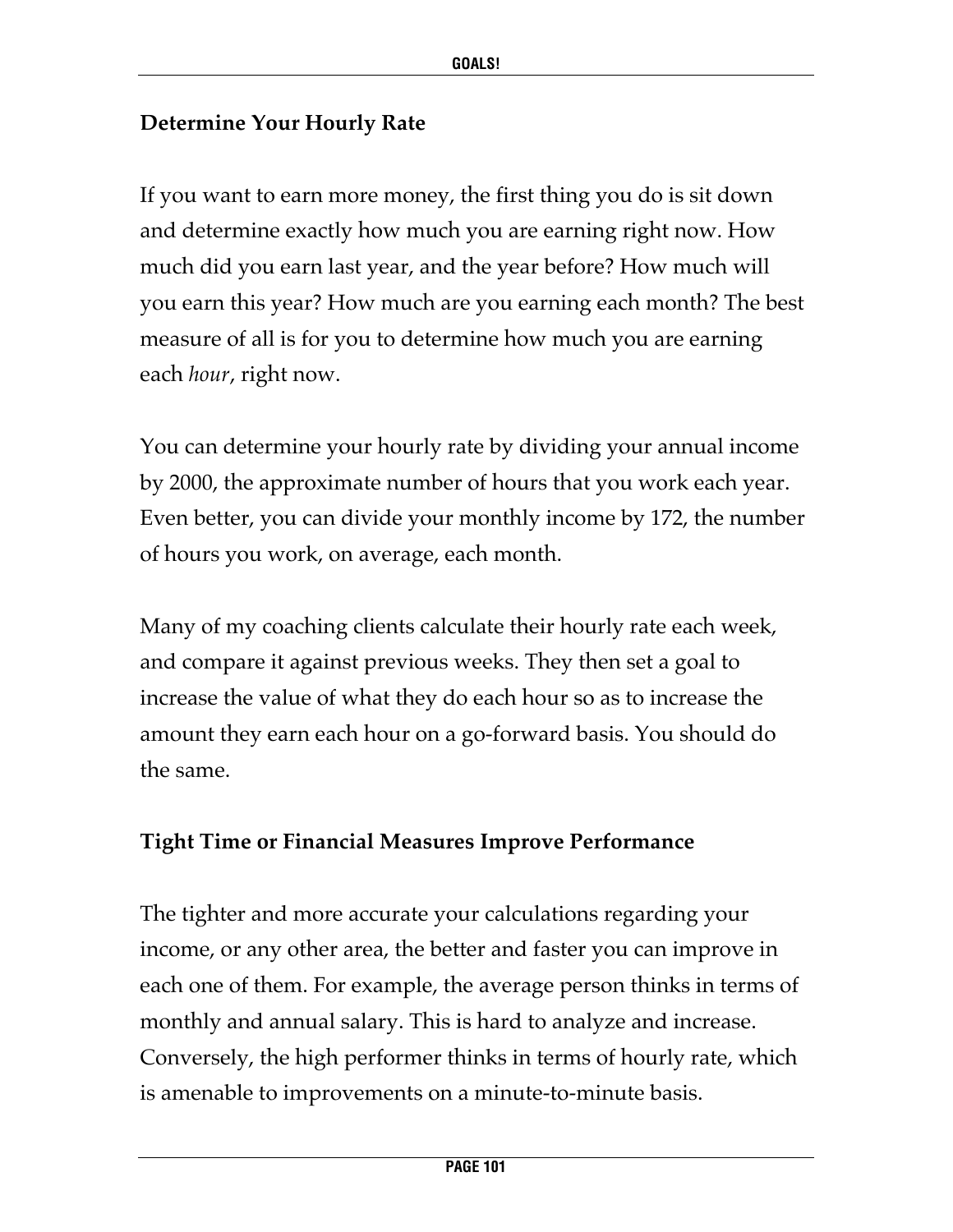Since you are the president of your own personal services corporation, you should view yourself as being on your own payroll. Imagine you are paying yourself by the hour. Be just as demanding on yourself as you would be on someone else who was working for you. Refuse to do anything that doesn't pay your desired hourly rate.

### **Your Current Net Worth**

If you have set a long-term financial goal, the next step is for you to determine exactly how much you are worth today, in financial terms. If your goal is to become a millionaire in the years ahead, you must calculate exactly how much you have accumulated as of today's date.

Most people are confused or dishonest about this calculation. Your true dollar net worth is the amount that you would have left over if you sold everything you own today at what the market would pay, and then paid off all your bills, prior to leaving the country.

Many people place a high value on their personal possessions. They think that their clothes, cars, furniture and electronics are worth a lot of money. But the true value of these items is usually not more than 10% or 20% of what you paid, and sometimes less.

# **Develop Long Term Financial Plans**

For accurate financial planning, calculate your net worth today and then draw a line from that point to your long-term financial goal. Divide the line by the number of years you intend to spend to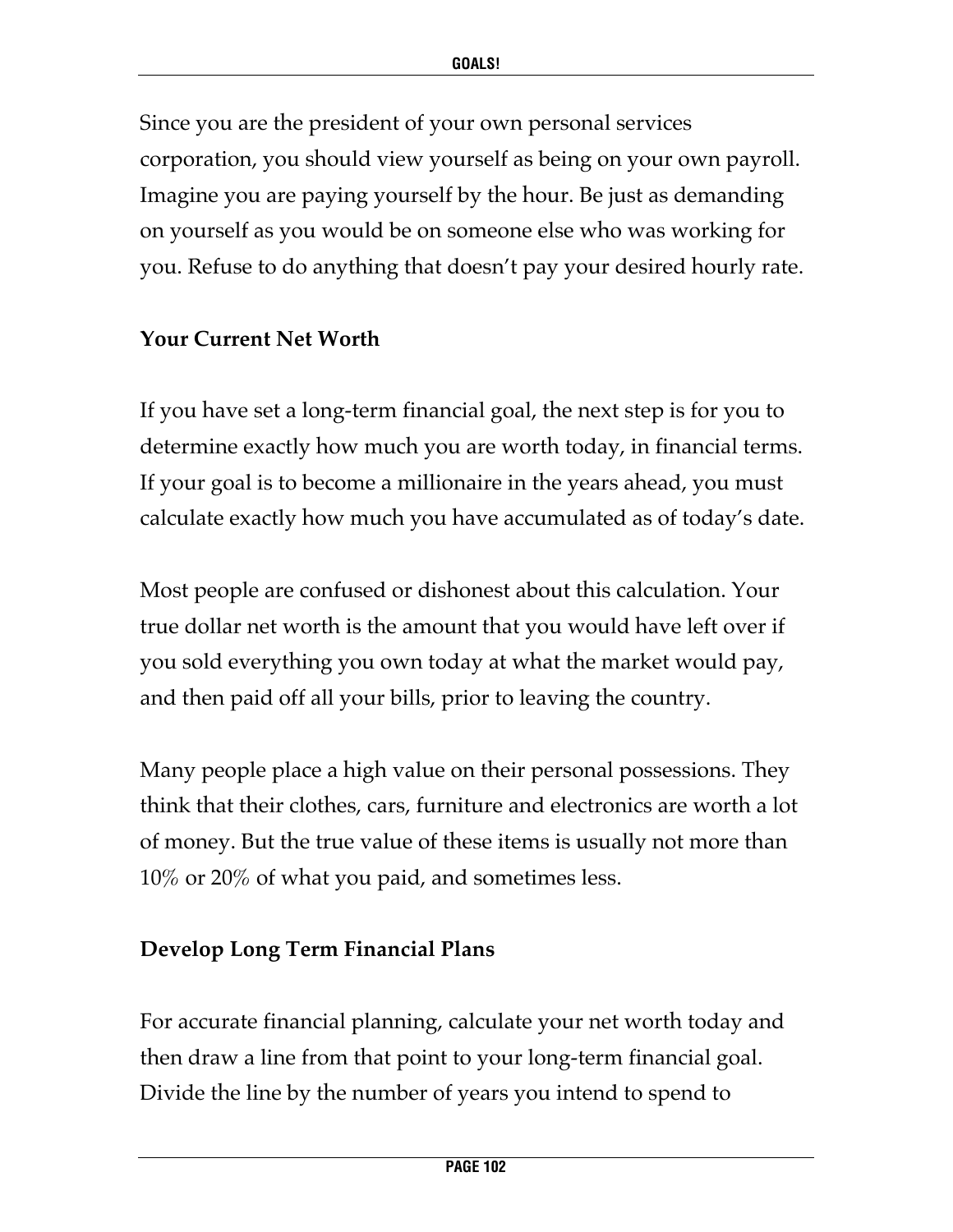achieve that financial goal. In this way, you will know exactly how much you have to save, invest and accumulate each year in order to become financially independent.

Is your goal realistic, based on where you are today and the time that you have allocated to get to where you want to go? If your goal is not realistic, force yourself to be completely honest and revise both your calculations and your projections.

# **Practice Zero Based Thinking**

When you begin to plan your long-term future, one of the most valuable exercises you can engage in is called "zero based thinking." In zero based thinking, you ask this question, "Knowing what I now know, is there anything that I am doing today that I wouldn't start up again today, if I had to do it over, *knowing what I now know?"*

No matter who you are or what you are doing, there are certain things in your life that, knowing what you now know, you wouldn't get into again today if you had them to do over.

It is difficult, if not impossible, for you to make progress in your life if you allow yourself to be held back by decisions you have made in the past. If there is something in your life that you wouldn't get into again today, your next question is, "How do I get out, and how fast?"

Apply zero based thinking to the people in your life, both business and personal. Is there any *relationship* in your life, that knowing what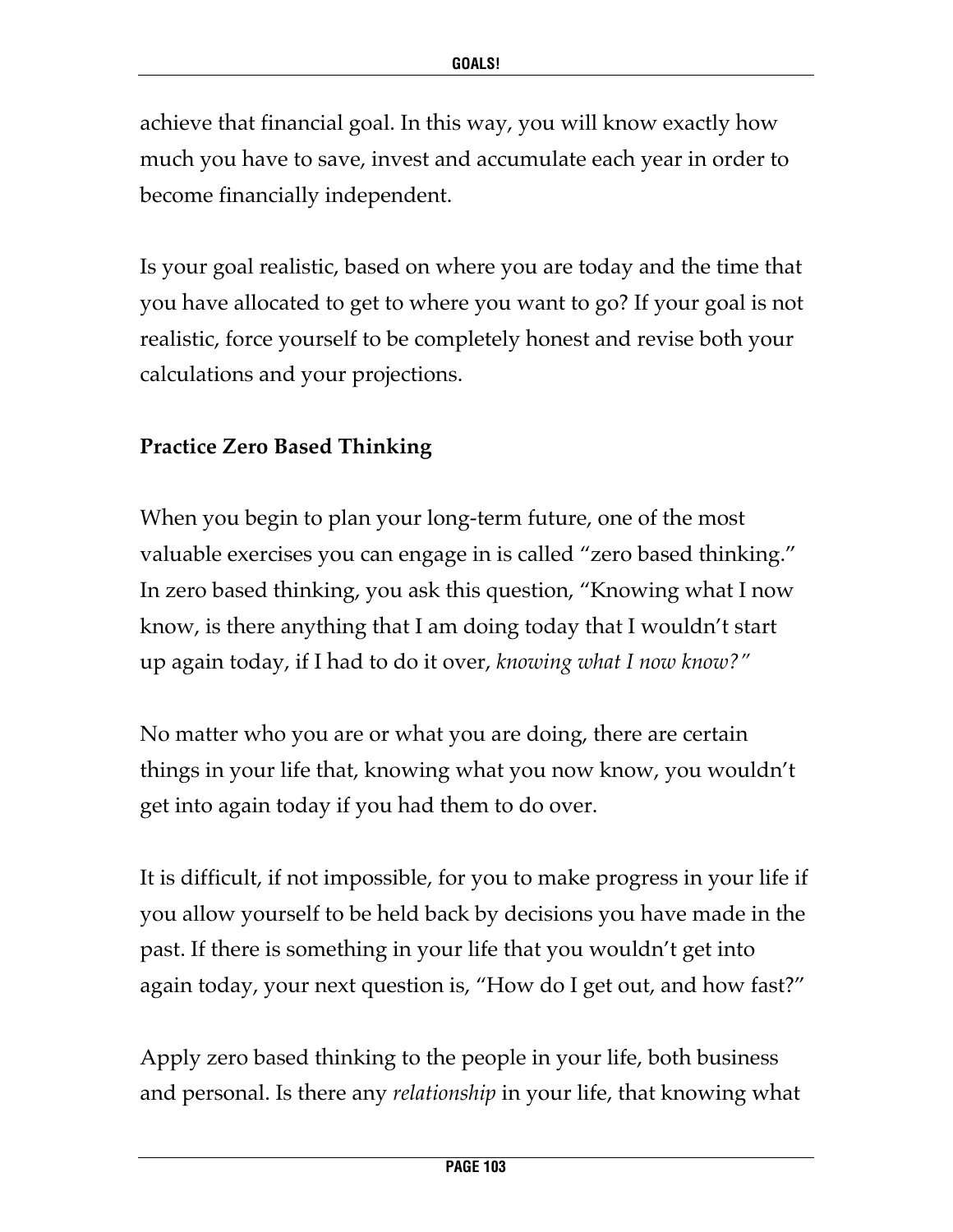you now know, you wouldn't get into? Is there any person that you have hired, assigned or promoted that, knowing what you now know, you wouldn't hire back again today? Is there any person that you are working with or for that, knowing what you now know, you wouldn't get involved with again today? Be perfectly honest with yourself when you ask and answer these questions.

# **Evaluate Each Area of Your Life**

Examine every aspect of your *work life and career*. Is there any job that you have taken on that, knowing what you now know, you wouldn't get into? Is there any part of your business or work, that knowing what you now know, you wouldn't start up again? Is there any activity, process, product, service or expenditure in your business that, knowing what you now know, you wouldn't embark upon again today, if you had to do it over?

After people and work considerations, look at your *investments.* Is there any investment of time, money or emotion that, knowing what you now know, you wouldn't get into again today, if you had to do it over? If the answer is "no", how do you get out, and how fast?

# **Be Prepared to Make Necessary Changes**

I have a good friend who was a golfer in high school and university. As a bachelor, he played golf several times a week. He organized his entire life around golf, even flying south in the winter to golf courses that had no snow on them.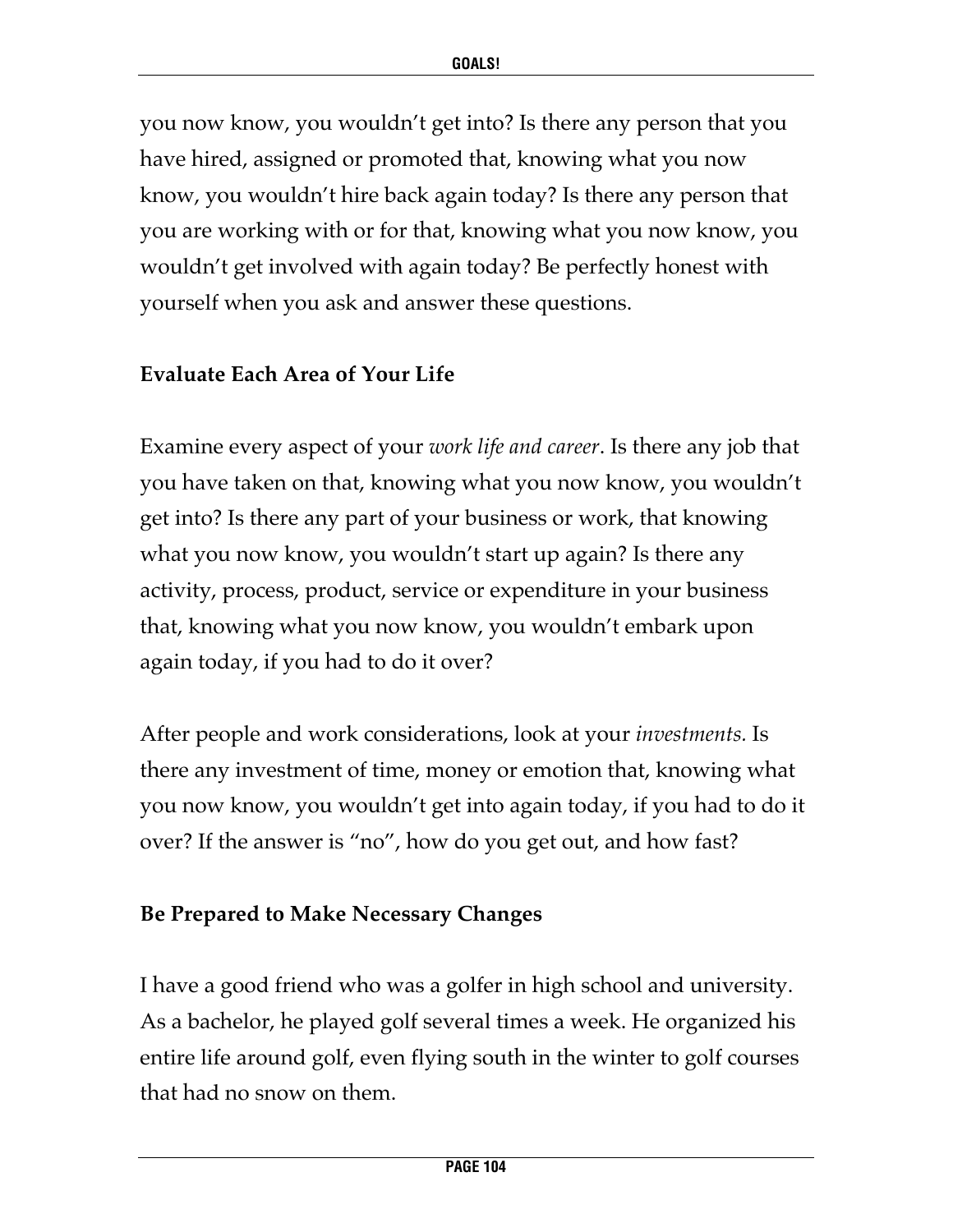Over time, he started and built a business, got married and had children. But he was still "locked in" to the idea of playing golf several times a week. Eventually, the enormous time commitment of playing golf began to affect his business, his married life and his relationship with his children.

When the stress became too great, he sat down and zero based his activities. He realized that, knowing what he now knew, in his current situation, the golf would have to be cut back dramatically if he was going to achieve other things in his life that were now more important. By reducing his golfing time, he got his whole life back into balance in just a few weeks. How might this principle apply to you? What major time consuming activities should you reduce or eliminate?

### **Circumstances Are Continually Changing**

Fully 70% of the decisions that you make will turn out to be *wrong* in the fullness of time. When you made the decision or commitment, it was probably a good idea, based on the circumstances of the moment. But now, the situation may have changed and it is time to "zero base" it based on the way things are today.

You can usually tell if you are in a zero based thinking situation because of the stress that it causes. Whenever you are involved in something that knowing what you now know, you wouldn't get into, you experience ongoing stress, aggravation, irritation and anger.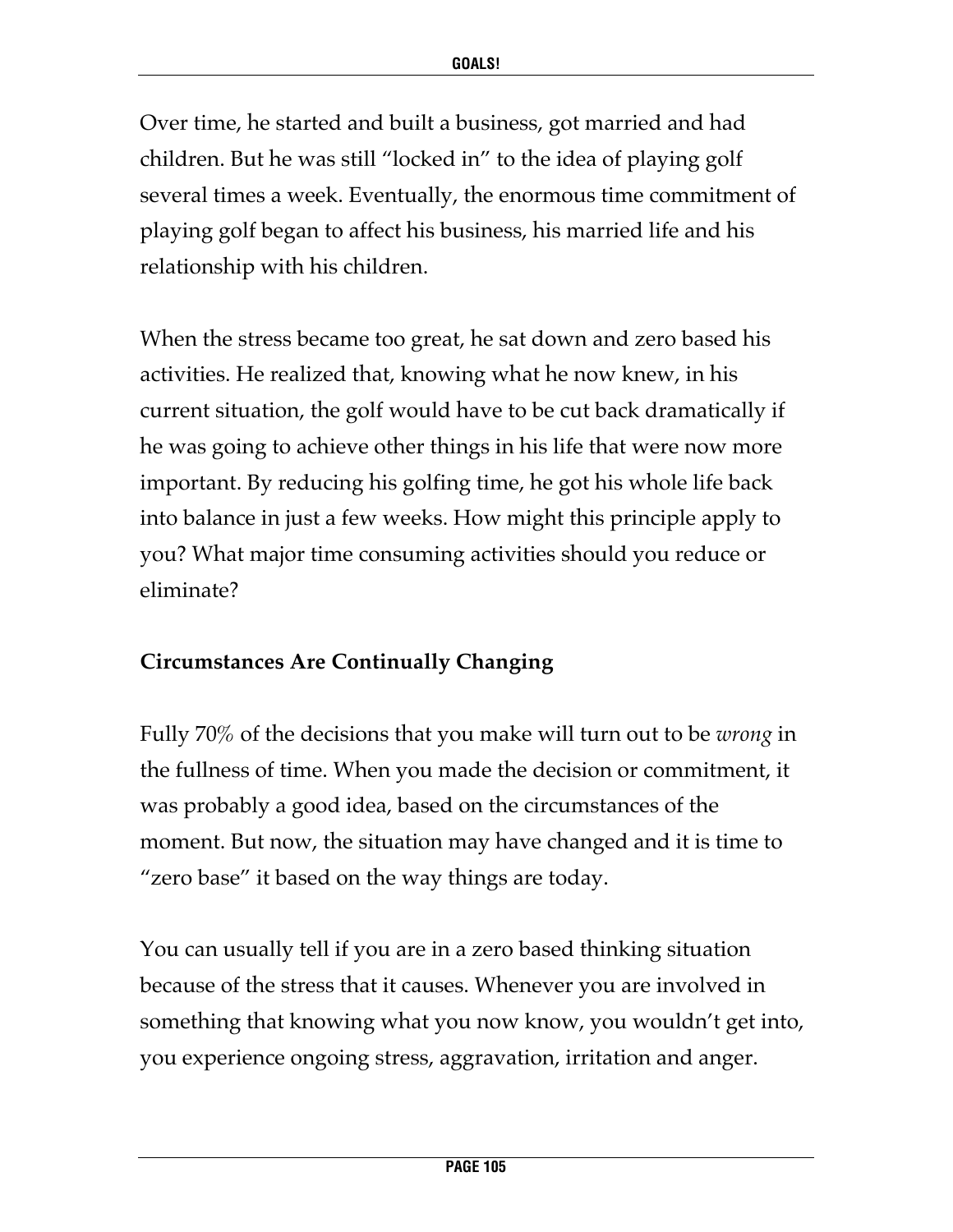Sometimes people spend an enormous amount of time trying to make a business or personal relationship succeed. But if you zero base this relationship, the correct solution is often to get out of the relationship altogether. The only real question is whether or not you have the courage to admit that you were wrong and take the necessary steps to correct the situation.

## **What Is Holding You Back?**

If you want to earn a certain amount of money, ask yourself, "why am I not I earning this amount of money already?" What is holding you back? What is the major reason that you are not already earning what you want to earn? Again, you must be perfectly honest with yourself.

Look around you and identify people who are earning the kind of money that you want to earn. What are they doing differently from you? What special skills and abilities have they developed that you have not yet developed? What skills and abilities do you need to acquire if you want to earn the same kind of money they are earning? If you are not sure, go and ask them. Find out. This is too important for guesswork or chance.

### **Determine Your Level of Skills And Ability**

Do a skills inventory on yourself. First, identify the key result areas of your work. These are the tasks that you absolutely, positively have to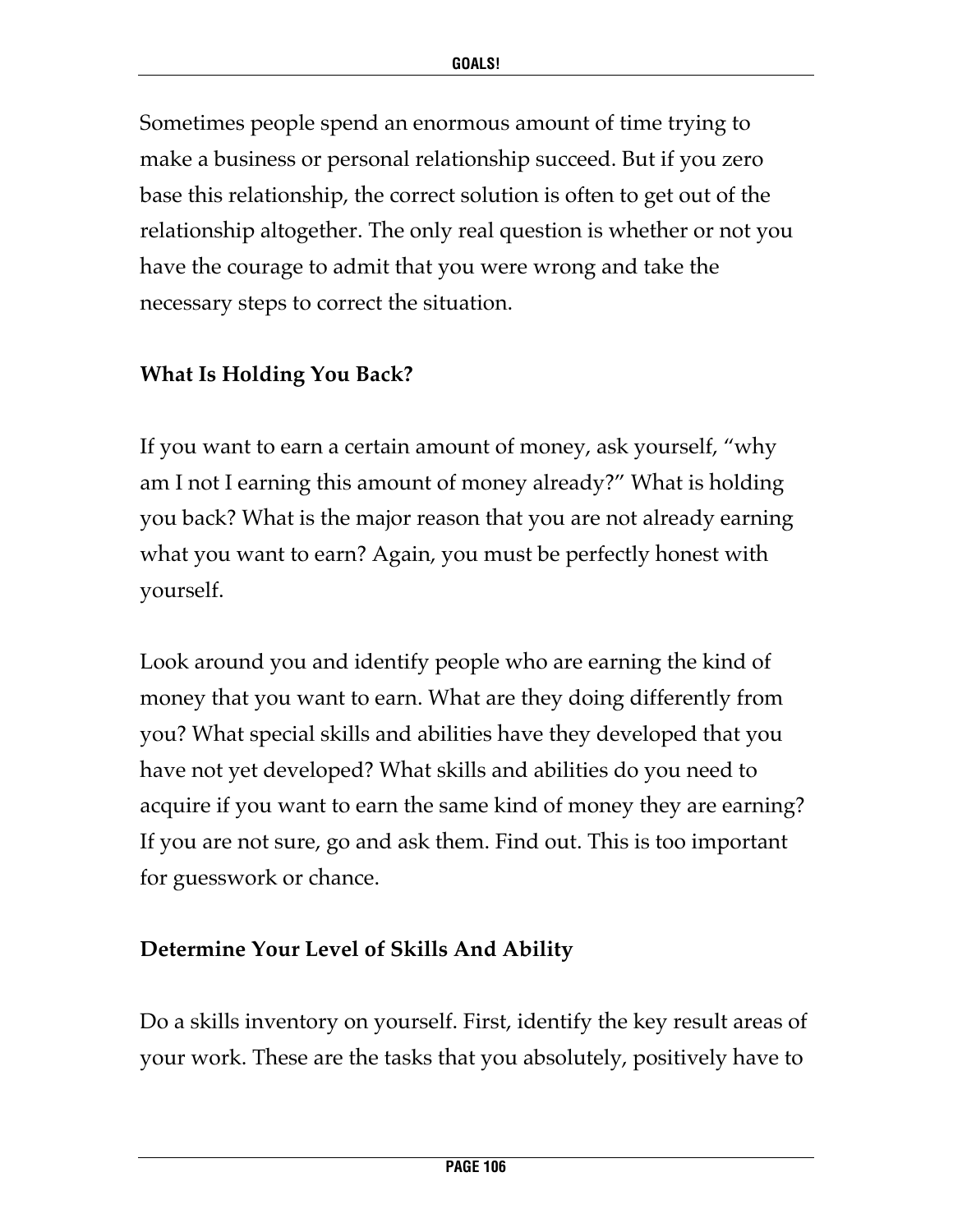fulfill in an excellent fashion in order to do your job well. What are they?

In every job there are seldom more than 5-7 key result areas. These are critical tasks. You must be excellent at each one of them in order to do the whole job for which you are paid. You must be good at every one of these tasks if you want to earn the kind of money that you are capable of earning.

Here is an important discovery: Your *weakest* key skill sets the height at which you can use all your other skills. Your weakest key result area, whatever it is, determines your income in your field. You can be absolutely excellent at everything except for one key skill, and that skill will hold you back, every step of the way.

In what area, at which skill are you the very best at what you do? What particular skill, or combination of skills, is responsible for your success in your career to date? What is it that you do as well or better than anyone else?

# **Identify Your Weakest Areas**

Once you have answered these questions, you then look at yourself in the mirror and ask, "What are my weakest skill areas?" Where are you below average or poor? What is it that you do poorly that interferes with your ability to use your other skills? What is it that you do poorly, that other people do better than you? Especially, what key skills do you lack that are essential for your success? Whatever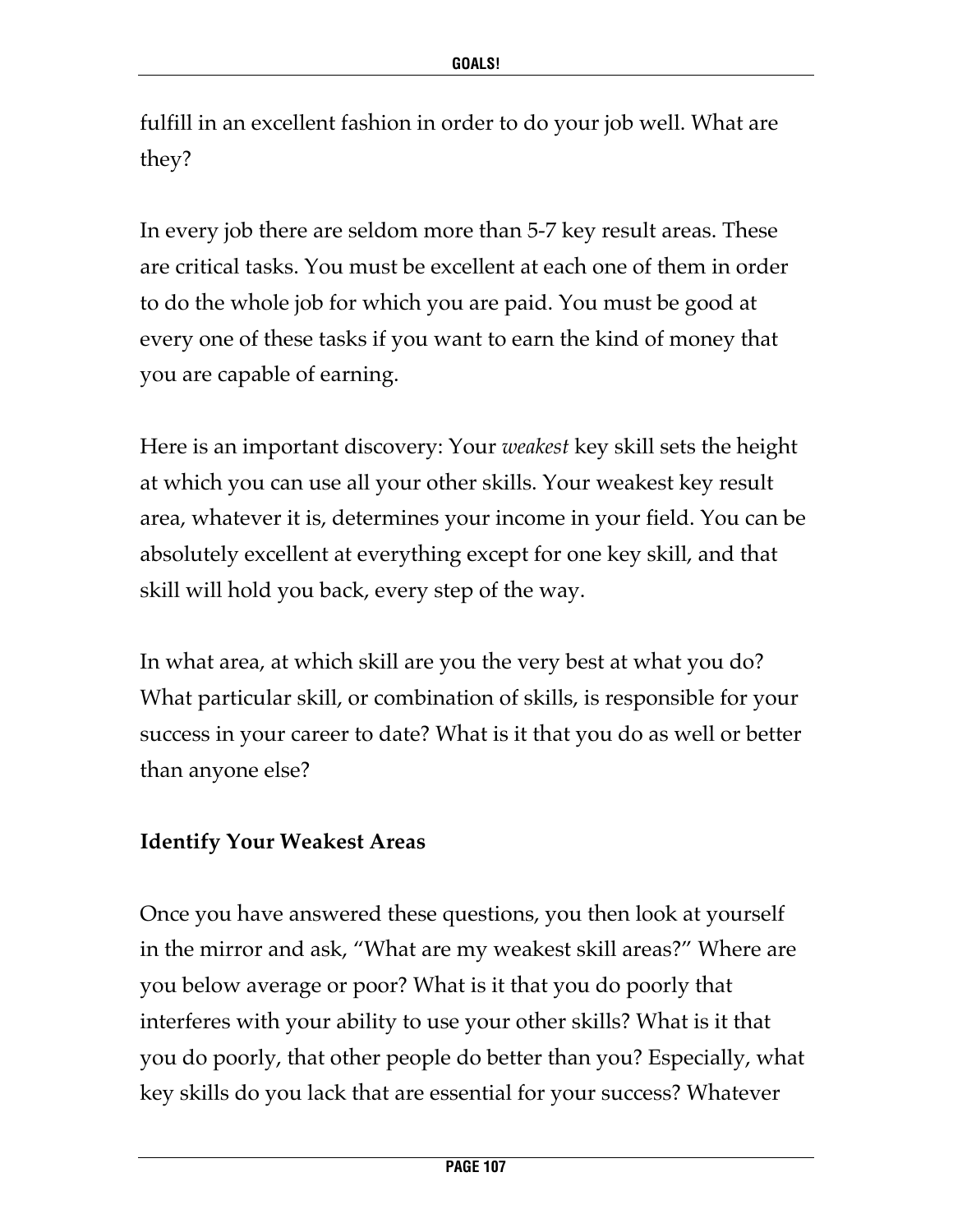they are, you need to identify them accurately and honestly and then make a plan to improve in each area. (We will discuss this in depth in a later chapter.)

## **Imagine Starting Over**

When you embark on the achievement of any great goal, you should imagine that, at any time, you could start your career over again. Never allow yourself to feel locked in or trapped by a particular decision from the past. Keep focused on the future.

Many people today are walking away from their educations, their businesses, their industries and their years of experience and getting into something completely new and different. They are honest enough to recognize that there is a limited future in the direction they are going, and they are determined to get into something where the future possibilities are far greater. You must do the same.

In doing a baseline assessment of yourself and your life, you must face the facts, whatever they are. As Harold Geneen of ITT once said, "Facts don't lie." Seek out the *real* facts, not the obvious facts, the apparent facts, the hoped for facts or the wished for facts. The true facts are what you need to make good decisions.

### **Be Prepared to Reinvent Yourself**

Take a hard look at your current company and industry. Take a hard look at your current job situation. Take a hard look at your market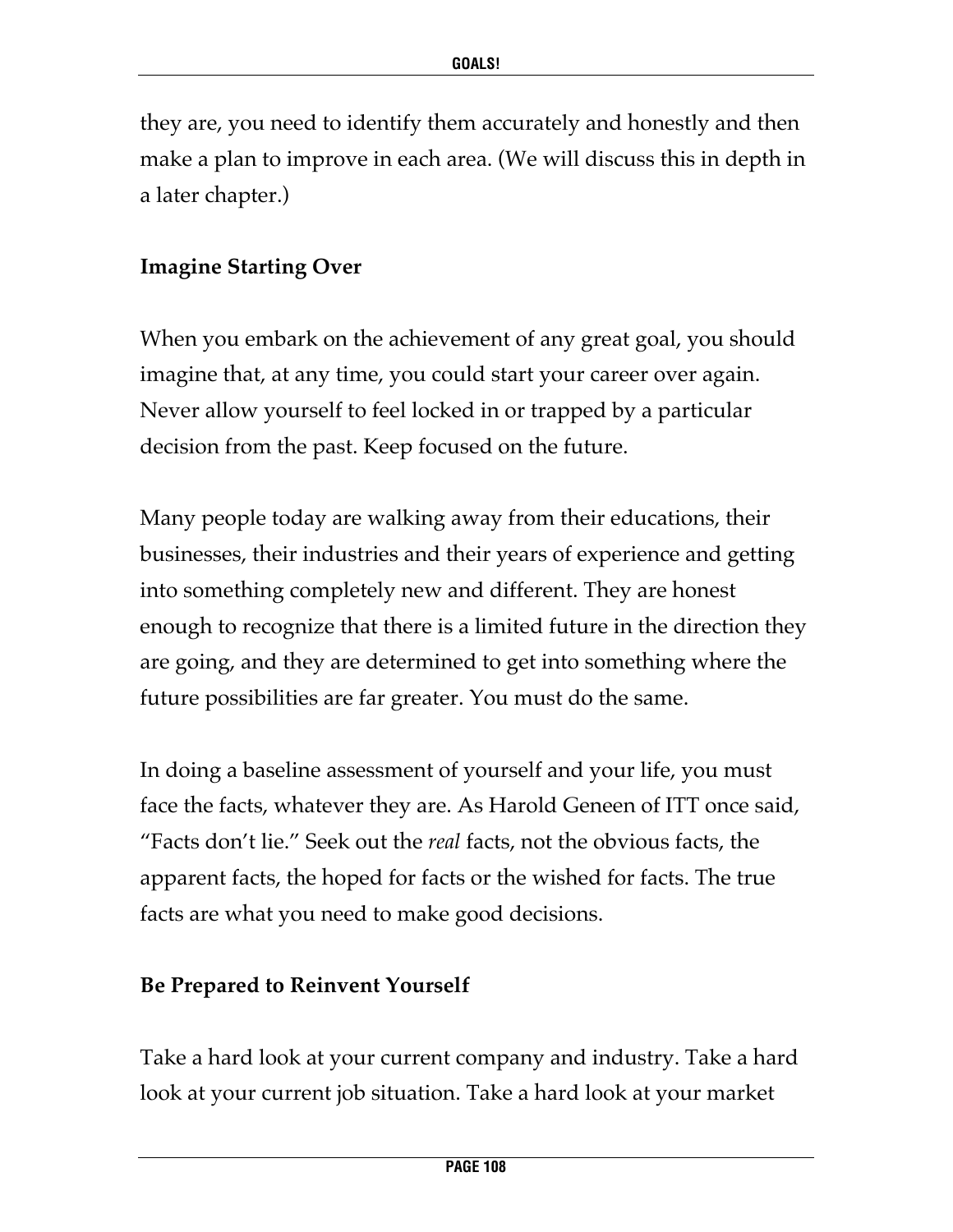relative to your competitors. In reinventing yourself, stand back and think about starting your career over again today, knowing what you now know.

Imagine that your job and your industry disappeared overnight. Imagine that you had to make brand new career choices. If you were starting over again today, with your special combination of talents and skills, what would you choose to do that is different from what you are doing now?

#### **Your Most Valuable Asset**

Your most valuable financial asset is your earning ability. It is your ability to apply your talents and skills in the marketplace to earn money. In reality, you could lose your home, your car, your bank account, and your furniture, and be left with nothing but the clothes on your back. But as long as your earning ability was intact, you could walk across the street and begin generating a good living almost immediately.

Your earning ability is extremely precious to you. And your earning ability can be either an *appreciating* asset or a *depreciating* asset. Your earning ability can grow in value if you continue to invest in it and develop it. It can decline in value if you begin to take it for granted and start to coast on the basis of what you have done in the past.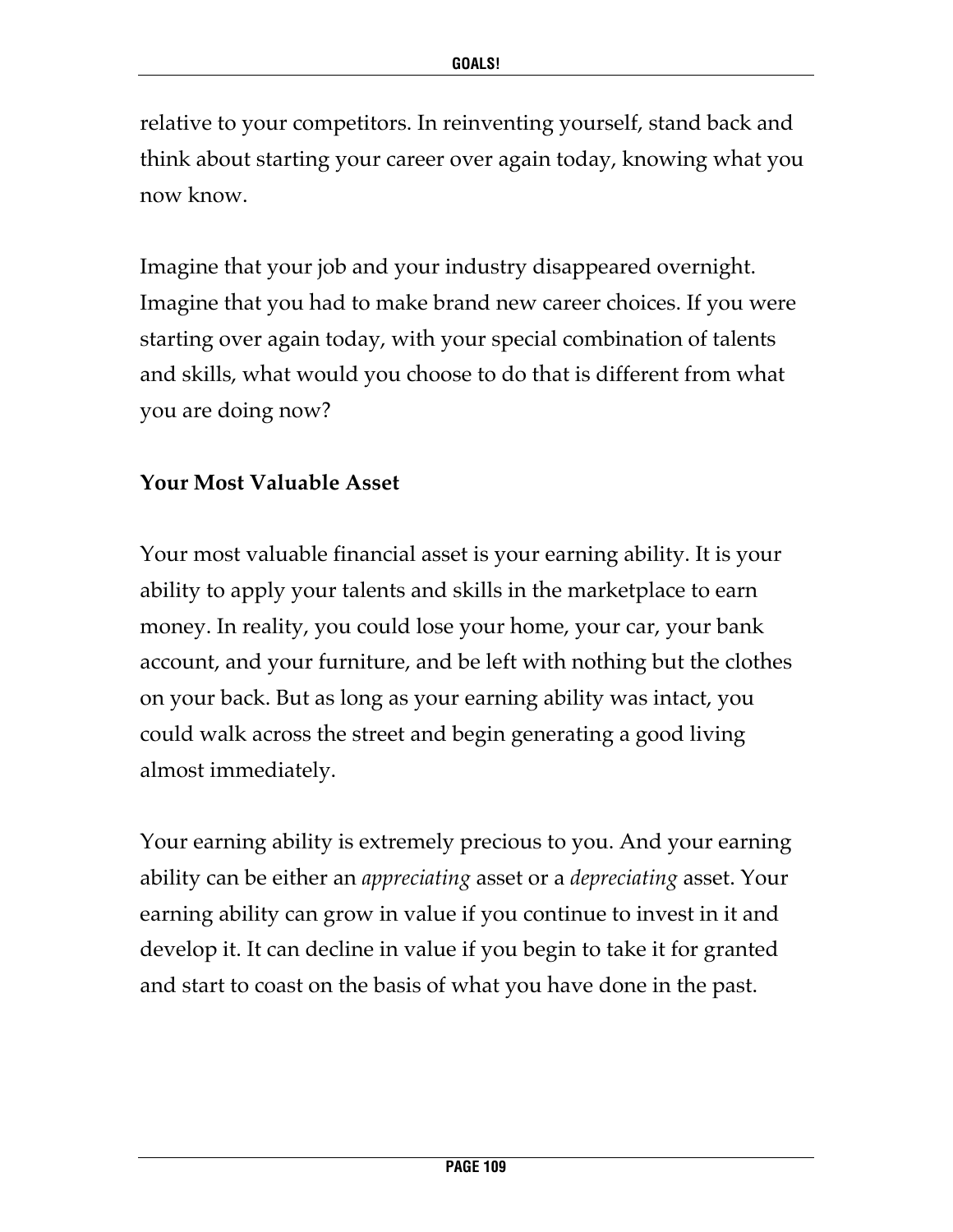#### **Bundle of Resources**

See yourself as a "bundle of resources," capable of doing many different things. You have a wide variety of skills, abilities, knowledge, talents, education and experience. There are many jobs and tasks that you could do, or learn to do, extremely well. Never allow yourself to get locked in to a particular course of action, especially if you are not happy with the way things are going today.

In mentally starting over, as though you were beginning your career anew, look deeply into yourself as well. What *good* habits do you have that are helping you and moving you toward your goals? What *bad* habits have you developed that may be holding you back? What are your very best qualities of character and personality? What are your weakest qualities? What new habits and qualities do you need to develop to get the very most out of yourself, and what is your plan to begin developing them? What bad habits do you need to get rid of, and replace with good habits?

### **Go From Good to Great**

Jim Collins in his best selling business book, *Good to Great*, says that you must be willing to ask the "brutal questions" of yourself and your business if you are going to identify and remove the obstacles that are preventing you from moving ahead. What are some of the brutal questions that you have to ask yourself before you launch wholeheartedly toward your goals?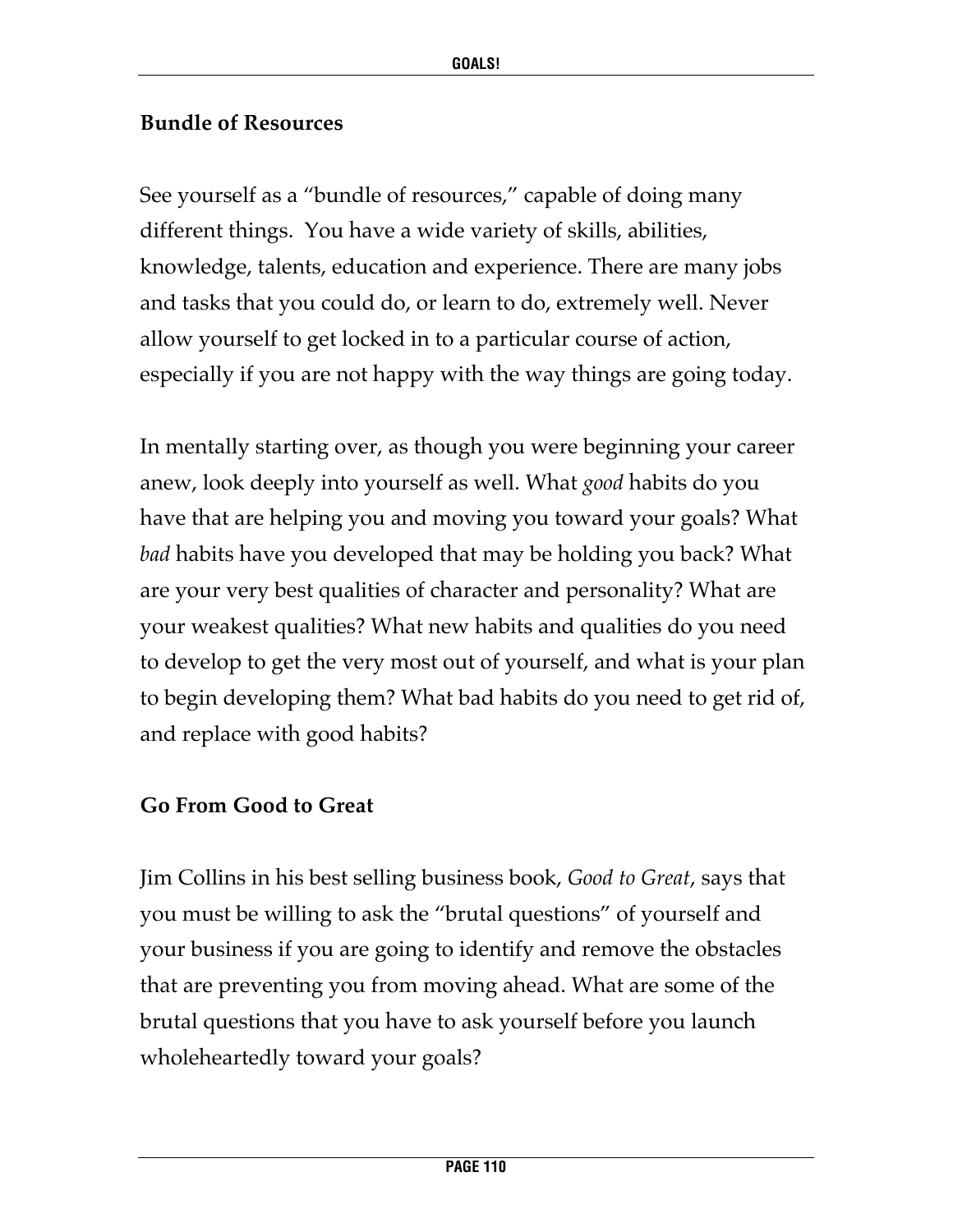Whenever I do strategic planning for a company, we start off the session with four questions. First, where are we *now*? We gather data and information from every part of the company to develop a crystal clear picture of our starting point, especially with regard to sales, market position and profitability.

Second, we ask, "where would we ideally like to be in the *future*?" We idealize and practice future orientation. We imagine that we can make the company into anything we like in the years ahead, and we create a perfect vision of what the company would look like if we were successful in every respect.

Third, we ask, "*How* did we get to where we are today? What did we do right? What would we do differently? What have been our biggest successes so far, and why did they occur? What have we failed at, and what were the reasons for it? As George Santayana wrote, "Those who do not learn from history are doomed to repeat it."

The fourth question we ask and answer is always, *"What do we do now, to get from where we are to where we want to go?"* Based on our experience, what should we be doing more of, or less of? What should we start doing that we are not doing today? What should we stop doing altogether?

# **Put Together Your Own Strategic Plan**

The good news is that if we have answered the first three questions accurately, the strategic plan or blueprint comes together more easily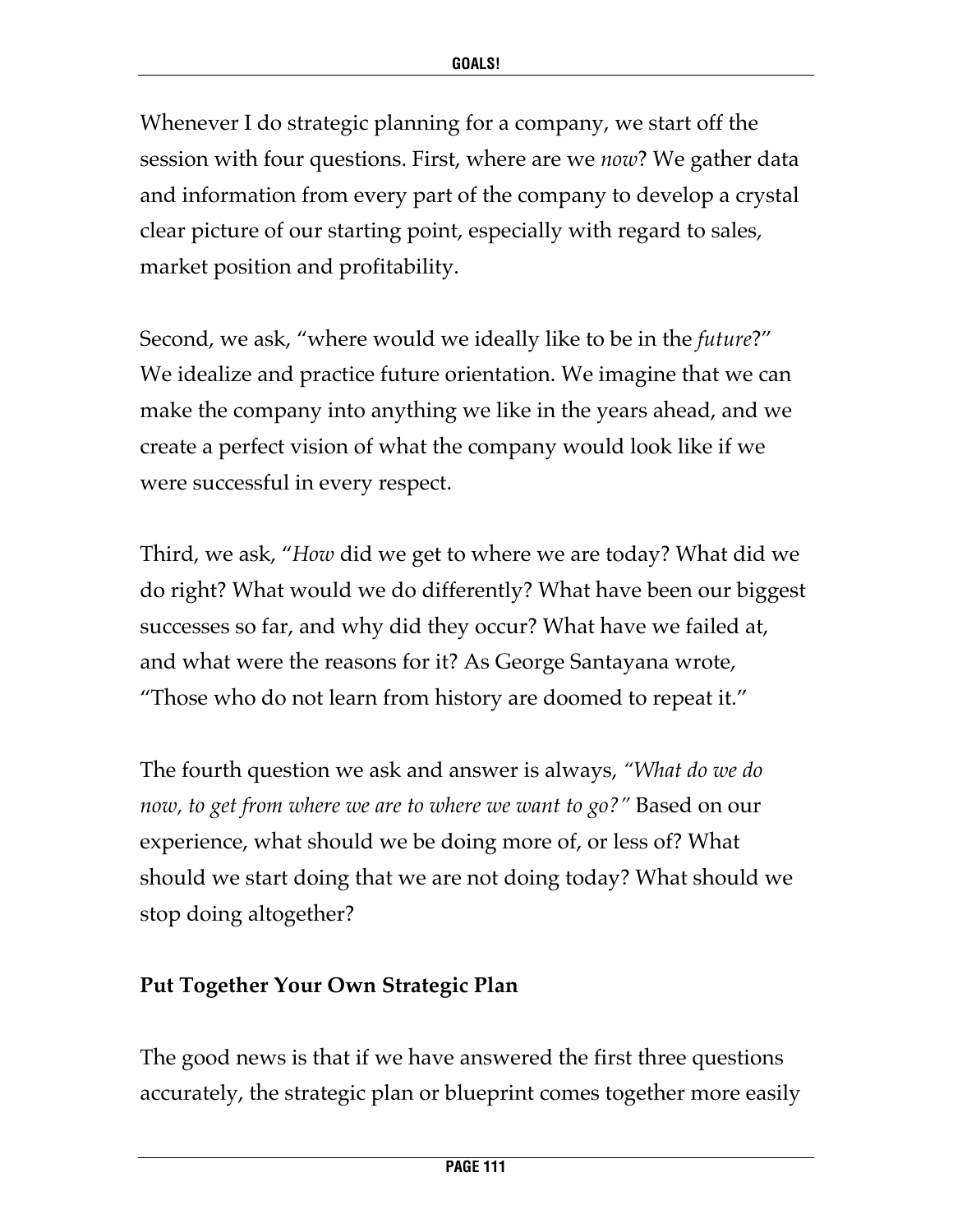than if we were trying to plan without being clear about where we were or how we got there.

There is an old saying, "Well begun is half done." Doctors say, "Accurate diagnosis is half the cure." Taking the time to honestly evaluate each part of your situation before you launch toward your goal will save you months and even years on your journey. In many cases, it will force you to reevaluate your goals in the light of superior analysis and knowledge. It will dramatically improve the speed at which you achieve your goals once you get going.

#### **Start At The Beginning:**

- 1. Determine the reality of your current situation relative to your major goals. Where are you now, and how far do you have to go?
- 2. Apply the zero based thinking principle to every area of your life. What are you doing today that you wouldn't get into again if you had it to do over, knowing what you now know?
- 3. Do a complete financial analysis of your life. How much are you earning today, and how much are you worth? What are your goals in these areas?
- 4. Do a complete skills analysis on yourself and your work. Where are you good? Where do you need to improve?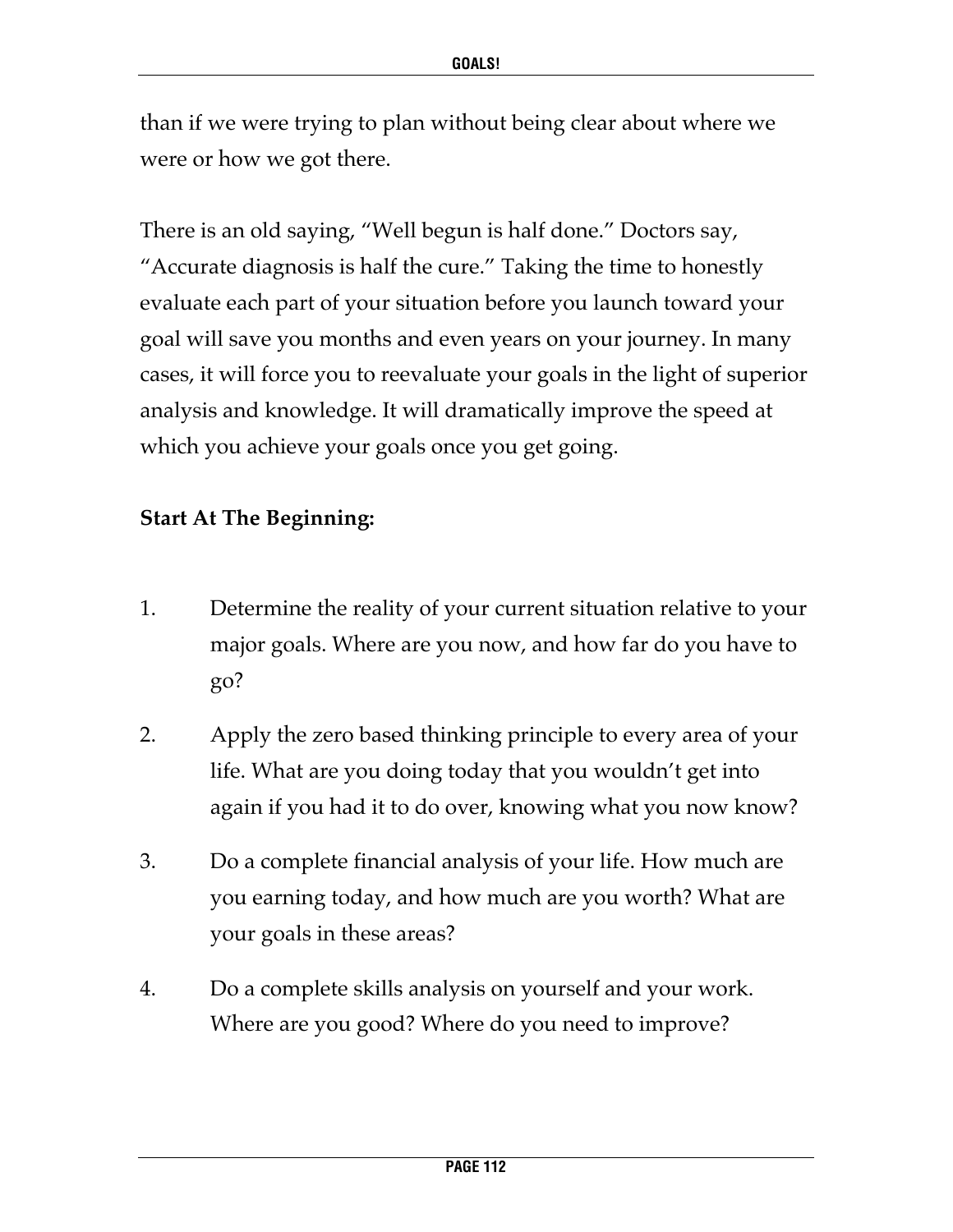- 5. Determine exactly how much you earn each hour, and what it is you do to earn that amount. What do you have to do to increase your hourly rate in the months ahead?
- 6. Imagine your future was perfect in every way. What would have to happen to make that vision a reality?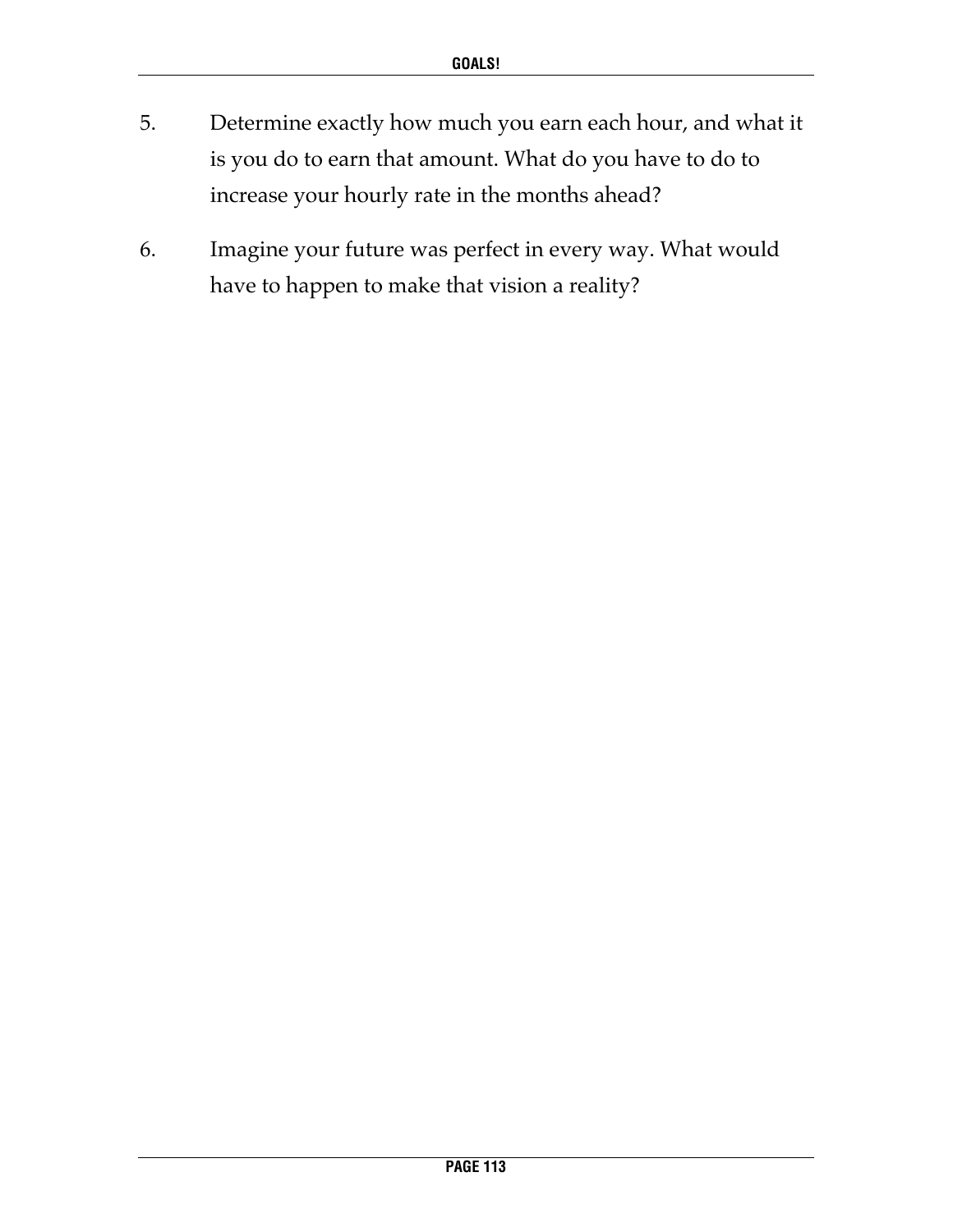# **CHAPTER NINE Measure Your Progress**

*"There is no road too long to the man who advances deliberately and without undue haste; there are no honors too distant to the man who prepares himself for them with patience."* Jean de la Bruyere

You have incredible mental powers that you habitually fail to use to their full extent. By systematically setting goals for your life and making detailed plans to achieve them, you will save yourself years of hard work in reaching the same level of success. Goal setting enables you to use vastly more of your thinking powers than the average person.

Your conscious mind is the "head office" of your life. Its role is to deal with the information in your environment and then to identify, analyze, compare it against other information and then to decide what actions to take.

But it is your subconscious mind that contains the great powers that can enable you to accomplish vastly more than you ever have before. At least 90% or more of your mental powers are "below the surface." It is essential that you learn to tap into these powers to motivate, stimulate and drive you forward toward the achievement of your goals.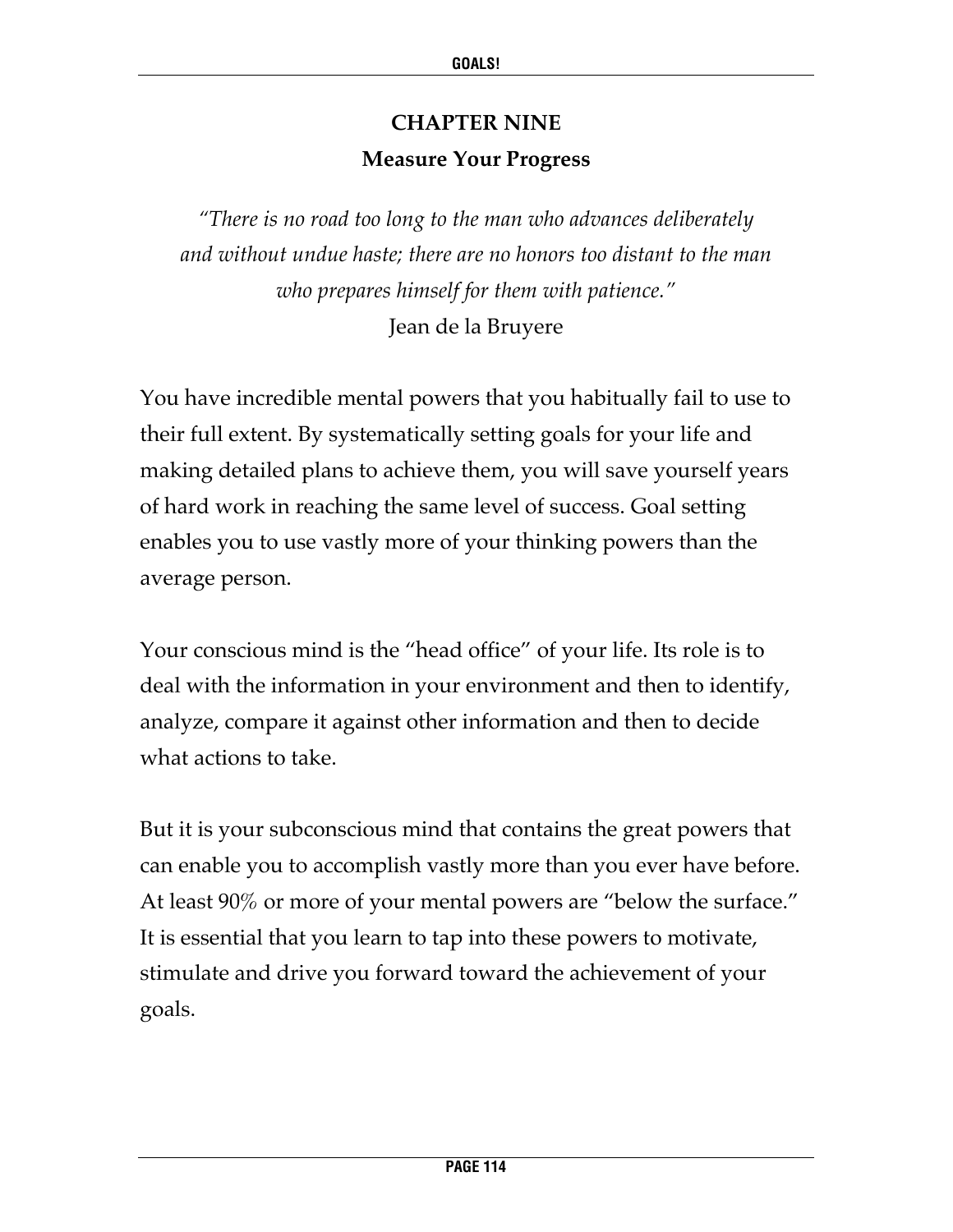### **Program Yourself With Goals**

Your subconscious mind functions best with clear goals, specific tasks, deliberate measures and firm deadlines. The more of these with which you program your subconscious computer, the better it functions for you and the more you will accomplish in a shorter period of time.

As you set your goals and begin moving toward them, it is essential that you establish a series of benchmarks or measures that you can use to evaluate your progress, day-by-day and hour-by-hour. The more clear and specific the measures you set, the more accurate you will be in hitting your targets on schedule.

Your subconscious mind requires a "forcing system," composed of deadlines that you have imposed on yourself for task accomplishment and goal attainment. Without a forcing system, it becomes easy for you to procrastinate and delay, and to put off important tasks until much later, if at all.

### **Three Keys To Peak Performance**

There are three keys to peak performance in achieving your goals. They are *commitment, completion and closure*.

When you make a firm commitment to achieve a particular goal, and you put aside all excuses, it is very much like stepping on the accelerator of your subconscious mind. You will be more creative,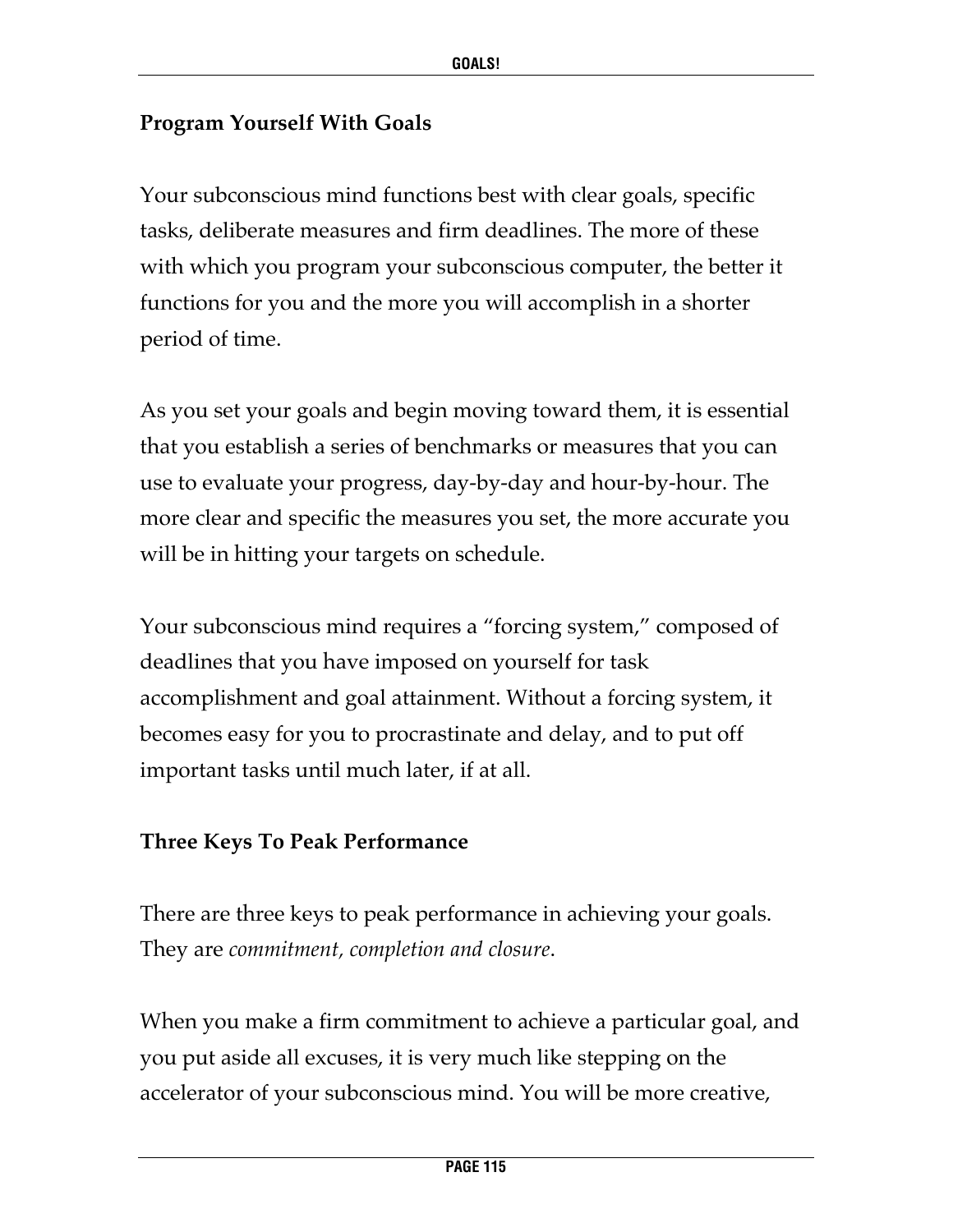determined and focused than ever before. Great men and women are those who make clear, unequivocal commitments and then refuse to budge from them, no matter what happens.

Completion is the second ingredient in peak performance. There is an enormous difference between doing 95% of a task and doing 100% of a task. In fact, it is very common for people to work very hard up to the 90% or 95% level and then to slack off and delay the final completion of the task. This is a temptation that you must fight against. You must continually force yourself, discipline yourself, to resist this natural tendency and push through to completion.

## **Nature's Wonder Drug**

Every time you complete a task of any kind, your brain releases a small quantity of endorphins. This natural morphine gives you a sense of well-being and elation. It makes you feel happy and peaceful. It stimulates your creativity and improves your personality. It is nature's "wonder drug."

The more important the task that you complete, the greater is the quantity of endorphin that your brain releases, very much like a reward for success and achievement. Over time, you can develop a *positive addition* to the feelings of well being that you receive from this "endorphin rush."

Even when you complete a *small* task, you feel happier. When you complete a *large* task, you feel happier still. When you finish the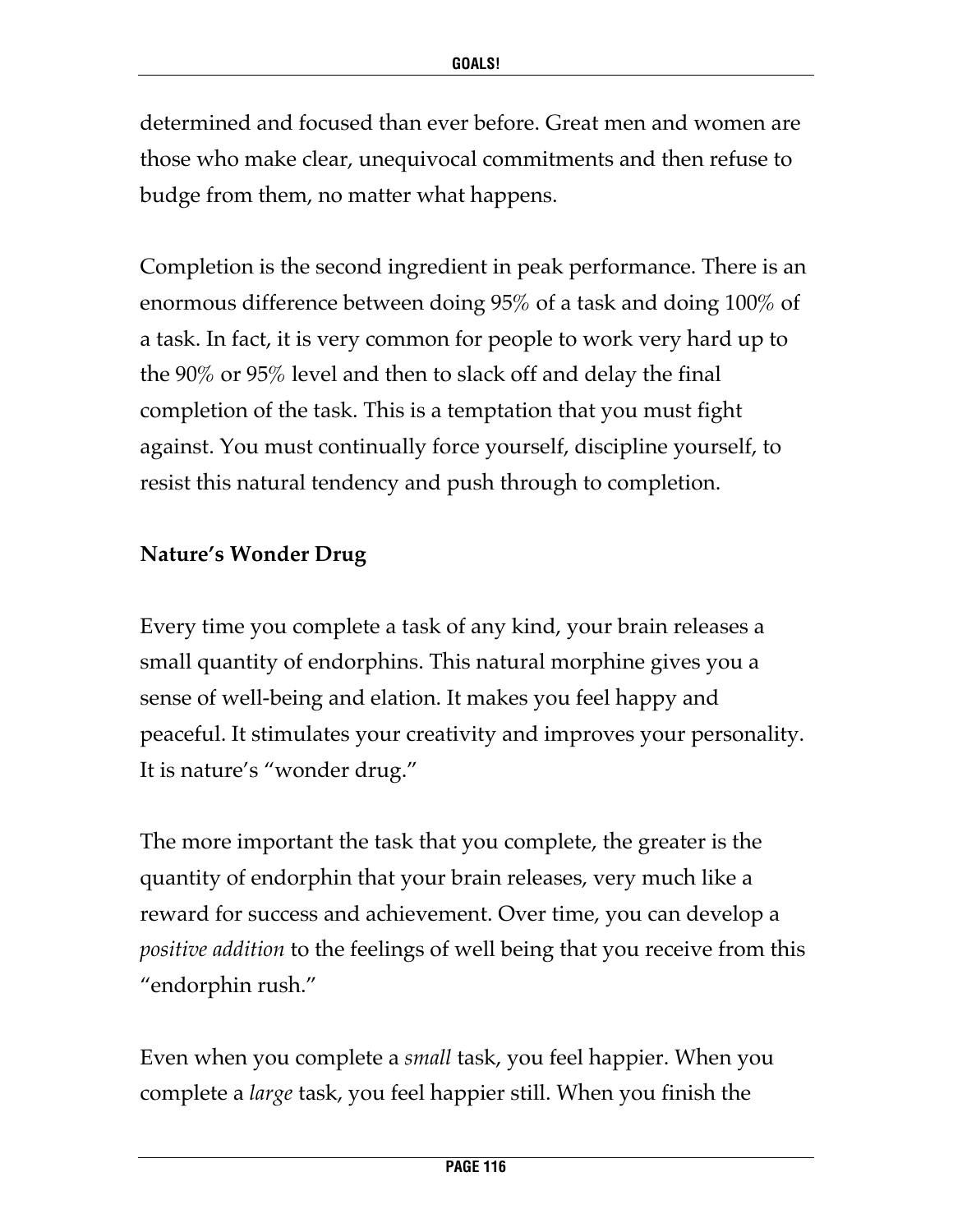various steps on the way to the completion of a large task, at every achievement, you get an endorphin rush. You feel continuously happy and exhilarated when you are working steadily toward the completion of an important job.

# **Create the Winning Feeling**

Everyone wants to feel like a "winner." And feeling like a winner requires that you *win*. You get the feeling of the winner by completing a task 100%. When you do this repeatedly, eventually you develop the habit of completing the tasks that you begin. When this habit of task completion locks in, your life will begin to improve in ways that you cannot today imagine.

In psychology the reverse is always true. The "incomplete action" is a major source of stress and anxiety. In fact, much of the unhappiness that people experience is because they have not been able to discipline themselves to follow through and complete an important task or responsibility.

### **The Pain of Procrastination**

If you have ever had a major assignment that you have been putting off, you know what I am referring to. The longer you wait to get started on an assignment and the closer the deadline approaches, the greater stress you experience. It can start to keep you up at night, and affect your personality. But when you finally launch into the task and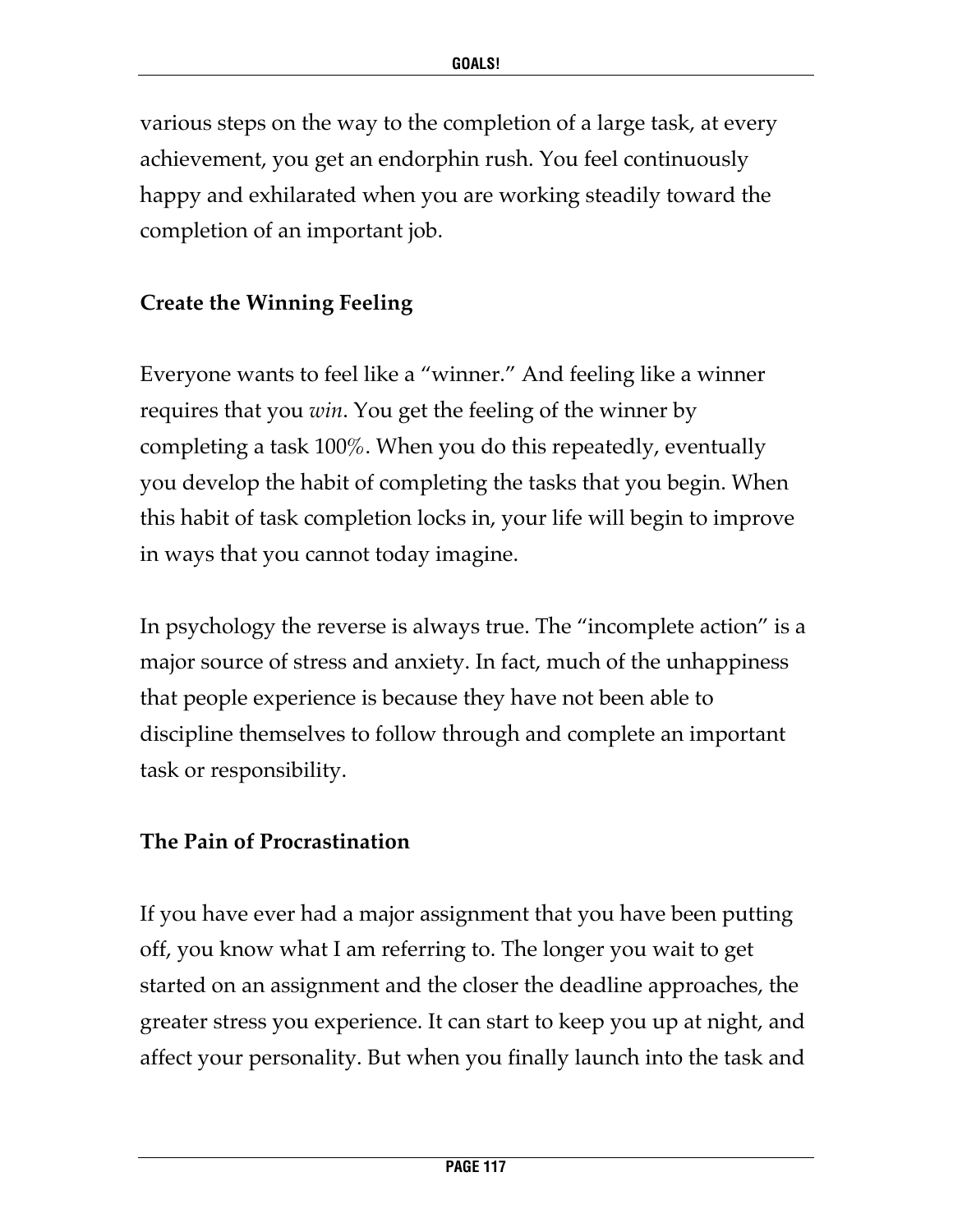push it through to completion, you feel a great sense of relief and well being.

It is almost as if nature rewards you for everything that you do that is positive and life enhancing. At the same time, nature penalizes you with stress and dissatisfaction when you fail to do the things that move you toward the goals and results that are important to you.

# **The Balanced Scorecard**

One of the most popular movements in modern management is toward the "balanced scorecard." Using these scorecards, every person, at every level of the business, is encouraged to identify the key measures that indicate success, and then to give themselves scores every day and every week in each of those key areas.

Here is an important point. The very act of identifying a number or score, and then paying close attention to it will cause you to improve your performance in that area. For example, if someone were to tell you, before a meeting, that you were going to be evaluated on how well you listened in that meeting, your listening skills would improve dramatically within a few moments. You would listen far more carefully and attentively throughout the meeting because you knew that this behavior was being observed.

In the same way, whenever you select a goal, measure or activity that is important to you, and begin observing, or paying attention to it in your day-to-day life, your performance in that area improves.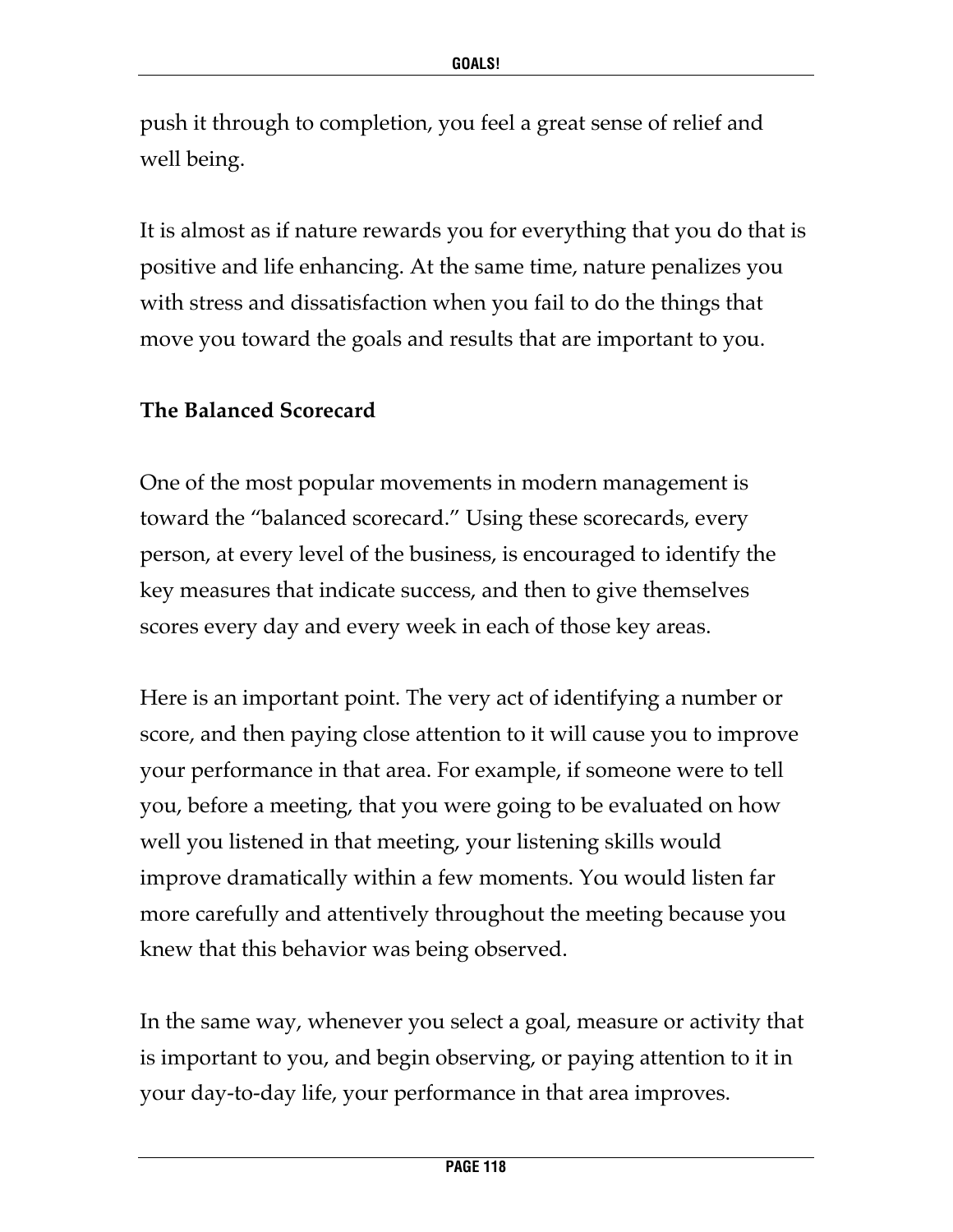One of the most helpful actions you take in your own career is to set benchmarks, and create scorecards, measures, metrics and deadlines for every key task that you must complete on the way to one of your goals. In this way, you activate your subconscious forcing system. This forcing system will then motivate you and drive you, at an unconscious level, to start earlier, work harder, stay later and get the job done.

## **Close The Loop**

The third "C", after commitment and completion, is "closure." This is the difference between an "open loop" and a "closed loop." Bringing closure to an issue in your personal or business life is absolutely essential for you to feel happy and in control of your situation.

Lack of closure, unfinished business, an incomplete action of any kind, are all major sources of stress, dissatisfaction and even failure in business. They consume enormous amounts of physical and emotional energy.

# **The Key Ability**

Perhaps the most important ability in the world of work is "dependability." There is nothing that will get you paid more and promoted faster than to develop a reputation for getting your tasks done quickly and well, and on schedule.

Whatever your goals, make a list of all the tasks that you will have to accomplish in the achievement of those goals. Put a deadline on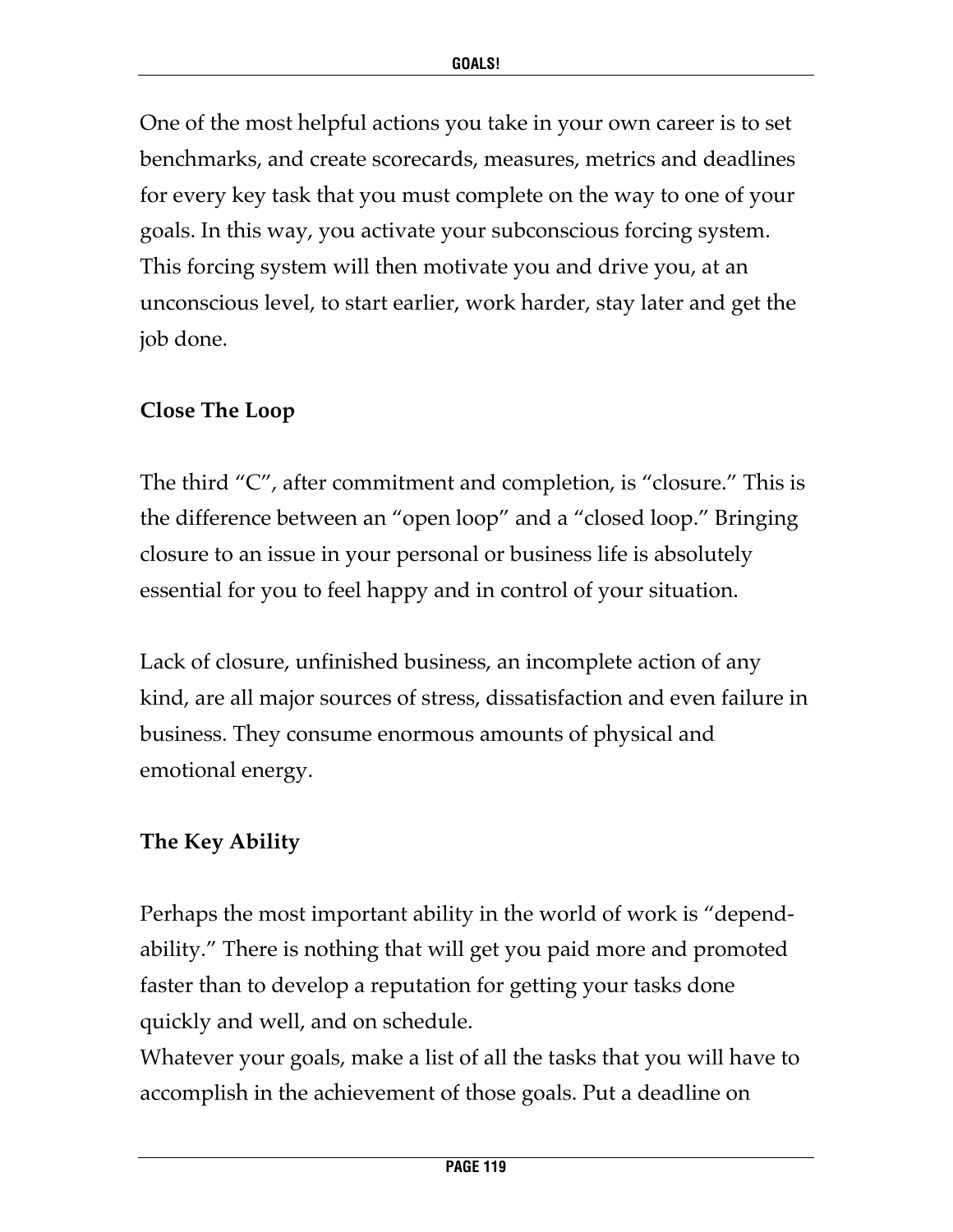every one of those tasks. Then, work every day and every hour to hit your deadlines. Measure your progress each day as you go along. Speed up or slow down where necessary. But remember, you can't hit a target that you can't see. The greater clarity that you have with regard to deadlines and measures, the more you will accomplish and the faster you will get it done.

A goal or a decision without a deadline is merely a discussion. It has no energy behind it. It is like a bullet with no powder in the cartridge. Unless you establish deadlines to which you are committed, you will end up "firing blanks" in life and work.

Sometimes people ask, "What if I set a deadline and I don't achieve the goal by the deadline?"

Simple. Set another deadline, and then another, if necessary. Deadlines are "best guess" estimates of when the task will be completed. The more you set and work toward deadlines, the more accurate you will become in predicting the time necessary to complete them. You will become better and better at achieving your goals and completing your tasks on schedule, every time.

# **Eating An Elephant**

You have heard the question, "How do you eat an elephant?" And the answer is, "One bite at a time."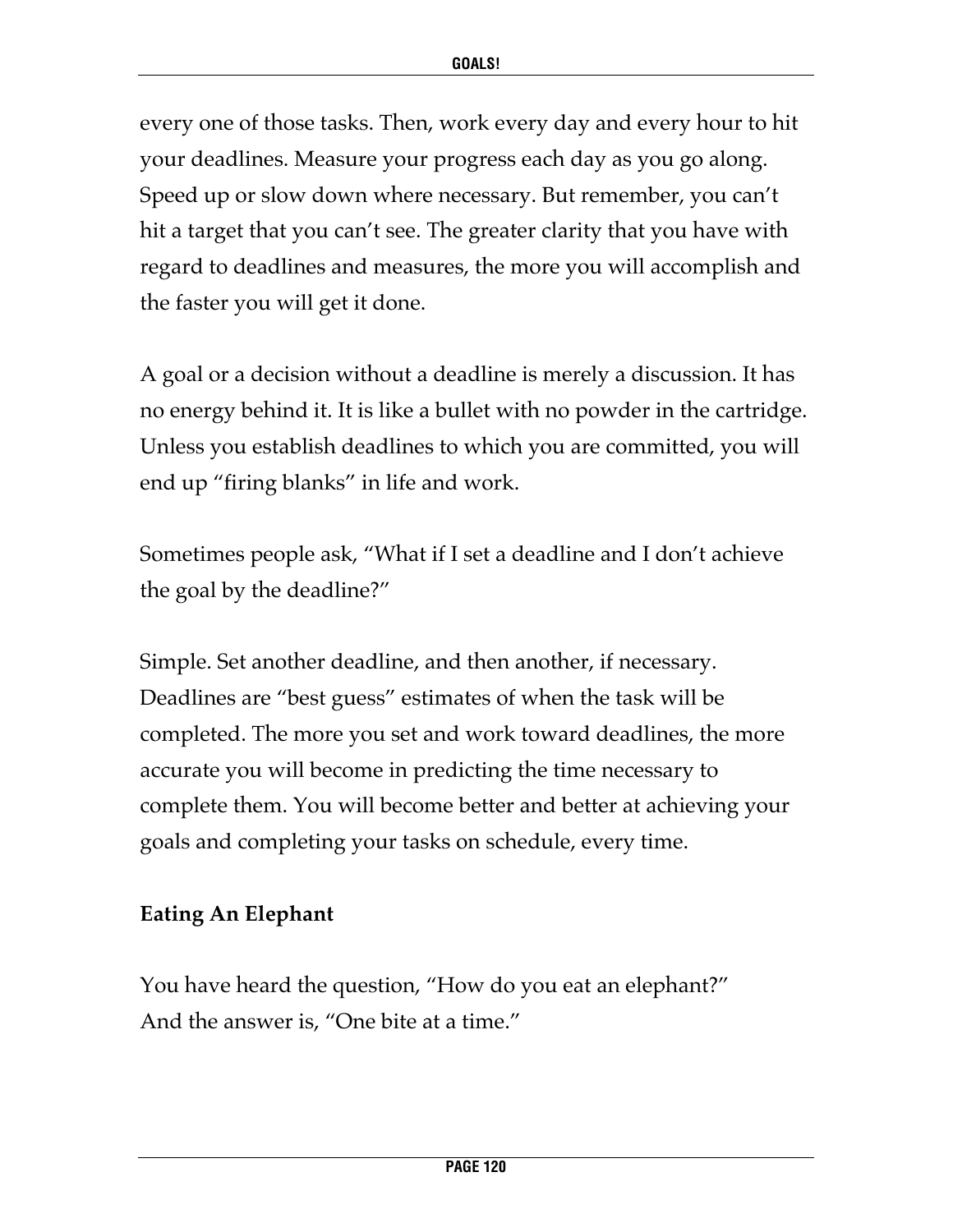This metaphor applies to achieving any big goal, as well. How do you achieve a huge goal? You accomplish it one step, one task, one measure at a time.

Break your long-term goals down into annual, monthly, weekly and even hourly goals. Even if your long-term goal is financial independence, look for a way to break that down into how you are going to use each hour of the coming day in such a way that longterm financial independence is far more likely.

If you want to increase your income, you know that all income is a result of "added value." Look at everything you do and then ask yourself how you could add more value so that you can be worth more than you are earning today.

# **Identify Your Most Valuable Task**

Go and ask your boss, "What one thing do I do that is more valuable than anything else?" Whatever his or her answer, look for ways to perform more and more of that task, and to get better and better at doing it.

It is absolutely amazing how much you can accomplish if you break your tasks down into bite sized pieces, set deadlines and then do one thing at a time, every single day. You have heard the old saying, "By the yard it's hard; but inch by inch, anything's a cinch."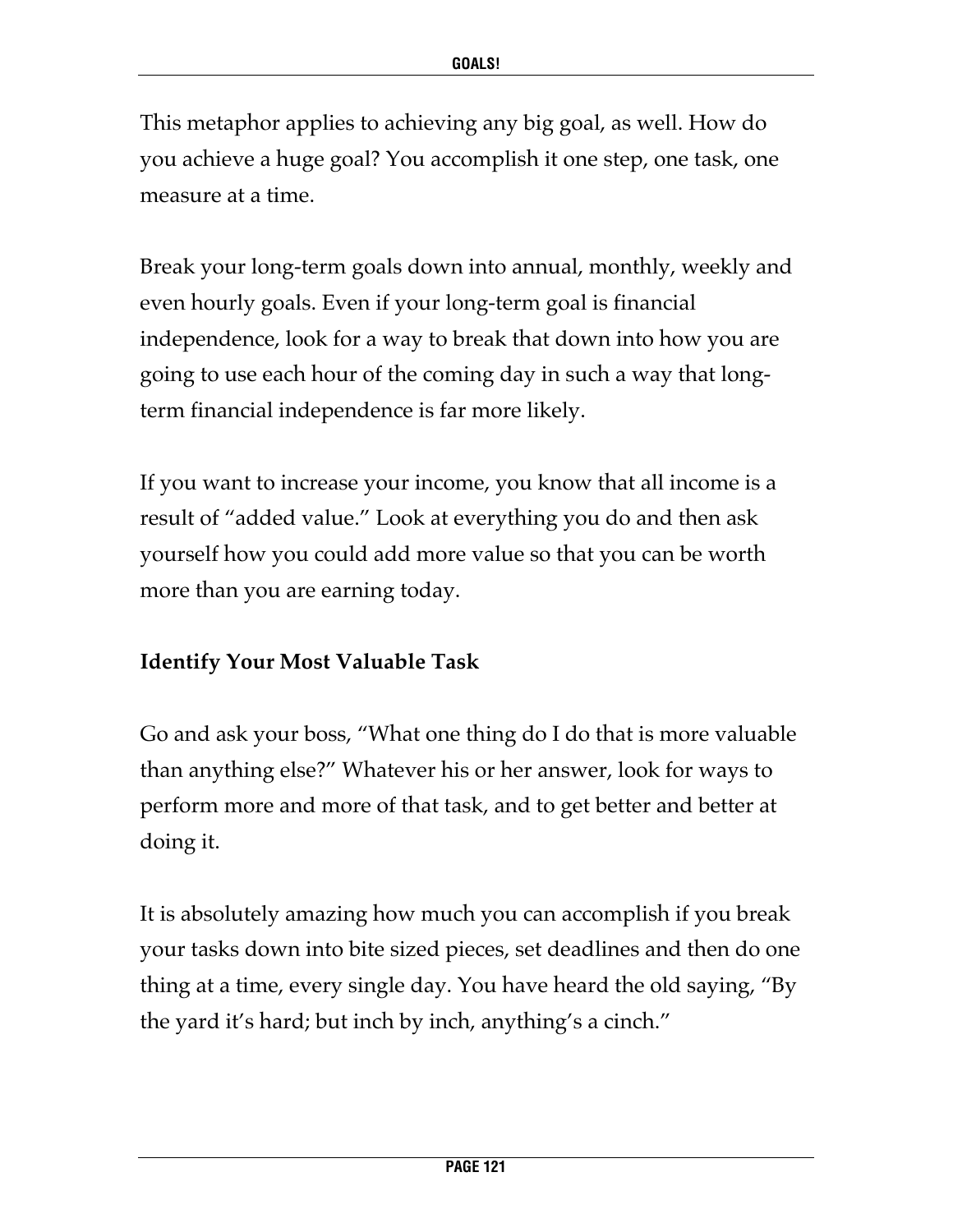### **Continuous and Never Ending Improvement**

If you want to increase your hourly rate and your income, look for ways to get a little bit better at the most important things you do, every single day. Read one hour per day in your field. Listen to audio programs on your way to and from work. Take additional courses whenever you can. These activities will propel your entire career onto the fast track. When you invest an extra one or two hours per day in self-improvement, the cumulative effect on your greater ability to get results can be extraordinary.

#### **Get Healthy and Fit**

If you want to lose weight, there is a simple five-word formula: "Eat Less and Exercise More."

If you discipline yourself to eat a little bit less, but eat higher quality foods, and simultaneously exercise a little bit more each day, you can get into the rhythm of losing one ounce per day. No matter how much you weigh today, if you lose one ounce each day that will equal about two pounds per month. Two pounds per month will be 24 pounds per year. In no time at all, you can retrain your body and your appetite so that you lose the weight and keep it off for the rest of your life.

### **Save Your Pennies and the Dollars Will Save Themselves**

If you want to become wealthy, begin to question every single expense. Set a goal to save \$3, \$5, or \$10 per day. Put this money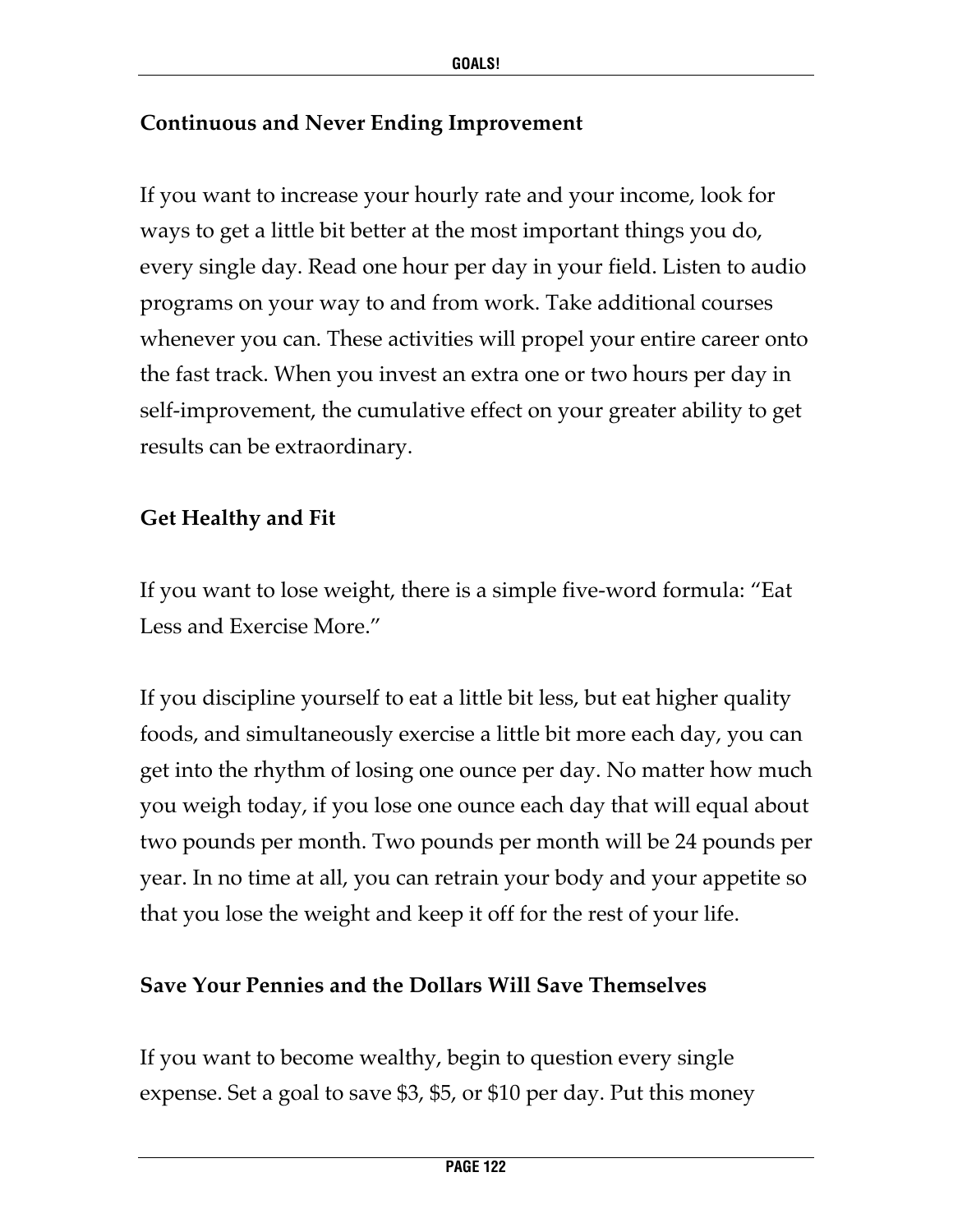away in a savings account and never touch it. As it grows, invest it carefully in well-chosen mutual funds or index funds. Make daily, weekly and monthly saving and investment into a habit and keep it up for the rest of your working life.

In no time at all, you will become comfortable living on slightly less than you are spending today. As your income increases, increase the amount that you save. In a few weeks, a few months, a few years, you will be out of debt and have a large amount of money put away and working for you. A few years down the road, you will be financially independent.

#### **Become A Learned Person**

If you read 15 minutes each evening, rather than watching television, you will complete about 15 books per year. If you read in the great classics of English literature for 15 minutes each day, in seven years you will have read the 100 greatest books ever written. You will be one of the best-educated and most erudite people of your generation. And you can achieve this just by reading 15 minutes each evening before you go to bed.

#### **Increase Your Income**

If you are in sales and you want to increase your income, keep careful track of how many calls, how many presentations, how many proposals and how many sales you are making each day, each week and each month at the present time. Then, set a goal to increase your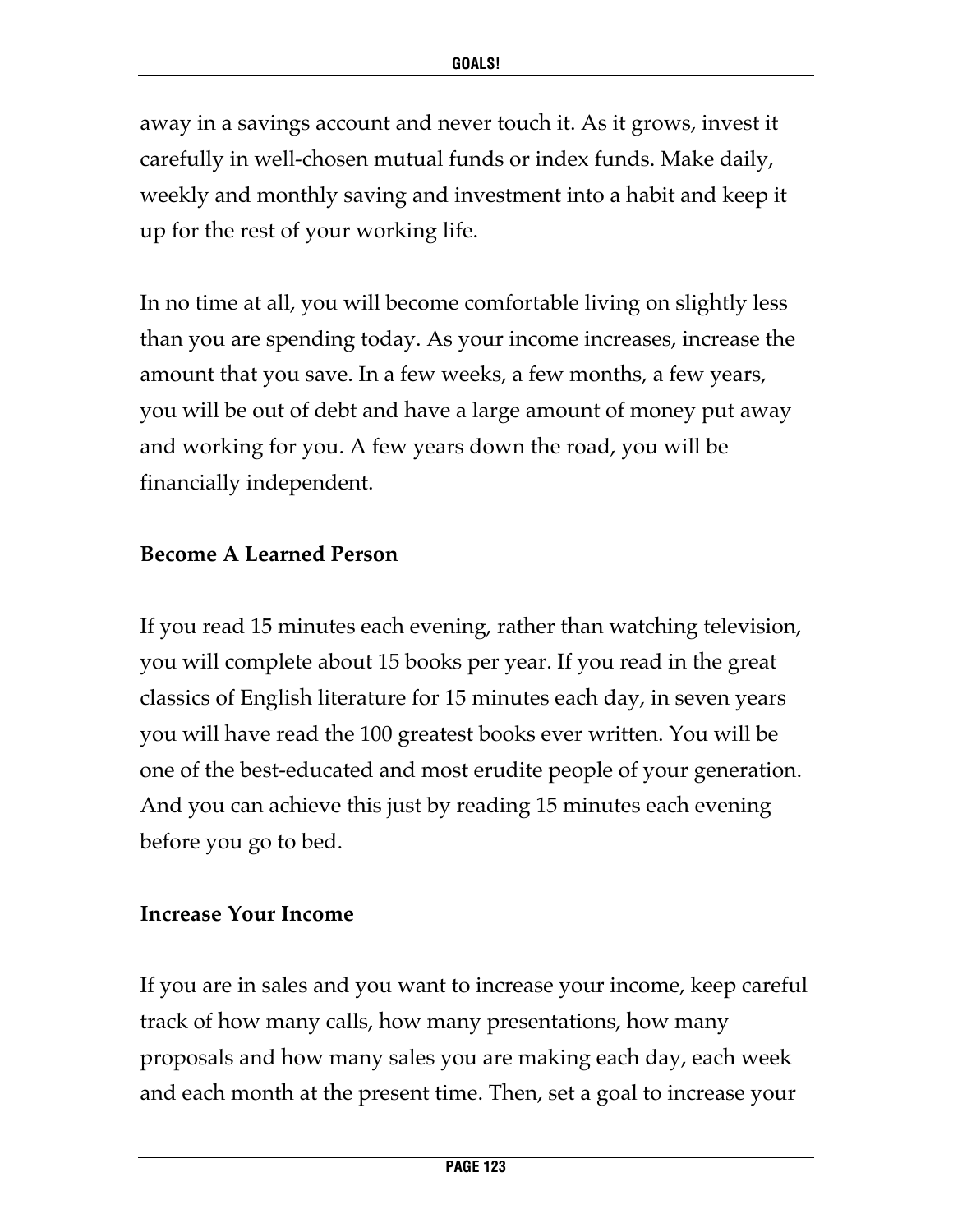number of calls, presentations and proposals per day. Set a goal to increase your number of sales each week and each month. Every day, measure yourself against your own standards.

## **If You Measure It, You Can Manage It**

In each area of your life, analyze your activities carefully and select a specific number that, more than anything else, determines your level of success in that area. Then focus all of your attention, all day long, on that specific number. The very act of focused attention will cause you to perform better in that area, both consciously and unconsciously.

If you want to be healthier, you could focus on the number of minutes per week that you exercise, or the number of calories per day that you eat. If you want to be successful financially, you can focus on the amount you earn each hour, or the amount that you save each month. If you want to be successful in sales, you could focus on the number of calls you make each day, or the number of sales, or the size of sales, you make each month. If you want to be successful in your relationships, you can focus on the number of minutes that you spend face to face with the most important people in your life, each day and each week.

You have heard the saying, "What gets measured gets done." There is another saying, "If you can't measure it, you can't manage it." Your ability to set specific measures on your goals and then to keep an accurate record and track your performance each day will assure that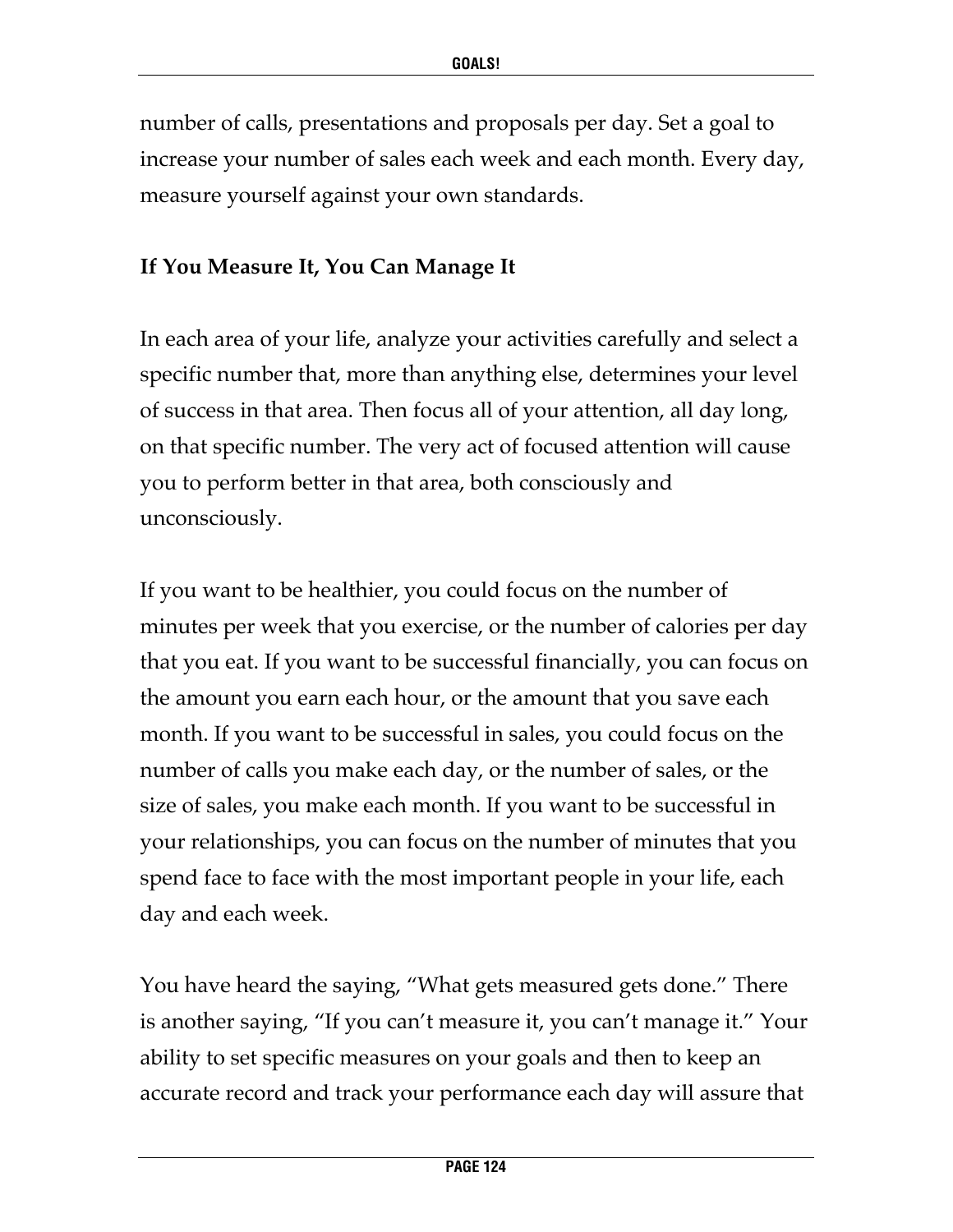you achieve your goals exactly when you have decided to, or even before.

#### **Measure Your Progress:**

- 1. Determine a single measure that you can use to grade your progress and success in each area of life. Refer to it daily.
- 2. Determine the most important part of your job as it affects your income, and measure your daily activities in that area.
- 3. Set a minimum, specific amount for daily, weekly, monthly saving and investment, and discipline yourself to put away those amounts.
- 4. Break every large goal down into measurable, controllable parts, and then focus on accomplishing each part on a fixed deadline.
- 5. Make it a game with yourself to set benchmarks, measures, scorecards, targets and deadlines for every goal, and then focus on those numbers and dates. The goals will take care of themselves.
- 6. Resolve to accomplish at least one specific part of a larger goal each day, and never miss a day.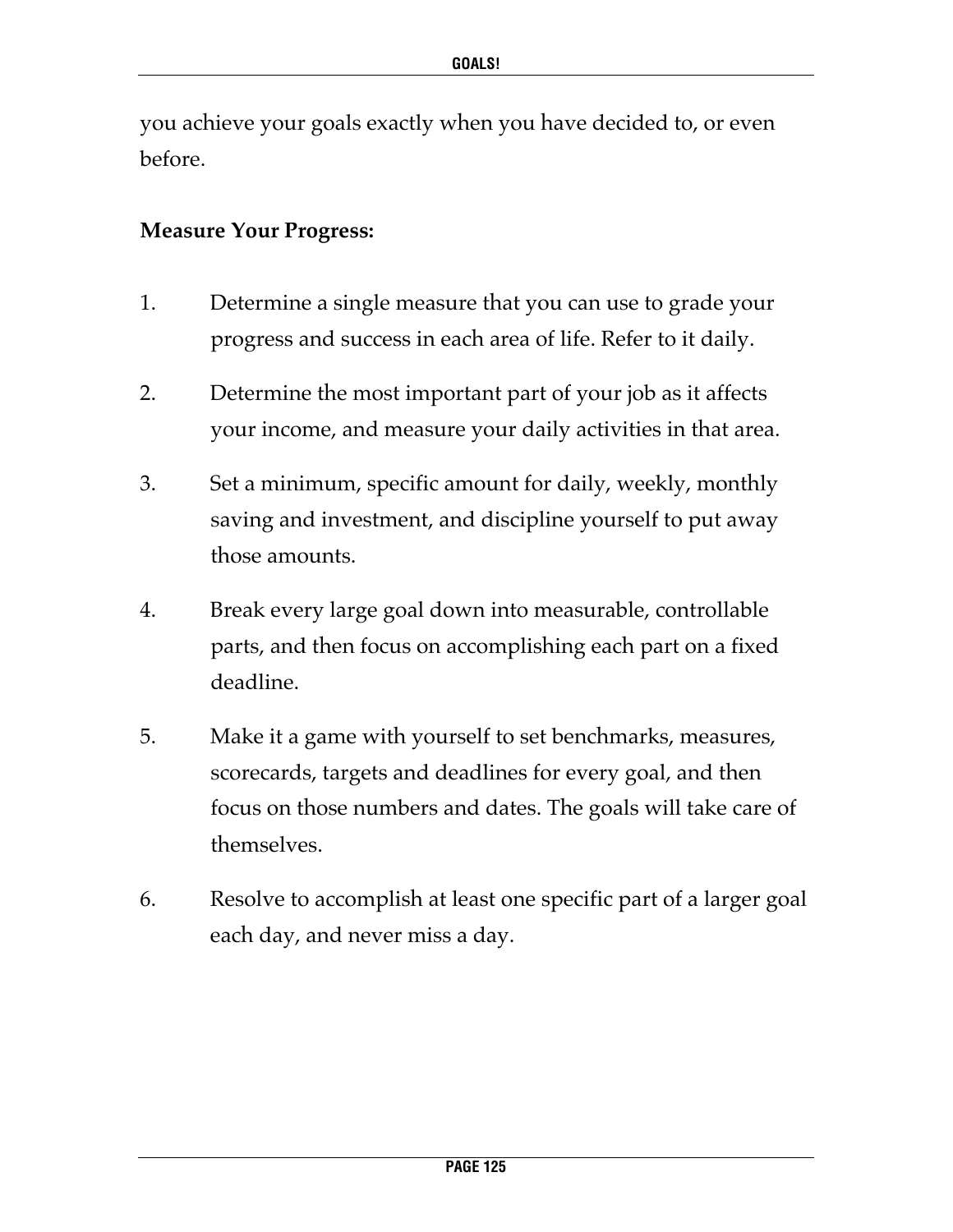# **CHAPTER TEN Remove the Roadblocks**

*"The person interested in success has to learn to view failure as a healthy, inevitable part of the process getting to the top."* Joyce Brothers

How many times do you think that people try to achieve their new goals before they give up? The average is less than one time. Most people give up before they even make the first try. And the reason they give up is because of all of the obstacles, difficulties, problems and roadblocks that immediately appear as soon as you decide to do something that you have never done before.

The fact is that successful people fail far more often than unsuccessful people. Successful people try more things, fall down, pick themselves up and try again, over and over again before they win through. Unsuccessful people try a few things, if they try at all, and very soon quit and go back to what they were doing before.

#### **Temporary Failure Always Precedes Success**

You should expect to fail and fall short many times before you achieve your goals. You should look upon failure and temporary defeat as a part of the price that you pay on your road to the success that you will inevitably achieve. As Henry Ford once said, *"Failure is merely an opportunity to more intelligently begin again."*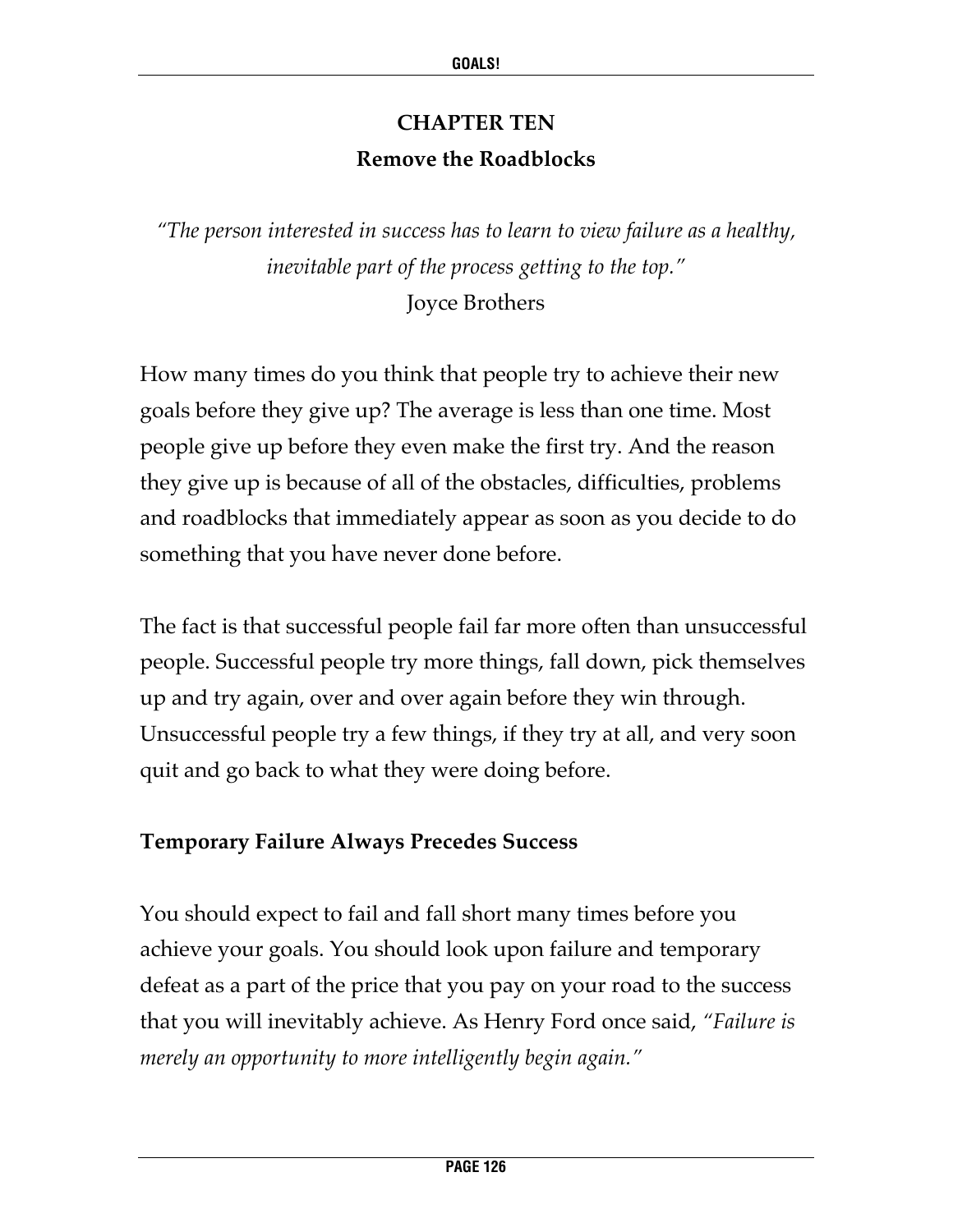Once you have decided upon your goal, ask yourself, "Why am I not there already?" What is holding you back? Why haven't you achieved that goal up to now?

Identify all the obstacles that stand between you and your goal. Write down every single thing that you can think of that might be blocking you or slowing you down from moving ahead.

### **Think In Terms of Solutions**

Remember, *"You become what you think about – most of the time."* In the area of problems and difficulties, successful people have a particular way of thinking that we call "solution-orientation."

Successful people think about *solutions*, most of the time. Unsuccessful people think about problems and difficulties most of the time. Solution-oriented people are constantly looking for ways to get over, around and past the obstacles that stand in their ways. Problem oriented people talk continuously about their problems, about who or what caused them, how unhappy or angry they are and how unfortunate it is that they have occurred. Solution oriented people, on the other hand, simply ask the question, "How can we solve this?" and then take action to deal with the problem.

Between you and anything you want to accomplish, there will always be problems or obstacles of some kind. This is why *success* is sometimes defined as *the ability to solve problems*. Personal leadership is *the ability to solve problems*. Effectiveness is *the ability to solve*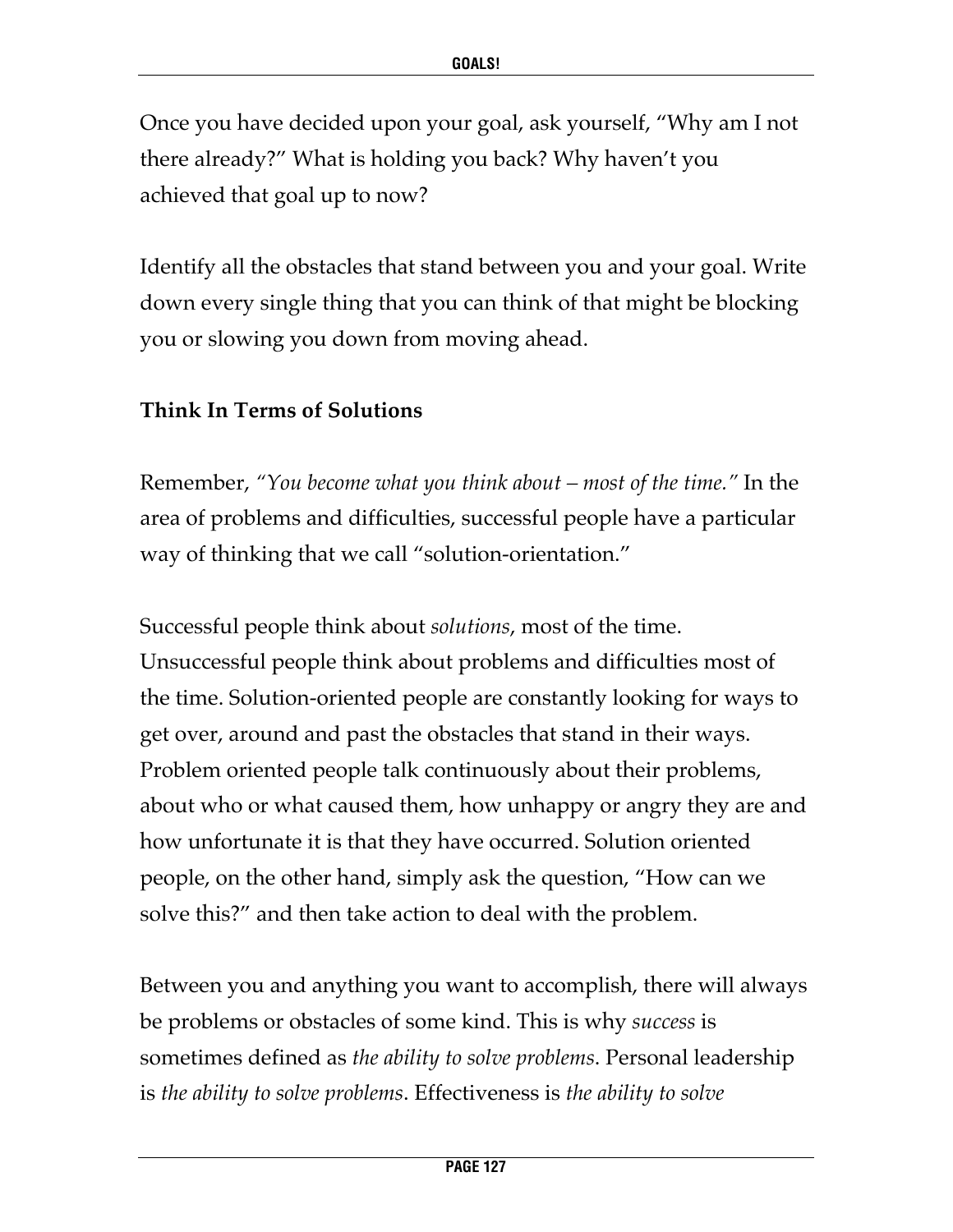*problems*. All men and women who accomplish anything of importance are people who have developed the ability to solve the problems that stand between them and their goals.

# **Problem Solving Is A Skill**

Fortunately, problem solving is a skill, like riding a bicycle or typing with a typewriter, which you can learn. And the more you focus on solutions, the more and better solutions will come to you. The better you get at solving problems, the faster you will be at solving each subsequent problem. And as you get better and faster at solving problems, you will attract even bigger and more expensive problems to solve. Eventually, you will be solving problems that can have significant financial consequences for you and others. This is the way the world works.

The fact is that you have the ability to solve any problem or to overcome any obstacle on the path to your goal, if you desire the goal intensely enough. You have within you, right now, all the intelligence and ability you will ever need to overcome any obstacle that could possibly hold you back.

### **The Theory of Constraints**

One of the most important breakthroughs in thinking in the last few decades was described by Elihu Goldratt in his book *The Goal* as "The Theory of Constraints." This theory says that, between you and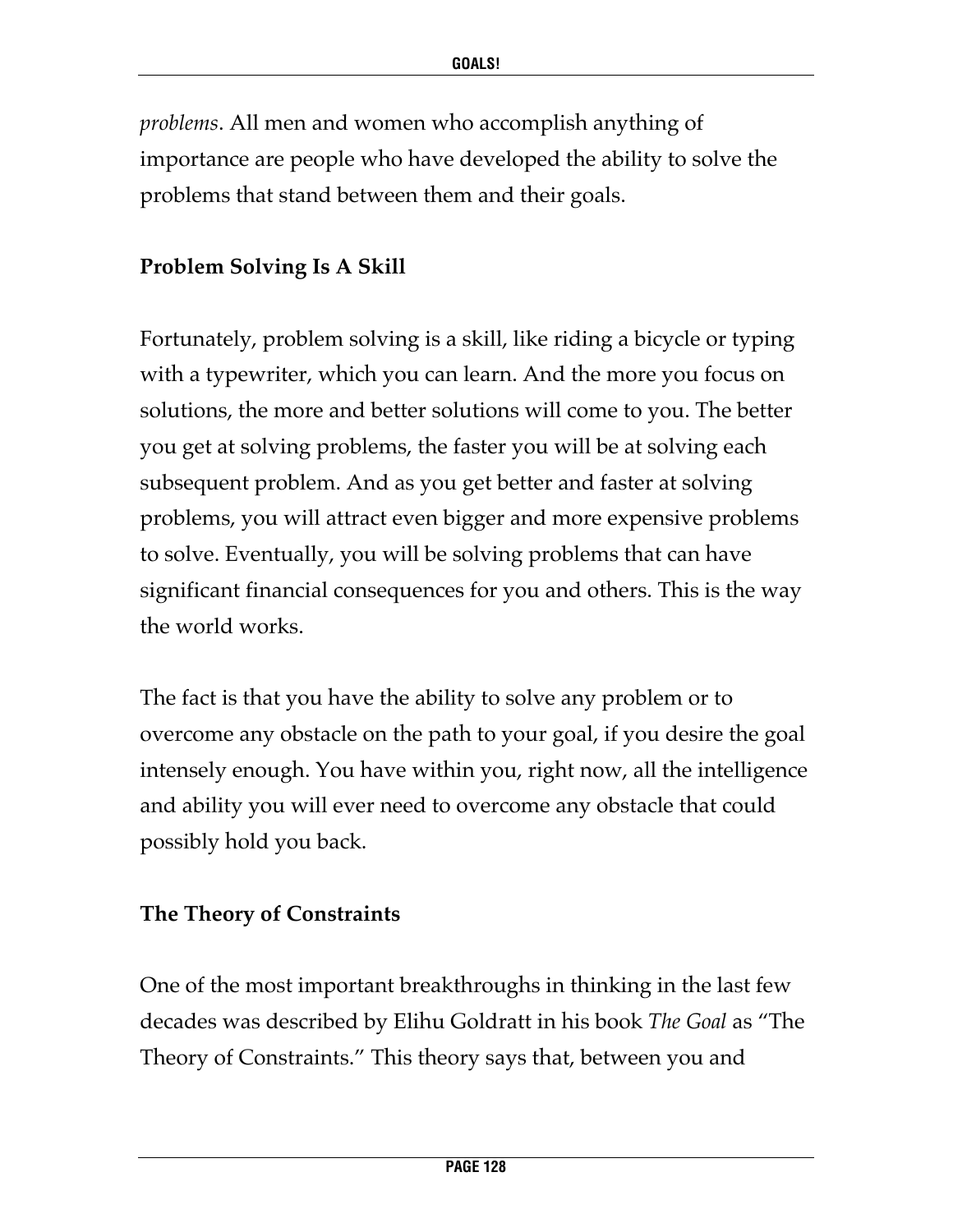anything you want to accomplish, there is a constraint, or limiting factor, that determines how fast you get to where you want to go.

For example, if you are driving down the freeway and there is traffic construction that is narrowing all the cars into a single lane, this bottleneck or chokepoint becomes the constraint that determines how fast you get to your destination. The speed at which you pass through this bottleneck will largely determine the speed of your entire journey.

In accomplishing any major goal, there is always a constraint or bottleneck you must get through as well. Your job is to identify it accurately and then to focus all of your energies on alleviating that key constraint. Your ability to remove this bottleneck, or deal with this limiting factor can help you move ahead faster than perhaps any other step you can take.

# **Internal Versus External Constraints**

The 80/20 Rule applies to the constraints between you and your goals. This rule says that 80% of your constraints will be *within* yourself. Only 20% of your constraints will be outside of yourself, contained in other people and situations. To put it another way, it is you *personally* who is usually the major roadblock that is setting the speed at which you achieve any goal that you set for yourself.

For most people this is hard to accept. But superior people are more concerned with *what* is right rather than *who* is right. Superior people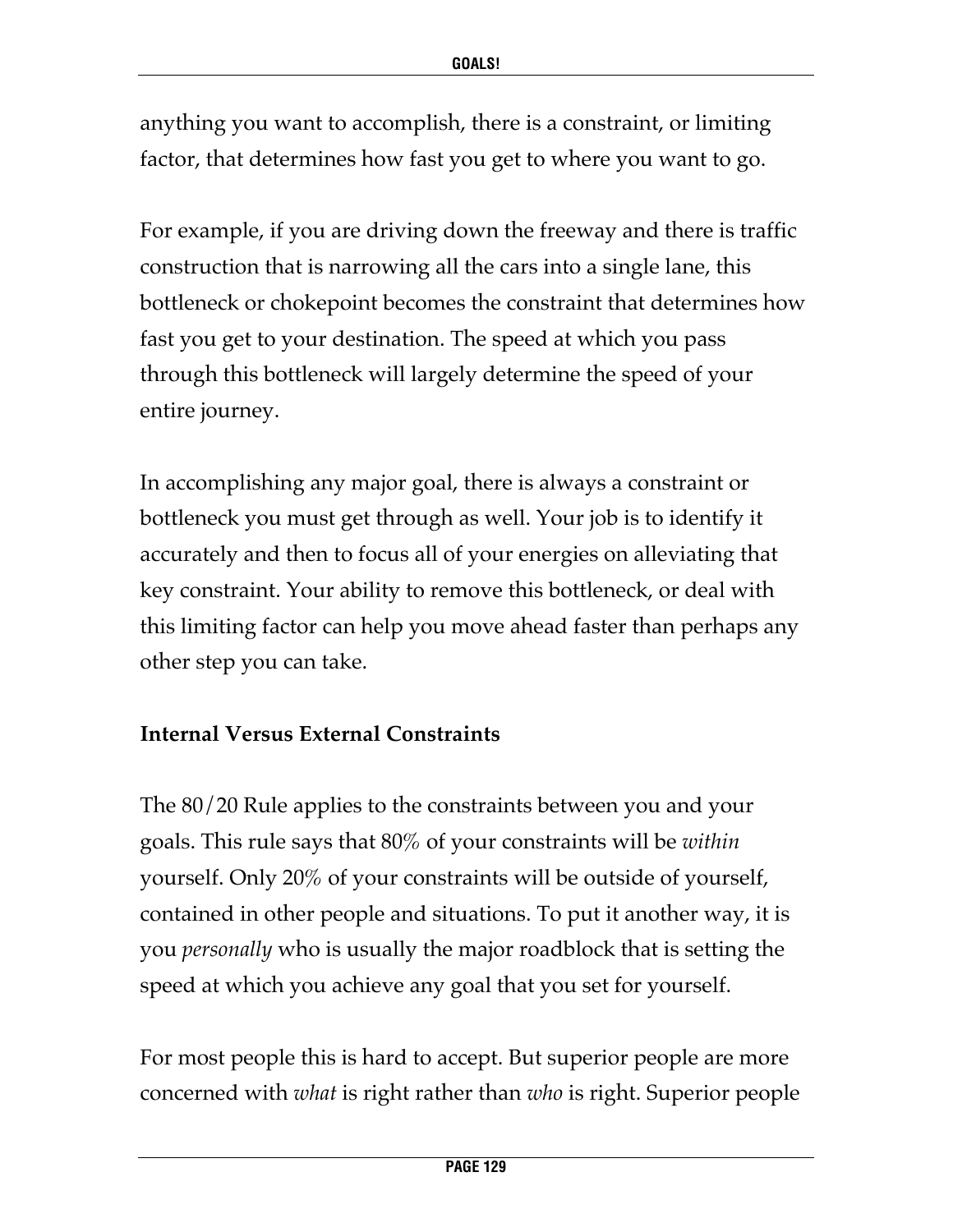are more concerned with the truth of the situation, and what they can do to solve the problem, than they are with protecting their egos.

## **Look Into Yourself**

Ask yourself, "What is it *in me* that is holding me back?" Look deep within yourself and identify the key constraints in your personality, temperament, skills, abilities, habits, education or experience that might be holding you back from achieving the goals that you have set for yourself. Ask the brutal questions. Be completely honest with yourself.

The primary obstacles between you and your goals are usually mental. They are psychological and emotional in character. They are within yourself rather than within the situation around you. And it is with these mental obstacles that you must begin if you want to achieve everything that is possible for you.

### **Two Major Obstacles to Success**

The two major obstacles to success and achievement are *fear* and *doubt*. It is first of all, the fears of failure, poverty, loss, embarrassment or rejection that holds the average person back from trying in the first place. This is why the average number of times that a person tries with a new goal is less than one. As soon as he thinks of the goal, these fears overwhelm him and, like a bucket of water on a small fire, extinguishes his desire completely.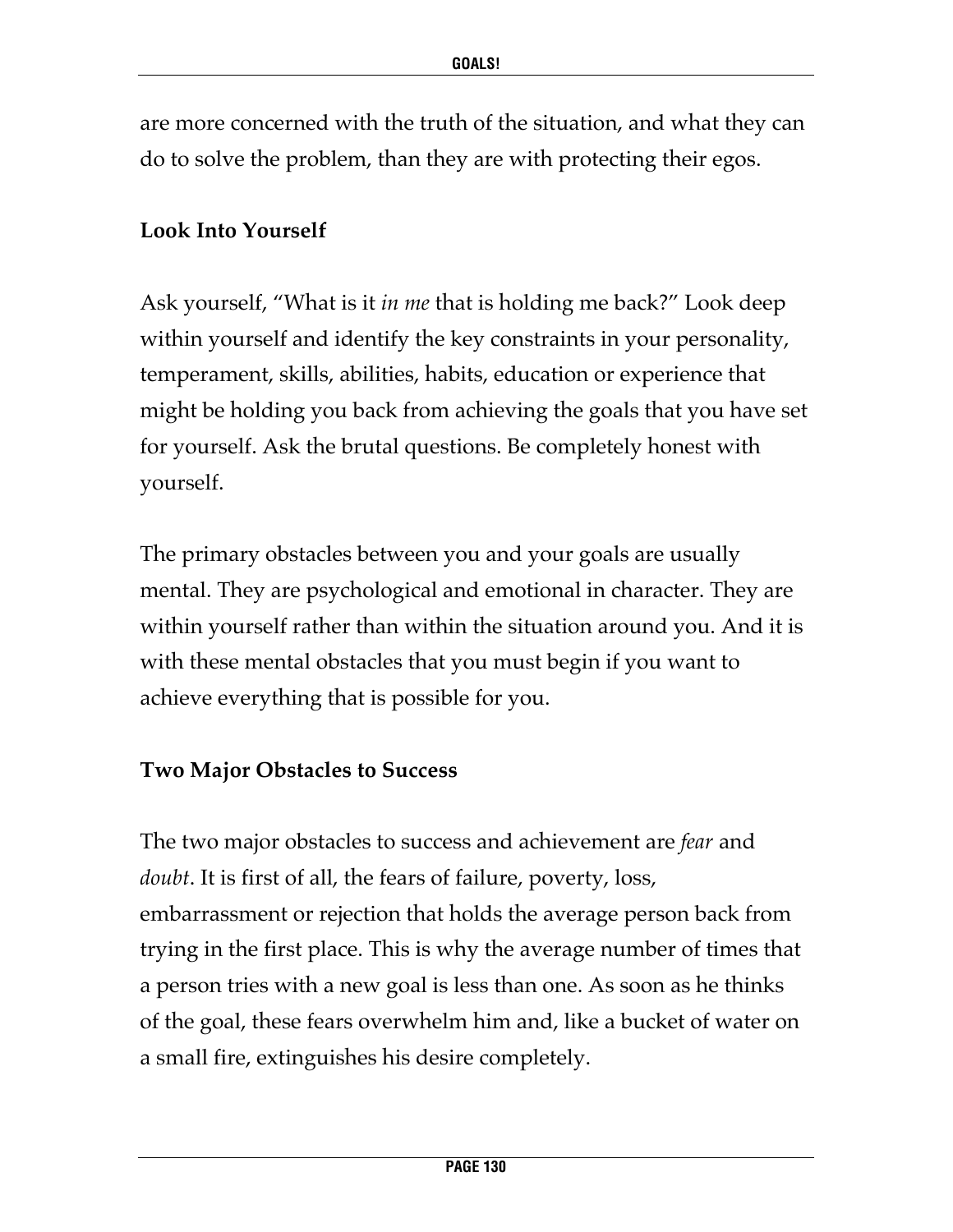The second mental obstacle, closely aligned to fear, is that of selfdoubt. We doubt our own abilities. We compare ourselves unfavorably to others, and think that others are somehow better, smarter and more competent than we are. We think, *"I'm not good enough."* We feel inadequate and inferior to the challenges of achieving the great goals that we so much want to accomplish.

# **Negative Emotions Can Be Unlearned**

Fortunately, if there is anything good about doubt and fear it is that they are both *learned* emotions. Have you ever seen a negative baby? Children come into the world with no doubts or fears at all. And whatever has been learned can be *unlearned*, through practice and repetition.

The primary antidotes to doubt and fear are *courage* and *confidence*. The higher your level of courage and confidence, the lower will be your levels of fear and doubt, and the less effect these negative emotions will have on your performance and behavior.

# **The Keys To Courage and Confidence**

The way that you develop courage and confidence is with *knowledge* and *skill*. Most fear and doubt arises out of ignorance and feelings of inadequacy of some kind. The more you learn the things you need to know to achieve your goals, the less fear you will feel on the one hand, and the more courage and confidence you will feel on the other.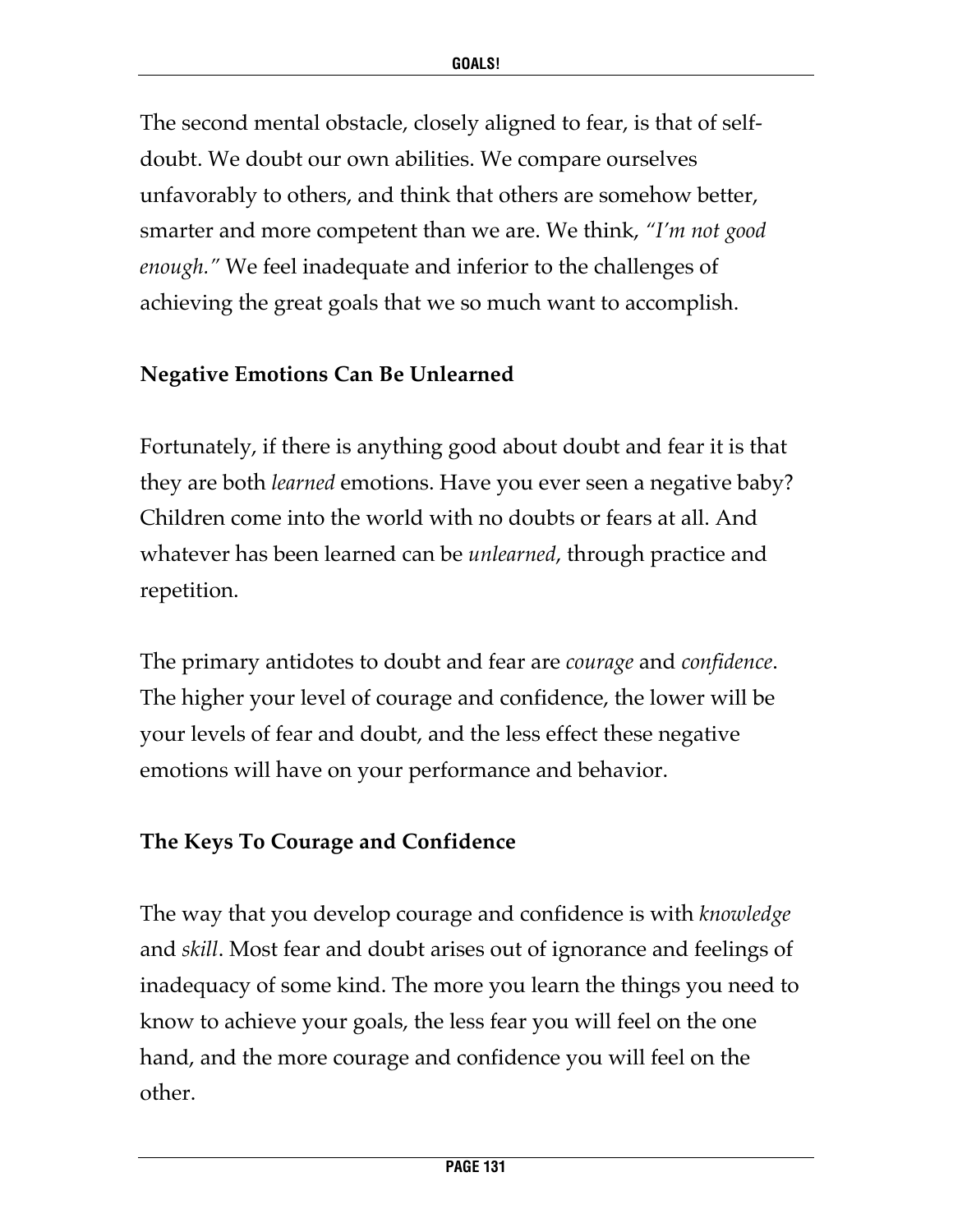Think about learning to drive for the first time. You were probably extremely tense and nervous, and made a lot of mistakes. You may have driven erratically and been a danger to yourself and others. But over time, as you mastered the knowledge and skills of driving, you became better and better, and your confidence increased.

Today, you can quite comfortably get into your car and drive across the country with no fear or worry at all. You are so competent at driving that you can do it well without even thinking about it. The same principles apply to any skills you need to learn to achieve any goal you can set for yourself.

# **Powerful Versus Powerless**

Doctor Martin Seligman of the University of Pennsylvania spent more than 25 years studying the phenomenon of what he called "Learned Helplessness." What Seligman concluded, after interviewing and studying many thousands of people, was that more than 80% of the population suffers from learned helplessness to some degree, and occasionally to a very high degree indeed.

A person suffering from learned helplessness feels that he or she is incapable of achieving his or her goals, or improving his or her life. The most common manifestation of learned helplessness is contained in the words *"I can't."* Whenever the victim of learned helplessness is offered an opportunity, possibility or new goal, he immediately respond by saying, "I can't." He then goes on to give all the reasons why a particular goal or objective is not possible for him. "I can't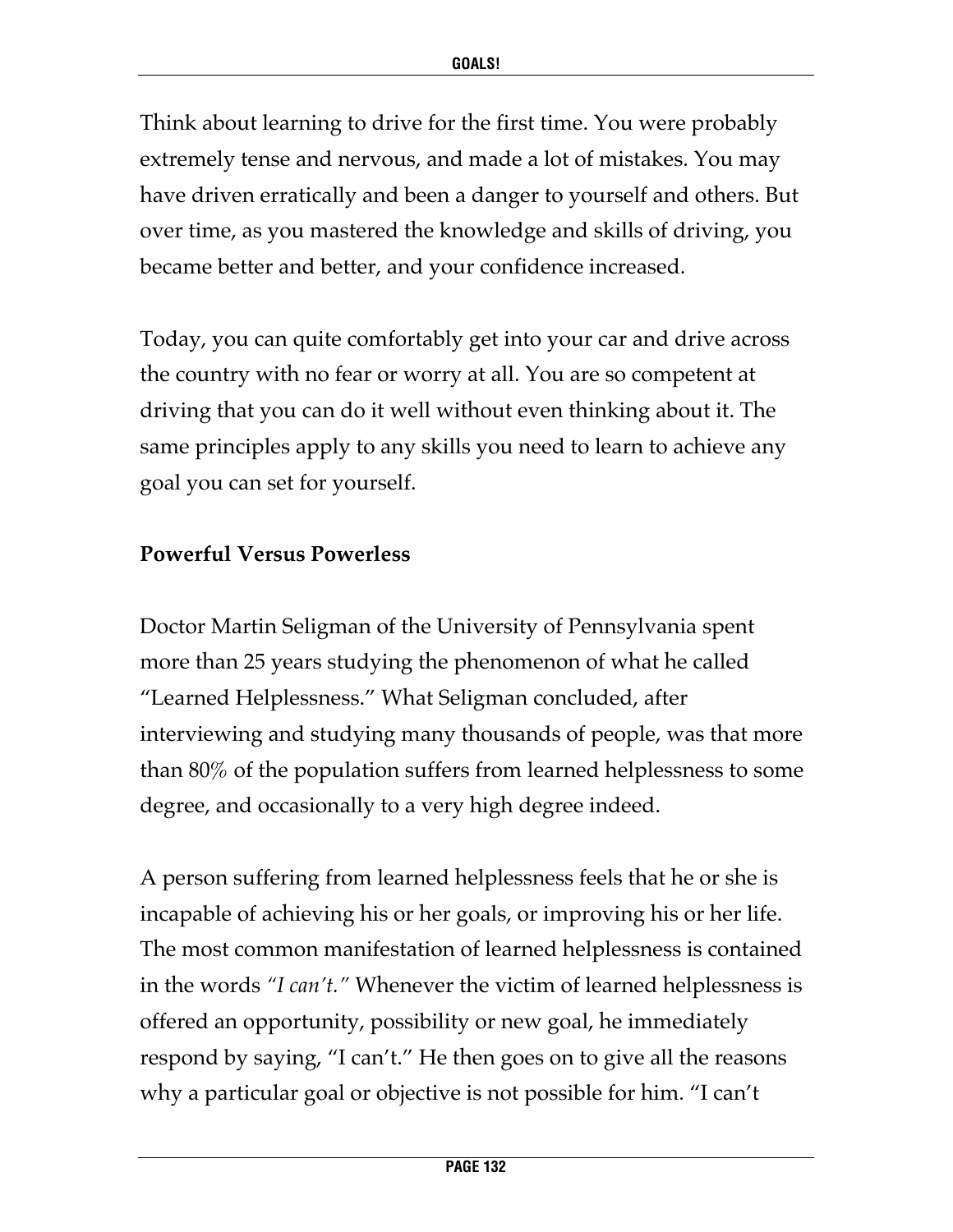move ahead in my career. I can't get a better job. I can't take time off to study. I can't save money. I can't lose weight. I can't start my own business. I can't start a second income business. I can't change or improve my relationship. I can't get my time under control."

Whatever it is, he always has a self-limiting reason that immediately slams on the brakes of his potential. It short-circuits any attempt or desire to set a new goal or to change things in any way. Another famous observation of Henry Ford was, *"If you believe you can do a thing or you believe you cannot, in either case, you are probably right."*

# **Unlearning Helplessness**

Learned helplessness is usually caused by destructive criticism in childhood, negative experiences growing up and failure experiences as an adult. The way you get over this natural tendency to sell yourself short is by setting small goals, making plans and working on them each day. In this way, you gradually develop greater courage and confidence, like building up a muscle. As you become more confident in yourself and your abilities, you can set even larger goals. Over time, your doubts and fears will weaken and your courage and confidence will grow and become the dominant force in your thinking. Eventually, with a record of successes behind you, it won't be long before you become *unstoppable*.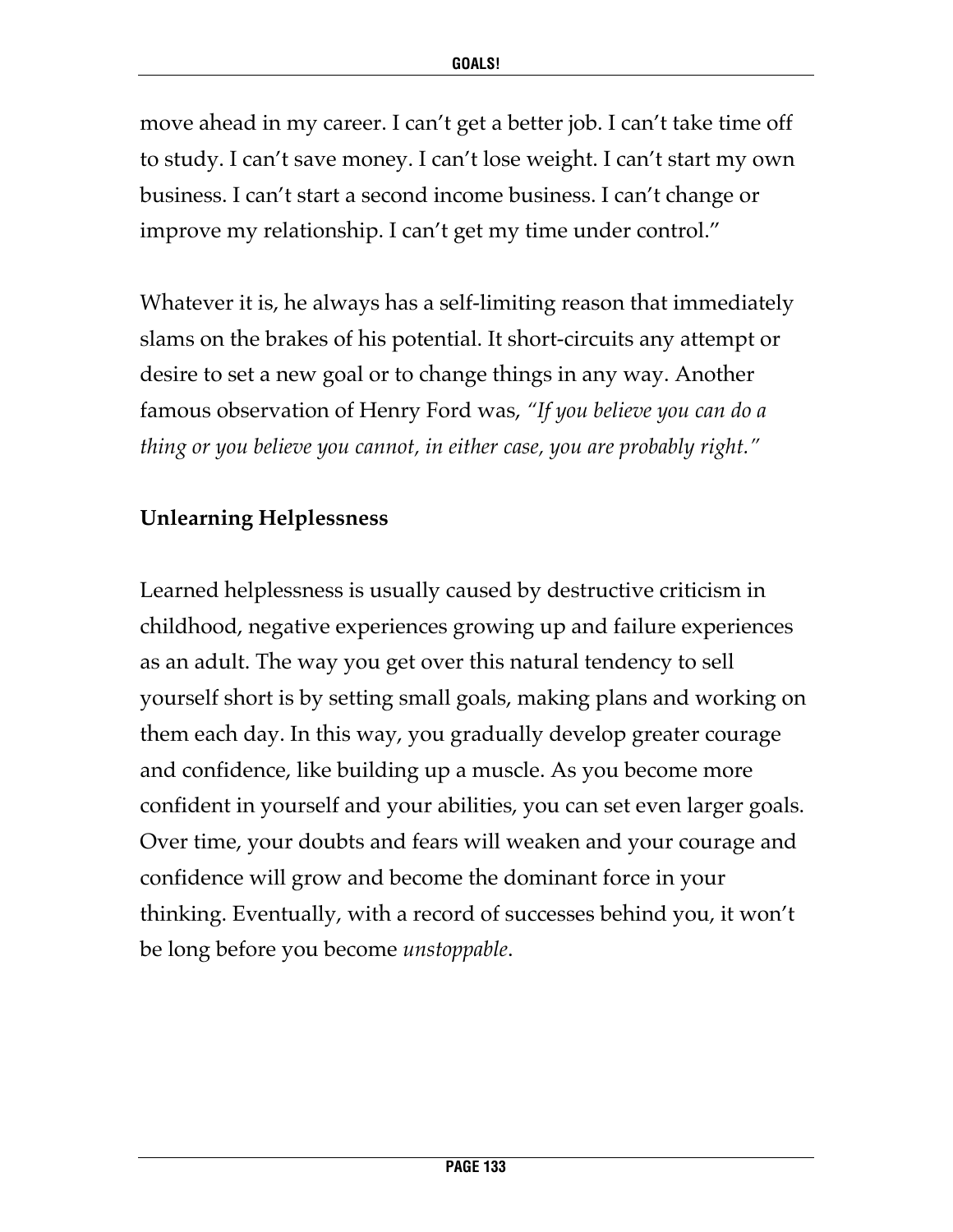#### **The Trap of the Comfort Zone**

The second mental obstacle that you need to overcome is the "comfort zone." Many people become complacent with their current situations. They become so comfortable in a particular job or relationship, or at a particular salary or level of responsibility, that they become reluctant to make any changes at all, even for the better.

The comfort zone is a major obstacle to ambition, desire, determination and accomplishment. People who get stuck in a comfort zone, combined with learned helplessness, are almost impossible to help in any way. Don't let this happen to you.

### **Set Big Challenging Goals**

The way that you get out of your comfort zone, and break loose from learned helplessness, is by setting big, challenging goals. You then break these goals down into specific tasks, set deadlines and work on them every day. Like an ice flow breaking up in the spring, soon the sluggishness and lethargy of learned helplessness and the comfort zone breaks up and you begin moving faster and faster toward accomplishing more and more of what is possible for you.

#### **Organize Your Obstacles By Priority**

Once you have made a list of all the obstacles that are standing in the way of your achieving your major goals, organize the obstacles by priority. What is the largest single obstacle? If you could wave a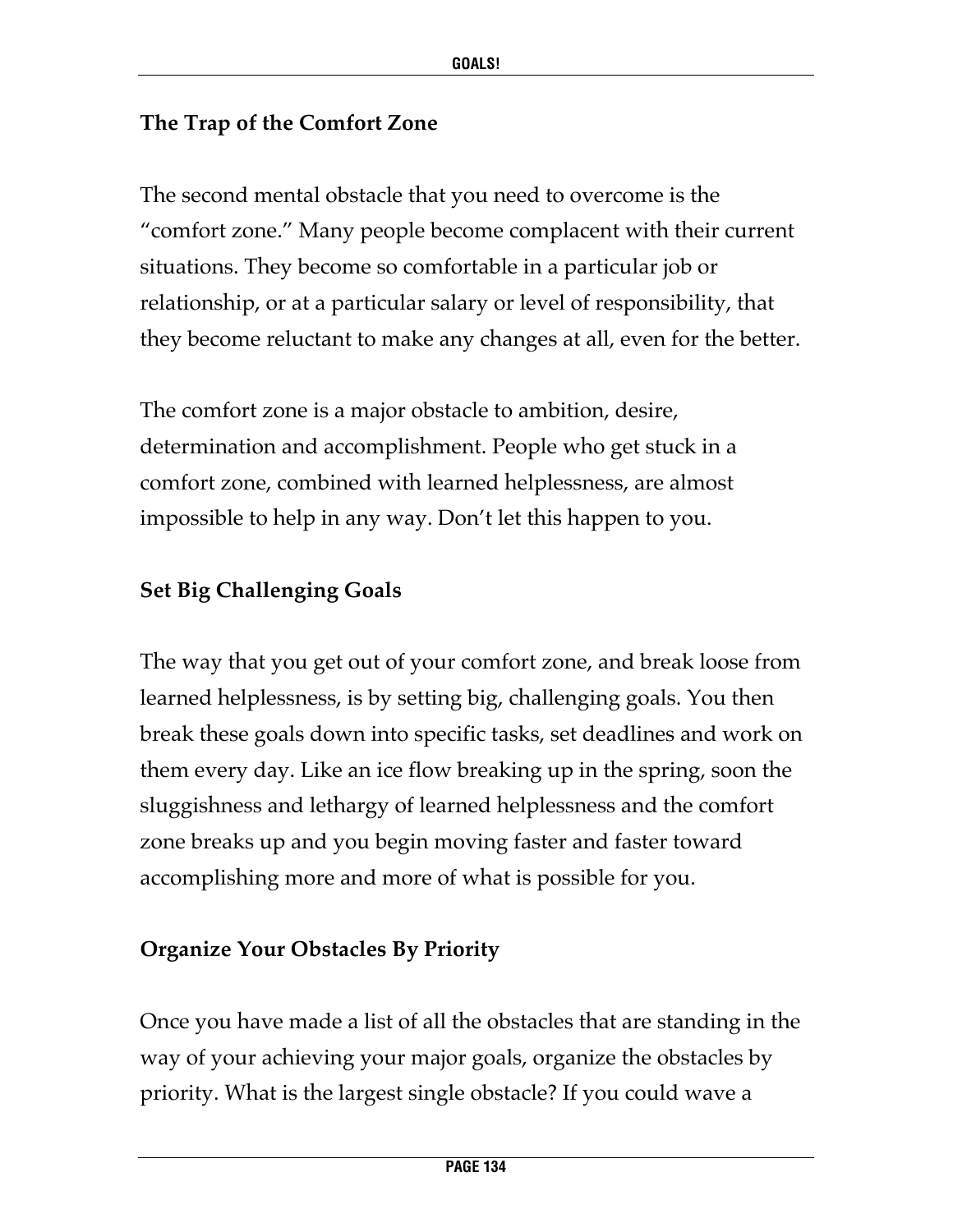magic wand and remove one major obstacle from your path, which one obstacle, if removed, would help you the most in moving ahead more rapidly?

Management consultant Ian Mitroff has an interesting set of observations with regard to problem solving and the removal of obstacles. He says that, "Whatever the problem, define it several different ways before you attempt to solve it. Beware of any problem for which there is only one definition, or only one solution."

When you ask the question, with regard to your goal, "why am I not there already?" what answer comes to mind? What is holding you back? What is standing in your way? It is at this point that you have to *drill down* to determine the correct obstacle before you begin taking steps to remove it.

You do this by asking the question, "*What else* could be the problem?" after each definition of the problem.

### **Conducting A Sales Analysis**

In my work with corporations, or with individuals, we start off with the goal of doubling our profits or doubling our income. I then ask, "Why is it that our profits or our income are not twice as high already?" By repeated questioning, we often come up with an answer that is quite different from the obvious answer.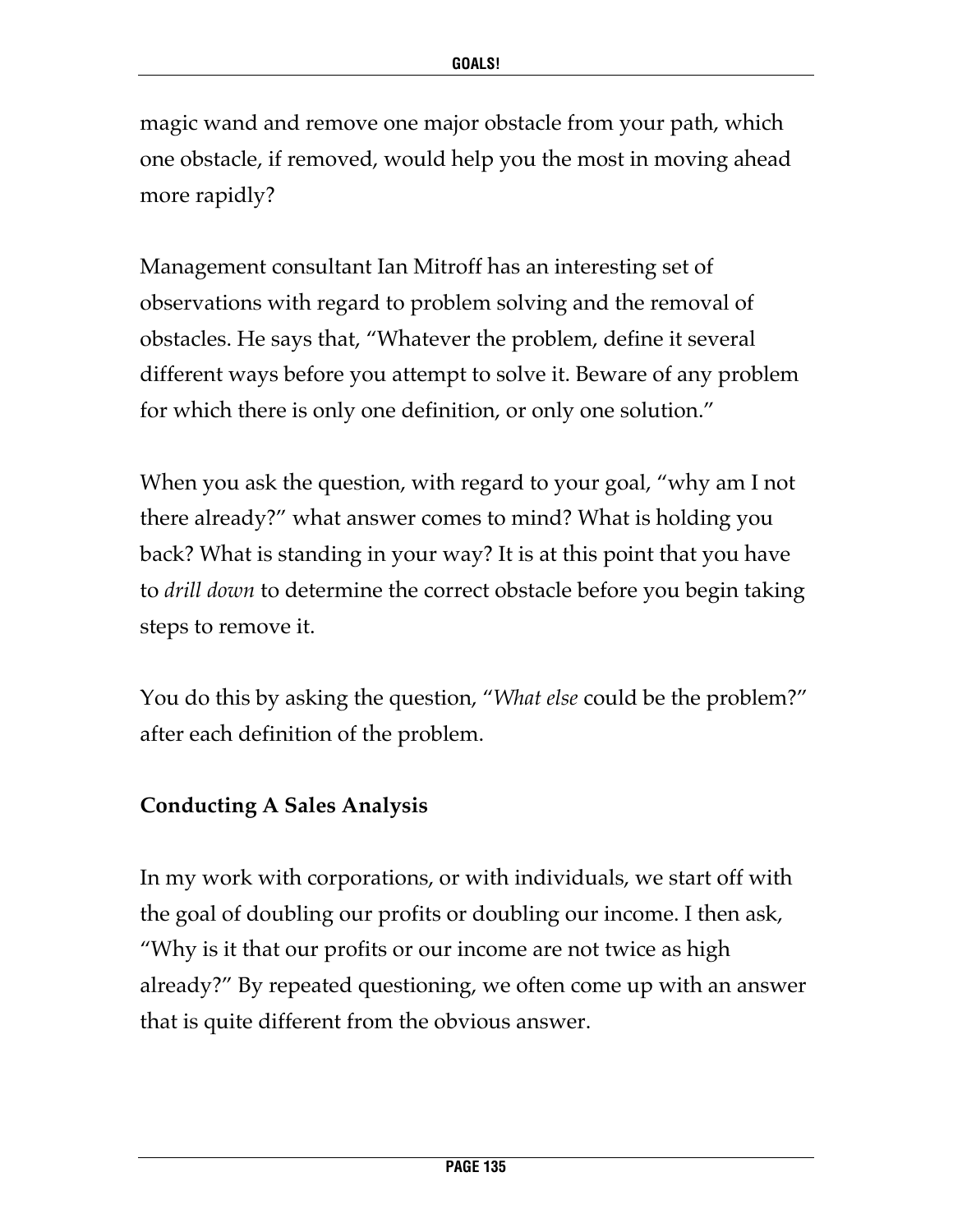Here is an example of the questioning process:

"We are not making enough sales." *What else* could be the problem?

"Our individual sales are not large enough per customer." *What else* could be the problem?

"Our advertising is not attracting enough customers." *What else* could be the problem?

As you can see, whichever of these obstacles turns out to be the correct problem will require a completely different course of action to solve it. If we don't have enough sales, our solution is to increase the number of sales. If our sales are not large enough per customer, our solution is to increase the size of sale per customer. If our advertising is not drawing enough customers, our solution is to improve the quality of our advertising in some way.

# **Keep Drilling Deeper**

You could say, "Our customers are not buying enough from us." *What else* could be the problem?"

"Our customers are not buying frequently enough from us." *What else* could be the problem?

 "Our salespeople are not selling enough to our customers." This could lead to totally revamping the quality of the sales force through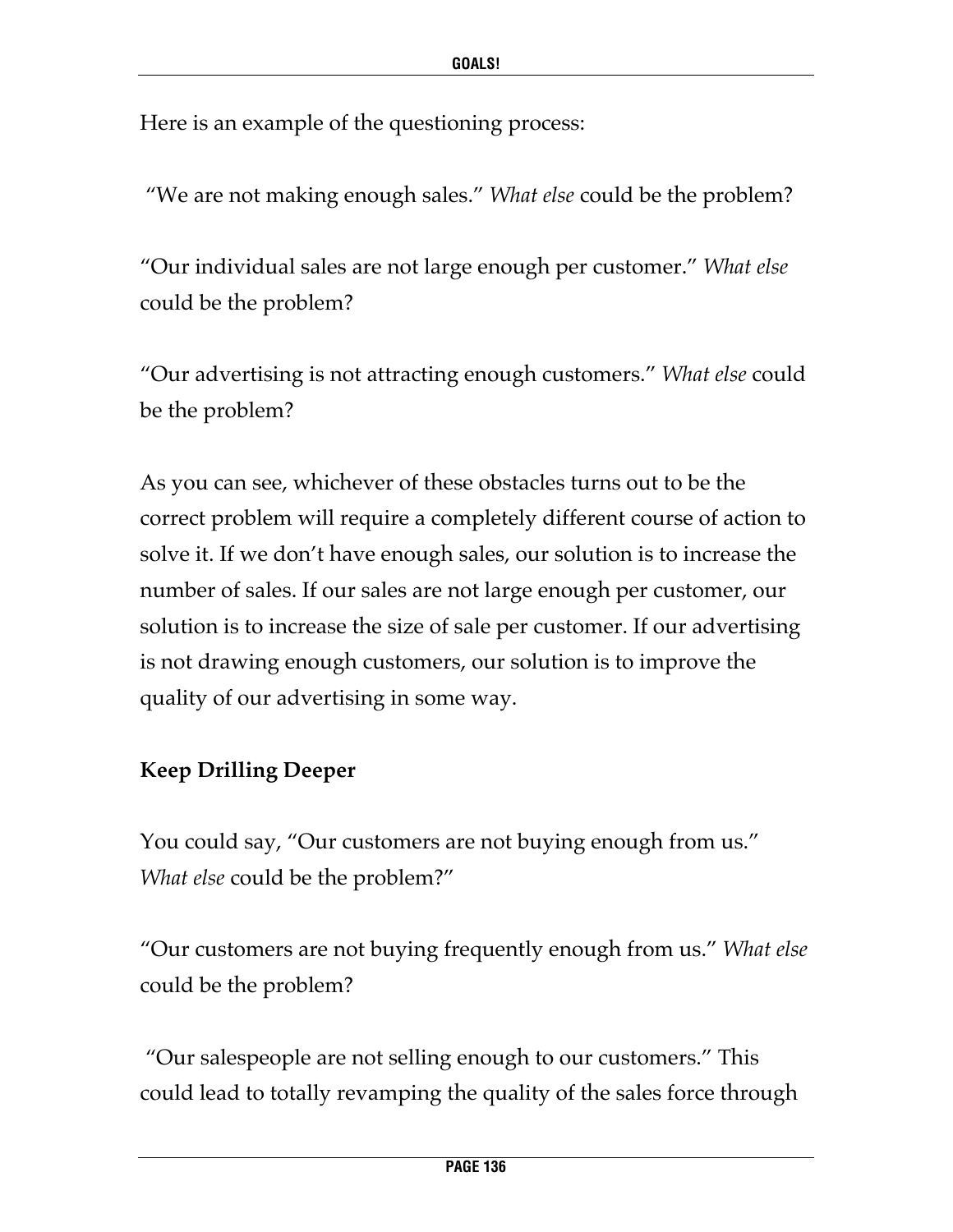better recruiting, training and management. What else could be the problem?

"Our customers are buying too many of our products from our competitors." *What else* could be the problem?

"Our competitors are selling too much of their products to our customers." This answer forces you to ask, "What value or benefit do our prospective customers see in purchasing from our competitors? How could we offset this perceived benefit?"

*What else* could be the problem? "We are not making enough profit on our sales." *What else* could be the problem?

"It costs us too much to make each sale." *What else* could be the problem? And so on. Each new definition of the problem suggests different ways that the goal of increased sales or profitability could be achieved.

# **Apply the Right Solution to the Right Problem**

In the business book, *The McKinsey Way,* describing the management consulting practices of McKinsey and Company, the authors point out that one of the greatest wastes of time and money is in applying the wrong solution to the wrong problem in the first place. This can apply to your problems and obstacles as well.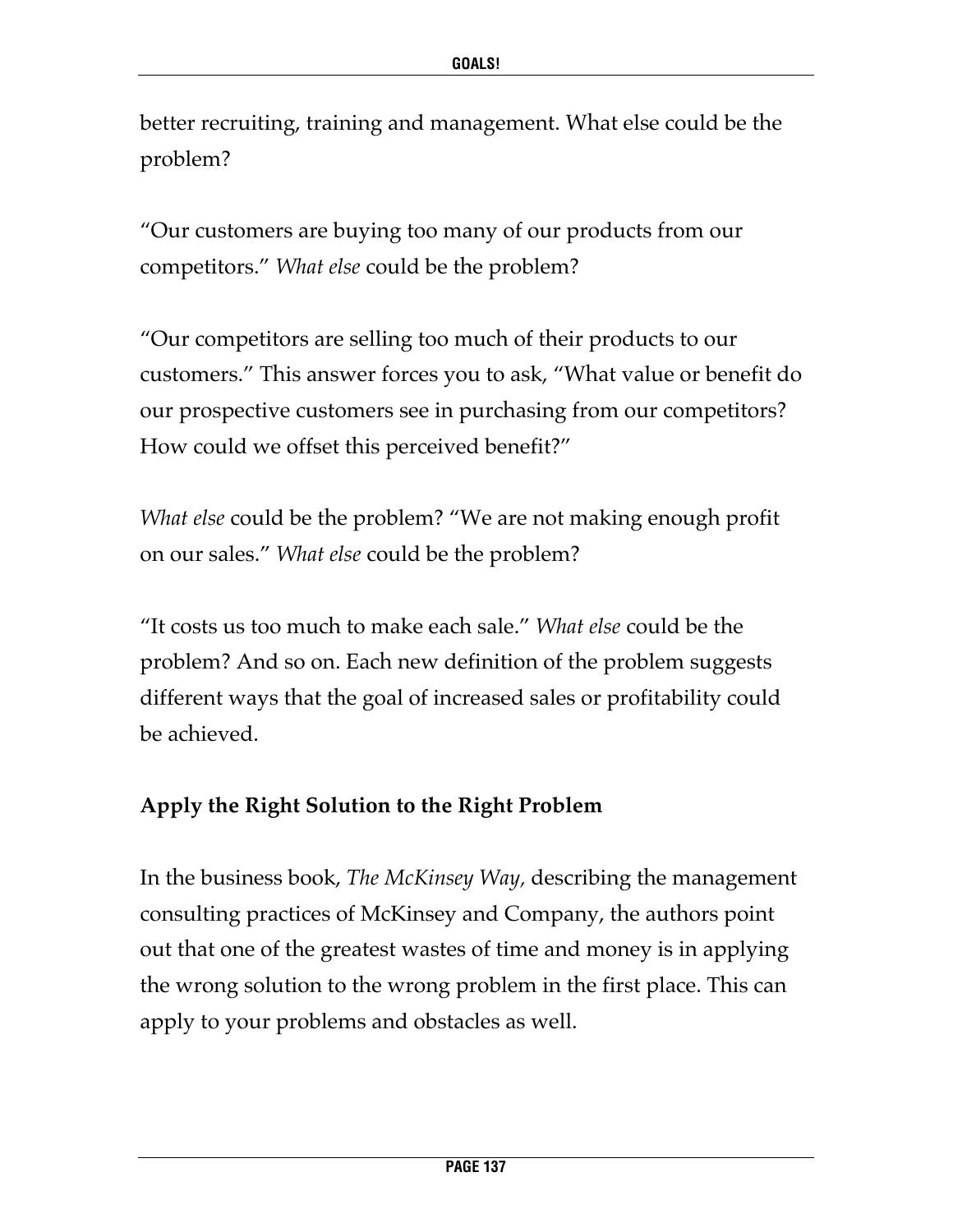By identifying the constraints or reasons that you are not achieving your personal income goals, each definition leads to a different set of solutions. They require that you think in different ways.

In your personal life, it is the same. The accuracy with which you identify the obstacles or bottlenecks that are holding you back will determine the appropriateness of the various steps that you can take to remove or alleviate those obstacles.

## **Increasing Your Income**

You could start off by stating the problem in this way: "I'm not earning enough money."

*What else* is the problem?

"I'm not contributing enough value to be worth more money."

*What else* could be the problem?

"I'm not good enough at what I do to be capable of getting results that are worth more than I'm earning today."

*What else* could be the problem?

"I don't use my time efficiently enough during the work day."

*What else* could be the problem?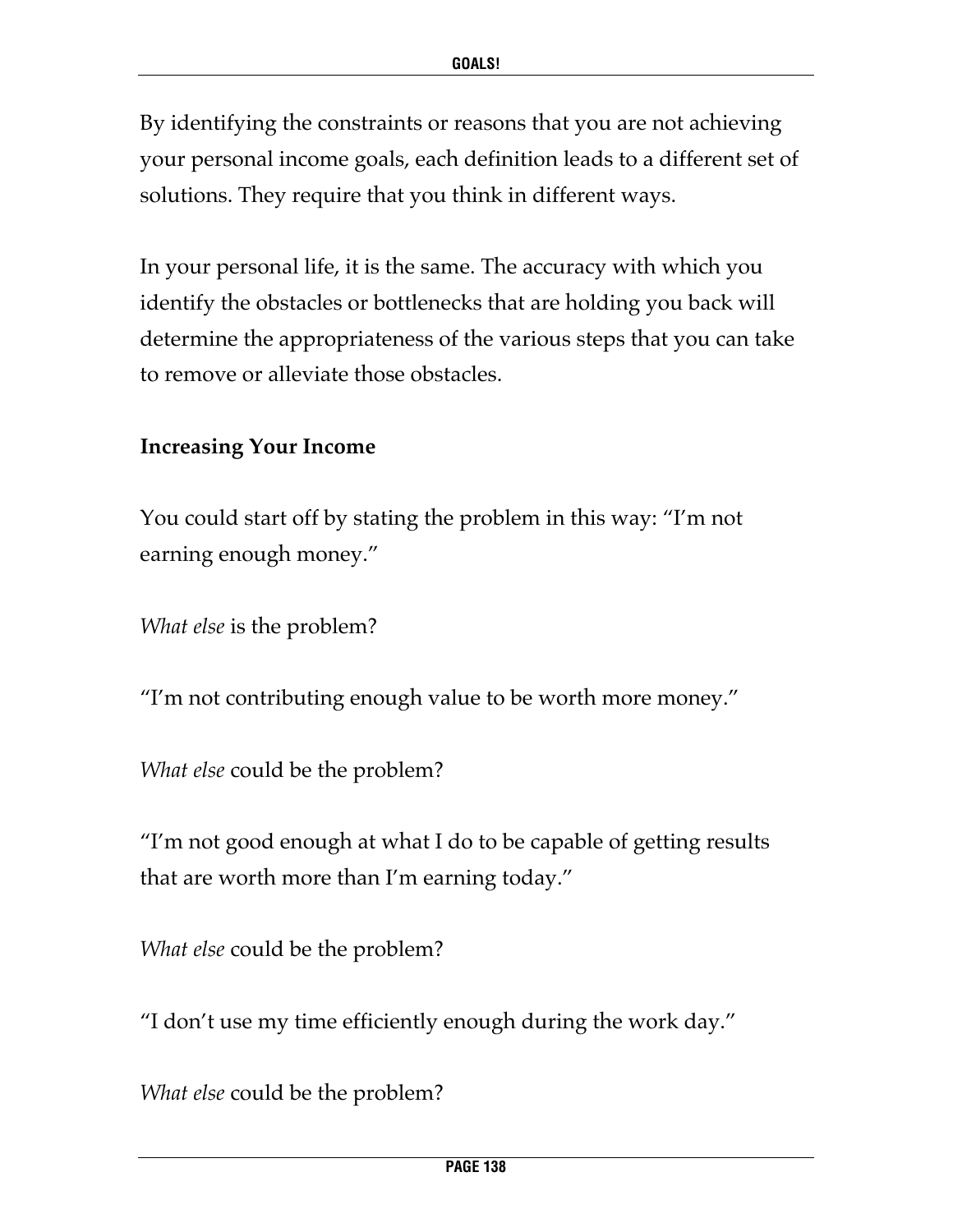"I spend my evenings watching television, my weekends socializing and I seldom read or learn anything that would help me to be better at my job."

Aha! Now you have found the *real* problem. Now you have a clear idea of what you have to do differently if you are going to solve your original problem, which was to earn more money.

## **Define the Obstacle As a Goal**

Once you have determined the major obstacle that is holding you back, rewrite that obstacle as a positive goal. For example, you could now say, "My goal is to continually upgrade my skills and abilities so that I am in the top 10% of money earners in my field."

You then make a list of all the things that you could do to upgrade your knowledge and skills, improve your time management, increase your efficiency and effectiveness and make more sales for your company.

You set deadlines and measures next to each step in your strategy to achieve excellence in your field. You then select one key task and take action on it immediately. From them on, you hold your own feet to the fire. You become your own taskmaster. You discipline and drive yourself to do the things that you need to do to become the kind of person you need to become in order to achieve the goals that you have set for yourself.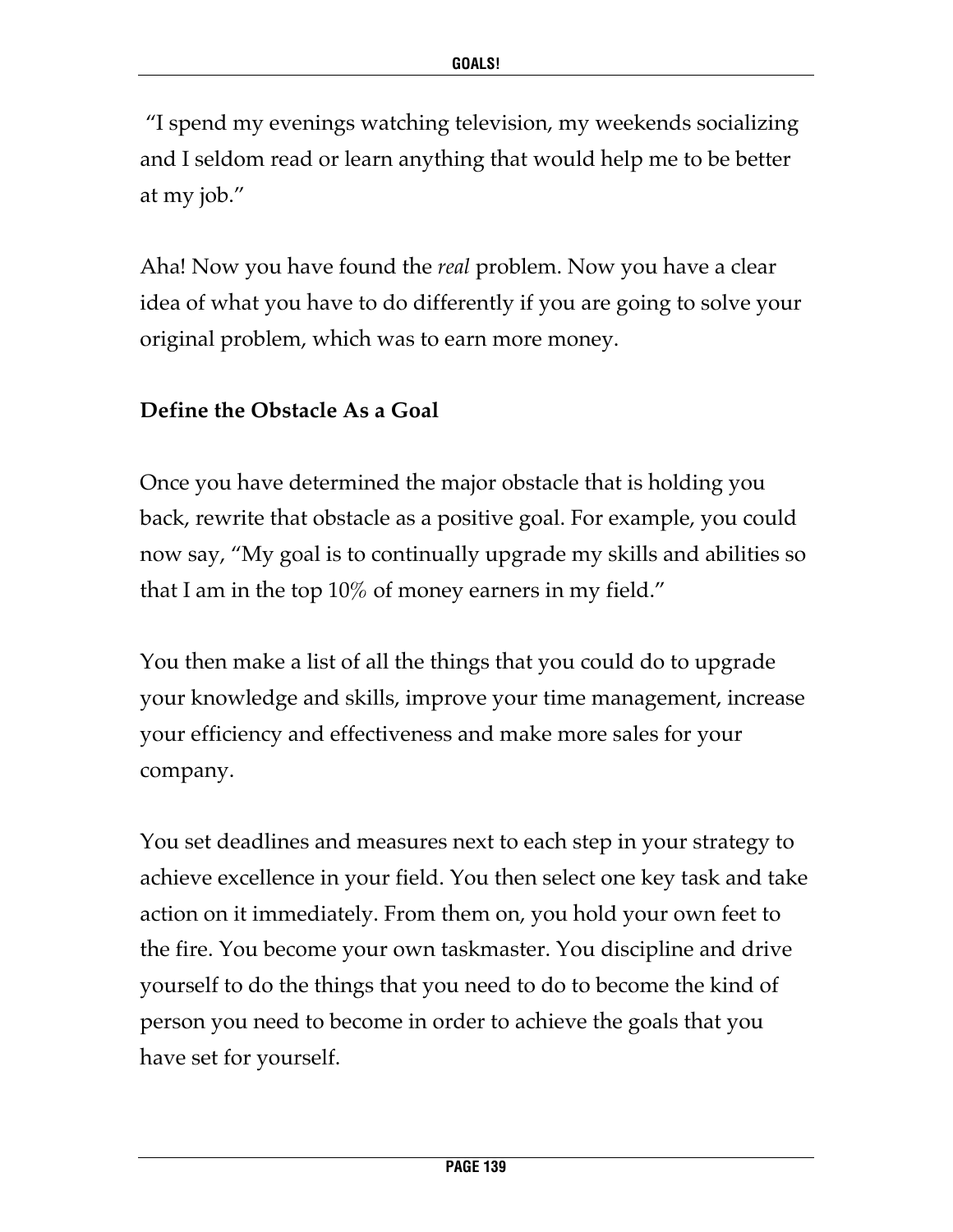This exercise of identifying what is holding you back and then setting a clear, written goal to remove that obstacle puts you back in control of your own life.

By following through on your resolution, you virtually guarantee your ultimate success, and the achievement of almost any goal you can set for yourself.

### **Strive For Accuracy**

If you have any questions or concerns about the accuracy of your problem definition, discuss it with someone you know and trust. Put your ego aside. Invite honest feedback and criticism. Be open to the possibility that you have fundamental flaws and weaknesses that are standing in the way of your realizing your full potential. Be brutally honest with yourself.

Once your problem or obstacle is clear to you, ideas, opportunities and answers will come to you from various sources. You will begin to attract into your life all kinds of resources that will help you to overcome the obstacle or difficulty, either within yourself or within the situation around you, and move you more rapidly toward your goal.

# **Almost Every Problem Can Be Solved**

Remember the old poem, *"For every problem under the sun, there is a solution or there is none. If there is a solution, go and find it. If there isn't, never mind it."*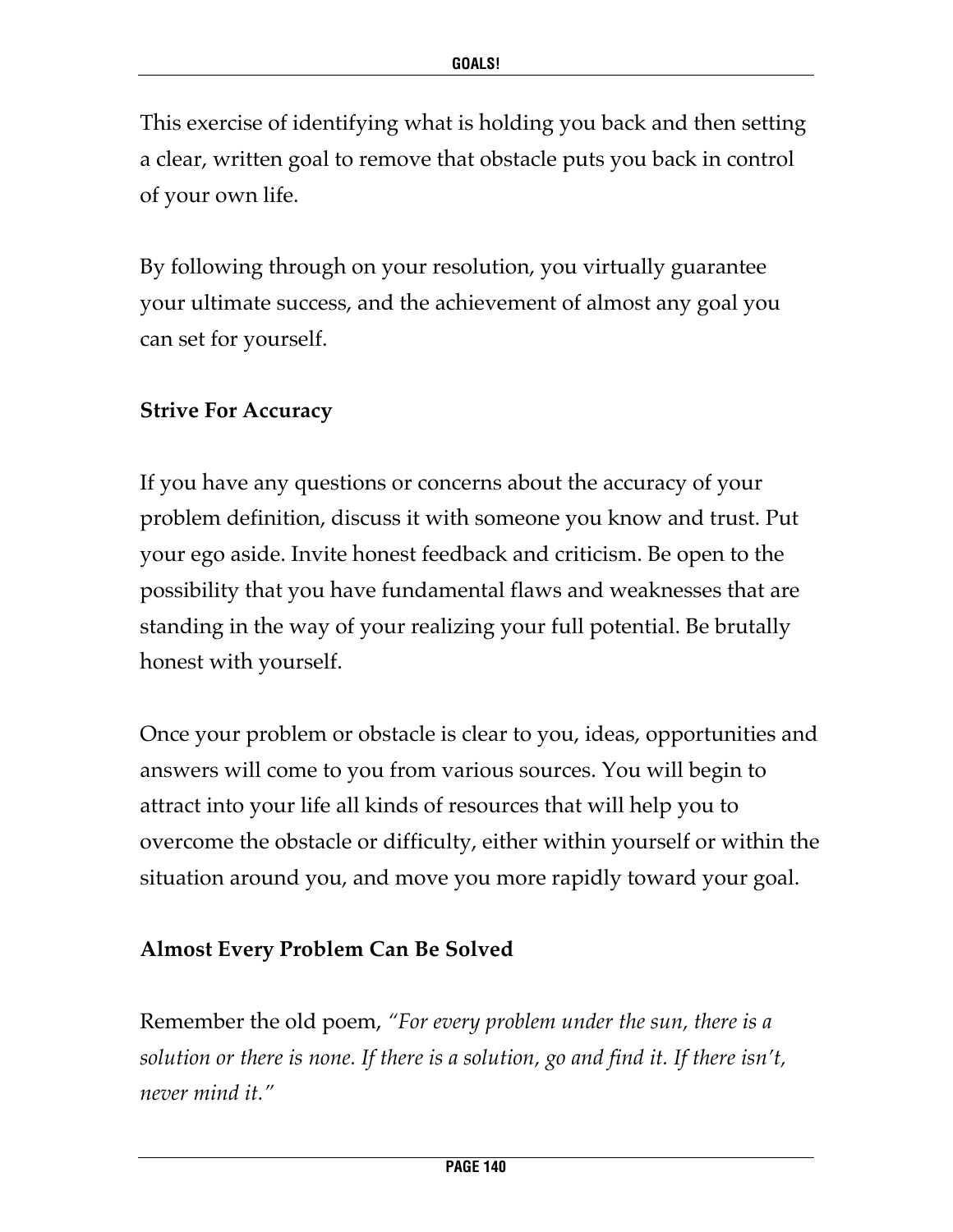For every problem or obstacle that is standing between you and what you want to accomplish, there is a solution of some kind somewhere. Your job is to be absolutely clear about what sets the speed at which you achieve your goal and then to focus your time and attention on alleviating that constraint. By removing your major obstacle, you will often make more progress in a few months than the average person might make in several years.

### **Remove the Roadblocks:**

- 1. Identify a major goal and then ask, "Why aren't I there already? What is holding me back?" List everything you can think of.
- 2. Look into yourself and face the possibility that it is your own fears and doubts that are your biggest roadblocks to success.
- 3. Identify the constraint or limiting factor, in yourself or the situation, that sets the speed at which you achieve your goal.
- 4. Develop several definitions of your major problem or obstacle. Ask, "What else is the problem?"
- 5. Define your best solution as a goal, set a deadline, make a plan of action and then get busy on your plan. Work on it every day until the problem is solved or the obstacle is removed.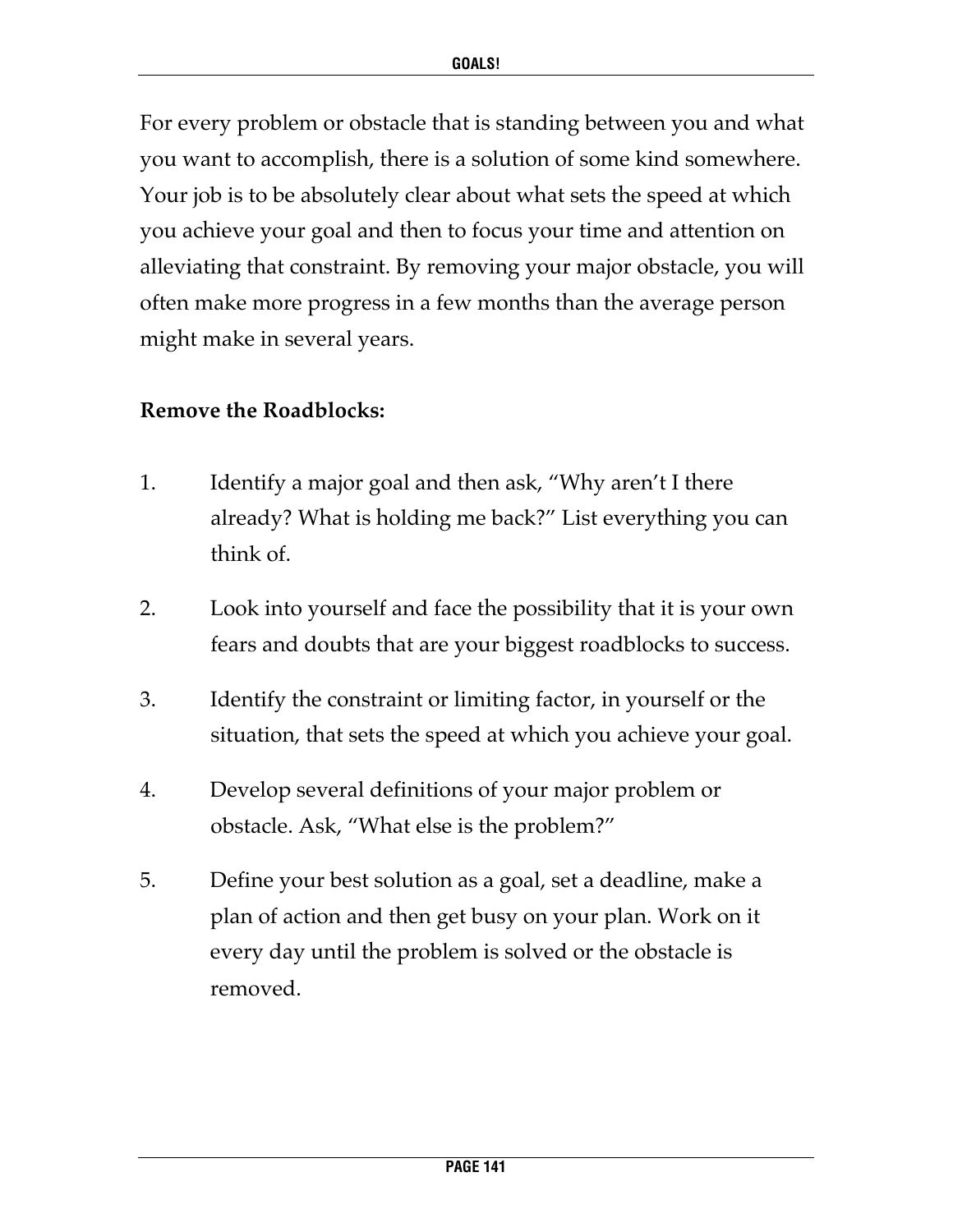# **CHAPTER ELEVEN Become An Expert In Your Field**

*"The uncommon man is merely the common man thinking and dreaming of success and in more fruitful areas."* Melvin Powers

Like the army recruiting poster, one of your goals is to, *"Be All You Can Be."* The market only pays excellent rewards for excellent performance. It pays average rewards for average performance and below average rewards, under achievement, failure and frustration for below average results.

In our economic system, your income will be determined by three factors: first, what you do; second, how well you do it; and third, the difficulty of replacing you.

One of the qualities of top people is that, at a certain point in their careers, they decided to "Commit to Excellence." They decided to be the best at what they do. They decided to pay any price, make any sacrifice, and invest any amount of time necessary to become very good in their chosen fields. And as a result of this decision, they pulled away from the pack of average performers and moved themselves upward into the income category where today they earn three, four, five and ten times as much as their peers who have not made this commitment.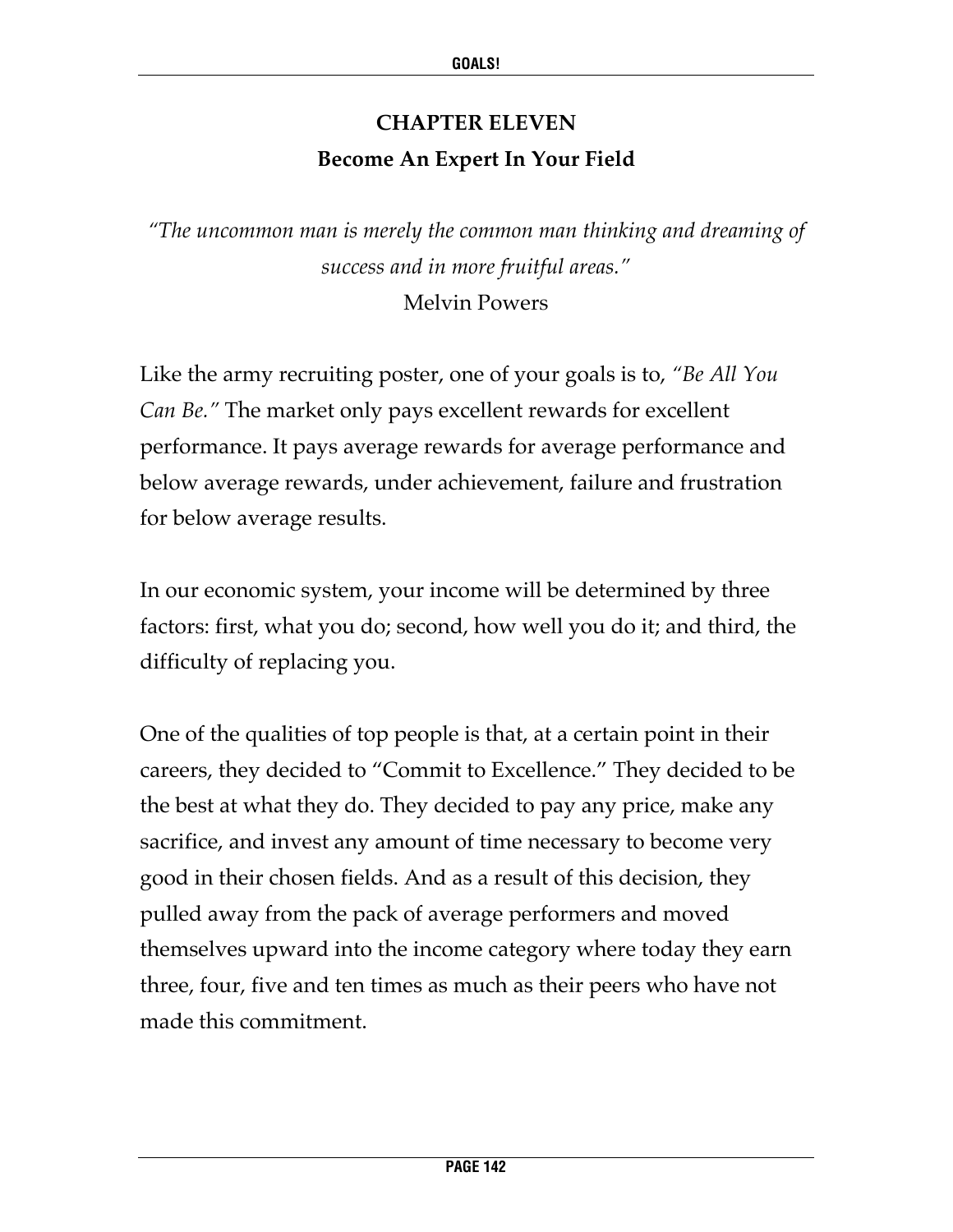## **The 80/20 Rule Revisited**

When I started my sales career many years ago, someone told me about the 80/20 Rule as it applied to sales. He said that 20% of the salespeople made 80% of the money. This means that 80% of the salespeople only make 20% of the money, and they have to divide it amongst themselves. At that point, many years ago, I decided that I would prefer to be a member of the top 20% rather than the bottom 80%. This decision changed my life forever.

Because I had come from a difficult childhood and received below average grades in school, I grew up with a poor self-image and a low level of self-confidence. It never occurred to me that I could be good at anything. If ever I attempted something and did it well, I immediately dismissed it as an accident or a lucky break. For years, I saw myself as an average or below average performer in any job I worked at.

## **The Great Insight**

Then one day I had a sudden flash of insight. I realized that everybody who is in the *top* 10% of their field started in the *bottom* 10%. Everybody who is doing well today was once doing poorly. Everyone who is at the front of *the buffet line of life* started at the back of the line. And even more importantly, it dawned on me that whatever others have done, within reason, I could do as well. And this turns out to be true for just about everyone.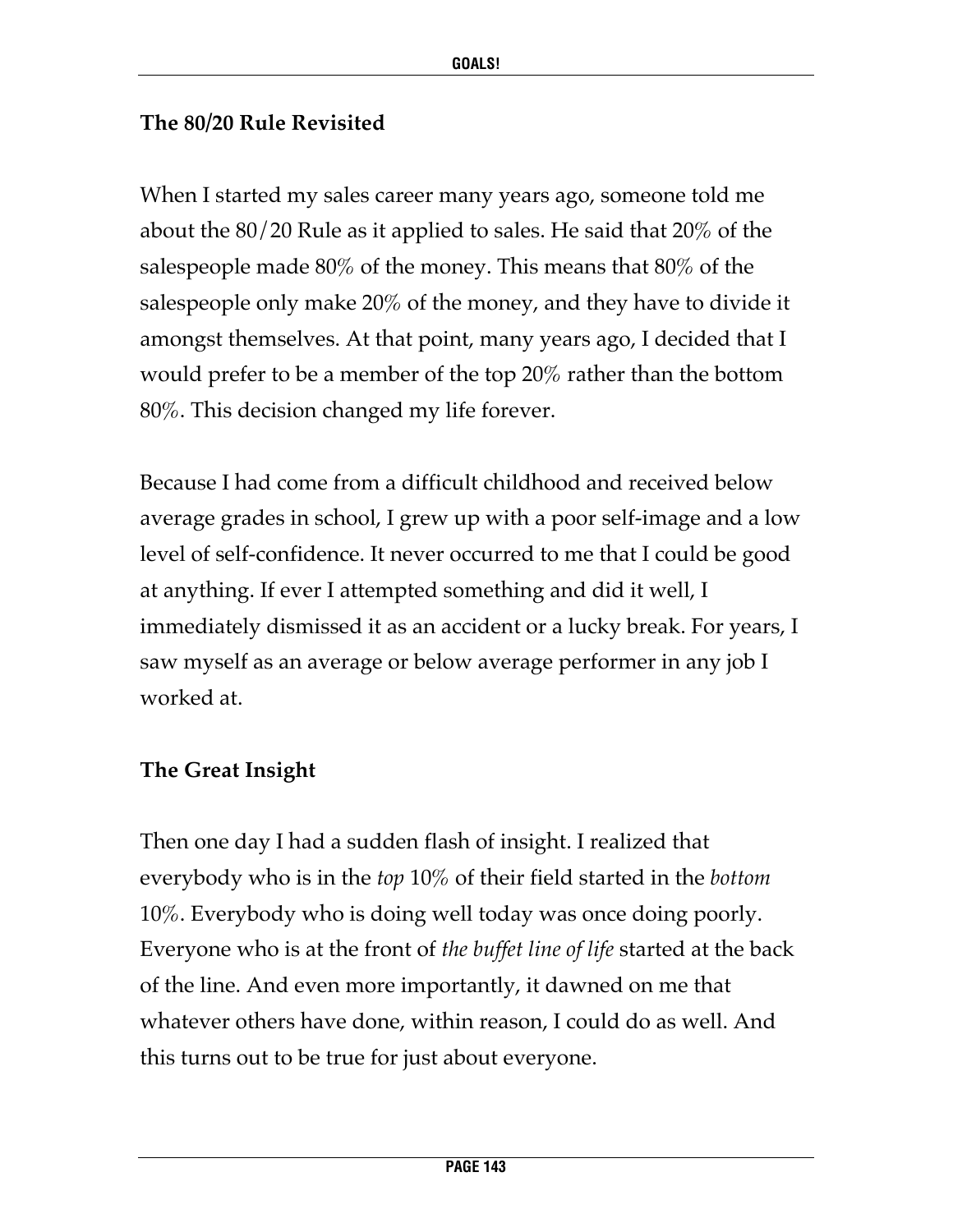*No one is better than you and no on is smarter than you*. People are just better or smarter in different areas. In addition, all business skills are *learnable*. People who are dong better in some area of business have learned the essential skills, in combination with other skills, before you have. If you are not achieving what others are achieving, it simply means that you have just not learned these skills  $YET!$ 

## **The Iron Law of Self-Development**

Here was another breakthrough realization for me: *"You can learn anything you need to learn to achieve any goal you can set for yourself."* There are no real limits on what you can accomplish, except for the limits that you place on own your mind and imagination. If you decide to become excellent, to join the top 10% of people in your field, there is nothing on earth that can stop you from getting there, except yourself.

Will it be easy? Of course not! I do not use the word "easy" in this book. Everything worthwhile takes a long time and a lot of work to accomplish. But it is possible if you want it badly enough and are willing to work long enough. And it is worth every bit of the effort once you get there!

Les Brown, the motivational speaker says, "To achieve something that you have never achieved before, you must *become* someone that you have never been before."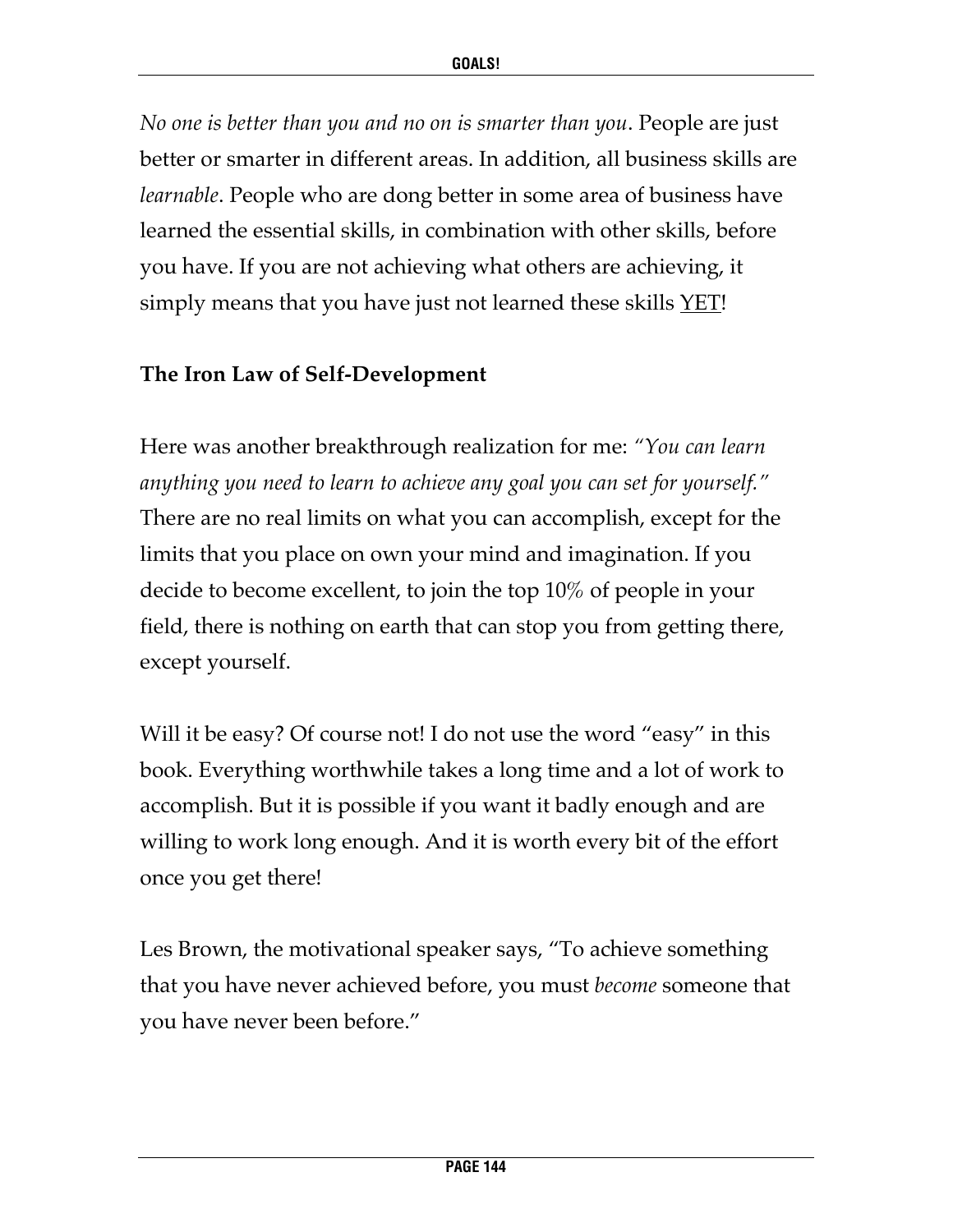Wolfgang von Goethe, the German philosopher said, "To have more, you must first *be* more."

Once you decide to become one of the best people in your field, the only question you ask is, "How do I achieve it?" The very fact that hundreds of thousands, and even millions of people, have gone from the bottom to the top in every field is ample proof that you can do it as well. Many of these people, if not most of them, may not even have the natural talents and abilities that you have. In most areas of life, it is more hard work and dedication than natural ability and talent that leads to excellence and great success.

### **Is Education Essential For Success?**

In an analysis of the members of the *Forbes 400*, the 400 richest men and women in America, conducted a couple of years ago, they found that a person who dropped out of high school and who made it into the Forbes 400 was worth, on average, \$333 million dollars more than those who had completed college or university.

The reason I mention this is because many people feel that, if they didn't get good grades in school, they are permanently limited in what they can accomplish later in life. Nothing could be further from the truth. Some of the wealthiest, most successful men and women in America, and throughout the world, did poorly in school.

Remember the question, "How do you eat an elephant?" And the answer was, "One bite at a time." This is the same way that you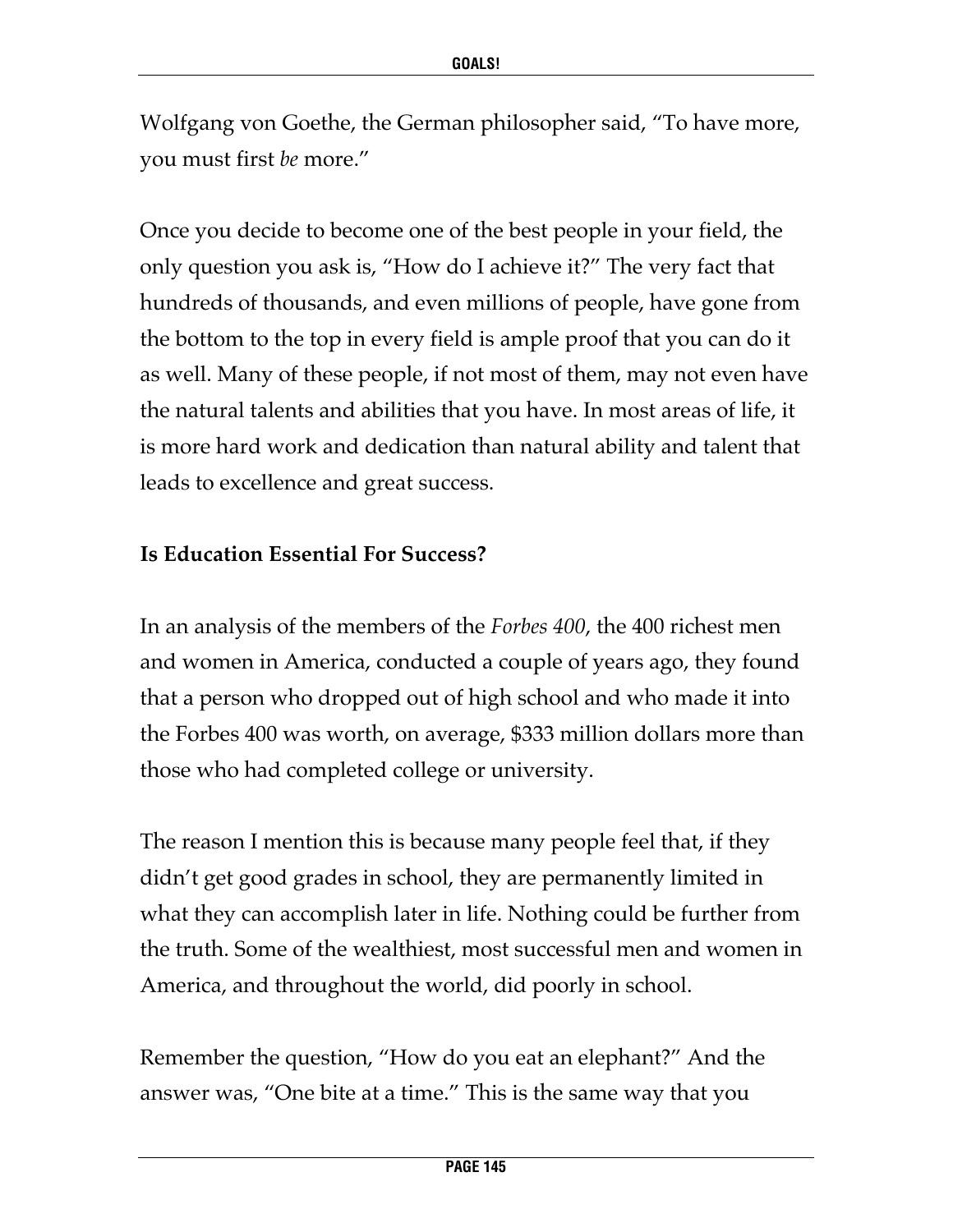become absolutely excellent at what you do. You move to the top one step, one skill, one small improvement at a time.

# **Appreciating or Depreciating Asset?**

The fact is that your current level of knowledge and skill is becoming obsolete at a faster rate today than ever before. I mentioned earlier that your "earning ability" can be an appreciating or a depreciating asset, depending upon whether or not you are upgrading it or simply allowing it to become obsolete. This is a choice you are making, or failing to make, every day.

The good news is that when you start to aggressively upgrade your knowledge and skills on the road to becoming one of the best people in your field, it will be as if you are in a race and you are the only one who is really running. You very soon move ahead of the pack and into the lead position. Meanwhile, most of your competitors are simply strolling along, doing just what they need to do to keep their jobs. The idea of committing to excellence has never even occurred to them, as it has to you.

# **Identify The Knowledge You Will Need**

You begin your journey to excellence by asking the question, "What additional knowledge, skills, and information will I need to lead my field in the months and years ahead?"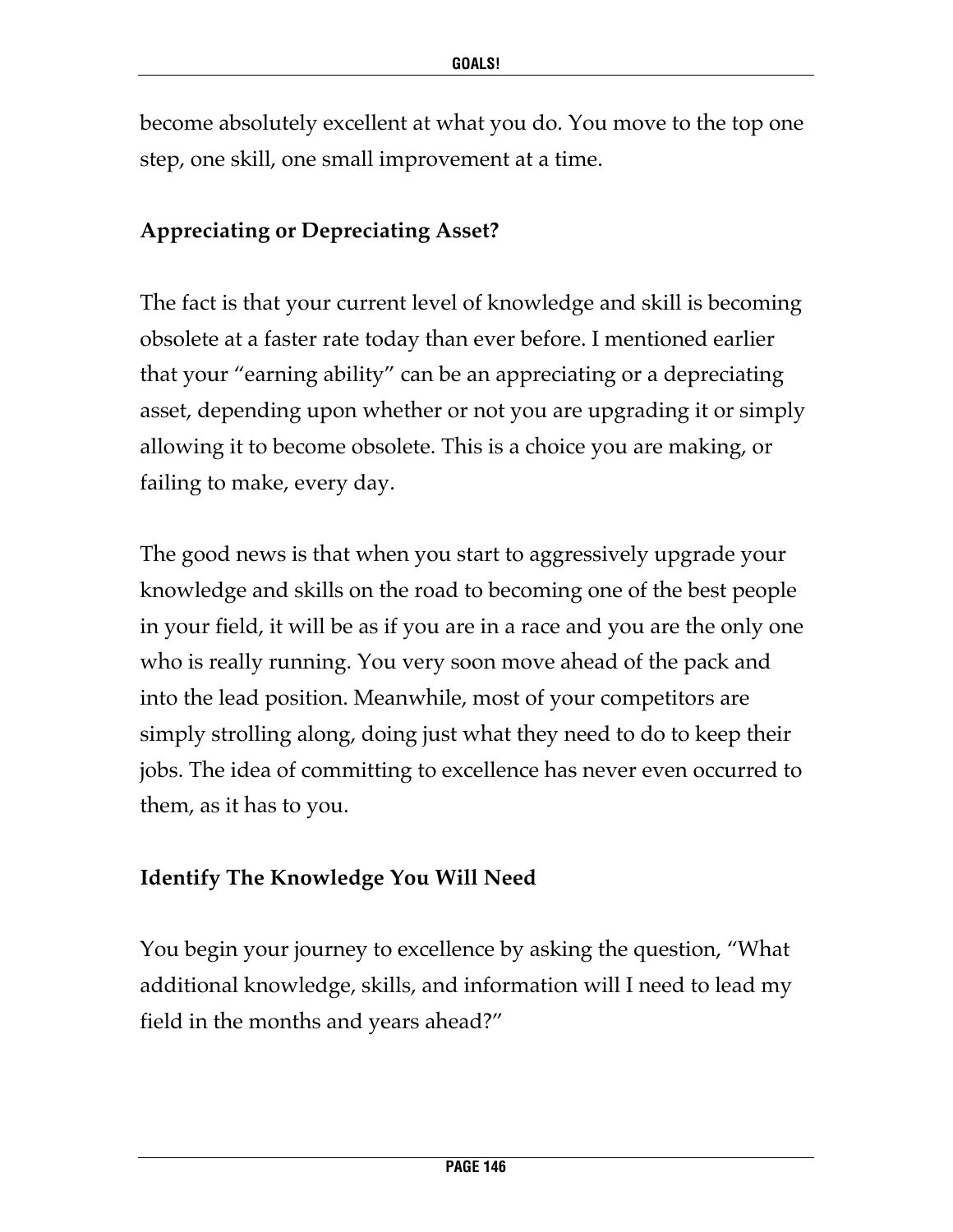Project yourself forward three to five years and imagine that you are one of the very best, highest paid people in your industry. *What would have to have happened?* What would you have to have done, learned or accomplished to reach this point? What skills would you have had to master to lead your field?

## **Make A Career Move**

Once upon a time, I had a good friend who was a lawyer in a small firm. His father had been a lawyer so he had taken law when he went to university. When he got out of school in his early 20s, he began practicing law amongst his friends and associates. But he soon decided that law was not for him. He decided to make a career in business instead.

By this time he was about 26 years old. In the face of considerable opposition, he gathered all his resources and concentrated single mindedly in getting into Harvard University to attend their MBA program. It took him two years, but he finally achieved it. It then took him two more years to complete the required courses and graduate with the coveted Harvard MBA.

He returned to his home city and interviewed for various jobs, finally taking an entry-level management position at a rapidly growing airline. It turned out to be a perfect career move. Within ten years he was the President of the airline and earning ten times as much as any of the lawyers that he had graduated with some years before. He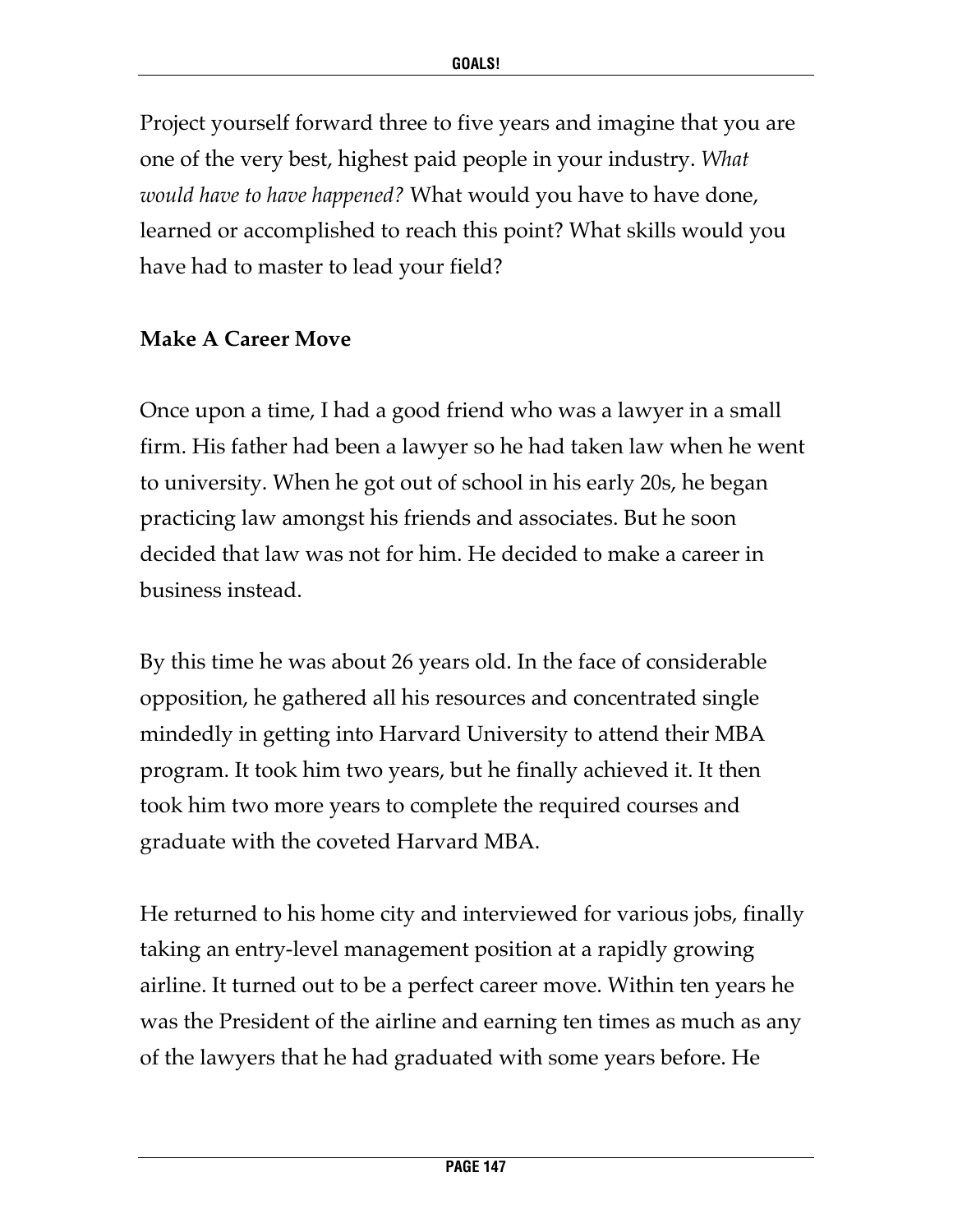became one of the youngest and most respected executives in charge of a major company in the country.

# **You Will Have Multiple Jobs and Careers**

It is estimated that the average person starting work today will have 14 full time jobs lasting two years or more, and four or five full time careers, in completely different businesses or industries. Fully 40 million Americans will be *contingency* workers for most of their careers. They will never work long-term for a single company but will instead move from company to company doing professional or technical jobs.

It is almost inevitable that your career will change continually as you grow and mature. You must be constantly looking down the road and thinking about the skills and competencies you will need to earn the kind of money you want to earn in the years ahead.

# **Identify Your Key Result Areas**

As I mentioned before, every job is made up of about five to seven key result areas. In sales, for example, these seven key result areas consist of first, prospecting; second, establishing rapport; third, identifying needs; fourth, presenting solutions; fifth, answering objections; sixth, closing the sale; and seventh, getting re-sales and referrals from satisfied customers.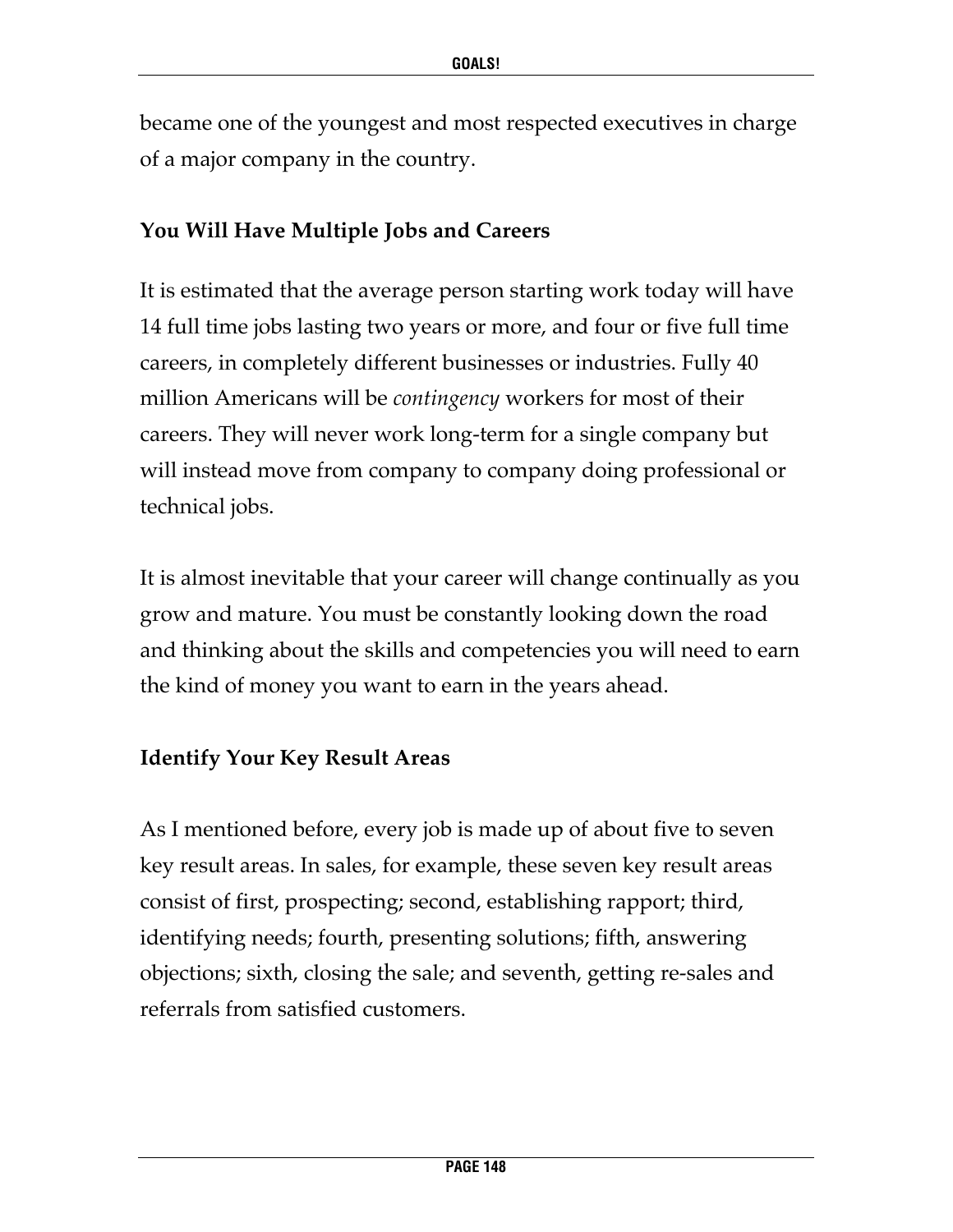If you are in sales, you should give yourself a grade of one to ten, with one being the lowest and ten being the highest, in each of these areas. You need to have a minimum score of seven across the board to be in the top 20% of your field.

Once you have graded yourself in these seven areas, you should take the list to your boss, or even better, to one of your customers, and ask them to give you a grade as well. This could be a real eye-opener for you. Very often, your evaluation of yourself is much different and higher than the way you are evaluated by others.

Whatever your final grades, you must then select your *weakest* key skill and go to work on that skill to bring it up so that it is equal or greater than the others. Your weakest key skill sets the height of your income and determines how fast and how far you go in your career.

# **Move Onto the Fast Track**

Here is the great go-forward question for the rest of your working life: *"What one skill, if you developed and did it in an excellent fashion, would have the greatest positive impact on your career?"* This becomes your focal point for personal and professional development. Your answer to this question is essential to your achieving excellence in your field.

Keep asking yourself: "What one skill, if I developed and did it in an excellent fashion, would have the greatest positive impact on my income and on my future in my current job?"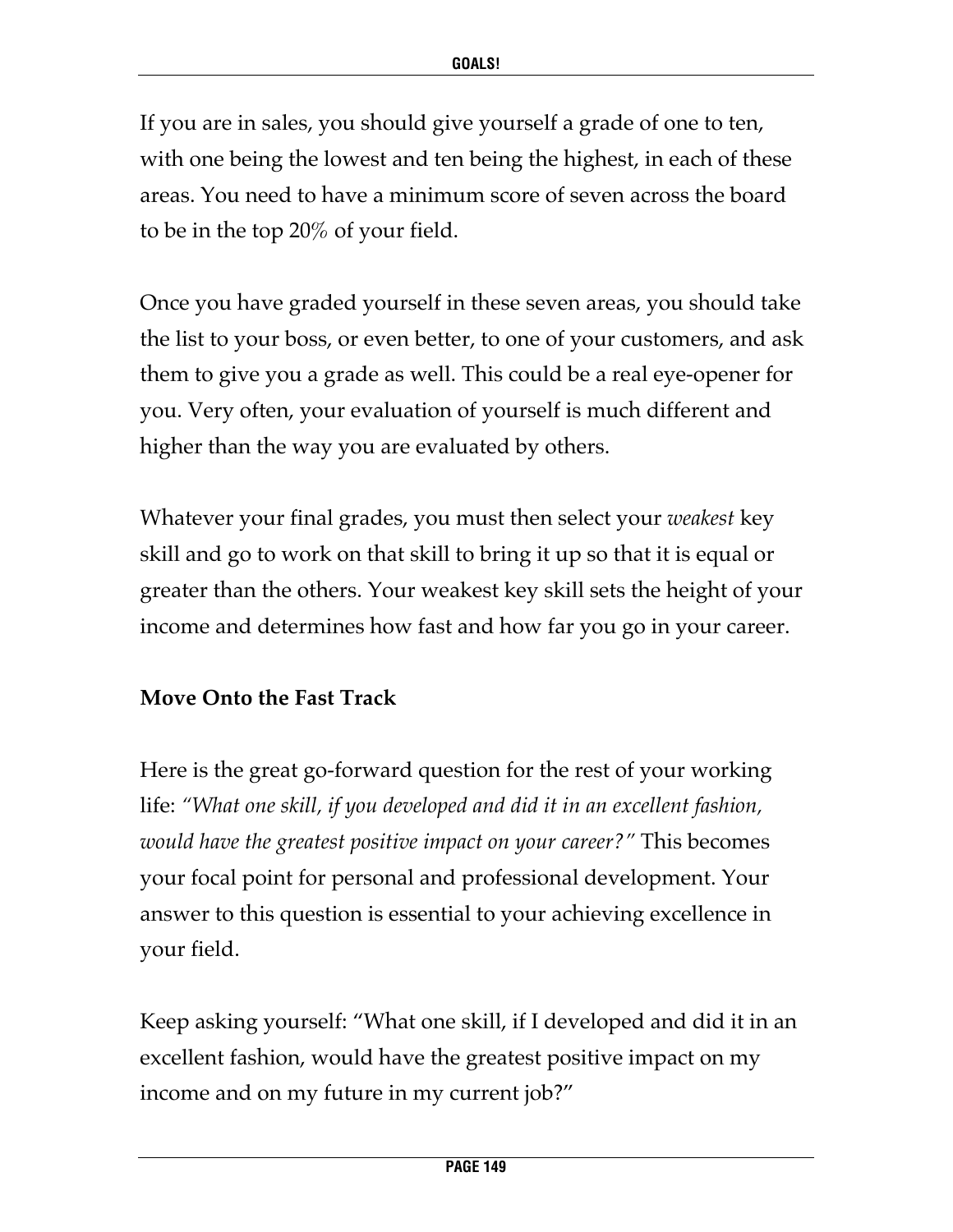If you are at all unsure about the answer to this question, go to your boss and ask him or her. Ask your coworkers. Ask your staff. Ask your spouse and your friends. It is absolutely essential that you find out the answer to this question and then focus all of your energies on improving your performance in this particular area. This becomes your major definite purpose for personal and professional improvement. You write it down, set a deadline, make a plan, take action on your plan, and then do something every day to get better in this particular skill.

Once you have achieved mastery in your weakest key result area, you then ask the question again. "Now, what one skill will help me the most?" And whatever your answer to that question, you go to work on that skill until you achieve mastery in that area as well.

The highest paid people in every field score an 8, 9 or 10 across the board in each of their key result areas. This must also be your goal.

# **The Excellent Executive**

If you are in management, there are seven key result areas that determine your success or failure at your job. These are: 1) Planning; 2) Organizing; 3) Staffing; 4) Delegating; 5) Supervising; 6) Measuring and 7) Reporting.

All top managers are excellent in every one of these areas. All poor managers are weak in one or more of these areas. A serious weakness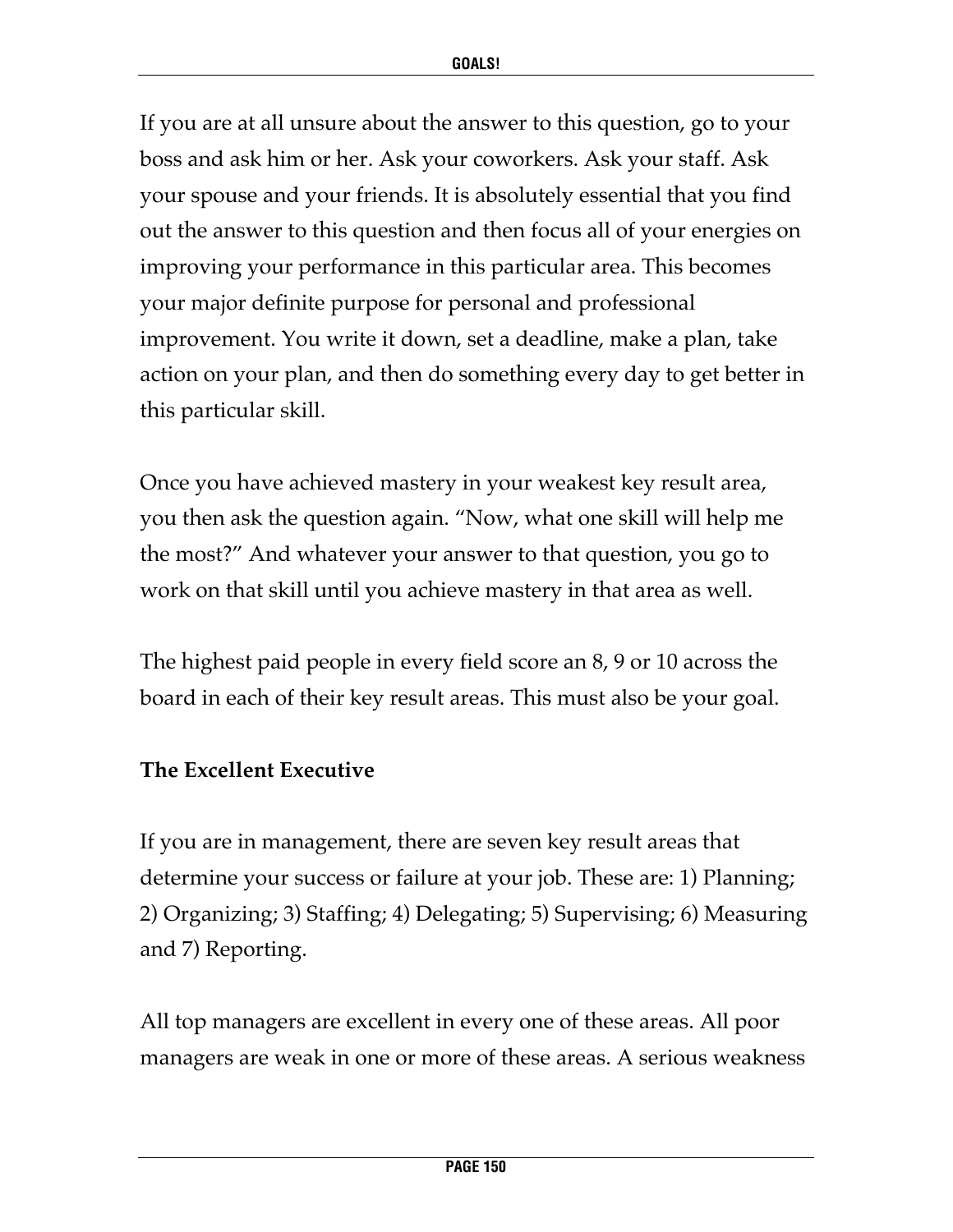in any one of these key result areas can be fatal to your success in your work.

For example, if you were absolutely excellent in every part of managing except for delegating, that would hold you back, every day of your career. I have worked with managers who were so poor at delegating that they could get nothing done. They eventually had to be fired because of the damage they were causing to the rest of the business.

Give yourself a grade of one to ten in each of these key result areas. Ask people around you to grade you as well. And be honest. Seek for the truth rather than a diplomatic answer from a polite co-worker.

### **Perform a 360-Degree Analysis**

One of the popular management tools being used today is called a "360 Degree Analysis." In this type of analysis, a survey is given to several people who report to a particular manager. The survey is filled out anonymously and all the surveys are returned to an outside consultant who summarizes the answers on the survey. This summary of answers is then given to the manager so that he or she can see how he or she is perceived by others. It often comes as quite a shock to the manager.

For example, the manager will say, "I make careful and thoughtful decisions." But the staff will say, "He is weak, indecisive and insecure when it comes to making decisions."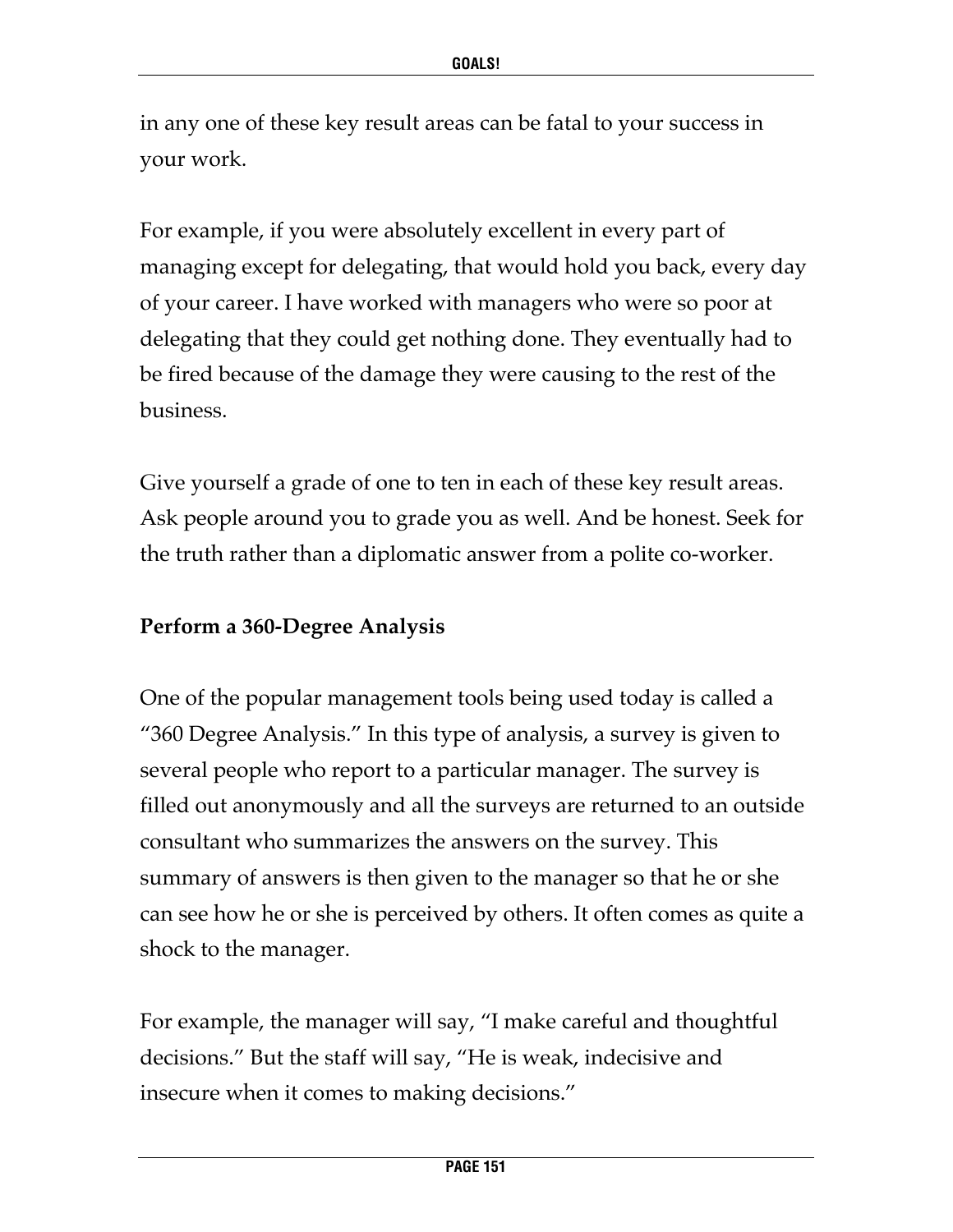In a recent management study, 75% of all managers rated themselves in the top 25% of managers in terms of effectiveness. Most managers rated themselves in the top 20% in terms of personality and intelligence, as well. We have a natural tendency to rate ourselves very highly, no matter what the quality or characteristic. This is why it is so helpful for a person to be rated by his or her peers on a regular basis.

### **Set Personal Improvement As A Goal**

Once you have determined the key result area where you want and need to improve the most, you set it as a goal, make a plan, determine a standard and set a deadline. Then, you go to work to improve yourself in that area every day. In a week, a month or a year, you will look back and you will be absolutely excellent in that skill area. You will have become an expert.

## **Accept Yourself the Way You Are**

One of the most popular business books in recent years is called *First, Discover Your Strengths!* This book follows from an earlier best seller, *First, Break All The Rules!* The common conclusion of both of these books is that, "People don't change."

You are born with certain natural skills, abilities, tendencies, strengths, weaknesses and talents. These emerge in early life and usually crystallize in your late teens. They do not change very much over the course of your lifetime.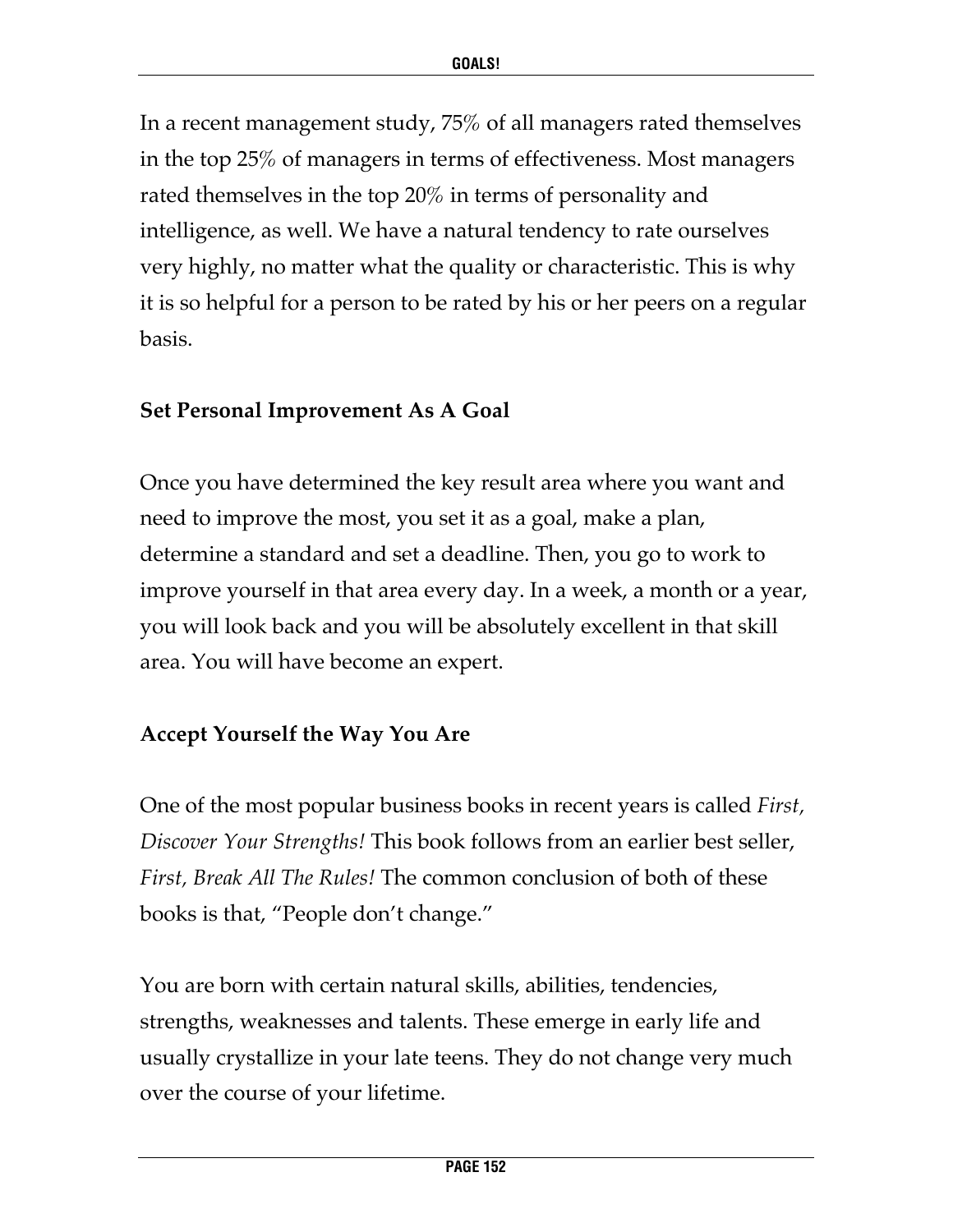One of the most important things you do in your career is to identify what it is that you are really good at, or what you can become good at, and then put your whole heart into becoming excellent in that area.

Mary Baker Follett, a management consultant in the 1920's, once wrote, "The very best direction to ride a horse is in the direction it is going." The very best way to develop yourself is in the direction of your natural talents and interests. Jim Cathcart, the author and speaker, says, "Nurture your nature." This is extremely important advice that you should follow throughout your career.

You are put on this earth with special talents and abilities that make you unique and different from all other people who have ever lived. Throughout your life, you have often found yourself to an area of activity where your special talents and abilities have enabled you to accomplish more, and to enjoy what you are doing at a higher level, than anything else you could do. One of your great goals in life is to identify and isolate the one or two things that you can do better, and enjoy more, than anything else, and then concentrate on becoming absolutely excellent in those areas.

# **Develop Your Talents**

Michael Jordan, the basketball player, once said, "Everybody has talent, but ability takes hard work." The poet Longfellow once wrote, "The great tragedy of the average man is that he goes to his grave with his music still in him."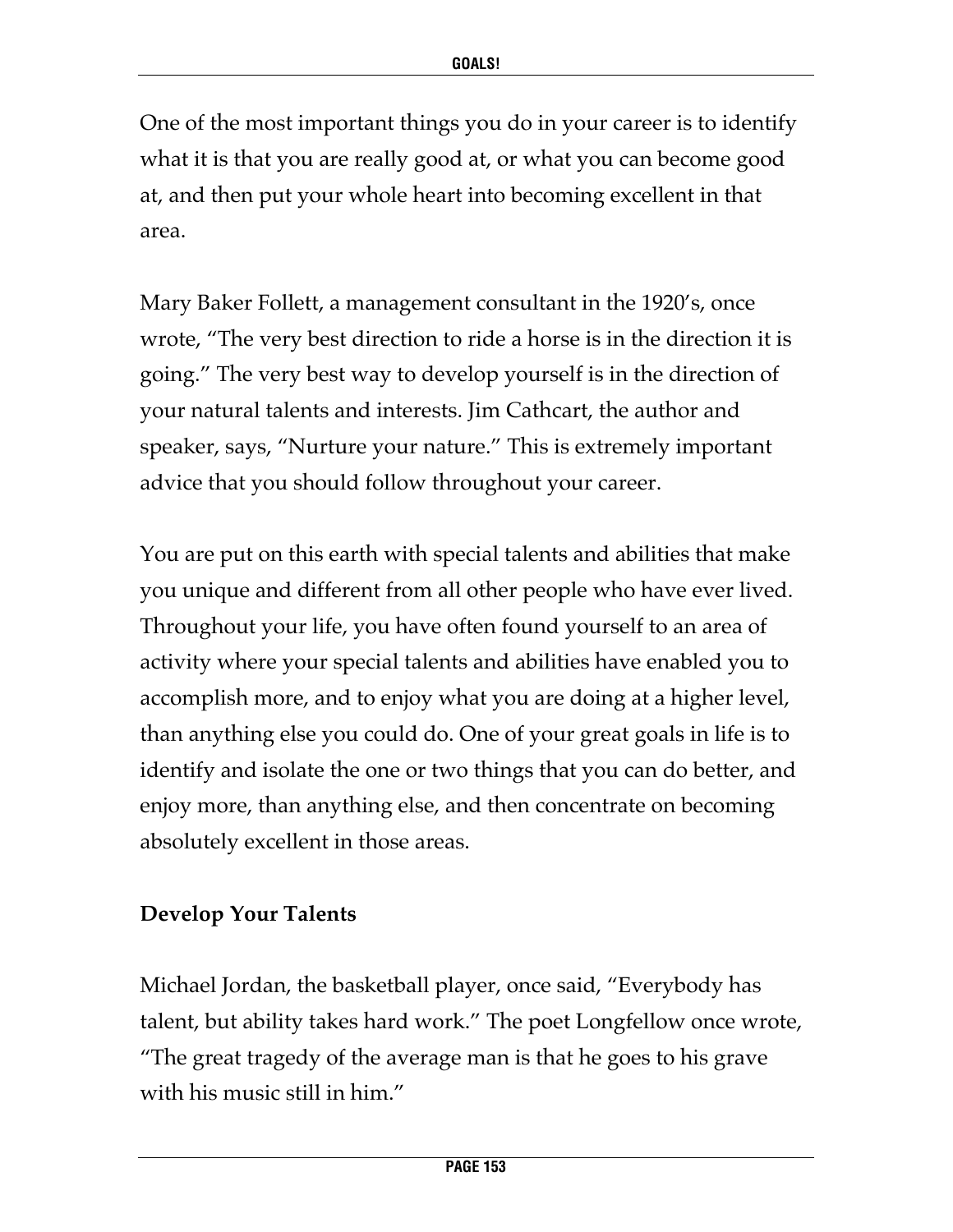You could struggle for years at a job for which you were ill suited, and then find yourself in the perfect field, and make more progress in a couple of years than you had made in the 20 years preceding.

Napoleon Hill once wrote that the key to success in America is for you to "find out what you really love to do, and then find a way to make a good living doing it."

Most self-made millionaires say, "I never worked a day in my life." What they did was to find out what they really enjoyed, and then they did more and more of it.

# **Identify Your Special Talents**

There are eight ways for you to identify and determine your special talents, and what you are uniquely suited to do. Here they are:

First, you will always be the best and happiest at something that you *love to do*. If you could afford it, you would do it without pay. It brings out the very best in you and you get a tremendous amount of satisfaction and enjoyment when you are engaged in that particular work.

Second, *you do it well*. You seem to have a natural ability to perform in this area.

Third, this talent has been responsible for *most of your success* and happiness in life, up until now. From an early age, it is something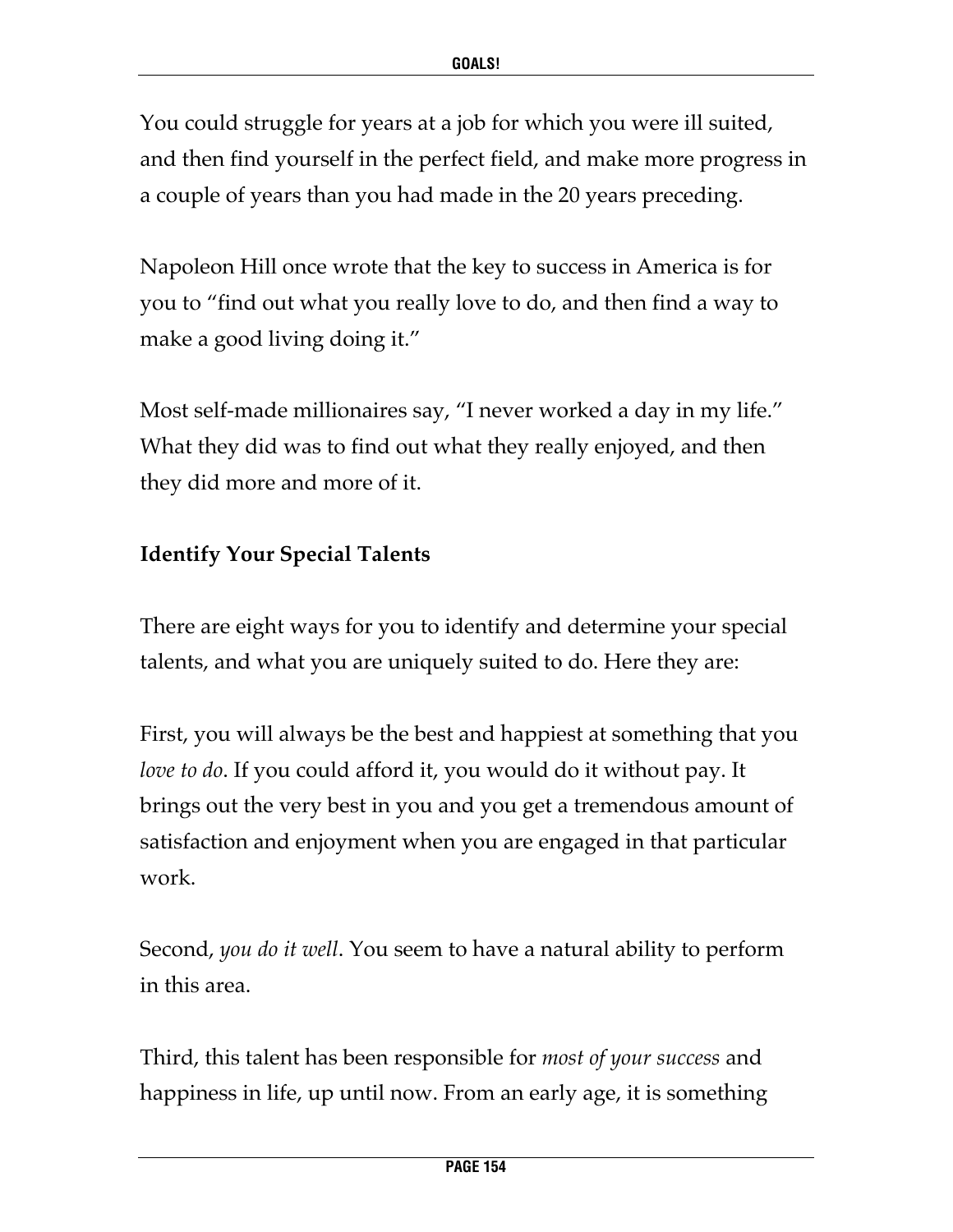that you have enjoyed to do and from which you got the greatest rewards and compliments from other people.

Fourth, it is something that was *easy for you to learn and easy to do*. In fact, it was so easy to learn that you actually forget when and how you learned it. You just found yourself doing it easily and well one day.

Fifth, it *holds your attention*. It absorbs you and fascinates you. You like to think about it, read about it, talk about it and learn about it. It seems to attract you, like a moth to a flame.

Sixth, you *love to learn about it* and become better at it all your life. You have a deep inner desire to really excel in this particular area.

Seventh, when you do it, *time stands still*. You can often work in your area of special talent for long periods without eating or sleeping, hour after hour, because you get so involved in it.

And eighth, you really *admire and respect other people* who are good at what you are most suited to do. You want to be like them and be around them and emulate them in every way.

If the above descriptions apply to anything that you are doing, or anything that you have done in the past, they can lead you into what you were uniquely put on this earth to do, to your "heart's desire."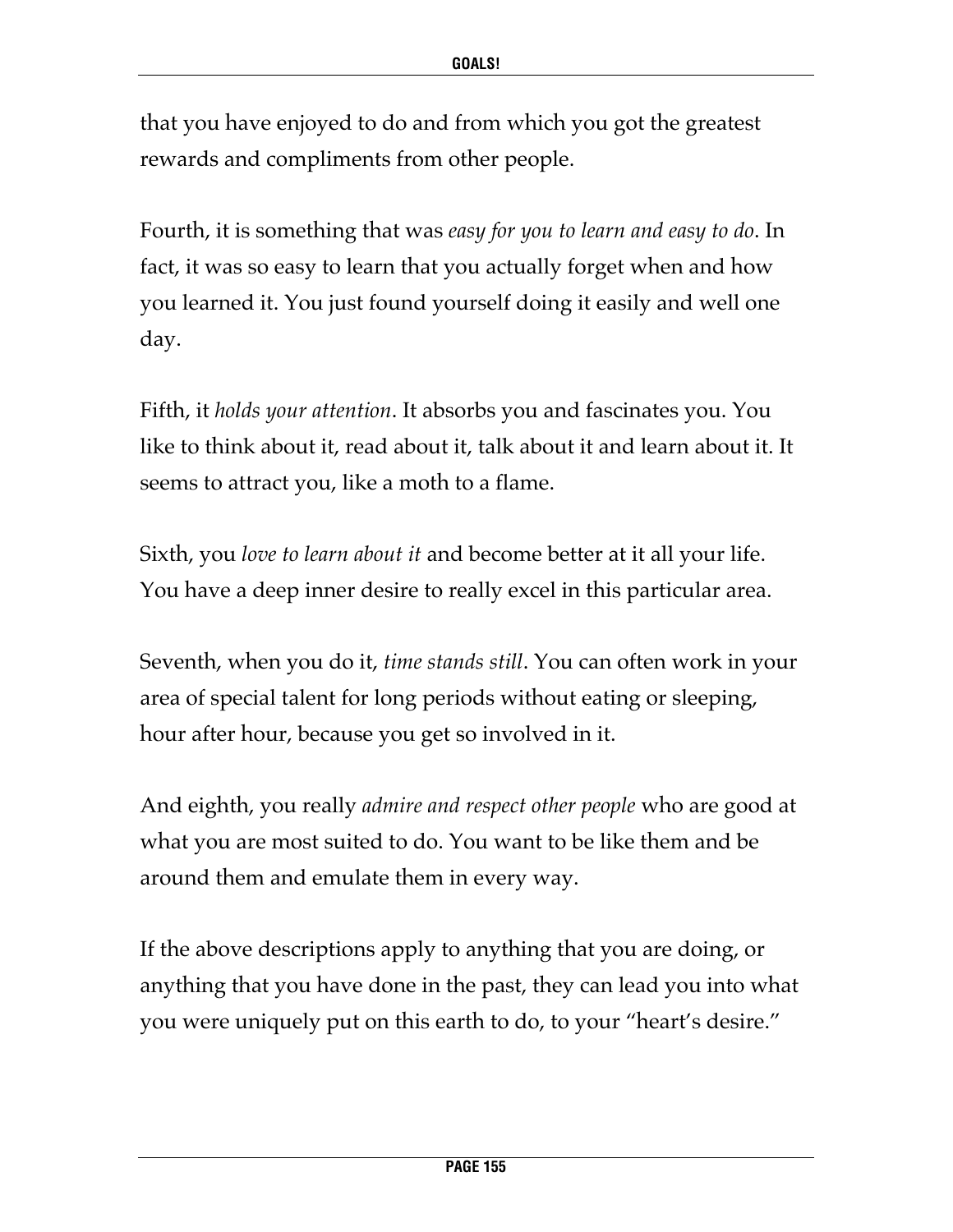### **You Are Born To Excel**

Your natural talents are inborn and easy to develop. They are programmed into your subconscious mind. They are what you were put on this earth to do. Your job is to discover this area of natural talent and ability and then to develop it throughout your life.

Many skills are complementary. They are dependent on each other. This means that you must have one skill at a certain level in order to use your other skills at a higher level. Sometimes, you have to learn and develop skills that you do not particularly love and enjoy. But this is the price you pay to be able to achieve excellence in your chosen field.

## **One Skill Away**

Here is the rule*: You could be only one skill away from doubling your productivity, performance and income.* You may only need to bring up your skill level in one area for you to be able to use all of your other skills at a higher level.

Remember that all business skills are learnable. Business skills are not genetically determined. If there is any business skill that you need to learn to realize and utilize your full potential, you can learn it by practice and repetition.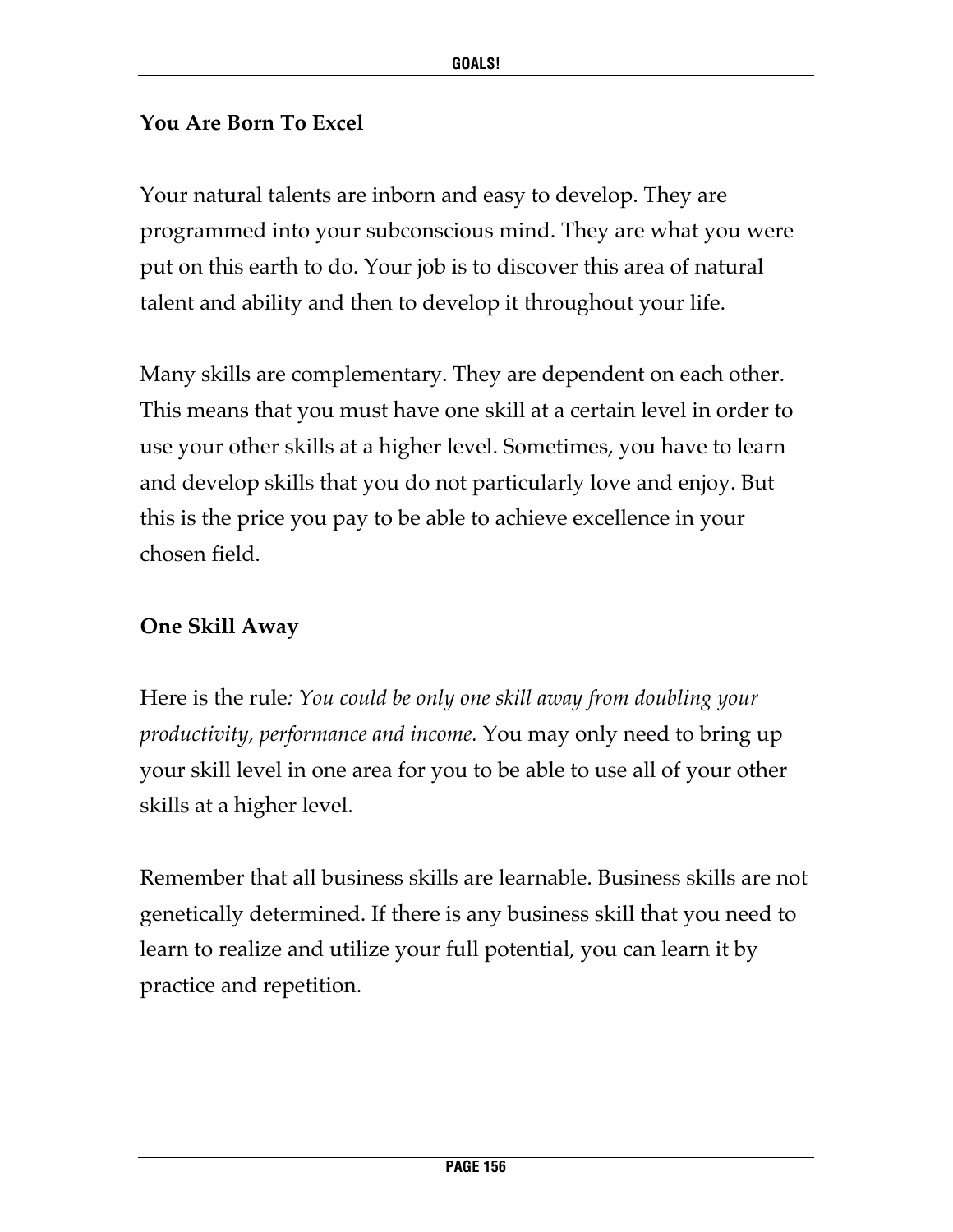## **Avoid the Trap Of the Poor Performer**

It is quite common that, if you are weak in a particular skill, you will avoid taking action in that skill. You will fall into the trap of "learned helplessness." You will say, "I'm not really very good in that area." Or, "I don't have any natural talent or ability in that skill."

But this is merely rationalization and justification. If the skill is important enough to you, you can learn it. The very worst decision of all is for you to allow yourself to be held back for months or years because you lack a single, simple skill that is readily learnable through dedication and determination. Don't let this happen to you.

# **Excellence Is A Journey**

There is an old saying, "Anything worth doing well, is worth doing poorly at first." It is not practice that makes perfect; it is *imperfect* practice that eventually makes perfect.

Whenever you start something new, you can expect to do it poorly. You will feel clumsy and awkward at first. You will feel inadequate and inferior. You will often feel silly and embarrassed. But this is the price that you pay to achieve excellence in your field. You will always have to pay the price of success, in advance, and that price often involves the hard work of mastering a difficult skill that you need to move to the top of your field.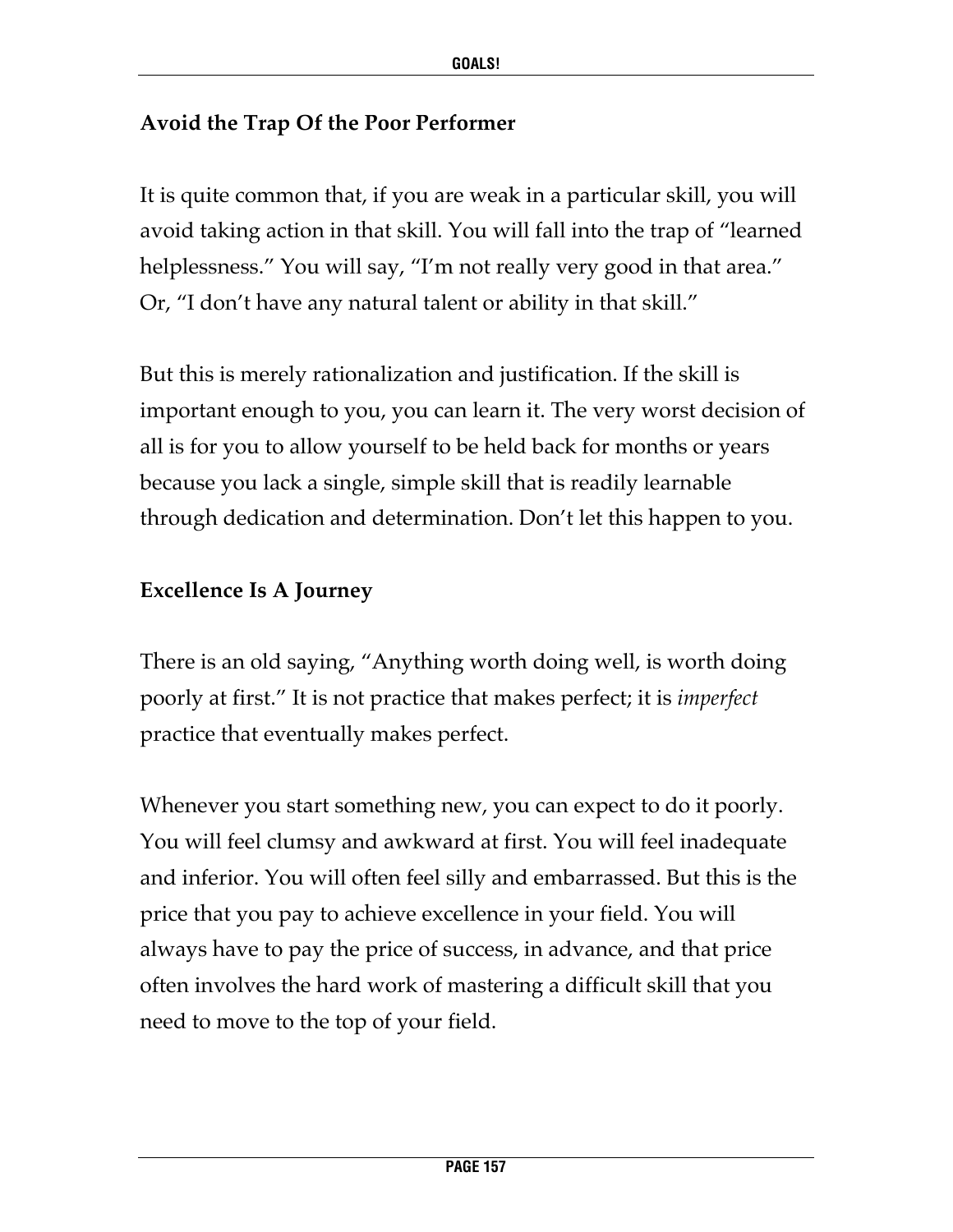### **Wave Your Magic Wand**

Use the magic wand technique. Imagine that you could wave a magic want and be absolutely excellent at any particular skill. What would it be? If you could wave a magic wand and have any wish at all with regard to your talents and skills, what would you wish for?

Whatever your answer to these questions will often be an indication of the new goals that you have to set with regard to the skills and abilities that you need to develop to be the best at what you do.

Become a lifelong "do-it-to-yourself" project. Be prepared to invest one, two or three years to become absolutely excellent in a critical area. Be willing to pay any price, make any sacrifice to be the best at what you do.

## **The Three Plus One Formula**

There is a three plus one formula for mastering any skill. It is simple, and it works every single time. First, read in the skill area each day, even if only for 15 to 30 minutes. Knowledge is cumulative. The more you read and learn, the more confident you will become that you can do this job in an excellent fashion.

Second, listen to educational audio programs on the subject in your car. The average driver today spends 500 to 1000 hours each year in his car driving around during the day. Turn driving time into learning time. You can become one of the best educated people in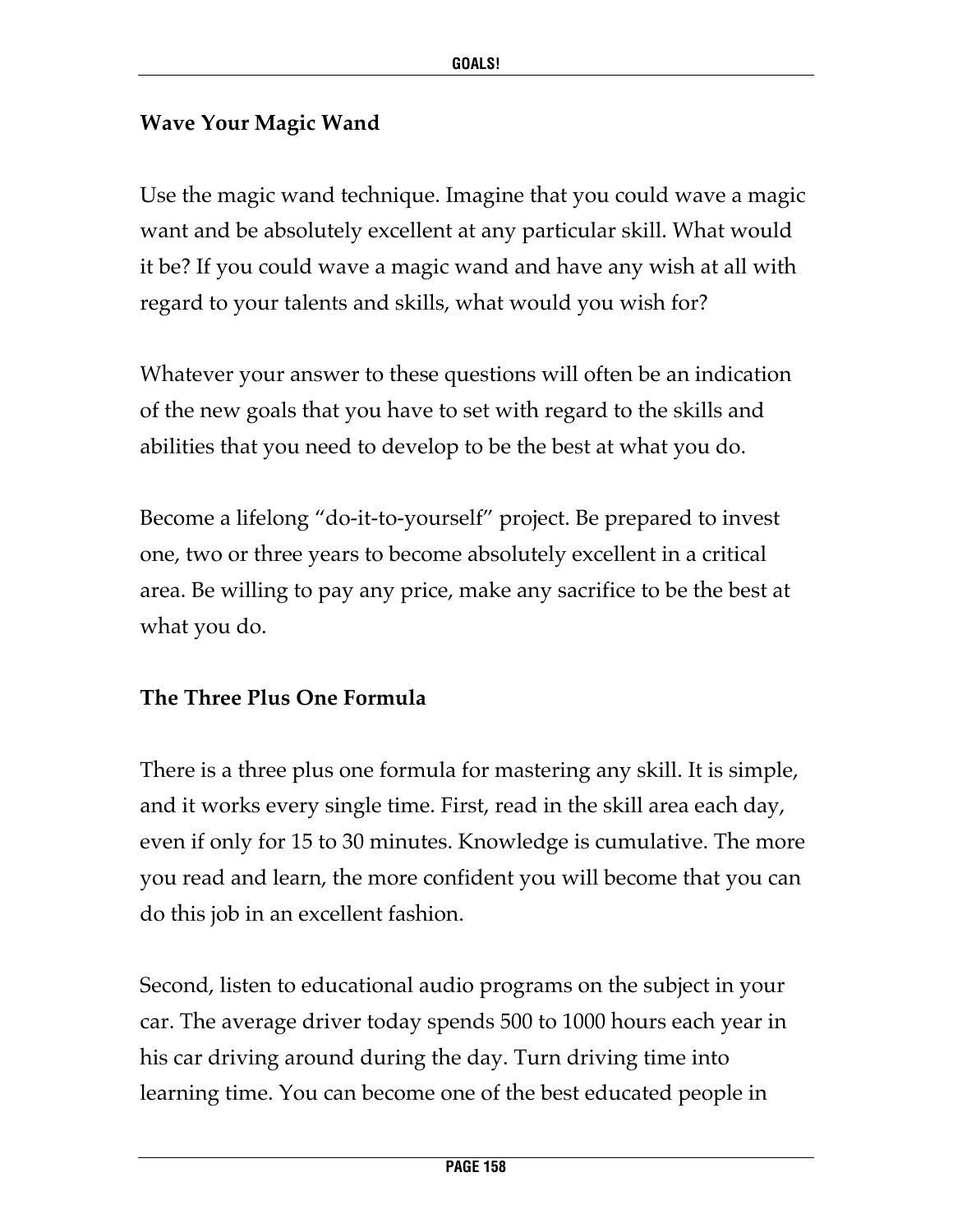your field by simply listening to audio programs in your car rather than music.

Third, attend seminars and workshops on your subject. Many people's lives have been changed completely by attendance at a single one or two day seminar on a key subject. Forever after, they were completely different in that area.

And the final factor is to practice what you learn at the earliest possible opportunity. Every time you hear a good idea, take action on it. The person who hears one idea and takes action on it is more valuable than a person who hears a hundred ideas but takes action on none of them.

# **Practice Make Perfect**

The more you practice what you are learning, the faster you will become competent and skilled in that area. The more you practice, the more confidence you will develop. The more you practice, the more rapidly you will overcome your feelings of inadequacy in that skill and the faster you will master it. The more you practice, the more rapidly you will add that skill to your mental toolbox where you will possess it for the rest of your career.

Resolve today, right now, to join the top 10% of people in your field. Determine who they are, what they earn and what they do differently from you. Determine the special knowledge and skills they have developed and resolve to develop them yourself. Remember,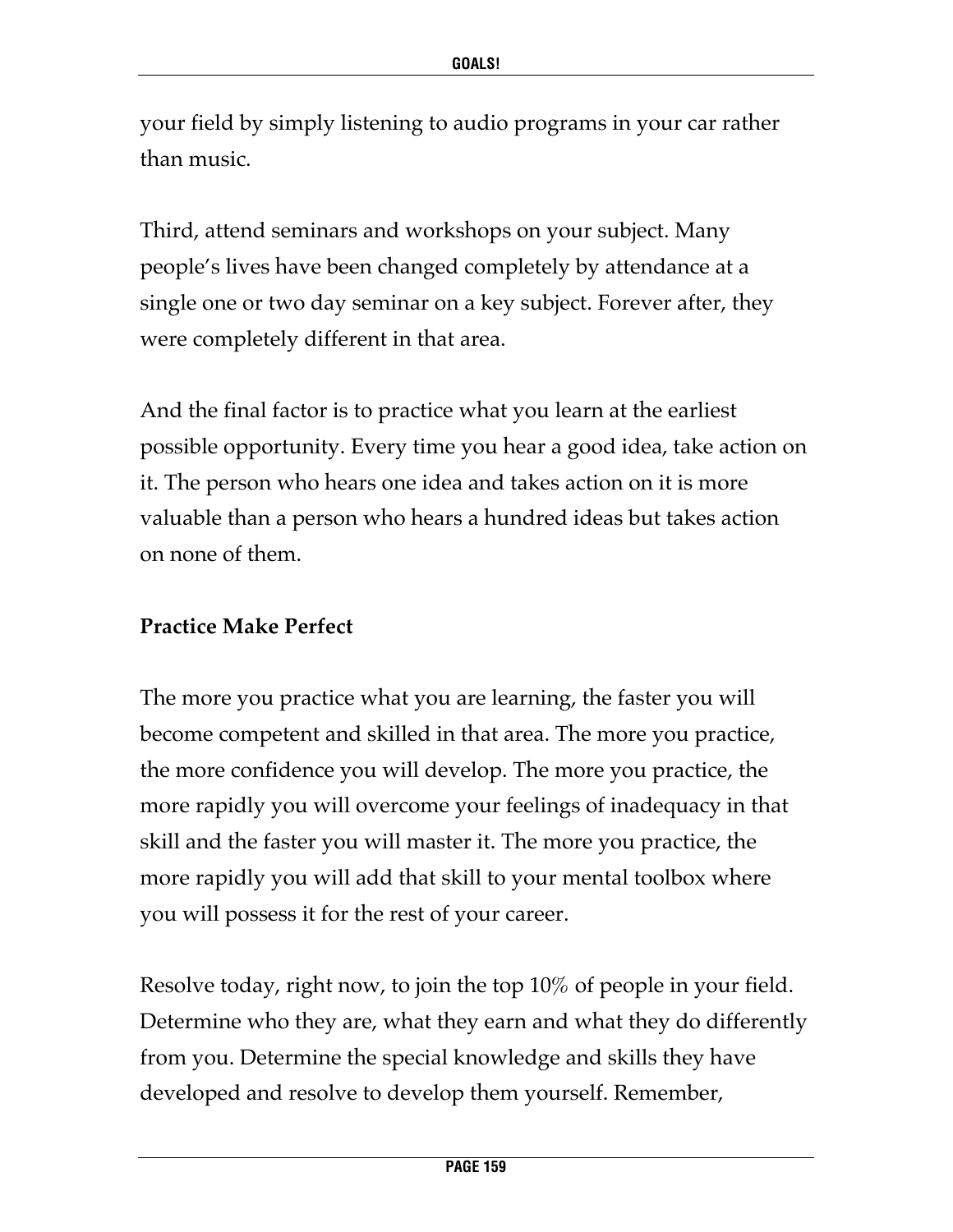anything that anyone has done, within reason, you can do as well. No one is better than you and no one is smarter than you. The very fact that the top people in your field were at one time not even in your field at all, is proof that whatever they have achieved, you can achieve yourself, if you simply set it as a goal, and work at it long enough and hard enough. There are no limits.

#### **Become An Expert In Your Field:**

- 1. Resolve to day to join the top  $10\%$  of people in your field. Make a lifelong commitment to excellence.
- 2. Identify the key result areas of your job, the things you "absolutely, positively" have to do well to be successful in your field.
- 3. Identify your weakest key area and start a "do-it-to-yourself" project to become excellent in that area.
- 4. Determine the additional knowledge you will need to get to the top of your field and then develop a plan to acquire that knowledge.
- 5. Dedicate yourself to lifelong learning. Read, listen to audio programs, attend courses and seminars, and then put what you learn into action as quickly as you can.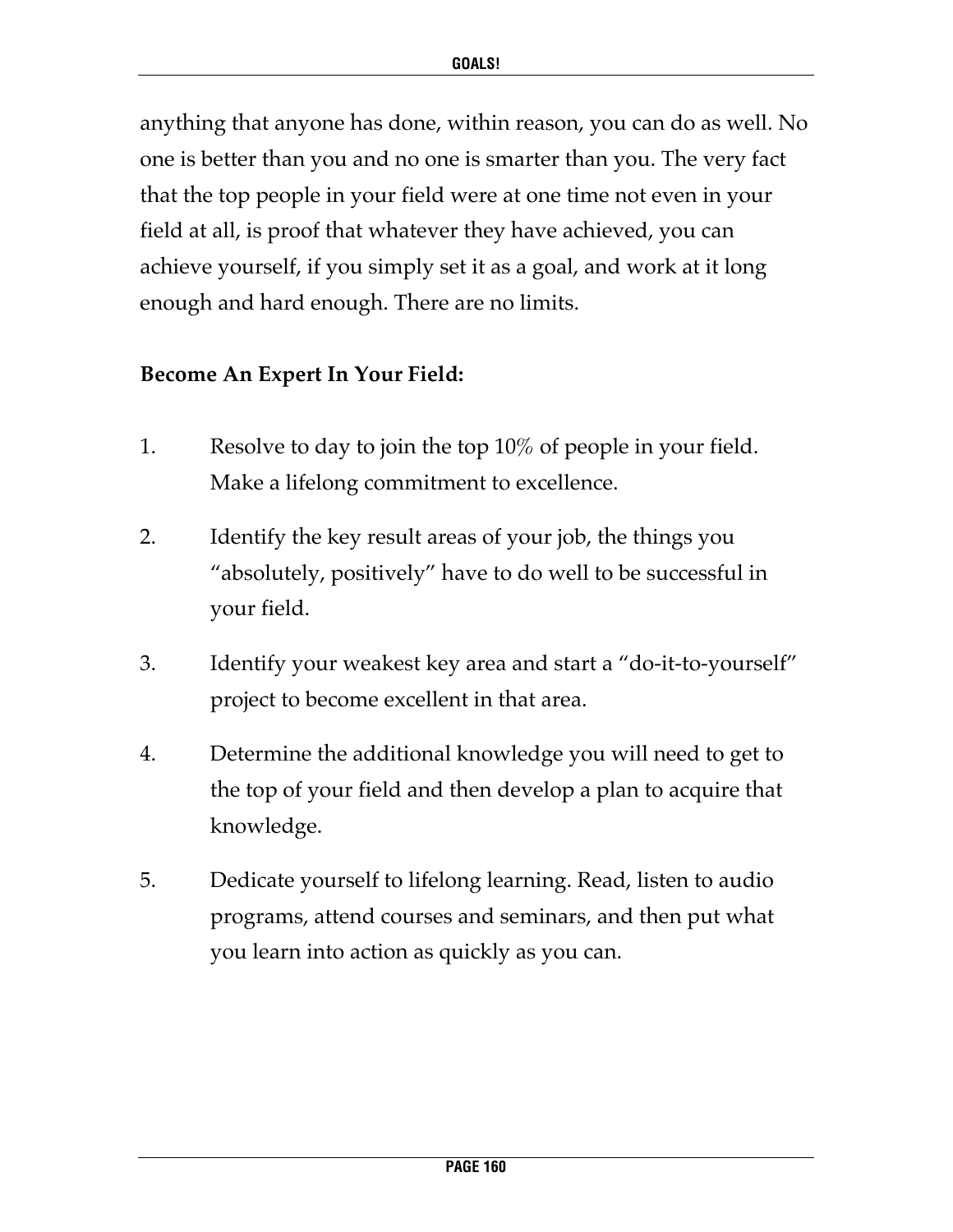# **CHAPTER TWELVE Associate With The Right People**

*"Your outlook upon life, your estimate of yourself, your estimate of your value are largely colored by your environment. Your whole career will be modified, shaped molded by your surroundings, by the character of the people with whom you come in contact every day."* Orison Swett Marden

Everything in life and business is *relationships*. Everything you accomplish or fail to accomplish will be bound up with other people in some way. Your ability to form the right relationships, with the right people, at every stage of your life and career, will be the critical determinant of your success and achievement, and will have an inordinate impact on how quickly you achieve your goals.

The more people you know, and who know you in a positive way, the more successful you will be at anything you attempt. One person, at the right time, in the right place, can open a door for you that can change your life and save you years of hard work.

#### **No One Does It Alone**

A key part of goal setting is for you to identify the people, groups and organizations whose help you will require to achieve your goals. To accomplish goals of any kind, you will need the help of lots of people. Who are they?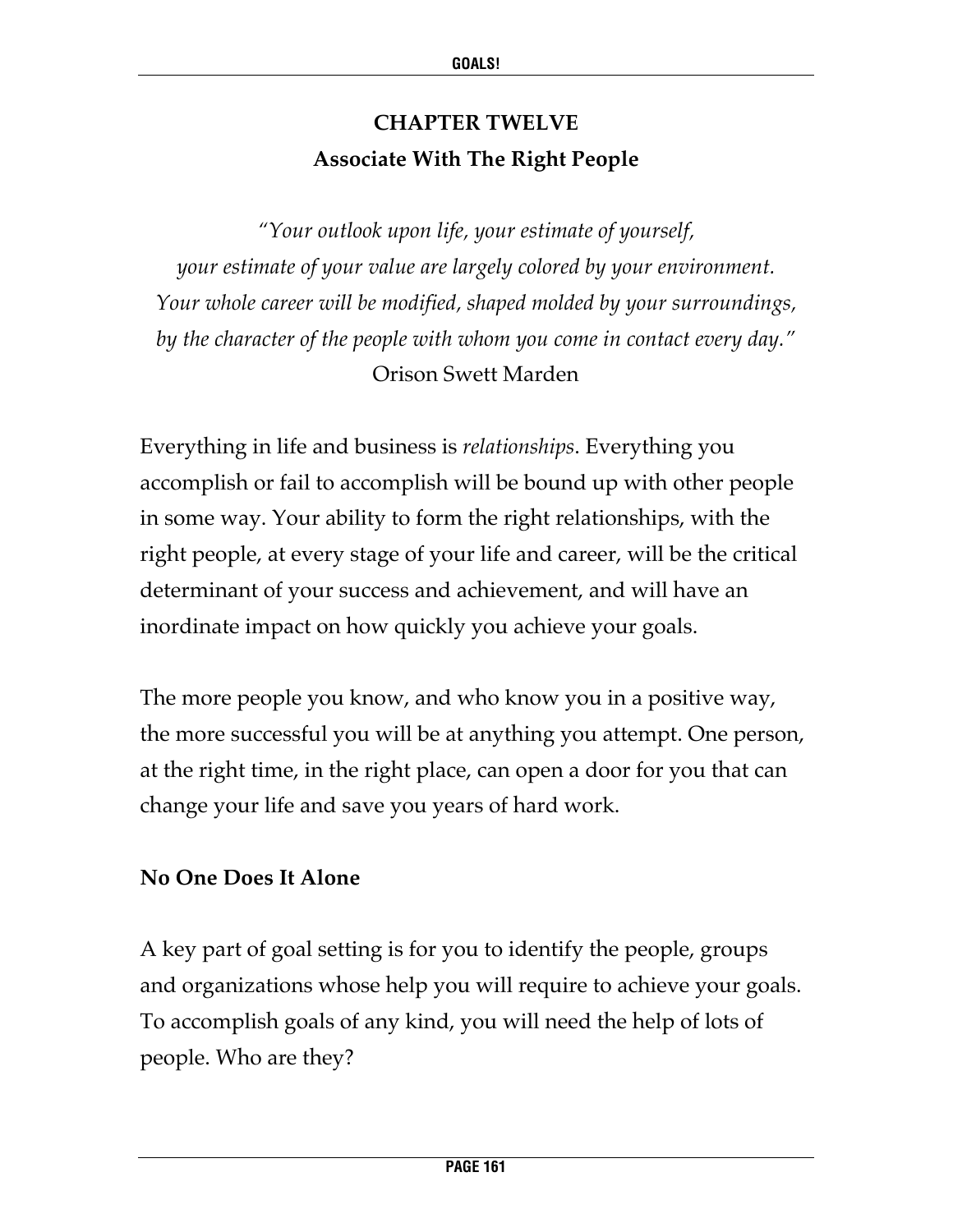There are three general categories of people whose help and cooperation you will require in the years ahead. These are the people in and around your business, your family and friends, and people in groups and organizations outside your business or social circle. You need to develop a strategy to work effectively with each group.

## **Your Key Business Relationships**

Start with your business. Who are the most important people in your business life? What is your plan to develop higher quality relationships with them? Make a list of everyone who works inside and outside of your business - your boss, colleagues, co-workers, subordinates and especially, your customers, supplies and vendors. Which of these people have the greater ability to help you or hurt you in the achievement of your business or career goals?

Sometimes I ask my audiences how many of the people present are in *customer service*? Only a few hands go up. I then point out that *everyone* is in the business of customer service, no matter what they call it, or what they do.

## **Identify Your Customers**

A customer can be defined as anyone who you depend upon for success and advancement in your job or business. A customer can also be defined as anyone who depends on you, in any way. By this pair of definitions, almost everyone around you is a customer in some way.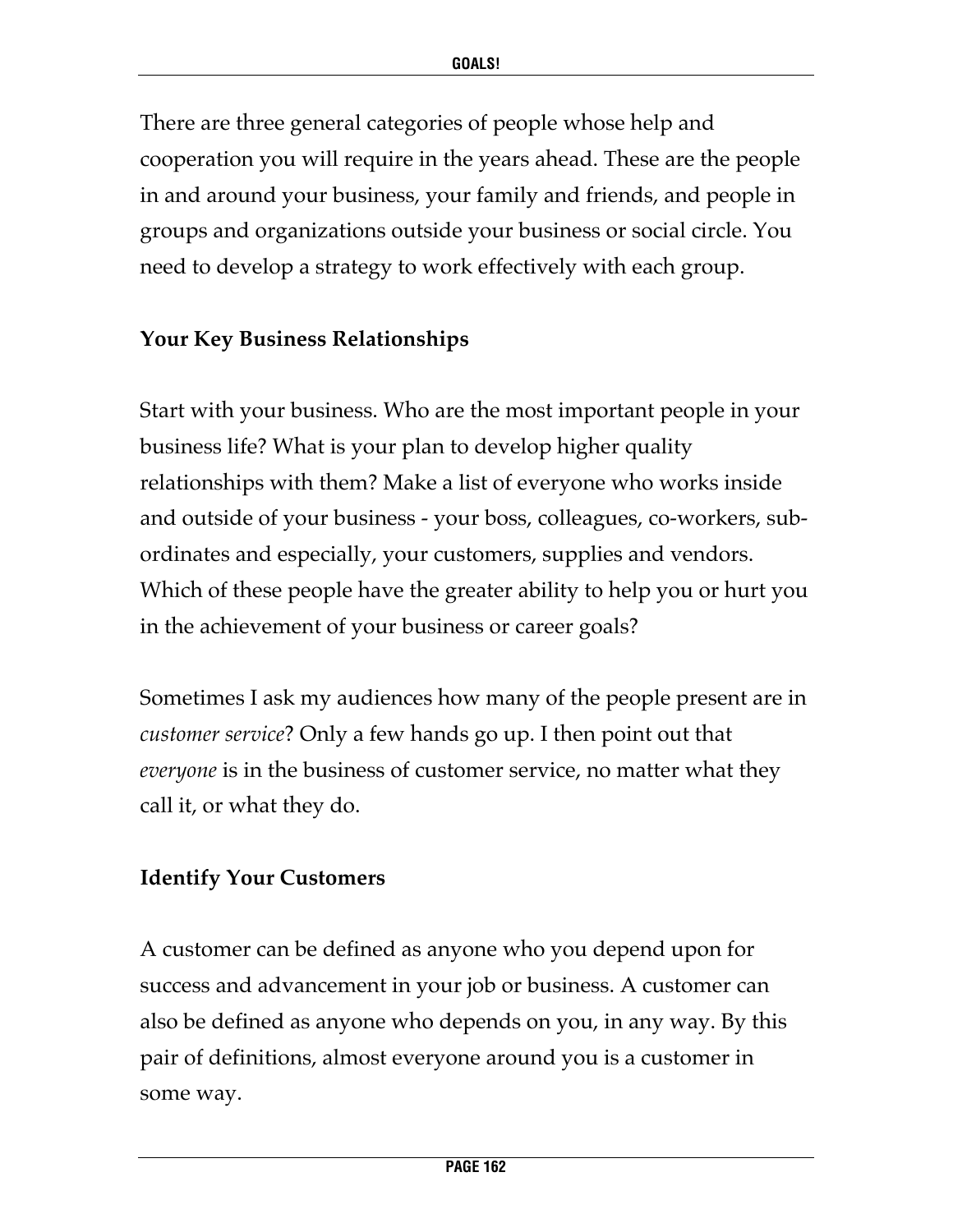For example, your boss is your *primary* customer at work. Your ability to satisfy your boss will have more of an impact on your future, your income and your career, than any other single action you take. If you displease everyone else, but your boss is delighted with you, you will be safe and secure in your job. If you please everyone inside and outside your company, but your boss is unhappy with you, that problem alone can short-circuit your future.

## **Your Customer Service Strategy**

One of the best strategies you can use is to make a list of everything that you believe that you have been hired to do. Answer the question, *"Why am I on the payroll?"* and write down everything you can think of. Then, take this list to your boss and ask your boss to organize this list in order of his or her priority. What is most important to your boss? What is second most important? What is third most important? And so on.

From that moment onward, discipline yourself to work on your boss's top task all day long. Make sure that, whenever your boss sees you or talks to you, you are working on what he or she has told you is his or her top priority for you. This will do more to help you in your career than any other single decision you make.

## **Two Key Qualities For Promotability**

In a survey of 104 Chief Executive Officers reported in Success Magazine a few years ago, they were presented with 20 qualities of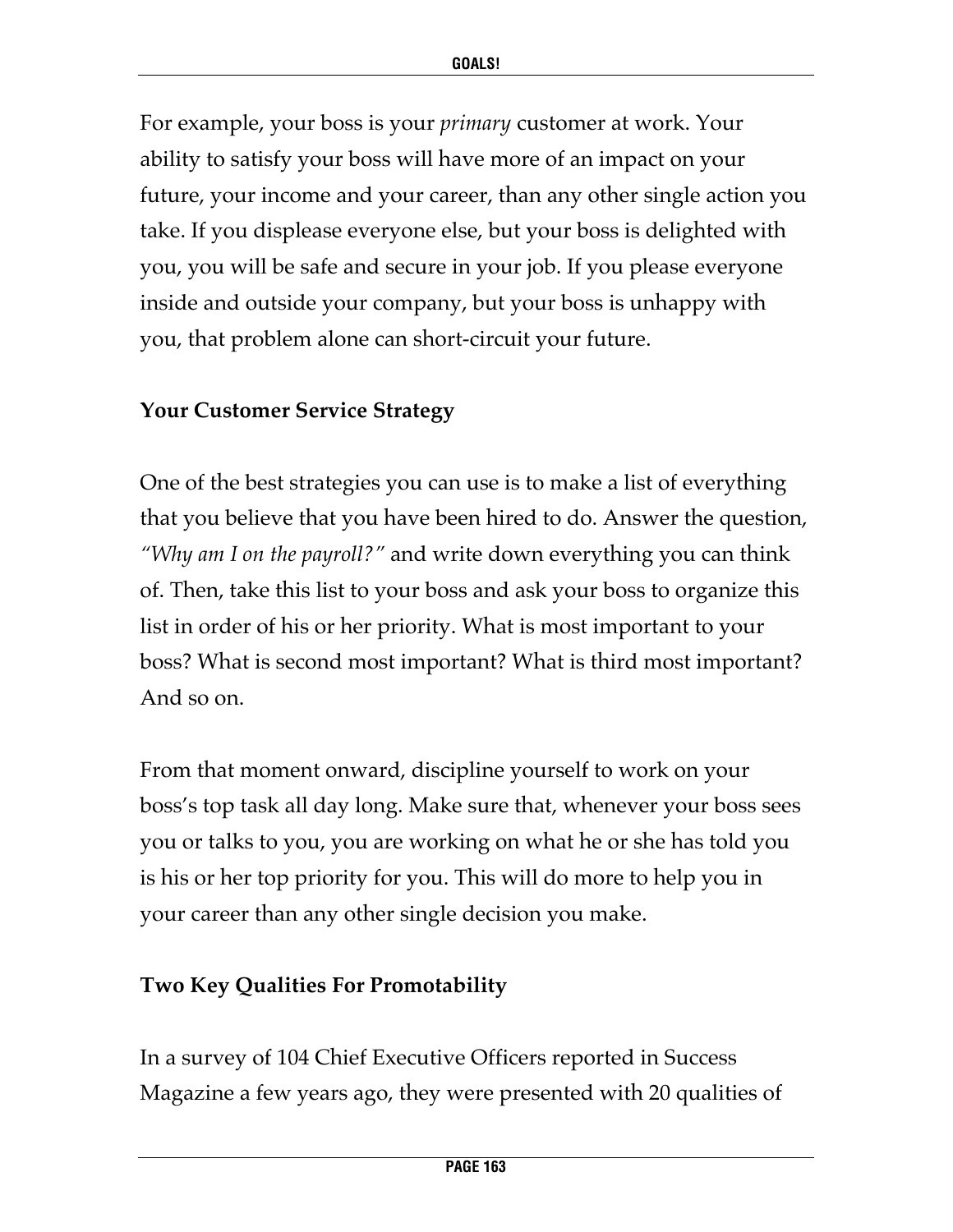an ideal employee, and asked to select the most important. 86% of the senior executives selected two qualities as being more important for career success and advancement than any others. They were first, the ability to set priorities, to separate the relevant from the irrelevant. Second, it was the ability to get the job done fast, to execute quickly.

There is nothing that will help you more in your career than to get the reputation for being the kind of person who gets the most important job done quickly and well.

# **Hard Work On The Wrong Task?**

But here's the catch. Many people are working very hard at their jobs, but they are not working on what their boss considers to be the most important job that they could possibly be doing. The sad thing is that if you do an unimportant job very well, this could *hurt* your career and even threaten your job. But if you work on your boss's top priority, and you get it done quickly and well, this can help you more than any other single task you could perform.

As conditions change, keep the lines of communication open with your boss. Be sure that what you are doing today is still your boss's top priority. And then make a game of doing it *fast*. There is nothing that makes a boss happier than to have someone who gets the job done quickly. Be sure that you are that person.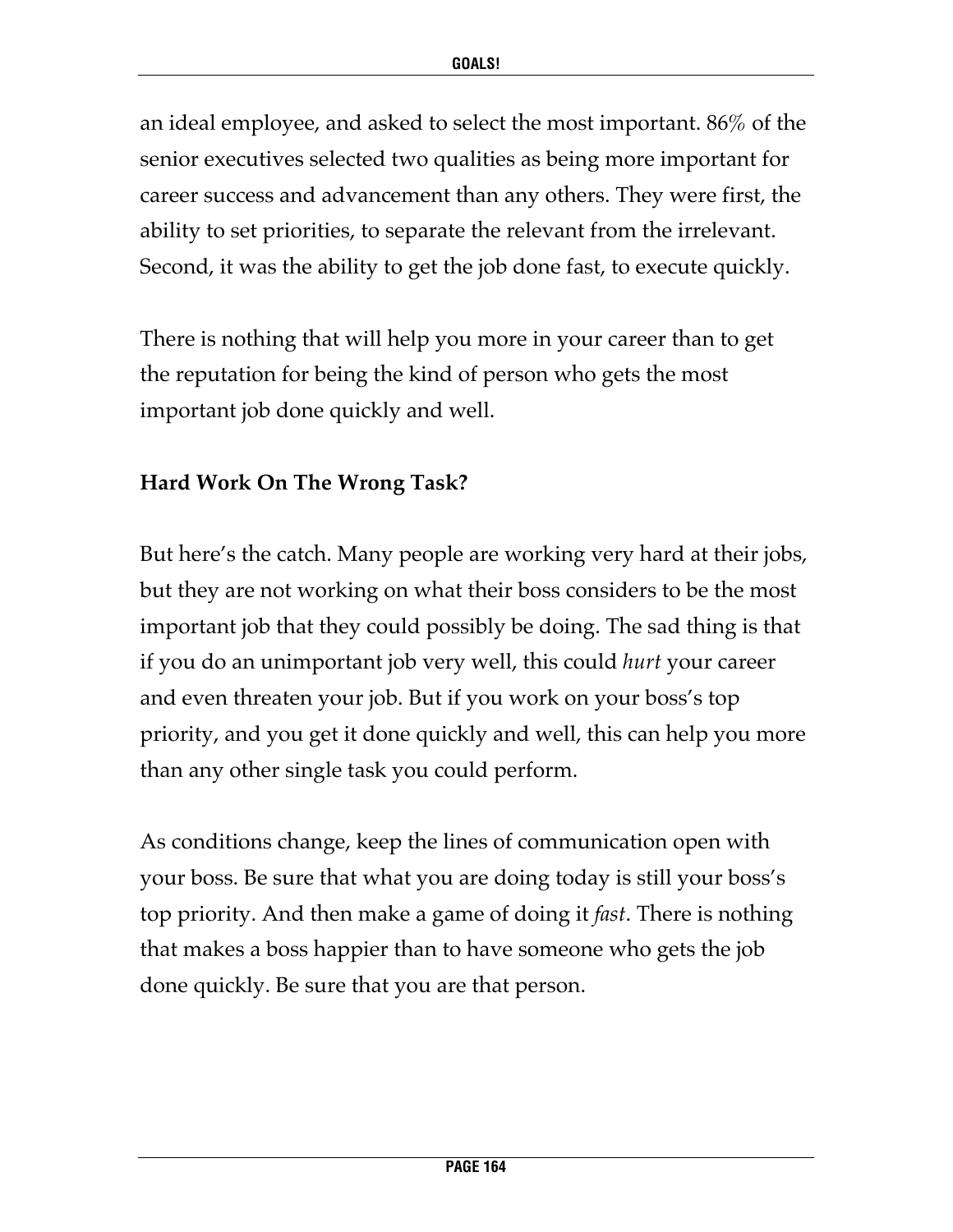### **Your Other Key Customers**

Your co-workers, who also depend on your work, are your customers as well. Go to each one of them and ask them if there is anything that you can do to help them. Ask them if there is anything that you could do *more of, less of, start or stop* that would help them do their jobs better.

The fact is that people think about themselves and their own jobs all day long. Anytime you offer to help someone to do his or her job better or faster, he or she will be wide open to helping you later.

The Law of Sowing and Reaping is not the *Law of Reaping and Sowing*. There is a particular order to this law. First you put in, and then you get out. First you sow, and then you reap.

You should look for every opportunity in your work to help people and to do nice things for others. Every honest effort you make to help other people will come back to you, in some way, at some time, and often when you least expect it.

The most popular people in every organization are those who are always willing to lend a helping hand.

The more the people next to you, above you and below like you and support you, the more you will get paid and the faster you will be promoted. Develop a reputation as a go-giver, as well as being a gogetter.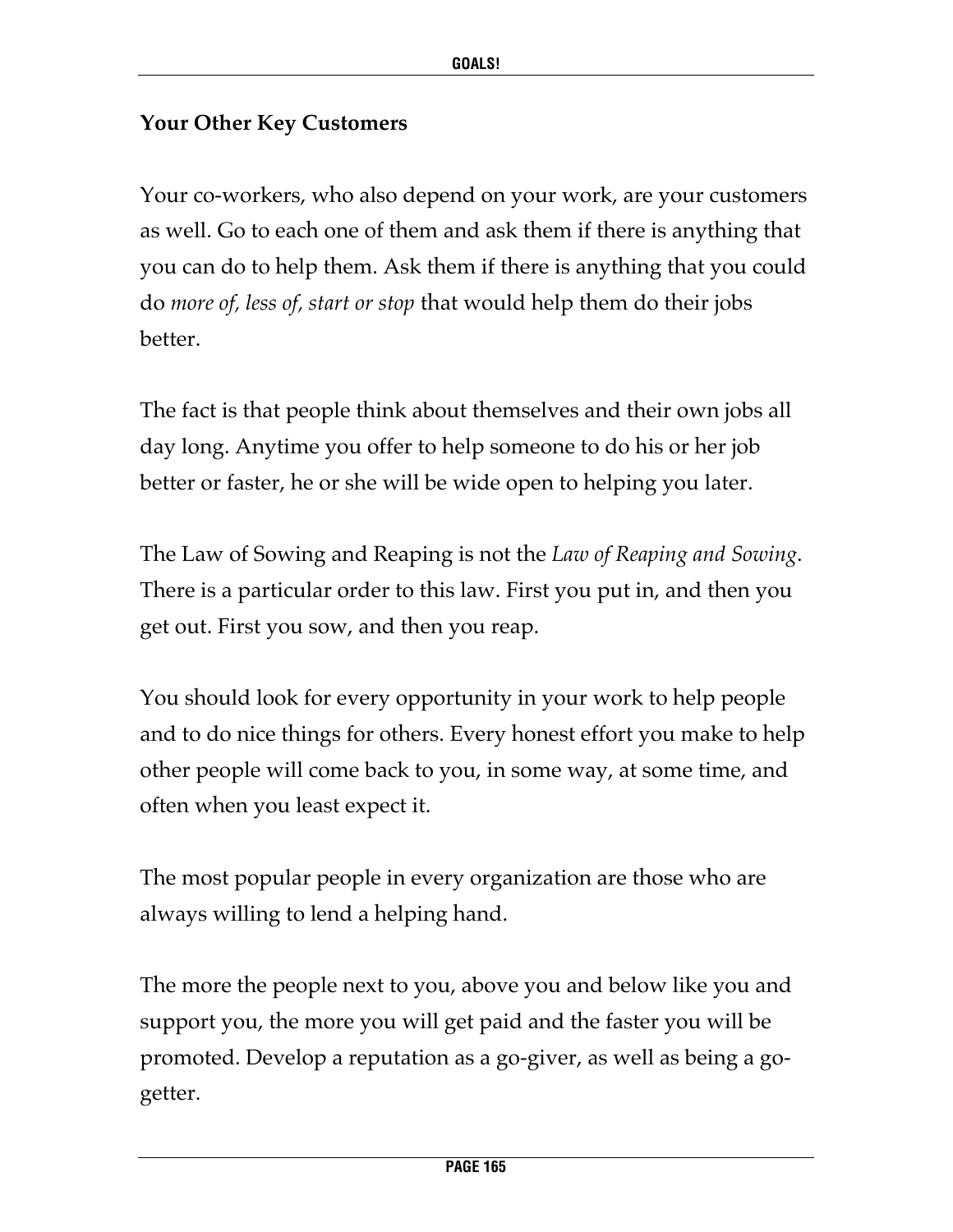Look for ways to be a valuable resource to the people around you and they will automatically look for ways to help you and support you when you most need it.

## **Be A Team Player**

Perhaps the most important quality you can develop for long-term success in your business is that of being a good team player. In a multi-year study at Stanford University, researchers found that the ability to function well as part of a team was the most outwardly identifiable quality of a person who was marked for rapid advancement.

Team dynamics are very interesting. First of all, 20% of the team members do 80% of the work. The other 80% contribute very little to the meetings and very seldom raise their hands or volunteer for anything. Your job is to be a member of the top 20%.

To be a good team player, always come prepared to every meeting. Sit opposite and in direct eye contact with the person who is running the meeting. Speak early and ask questions. Volunteer for assignments. And when you offer to do something, do it quickly and well so that it is clear who the *go-to person* is in the company.

# **The Most Important Ability Is Depend-Ability**

You can create a positive, attractive force field of energy around you by developing a reputation for being the person that everyone can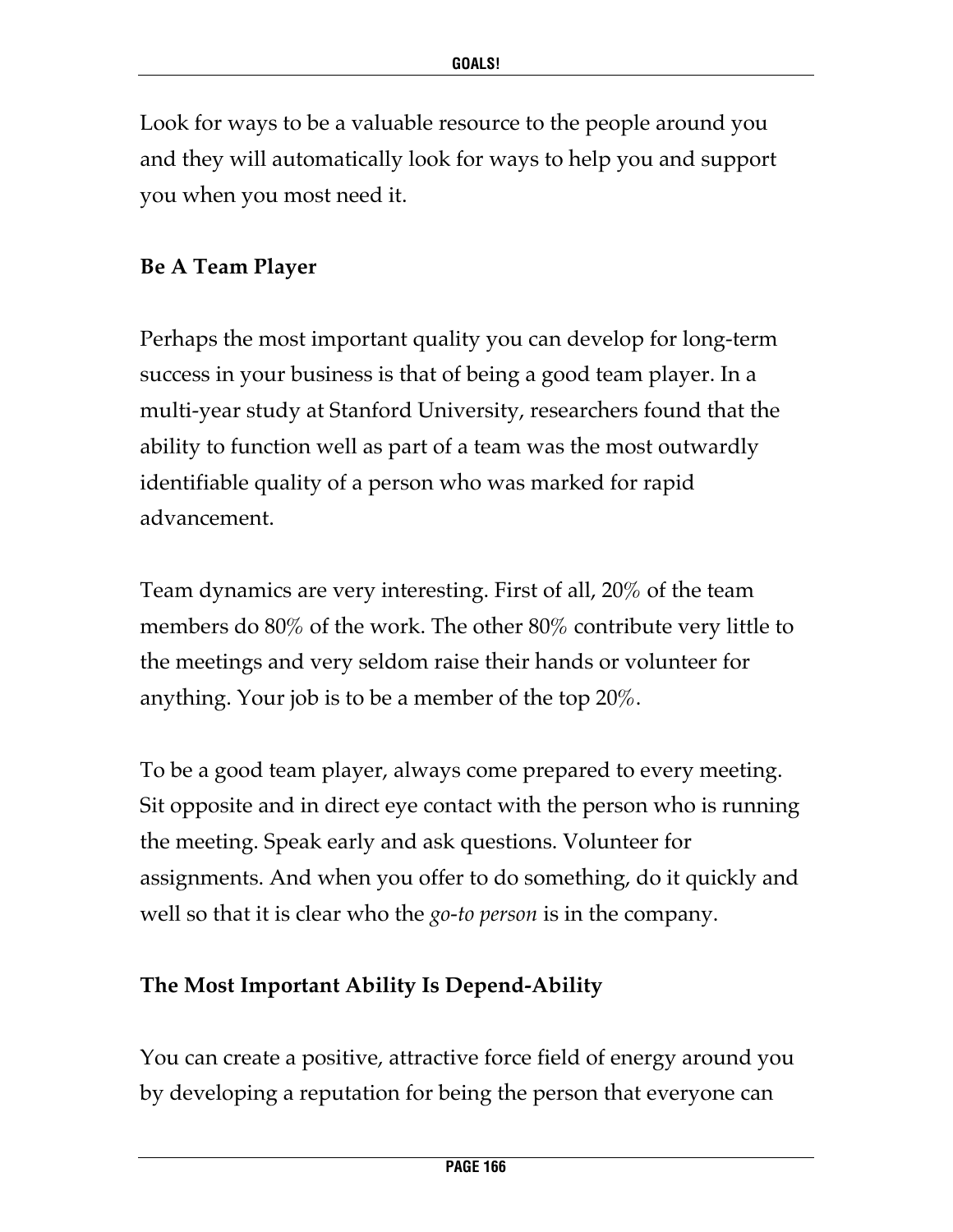depend upon to get the job done. As a result, you will be given more and bigger jobs, and both the authority and the rewards that go with those jobs.

Take time to get to know your subordinates and the people who are below you on the corporate ladder. Talk to them and ask them questions. Offer to help them, if you can. Be especially kind and courteous with them. Go out of your way to compliment them and recognize them for their work. You will be amazed at the difference this makes in your career.

## **Invest In Relationship Building**

In every organization, the person who knows the most people is usually the person who, like cream, rises to the top. Initially, it may seem that relationship building takes a lot of time. But it will pay for itself over and over again in the months and years ahead.

Outside of your business, you should get involved with your industry and with your industry associations. The most successful executives and sales professionals network regularly with other business people and in other business groups. They keep expanding their professional contacts and friendships.

Look at the business organizations in your community. Select one or two organizations that contain people that it would be helpful for you to know in the years ahead. Attend their meetings and introduce yourself to them. Once you have decided that it would be useful for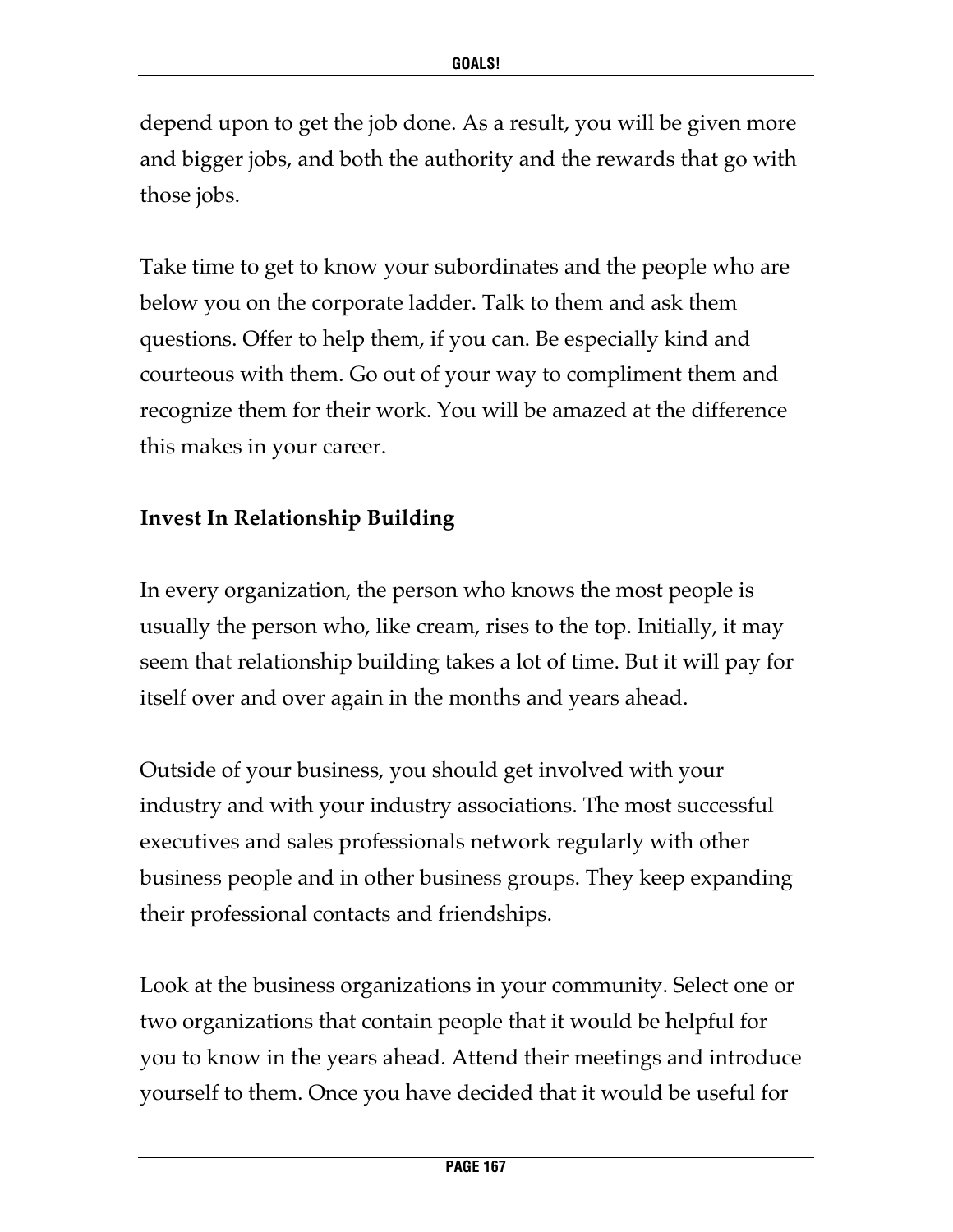you to be a member of one of these organizations, join up and begin attending every meeting.

## **Network Professionally**

Here is the best strategy of all for networking. Select an important committee within the organization and volunteer to work on that committee. Choose a committee that has other members on it that you would like to get to know over time. Choose a committee that is engaged in activities that will bring you into contact with other key people, both inside and outside the organization.

Once you join the committee, volunteer for assignments. Even though this work is unpaid, these activities give you an opportunity to work with and perform before other key people who can help you in your career sometime down the road.

Fully 85% of new positions are filled in America through word of mouth and personal contacts. The more people that you know and work with in your industry, the more doors of opportunity there are that will open for you when the time is right.

# **Think and Plan Long Term**

Take a long-term perspective on your career. As you read your local newspapers, make a list of the top people in your community. Assemble the names, titles and businesses of 100 of the "players" in your city.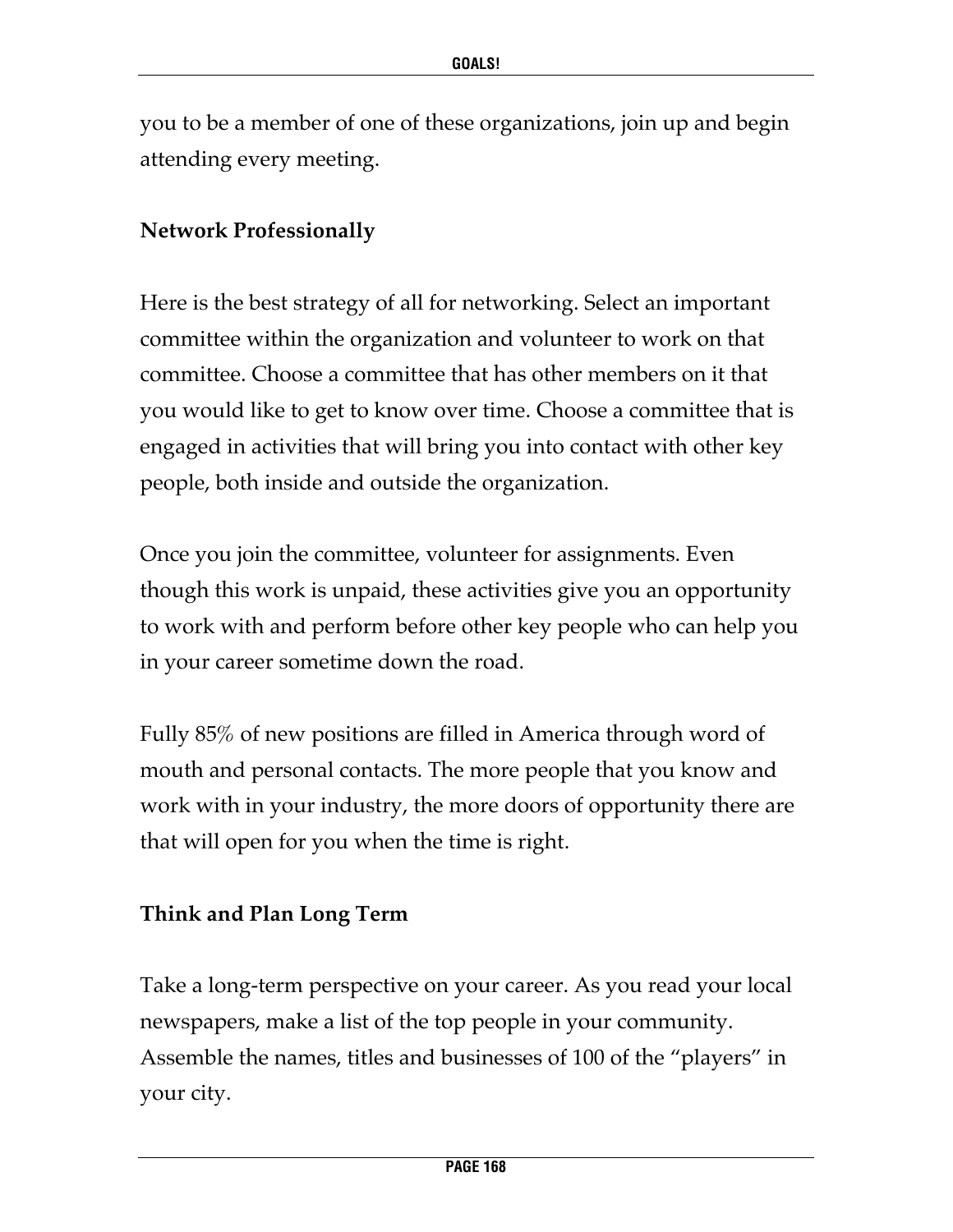As you gather these names, write each of them a letter and send them something that is non-business related. Send a copy of a small book, a poem, a newspaper clipping or anything that might be of interest to them, based on what you have read about them in the papers.

Each time you see a reason to communicate with that person, drop them a note. Sometimes, I will make a phone call or write a letter to an executive who has just done something noteworthy that was reported in the business press. Often, I don't get through or make direct contact. But I continue to sow seeds, and sooner or later, "what goes around, comes around." Eventually I will end up meeting a key person socially or in business and they remember that I dropped them a letter a week, a month or even a year ago.

One of my most important clients remembered that I had written him a letter more than three years ago when I met him for the first time at a business convention. He said, "Aren't you the one that wrote me the letter about such and such?" That led to a conversation, a meeting and many years of work with his organization.

# **Give Of Yourself**

There is a rule that says, *"The more you give of yourself with no expectation of return, the more that will come back to you from the most unexpected sources."*

No effort that you make to expand your contacts will ever be completely lost. Like seeds, various contacts have different periods of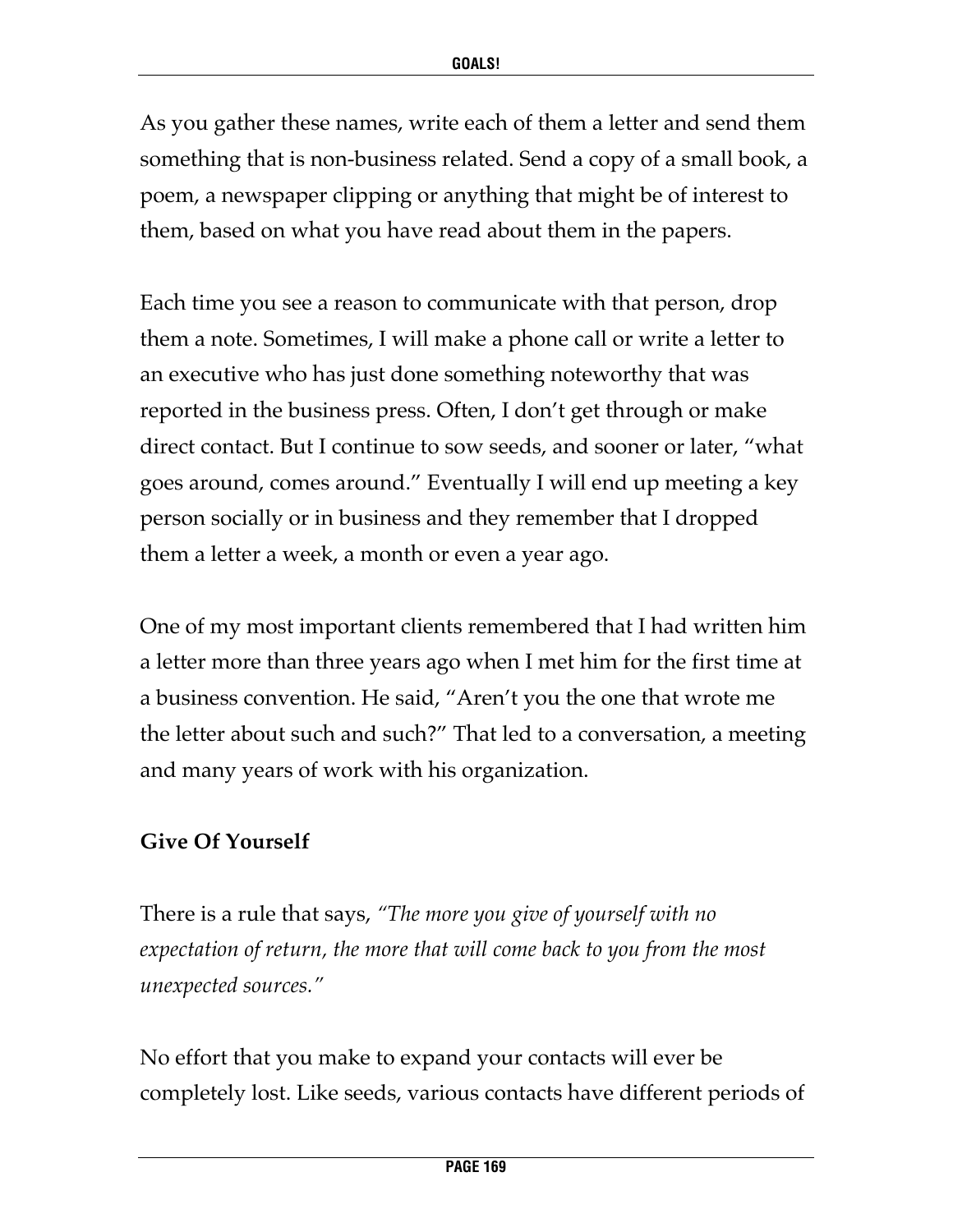germination. Some will yield results immediately. Some will not yield results for many months or even years. You must be prepared to be patient.

Dr. David McClelland of Harvard University did many years of research into the qualities and characteristics of high achievers in our society. What he found was that your choice of a "reference group," the people with whom you habitually associate, was more important in determining your success or failure than any other single factor. As Zig Ziglar says, "If you want to fly with the eagles, you can't continue to scratch with the turkeys."

# **Get Around The Right People**

Get around the right people. Make it a point to associate with the kind of people that you like, admire, respect and want to be like sometime in the future. Associate with the kind of people that you look up to and would be proud to introduce to your friends and associates. The choice of a positive, goal-oriented reference group can do more to supercharge your career than any other factor.

## **Fly With The Eagles**

There are countless examples where an average person working at an average job, getting average results and earning average pay has changed positions and gone to work with a highly progressive company. In a few weeks, that person's attitude has completely changed. By continued association with optimistic, results-oriented,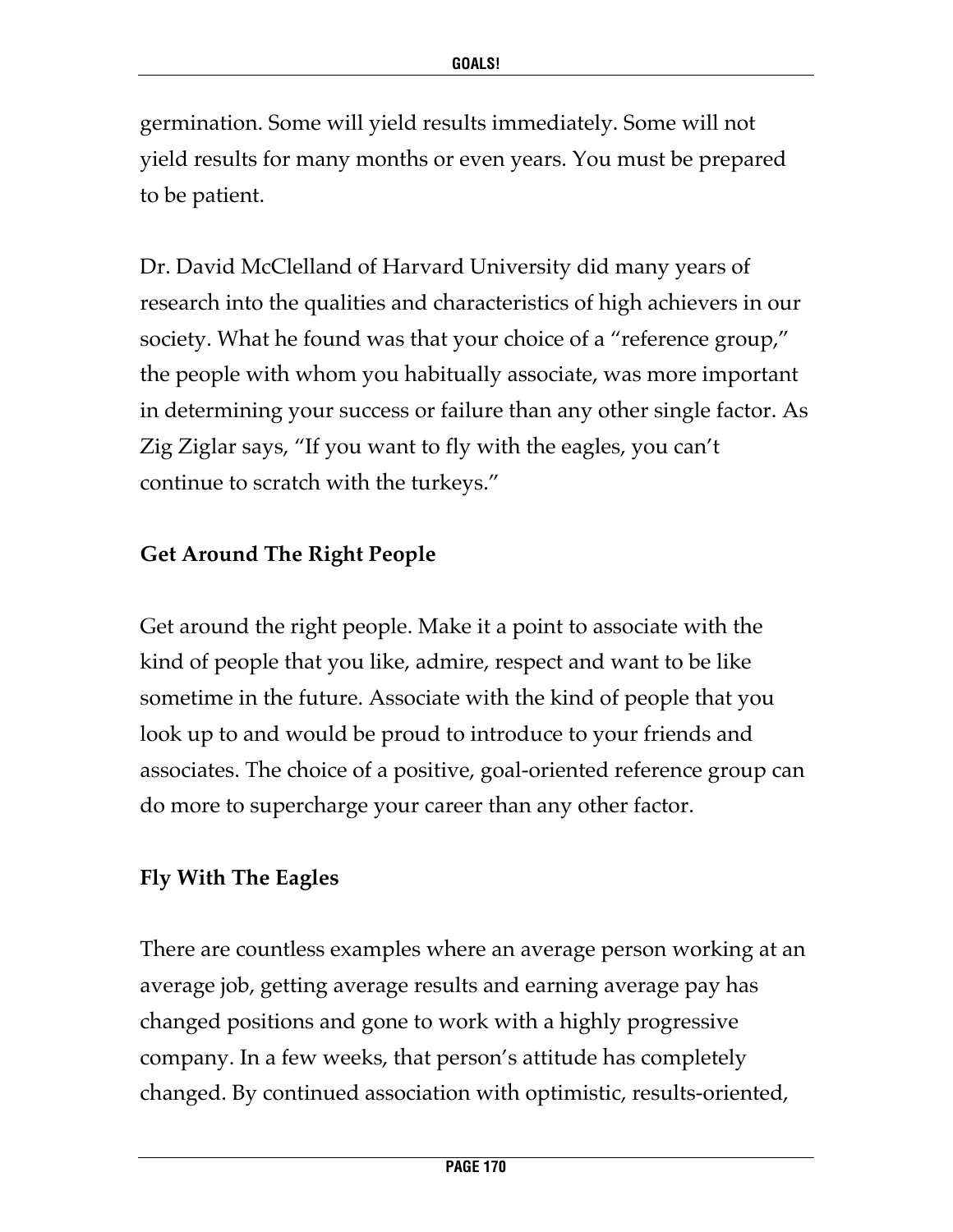go-ahead people, the previously average individual begins to perform at extraordinary levels. This is why almost every major change in your life will be associated with a change in the people you live or work with.

# **The Turning Points**

At every turning point in your life, there is usually someone standing there guiding you in one direction or another, opening or closing a door for you or helping you in some way. Baron de Rothschild once wrote, "Make no useless acquaintances." If you are really serious about being the best and moving to the top of your field, you cannot afford to spend your time with people who are going nowhere in their lives, no matter how nice they are. In this sense, you must be perfectly selfish with regard to yourself and your future ambitions. You must set high standards on your friends and associates and refuse to compromise.

Many people get into bad relationships and form useless friendships early in their careers. This is normal and natural. There is nothing wrong with making mistakes, especially if you are young and inexperienced. But it is unforgivable to continue to stay in a situation that is holding you back from realizing your full potential. And your choice of the people you associate with will have more of an impact on what you become than any other single factor.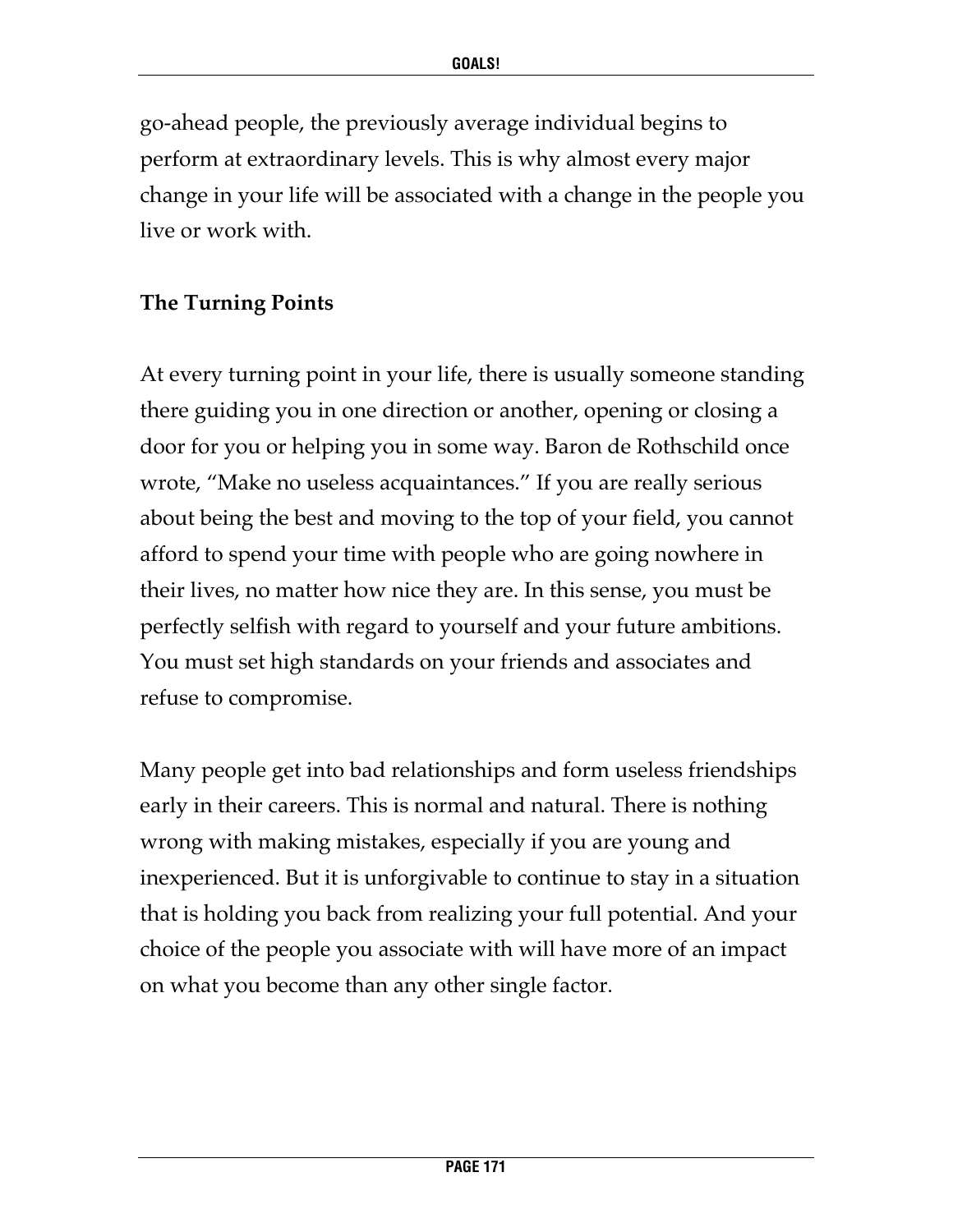## **Your Most Important Relationships**

The third category of people whose help and cooperation you will require are your family and friends. As Benjamin Disraeli said, "No success n public life can compensate for failure in the home."

It is vital that you invest all the time and emotion necessary to build and maintain a high quality home life. When your family life is solid and secure, characterized by warm, loving relationships, you will do better in everything else in the outer world.

But if something goes wrong with your home life because of inattention or neglect, it will soon affect your results at work in a negative way. Problems at home distract your attention and drain your energy. They can often sabotage your career.

# **Deliberate Extremes**

If you have to work very hard to get started in your field, be sure that you discuss and explain this clearly to the people in your family. Throughout your career you will be required to go to "deliberate extremes." You will have to work long hours and often many days without breaks or vacations in order to take advantage of an opportunity or to complete a project.

Be sure that you discuss these deliberate extremes in advance with the members of your family so that they understand what is happening, and why you are doing it. Arrange to compensate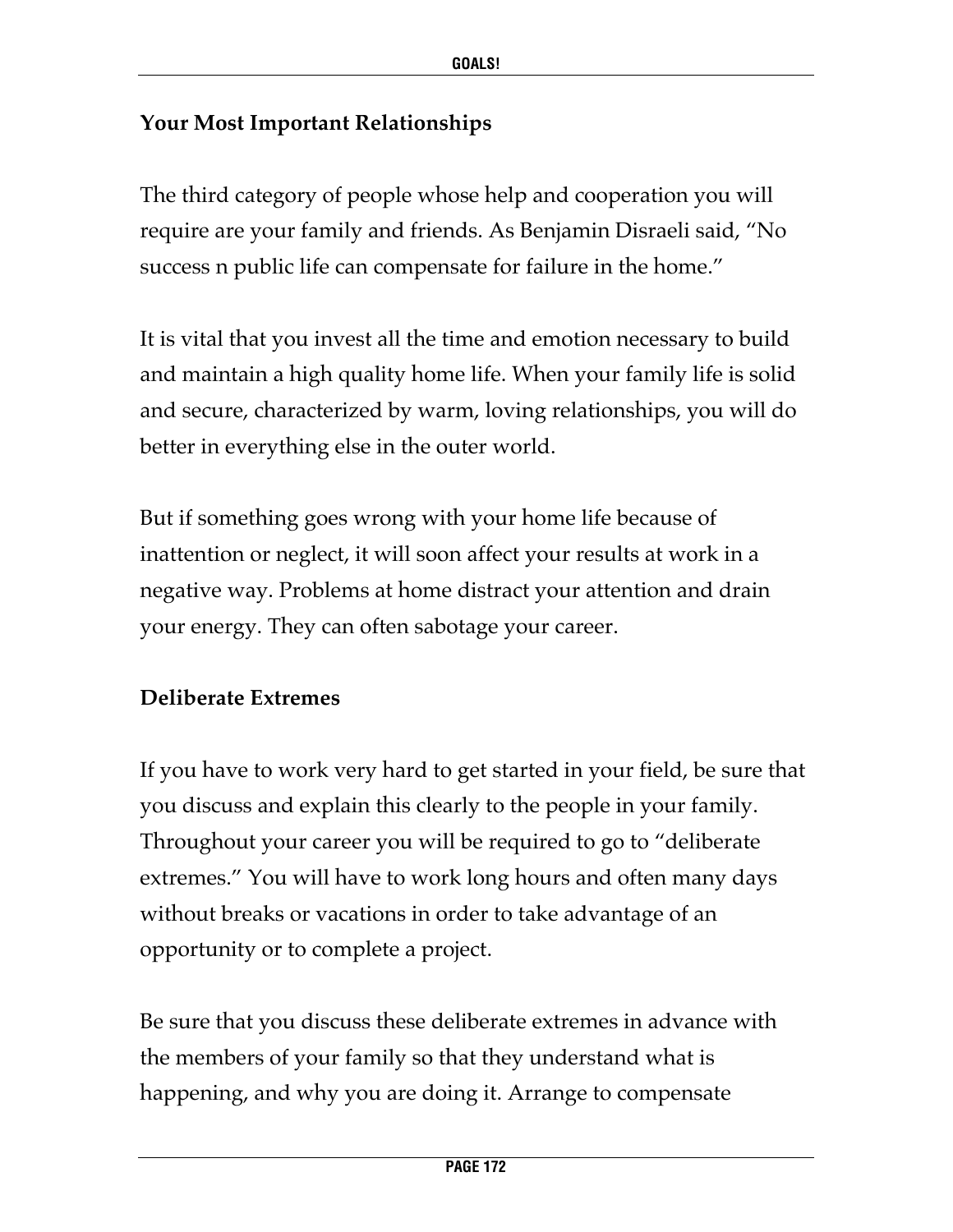afterwards by taking time off, or going away on family vacations. Keep your life in balance.

## **Become A Relationship Expert**

Once you have decided upon the people, groups and organizations whose help and cooperation you will need to achieve your goals, resolve to become a relationship expert. Always treat people with kindness, courtesy and compassion. Practice the Golden Rule. "Do unto others as you would have them do unto you."

Above all, the simplest strategy is to treat everyone you meet, at home or at work, like a "Million Dollar Customer." Treat the other person as though he or she is the most important person in the world. Treat them as though they were capable of buying a million dollars worth of your product or service.

As Emmet Fox once said, "If you must be rude, be rude to strangers, but save your company manners for your family."

Every day, in every way, look for ways to lighten the load and help other people to do their jobs better and live their lives more easily. This will build up a great reservoir of positive feeling toward you that will come back to benefit you year after year.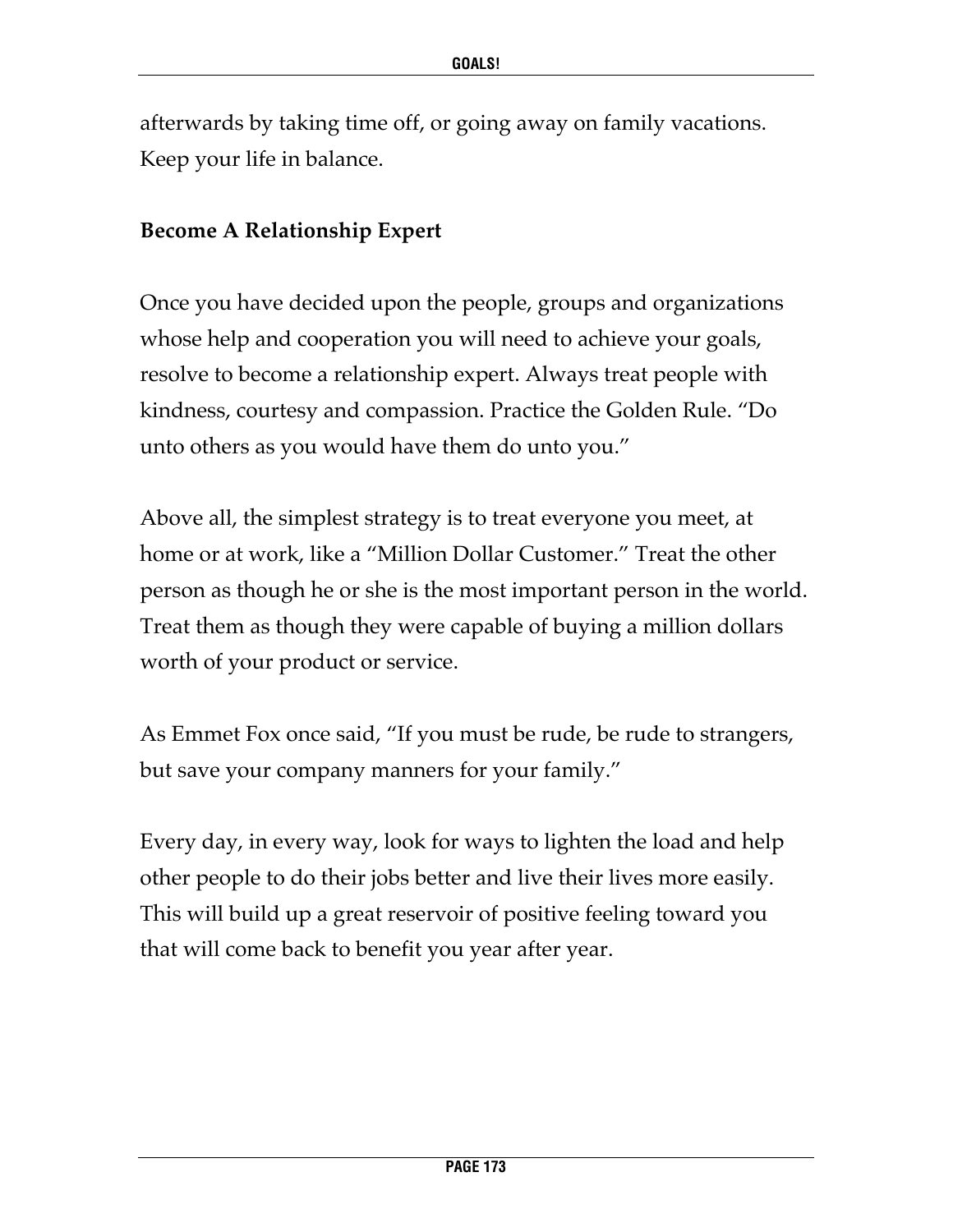## **Associate With The Right People:**

- 1. Make a list of the most important people in your work and business life. Develop a plan to help each person in some way.
- 2. Make a list of the most important people in your personal life. Determine the kind of relationships you want to have with them, and what you will have to do to achieve them.
- 3. Identify the groups and organizations in your community and your field that it would be helpful to you to join. Phone today and arrange to attend the next meeting.
- 4. Make a list of the top people in your community, or in your field, and make a plan to get to know them personally.
- 5. Look for every opportunity to expand your social and business circle. Send people letters, cards, faxes and emails. Build bridges at every opportunity.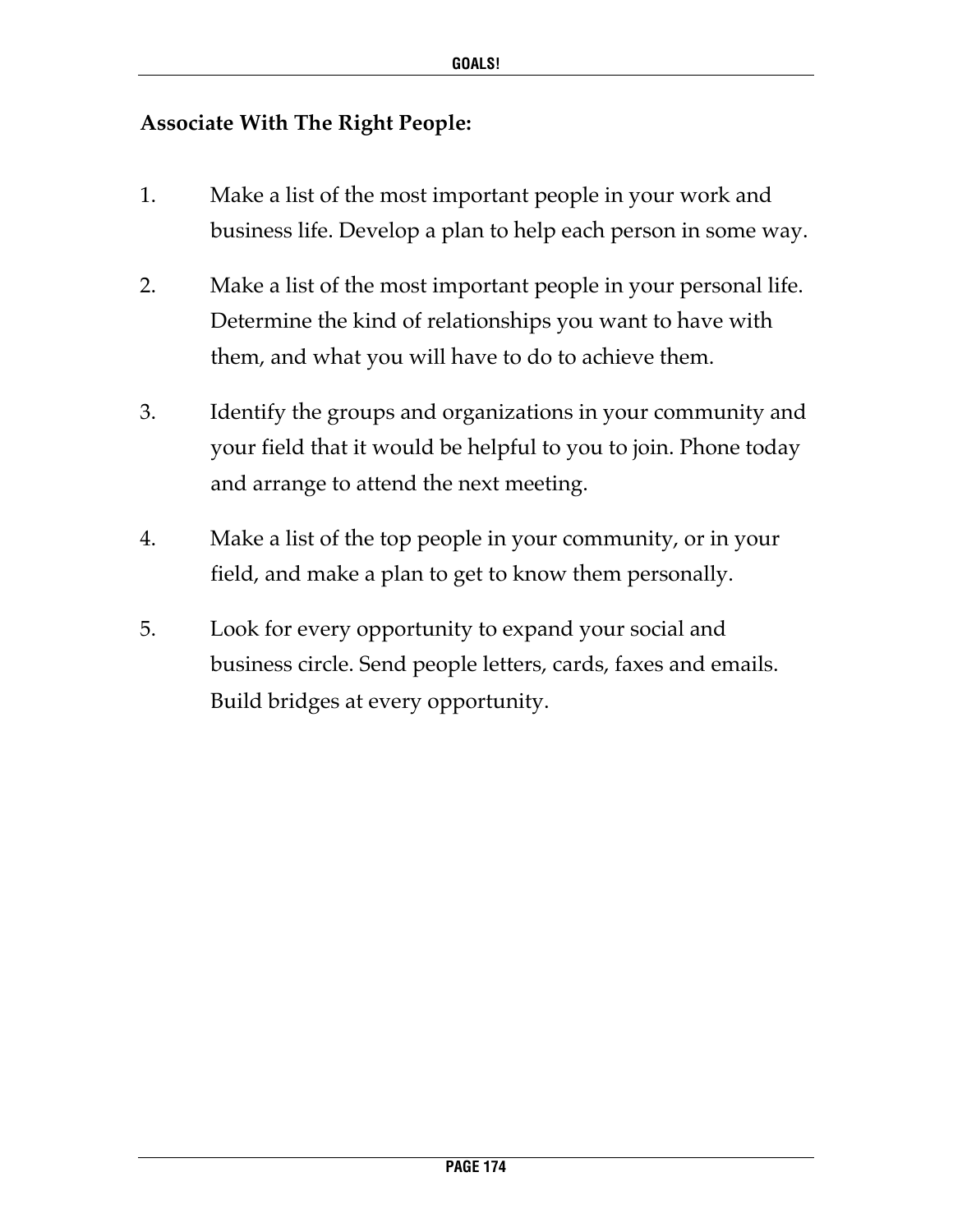# **CHAPTER THIRTEEN Make A Plan of Action**

*"Thoroughness characterizes all successful men. Genius is the art of taking infinite pains...All great achievement has been characterized by extreme care, infinite painstaking, even to the minutest detail. "* Elbert Hubbard

Your ability to set goals and make plans for their accomplishment is the "master skill" of success. There is no other skill that will help you more in fulfilling your potential in achieving everything that you are able to accomplish.

All major accomplishments today are "multi-task jobs." They consist of a series of steps that must be taken in a particular way in order to accomplish a result of any significance. Even something as simple as preparing a dish in the kitchen with a recipe is a multi-task job. Your ability to master the skill of planning and completing multi-task jobs will enable you to accomplish vastly more than the average person and is critical to your success.

The purpose of planning is to enable you to turn your major definite purpose into a planned, multi-task project with specific steps- a beginning, middle and end – with clear deadlines and sub-deadlines. Fortunately, this is a skill that you can learn and master with practice. This skill will make you one of the most effective and influential people in your business or organization, and the more you practice it, the better you will get at it.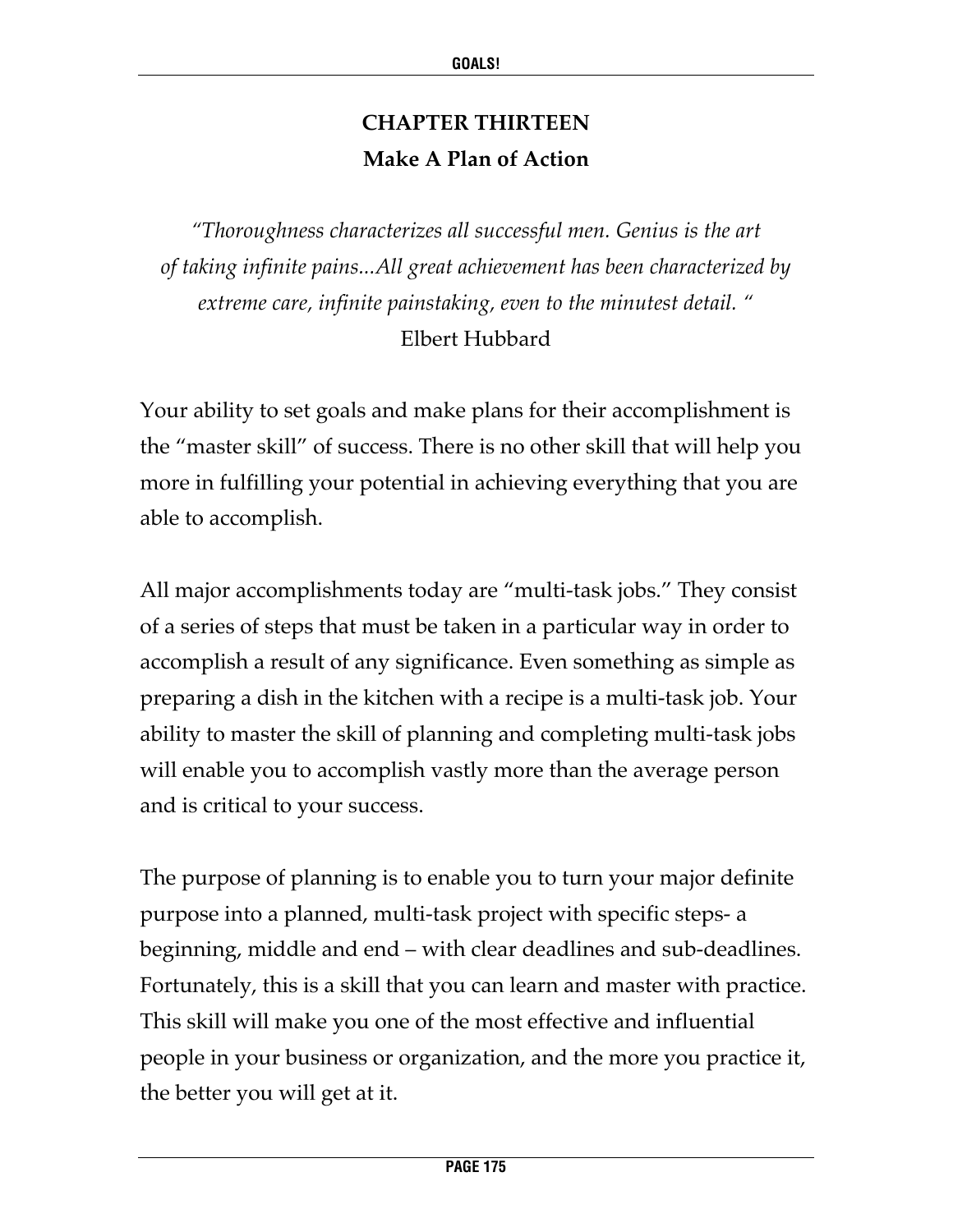### **Putting Your Plan Together**

Fortunately, in the previous chapters you have identified and assembled all the ingredients necessary to create a plan for the achievement of one or more of your goals.

- 1. You now have a clear vision of your ideal end result, or goal, based on your *values*. You know what you want and why you want it.
- 2. You have written out your goals, organized them by priority and selected your *major definite purpose.*
- 3. You have created *measures and standards* to track your progress, you have set both *deadlines and sub-deadlines* as targets to aim at.
- 4. You have now identified the key *obstacles, difficulties and constraints* that stand between you and your goal, and organized them by priority.
- 5. You have identified the essential *knowledge and skills* that you will require to achieve your goal.
- 6. You have organized these competencies *by priority* and developed a plan to learn what you need to learn to accomplish what you have decided to accomplish.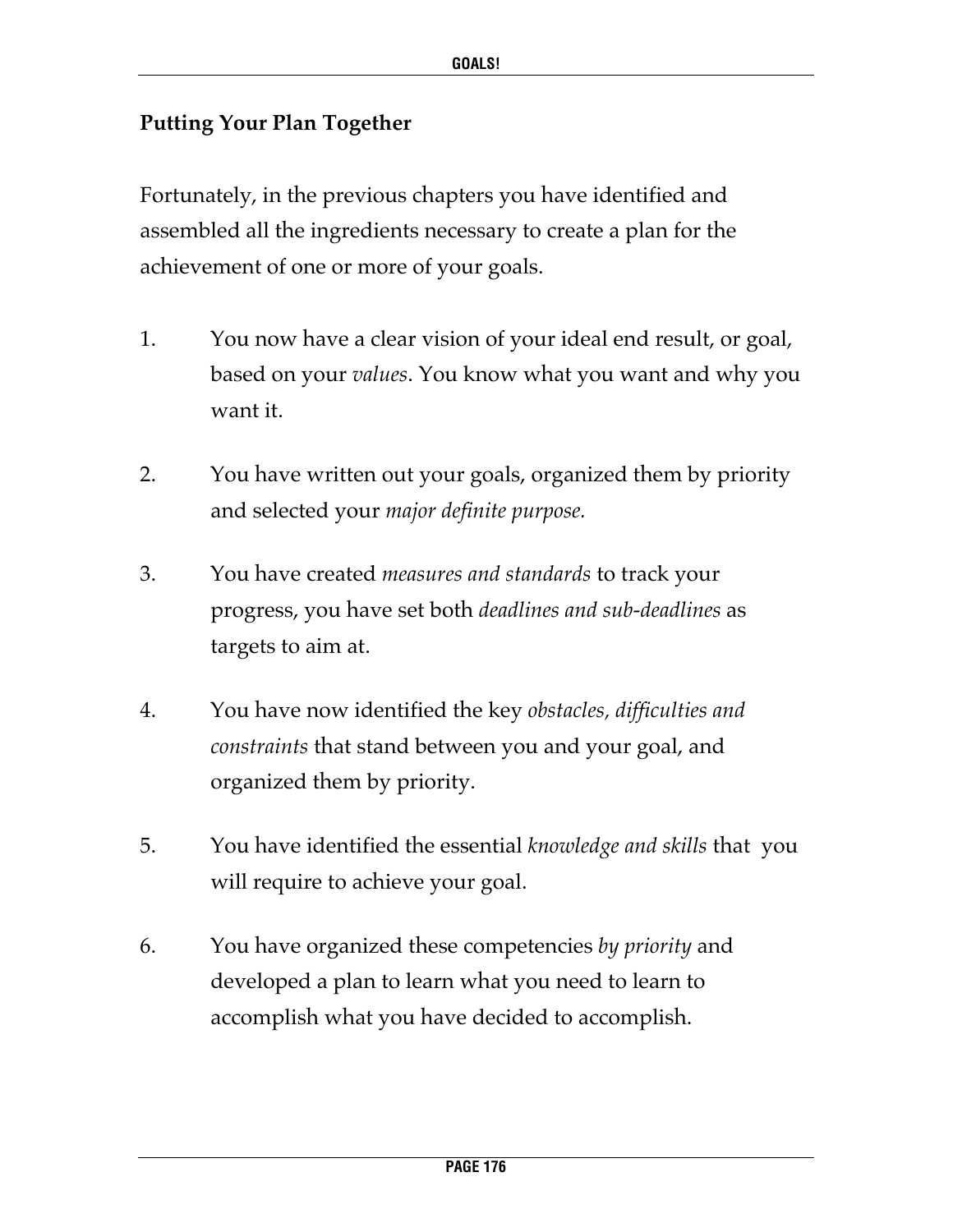7. You have identified the *people, groups and organizations* whose help and cooperation you will require, both inside and outside your business. You have decided on the specific steps you are going to take to earn the support and assistance of these people in achieving your goals.

Throughout this process, you have written and taken notes so that you now possess the raw materials and tools for the creation of a plan of accomplishment.

Now, you are ready to put it all together into a plan of action.

### **The Planning Process Is Essential**

Some time ago, Inc. Magazine reported on a study they had conducted of 50 start-up companies. Half of these companies had spent several months and even more to develop complete business plans before they began operations. The other half of this group had started without detailed business plans and were simply reacting to events as they occurred in the day-to-day operations of the business.

Two to three years later, the researchers went back to determine the levels of success and profitability of these companies. What they found was quite interesting. The companies that had started operations with clear, written business plans, carefully thought through and detailed in every respect, were vastly more successful and profitable than those companies that had started spontaneously and had made things up as they went along.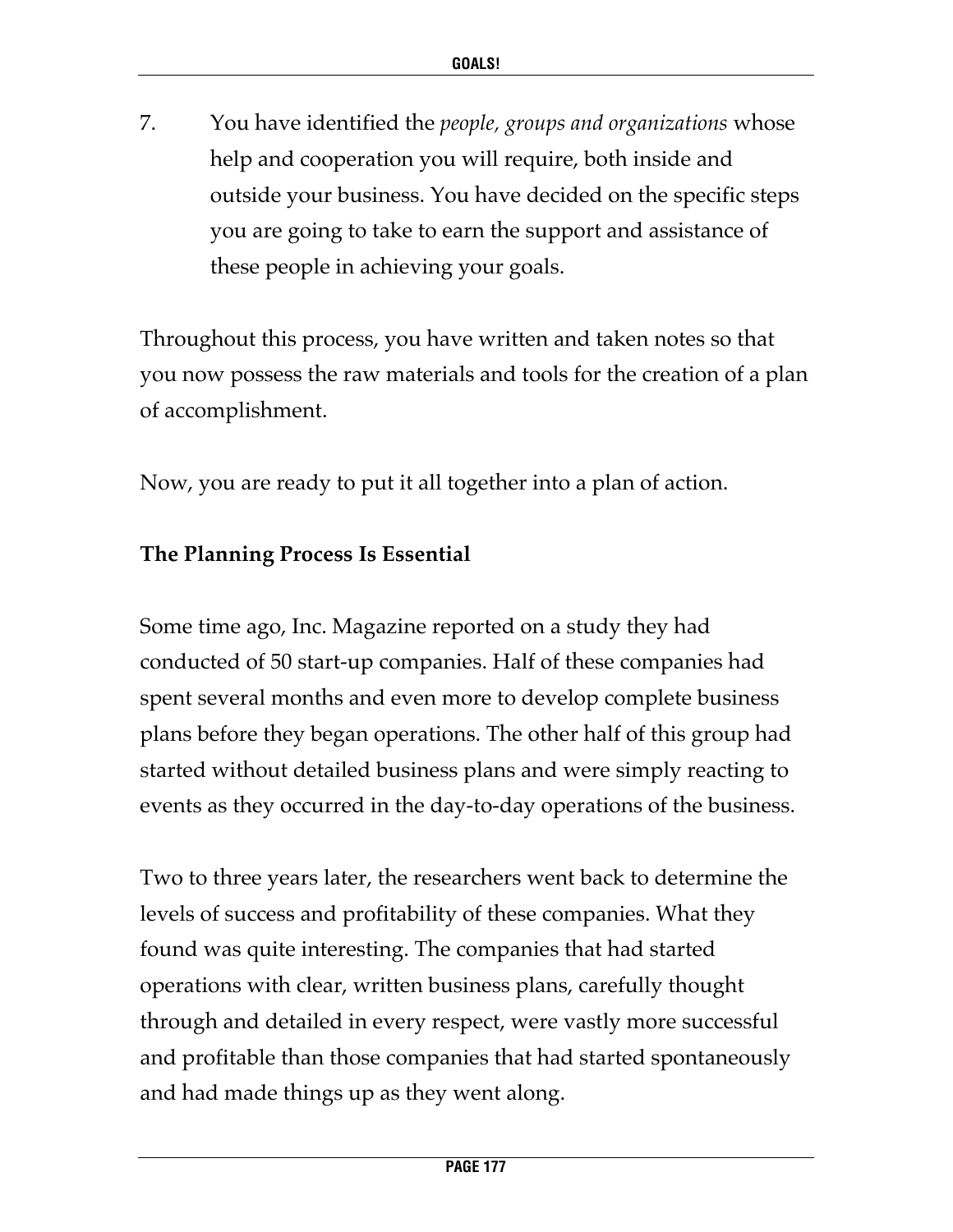The companies that had started on "the back of an envelope," where the founders were "too busy" to sit down and do the detailed work of strategic planning were almost all floundering. Many of them were already bankrupt and had gone out of business.

# **The Planning Process Was The Key**

Here was the most interesting discovery: When they interviewed the business founders, they asked them, "How often do you refer to your strategic plan in the day to day operations of your business?"

In almost every case, the entrepreneurs and executives running the businesses had not looked at the strategic plan since it had been completed some months ago. Once it was done, they put it in a drawer and seldom revisited it until the following year, when they went through the strategic planning process again.

The most important finding was this: The plan itself was seldom referred to, but the process of thinking through the key elements of the business was vital to their success.

# **Planning Pays Off**

General Dwight D. Eisenhower, after the successful invasion of Normandy in World War II, was asked about the detailed planning process that went into the invasion. He said, "The plans were not important, but the planning process was critical."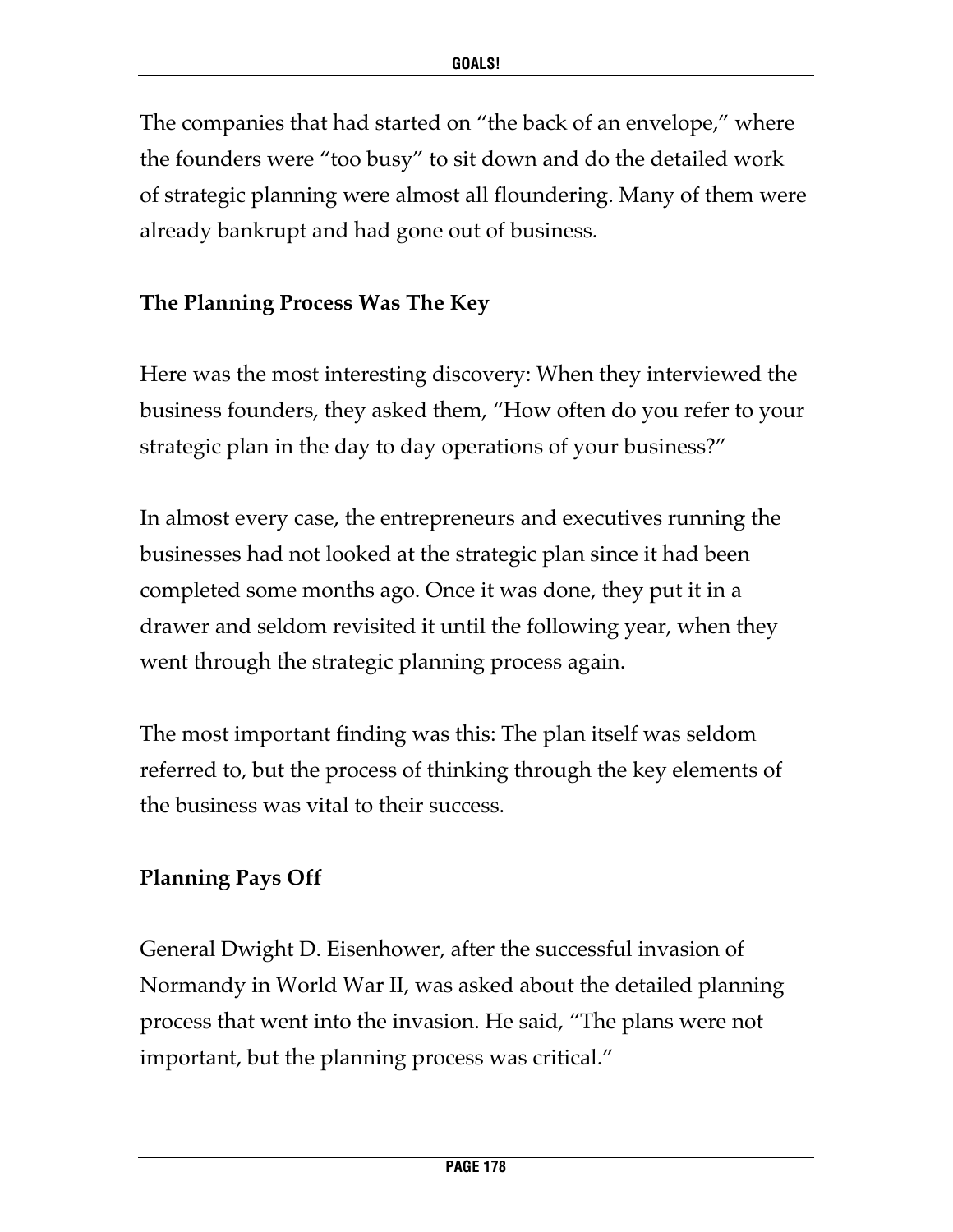It is the exercise of working through and discussing every key element of the business plan that is more important than any other step *at the beginning*. This is why Alex Mackenzie, the time management expert said, "Action without planning is the cause of every failure."

An old military axiom says, "No plan ever survives first contact with the enemy." From the first day that you begin actual business operations, the situation will change so rapidly that your plan will become obsolete in many respects within a few days, or even a few hours. But it is the process of planning that is most important. Scott McNealy of Sun Microsystems says, "In a start-up business, you have to throw out all assumptions every three weeks."

# **The Basis Of All Great Achievements**

All successful people work from written plans. The great achievements of mankind, from the building of the Pyramids forward to the great industrial operations of the modern age, were proceeded by and accompanied by detailed plans, carefully designed and thought through from beginning to end – before they began.

In fact, every minute spent in planning saves 10 minutes in execution. Every minute that you spend planning and thinking before you begin will save you time, money and energy in getting the results you desire. This is why it is said that, "Failing to plan is planning to fail."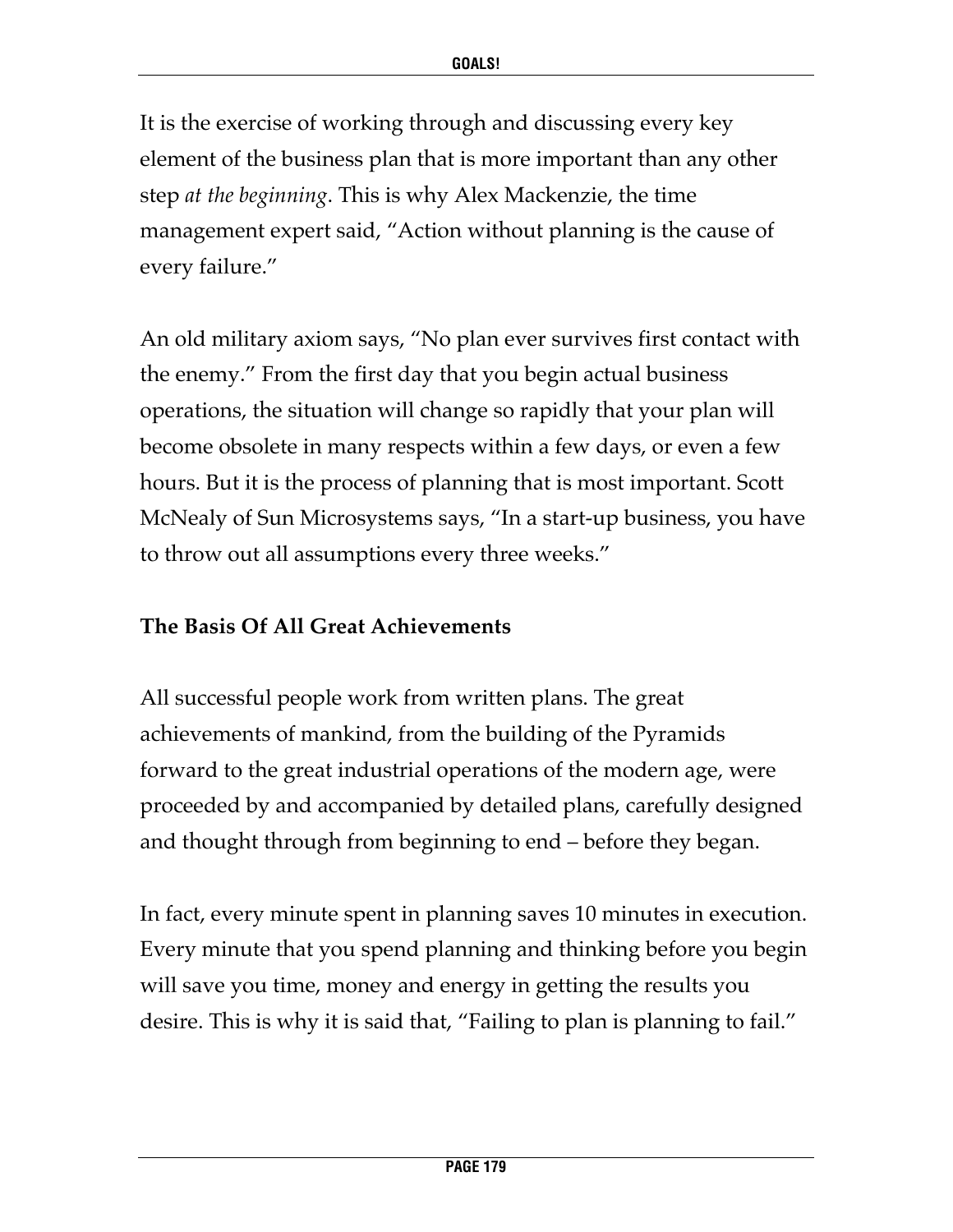#### **Planning Saves Time and Expense**

The number one reason for failure is *action without planning*. People who say that they are too busy to plan in advance must be prepared for unnecessary mistakes, and great losses of time, money and energy.

It is said that every new business start-up is a "race against time." From the first day, the company founders are scrambling to find a way to make more money than it costs to stay in business. If they figure out the "profit model" and begin generating revenues in excess of costs before the money runs out, the business can turn the corner and succeed. But if the money runs out before they figure out how to make more profits than losses, the company, like a plane in a dive, will crash and burn.

#### **The Formula For Success**

There is a six "P" formula for personal and business success: "Proper Prior Planning Prevents Poor Performance."

There are seven advantages to "Proper Prior Planning:"

First, the planning process forces you to organize your thinking and identify all the key issues that must be dealt with if you are ultimately going to be successful.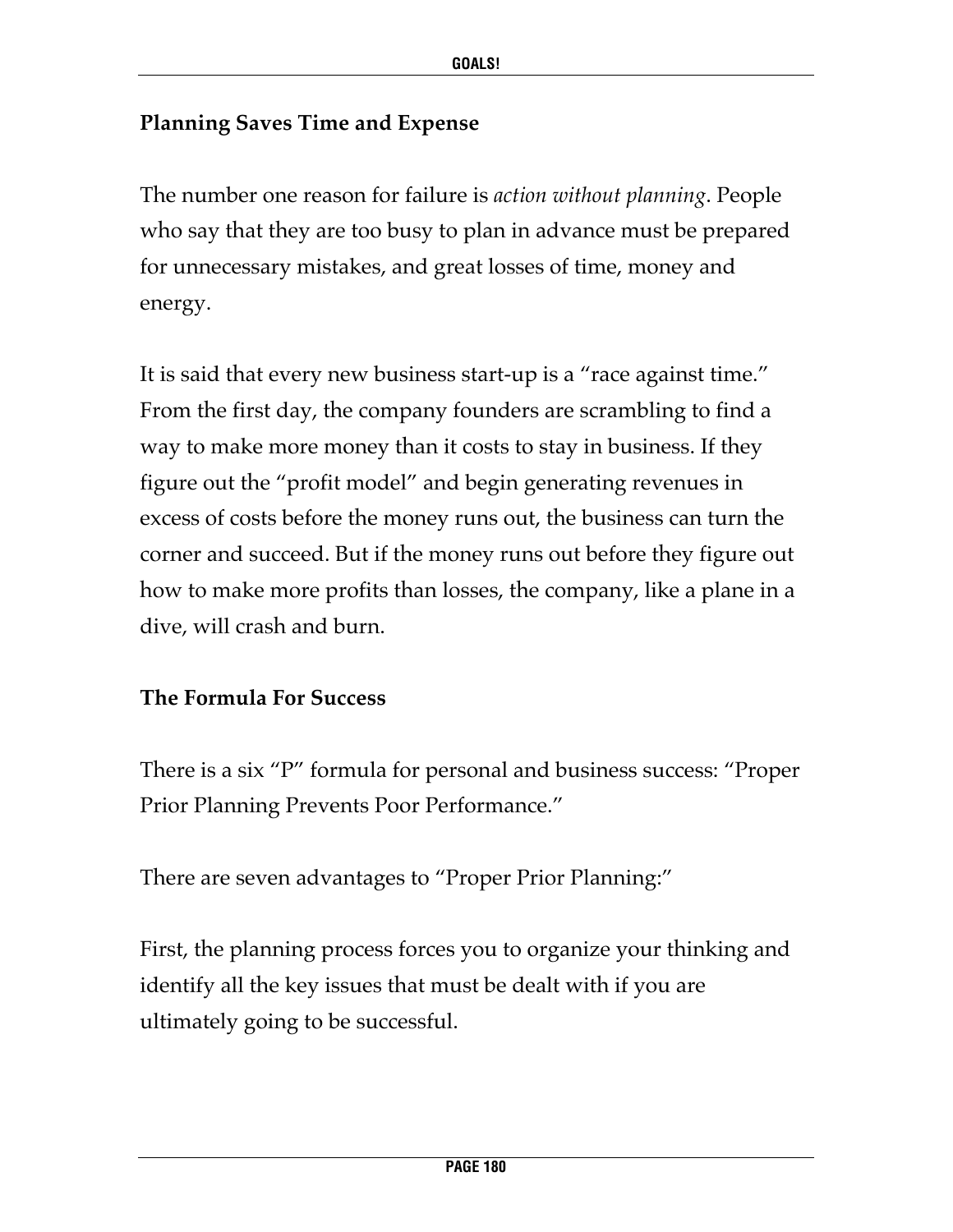Second, thinking through what you must do to accomplish your goals enables you to plan your actions carefully before you begin, thereby saving you enormous costs of time, people and money.

Third, a good plan, thoroughly discussed and evaluated, enables you to identify flaws and errors that could prove fatal to your business later on. It enables you to ask "what if?" questions. For example, "What are the worst possible things that could happen if you were to take a particular course of action?"

### **You Can't Get There From Here**

In many cases, as the result of careful planning and analysis, the decision makers will realize that it is not possible to achieve a particular goal with the time or resources available, or under the existing circumstances. Sometimes, the very best business deals in your career are the ones that you don't get into in the first place.

I worked for a wealthy man some years ago who gave me a piece of advance I never forgot. He said, "It is always easier to get into something than it is to get out of it."

He taught me that the time to do the careful thinking is before you commit resources and people, not afterwards.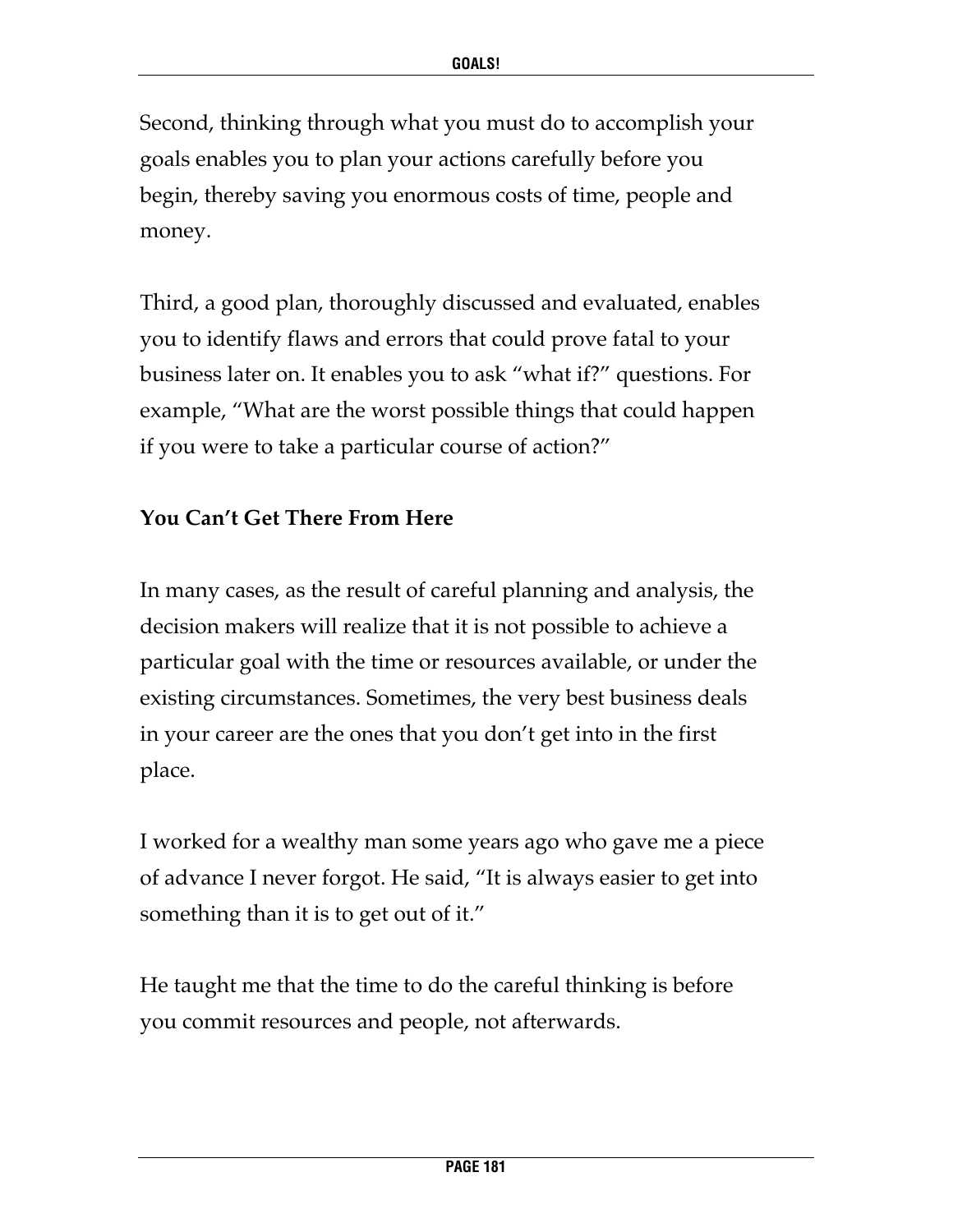### **Identify The Weaknesses In Advance**

The fourth benefit of proper prior planning is that it enables you to identify weaknesses in your plan and make provisions to compensate for those weaknesses. Often, you can identify a "fatal flaw," that if you were not aware of, would lead to the failure of the enterprise. This is only possible by going through the planning process.

# **Determine Your Opportunities**

Fifth, planning enables you to identify strengths and potential opportunities that you can take advantage of to increase the likelihood of success. Often, you will be unaware of your particular strengths, or the opportunities that exist in the situation, before you go through the planning process.

### **Focus Your Energies**

The sixth benefit of planning is that it enables you to focus your time and money, and concentrate all of your resources on the one or two objectives that you must achieve to make the enterprise successful. In the absence of clear focus and concentration, you will tend to spread your energies over a wide area and end up accomplishing very little.

The seventh benefit of proper planning is that it will inevitably save you hours, weeks and months of confusion, mistakes and losses of both money and energy.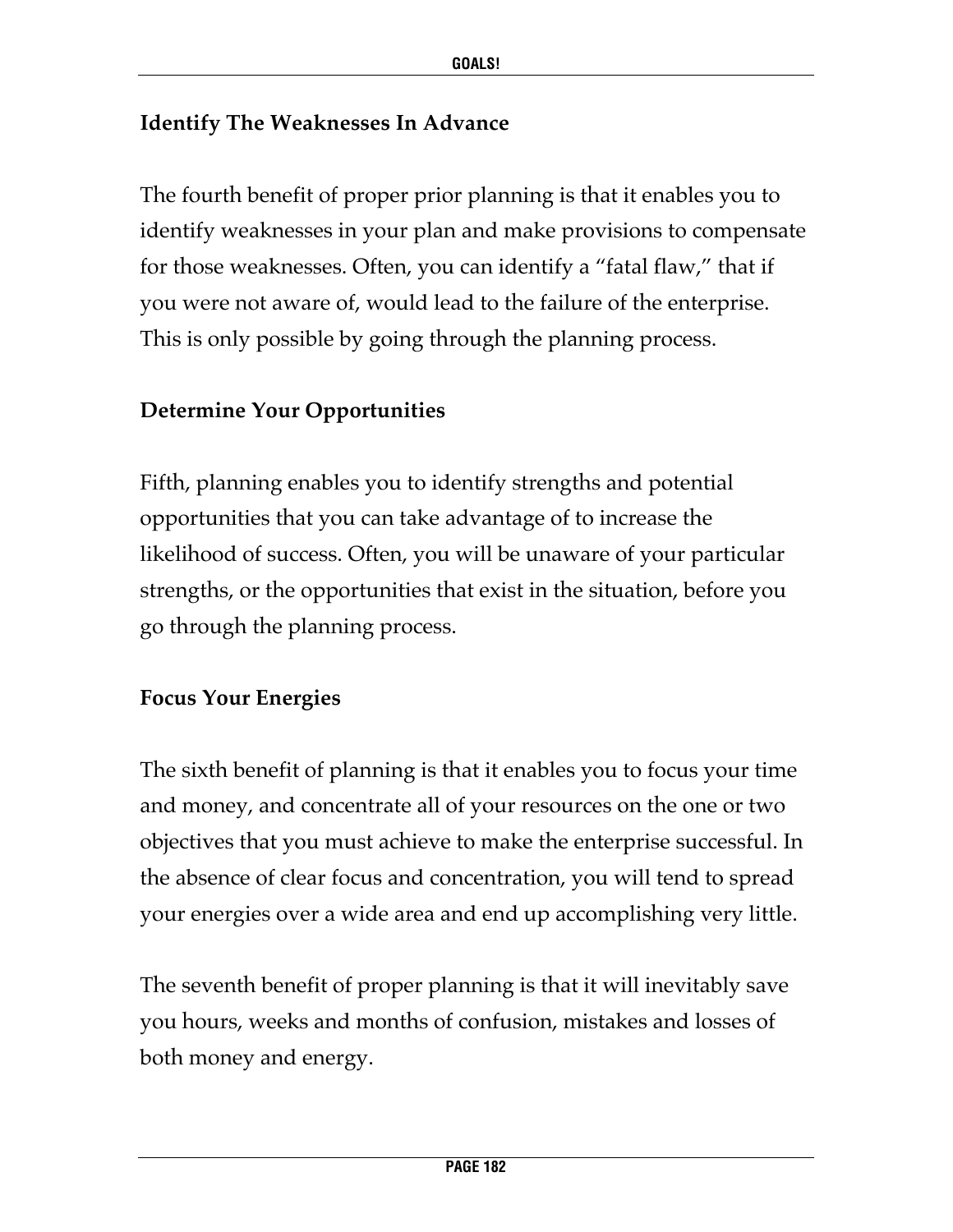# **The Vital Discipline**

Planning is a discipline and a skill. It is both a habit and a competence. This means that you can learn and them to a high level through repetition and practice. Planning is a skill that you can master, and it is much easier than you might think.

# **List Every Task and Activity**

In its simplest form, a plan is a list of every activity that you will have to engage in, from the beginning to the end, in accomplishing a specific goal or objective. To begin the process of planning, you take a sheet of paper and you make a list of everything that you can think of that you will have to do to achieve your goal.

As you think of new items, add them to the list. Continually revisit your list and revise the items and steps as you get more information. This list becomes your blueprint for the construction of your "dream house," your ideal goal or result.

# **Determine Priority and Sequence**

The process of planning is for you to now organize your list by priority and sequence. You organize the items on your list by *priority* by determining which tasks or activities are more important than other tasks or activities. You organize the items from number one, the most important, all the way through to the least important.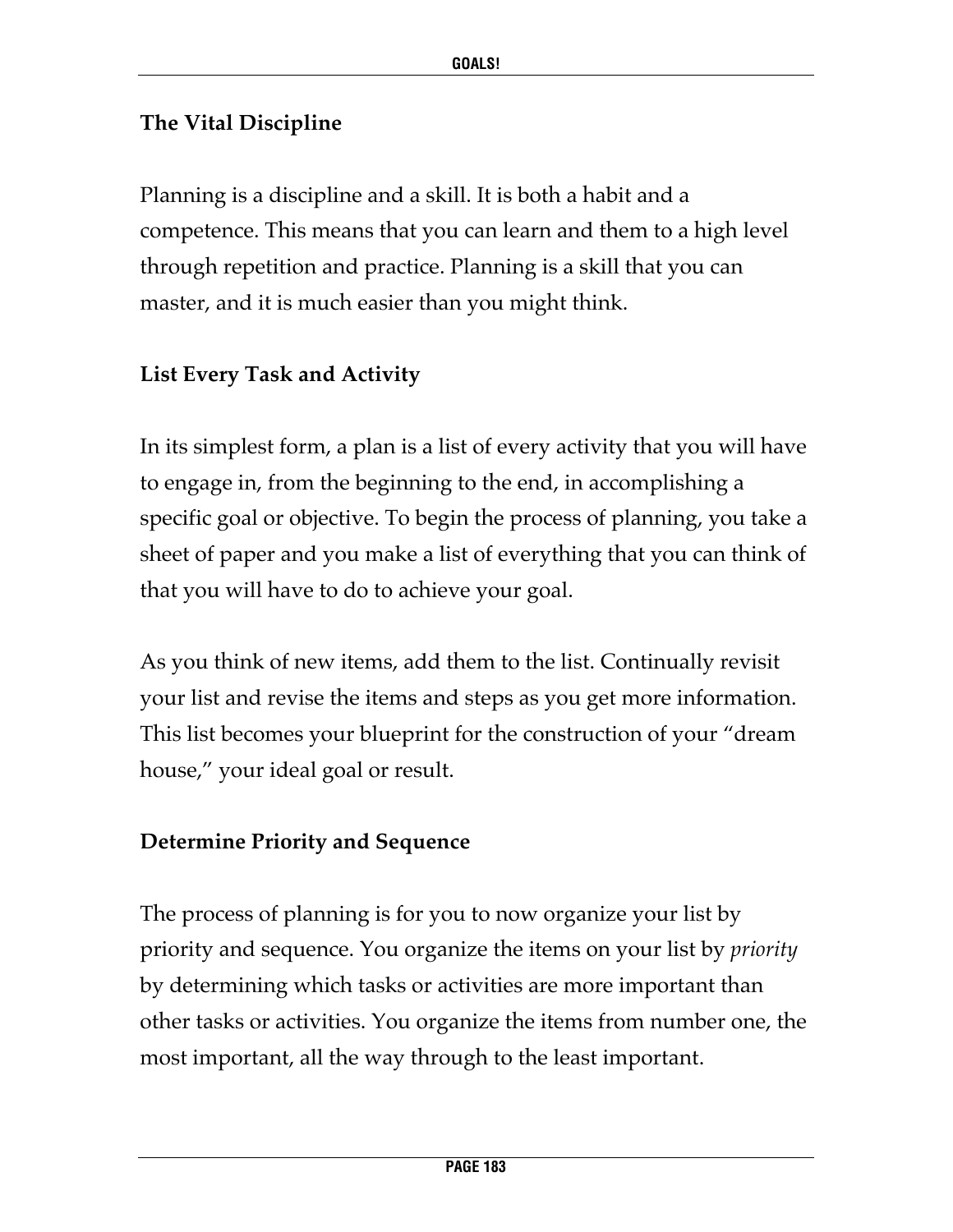You organize your list by *sequence*, as well. In sequencing, you determine which activities need to be done before or after other activities. Often, one task cannot be accomplished until another task has been completed. Sometimes, the accomplishment of a single task can be the bottleneck or chokepoint in the entire process.

# **Identify The Limiting Factor**

In planning, very often the success of the plan will be determined by the achievement of a particular goal or objective within the plan. It may be the completion of construction on a new office, store or factory. It may be the date of delivery of the first finished product or service. It may be the achievement of a particular level of sales by a specific date. It could be the hiring of a key person for an essential job. The planning process helps you to identify the vital elements of the plan and focus more of your time and attention on the most important tasks and activities that must be accomplished before success is possible.

### **Expect Failure At First**

No plan is perfect the first time it is created. Most plans to accomplish something new will fail over and over again at the beginning. This is to be expected. Your ability to accept feedback and make corrections to your plans of activity is vital to your success. Keep asking, "What's working?" and "What's not working?" Be more concerned with what's right rather than who's right.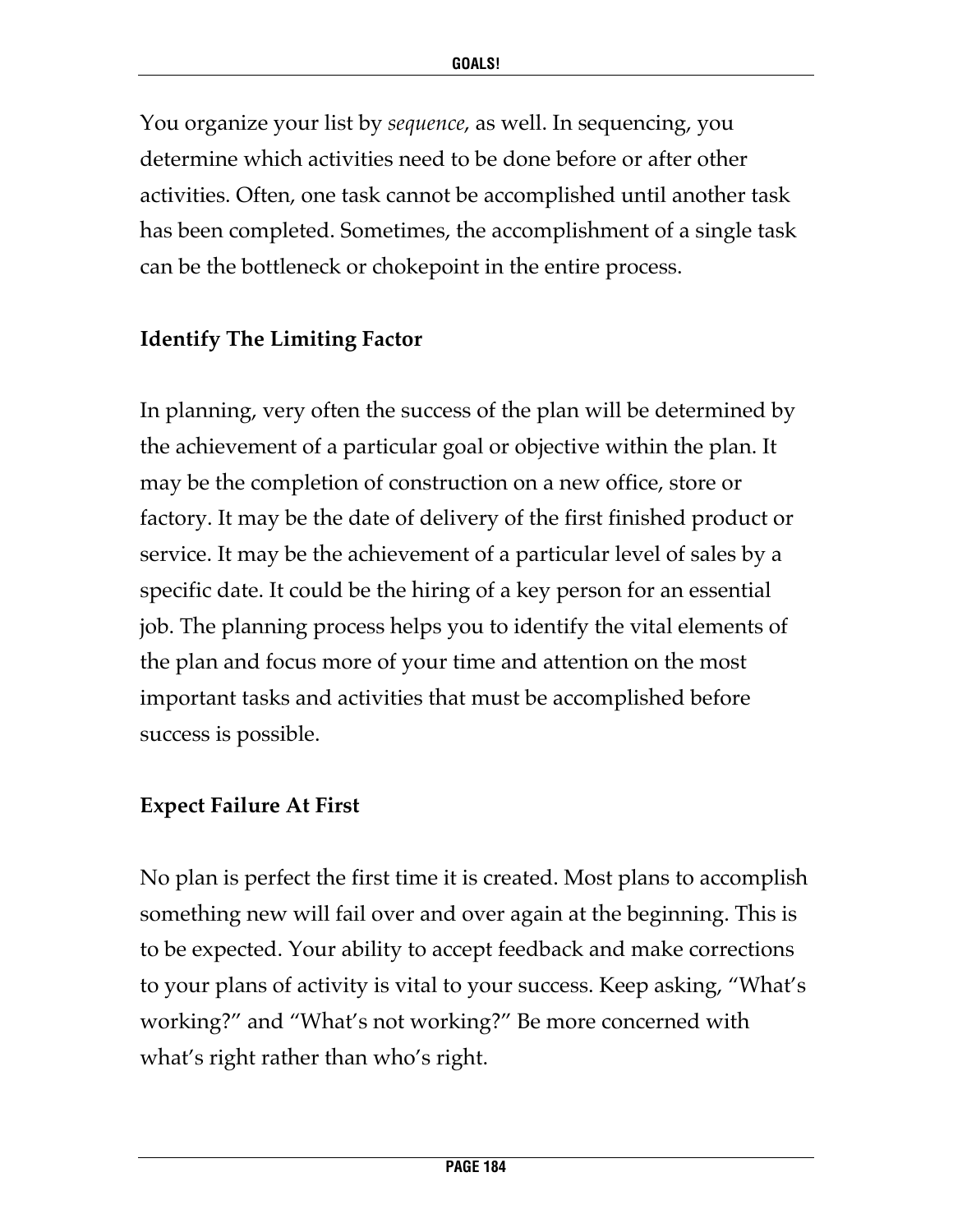Remember the old saying, "Back to the drawing board!" Whenever you plan doesn't work, relax, take a deep breath, and revisit your plan.

### **Focus On the Solution**

When you have a problem, resolve to be *solution oriented.* Expect difficulties as a part of the process and resolve to respond to them effectively. If you are not achieving your goals on schedule, ask, "What is the problem? What *else* is the problem? What are the solutions? What else is a solution? What can we do now? What is the next step?"

It seems that when you begin work on the achievement of a new goal, you immediately experience setbacks, obstacles, difficulties and temporary failure. This is to be expected. It is normal and natural. It takes tremendous effort to launch something new and make it successful. But this is the price that you have to pay to achieve the goals that you have set for yourself.

### **Think On Paper**

Always think on paper. Be continually making lists and sub-lists of every step in every process. Keep updating and revising your plan, making it better and better, until it is perfect.

Remember, planning is a skill. Because it is a skill, it is completely learnable. Your ability to think, plan, organize and initiate action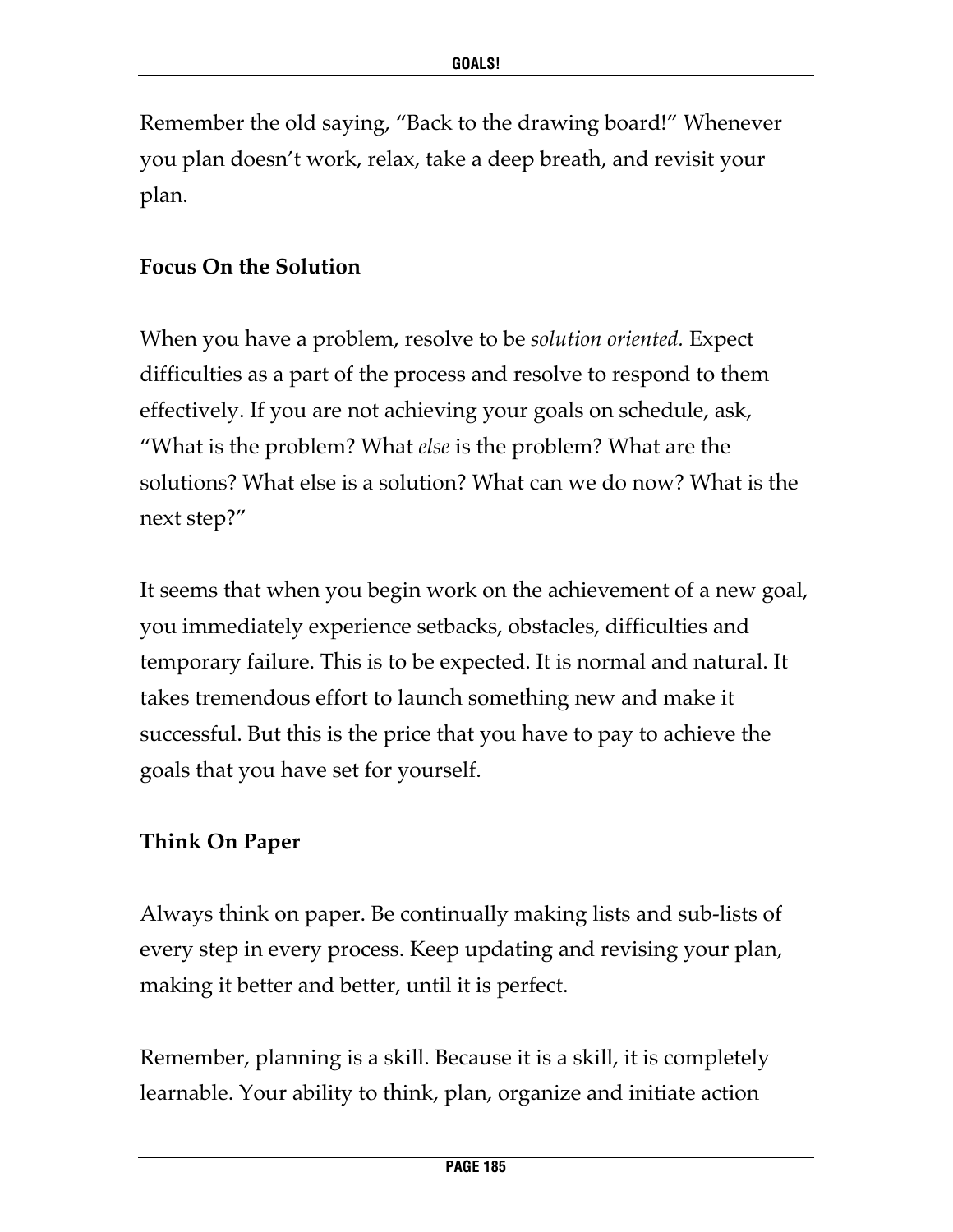toward your goal will eventually put you in the top 10% of your field. But it takes time.

One of the ways that you can "think on paper" is to create a project planning sheet for the accomplishment of a multi task goal. In this way, you create a visual image of your goal, and the steps you need to take to achieve it. This can be very helpful in opening your eyes to the strengths and weaknesses of the planning process.

# **The Project Planning Model**

In project planning, you write the days, weeks and months that you think the project will require to complete across the top of the page. If it is a 12-month project, or goal, you write the names of the 12 months, from this month forward. This gives you a time line for the project.

Down the left hand column, you make a list of all the tasks that must be accomplished, in proper sequence, for you to achieve the ultimate goal. What will you need to start or do first? Second? And so on.

In the lower right hand corner, you write clearly what your final, ideal result will look like. The greater clarity you have about your desired goal, the easier it will be for you to reach it.

You can now use horizontal bars to indicate the amount of time necessary, from beginning to end, to complete a particular task. Some of these tasks can done simultaneously and others will have to be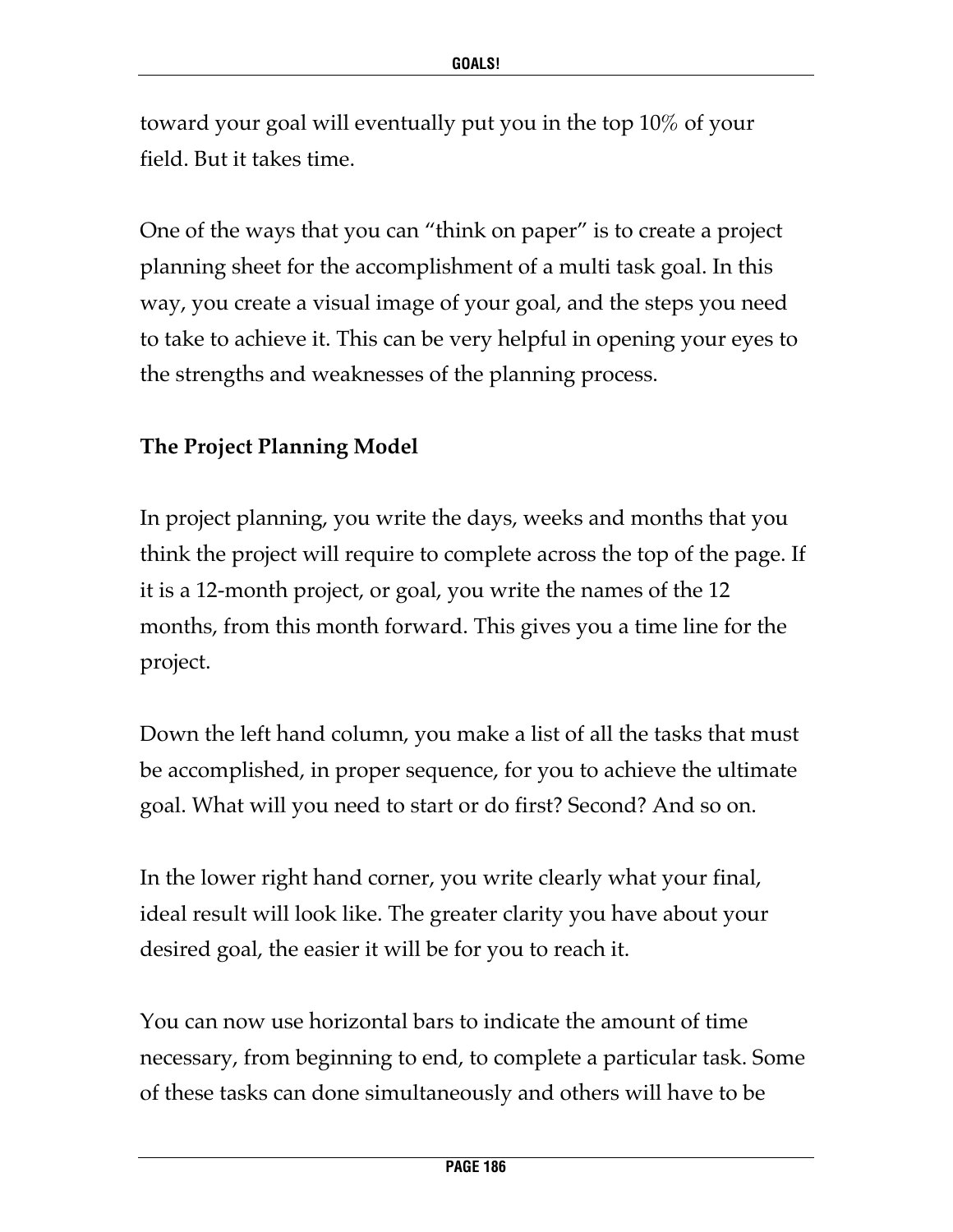done after something else is completed. Certain of these tasks are of high priority and others are of lower priority. But with a project planning sheet, which you can make yourself with a sheet of paper, you can now see your entire goal laid out in front of you with great clarity.

#### **Assemble Your Team**

Everyone who is responsible for carrying out a part of the plan should be involved in the planning process. It is quite common to make the mistake of assuming that a particular task can be completed quickly and easily. It is often a shock to find out that something that seems simple and easy is actually going to take several months from beginning to end. A time constraint on a critical part of your plan can force you to revise your plans completely.

One of my managers decided to put out a newsletter to all out customers on a new development in our business. He called our commercial designer and told her he needed it by the end of the week.

He was shocked to discover that a professionally written, designed and produced newsletter would take 6-8 weeks to print and mail, and cost more than \$2000. The project was immediately scrapped.

When you start the planning process, your biggest concern should be accuracy in identifying every step necessary, and the exact time required to accomplish every step in the plan. There is a time for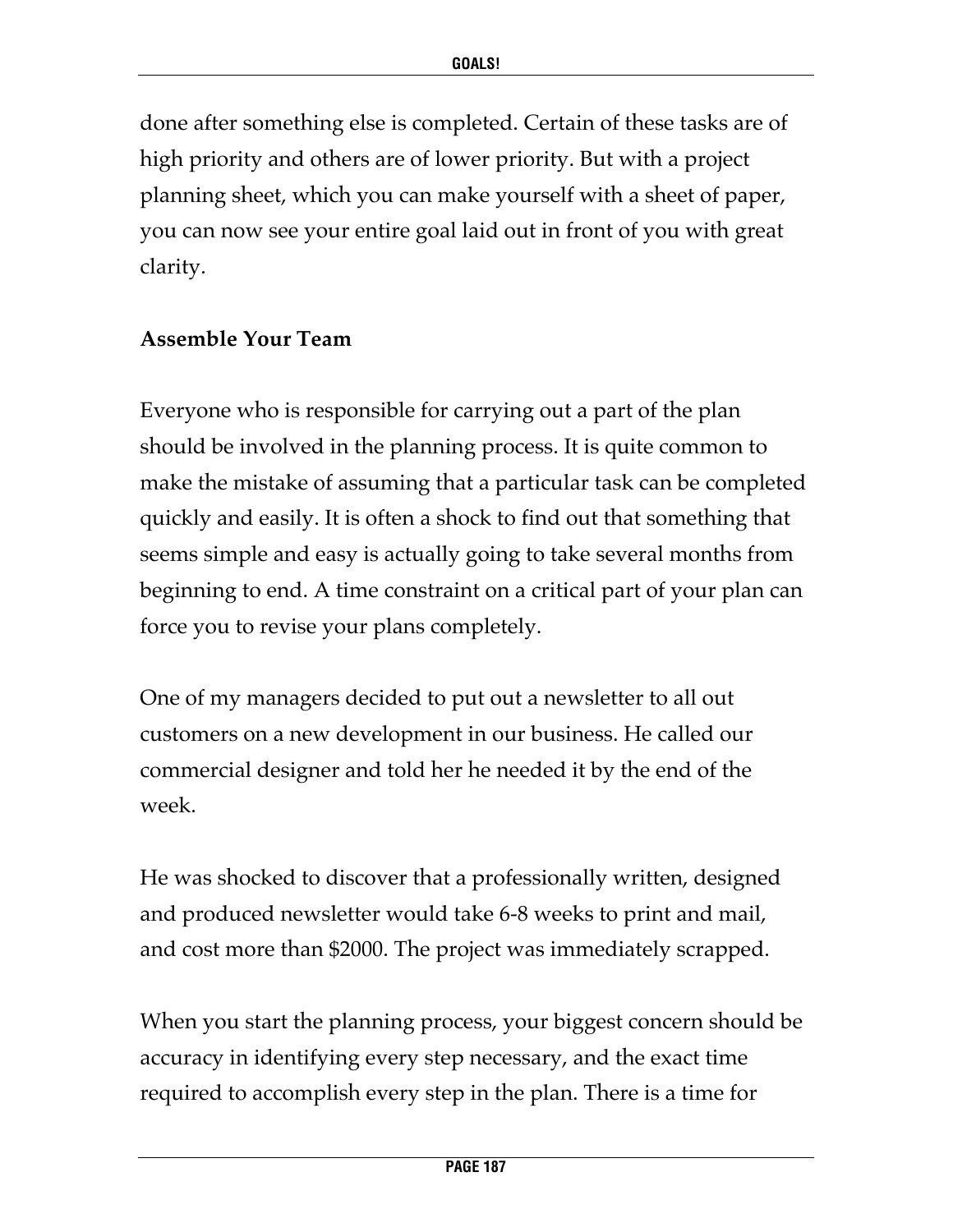optimism and there is a time for realism in making plans and achieving goals. You must be absolutely honest with yourself at every step of the planning process, and never trust to luck, or hope that the laws of nature will be suspended temporarily on your behalf.

# **Identify The Potential Bottleneck**

In the process of planning, there is usually one major problem that must be solved before any other problems can be solved. There is usually one major goal that must be achieved before any of the other goals can be achieved. There is usually one critical element in the plan that must be dealt with before any other part of the plan can be successful.

For example, many companies will start up with every single detail in place except for a professional sales process to bring in revenues. The company will engage in a strategic planning process, rent or lease offices, buy furniture, set up the necessary computers and equipment to produce the product or service, hire the administrative and business staff, set up the books of account and begin advertising. But a first class selling process has not been installed, and within a few months, or even weeks, without sales revenues, the company grinds to a halt. To a large extent, this is what happened to turn the dotcom explosion into a dot-bomb collapse.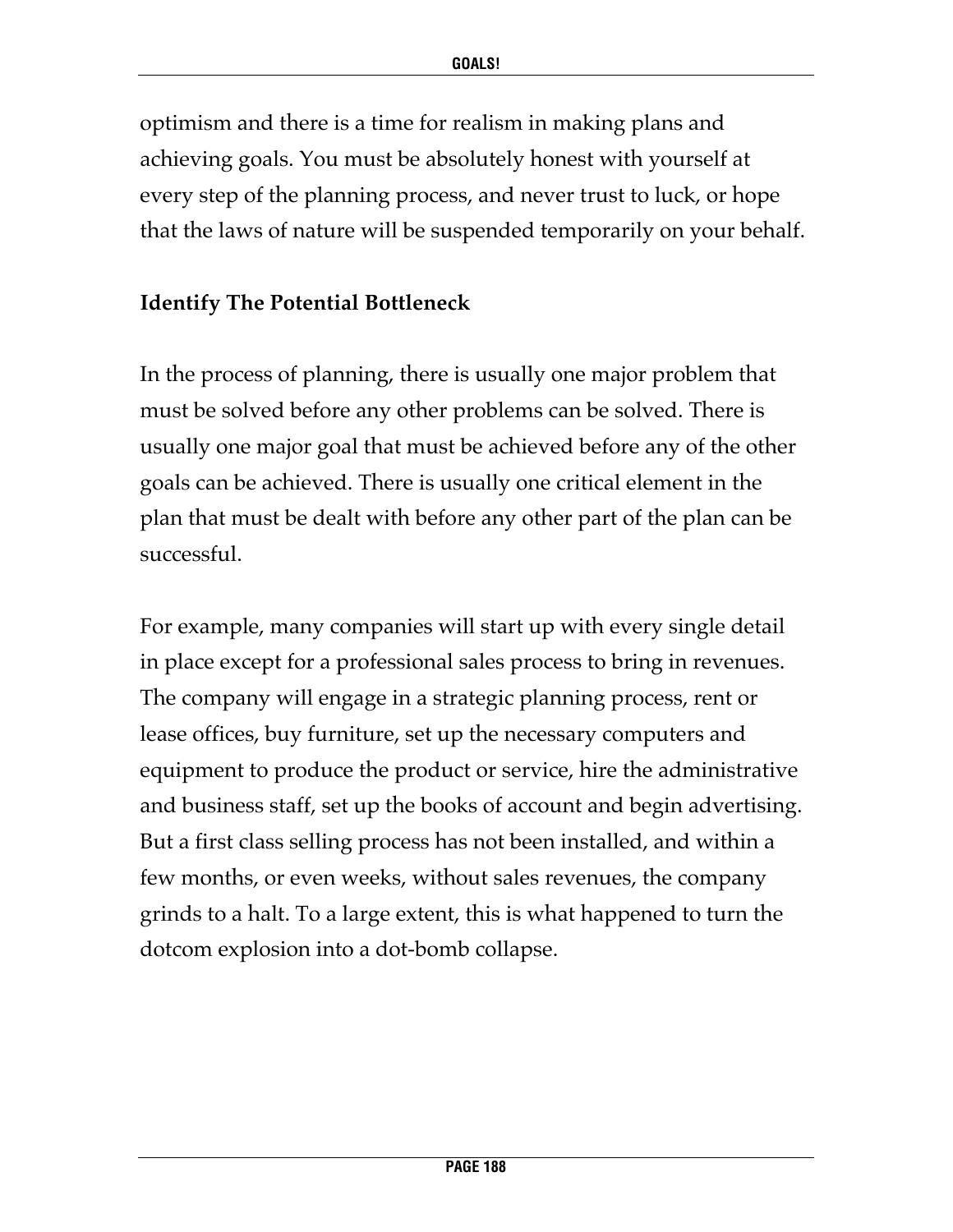#### **Determine the Critical Results**

What are the critical results that you must accomplish, at each step of the way, to achieve your final goal? How can you plan them, prioritize them and assure that they are completed on schedule? What is your plan if things go wrong? What will you do if it takes much longer and costs much more to achieve your critical objectives on your way to the goal? What is your fallback plan? You may have heard the line, "A great life, like a great ship, should never be held by a single hope, or a single rope."

#### **Planning Is The Key To Success**

The good news is that the very act of planning improves and streamlines the entire process of goal achievement. The more often and more carefully you plan before you begin, the better you will get at the planning process overall. The better you get at planning, the more ideas and opportunities you will attract to you to plan and achieve even bigger and better things.

Your ability to decide exactly what you want, write it down, make a plan and then execute that plan is the key to personal effectiveness and high achievement. These are learnable skills that you can master. In no time at all, you can transform your life or business, double your sales or profitability, achieve your goals and fulfill your true potential.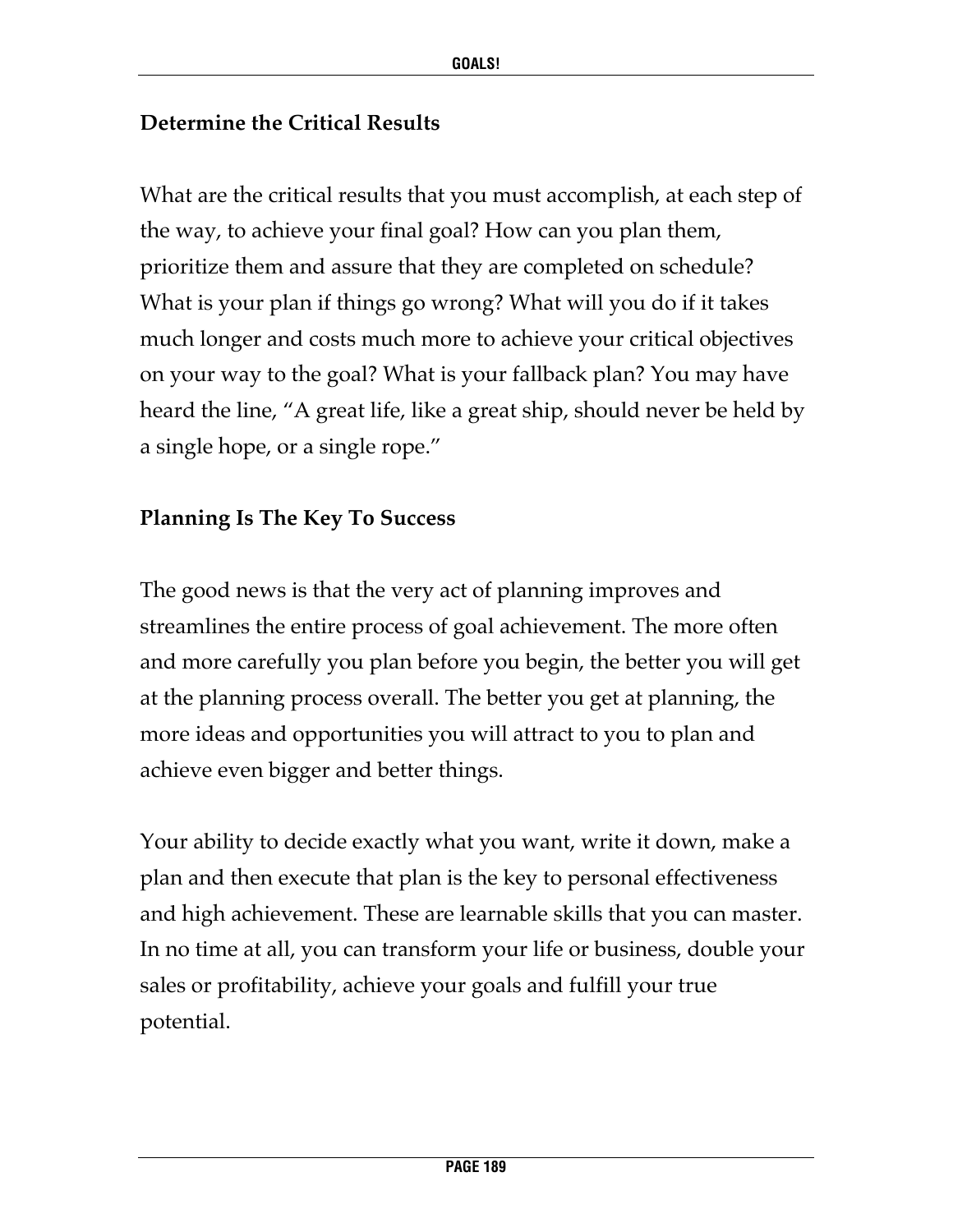#### **Make A Plan Of Action:**

- 1. Make a list of everything that you can think of that you will have to do to achieve your goal. Leave nothing out.
- 2. Organize your list by priority; what is the most important task or activity? The second most important? And so on.
- 3. Organize your list by sequence; what must be done before something else can be done?
- 4. Determine how much time and money it will take to achieve your goal or complete your task. Do you have the time and resources necessary for success?
- 5. Revisit and revise your plan regularly, especially when you get new information, or things are not going as you had expected. Be prepared to change if you need to.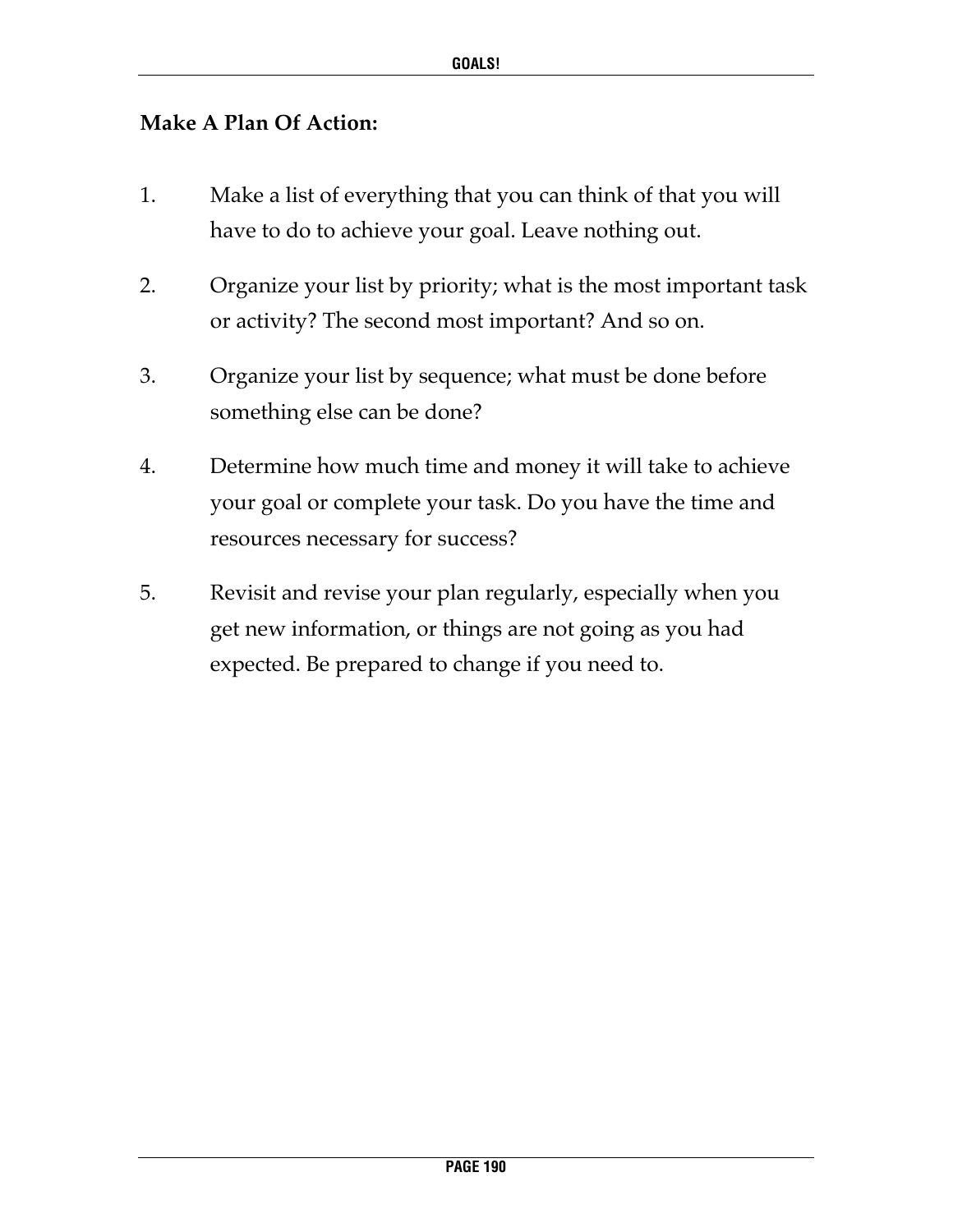# **CHAPTER FOURTEEN Manage Your Time Well**

*"Time slips through our hands like grains of sand, never to return again. Those who use time wisely are rewarded with rich, productive and satisfying lives."* Robin Sharma

To achieve all your goals, and become everything you are capable of becoming, you must get your time under control. Psychologists generally agree that a "sense of control" is the key to feelings of happiness, confidence, power and personal well-being. And a sense of control is only possible when you practice excellent time management skills.

The good news is that time management is a skill, and like any other skill, it is learnable. No matter how disorganized you have been in the past, or how much you have tended to procrastinate or to get caught up in low-value activities, you can change. You can become one of the most efficient, effective and productive people in your field by learning how others have gone from confusion to clarity and from frustration to focus. Through repetition and practice, you can become one of the most result-oriented people in your field.

### **Choices and Decisions**

If the front side of the coin of success is the ability to set clear goals for yourself, then the flip side of the same coin is the ability to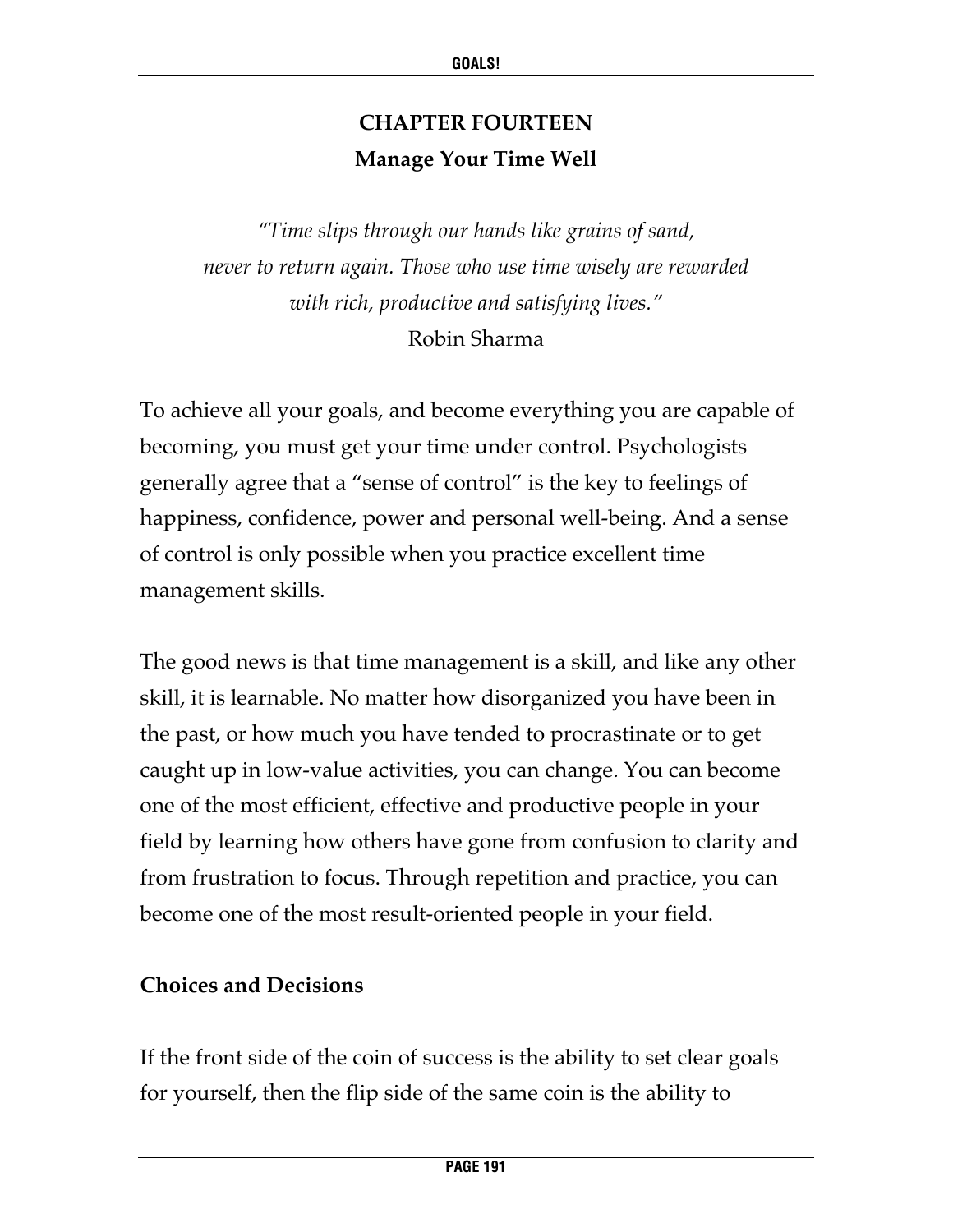get yourself organized and working on your most valuable tasks, every minute of every day. Your choices and decisions have combined to create your entire life, to this moment. To change or improve your life in any way, you have to make new choices and new decisions that are more in alignment with who you really are, and what you really want.

The starting point of time management is for you to determine your goals, and then to organize your goals by priority and value. You need to be absolutely clear, at any given moment, exactly what is most important to you at that time.

At one moment, your goal could be a business, financial or career goal. Later it could be a family or relationship goal. On still another occasion it could be a health or fitness goal. In each case, you must be like a sniper, rifling in on your highest priority at the moment, rather than a machine gunner, shooting off randomly by attempting to do too many things at the same time.

# **The Right Thing To Do**

The metaphysician and philosopher Peter Ouspensky was once asked by a student, "How do I know what is the right thing for me to do?" Ouspensky replied, "If you tell me your aim, I can tell you what is the right thing for you to do."

This is an important parable. The only way that you can determine what is right or wrong, more or less important, having higher or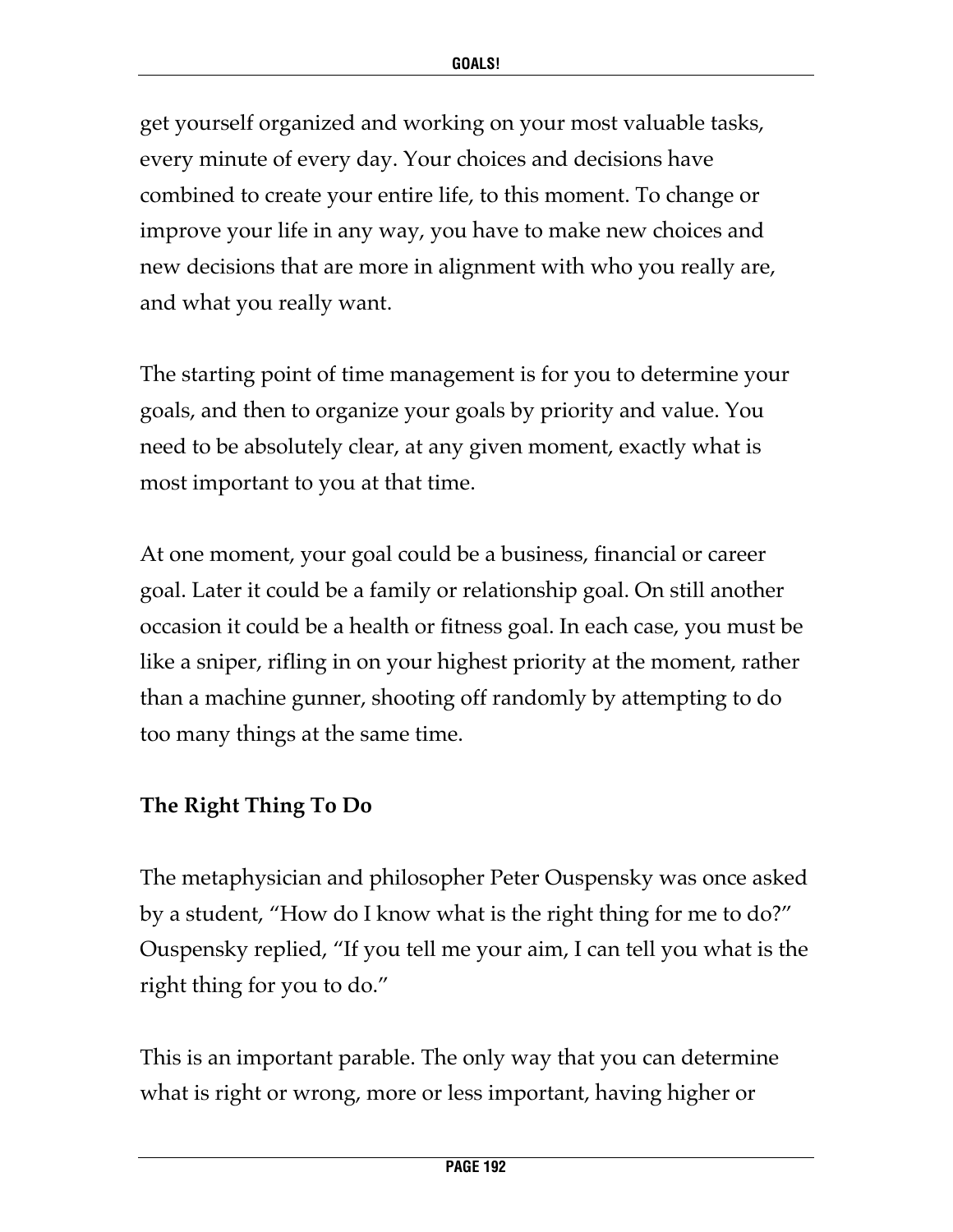lower priority, is by first determining your aim, or goal at that particular moment. From that point forward, you can divide all of your activities into "A" activities or "B" activities.

An "A" activity is something that moves you toward your goal, the faster and more directly the better. A "B" activity is an activity that does not move you toward a goal that is important to you.

### **The Role of Intelligence**

In Gallup interviews of thousands of men and women to determine the root causes of success in life and work, the importance of "intelligence" was mentioned again and again. But when the researchers pressed for the definition of "intelligence," they received an interesting answer. Intelligence was not defined as IQ or grades in school. Rather, intelligence was most commonly defined as a "way of acting."

In other words, if you act intelligently, you are intelligent. If you act unintelligently, you are unintelligent, irrespective of the grades you may have received or the degrees you have earned.

And what then, by definition, is an intelligent way of acting? An intelligent way of acting is anything that you do that is consistent with achieving the goals that you set for yourself. Each time that you do something that moves you closer toward something that you really want, you are acting intelligently. On the other hand, an unintelligent way of acting is doing things that are not moving you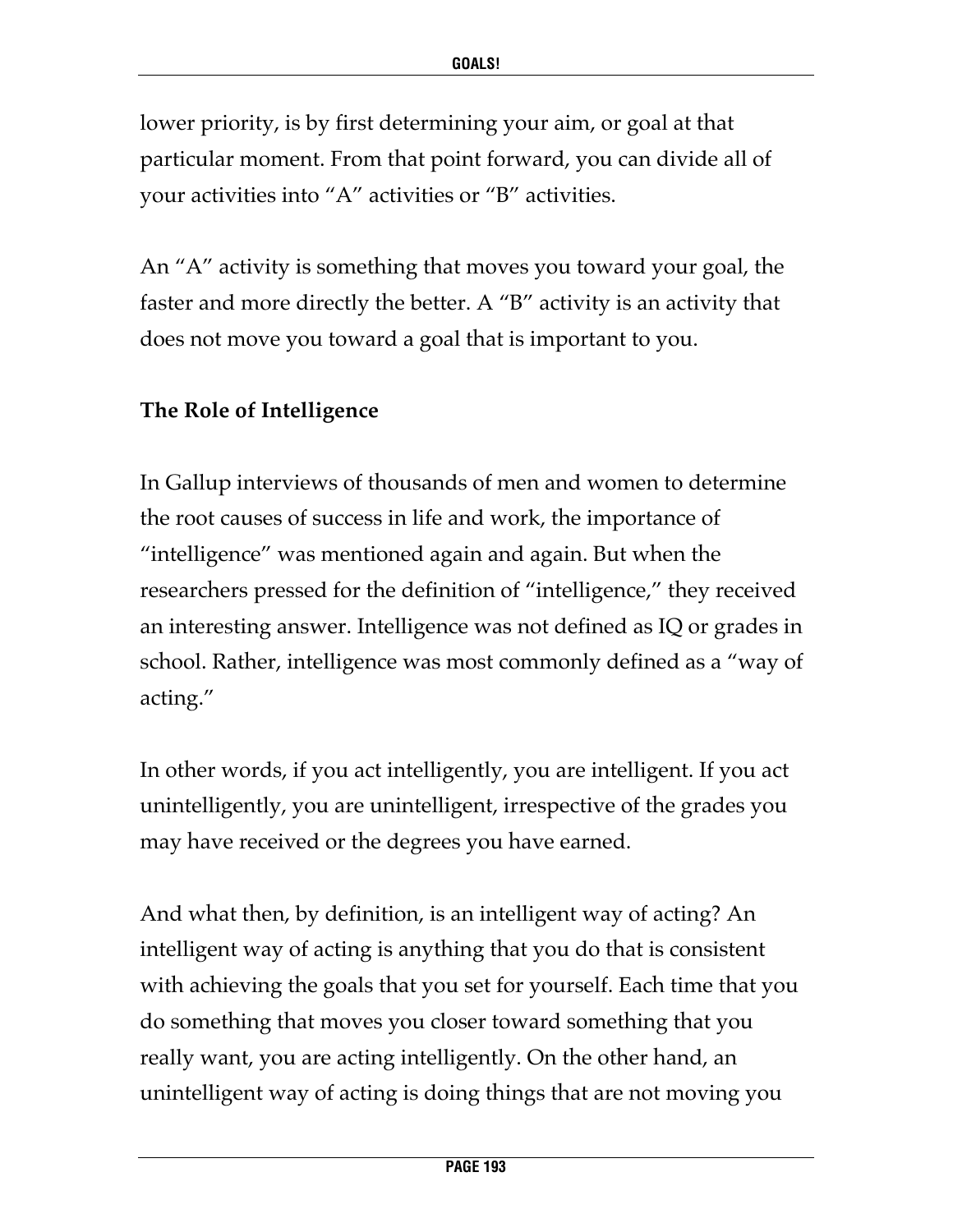toward your goals, or even worse, moving you away from your goals.

To put it bluntly, anything that you do that does not help you achieve something that you have decided that you want for yourself that is acting in a stupid manner. The world is full of people who are acting stupidly every day, and they are not even aware of what a negative effect this is having on their lives.

### **Determine Your Long Term Goals**

Time management begins with *clarity*. You take the time to sit down with a piece of paper and think through exactly what it is you want to accomplish in each area of your life. You decide upon your ultimate, long-term goals of financial success, family success or personal health and fitness. Once you are clear about the targets you are aiming at, you then come back to the present and plan every minute and hour of every day so that you accomplish the very most that you possibly can with the time allocated to you.

### **Begin With A List**

The basic tool of time management is a list, organized by priority, and used as a constant tool for personal management. The fact is that you can't manage time; you can only manage *yourself*. That is why time management requires self-discipline, self-control and selfmastery. Time management requires that you make the best choices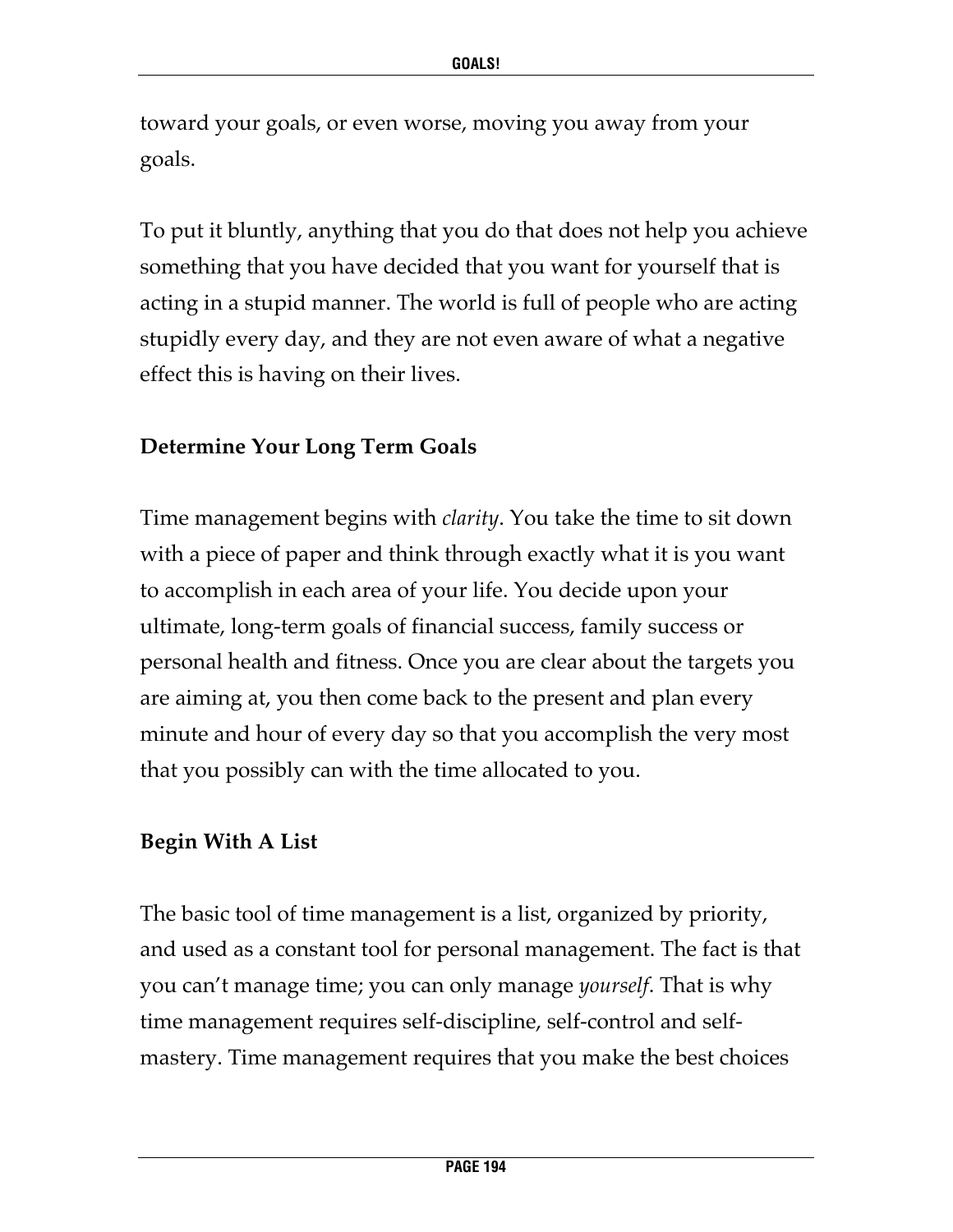and decisions necessary to enhance the quality of your life and work, and then you follow through on your decisions.

You should plan your life with lists of long-term, medium-term and short-term goals and projects. You should plan every month, in advance, with a list of the things you want to accomplish during that month. You should make a list of every step in each multi-task job that you want to complete, and then organize that list by priority and sequence.

# **Use Advance Planning**

Begin today to plan every week in advance, preferably the Sunday before. Plan every day in advance, preferably the night before.

When you make a list of everything you have to do for the following day, your subconscious mind works on that list, all night long. When you wake up in the morning, you will often have ideas and insights to help you accomplish the items on your list. By writing out your plans, you will activate the Law of Attraction. You will begin attracting into your life, people, opportunities and resources that you need to achieve your goals and complete your tasks the very best way possible.

### **Separate the Urgent From The Important**

In the process of managing your time, you must separate the "urgent" from the "important." Urgent tasks are tasks those that are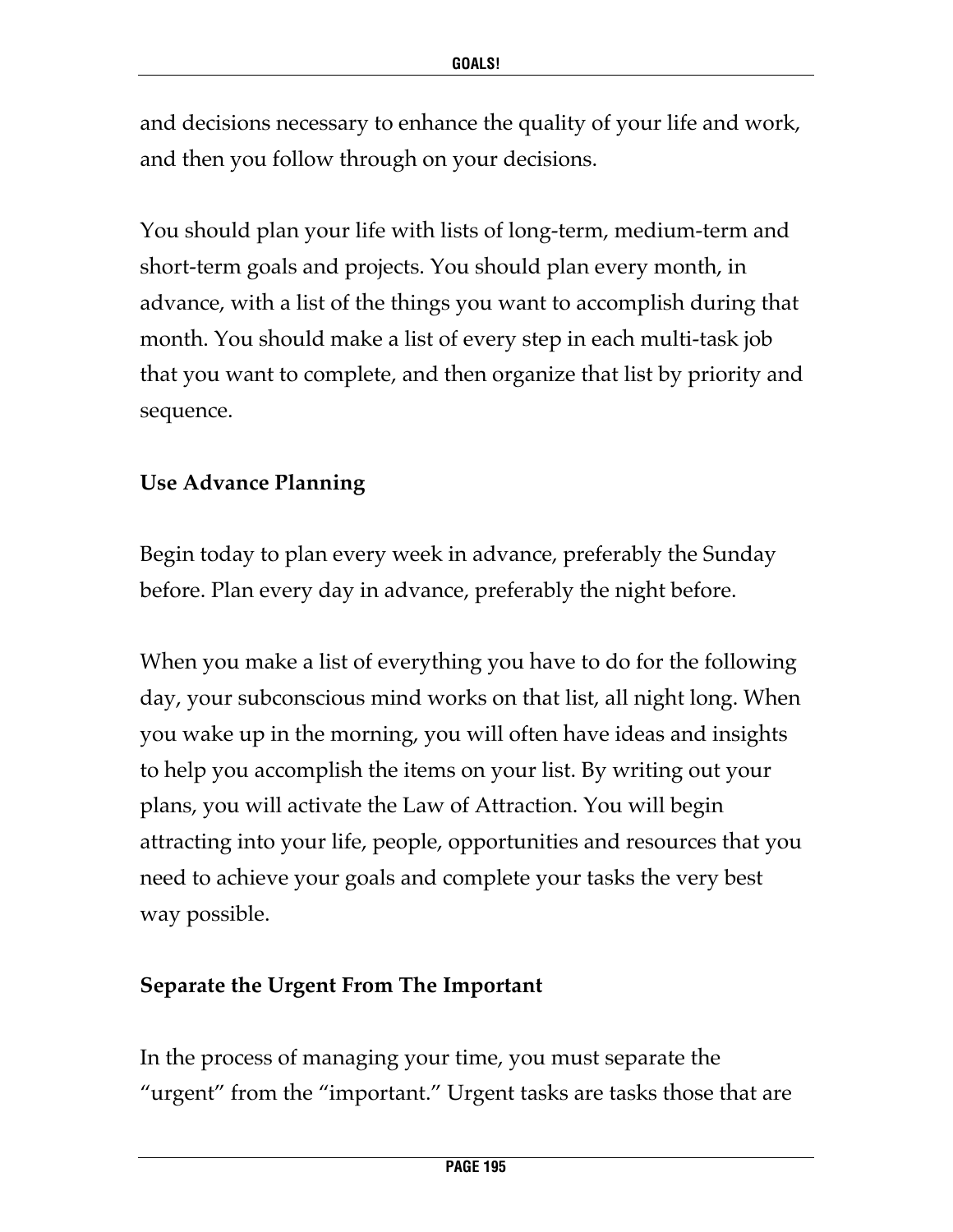"in your face." They are determined by external pressures and requirements. They are things that you must do immediately. Most people spend most of their days responding and reacting to urgent tasks, in the form of telephone calls, interruptions, emergencies, and the demands of your boss and your customers.

Important tasks on the other hand are those tasks that can contribute the very most to your long-term future. Some of these tasks may be planning, organizing, studying, researching your customers and setting priorities before you begin.

Then there are tasks that are urgent but not important, such as a ringing telephone, or a coworker who wants to chat. Because these activities take place during the workday, it is easy to confuse them with real work. The difference however is that they produce no results. No matter how many urgent but *un*important activities you engage in, you contribute nothing to your work or your company.

The fourth category of tasks includes those that are neither urgent nor important, like reading the paper at work, or going for a long lunch. These activities are positively harmful to your career because they consume time that you could be using to get the results for which you are paid and upon which your future depends.

# **Consider The Consequences**

The most important word in determining the value of a particular task or activity is the word *"consequences."* A task that is valuable and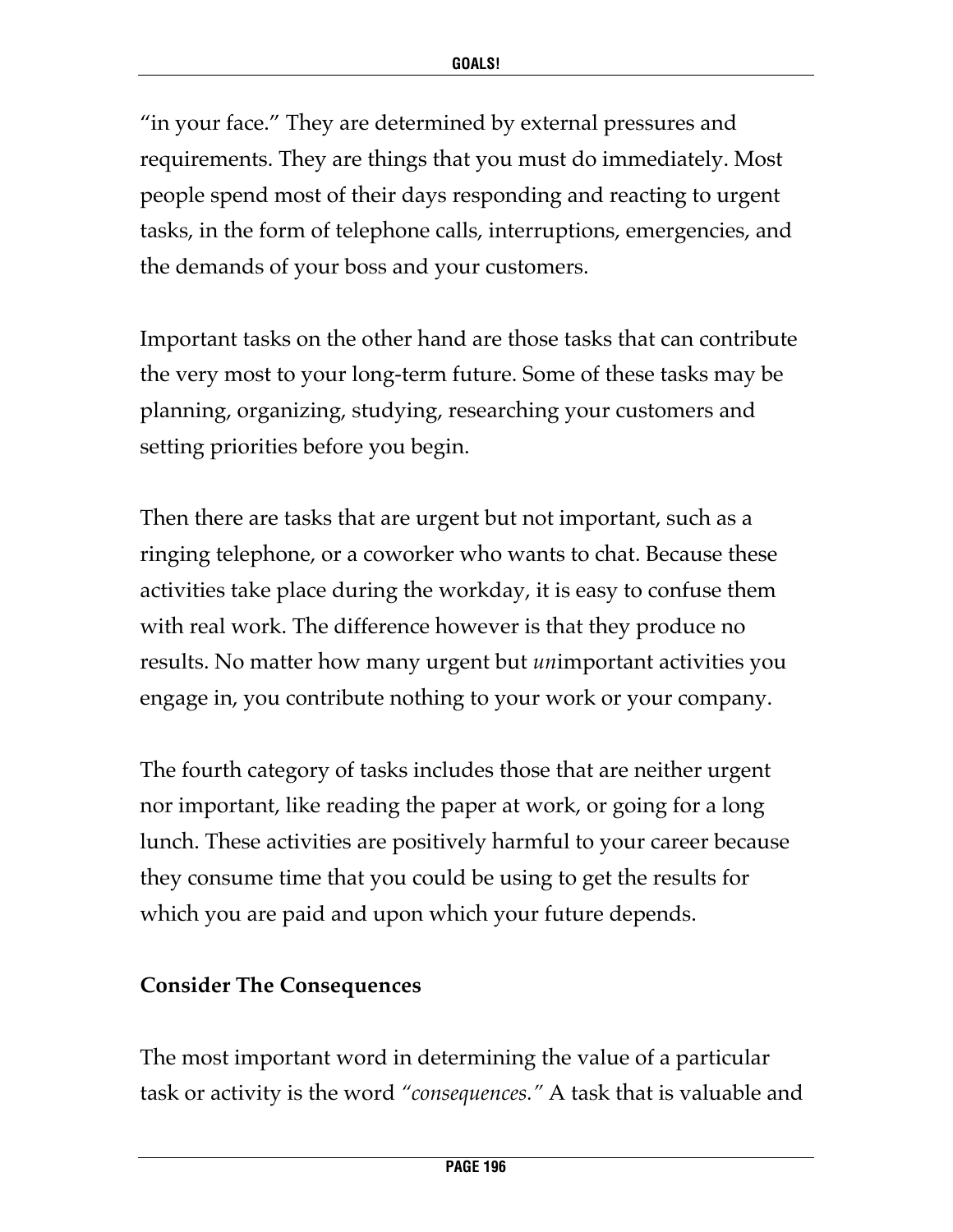important is a task that has serious consequences for completion or non-completion. The greater the possible consequences of a task or activity, the more important it is.

A task for which there are few if any consequences is by definition not particularly important. Your aim in personal management therefore is to spend more time doing more of those things that can have the greatest possible consequences on your life and work.

### **Apply the 80/20 Rule**

Once you have prepared a list of tasks for the coming day, review your list and apply the 80/20 Rule before you begin.

The 80/20 Rule says that 20% of your activities will account for 80% of the value of all of your activities. If you have a list of ten items to complete, two of those items will be more valuable than other eight items all together. Two of the ten tasks will have greater potential consequences for completion than the other 80%.

Sometimes it will even be the "90/10 Rule" that applies. Often one task on a list of ten items you have to do during the day will contain more value than everything else put together. This task unfortunately is usually the task that you will procrastinate on most readily.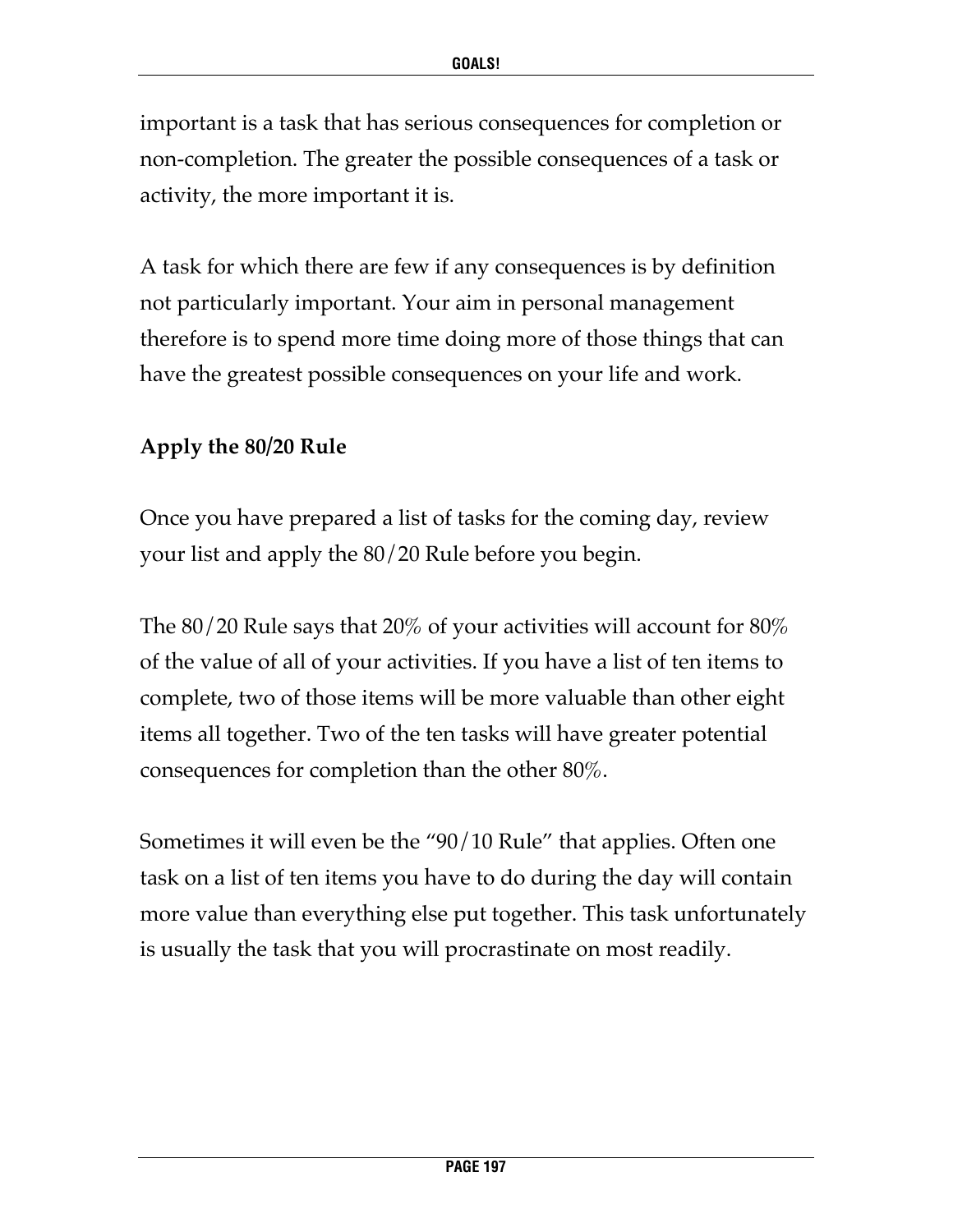#### **Practice Creative Procrastination**

Once you have identified your top 20% of tasks, you can then practice "creative procrastination" on the others. Since you cannot do everything, you will have to procrastinate on something. The only question is, "Which of your tasks are you going to procrastinate on?"

And the answer is simple. Procrastinate on the 80% of tasks that contribute very little to your desired goals and results. Focus your time and attention on completing those one or two jobs that can make the most difference. Focus your attention on those tasks that can have the greatest possible consequences for successful completion.

### **Practice the ABCDE Method**

Another method of setting priorities is the ABCDE Method. This method requires that you review your list of tasks, before you begin, and put an A, B, C, D or E next to each one. The very act of performing this exercise and thinking through your tasks before you start work will dramatically increase your efficiency and effectiveness once you begin working.

An "A" task is something that is very important. It has serious consequences for completion or non-completion. If you do it or don't do it, it can have a major impact on your results and your success. You should always do your "A" tasks before anything else.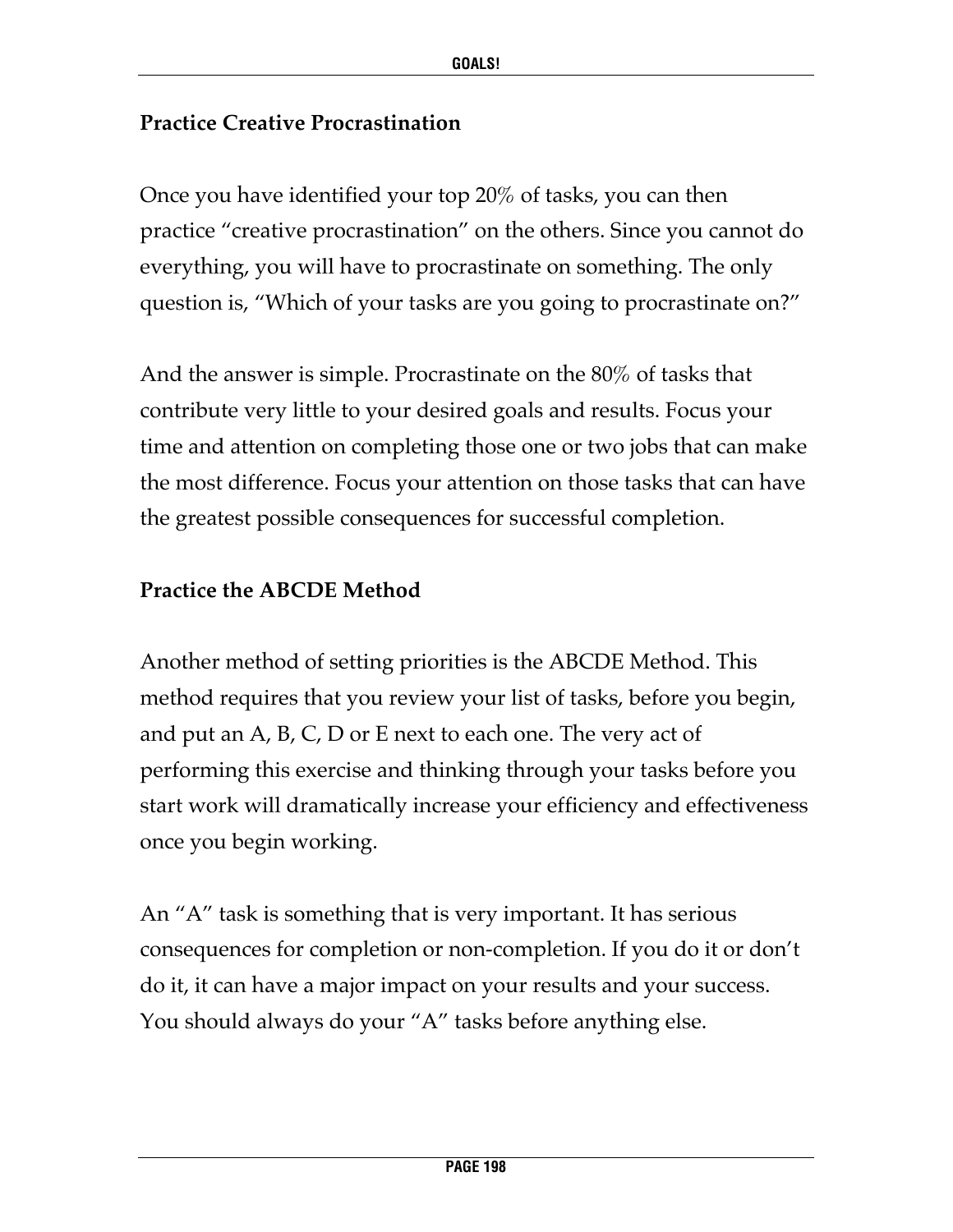If you have more than one "A" task, you organize them by priority, as "A-1, A-2, A-3," and so on. Once you have completed this exercise, you then identify your A-1 task and focus all of your energies on starting and completing this job before you do anything else.

A "B" task is something that you should do. It has *mild* consequences for completion or non-completion. For example, calling a friend, going for lunch with your coworkers or checking your email would be a "B" task. If you do it or don't do it, it may cause some inconvenience, but the consequences for your life are minor.

A "C" task is a task that would be *nice* to do but it will have no consequences at all. Having another cup of coffee, chatting with a coworker, reading the paper or going shopping during the day are all "C" tasks. Whether you do them or not, they will have no consequences in your life or work at all.

The rule is this: Never do a "B" task when there is an "A" task left undone. Never do a "C" task when you have a "B" task left undone. Keep focused on your "A" tasks, throughout the day.

A "D" task is something that you can *delegate* to someone else who works at a lower hourly rate than you do, or than you want to earn. The rule is that you should delegate everything you possible can so that you have more time to devote to your "A" tasks, the ones that determine most of your success and happiness in life and work.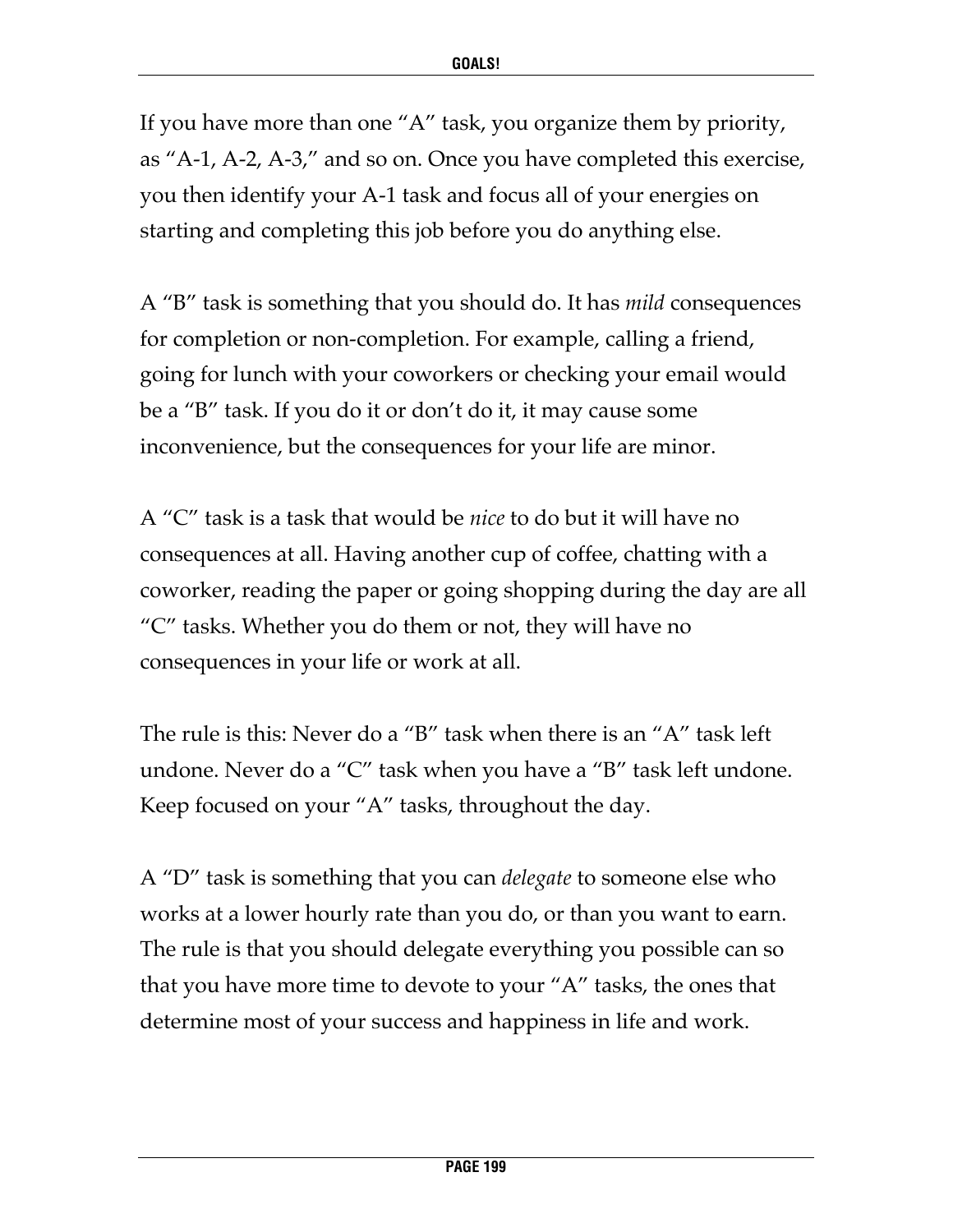An "E" task is something that you *eliminate* altogether. These can be old activities that are no longer important in the achievement of your most important goals today. Much of what you do during the day or week can be eliminated with no consequences at all.

# **The Law of the Excluded Alternative**

You are always free to choose. It is in this hour-by-hour and minuteby-minute choosing of what you will do, and simultaneously, what you will *not* do, that your entire life is made. The Law of the Excluded Alternative says that, "Doing one thing means not doing something else."

Whenever you begin on a task of any kind, you are consciously or unconsciously deciding *not* to do any other task that you could do at that moment. Your ability to choose wisely in terms of what you do first, what you do second and what you do *not at all* determines your entire life.

### **Choose the Most Valuable Task**

Successful, highly paid people are usually no more intelligent or skilled than unsuccessful, lowly paid people. The major difference between them is that successful people are always working on tasks of high value. Unsuccessful people are always killing time on tasks of low value. And you are always free to choose. You are always free to choose what you do more of and what you do less of. Your choices ultimately determine everything that happens to you.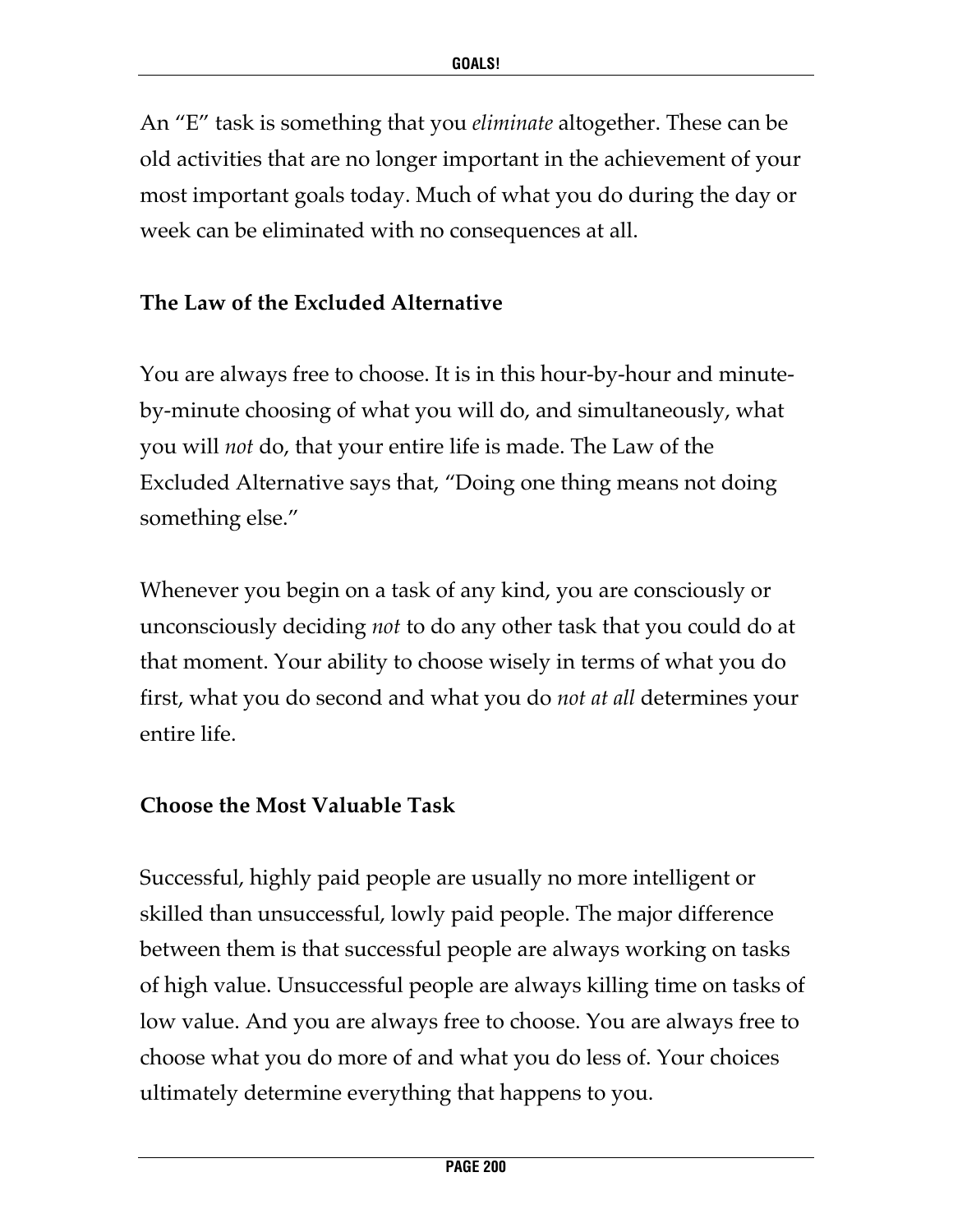# **Practice Single-Handling On Each Task**

Single handling is one of the most powerful time and personal management techniques of all. What this means is that, once you have selected your A-1 task, you start on that task and work on it with single-minded concentration until it is 100% complete. You discipline yourself to concentrate without diversion or distraction.

If you find yourself getting distracted, or you feel tempted to take a break or procrastinate, you motivate yourself by continually repeating, "Back to work! Back to work! Back to work!" You then renew your efforts to push the task through to completion.

Thomas Edison once wrote, "My success is due more to my ability to work continuously on one thing without stopping than to any other single quality." You should practice this principle as well.

# **Create Chunks of Time**

Plan your day in advance and create 30, 60 and 90-minute chunks of uninterrupted work time. These are time blocks when you can work without interruption or pause on your most important tasks. These chunks are essential for the accomplishment of any large, important task.

One way to create long periods of work time is to rise early and work non-stop, without interruption, on a major task, project or proposal. Sometimes you can create chunks of time in the evenings or on the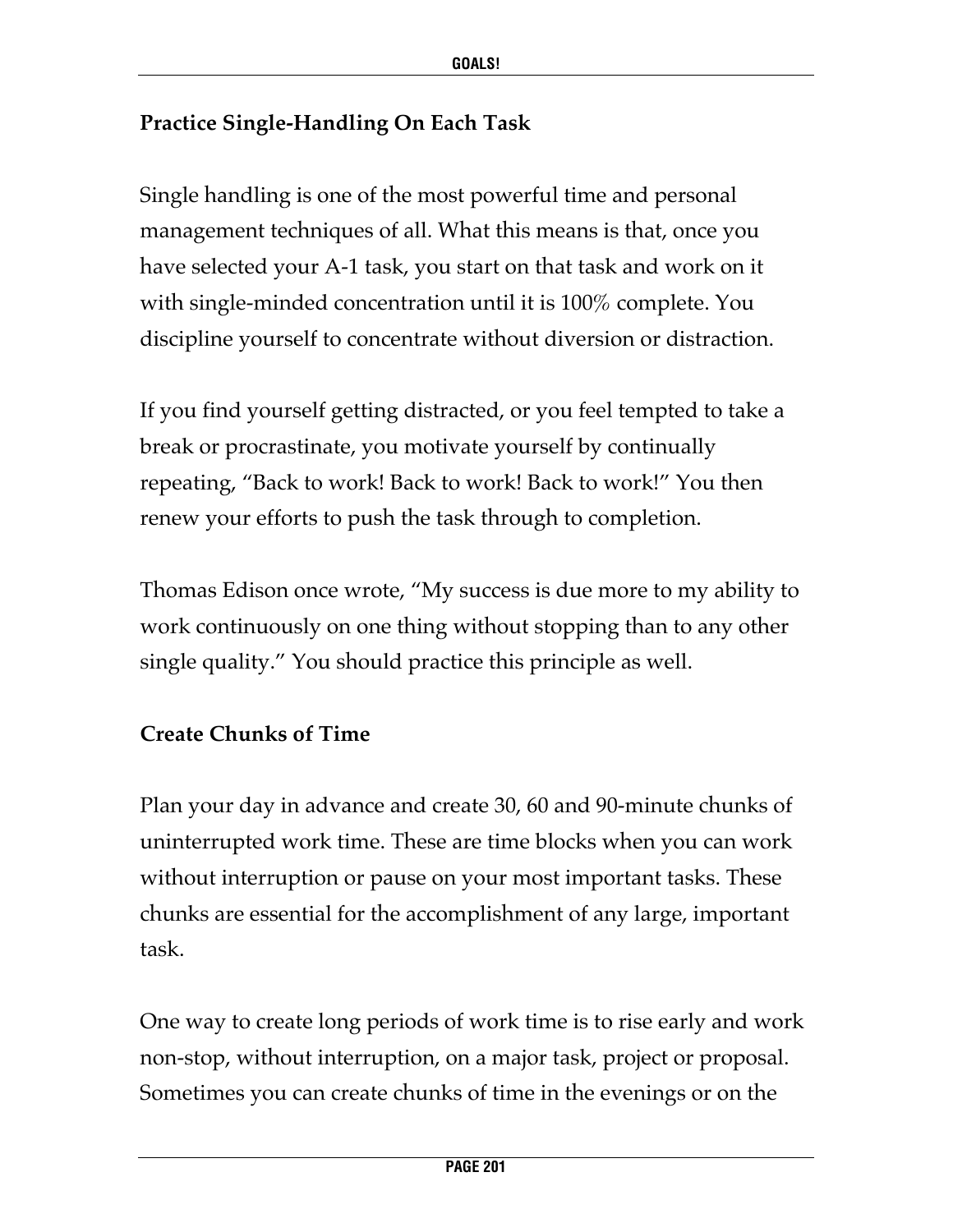weekends. But the fact is, all important jobs, those with serious potential consequences, require large chunks of single-minded, concentrated time and energy.

Earl Nightingale once said, "Every great accomplishment of mankind has been preceded by an extended period, often over many years, of concentrated effort."

### **Keep Yourself On Track**

Each day, before you begin, and as you go through the day, there are five questions that you need to ask and answer, over and over again.

The first of these questions is, *"Why am I on the payroll?"* What exactly have you been hired to accomplish? If you were being questioned by your boss, and your boss were to ask you, "Why do we pay you money around here?" what would be your answer?

The fact is that you have been hired to achieve specific results that have economic value to your organization. And of all your results, 20% of what you do contributes 80% of your value. You must be crystal clear about exactly why you are on the payroll and then focus your time and attention, all day long, on doing exactly those tasks that make the greatest difference to your business or organization.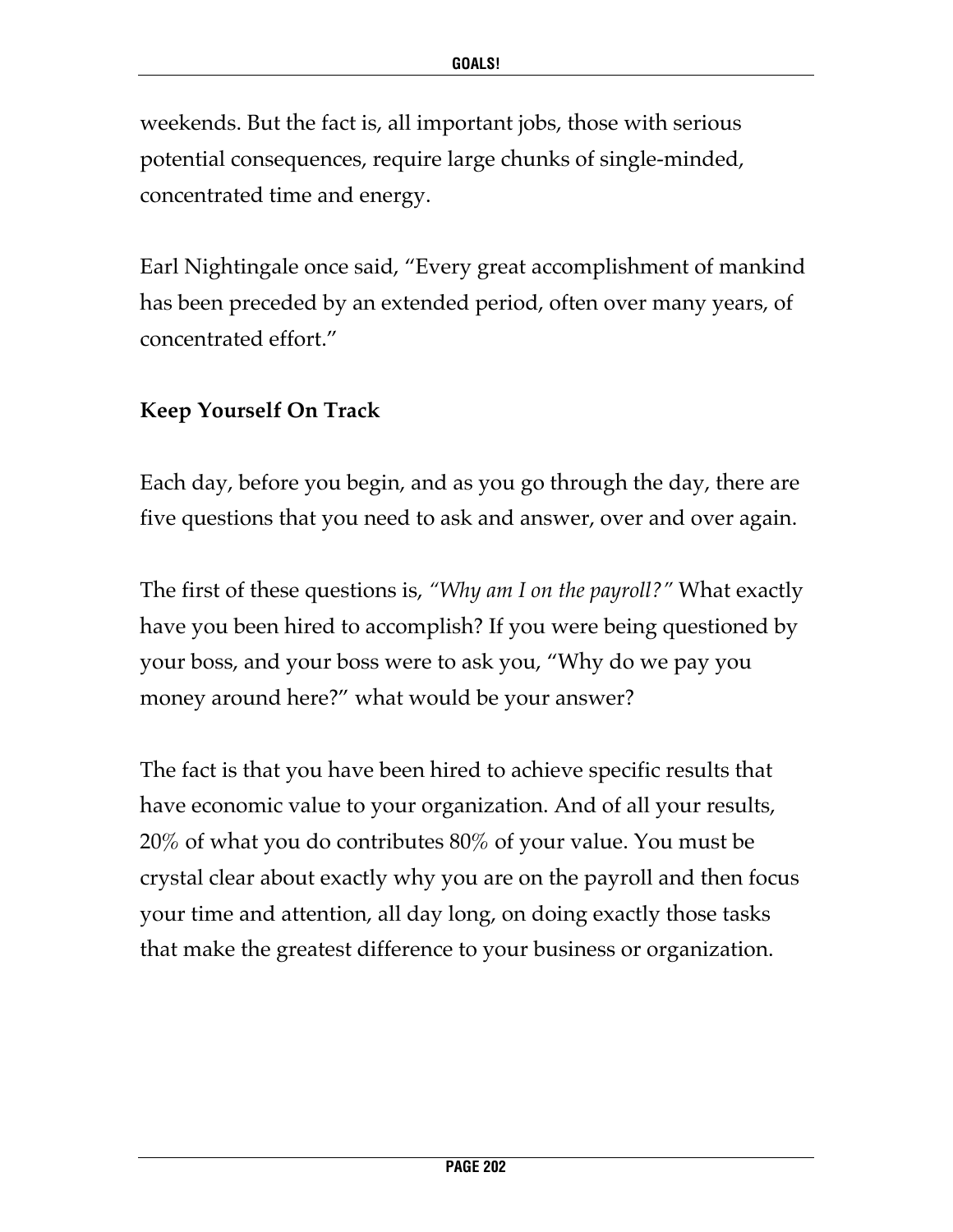### **Focus On High Value Activities**

The second question that you should ask yourself all day long is, *"What are my highest value activities?"* These are the activities that represent the highest and best use of your talents, skills, experience and abilities as they relate to your company, career and organization. What are they?

If you are not absolutely sure of the answers, go and ask your boss what he or she thinks your highest value activities might be. Whatever the answer, dedicate yourself to working on these specific tasks all day long.

### **Work On Your Key Result Areas**

The third question you should ask all day long is *"What are my key result areas?"* As we mentioned earlier, your key result areas are those tasks that you absolutely, positively must complete in an excellent fashion if you are to achieve the most important results required of your job. They largely determine your success or failure at work.

You should clearly identify each of these tasks and then focus on not only performing at your best in each of them, but also at becoming better in each key result area every day. Remember, your *weakest* key skill sets the height at which you can use all your other skills. Don't allow yourself to be held back because of a weakness in one area, especially when you can learn anything you need to know to excel in that particular area.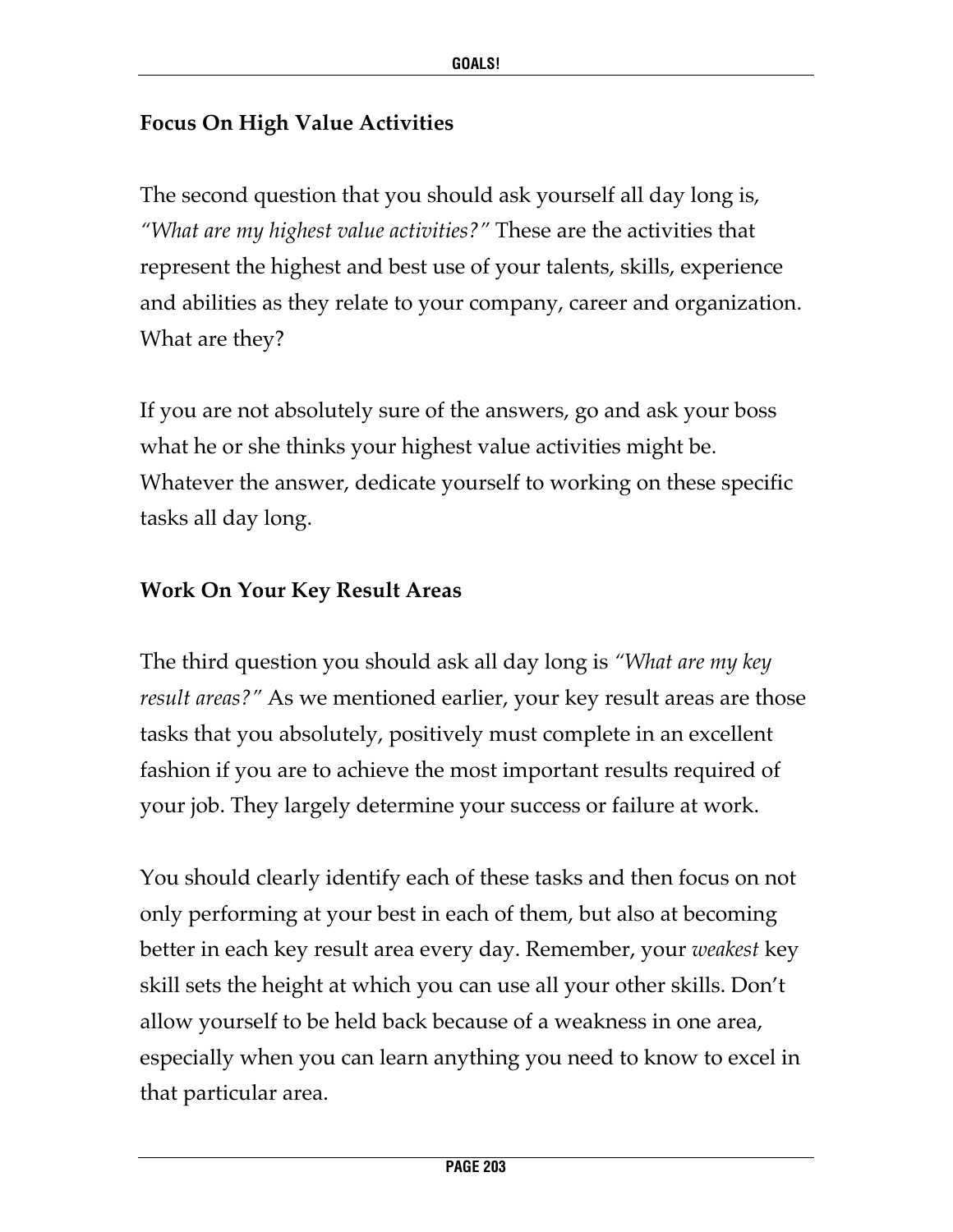### **Make A Difference!**

The fourth question you should ask yourself throughout the day is this, *"What can I and only I do, that if done well, will make a real difference to my company?"*

This is one of the best questions of all for keeping yourself focused and on track. What is it that you and only *you* can do that can make the greatest difference in your career? Again, if you are not sure of the answer, go and ask your boss. Sometimes, he or she will not have thought this through before you bring him or her the question. Sometimes, he or she will not have thought about it at all.

But once both of you are in agreement on the one or two things you can do that will make more of a difference than anything else, you should focus all of your energies on performing those particular tasks quickly and well. This will do more to help you in your career than any other single decision you make.

# **The Most Important Question Of All**

The fifth question, and perhaps the best question in all of time management is this: *"What is the most valuable use of my time, right now?"* All techniques and methods of goal setting, personal planning and time management are aimed at helping you to accurately answer this question, every minute of every day. *What is the most valuable use of your time, right now?*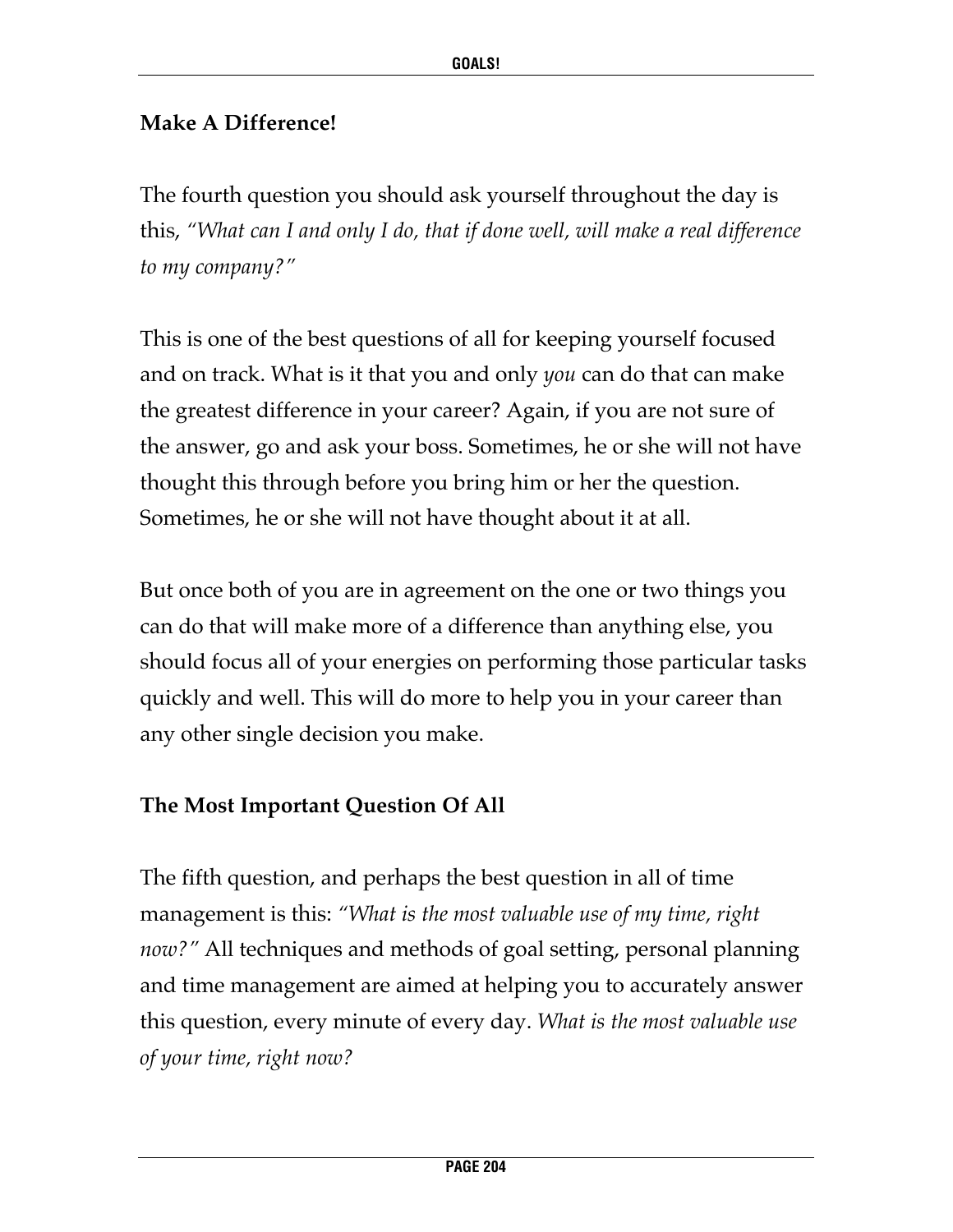When you discipline yourself to ask and answer this question repeatedly, and you are sure that whatever you are doing is the answer to this question, you will start to accomplish two and three times as much as the people around you. You will become more and more productive. You will plow through more work of higher value, and accomplish greater results than anyone around you. Discipline yourself to keep working on the most valuable use of your time, whatever it may be at the moment, and your success is guaranteed.

### **Become Intensely Result-Oriented**

In the final analysis, the key to high productivity and performance is this: Dedicate yourself to getting better and better at the few things that you do that account for most of your results. Simultaneously, learn to delegate, outsource and eliminate all those tasks and activities that contribute very little to your results and rewards.

As Goethe said, "The things that matter most must never be at the mercy of the things that matter least." Perhaps the best single word in time management is the word "No!" Just say "No!" to any demand on your time that is not the most valuable use of your time at the moment.

# **Develop the Habits of Time Management**

The good news is that time management is a skill and a discipline that you can learn with practice. One rule for success is, "Develop good habits and make them your masters."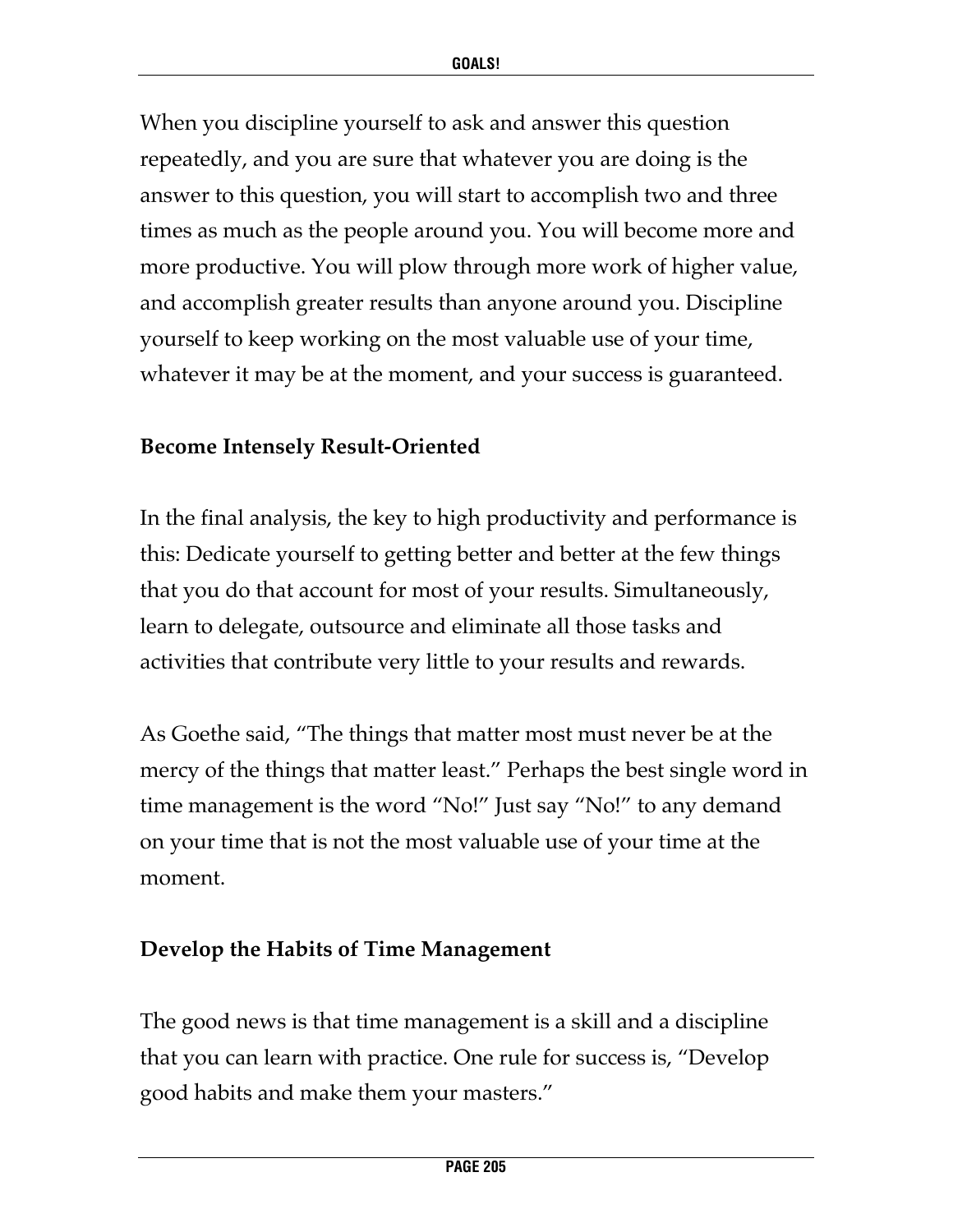You can become excellent at time management with daily practice. Make a list of your tasks every day, before you begin.

Organize your list by priority, separating the urgent from the important, and using the 80/20 Rule or the ABCDE method. Choose your most important task and then begin working immediately on that task. Discipline yourself to concentrate singlemindedly on that one task or activity until it is 100% complete.

Each time you complete an important task, you will experience a burst of elation, enthusiasm and heightened self-esteem. You will feel energized and stronger. You will feel happier and more in control of your life. You will feel on top of your work. You will be even more motivated to start in on, and complete, your next major task.

Whenever you find yourself slowing down, or experiencing the urge to procrastinate or delay, repeat to yourself, "Do it now! Do it now! Do it now!" Develop a sense of urgency. Create a bias for action. Get started, get going, and work fast. Discipline yourself to select your most important task and then launch into it immediately and then stay with it until it is done. These time management practices are the keys to peak performance in every part of your life.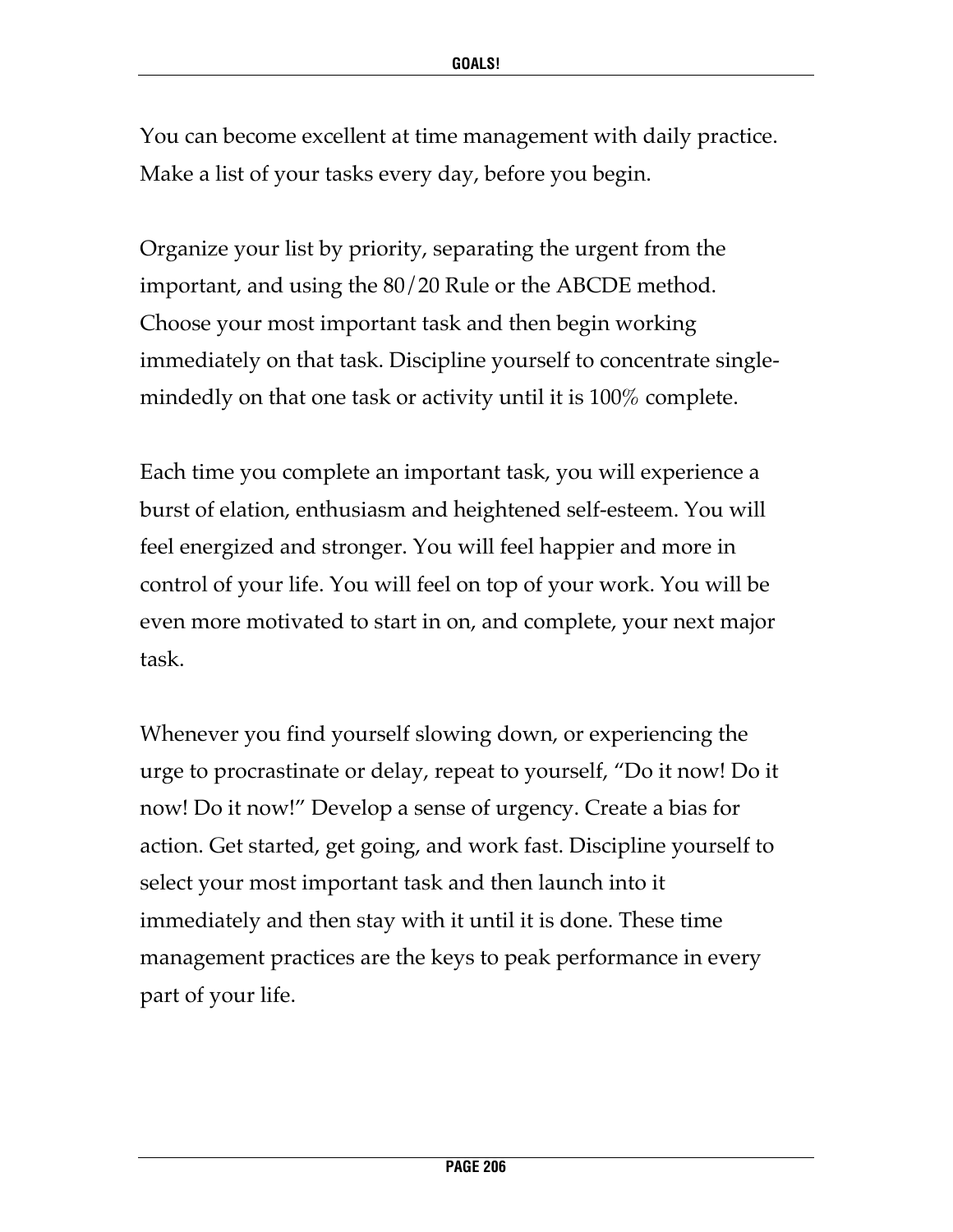#### **Manage Your Time Well:**

- 1. Make a list of everything you would like to be, do or have in the months and years ahead. Analyze your list and select those items that can have the greatest possible consequences on your life.
- 2. Make a list of everything you have to do the next day the evening before. Let your subconscious mind work on your list while you sleep.
- 3. Organize your list by priority using the 80/20 Rule and the ABCDE Method. Separate the urgent from the non-urgent and the important from the non-important, before you begin.
- 4. Select the most important task, the one with the greatest possible consequences for completion or non-completion, and circle it, making it your A-1 job.
- 5. Begin immediately on your most important task and then discipline yourself to concentrate single-mindedly on this one task until it is 100% complete.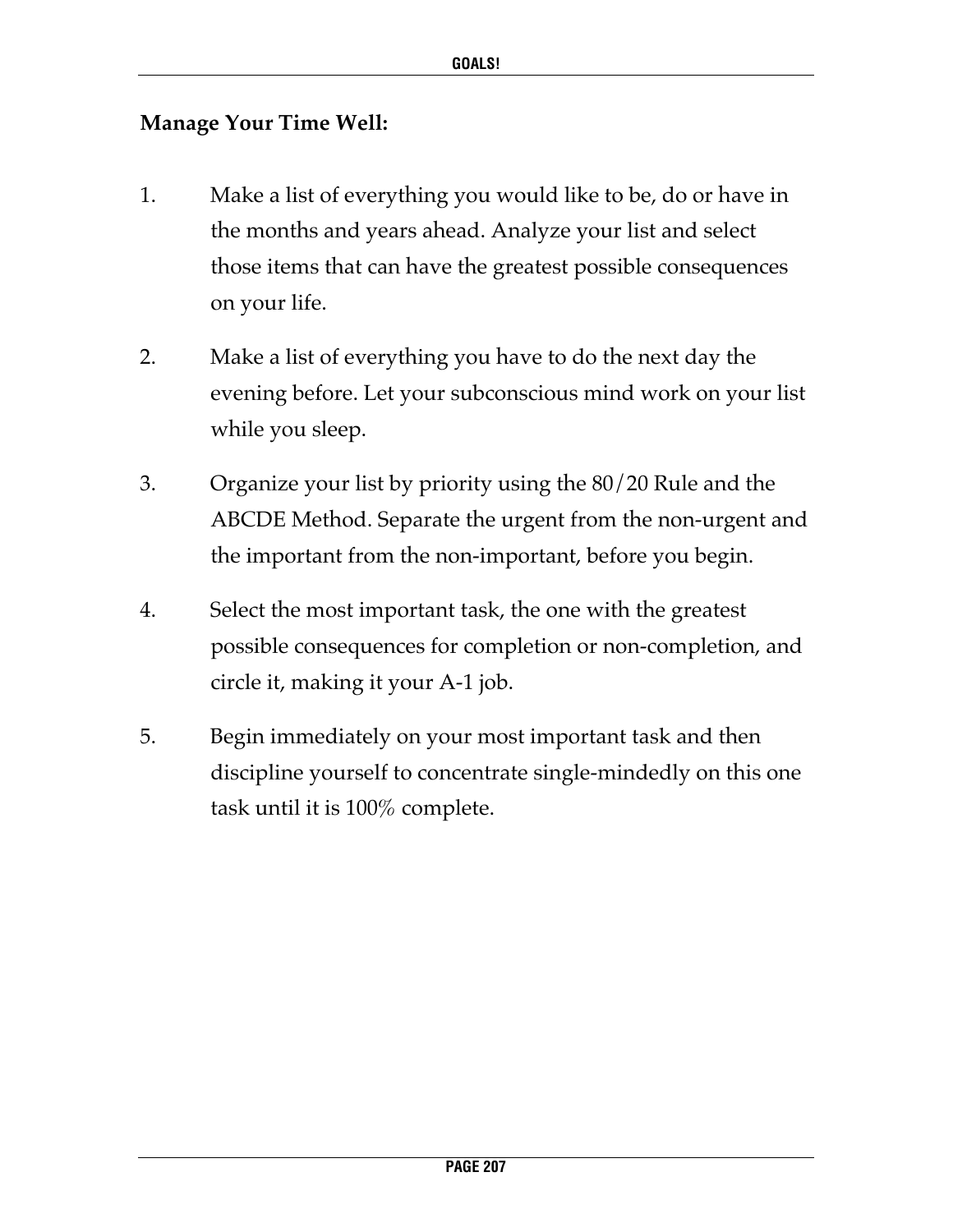# **CHAPTER FIFTEEN Review Your Goals Daily**

*"It is a psychological law that whatever we wish to accomplish we must impress on the subjective or subconscious mind."* Orison Swett Marden

Sometimes I ask my audiences, "How many people here would like to double their incomes?" Not surprisingly, everyone raises his or her hand. I then go on to say, "Well, I have good news for you. Everybody here is going to double their income – guaranteed- if you *live* long enough!"

If your income increases at the rate of 3% to 4% per year, the average annual cost of living increase, you will double your income in about 20 years. But that is a long time to wait!

So the real question is not about doubling your income. The real question is, "How fast can you do it?"

#### **Double The Speed of Goal Attainment**

There are many techniques that can help you to achieve your personal and financial goals faster. In this chapter, I want to share with you a special method that has taken more people from rags to riches than any other single method ever discovered. It is simple, fast, effective and guaranteed to work – if you will practice it.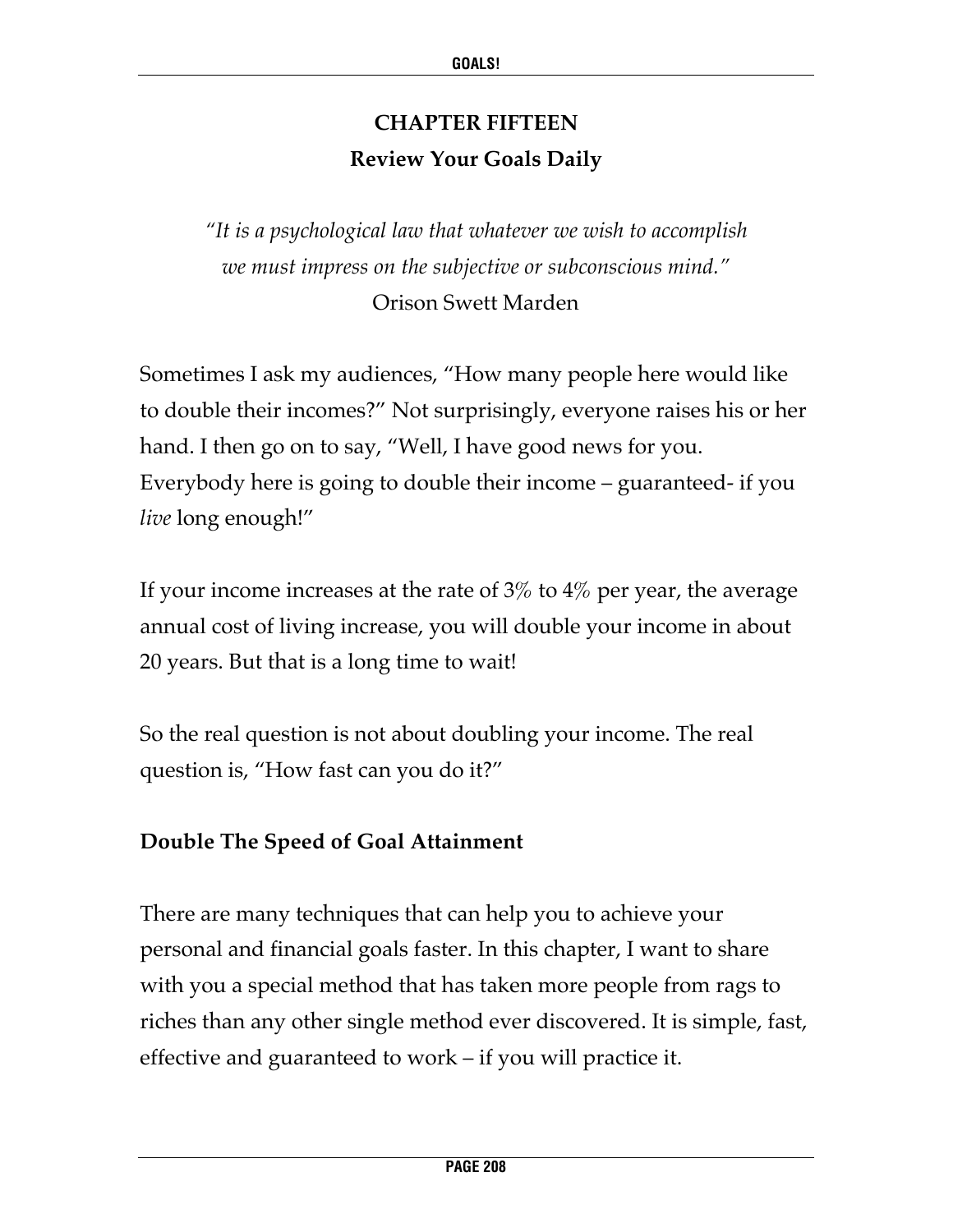Earlier, I said, "You become what you think about, most of the time." This is the great truth that underlies all religion, philosophy, psychology and success. As a teacher of mine, John Boyle, once said, "Whatever you can hold in your mind on a continuing basis, you can have." This is the key.

# **Positive Thinking Versus Positive Knowing**

Many people today talk about the importance of "positive thinking." Positive thinking is important, but it is not enough. Left undirected and uncontrolled, positive thinking can quickly degenerate into positive *wishing* and positive *hoping*. Instead of serving as an energy force for inspiration and higher achievement, positive thinking can become little more than a generally cheerful attitude toward life, and whatever happens to you, positive or negative.

To be focused and effective in goal attainment, positive thinking must translate into "positive knowing." You must absolutely know and believe, in the depths of your being, that you are going to be successful at achieving a particular goal. You must proceed completely without doubt. You must be so resolute and determined, so convinced of your ultimate success, that nothing can stop you.

# **Program Your Subconscious Mind**

Everything that you do to program your subconscious mind with this unshakeable conviction of success will help you achieve your goals faster. This method I am going to share with you can actually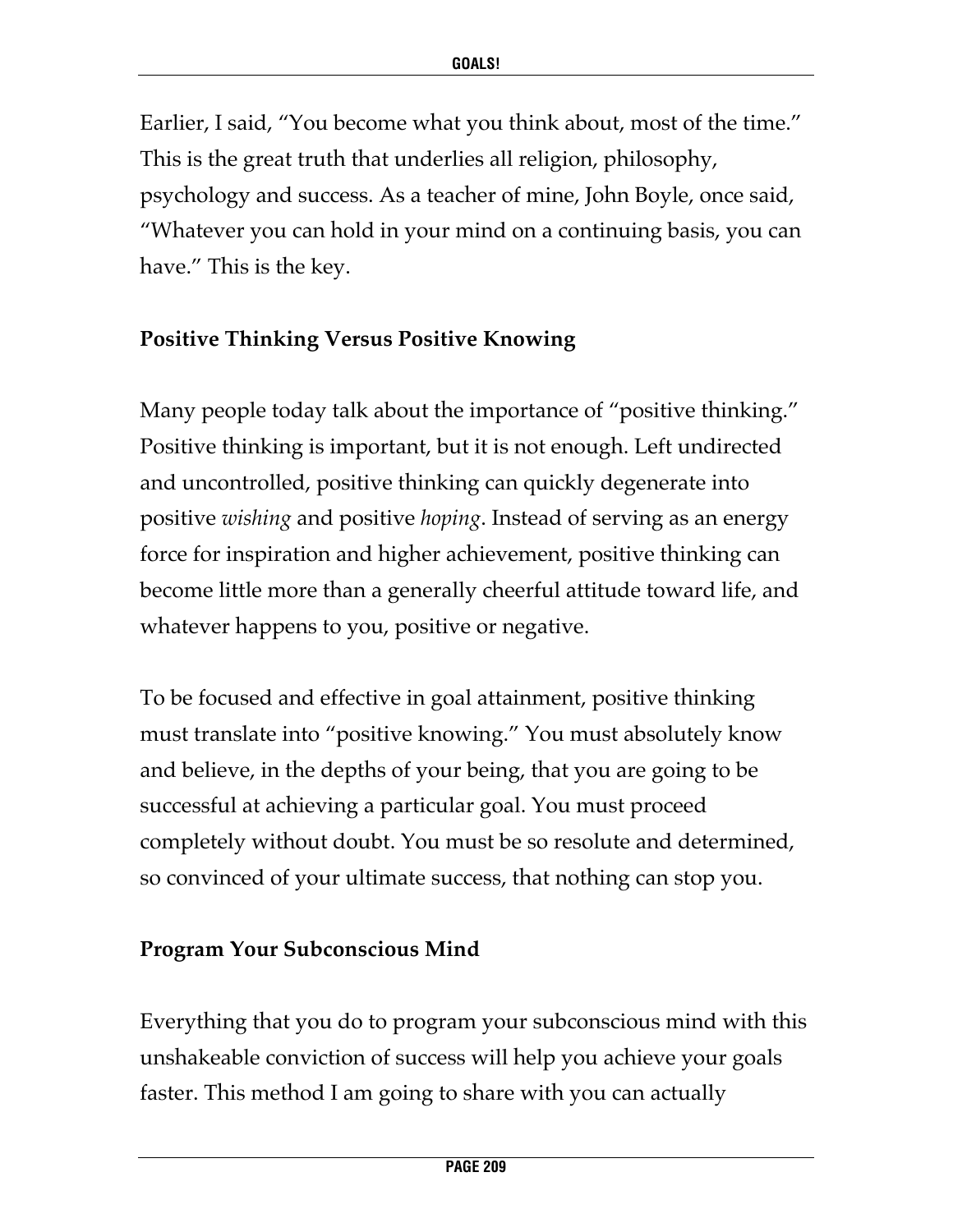multiple your talents and abilities, and greatly increase the speed at which you move from wherever you are to wherever you want to go.

One of the important mental laws is, "Whatever is impressed, is expressed." Whatever you impress deeply into your subconscious mind will eventually be expressed in your external world. Your aim in mental programming is to impress your goals deeply into your subconscious mind so that they "lock in" and take on a power of their own. This method helps you to do that.

### **Systematic Versus Random Goal Setting**

For many years, I worked away at my goals, writing them down once or twice a year and then reviewing them whenever I got a chance. Even this was enough to make an incredible difference in my life. Often, I would write down a list of goals for myself in January for the coming year. In December of that year, I would review my list and find that most of the goals had been accomplished, including some of the biggest and most unbelievable goals on the list.

I then learned the technique that changed my life. I discovered that if it is powerful for you to write down your goals once a year, it is even more powerful for you to write down your goals more often. Some authors suggest that you write down and review your goals once a month, others once a week. What I learned was the power of writing and rewriting your goals *every single day.*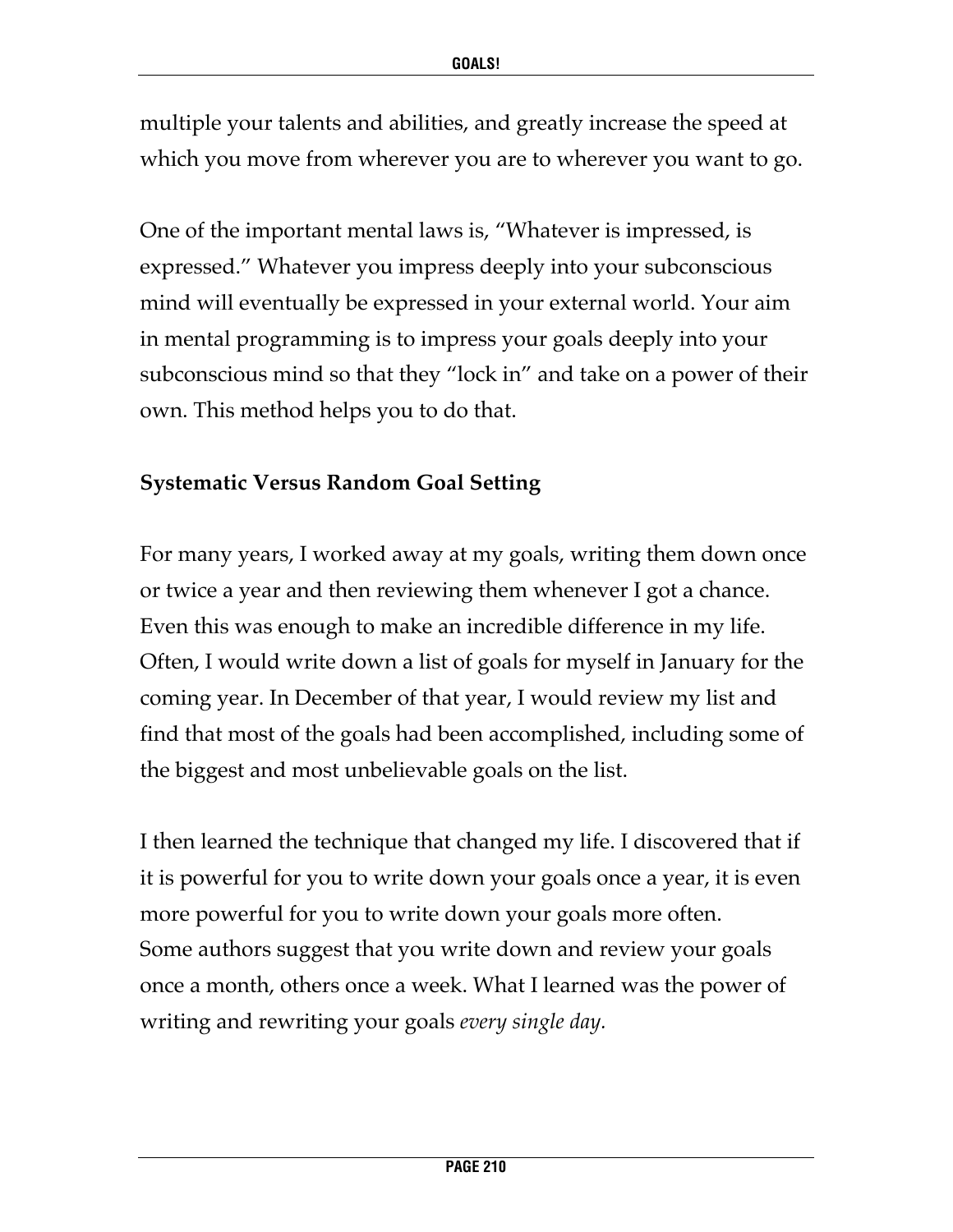### **Write Down Your Goals Each Day**

Here is the technique. Get a spiral notebook that you keep with you at all times. Each day, open up your notebook and write down a list of your 10-15 most important goals, without referring to your previous list. Do this every day, day after day. As you do this, several remarkable things will happen.

The first day you write down your list of goals, you will have to give it some thought and reflection. Most people have never made a list of their 10 top goals in their entire lives.

The second day you write out your list, without reference to your previous list, it will be easier. However, your 10-15 goals will change, both in description and order of priority. Sometimes, a goal that you wrote one day will not appear the next day. It may even be forgotten and never reappear again. Or it may reappear later at a more appropriate time.

Each day that you write down your list of 10-15 goals, your definitions will become clearer and sharper. You will eventually find yourself writing down the same words every day. Your order of priority will also change as your life changes around you. But over time, after about 30 days, you will find yourself writing and rewriting the same goals every day.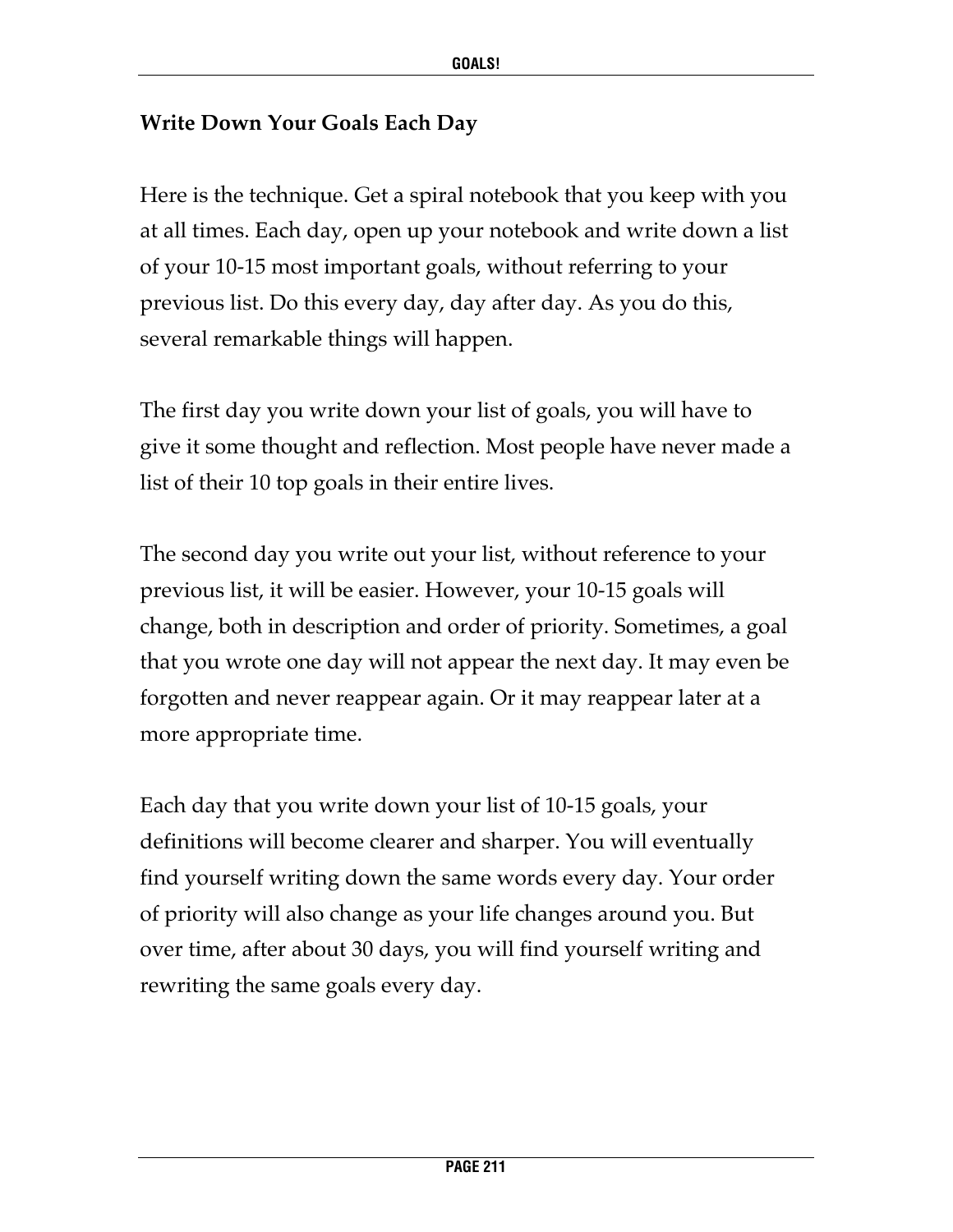### **Your Life Takes Off**

And at about this time, something remarkable will happen in your life. It will take off! You will feel like a passenger in a jet hurtling down the runway. Your work and personal life will begin to improve dramatically. Your mind will sparkle with ideas and insights. You will start to attract people and resources into your life to help you to achieve your goals. You will start to make progress at a rapid rate, sometimes so fast that it will be a little scary. Everything will begin to change in a very positive way.

Over the years, I have spoken in 23 countries and addressed more than two million people. I have shared this "10 Goal Exercise" with hundreds of thousands of seminar participants. The exercise that I give them is a little simpler than the exercise that I am giving you here. Here it is.

I ask my audience members to make a list of 10 goals that they want to accomplish in the coming year. I tell them to put the list away for 12 months and then open it up. When they open up the list after a year, it will be as though a magic trick has been performed. In almost every case, eight out of their ten goals will have been accomplished, sometimes in the most remarkable ways.

I have given this exercise all over the world, to people in every language and culture. In virtually every case, when I return to their cities and countries, people line up to talk to me, like in a wedding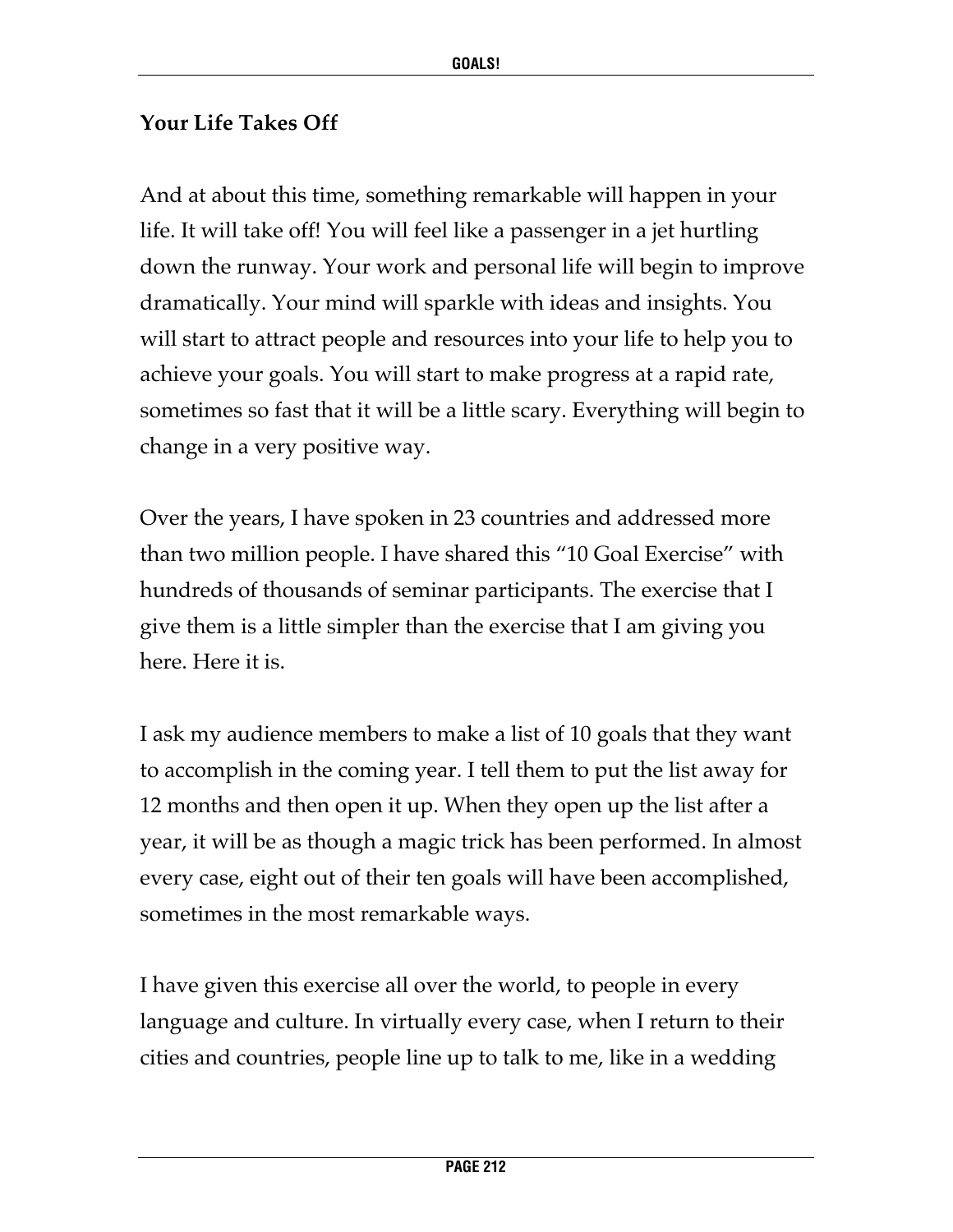receiving line, and tell me story after story about how their lives have changed after writing down their 10 goals a year or more ago.

## **Putting This Method to Work**

In the exercise that we are discussing in this chapter, you will learn to get results that are far greater and far faster than those enjoyed by people who write their goals down only one time. Your results will double and triple and increase five and ten times as you use the same power of goal setting we have discussed earlier, but you will now be writing your goals down every day.

There are some special rules that you must follow to get the most out of this exercise. First, you must use the "Three 'P' Formula." Your goals must be written and described in the positive, present and personal tenses.

#### **Activate Your Subconscious Mind**

Your subconscious mind is only activated by affirmative statements phrased in the present tense. You therefore write down your goals as though you have *already* accomplished them. Instead of saying, "I will earn \$50,000 in the next 12 months," you would say, "I earn \$50,000 per year."

Your goals must be stated *positively* as well. Instead of saying, "I will quit smoking," or "I will lose a certain number of pounds of weight,"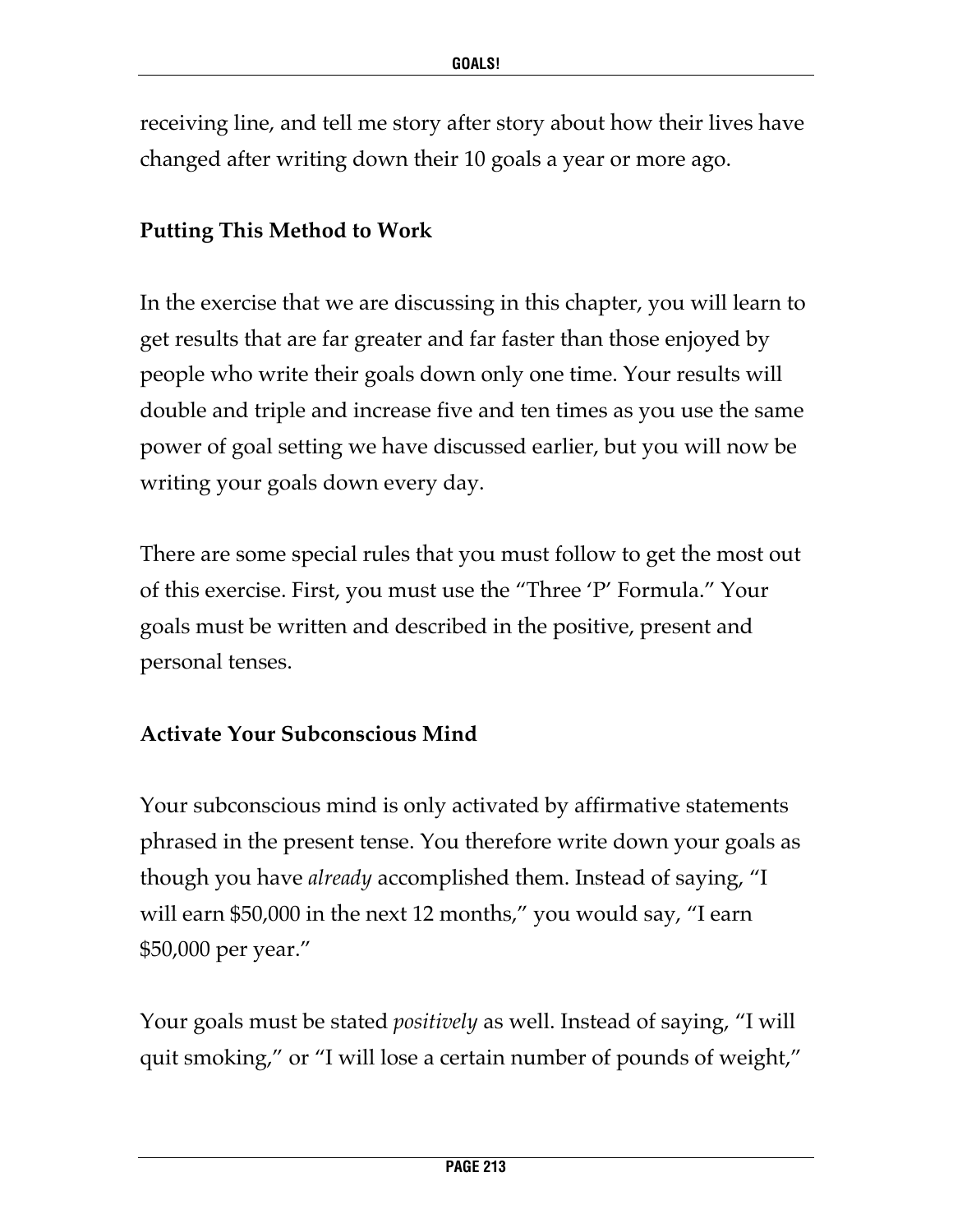you would say, "I am a non-smoker." Or, "I weigh X number of pounds."

Your command must be positive because your subconscious mind cannot process a negative command. It is only receptive to a positive, present tense statement.

The third "P" stands for *personal*. From now on, and for the rest of your life, write out every goal beginning with the word "I," followed by a verb of some kind. You are the only person in the universe who can use the word "I" in relation to yourself. When your subconscious mind receives a command that begins with the word "I," it is as though the factory floor receives a production order from the head office. It goes to work immediately to bring that goal into your reality.

For example, you would not say, "My goal is to earn \$50,000 per year." Instead, you would say, "I earn \$50,000 per year." Begin each of your goals with phrases such as, "I earn, I weigh, I achieve, I win, I drive such and such a car, I live in a such and such a home, I climb such and such a mountain," and so on.

# **Set Deadlines On Your Goals**

To add power to your daily written goals, put a deadline at the end of each goal. For example, you might write, "I earn an average of \$5,000 per month by December 31 (followed by a particular year)."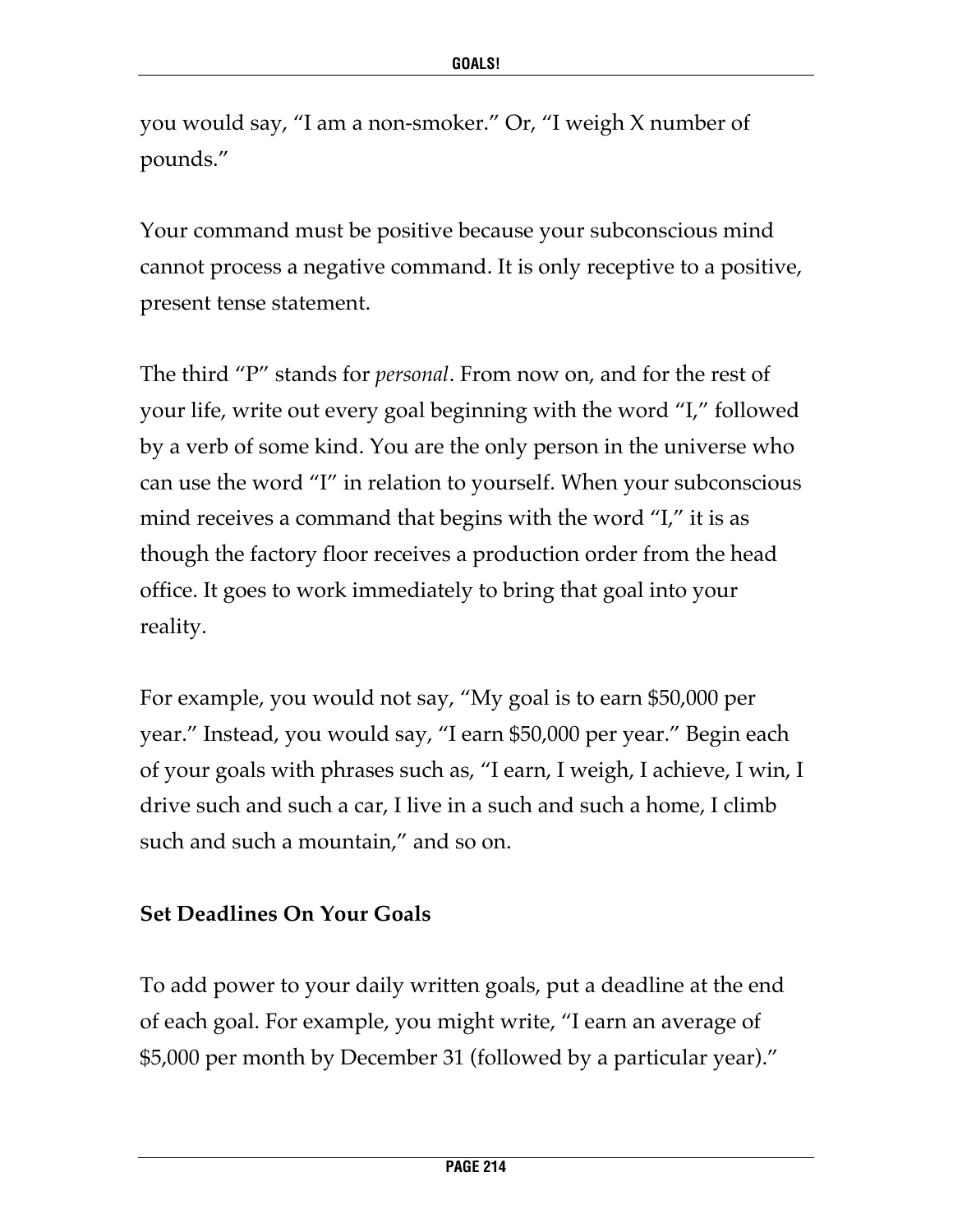As we discussed in an earlier chapter, your mind loves deadlines and thrives on a "forcing system." Even if you do not know how the goal is going to be achieved, always give yourself a firm deadline. Remember, you can always change the deadline with new information. But be sure you have a deadline, like an exclamation point, after every goal.

### **How Badly Do You Want It?**

This exercise of writing out your 10 goals every single day is a test. The test is to determine how badly you really want to achieve these goals. Often you will write out a goal and then forget to write it down again. This simply means that you either don't really want to achieve that goal as much as something else, or you don't really believe that that goal is achievable for you.

However, the more you can discipline yourself to write and rewrite your goals each day, the clearer you will become about what you *really* want, and the more convinced you will become that it is possible for you.

#### **Trust The Process**

When you begin writing your goals, you may have no idea how they will be accomplished. But this is not important. All that matters is that you write and rewrite them every day, in complete faith, knowing that every single time you write them down, you are impressing them deeper and deeper into your subconscious mind. At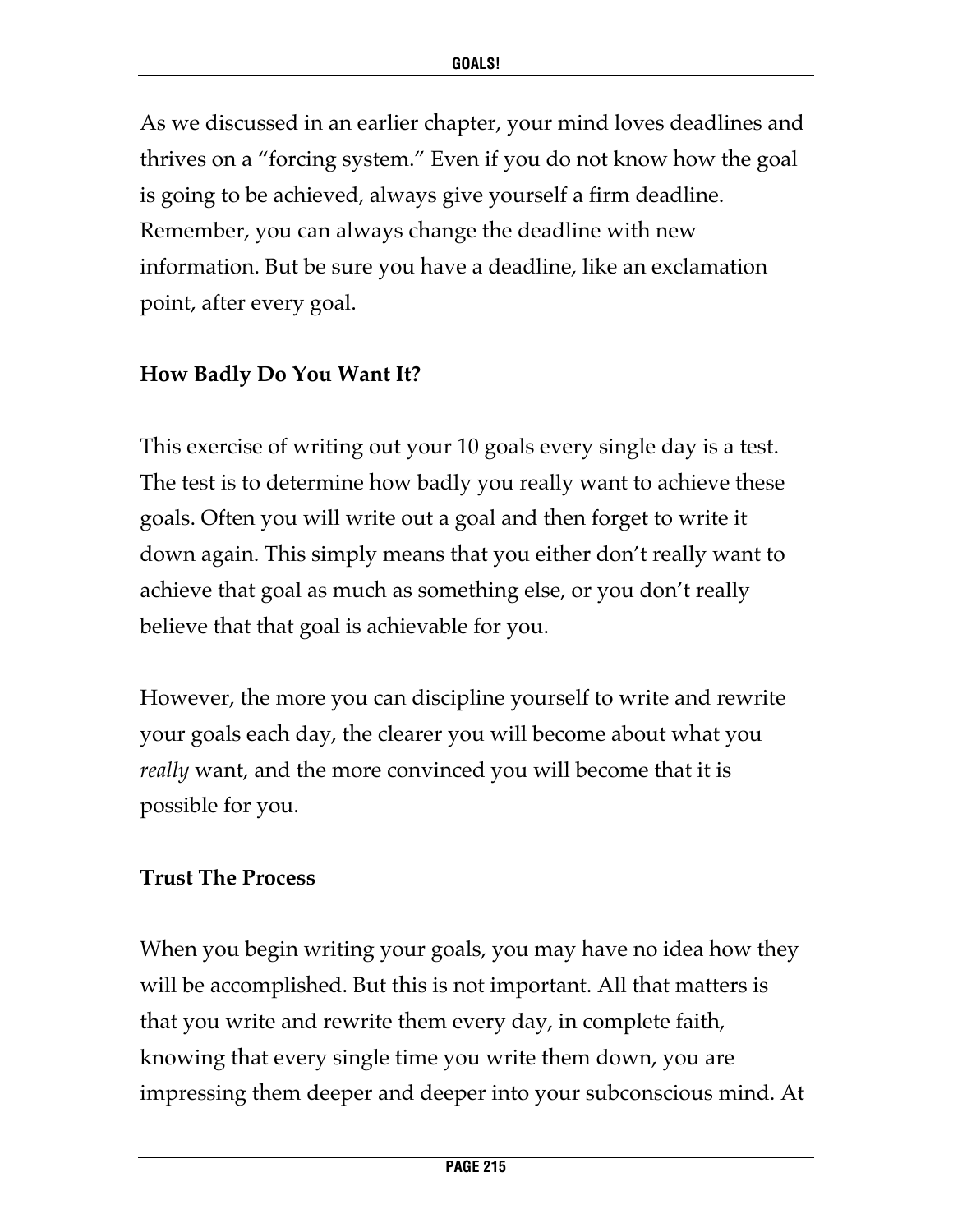a certain point, you will begin to believe, with absolute conviction, that your goal is achievable.

Once your subconscious mind accepts your goals as commands from your conscious mind, it will start to make all your words and actions fit a pattern consistent with those goals. Your subconscious mind will start attracting into your life people and circumstances that can help you to achieve your goal.

### **Your Mental Computer Works 24 Hours Per Day**

Your subconscious mind works 24 hours a day, like a massive computer that is never turned off, to help bring your goals into reality. Almost without your doing anything, your goals will begin to materialize in your life, sometimes in the most remarkable and unexpected ways.

Some years ago, I met with a businessman in Los Angeles who had an absolutely ridiculous idea. He wanted to raise many millions dollars in investment capital to create an amusement park in Hawaii that would be composed of restaurants, displays and exhibits from a variety of different countries from around the world. He was absolutely convinced that it would be a big attraction and that he could get the support and backing of all these different countries, as long as he could raise the start up money to launch the project.

In my youth and experience, I gently told him that I thought his idea was a complete fantasy. The complexity and expense of such a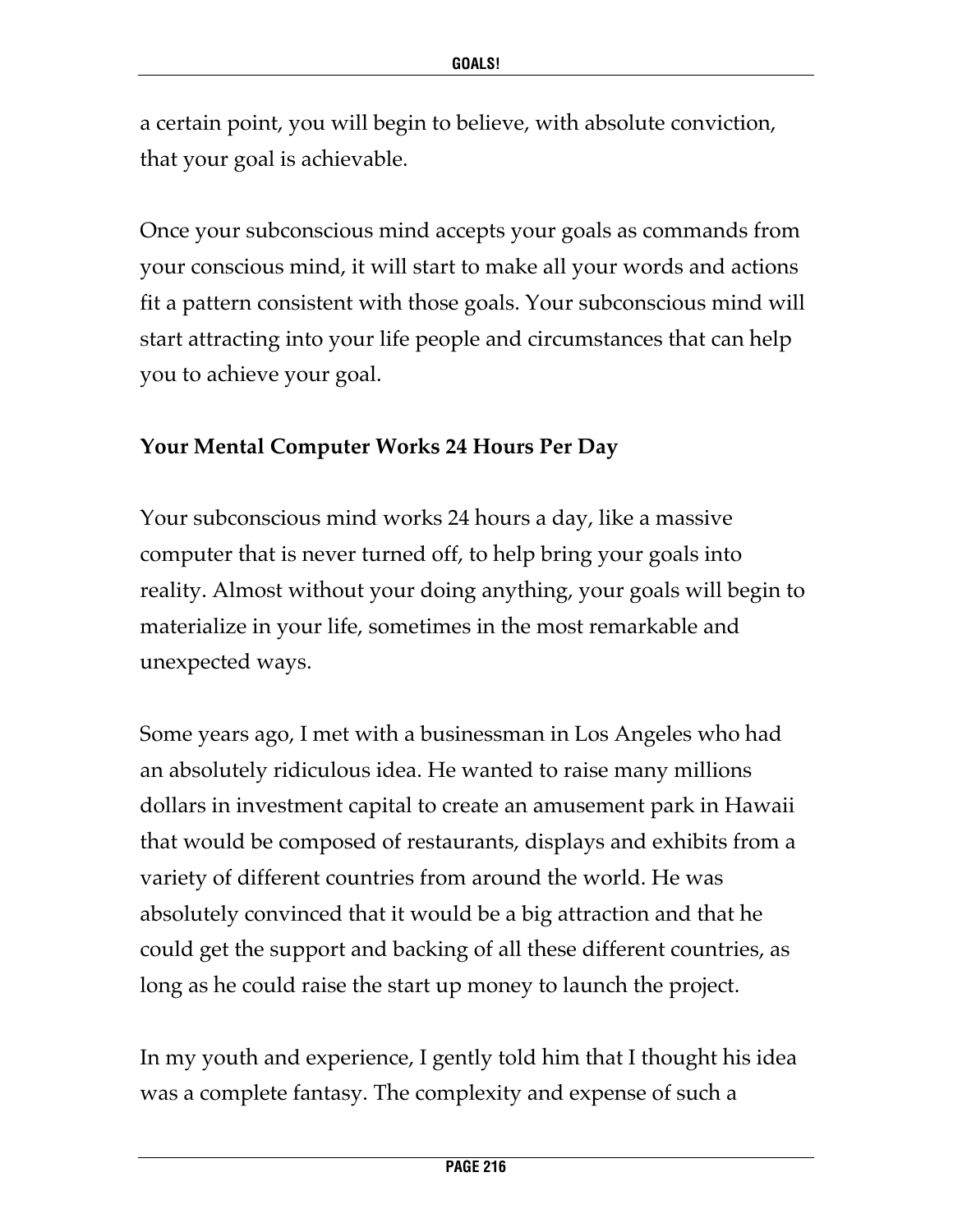massive undertaking was so vast for a person of his limited resources that it would be a complete waste of time. I thanked him for his offer of a job in putting this whole plan together and politely departed.

This was in the 1960s. The next thing I heard about this project was that the Walt Disney Corporation had embraced it in its entirety, called it the "Experimental Prototype Community of Tomorrow (Epcot Center),"and had begun construction on it next to its Disneyland in Orlando, Florida. The amusement park and development has gone on to make hundreds of millions of dollars, year after year, and become one of the most popular tourist destinations in the world.

#### **Activate All The Forces In the Universe**

Here is the point. At that time, as a young man, I did not know that when you write down a goal, no matter how big or impossible it seems, you activate a series of forces in the universe that often make the impossible possible. I will explain this in great detail in the chapter on the "Superconscious Mind."

Whenever you write down a new goal of any kind, you may be skeptical and doubtful about the likelihood of accomplishing it. You may have the idea in your conscious mind, but you will have not yet developed the total belief and conviction that is possible for you. This is normal and natural. Don't let it stop you from using this method every day.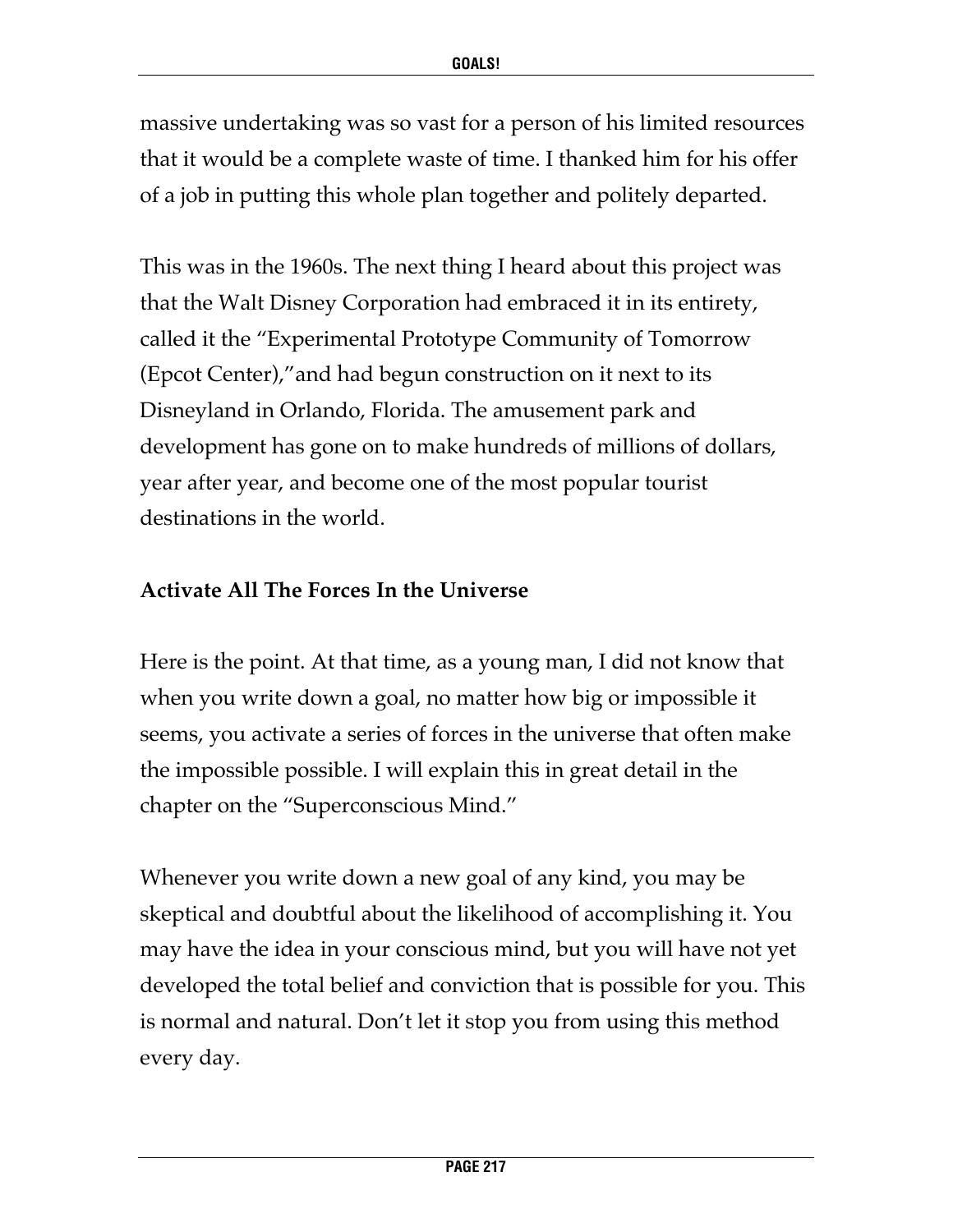#### **Just Do It!**

All that is required to make this method work is for you to get a spiral notebook and then to discipline yourself each day to write down your 10 goals in the positive, present, personal tense. That's all you need. In a week, a month or a year, you will look around you and see that your whole life will have transformed in the most remarkable ways.

Even if you are skeptical about this method, it only requires about five minutes per day to try it out for yourself. The good news is that I have never met a person, in more than 20 years, who has ever told me that this method does not work. It is quite the opposite. I get letters, phone calls, emails and personal testimonials almost every day from people all over the country, and all over the world, whose lives have transformed so dramatically with this method as to be beyond belief!

# **Multiply Your Results**

You can multiply the effectiveness of this method with a couple of additional techniques. First, after you have written down your goal in the positive, personal, present tense, write down at least three actions that you could take immediately to achieve that goal, also in the present, positive, personal tense.

For example, your goal could be to earn a certain amount of money. You could write, "I earn \$50,000 dollars over the next 12 months."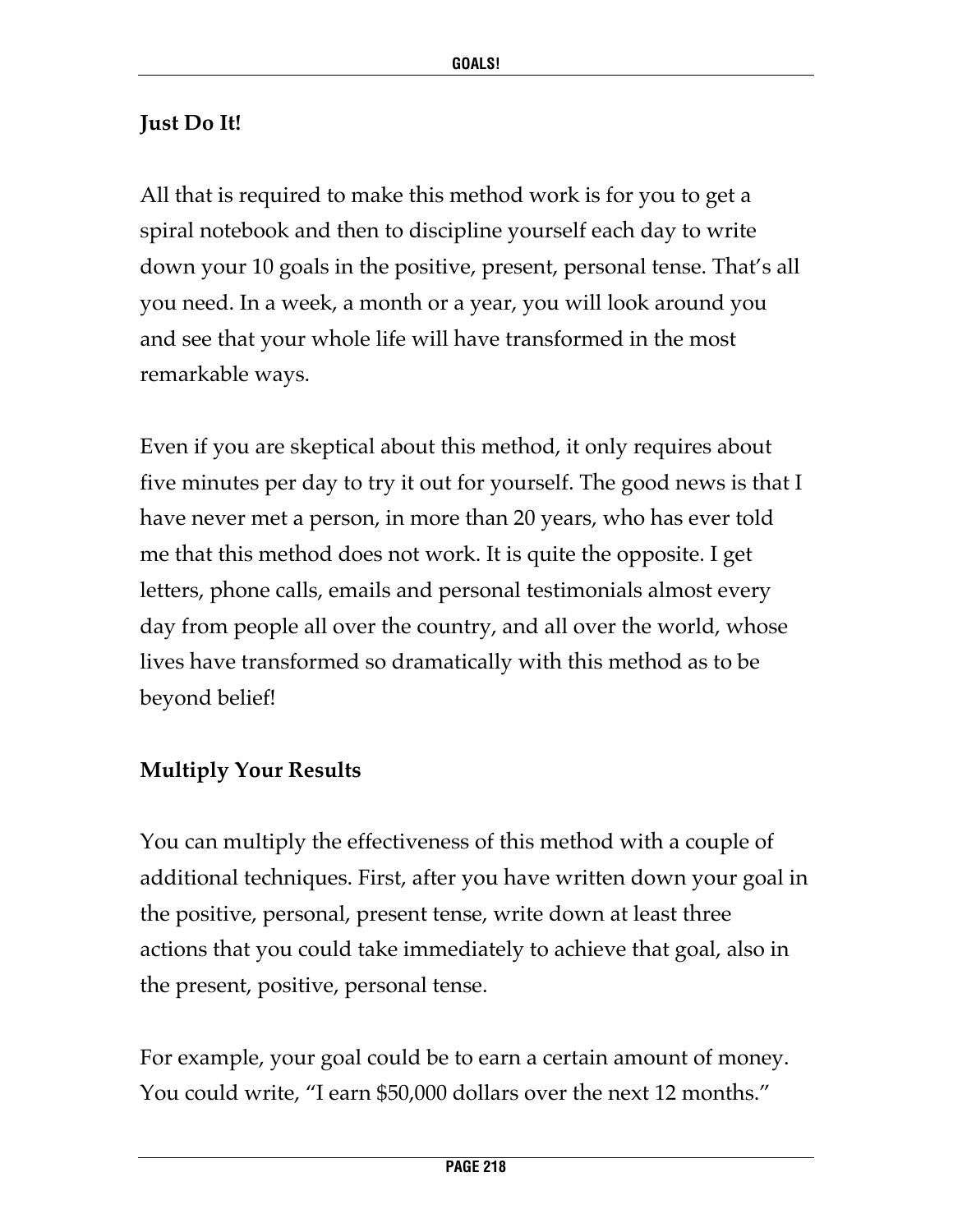You could then write, immediately underneath: 1) I plan every day in advance; 2) I start in immediately on my most important tasks; 3) I concentrate single mindedly on my most important task until it is complete.

Whatever your goal, you can easily think of three action steps that you can take immediately to achieve that goal. When you write down the action steps, you program them into your subconscious mind along with the goal. At a certain point, you will find yourself actually taking the steps that you wrote down, sometimes without even thinking about it. And each step you take will move you more rapidly toward your ultimate objective.

#### **Use 3 x 5 Index Cards**

Another way that you can increase the effectiveness of daily goal setting is by transferring your goals to 3 x 5 index cards. Write one goal on each card in large letters. Carry these cards with you at all times. Whenever you have a few spare moments, take out your index cards and review your goals, one by one.

Each of these goals should be written as a personal, positive, present tense affirmation. Someone once said, "I would rather a morning without breakfast than a morning without affirmations." Each time you use these cards, take a few moments, breath deeply and relax, and then review each of your goals, one at a time.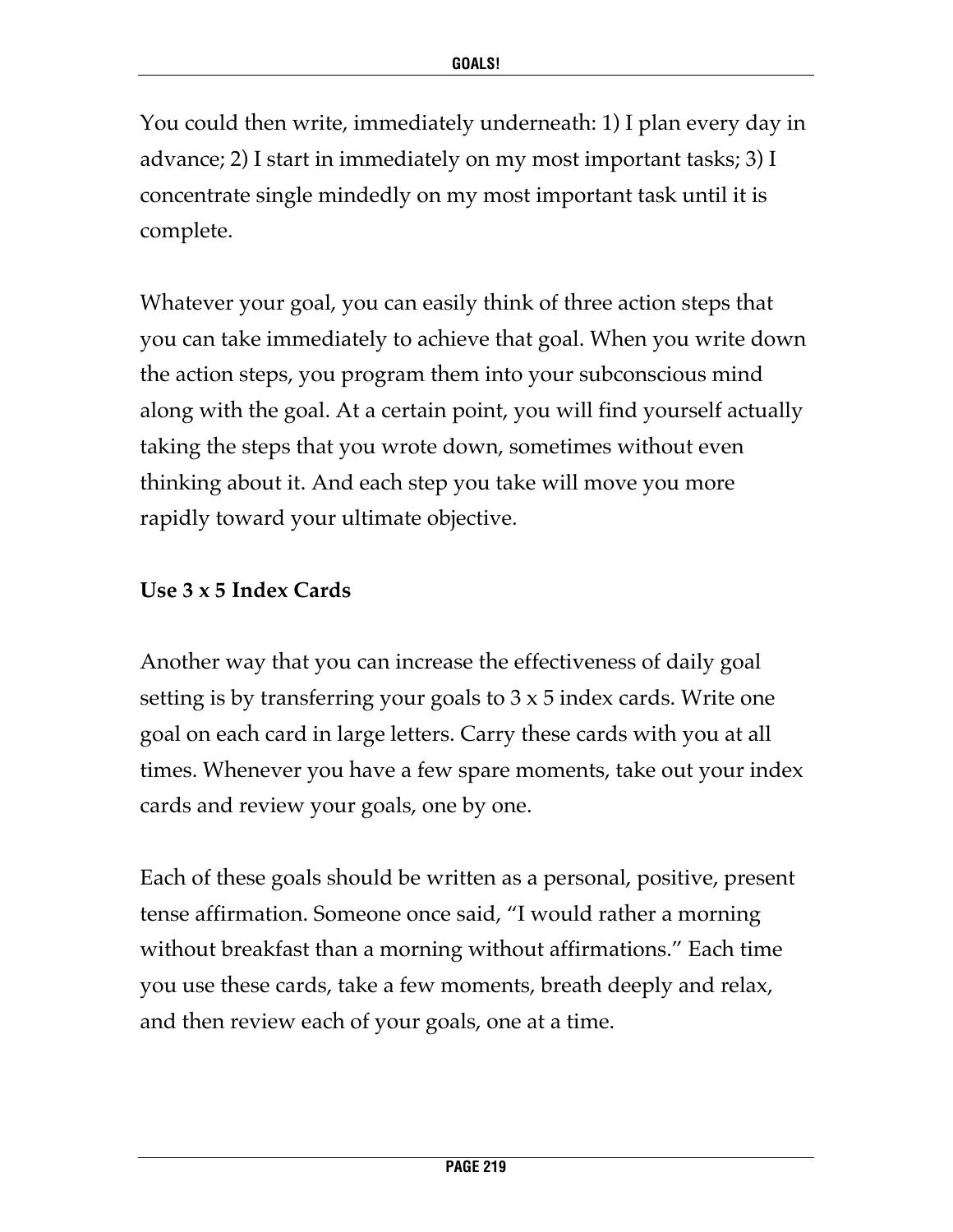As you read the goal to yourself, imagine the goal as though it were already a reality. Actually see yourself at the goal, enjoying the goal, feeling the pleasure of having achieved the goal.

Alternately, as you read your index cards, you can imagine specific steps that you can take immediately to achieve that goal. You should actually imagine yourself taking those steps. Then relax, and go on to the next goal.

Ideally, you should review your goals on index cards twice per day. Read them once in the morning before you start off and once in the evening before you go to bed. You can also carry them around with you and review them during the day, whenever you have a few spare moments.

# **The Best Times For Mental Programming**

There are two times of the day that are ideal for writing and rewriting your goals, and for reading and reviewing your index cards. These are: the last thing in the evening, before you go to bed, and the first thing in the morning, before you start off.

When you rewrite and review your goals in the evening, you program them into your subconscious mind. Your subconscious mind then has an opportunity to work on your goals all night long while you are sleeping. You will often arise with wonderful ideas for things to do or people to call to help you achieve your goals.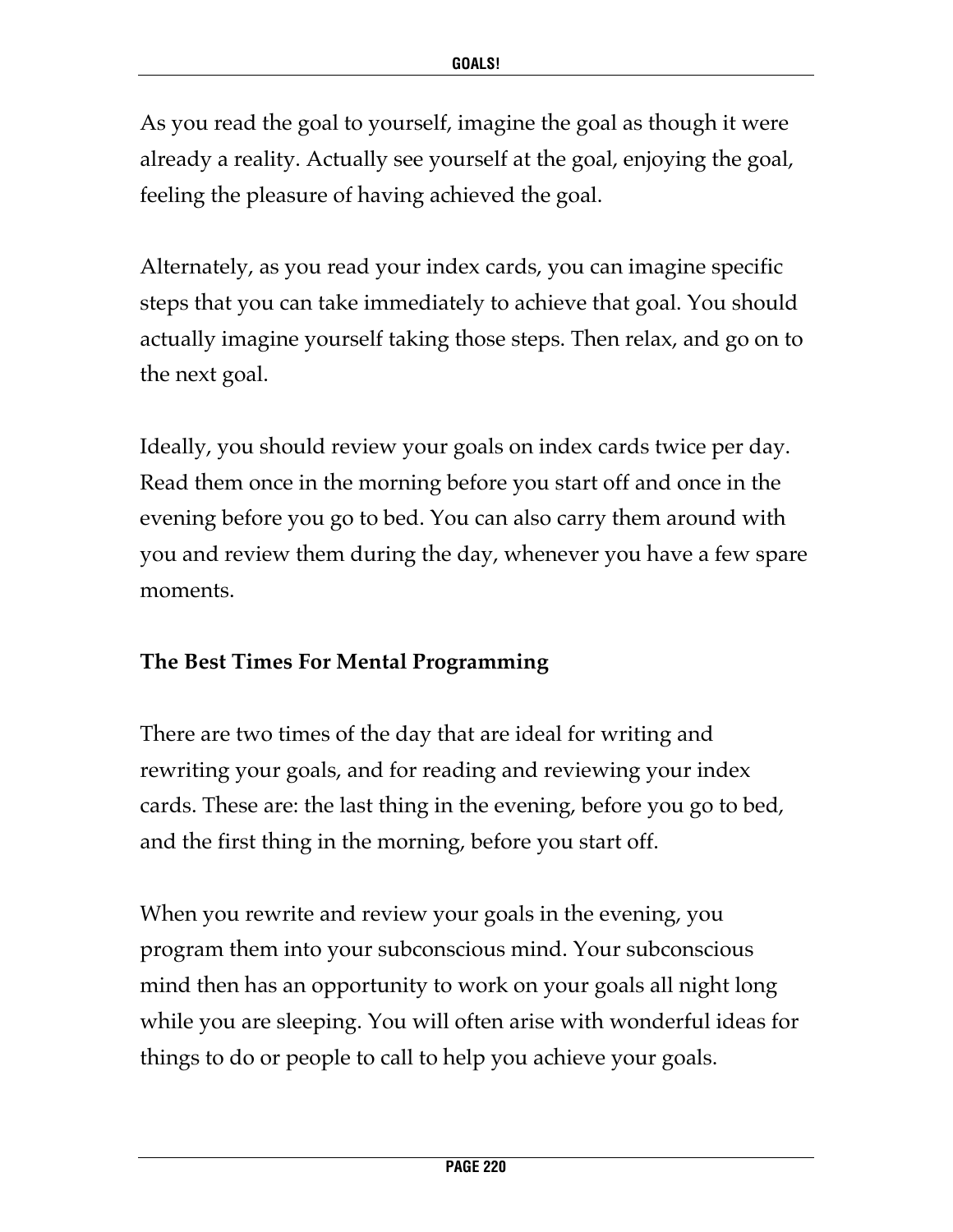When you rewrite and review your goals in the morning, before you start off, you set yourself up for positive thinking and positive acting all day long. Just as physical exercise in the morning warms up your physical body and muscles, reviewing your goals in the morning warms up your mind and prepares you to be at your very best throughout the day.

The sum total result of rewriting and reviewing your goals each day, morning and evening, is that you will impress them ever more deeply into your subconscious mind. You will gradually move from positive *thinking* to positive *knowing*. You will develop a deep and unshakeable conviction that your goals are attainable, and that it is only a matter of time before you achieve them, and you will be right.

# **Review Your Goals Daily:**

- 1. Get yourself a spiral notebook this very day and write down 10-15 goals that you would like to achieve in the foreseeable future.
- 2. Create a set of 3x5 index cards with your goals written out in the positive, personal, present tense to carry with you wherever you go.
- 3. Visualize and imagine your goals as they would be when you have achieved them each night before you go to sleep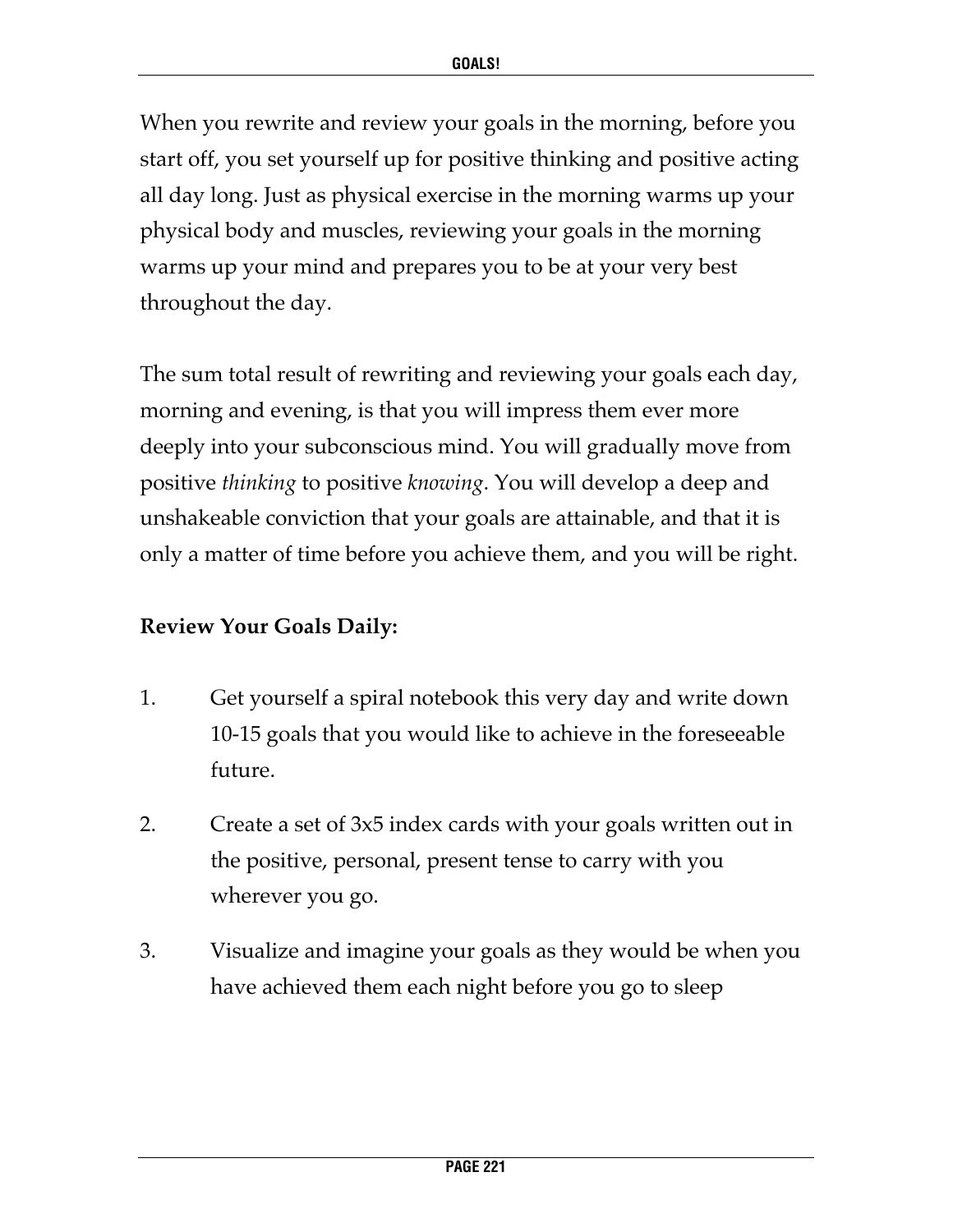- 4. Think of three things you could do to achieve each of your goals. Always think in terms of specific actions you could take.
- 5. Discipline yourself to rewrite your goals every day, without reviewing your previous list, until you become absolutely convinced that achieving your goals is inevitable.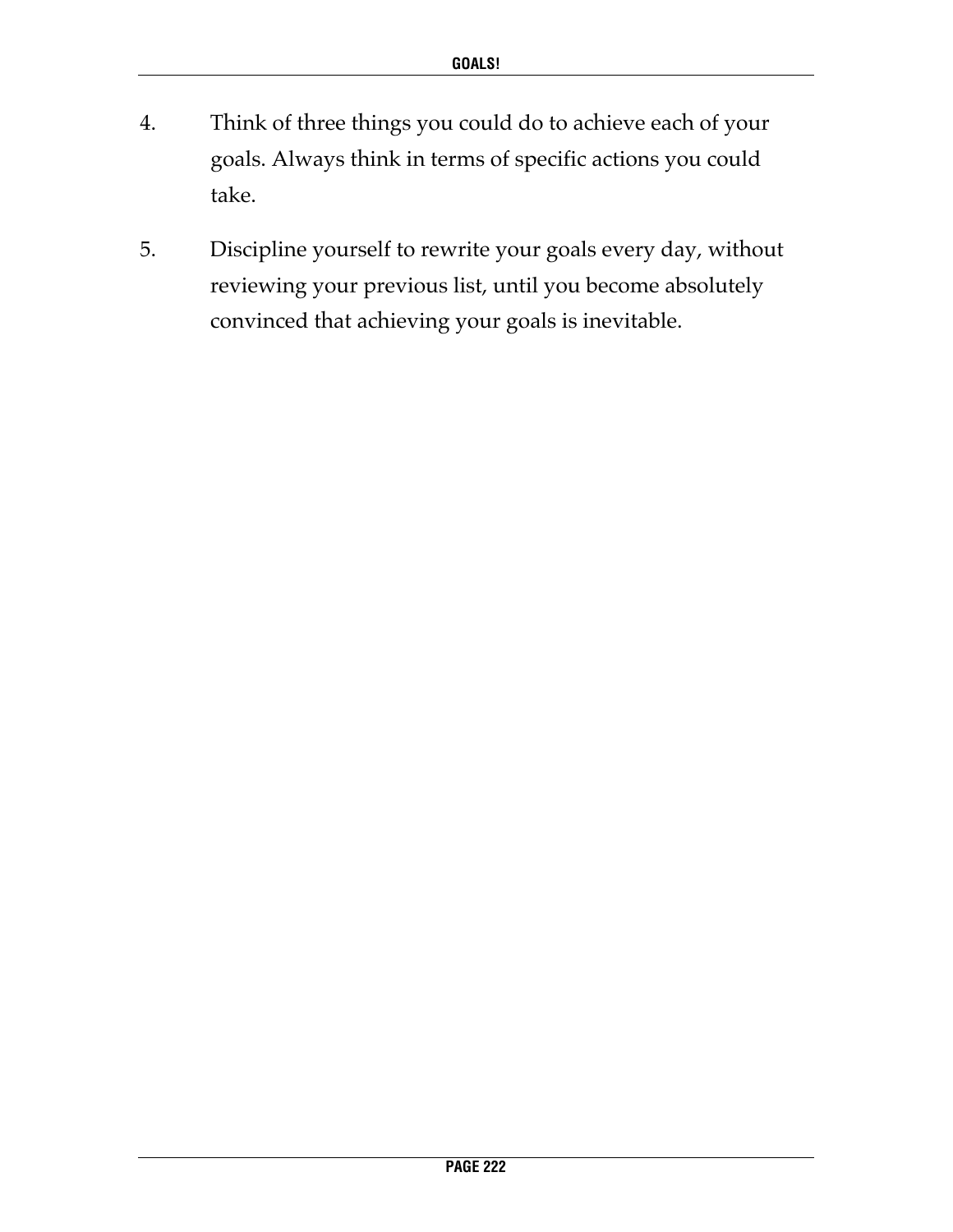# **CHAPTER SIXTEEN Visualize Your Goals Continually**

*"Cherish your visions and your dreams as they are the children of your soul; the blueprints of your ultimate achievements."* Napoleon Hill

You possess and have available to you virtually unlimited mental powers. The average person is unaware of these powers and fails to use them for goal attainment. That is why his or her results are only average.

When you begin to tap into and unleash the power of your subconscious and superconscious minds, you will often achieve more in a year or two than the average person achieves in a lifetime. You will start moving more rapidly toward your goals than you can currently imagine.

#### **Your Most Powerful Faculty**

Your ability to visualize is perhaps the most powerful faculty that you possess. All improvement in your life begins with an improvement in your mental pictures. You are where you are and what you are today largely because of the mental pictures that you hold in your conscious mind at the present time. As you change your mental pictures on the *inside*, your world on the *outside* will begin to change to correspond to those pictures.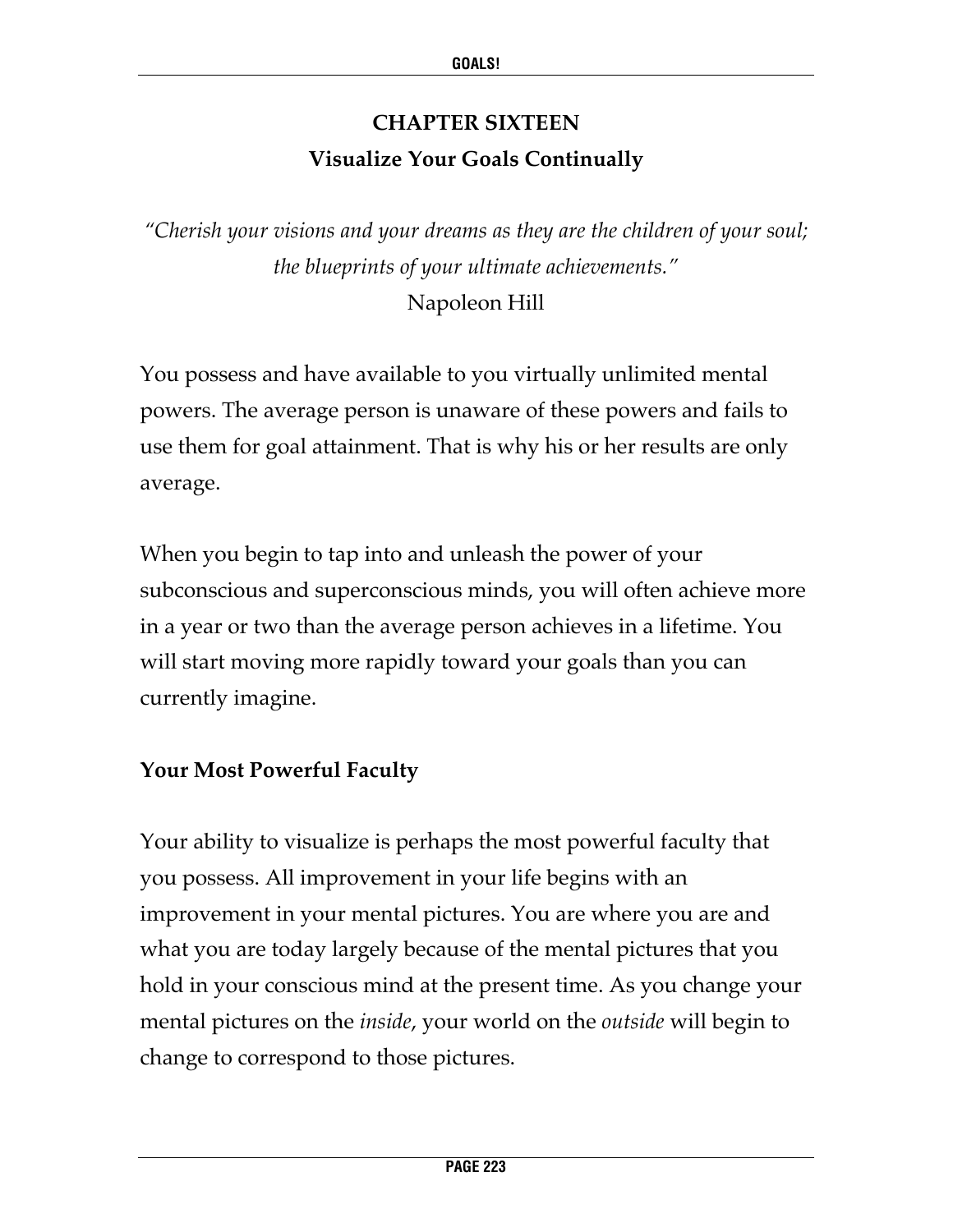Visualization activates the Law of Attraction, which draws into your life the people, circumstances and resources that you need to achieve your goals.

Visualization activates the Law of Correspondence which says, "As within, so without." As you change your mental pictures on the inside, your world on the outside, like a mirror, begins to change. Just as you become what you think about most of the time, you become what you visualize most of the time, as well.

# **Mental Pictures Become Your Reality**

Wayne Dyer says, "You will *see* it when you *believe* it." Jim Cathcart says, "The person you *see* is the person you will *be*." Dennis Waitley says that your mental images are "Your previews of your life's coming attractions."

Albert Einstein said, "Imagination is more important than facts." Napoleon Bonaparte said, "Imagination rules the world." Napoleon Hill said, "Whatever the mind of man can conceive and believe, it can achieve."

# **The Importance of Vision**

The most common characteristic of leaders at all levels, throughout the ages, is that leaders have "vision." This means that they can visualize and imagine an ideal future, well in advance of it becoming a reality. Just as Walt Disney clearly saw a happy, clean, family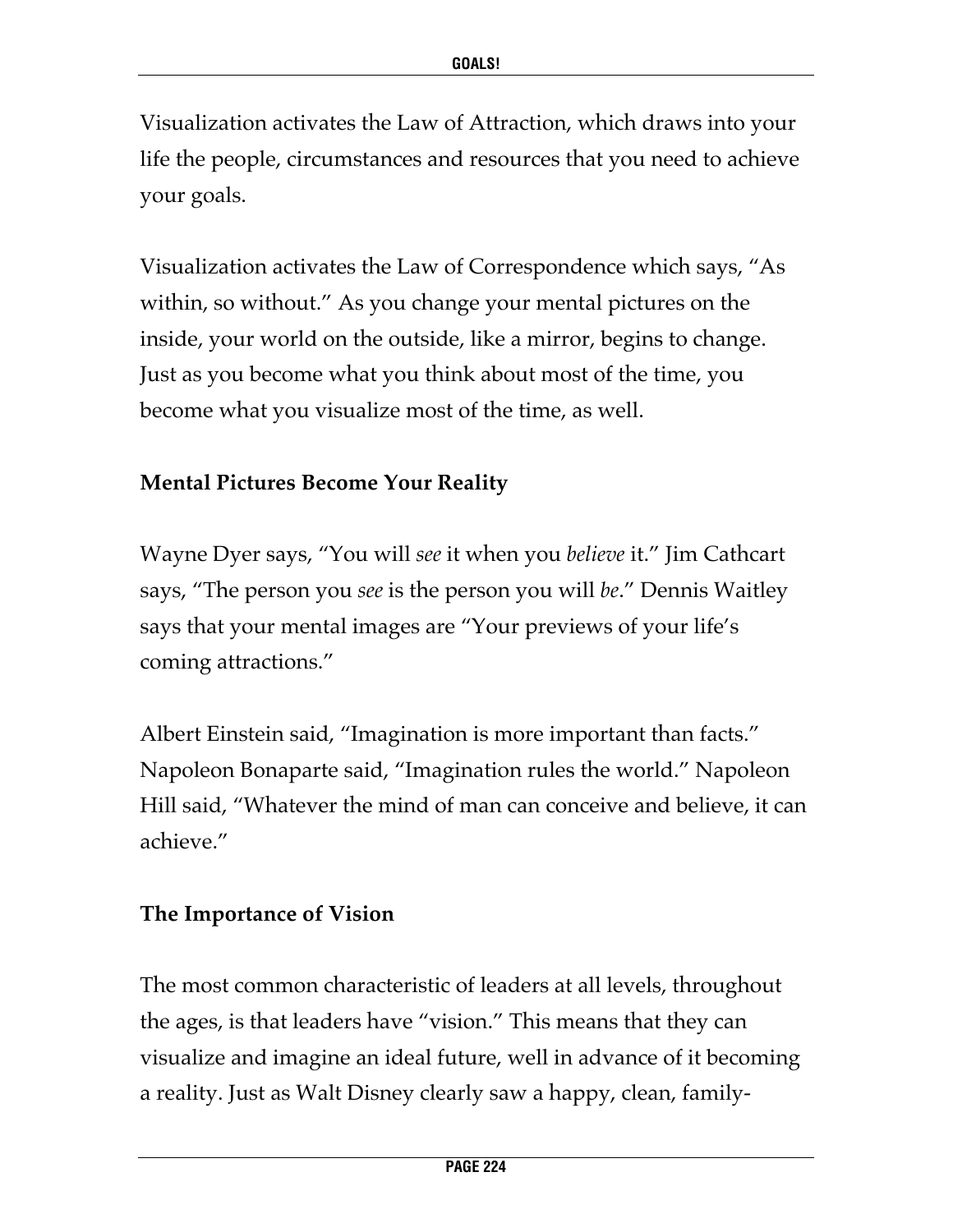oriented amusement park many years before Disneyland was built, everything worthwhile in your life begins with a mental picture of some kind, as well.

As it happens, you are always visualizing something, one way or another. Every time you think of someone or something, remember a past event, imagine an upcoming event, or even daydream while you are sitting or driving along, you are *visualizing*. It is essential that you learn to manage and control this visualizing capability of your mind and focus it, like a laser beam, in the direction of achieving the goals that are most important to you.

#### **See The Success You Desire**

Successful people are those who visualize the kind of success they want to enjoy, *in advance*. Prior to every new experience, the successful person visualizes previous success experiences that are similar to the upcoming event. A successful salesperson will visualize and remember previous successful sales presentations. A successful trial lawyer will visualize and remember his performance in court during a previous successful trial. A successful doctor or surgeon will visualize and remember his or her successful treatment of a patient in the past.

Unsuccessful people on the other hand, also use visualization, but to their detriment. Unsuccessful people, prior to a new event, recall, reflect upon and visualize their previous "failure experiences." They think about the last time they failed or did poorly in this area and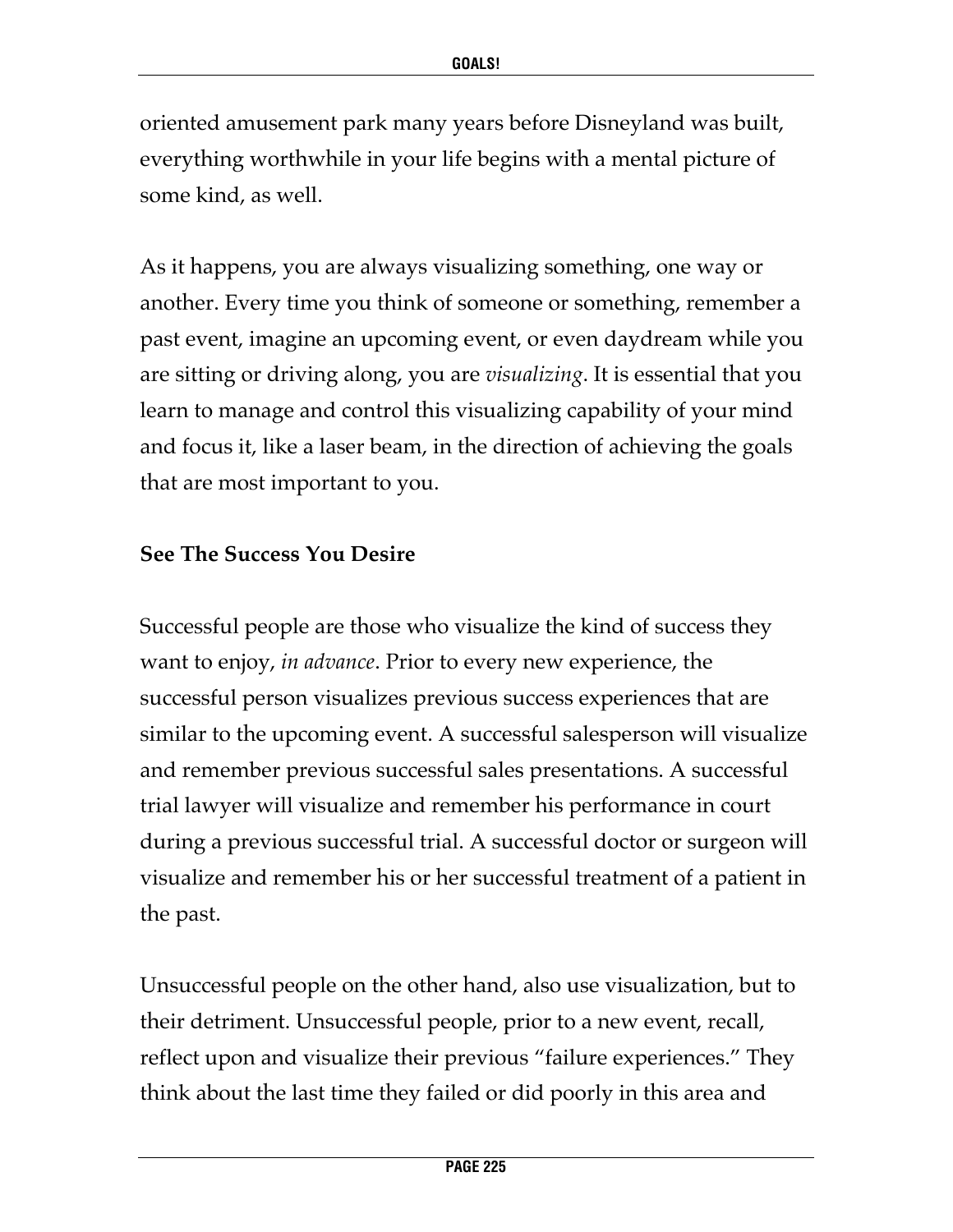they imagine failing again. As a result, when they go into the new experience, their subconscious minds have been preprogrammed for failure, rather than success.

### **Feed Your Mind With Exciting Images**

You always perform on the outside consistent with your self-image on the inside. Your self-image is made up of the mental pictures that you feed into your mind prior to any event. And the good news is that you have complete control over your mental pictures, for good or for ill. You can choose to feed your mind with positive, exciting, success images, or you can, by default, end up allowing yourself to be preoccupied by failure images. The choice is up to you.

Almost everything that you have achieved in life, or failed to achieve, is the result of the use or misuse of visualization. If you look back, you will find that almost everything you visualized positively eventually came true for you. You visualized completing school, and you did it. You visualized getting your first car, and you got it. You visualized your first romance or relationship and you met the right person. You visualized taking a trip, getting a job, finding an apartment or purchasing certain clothes, and they all came true for you.

# **Take Control of Your Mental Pictures**

You have been using the power of visualization continuously throughout your life. But the problem is that most people use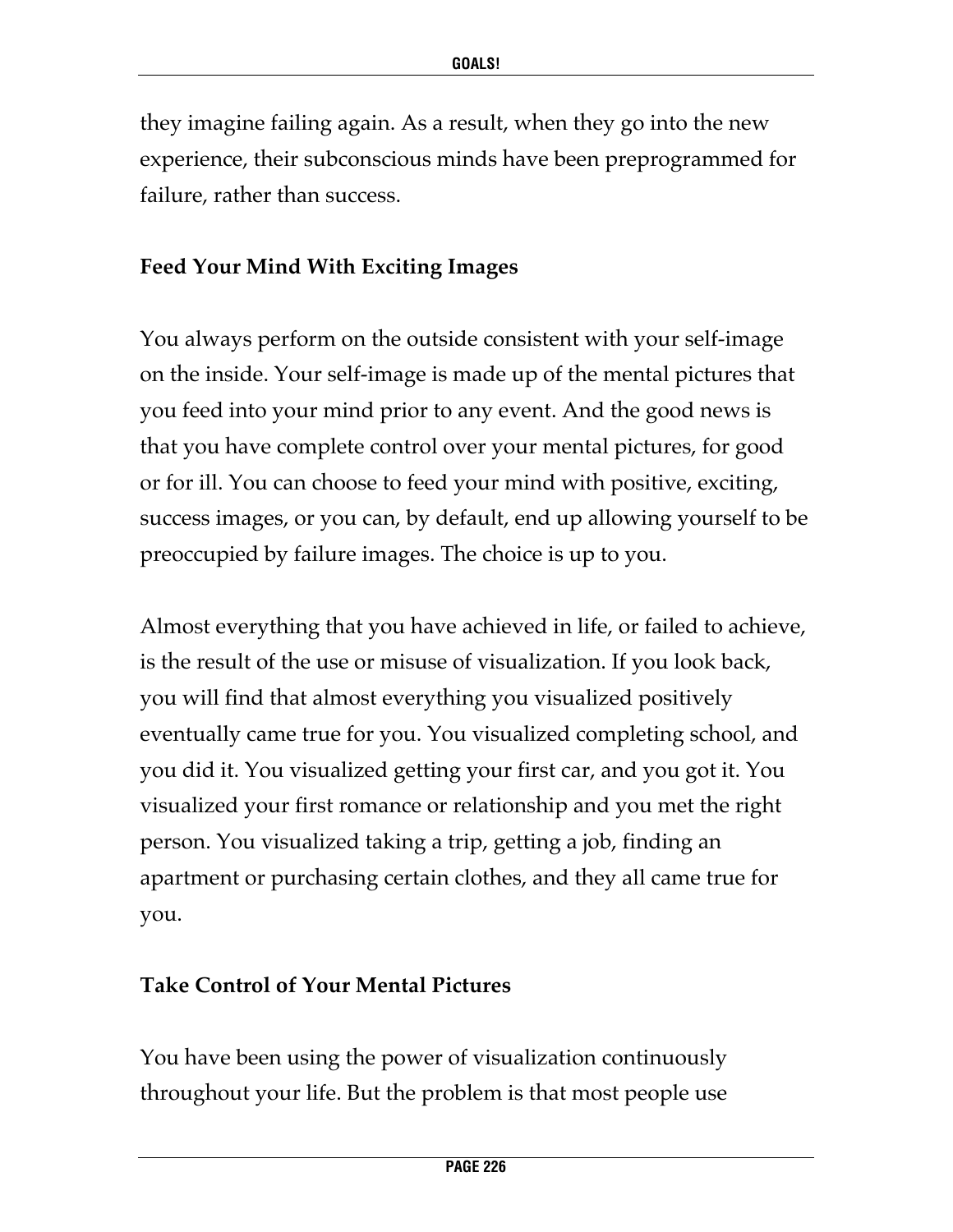visualization in a random and haphazard way, sometimes to help themselves and sometimes to hurt themselves.

Your goal should be to take complete control of the visualization process, and be sure that your mind and mental images are focused continually on the things that you want to have and the person that you want to be.

### **The Indispensable Man**

George Washington, the first President of the United States, and considered by most historians to be the "Indispensable Man' at the founding of the American Republic, started his life in humble circumstances. He was born in a small house and raised with few advantages. But he was ambitious and at an early age he decided that he had to mold and shape his character and personality so that he could become the kind of person who would be accepted and successful in society.

The guiding influence of his young life became a book with 130 rules for manners and deportment. He read this book over and over again, and eventually committed it to memory. Thereafter, he practiced the very best behaviors of courtesy and manners in his every interaction with other people. By the time he became a powerful figure in the American Revolution, he was described as one of the most courtly and gentlemanly men in the American colonies.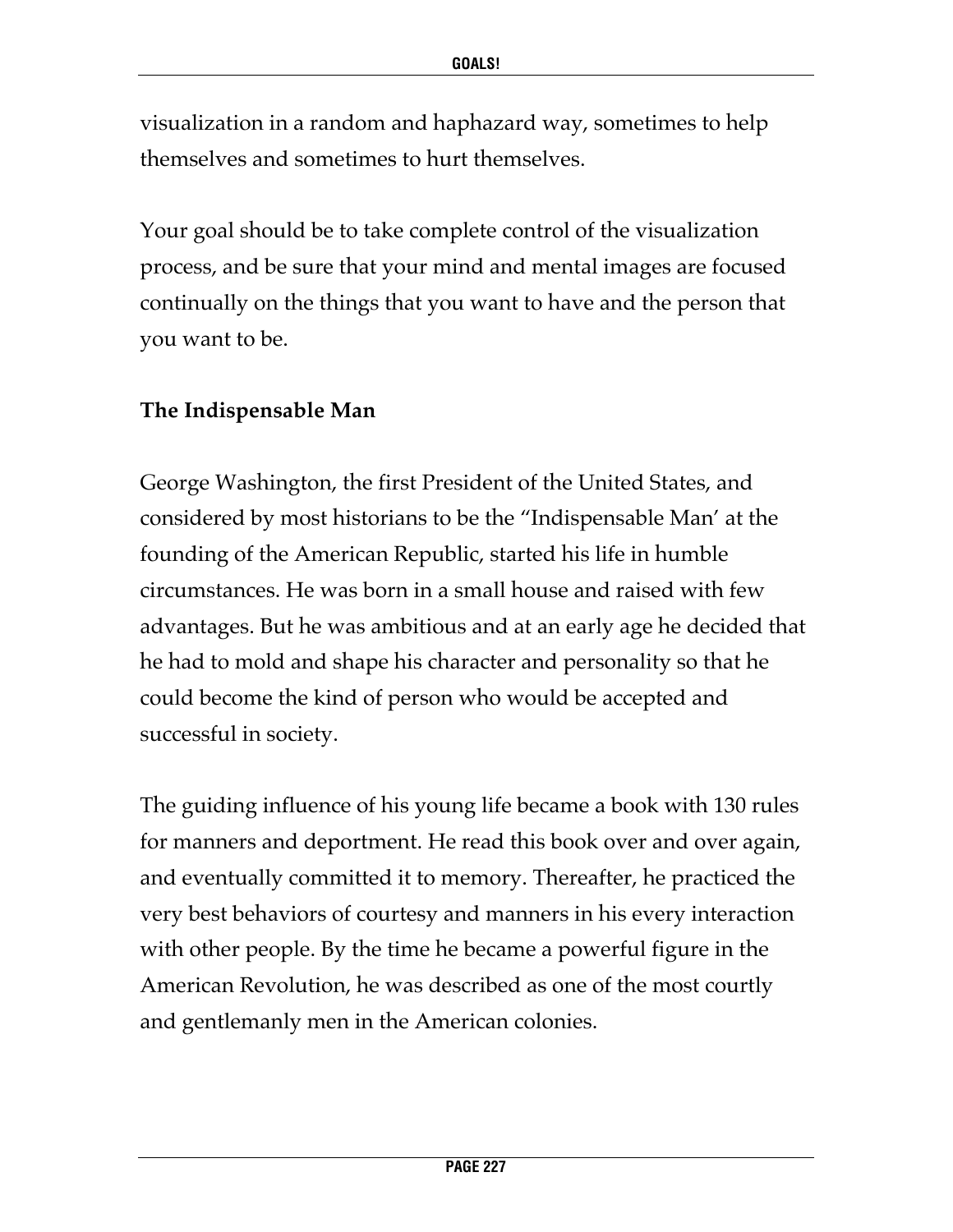#### **Develop Your Own Character**

Benjamin Franklin, America's first millionaire, a founding father and a remarkable statesman, diplomat and inventor, started as a penniless boy in Philadelphia, apprenticed to a small printing company. He was outspoken and argumentative, and often made enemies who then contrived to hurt his chances and hold him back.

At a certain point in his young life, as Benjamin Franklin reveals in his Autobiography, he realized that his personality was in great danger of hurting his chances for long-term success in early American society. He therefore decided to develop within himself a series of key virtues, such as sincerity, humility, temperance, discipline and honesty, that he felt he would have to possess if he wanted to achieve his full potential.

For many years, week after week, both Washington and Franklin practiced visualization on themselves. They thought of a characteristic or quality that they wanted to embody. They visualized and imagined themselves as possessing that quality. In every interaction with other people, they referred to this "inner mirror" to see how they should behave, and then carried themselves in a manner consistent with that ideal inner picture. Over time, these mental images became so deeply impressed on their subconscious minds that the mannerisms and the person became one.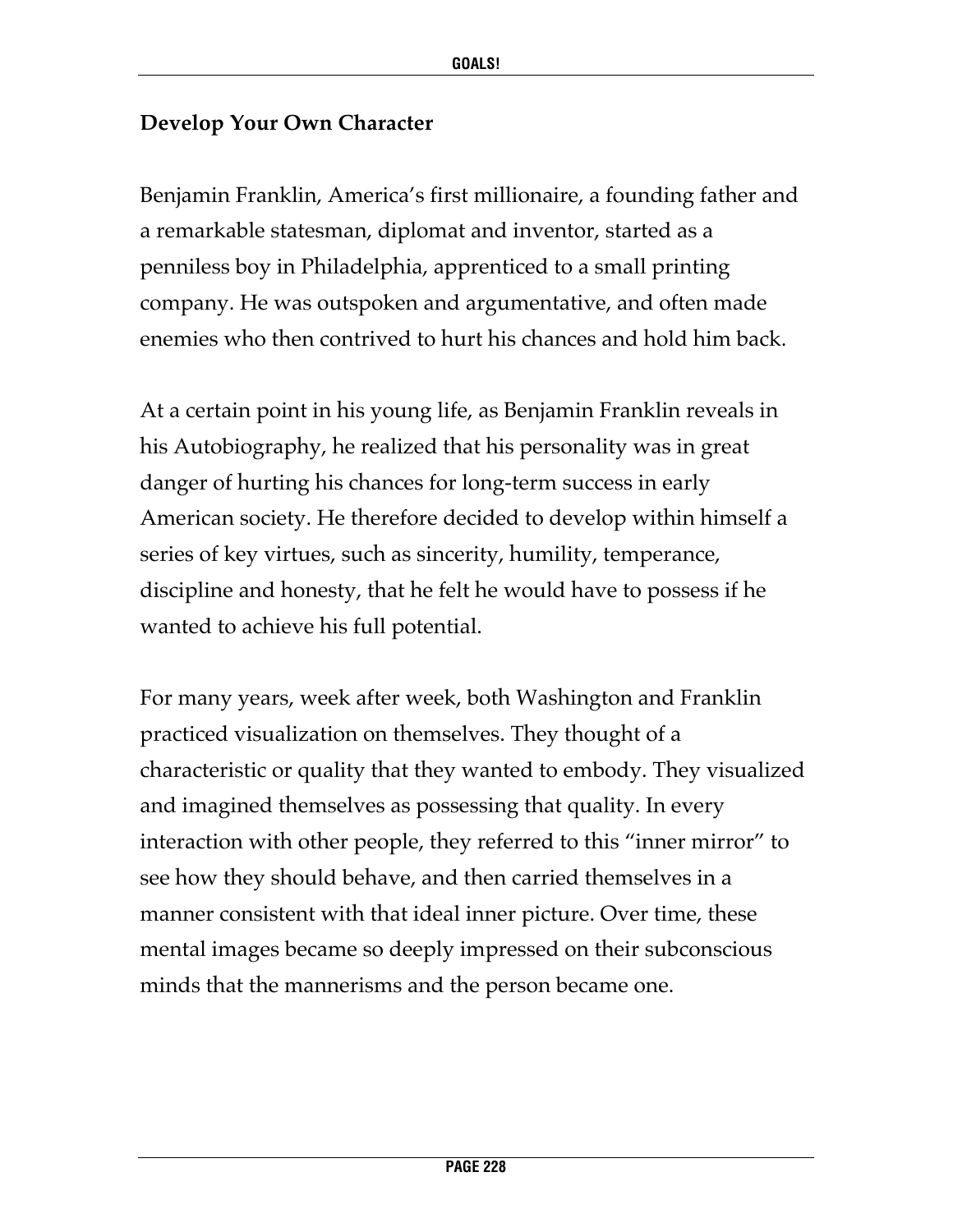#### **You Are What You** *Can* **Be**

Piero Ferucci, in his book *The Power To Be,* explains how you can develop any quality you desire by dwelling upon that quality continually and imagining that you have it already. Read about the quality. Learn about the quality. And especially, imagine yourself practicing that quality whenever it is needed.

Aristotle wrote that the very best way to develop a virtue, if you currently lack it, is to imagine and to behave in every respect as though you already had the virtue, whenever that virtue is called for. See and think about yourself as you can be, not just as you might be today. Gradually, you become that new person.

#### **Change Your Mental Pictures**

In essence, you control the molding and shaping of your own personality and character by the mental images that you dwell upon hour-by-hour and minute-by-minute. By changing your mental images, you change the way you think, feel and act. You change the way that you treat other people and the way they respond to you. You change your performance and your results. You can actually remake yourself in the image of the very best person that you can imagine yourself becoming. This is all part of the constructive use of visualization.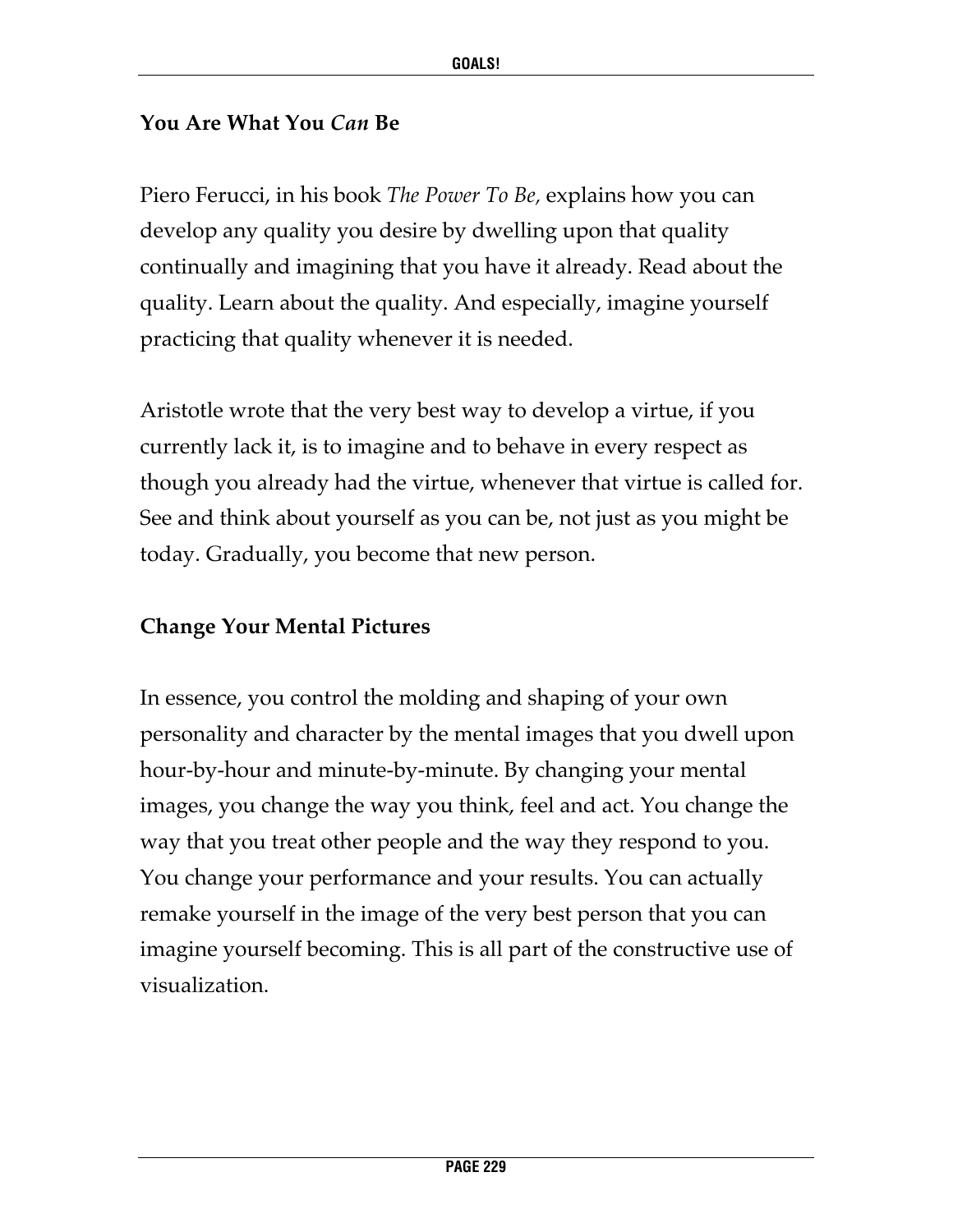#### **Perform At Your Best**

In professional athletics there is a training method called "mental rehearsal." Top athletes in every field mentally rehearse their events before they go into active competition. They see themselves performing at their best prior to every event. For many days and hours prior to a major competition, they practice visualizing themselves performing successfully, over and over again.

They will continuously recall their "personal bests" in previous competitions and replay this personal best like a "movie of the mind" in their own mental screening room. They will see themselves doing well over and over. They will create and enjoy the emotions of joy and satisfaction that accompany peak performance. They will become excited and happy about doing so well in the upcoming competition. And when the competition begins, as far as they are concerned, they have already *won*.

#### **Relax Deeply And See The Desired Result**

Figure skaters for example, will play the music to their skating routines over and over again while they sit, deeply relaxed, eyes closed, imagining themselves skating on the ice. One of the benefits of skating in their minds is that they never fall or make a mistake during this process of mental preparation. They see themselves skating their routines perfectly, over and over again, before they actually go onto the ice. By this time, their subconscious minds have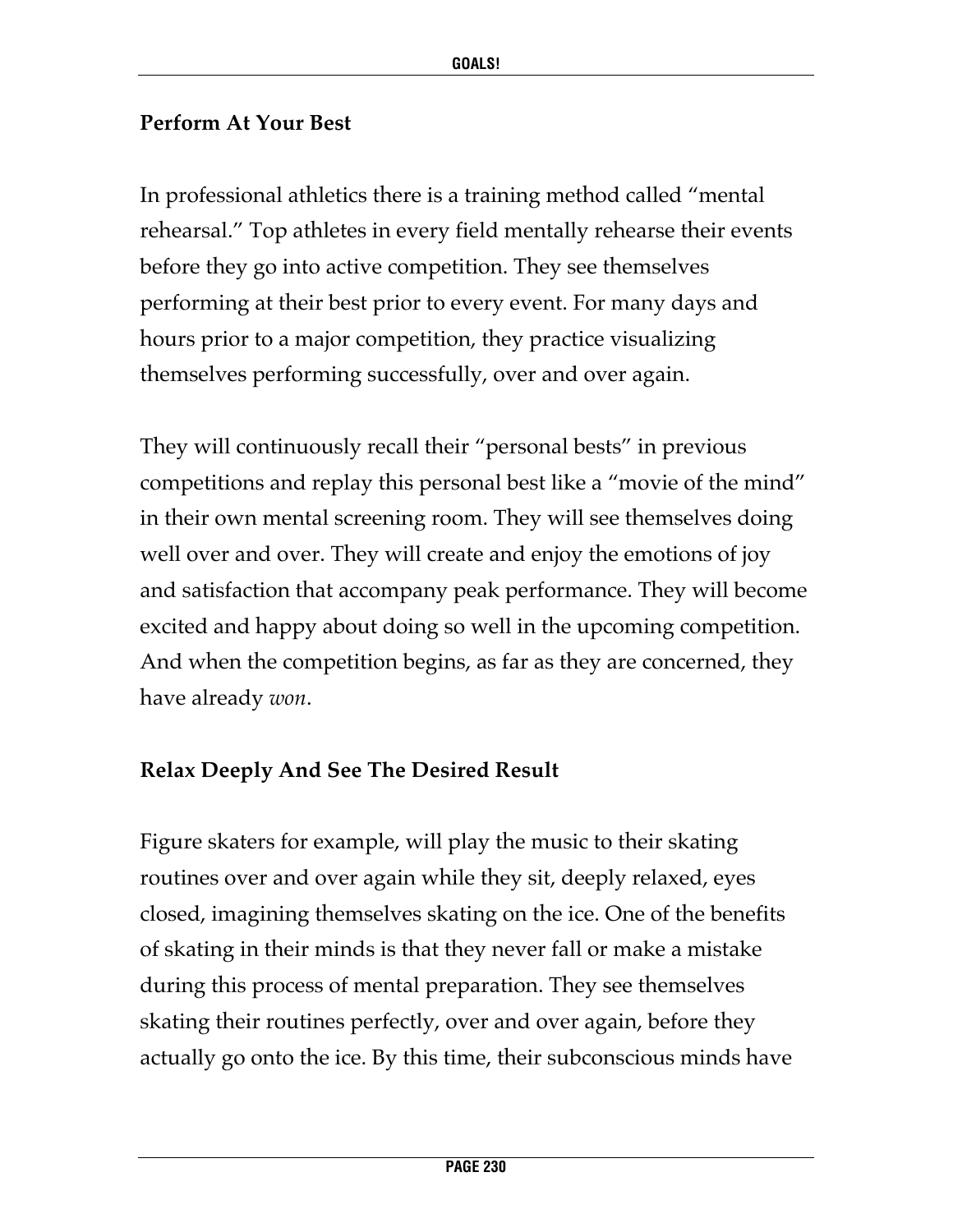been trained to take them through their routines smoothly and gracefully.

Your physical body has no mind of its own. The slightest movement of your fingers or toes is controlled by your central computer, your brain. It is your mind that sends impulses of nerve energy down your spine and throughout your body to your muscles to coordinate your physical activities. When you visualize, you actually train your master computer. You program your mind with the performance that you want your body to carry out.

#### **Four Parts Of Visualization**

There are four parts of visualization that you can learn and practice to assure that you use this incredible power to its best advantage all the days of your life.

# **How Often?**

The first aspect of visualization is *frequency*. Frequency refers to the number of times that you visualize a particular goal as achieved, or yourself performing in an excellent way in a particular event or circumstance. The more frequently you repeat a clear mental picture of your very best performance or result, the more rapidly it will be accepted by your subconscious mind and the more readily it will appear as part of your reality.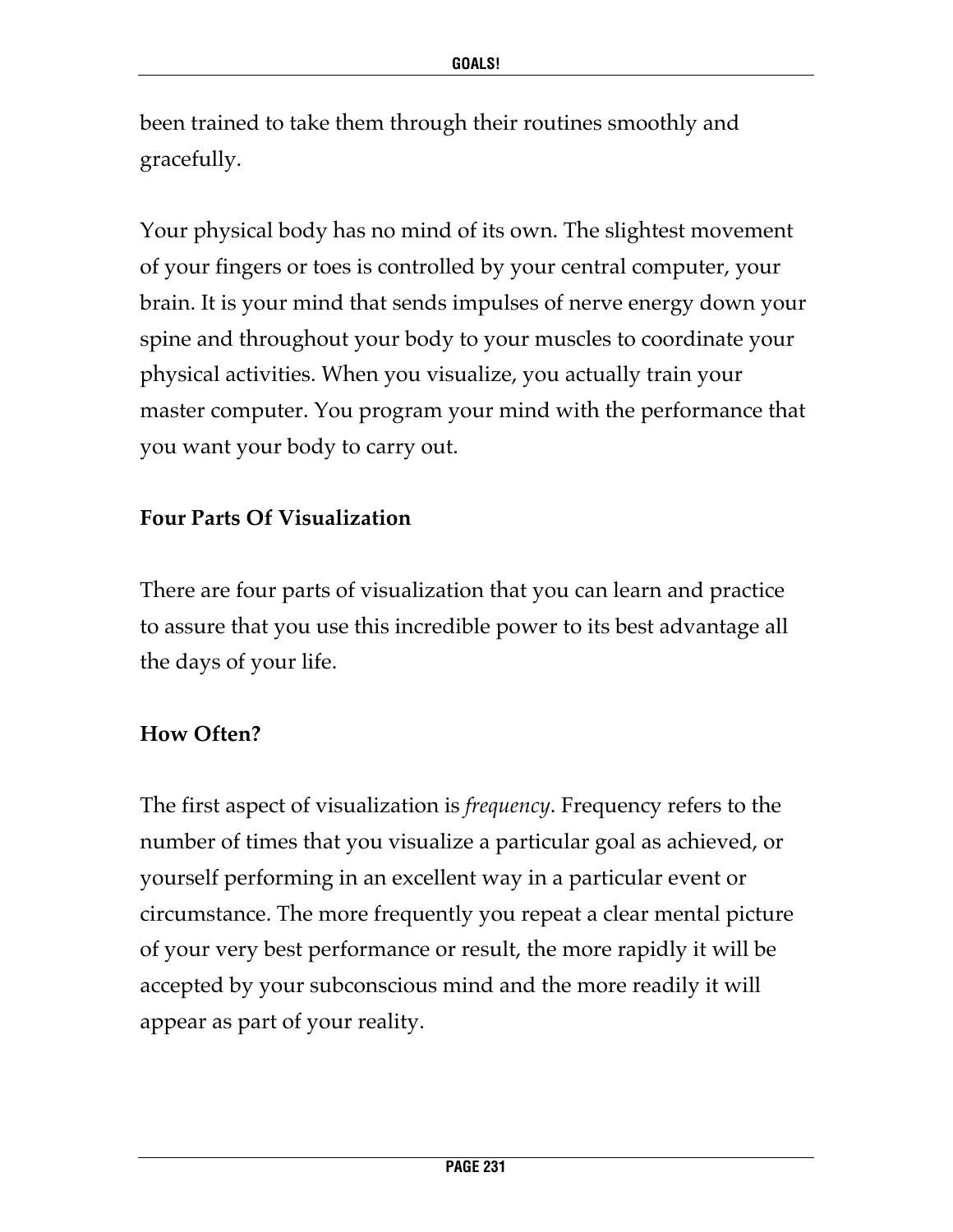#### **How Long?**

The second element of visualization is the *duration* of the mental image. Duration refers to the length of time that you can hold the picture in your mind each time you replay it. When you deeply relax, you can often hold a mental picture of yourself performing at your best for several seconds, and even several minutes. The longer you can hold your mental picture, the more deeply it will be impressed into your subconscious mind, and the more rapidly it will express itself in your subsequent performance.

### **How Clearly?**

The third element of visualization is *vividness*. There is a direct relationship between how clearly you can see your desired goal or result in your mind, and how quickly it comes into your reality. This element of visualization is what explains the powers of the Law of Attraction and the Law of Correspondence. The vividness of your desire directly determines how quickly it materializes in the world around you.

Here is an interesting point. When you set a new goal for yourself, your image or picture of this goal will usually be vague and fuzzy. You may have no idea at all what the successful goal will look like. But the more often you write it, review it and repeat it mentally, the clearer it becomes for you. At a certain point, it will become crystal clear. At that point, the goal will suddenly appear in your world, exactly as you imagined it.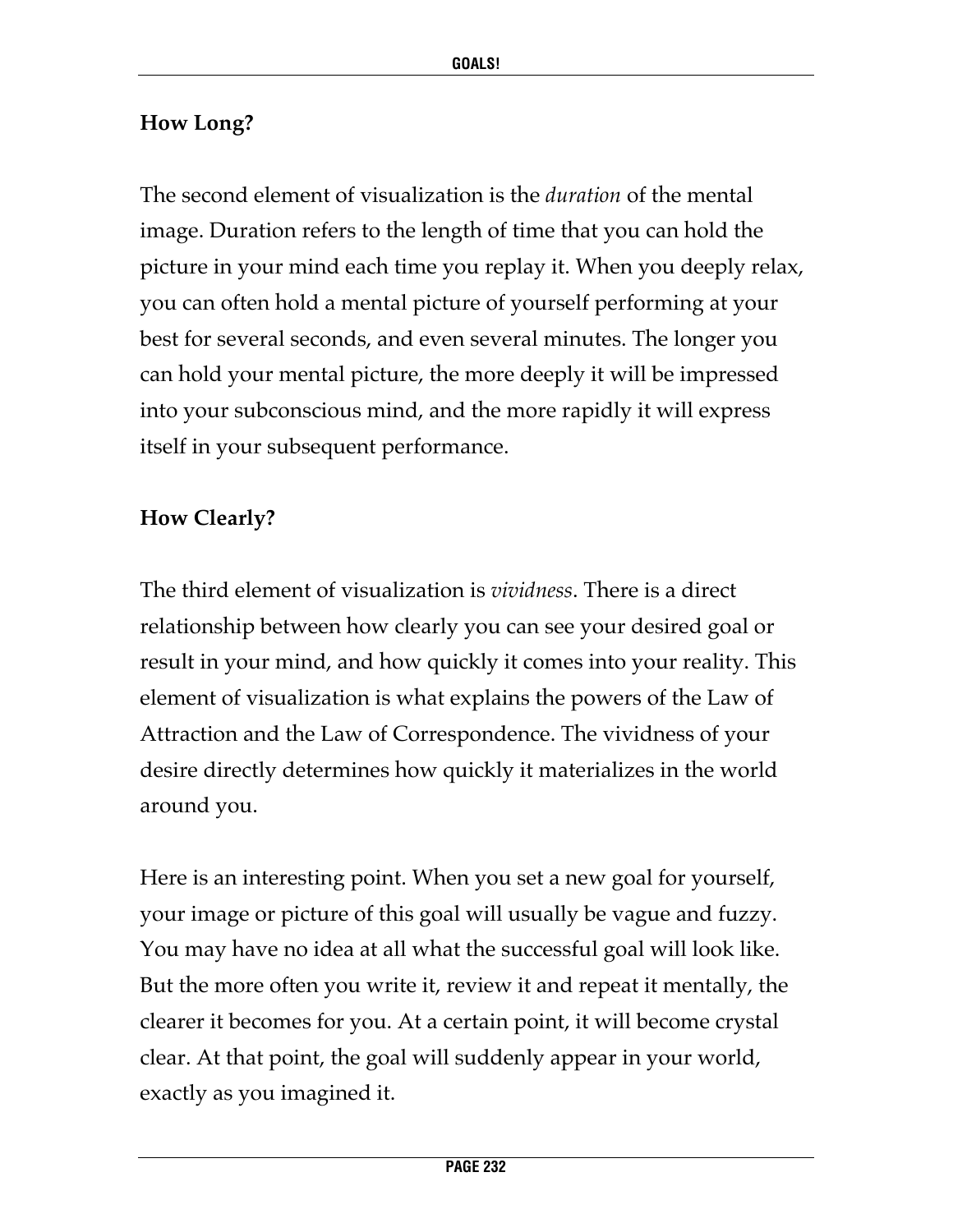### **How Intensely?**

The fourth element of visualization is *intensity*. The intensity of a visualization refers to the amount of emotion that you attach to your visual image. In reality, this is the most important and powerful part of the visualization process. Sometimes, if your emotion is intense enough and your visual image is clear enough, your goal will immediately come true.

# **Nature Is Neutral**

Of course, the elements of frequency, duration, vividness and intensity can help you or hurt you. Nature is neutral. The power of visualization is neutral as well. It is like a two edged sword. It can cut in either direction. It can either make you a success or make you a failure. Visualization brings you whatever you vividly and intensely imagine, whether good or bad.

For example, "worry" is a form of negative goal setting. It is the process of thinking about, imagining and visualizing, combined with feelings of fear and anxiety, exactly those things that you *don't* want to happen. But because visualization is neutral, when you worry, you are using this power in a negative way, exactly those things that you don't want will be attracted into your life. In the book of Job, he says, "That which I greatly feared has come upon me." This refers to the unhappy consequences of negative visualization. You must be very careful how you used this visualizing power.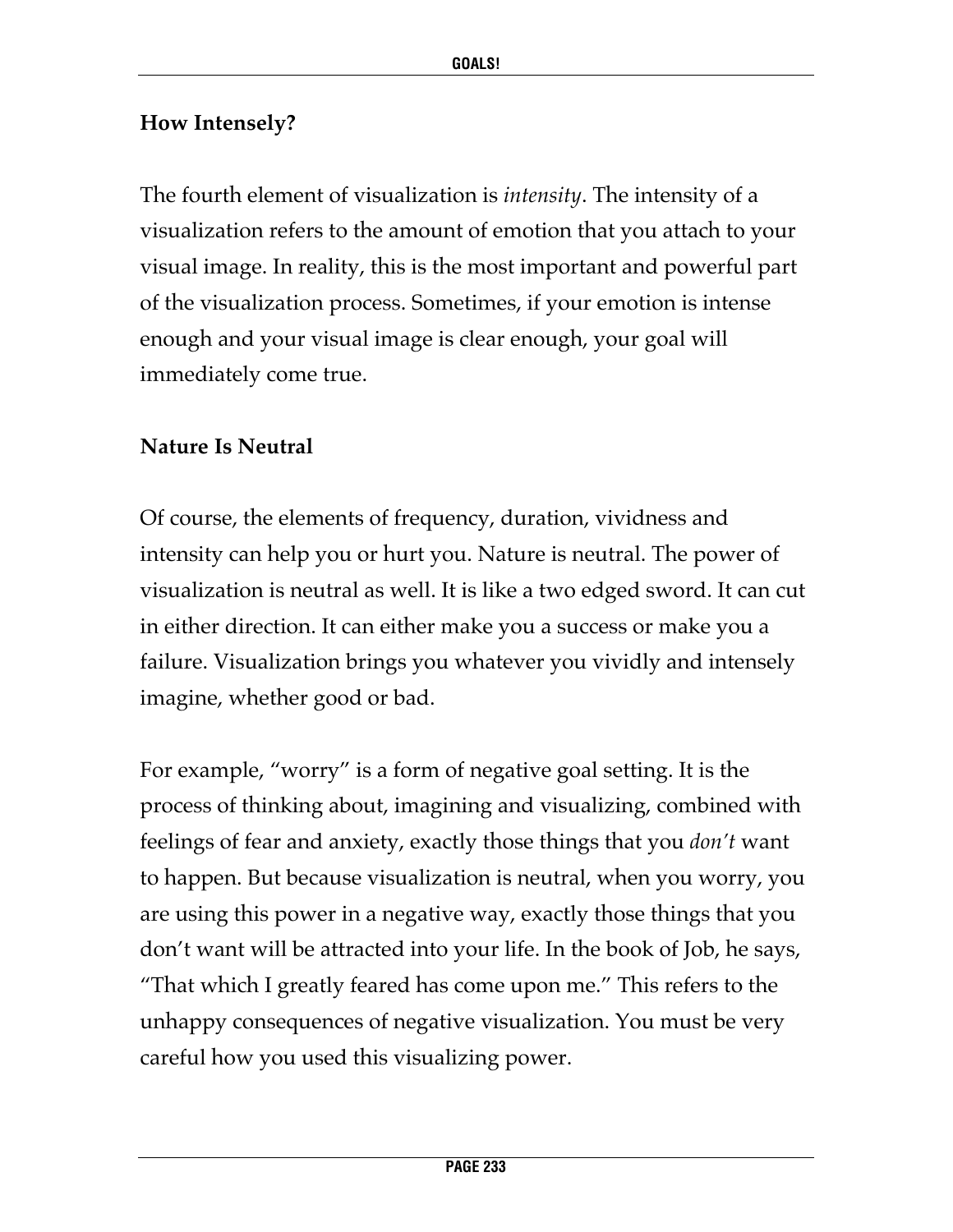#### **Design Your Dream Home**

When my wife and I got married, we had very little money, and after I started my own business, what little we had quickly ran out. Nonetheless, like all couples, we talked about someday having our "dream home." We fantasized about living in the perfect home for ourselves and our family. Eventually, we decided to put the powers of visualization to work for us in the acquisition of our dream home.

Although we were living in a rented house at the time, and had very little money, we subscribed to several magazines that described beautiful homes for sale around the country. We read *Better Homes and Gardens*, and *Architectural Digest*. On the weekends, we went to open houses in the best neighborhoods in town. We walked through the rooms of beautiful, expensive homes and imagined living in those surroundings.

In complete faith that the process would eventually work, we created a scrapbook made up of pictures and descriptions of beautiful homes. Over time, we created a list of 42 items that we wanted to have in our ideal house.

Meanwhile, I kept working away at my job, building my business, increasing our income and adding to our savings. Within a year of starting this process, we had moved from a rented house into a beautiful home that we had purchased in a lovely neighborhood. It was ideal in many respects, but we knew in our hearts that it was not yet our "dream house."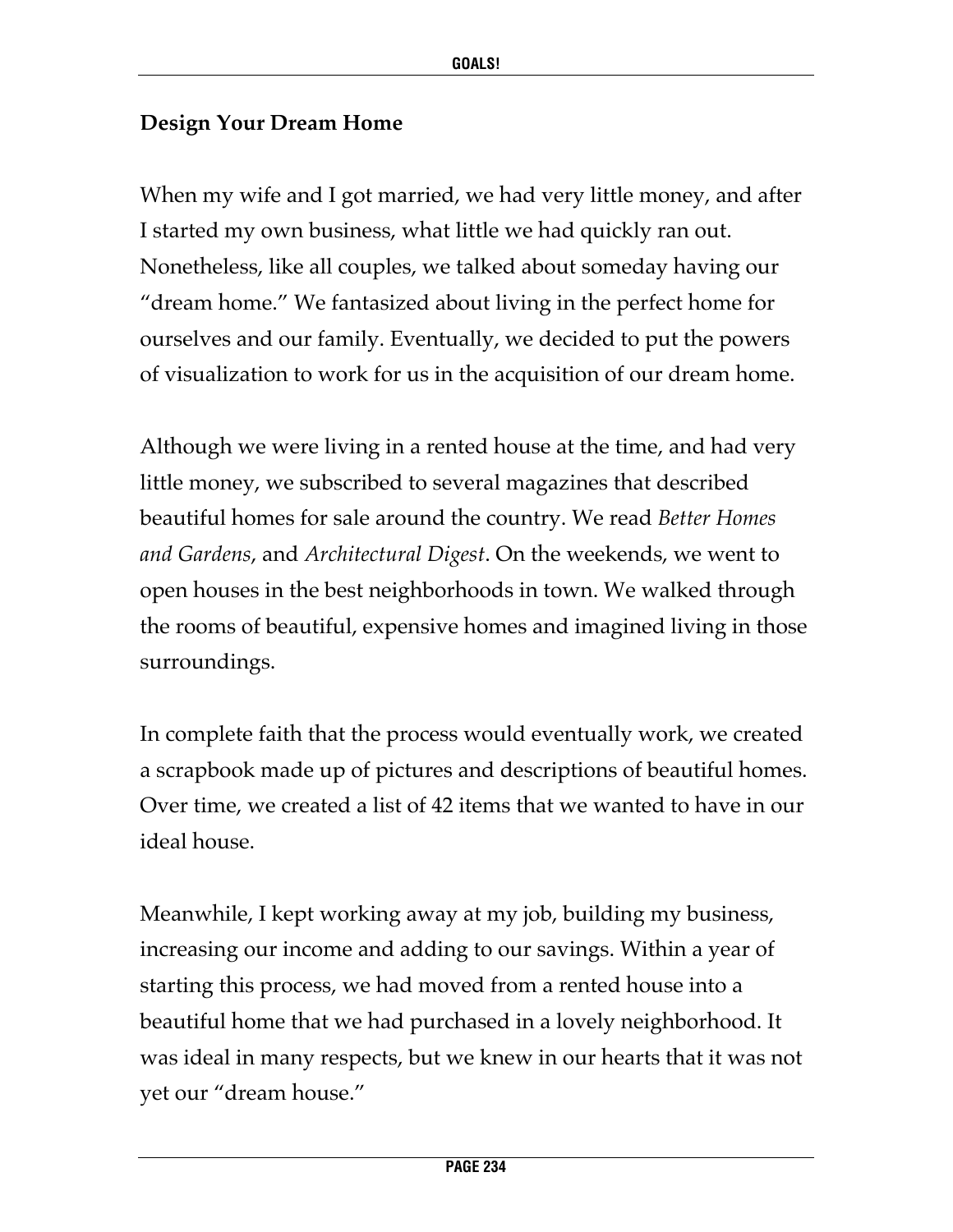#### **Patience Is Essential**

A year and a half later, we moved again, this time to San Diego. After a solid month spent looking at dozens of homes for sale all over the city, we walked into a home that had just been listed two days before and knew immediately that we had found our dream house. We looked at each other without speaking, looked around at the house, and we were both in perfect agreement.

It took two months of negotiation to finalize the purchase price and five more months to arrange the financing, but right on schedule, we took possession of our dream house, and we have lived there ever since. And it turned out to have 41 of the 42 items that we had listed for our perfect home.

# **Think Thin**

Most people want to be physically fit and trim. Psychologists will tell you that this is only possible when you "think thin." One way you can create this mental image of thinness is to take the picture of a person who has the kind of body you would like to have, cut off the head and put your photo there instead. Put this picture on your refrigerator. Make multiple copies of this picture if you can and put them all over your house.

Every time you look at a picture of yourself with a beautiful body, your subconscious mind will register it, once again. Eventually, you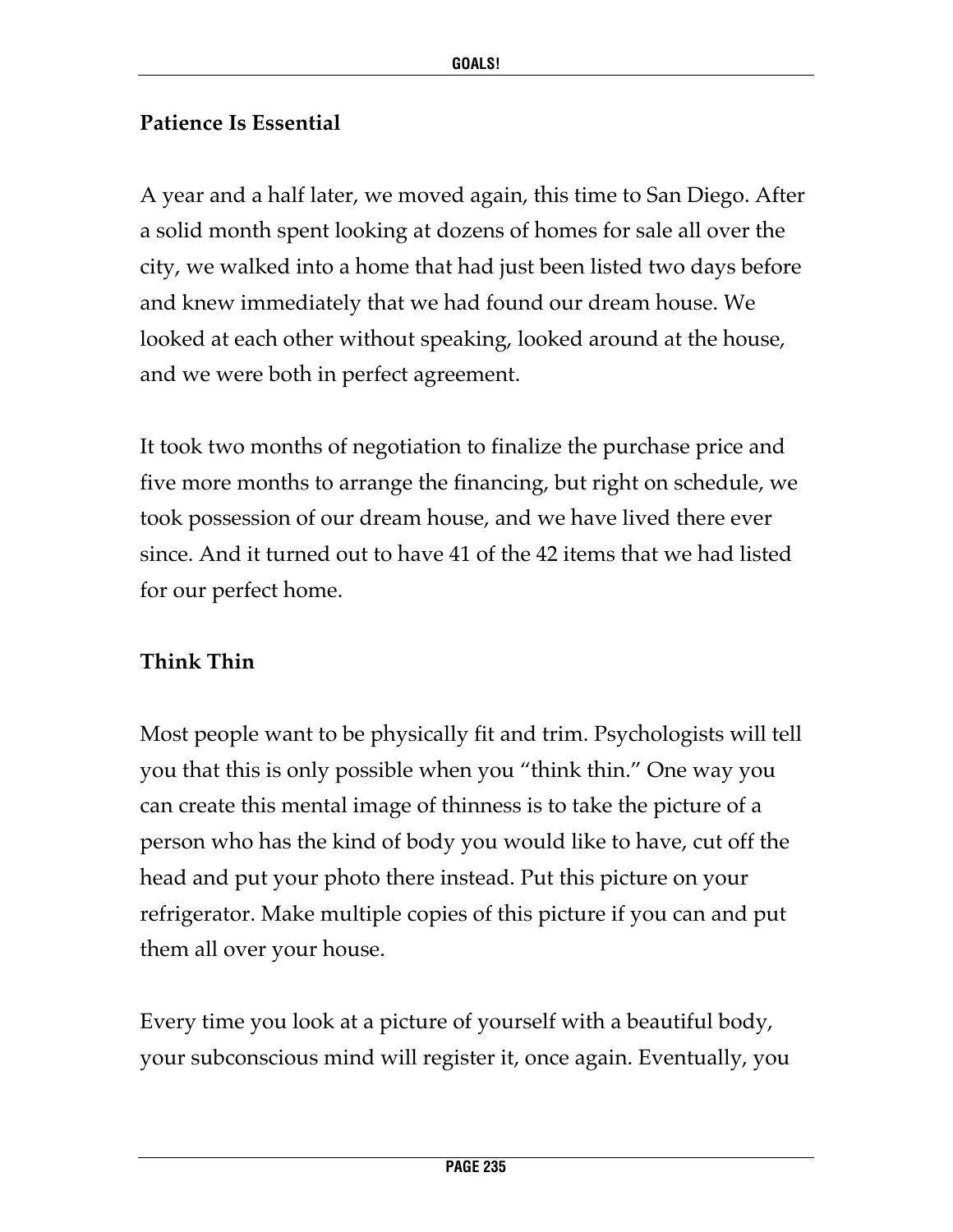will find yourself eating less and exercising more. Your outer reality will soon correspond to your inner picture.

### **Find Your Soul Mate**

Often single people ask me how they can find their "soul mate." I ask them if they have made up a list and created a picture of what their soul mate will look like. They are always surprised and sometimes insulted. They say, "I will know the person when I meet them."

But that's not the way it works. *Casualness brings casualties*. If you don't have a clear idea of what you want, you end up getting something else. I advise them to sit down and write out a complete description of the ideal person that they would like to meet. Write down every single quality and characteristic that they would like their soul mate to have. Be clear about age, temperament, personality, interests, values, background, sense of humor, level of ambition and so on.

It is absolutely amazing what happens. A good friend of mine, a graduate of one of my three-day seminars, did this immediately after the program. Ten months later, he met a perfect person who fitted his written description perfectly. They got married shortly thereafter, had two beautiful children and have been happy from the first moment they met.

If you are single, you should give this technique a try. You might be happily surprised at what happens.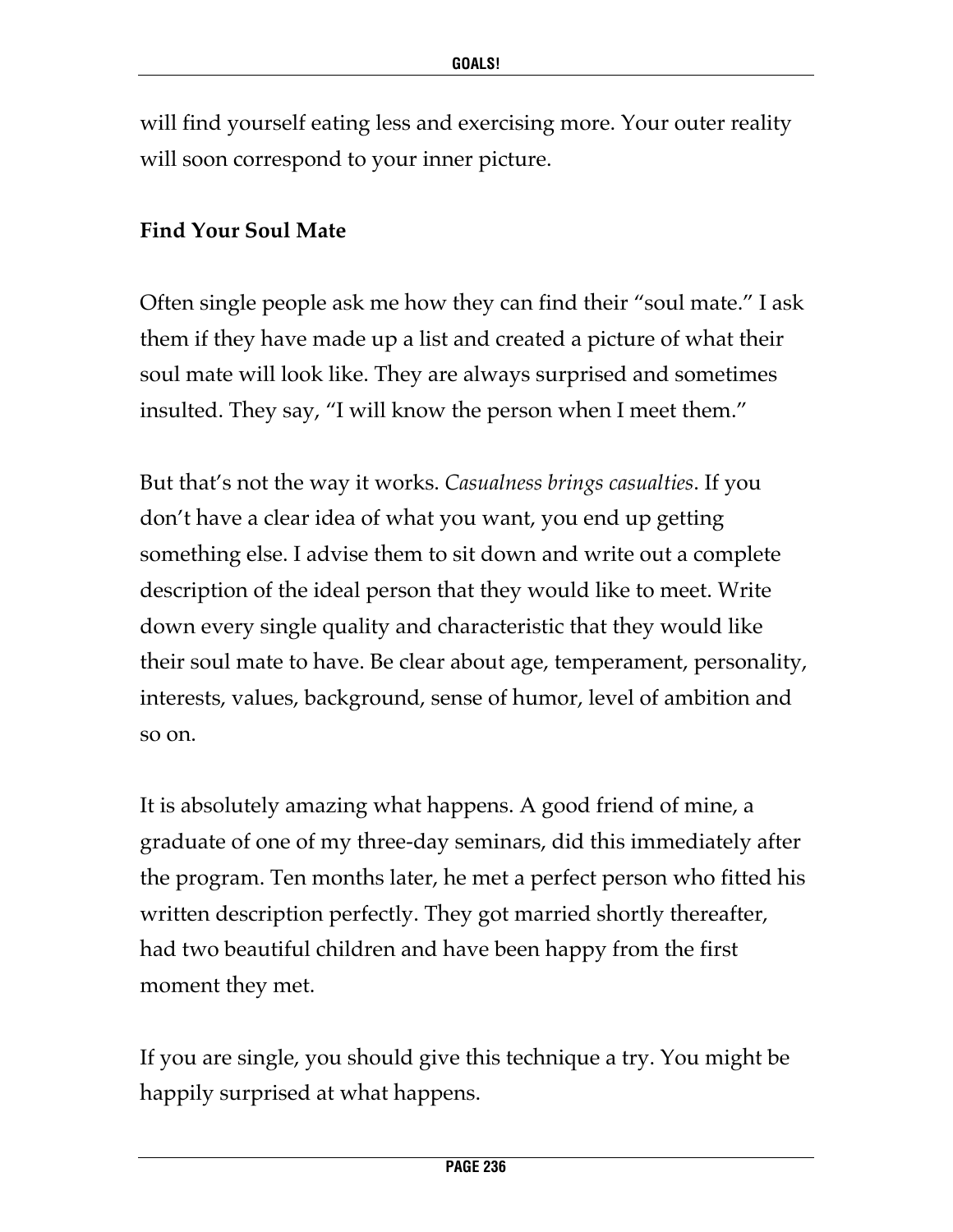#### **As Within, So Without**

In every area of your life, you can use visualization to make it better. Earlier in this book, I talked about the use of "idealization." This process involves creating an ideal picture of what you would like your life to look like sometime in the future. Idealizing is just another version of visualizing. Remember, you can't hit a target that you can't see. But if you are absolutely clear about what you want, you will eventually achieve it, sooner or later.

#### **The Best Times To Practice**

As with goal setting, the two best times to visualize are late in the evening or early in the morning. When you visualize your goals as if they already existed before you go to sleep, your subconscious mind accepts them at a deeper and deeper level. It then adjusts your words and actions during the day so that you do and say more and more of those things that will make your goals into realities.

Another time to visualize is first thing in the morning, before you start out. Clear mental images of what you want to accomplish during the day will make it far more likely that you achieve those results, exactly as you imagined, and on schedule.

#### **The Beginning Of All Improvement**

To repeat, all improvement in your life starts with an improvement in your mental pictures. Start today to flood your mind with pictures of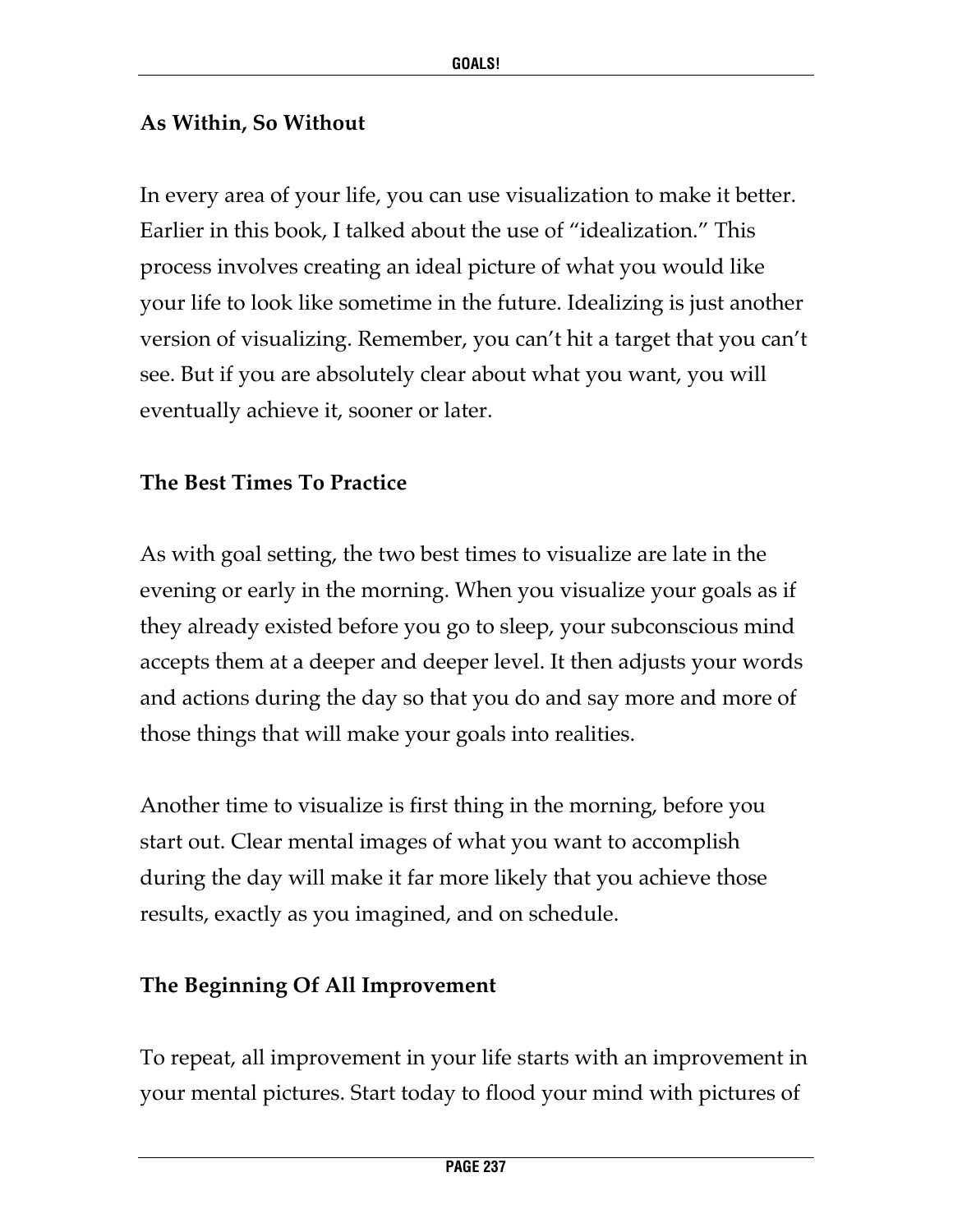the person you want to be, the life you want to live, and the goals you want to achieve. Cut out pictures from magazines and newspapers that are consistent with your goals and desires. Post them everywhere. Review them regularly. Discuss them often. Imagine them continually.

Make your life an ongoing process of positive visualization, continually imagining and "visioneering" your ideal goals and your perfect future. This can do more to help you to step on the accelerator of your own potential than any other exercise you engage in.

#### **Visualize Your Goals Continually:**

- 1. Project forward and imagine that your life was perfect in every respect. What would it look like? Whatever your answer, imagine this picture regularly.
- 2. Cut out pictures of the things you would like to have and the person you would like to be in the future. Look at these pictures and think about what you could do to make them into realities.
- 3. Practice mental rehearsal before every event of importance. See yourself in your mind's eye as performing at your very best in everything you do or attempt.
- 4. Continually feed your mind with clear, exciting, emotional pictures. Remember, your imagination is your preview of life's coming attractions.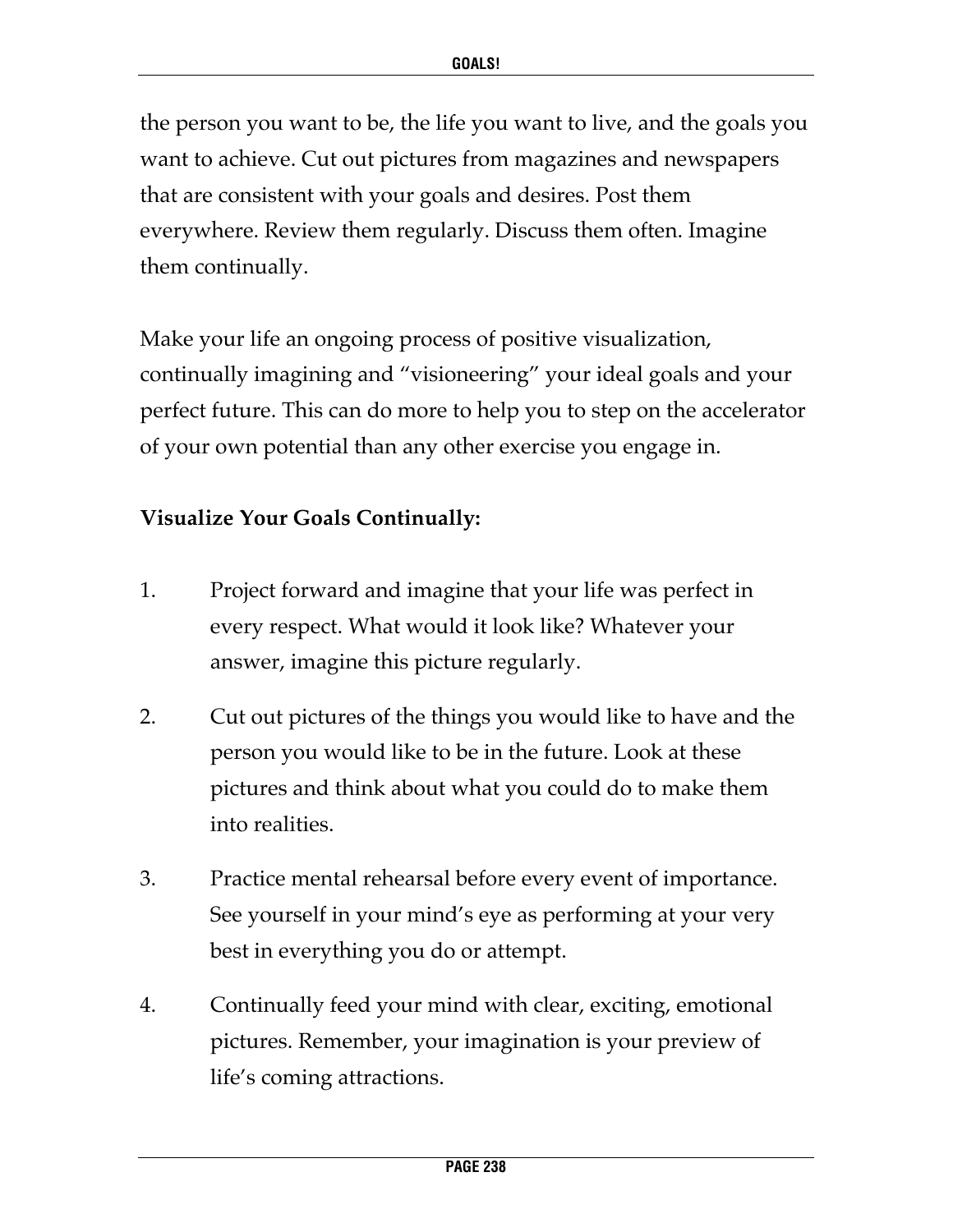5. Design your own dream house, dream business or dream career. Write down every ingredient it would have if it were perfect in every respect. Visualize this as a reality every day.

Make the process of visualization a regular part of your life. Invest the time regularly to create exciting mental pictures of yourself and your life exactly as you want them to be. Then, have complete faith that your pictures will materialize exactly when you are ready.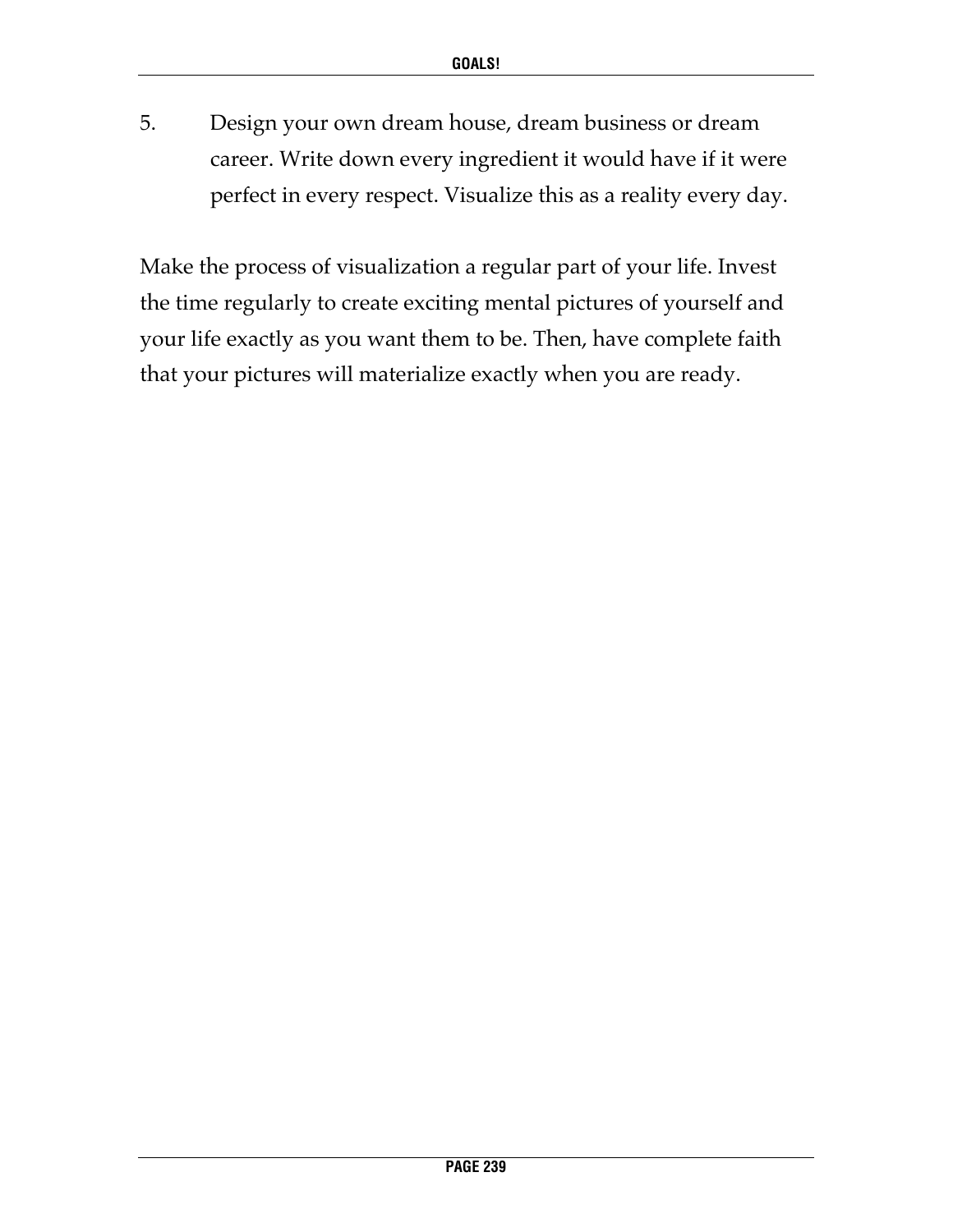# **CHAPTER SEVENTEEN Activate Your Superconscious Mind**

*"The subjective mind is entirely under the control of the objective mind. With the utmost fidelity, it works to its final consequence whatever the subjective mind impresses upon it."* Thomas Troward

Imagine that you had just moved into a new house and the previous owner, just before leaving, took you aside privately. He explained that there was a special room in the basement that contained a most amazing computer. You could program any goal or question into that computer and it would give you exactly the right answer for you at exactly the right time. It was absolutely infallible. It worked every single time. And every answer would turn out to be perfectly correct. Imagine what an incredible difference this could make in your life!

The fact is that you do have such a computer. It is available and accessible to you at any time. It is called your "Superconscious Mind." It is the most powerful faculty ever discovered in all of human history, and you can tap into it any time you want.

Throughout this book, I have repeated that, "You become what you think about most of the time." I also said, "Whatever you can hold in your mind on a continuing basis, you can have." In addition, we discussed the Laws of Attraction and Correspondence, and the importance of absolute clarity in determining exactly what you want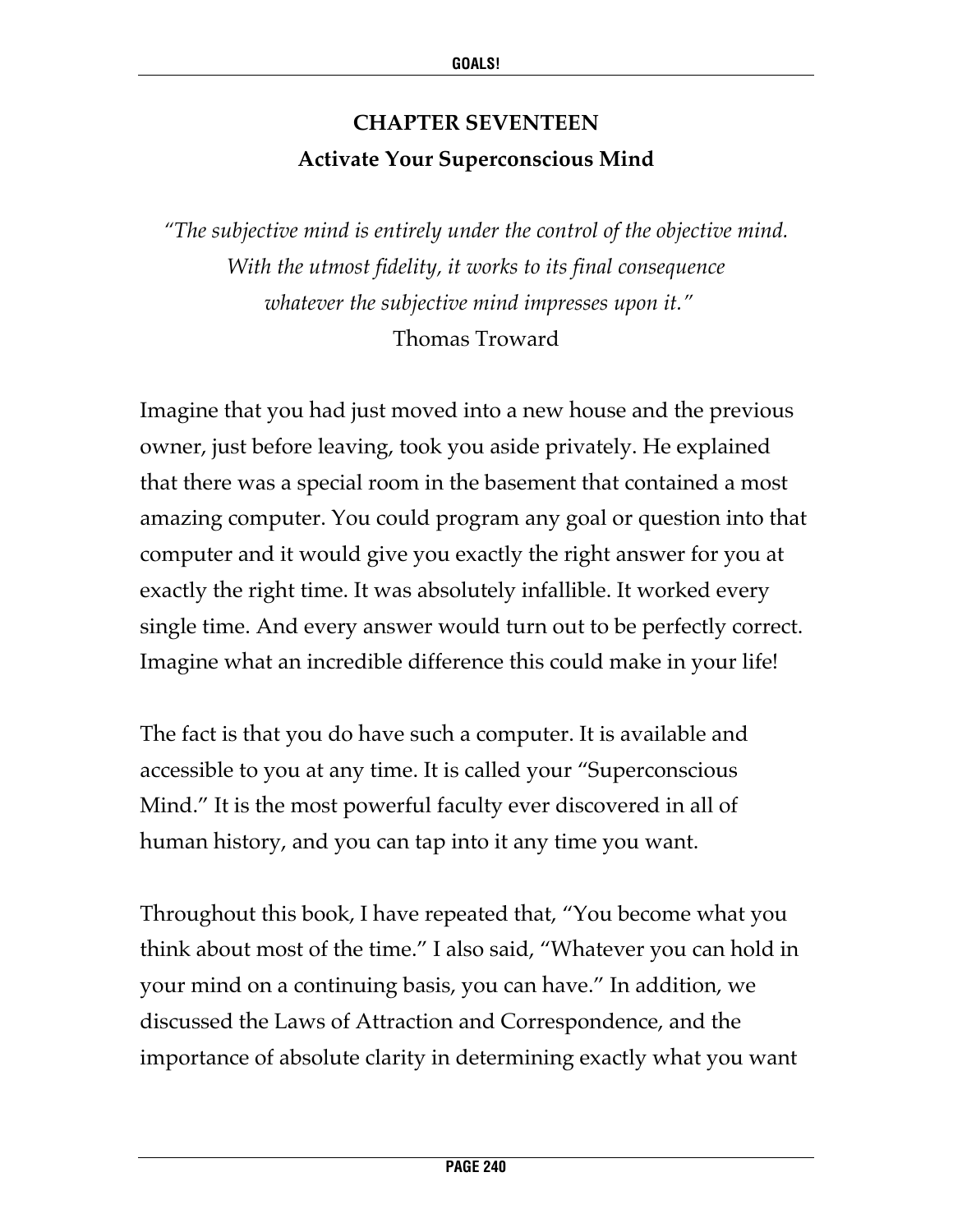to be, have and do. In every case, I was referring indirectly to the power of the superconscious mind.

#### **The Secret of The Ages**

The superconscious mind has been known about and discussed for thousands of years, throughout all of human history. For most of this time, it was the secret knowledge of the mystics and sages. Access to it was guarded and only taught after many years of loyal study to the devotees of the mystery schools of the ancient world. Only in the last 100 years has the knowledge of the superconscious mind become more generally available, and then, only to a few people.

#### **Three Minds In One**

Sigmund Freud, the founder of psychotherapy, wrote about the three minds, the "Ego, Id and Super Ego" in 1895 and based much of his work upon these three different elements of perception.

The Ego was described as the "I am." It is the part of the mind that is alert and aware, that deals with the external world that analyzes, decides and takes action. We call this the *conscious* mind.

The "Id" of Sigmund Freud is the unconscious part of the mind, or what we call the *subconscious* mind. This is the vast storehouse of memories and feelings where all of our previous thoughts, decisions and experiences are gathered, and which functions automatically,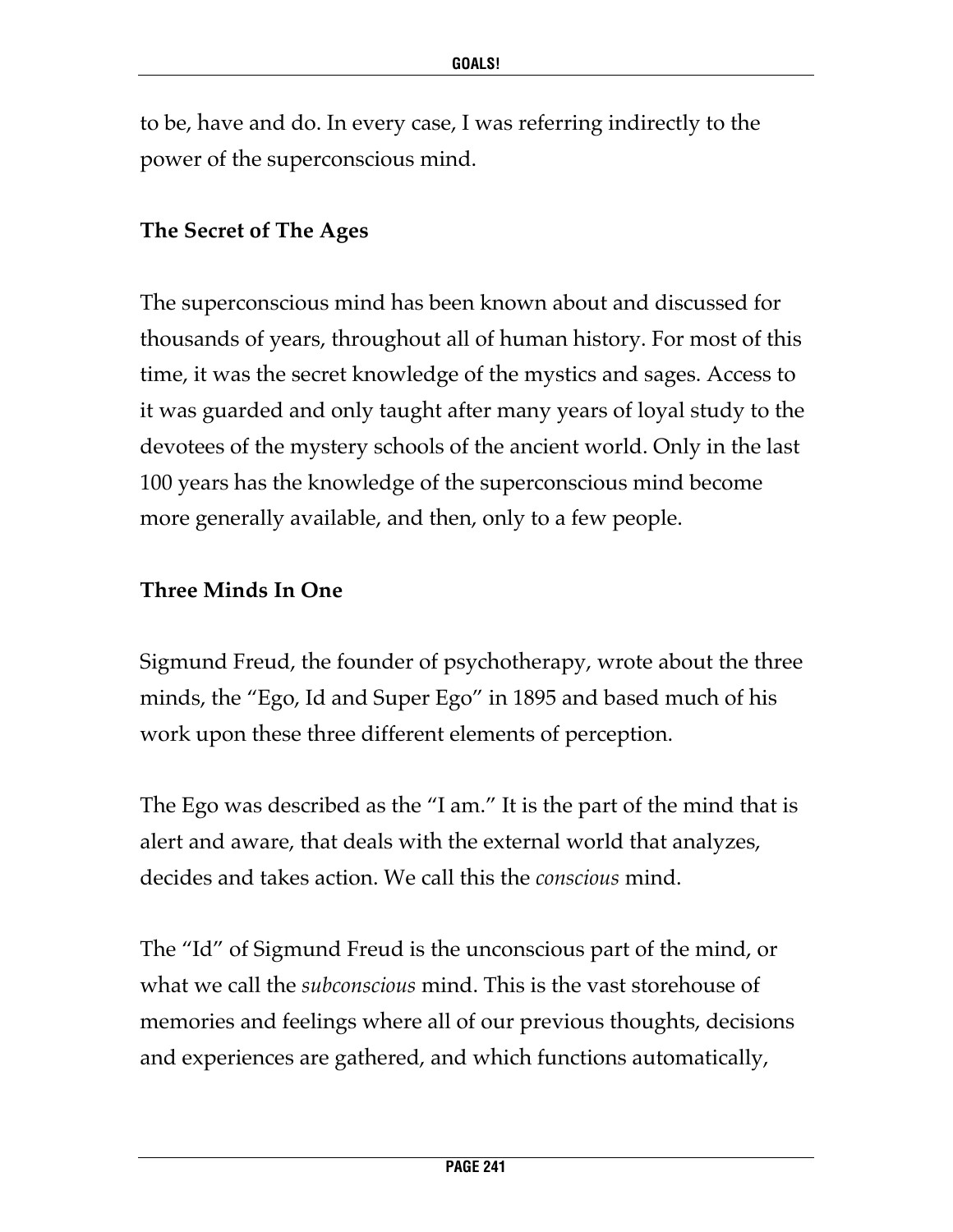both to operate our physical bodies and to keep our thoughts and feelings consistent with our past experiences.

What Sigmund Freud called the "Super Ego," the third dimension of thought, was referred to as the "Oversoul" by Ralph Waldo Emerson. Alfred Adler, a student of Freud, referred to it as the "Collective Unconscious" and Carl Jung, who broke away from Freud, called it the "Supra Conscious." Napoleon Hill referred to it as

 "Infinite Intelligence," and reported that virtually all of the most successful people in America had used it continually throughout their careers and credited it with their most important breakthroughs and accomplishments.

Roberto Assagioli, the Italian psychologist, and others refer to it as the "Super Conscious Mind" or "God Mind." No matter what you call it, it is a great universal power that you can access at any time to achieve any goal that you really want, as long as you desire it intensely, long enough and hard enough.

# **The Source of All Breakthroughs**

All important breakthroughs, in all fields, throughout history, have been the result of superconscious functioning. Whenever you have suddenly originated a great idea or insight that solved a problem or resolved a dilemma, you have had a superconscious experience. Great scientific breakthroughs, like the discovery of DNA, or the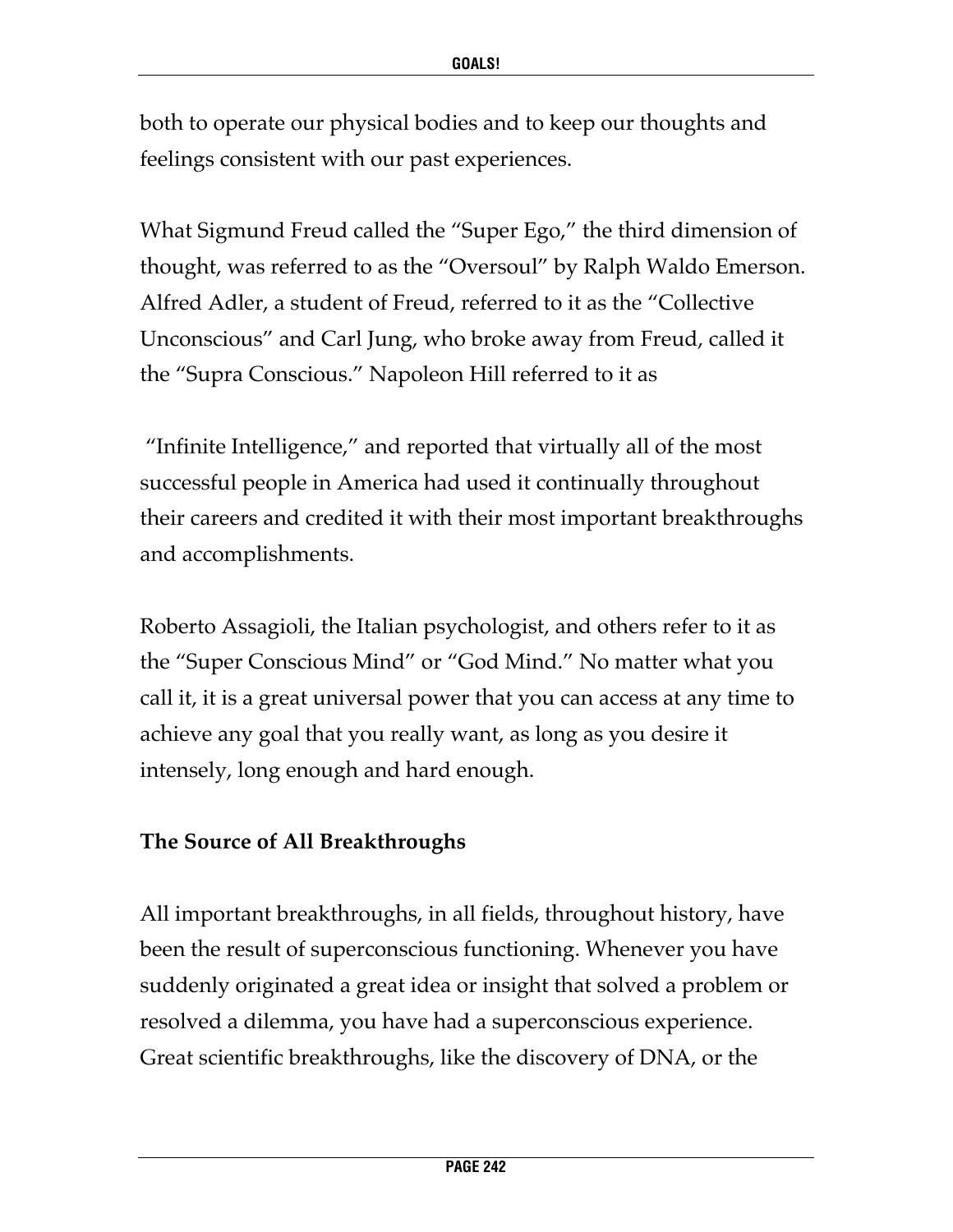breakthrough idea combining ceramics with electricity that led to the discovery of super conductivity, were superconscious in origin.

The great musicians tapped into and used their superconscious minds repeatedly in the creation of their compositions. Mozart could see an entire opera in his mind, note perfect, before he began writing. He would then transcribe the opera from his mental picture, without a single mistake, the very first time. It could then be played in public without revision. Nothing like this had ever been seen or experienced in all the history of music.

Beethoven created his greatest compositions after he went deaf. He could see and hear them in his mind before writing them down on paper. Steven Hawking, the physicist, was so crippled with Lou Gehrig's Disease that he needs a special computer to produce one letter at a time. Nonetheless, by using his superconscious mind, he has become one of the best selling authors in the world with his book, "A Brief History of Time."

#### **The Greatest Inventor Of All Time**

Thomas Edison patented 1093 devices at the U.S. Patent office, almost all of which were turned into commercial products during his lifetime. At his death in 1931, fully one sixth of the American workforce was employed in the manufacture and distribution of Thomas Edison invented products.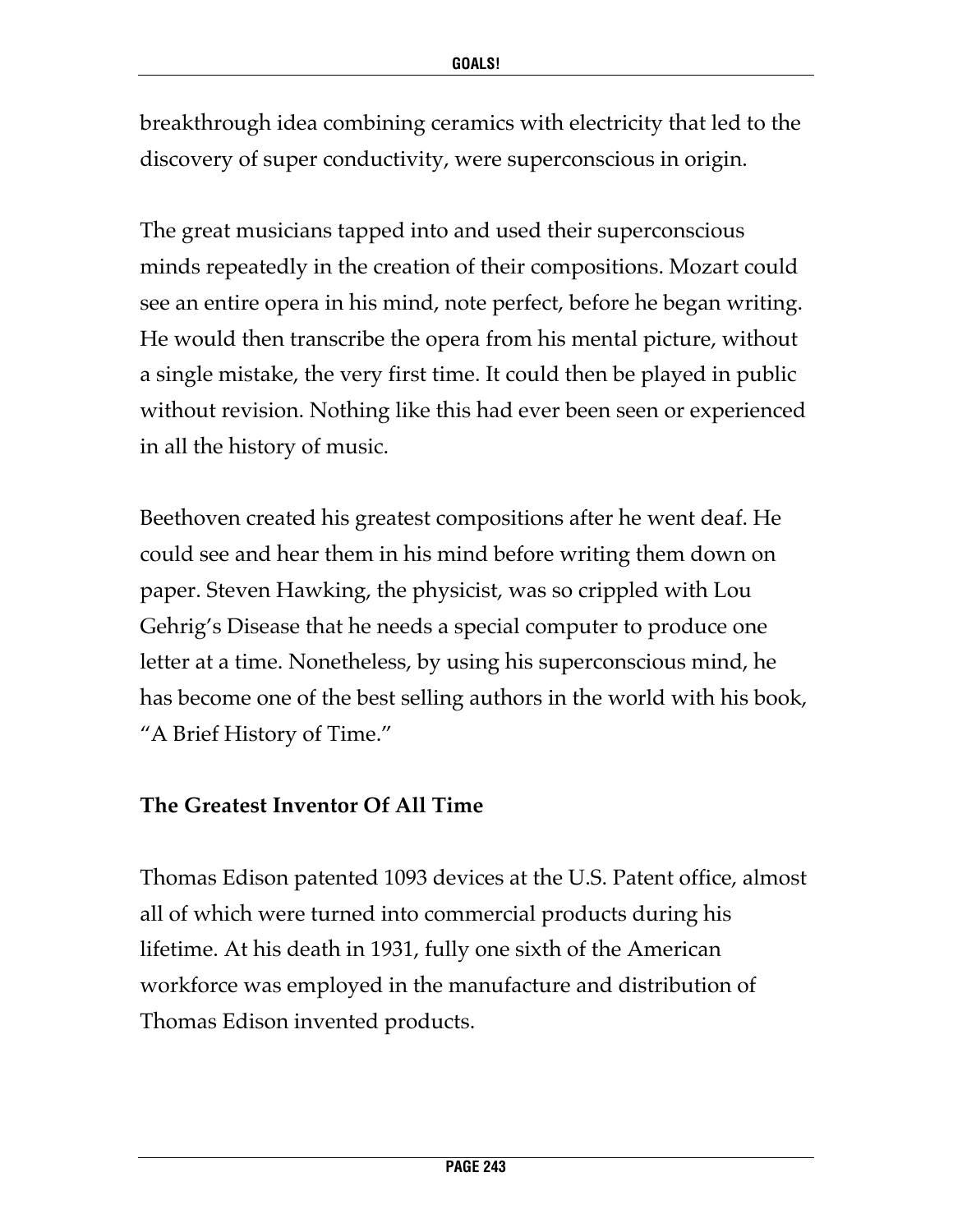Edison used his superconscious mind continually throughout his entire career to solve unsolvable problems and achieve historic breakthroughs in electricity, motion pictures, sound recording and transmission, and hundreds of other areas. Although he was deaf, he would take regular naps during the day to access his superconscious mind for insights that led to his numerous inventions.

### **The Great Law**

Whenever you see a great and inspiring work of art, read a piece of classic literature or a beautiful poem, hear an extraordinary piece of music or see a remarkable building or construction, you are witnessing the result of the superconscious in action.

The Law of Superconscious Activity, perhaps the most important mental law ever discovered, is this: *"Any thought, plan, goal or idea held continuously in the conscious mind must inevitably be brought into reality by the superconscious mind."*

Just think! Anything that you really want to be, have or do is possible for you. If you can be absolutely clear about what it is and then access your superconscious mind on a regular basis, you will eventually achieve it. The only limits on what your superconscious mind can do for you are the limits that you place on your own mind and imagination.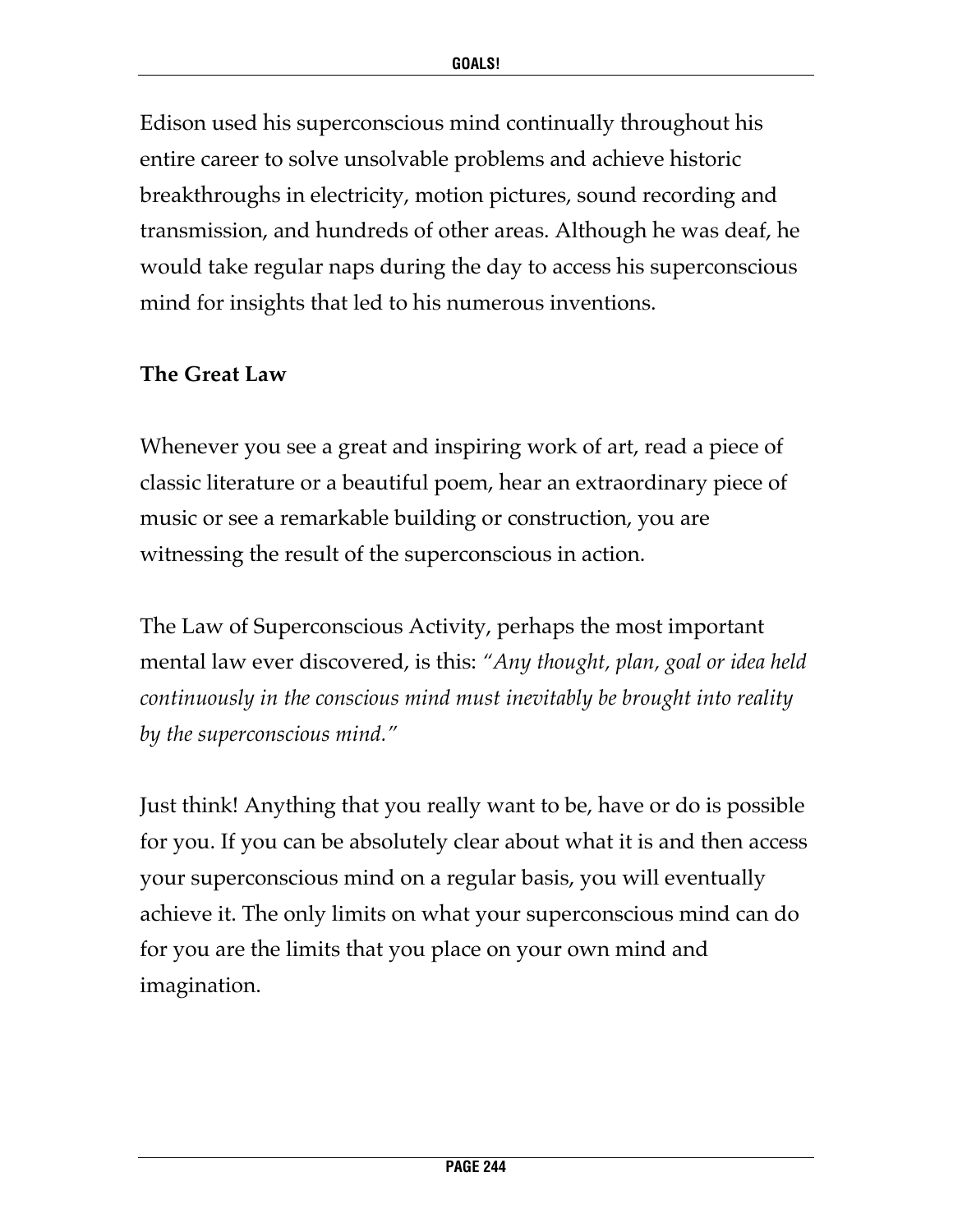# **The Right Operating Conditions**

Your superconscious mind operates best when you are in a mental state of calm, confident, relaxed expectation. Whenever you practice relaxation and solitude, completely letting go of all your cares, and sit quietly, or commune with nature, your superconscious mind begins to function.

Whenever you "go into the silence" and listen to the still, small voice within you, you begin to hear the whisperings of your super conscious mind.

Your *intuition* is the equivalent of that supercomputer in the basement of your new home. This is your connection and your contact with the superconscious mind. Sometimes your intuition will speak to you so loudly in the silence that the idea or insight it brings you will change your entire life.

The Greek scientist, Archimedes, had a superconscious flash of inspiration about the displacement of objects while sitting in his bath. He became so excited that he leaped from the bath and ran naked through the streets of Athens shouting "Eureka!"("I have found it!"). This is how you often feel when you have a great idea or insight that solves a problem or moves you toward your goal.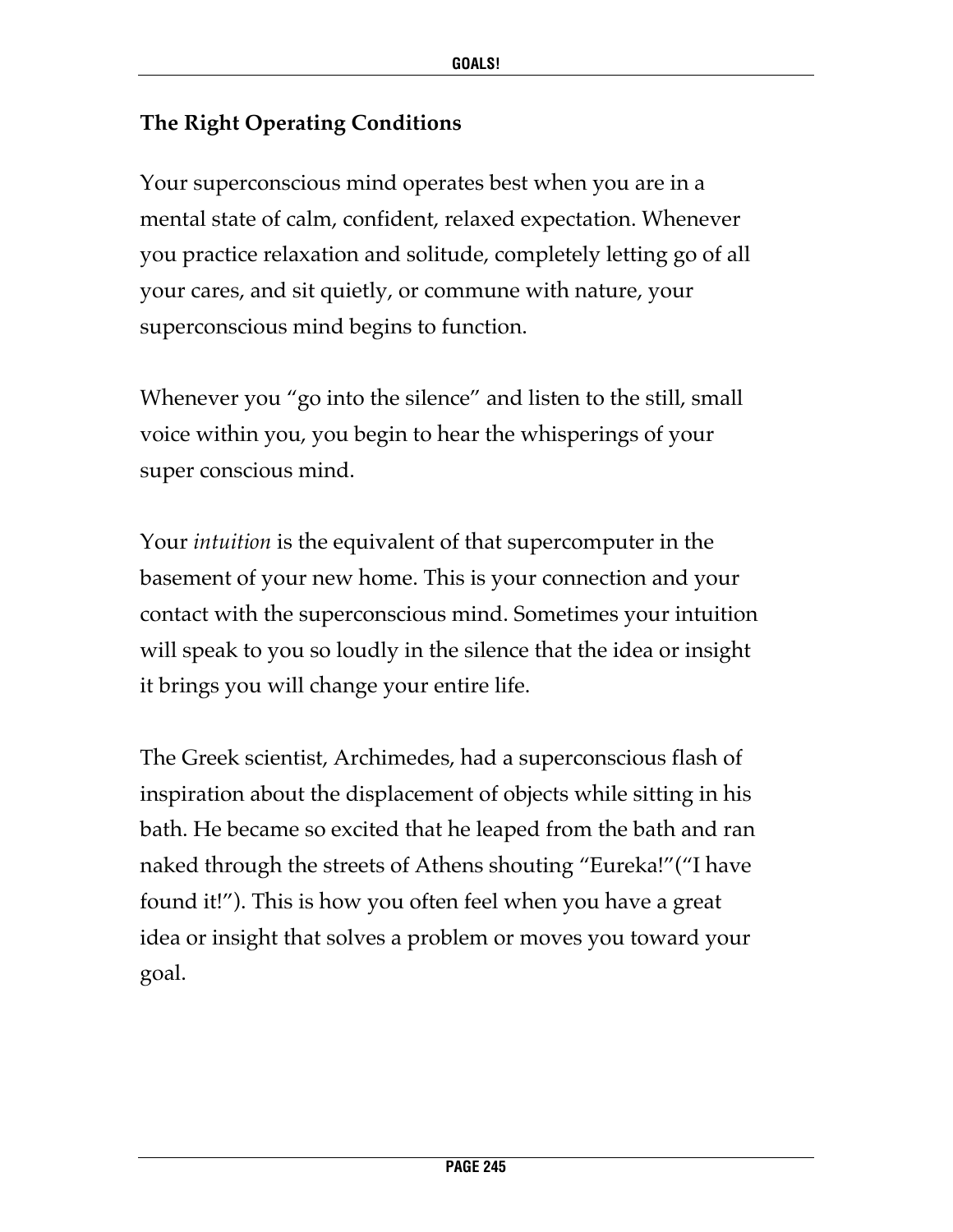# **Activating Your Superconscious**

Your superconscious mind is stimulated by clear, written, specific goals, intensely desired, visualized regularly and constantly worked toward.

Whenever you relax, visualize and emotionalize a specific result that you intensely desire, you stimulate your superconscious mind into giving you ideas and energy for goal attainment.

Sometimes, a superconscious inspiration can so energize and excite you that you will be unable to sleep or think about anything else. In that case, you should sit down and write out every idea and detail that comes to you. This will often free up your mind and enable you to go back to sleep.

# **Serendipity and Synchronicity**

The super conscious mind explains two phenomena that you experience regularly throughout your life, *serendipity* and *synchronicity*. The more you use your superconscious mind, the more often you will enjoy these two wonderful experiences.

Serendipity is the process of, "making happy discoveries along the road of life." Whenever you have a clear goal that you visualize continually, and that you are working toward each day, happy, unexpected events and experiences seem to occur in your life, each of which seems to help you to achieve your goals even faster.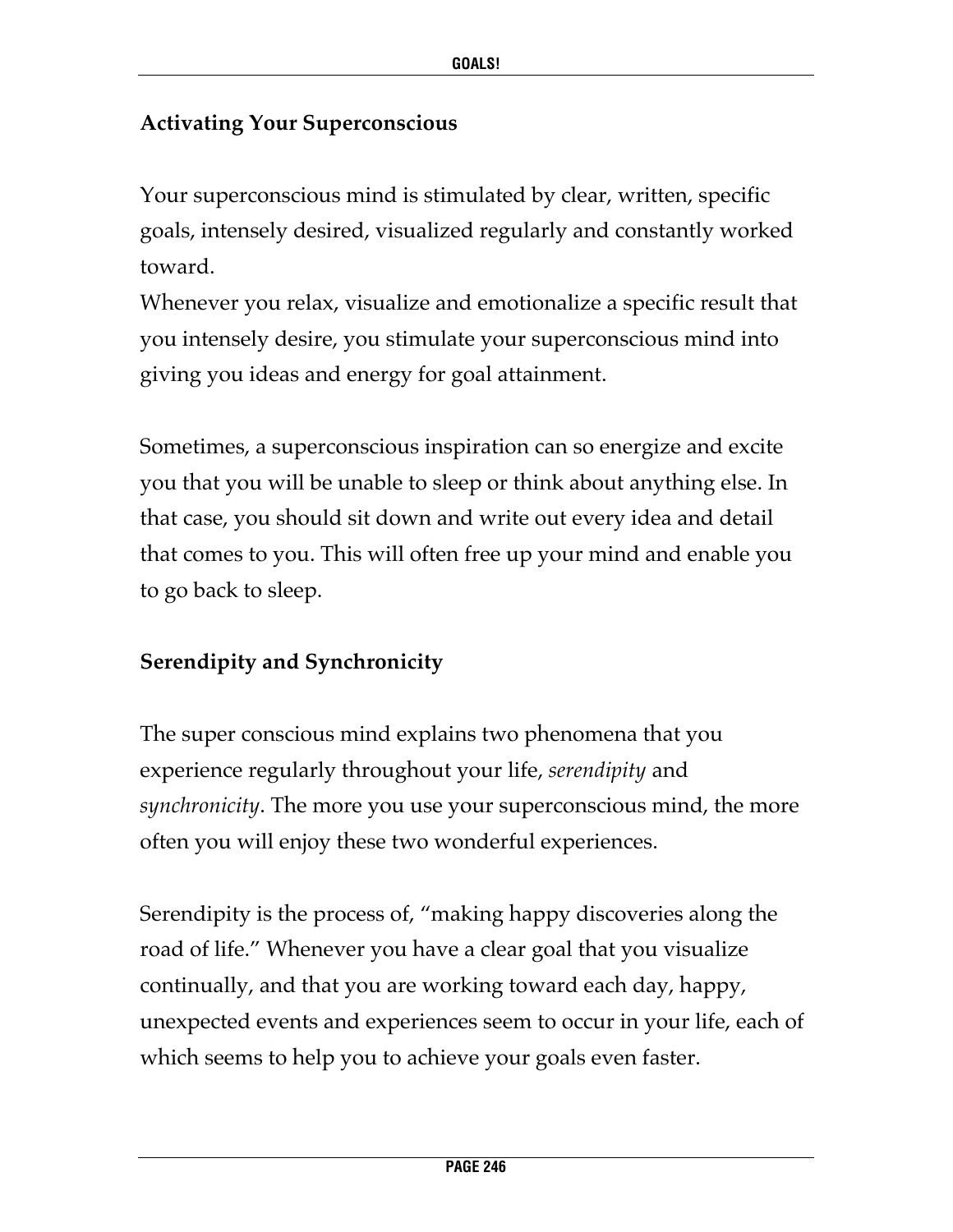You might come across an article in a magazine, or someone mentions something to you that you didn't know before. You might even flip to a program on television that has exactly the idea or insight you need to solve a particular problem, or answer a key question. You will often have a setback or temporary failure that turns out to be exactly the right thing to happen to you at that moment.

#### **Look For the Good**

The interesting point is that, if you look for something good in every situation, you will always seem to find it. The very attitude of expecting good things to happen to you seems to trigger their occurrence, over and over again. If you calmly and confidently believe in the magic of serendipity, no matter what happens, you will have repeated serendipitous experiences that will help you to achieve your *real* goals in life.

#### **Events Connected By Meaning**

The second phenomenon that you will experience regularly is called "synchronicity." This is different from The Law of Cause and Effect, the Iron Law of the universe, in a special way. The Law of Cause and Effect says that everything happens for a specific reason, and that there is a traceable cause for every effect.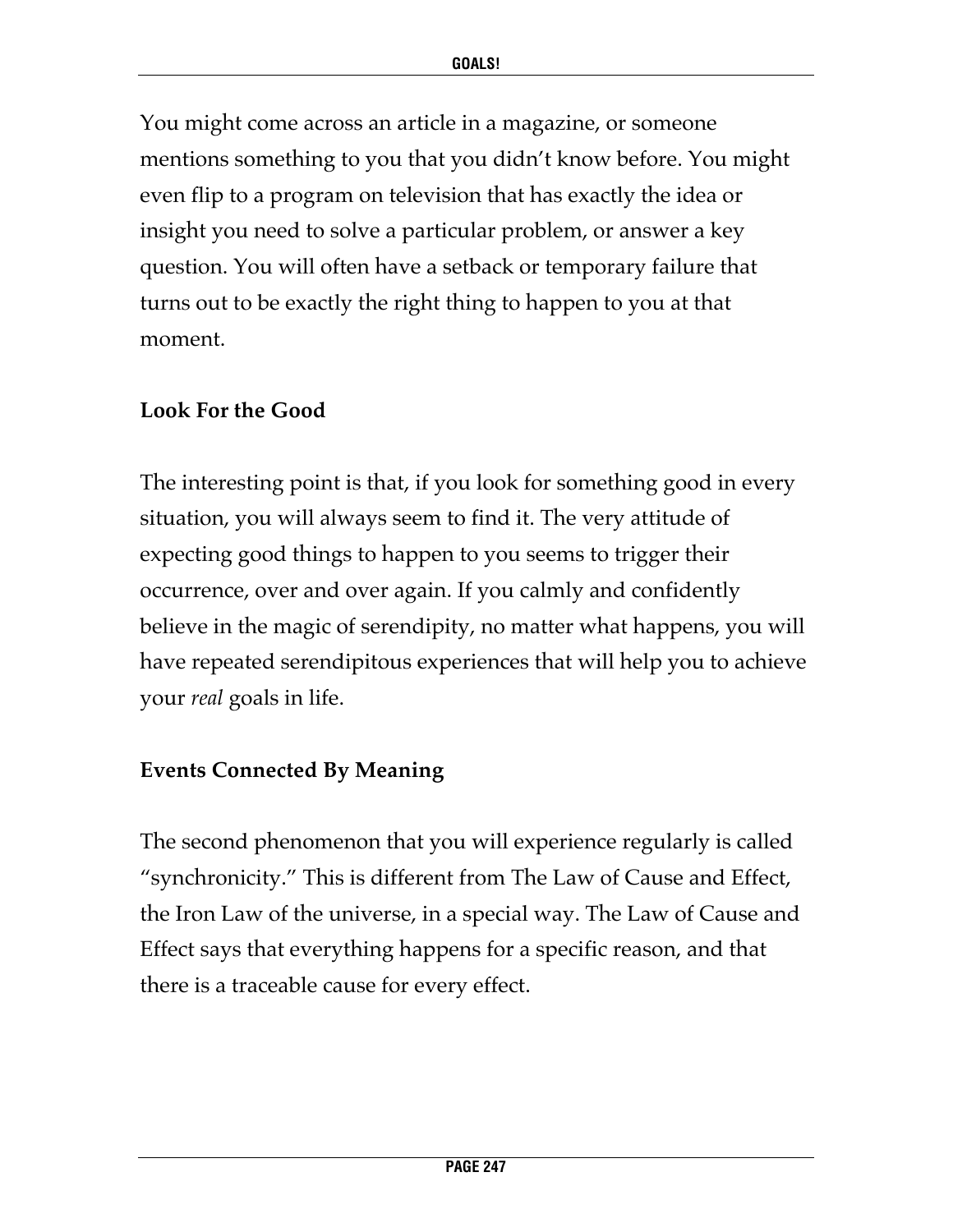With synchronicity however, the only relationship between two events that occur simultaneously is the *meaning* that you give to them by the goals that you have in different areas of your life.

Here is an example. You set a goal to double your income. But the following week, you either quit or get fired, completely unexpectedly. This initially looks like a real setback. But the next day in conversation, a friend asks you if you have ever thought of working in a particular field. As it happens, you had read several articles about that field over the past year, and you had thought of getting into it, but you did not know how to go about it. You decide to investigate further, identify a growing company, interview for a job, start work and one year later you find yourself earning twice as much as you were at your previous job, and enjoying it more.

You will notice that there was no *direct* cause and effect relationship between these separate events. They seemed to be disconnected in time and space. But they had one thing in common. They helped you to achieve the real goal that you had set for yourself, to double your income.

#### **Two Ways to Stimulate Your Superconscious Mind**

There are two ways for you to stimulate your superconscious mind into action. The first is for you to concentrate and work intensely on achieving your goal. Throw your whole heart into what you are doing. Think about it, talk about, write it, rewrite it and review it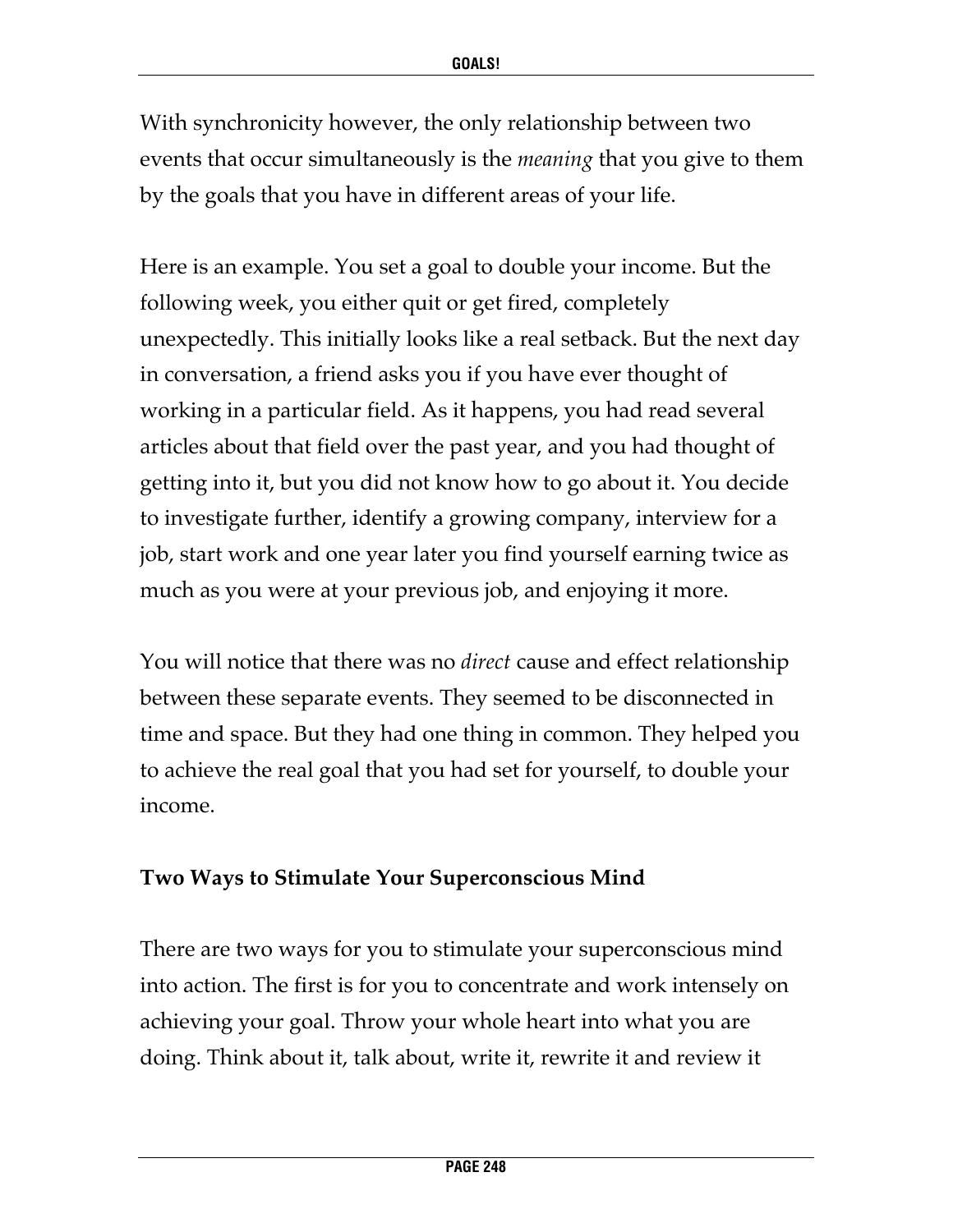every single day. Do everything that you can possibly think of that can help you to attain that goal.

When you dedicate yourself to continuous, determined forward action toward the accomplishment of your goal, all sorts of serendipitous and synchronous events will happen to you and for you. People will emerge from unexpected places to help you. You will receive phone calls and offers of assistance. You will come across ideas and information that you would not have recognized before. You will have ideas and insights that move you even faster toward your goal.

The *second* way to stimulate your super conscious mind is to relax completely and get your mind busy elsewhere. For example, when you go on vacation, you often become so busy doing other things that you don't think about your goals or problems at all. It seems that the more you can completely relax and let go, both mentally and physically, the more rapidly your superconscious mind will click into action and begin giving you the ideas and insights that you need. It seems that the harder that you "don't try," the faster your superconscious mind will work for you.

You should try both methods on every goal. First, work with singleminded concentration on the goal. Commit 100% of your energies to solving the problem. Then, if you have still not experienced the breakthrough you desire, get your mind busy elsewhere. Take some time off. Go on vacation. Engage in physical exercise, or go to a movie. Forget about it completely for a while. Then, at exactly the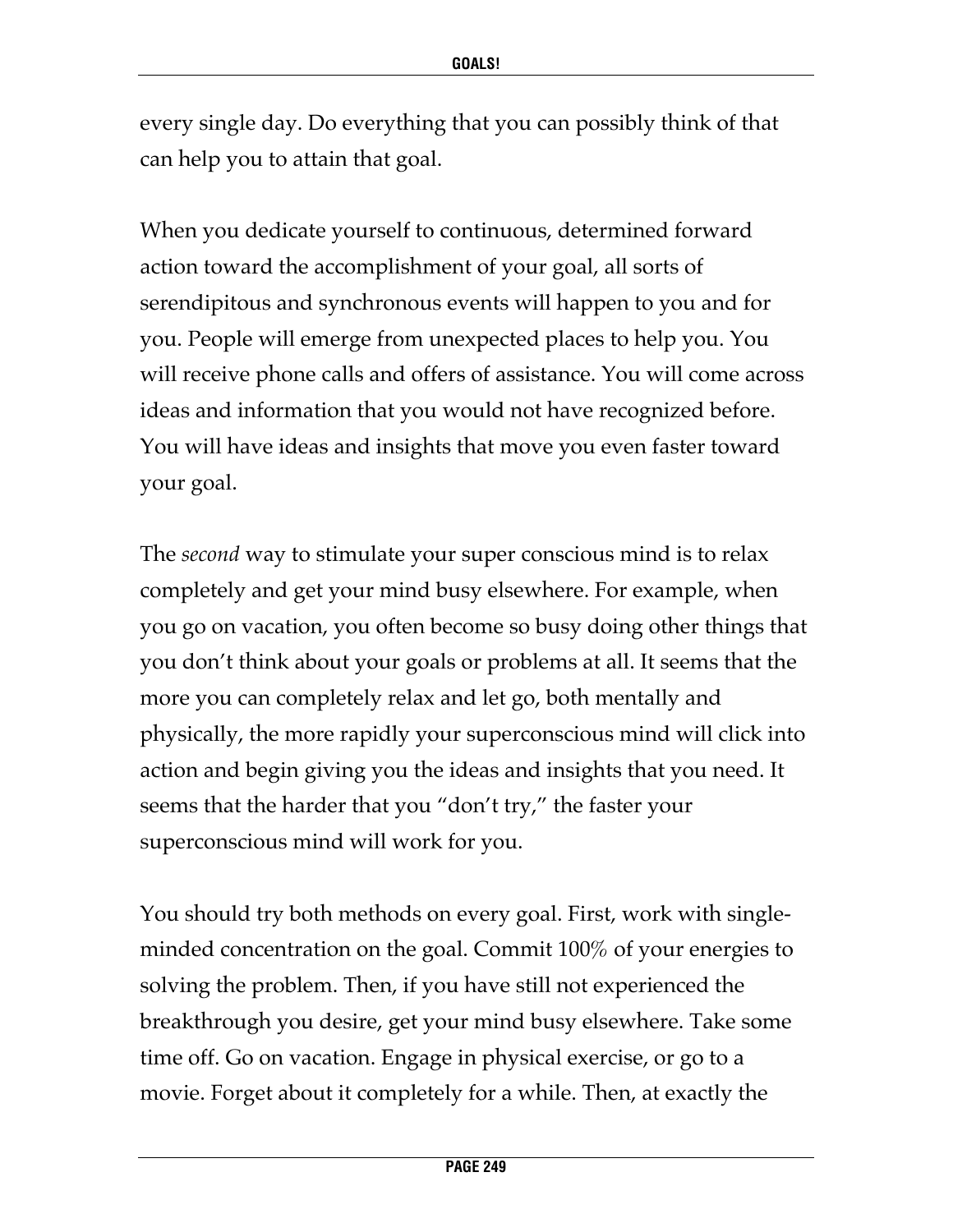right time, your superconscious mind will function and the answer will appear.

### **Exactly The Right Answer**

Your superconscious mind will bring you the exact answer you need, at exactly the right time for you. Therefore, when you receive a superconscious inspiration, you should take action *immediately*. Don't delay. This is often *time-dated* information. If you get an inner urge to take an action or make a phone call, move on it quickly. If you have a hunch about something, follow up on it. It seems that the very act of moving on a superconscious flash will trigger additional superconscious insights and inspirations that will help you.

## **Three Special Qualities**

A superconscious idea or solution has three qualities:

First, it will answer every aspect of the problem, or give you everything you need to achieve your goal. The answer will be complete in every respect.

Second, it will be a "blinding flash of the obvious." A super conscious inspiration will feel natural, easy and perfectly suitable to the situation.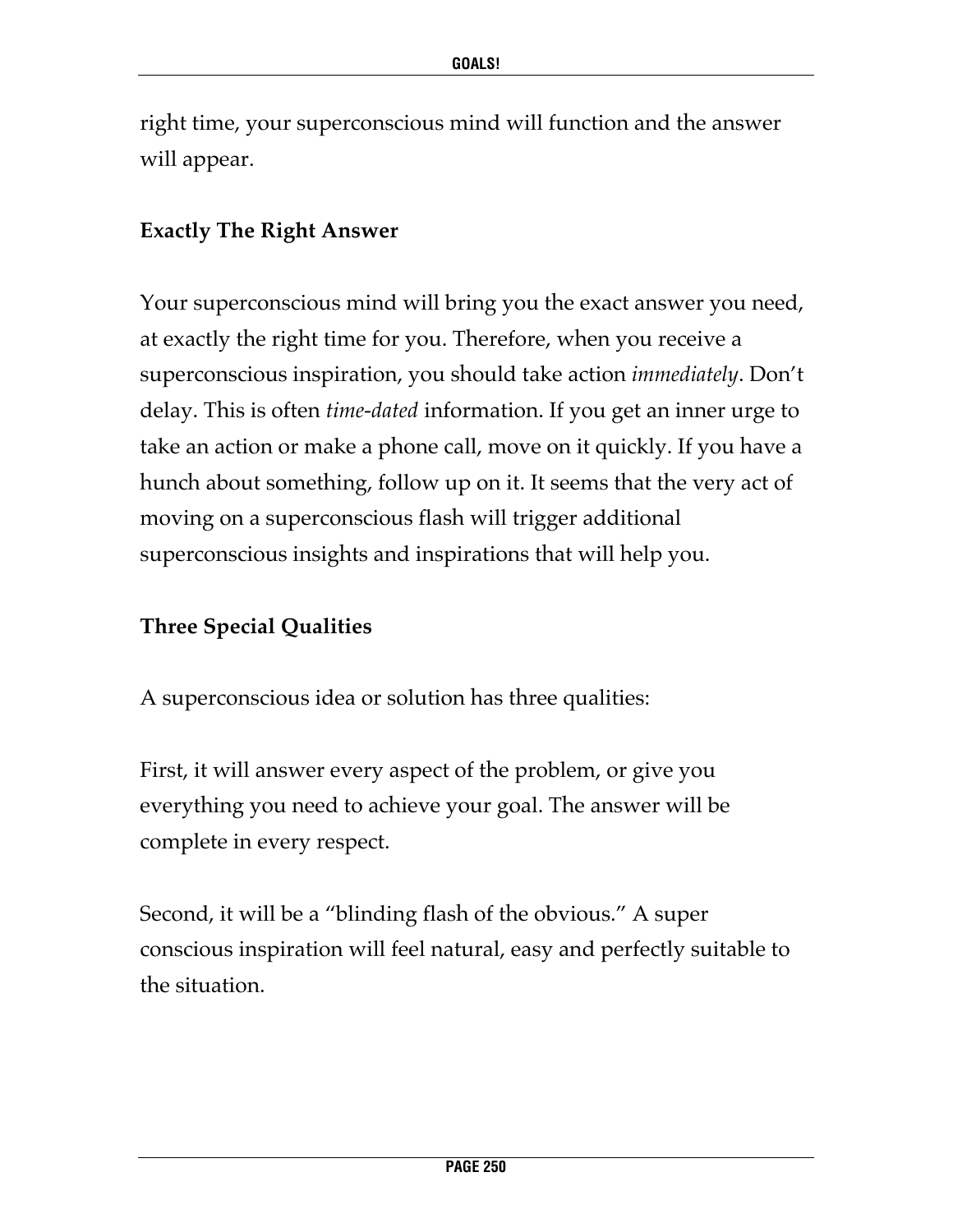Third, a super conscious solution will give you a burst of happiness and excitement, even *exhilaration*. It will be one of those shining moments that you remember for a long time.

Whenever you get a superconscious solution, it will come accompanied by the energy, enthusiasm and motivation you need to take action immediately. You will have an irresistible desire to implement the solution right now. You will want to stop everything else you are doing to take action. And you will always be right.

### **Trust Is The Key Requirement**

Your superconscious mind is the most powerful faculty you have. It is available and accessible to you at all times. You "dial in" to your superconscious mind by being absolutely clear about what you want and then by calmly and confidently trusting that exactly the answer you need will come to you at exactly the time you are ready for it.

The more you relax and trust in this great power, the better and faster it will function. It has been said that, "Men and women begin to become great when they begin to listen to their inner voices." When you make a regular habit of listening to your intuition and trusting your inner voice, you will probably never make another mistake. By tapping into your superconscious mind, you begin to bring your whole life into harmony with this great universal power. You will achieve goal after goal, and move forward faster and faster in everything you do. You will feel as though you are plugged into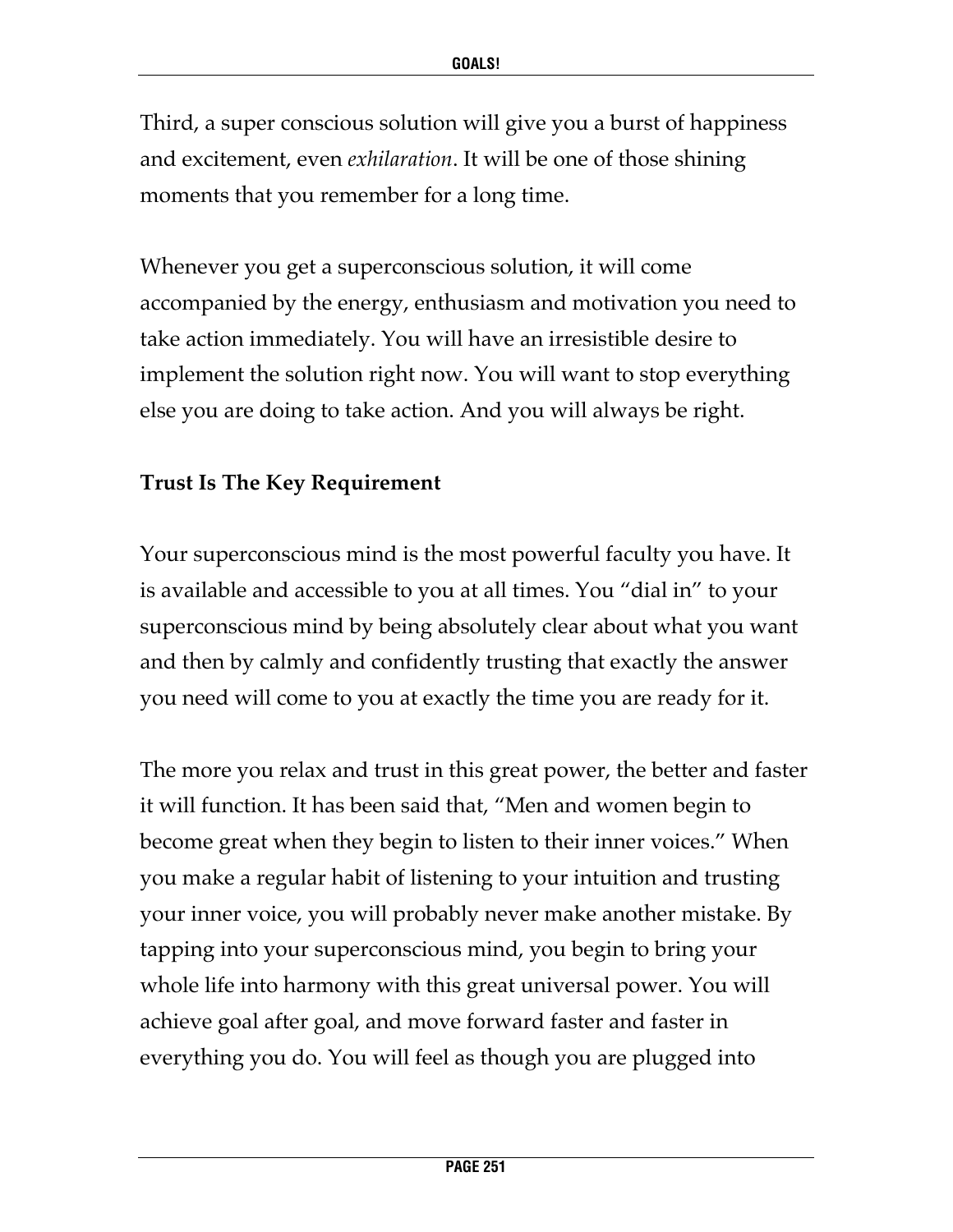some kind of cosmic energy source that enables you to accomplish vastly more, and with much less effort, than ever before. Think back over your life and recall the times when your super conscious mind has worked for you. In the past, these experiences were random and haphazard. But by developing absolute clarity about your goals, and by reviewing and visualizing them regularly, you can make this superconscious power work for you consistently and predictably all the days of your life.

## **Activate Your Superconscious Mind:**

- 1. Think back over your life and recall a time when you had a superconscious experience that solved a problem or enabled you to achieve a goal. Reflect on the process and think about how you can duplicate it.
- 2. Select your most important goal, your major definite purpose, and visualize it clearly, over and over, with complete confidence that it will materialize at exactly the right time for you.
- 3. Begin the daily practice of solitude and meditation. During this time, just let your mind relax and float from subject to subject until exactly the right answer to the right question pops into your mind.
- 4. Make it a practice to take action on a superconscious idea as soon as it comes into your mind. Don't hesitate. Have complete faith that only the best can happen when you trust in this power.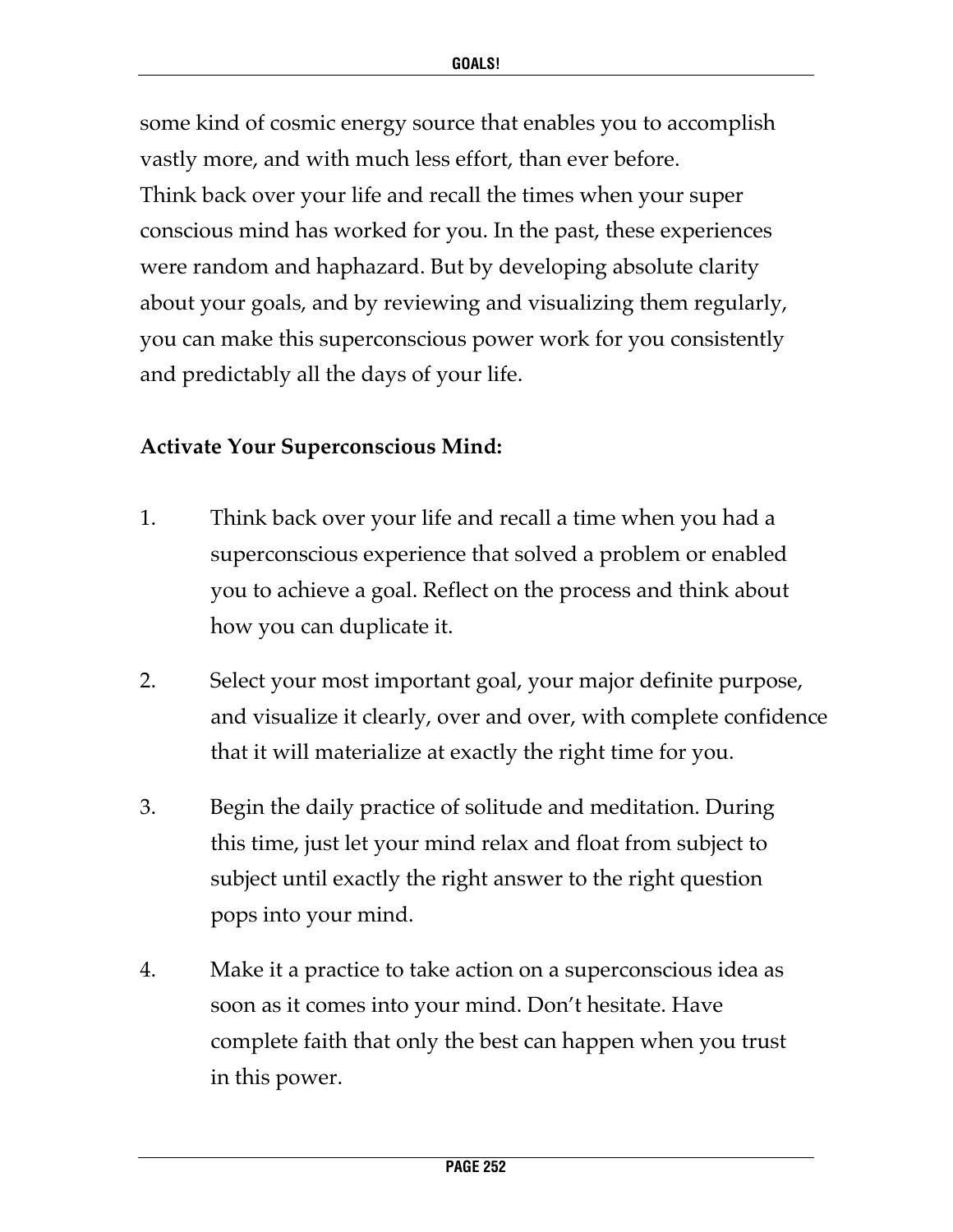5. Try to solve your problem with single-minded concentration, and it that doesn't work, get your mind busy elsewhere. At exactly the right time, the ideal solution will emerge from your intuition or appear in your life.

Your superconscious mind works for you in direct proportion to your complete trust and confidence in it. Practice letting go on a regular basis and wait patiently until exactly the right answer comes to you, at exactly the right time.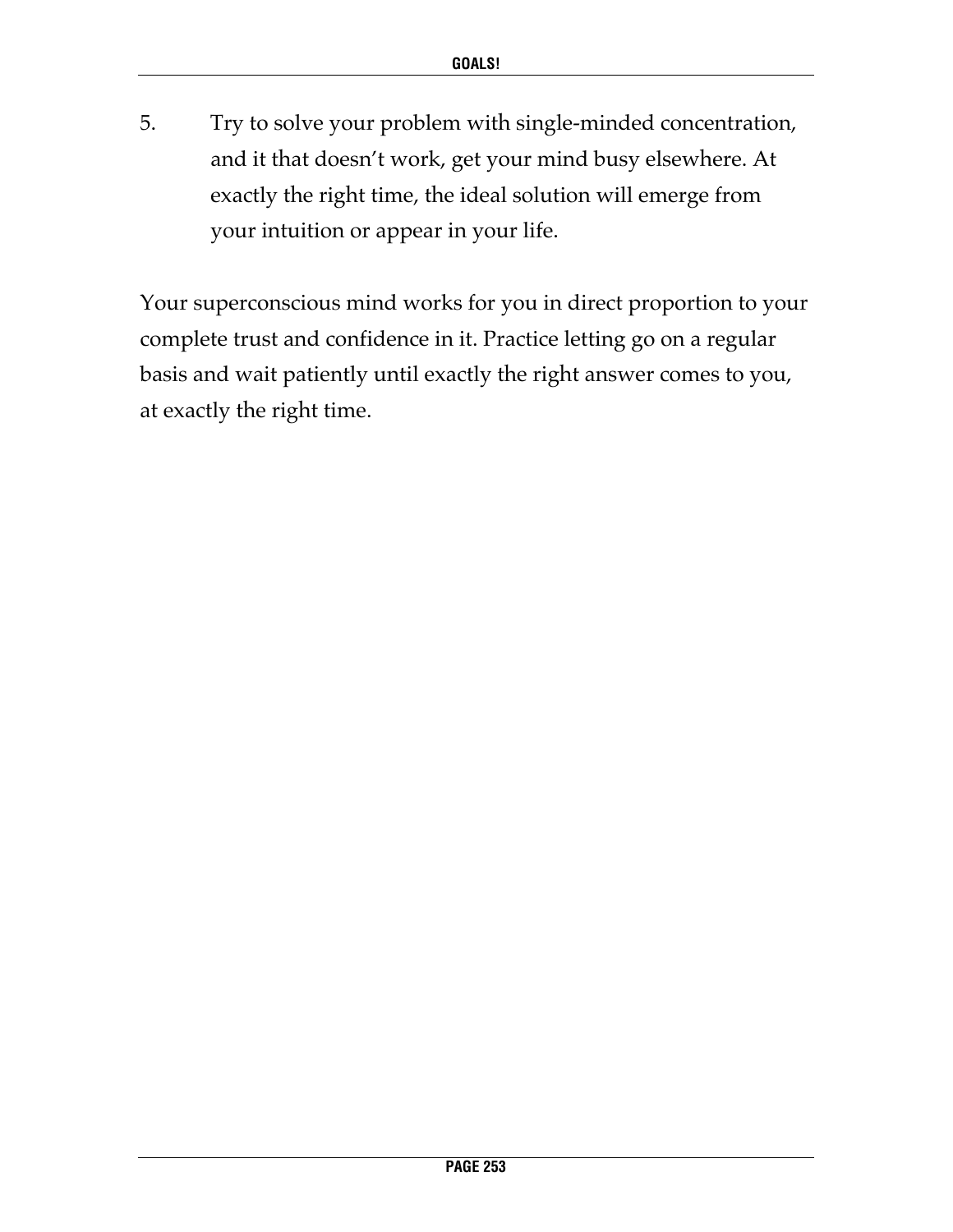# **CHAPTER EIGHTEEN Remain Flexible At All Times**

*"When I have finally decided that a result is worth getting, I go ahead on it and make trial after trial until it comes."* Thomas Edison

It is in the nature of things that some people will be more successful and happier than others. Some people will make more money, have better lives, enjoy greater fulfillment and satisfaction, have happier relationships and contribute more to their communities. Others will not.

The Menninger Institute of Kansas City conducted a study not long ago to determine what qualities would be most important for success and happiness in the 21 $^{\rm st}$  century. They concluded, after extensive research, that the most important single quality that you can develop, in a time of rapid change, is the quality of "flexibility."

The opposite of flexibility is "rigidity." The opposite of flexible thinking is fixed or *mechanical* thinking. The opposite of approaching life with an open mind is to react automatically and predictably in every situation. The opposite of flexibility is an unwillingness to change in the face of new information or circumstances. The quality of flexibility is therefore essential if you want to be, do and have more than the average person.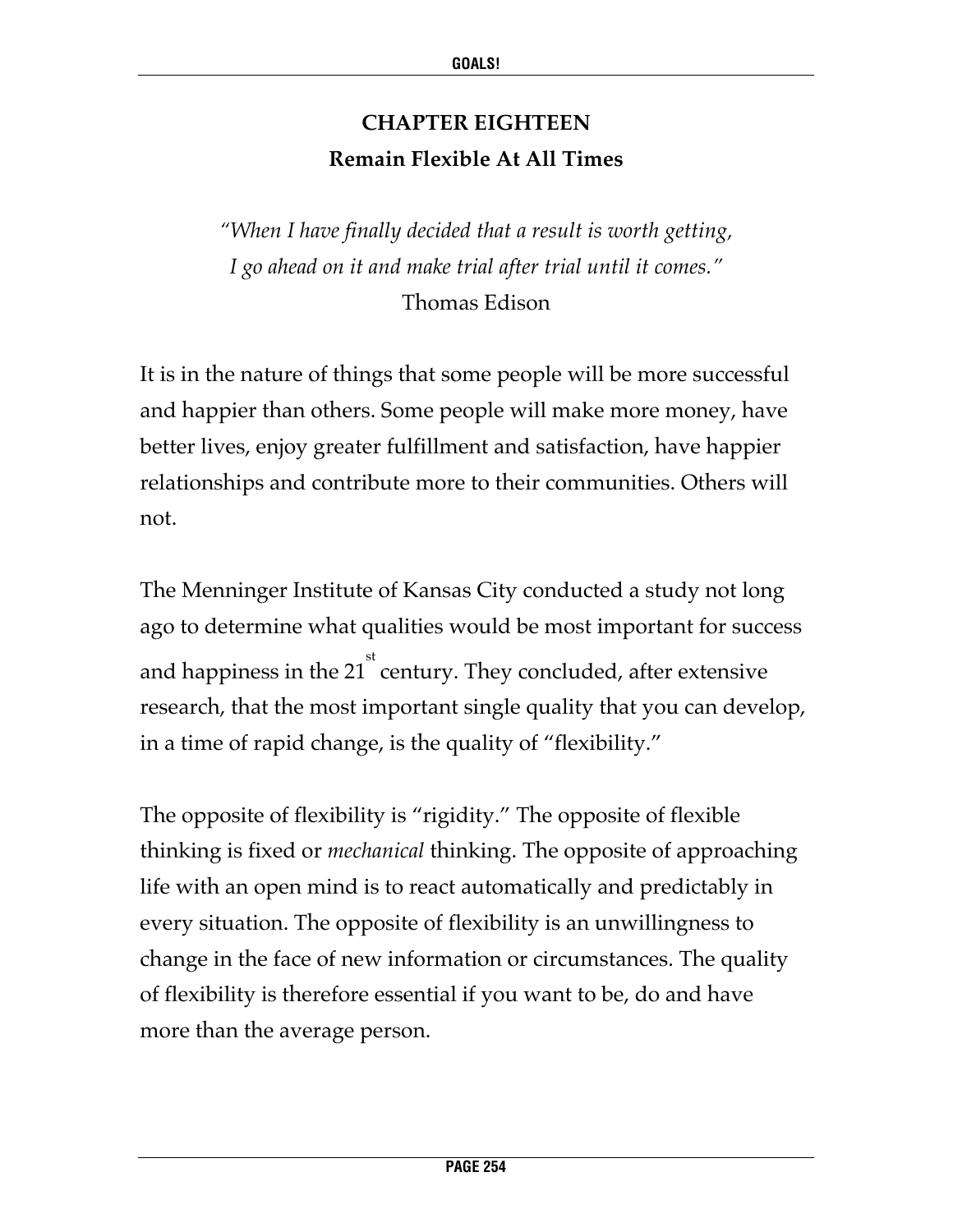## **The Speed of Change**

Today, perhaps the most important factor affecting your life is the speed of change. We are living in an age where change is taking place at a faster rate than ever before in human history. And if anything, the rate of change is increasing, year-by-year.

Change today is not only faster, but it is also *discontinuous*, not following a straight line but starting, stopping and going off in unpredictable directions. Change is coming at us from all sides and in so many different ways that it is often impossible to anticipate what might happen next.

By its very nature, change is unpredictable, often forcing us to scrap our very best plans and ideas overnight as the result of a completely new and unexpected development coming from a new and unexpected direction. As a result, we have to remain flexible in our thinking and in our possible courses of action.

## **A Major Cause of Stress**

Change causes enormous stress for people who are fixed or rigid in their beliefs about how things "should be." They fall in love with what they are doing, with their current methods and processes, and are unwilling to change, even in the face of overwhelming evidence. Don't let this happen to you.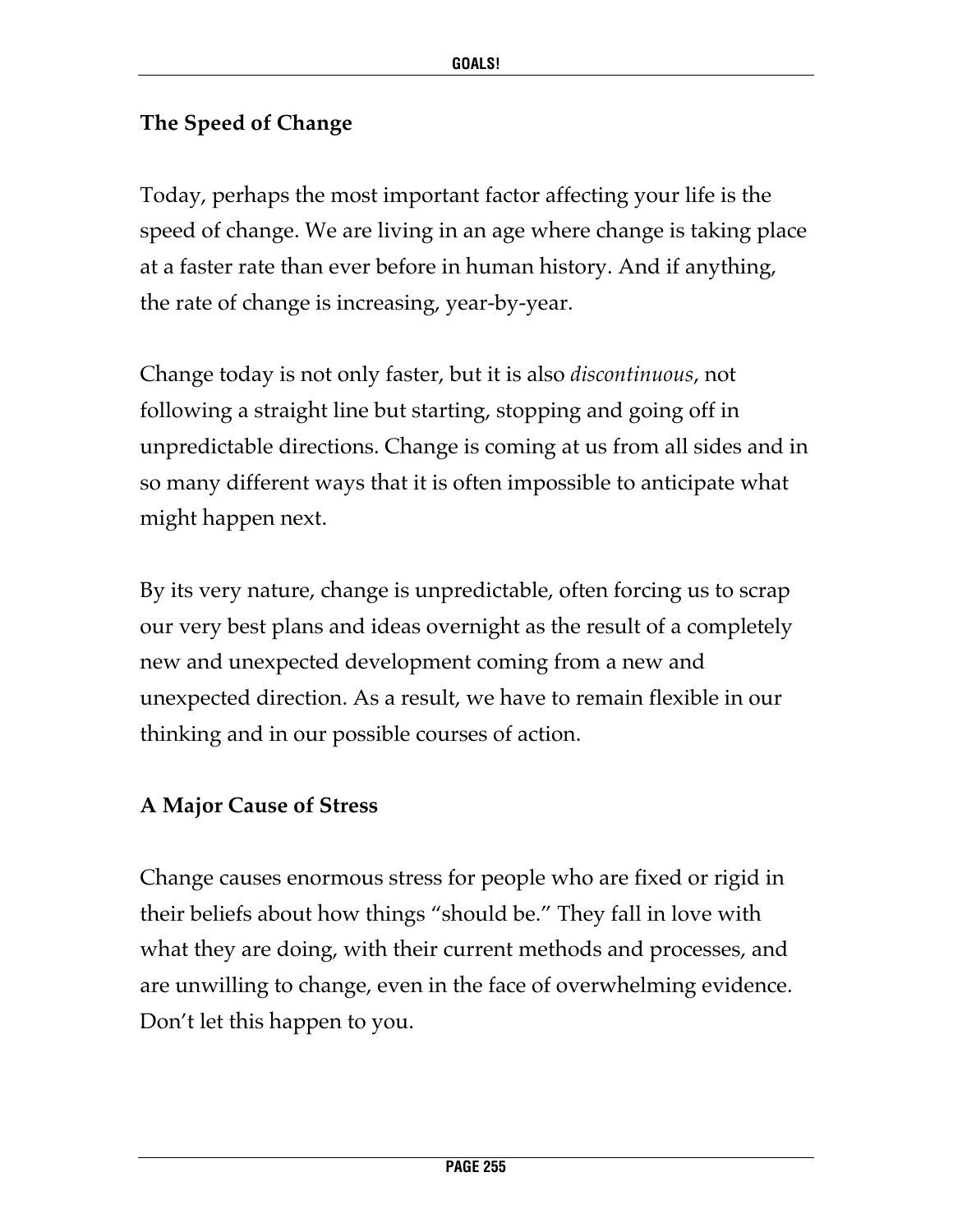The only real question you should be asking about what you are doing is, "Does it work?" Is it achieving the end results desired? Based on the current situation, is this the best course of action? The only measure of the rightness or wrongness of a particular decision or course of action is its effectiveness in accomplishing the result desired, or achieving the goal you have set. Keep asking, "Does it work?"

## **Three Factors Driving Change**

There are three factors driving change today, each of them multiplying times each other to increase the speed of change.

The first change factor is the explosion of information and knowledge, in every area of our lives. One new discovery or piece of information in a competitive marketplace can change the dynamics of your business overnight. A popular product or service, or major industry, can be rendered obsolete by a new product or service that achieves the same result faster, better, cheaper or easier than something else.

A critical news event, such as 9/11, a market shock, such as that caused by Wall Street revelations, a scandal in a political party or industry, can transform the thinking, actions, sales, and situation of an entire business or industry overnight.

For example, in 1989, when the Soviet Union dissolved, the Iron Curtain came down and the Cold War ended. The defense industry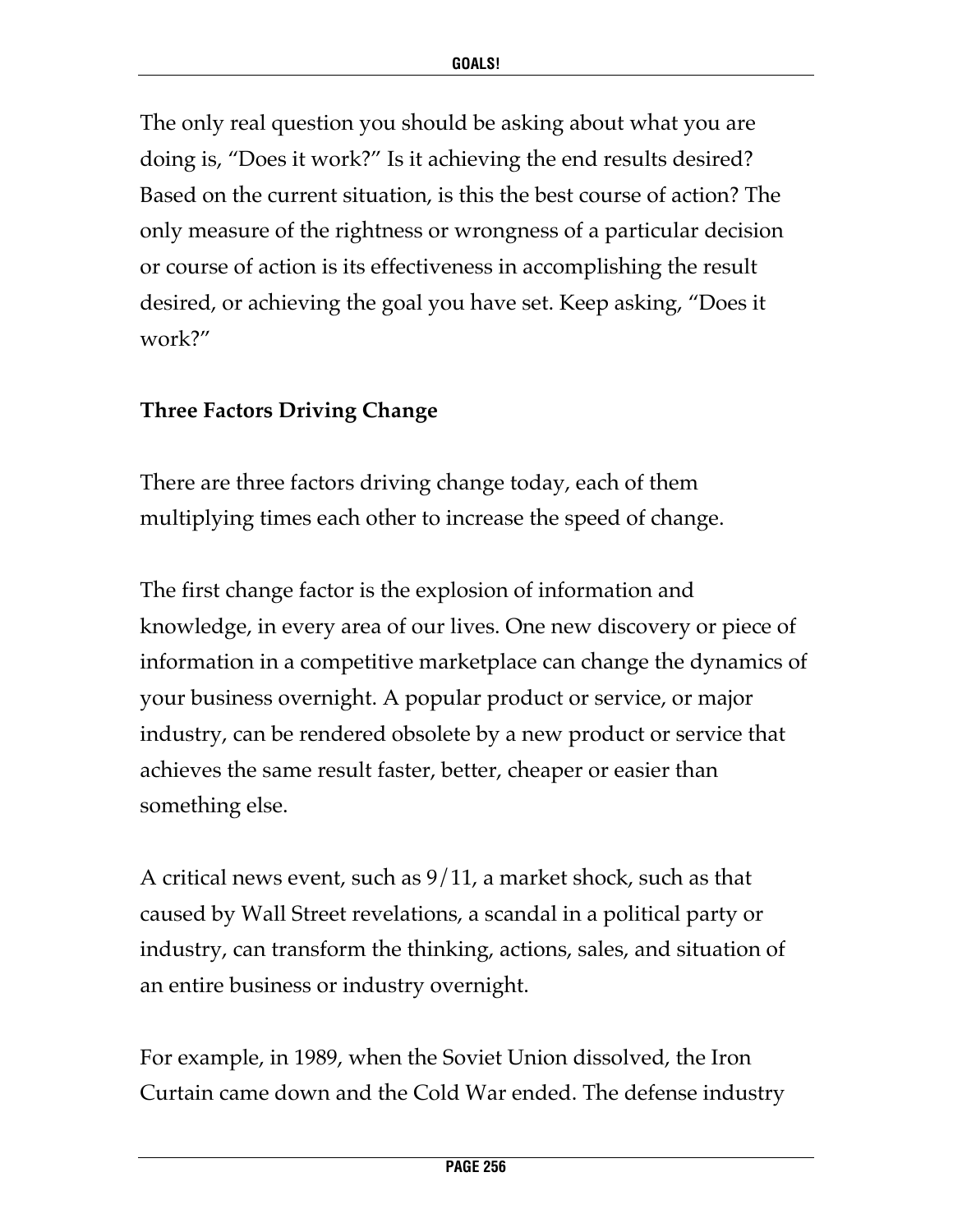across America was severely shaken. Hundreds of thousands of highly trained and skilled men and women were laid off permanently. Entire industries were shut down and certain parts of the country were thrown into recession. The effects of change were overwhelming and unavoidable. Only the flexible were able to react and respond effectively.

## **Be Open To New Information**

To remain flexible, you must be constantly open, alert to new ideas, information and knowledge that can help you or hurt you in your business, or in the achievement of your goals. One new idea can be enough to make or lose you a fortune. One idea can start you on the road to riches, or knock you off it. One piece of information, at the right time, can save you enormous amounts of time, trouble and money. Lack of that information can cost you a fortune.

All leaders are *readers*. It is absolutely essential that you keep current in your field. Read the magazines and publications put out by your industry. Read the best selling books in your field. Attend seminars and conferences. Join your industry associations and network with other people in your business. The power is always on the side of the person with the best and most current information.

## **The Tide of New Technology**

The second factor driving change is the rapid growth and development of new technology. Every new piece of scientific or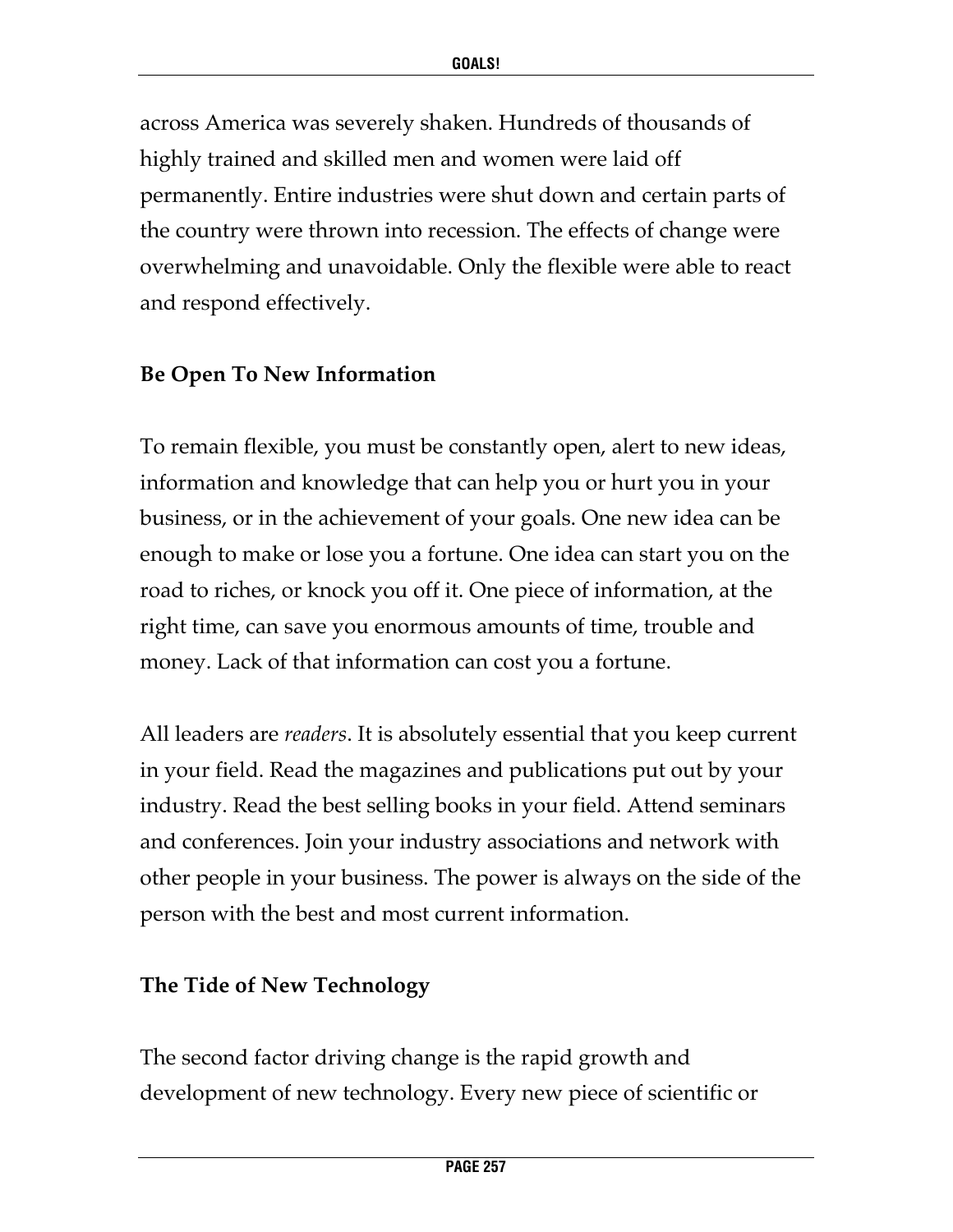technical knowledge leads to a advance in technology aimed at helping people and companies get things done faster, better, cheaper or easier. And the speed of technological change is increasing every day.

The rule is that, "Whatever works is already obsolete." A new piece of high-tech equipment put on the shelf is obsolete before it is unpacked. New technology today has a shelf life of six months before it is replaced by something that will do the job faster and cheaper. If you are not looking for ways to replace your product or service with something better, you can be assured that your competitors are staying up late at night looking for ways to do you one better and put you out of business.

## **Playing Leapfrog**

Being in business today is like playing an endless game of leapfrog. You look for a way to leapfrog your competitor and serve your customers better, faster and cheaper. Your competitor then leapfrogs over you with a newer or better product or service. You quickly regroup and leap over your competitor with a new innovation or improvement. Your competitor then leaps over you, and the game goes on without end.

The same principle of accelerating obsolescence applies to your products, your services, your processes and especially to your sales and marketing strategies. It applies to your current advertising and methods of promotion. Whatever works, will soon stop working.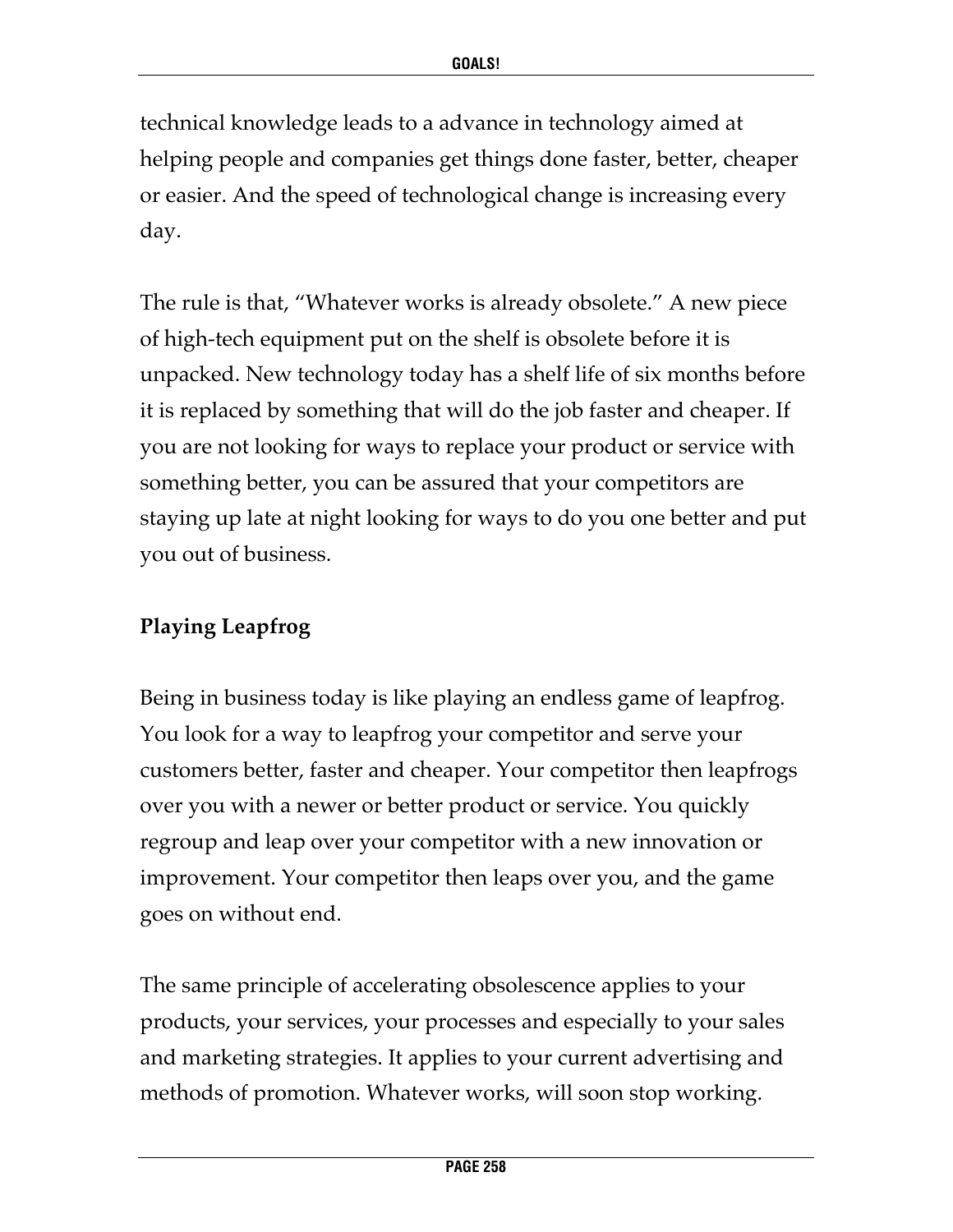Either customers will become bored with it, your competitors will copy it, or it will no longer attract customers in the current marketplace.

### **Expect To Be Imitated**

Not long ago, I hired an advertising agency and paid them \$10,000 to develop an ad for me, which I then ran in a national newspaper. It was a powerful ad and drew a lot of good responses. We were walking around the office patting each other on the back until the following week, when a competitor came out with the identical ad that we had paid to have created, but aimed at selling his product rather than ours. Our response rate dropped by 50% and continued to fall. And there was very little that we could do.

You must be continually developing back-up plans for every aspect of your business, knowing without doubt that, whatever you are doing, it will soon stop working and will have to be replaced by something else that does.

### **Watch Out For the Comfort Zone**

We spoke earlier about the "Comfort Zone" and how both individuals and organizations often fall into it and keep on doing the same things, over and over, whether they are working or not.

Sometimes the greatest danger to your long-term success can be short-term success. Success in any area can quickly breed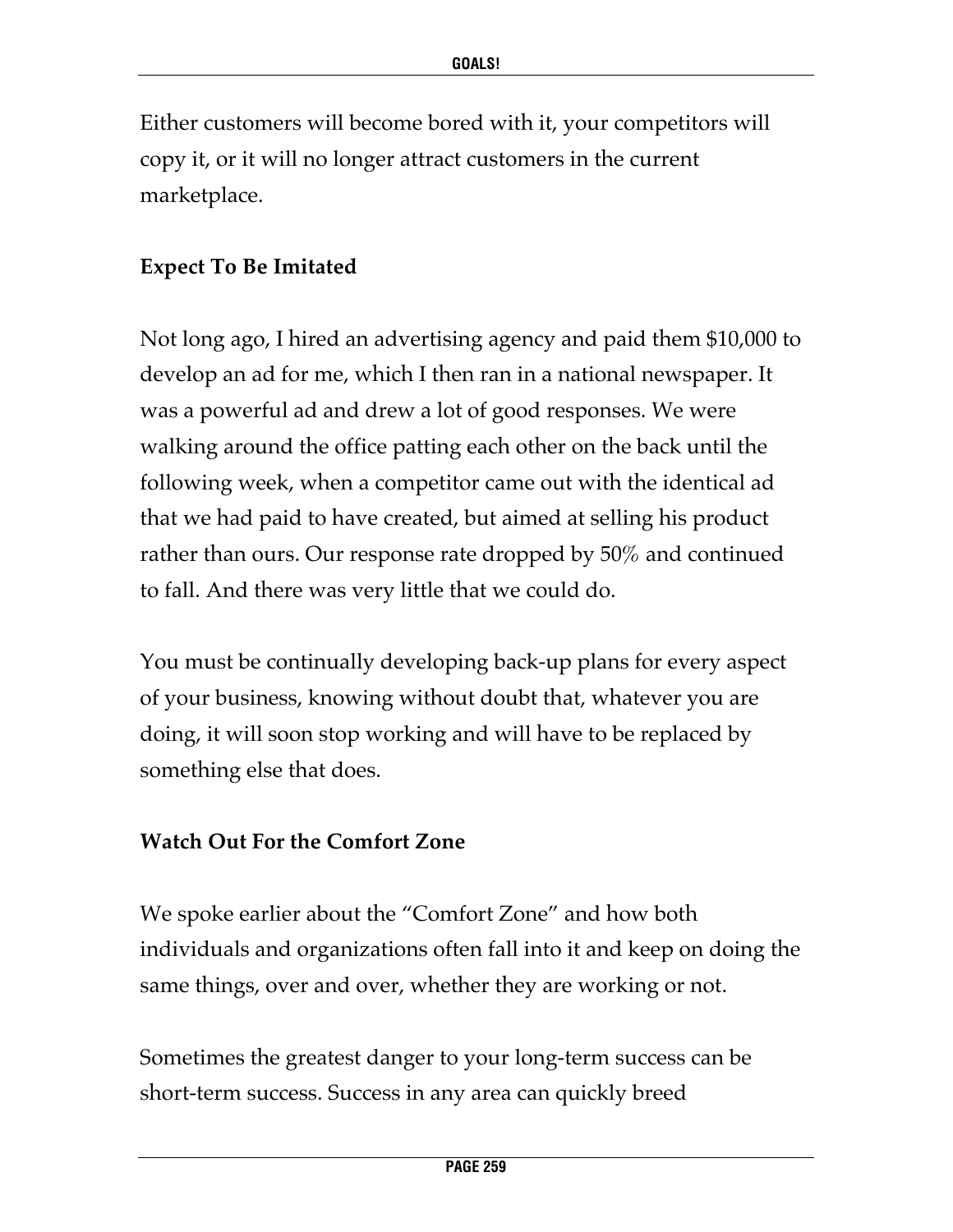complacency and a reluctance to change in response to the new realities of the marketplace. Don't let this happen to you.

### **Competitive Pressures Are Unending**

The third element driving change and requiring greater flexibility is *competition*. Your competitors, local, national and international, are more determined and creative today than they have ever been before. They are constantly looking for ways to take your customers away, steal your sales, reduce your cash flow and, if possible, put you out of business. They are aggressively selling their products or services using every argument and advantage they can possibly develop to undermine your position in the marketplace. Your competitors are aggressively using new information and technology to render you obsolete and to gain a competitive advantage.

Today, there are more companies, products, services and salespeople than there are customers or buyers for them. The competition is becoming tougher and more intense. If you want to survive and thrive in this market, you must become even more focused and determined yourself. Above all, you must be flexible.

## **Zero Base Everything Regularly**

Earlier, I talked about the importance of "zero based thinking" in examining every part of your life and activities today. Zero based thinking is a vital tool in remaining flexible as well.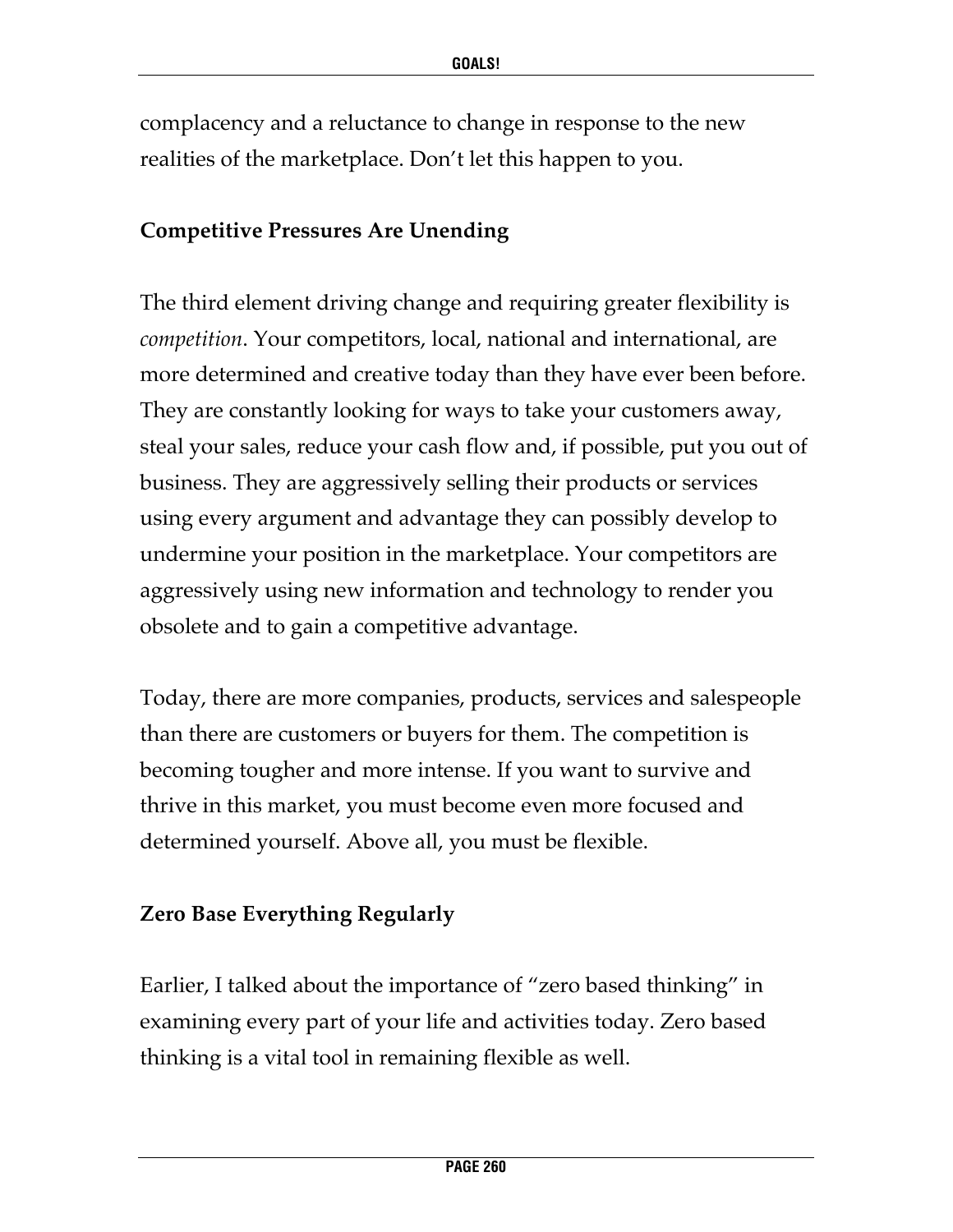Continually ask, "Is there anything that I am doing today, that knowing what I now know, I wouldn't get into again today, if I had to do it over?"

Look at every part of your life and business. Wherever you experience stress, resistance, or lack of success, ask the zero based thinking question. And if there is something that you would not start up again today, make plans immediately to get out of it and to channel your resources and energies where you can get better results.

Don't let your ego cloud your judgment or your common sense. Be more concerned with *what's right* rather than *who's right*. You must be open to the fact that most of your decisions will turn out to be *wrong* in the fullness of time. Be prepared to be flexible, especially in the face of new information, technology or competition.

## **Three Magic Statements**

There are three statements that you can learn to say, over and over, to remain flexible in turbulent times. Here they are:

The first is, *"I was wrong."* Most people would rather bluff, bluster and deny rather than to admit that they were wrong. What makes the refusal to admit you are wrong even worse is when everyone around you already knows that you are wrong. You are the only one who is fooling anyone, and that one person you are attempting to fool is yourself. When you realize that you are wrong, the smartest thing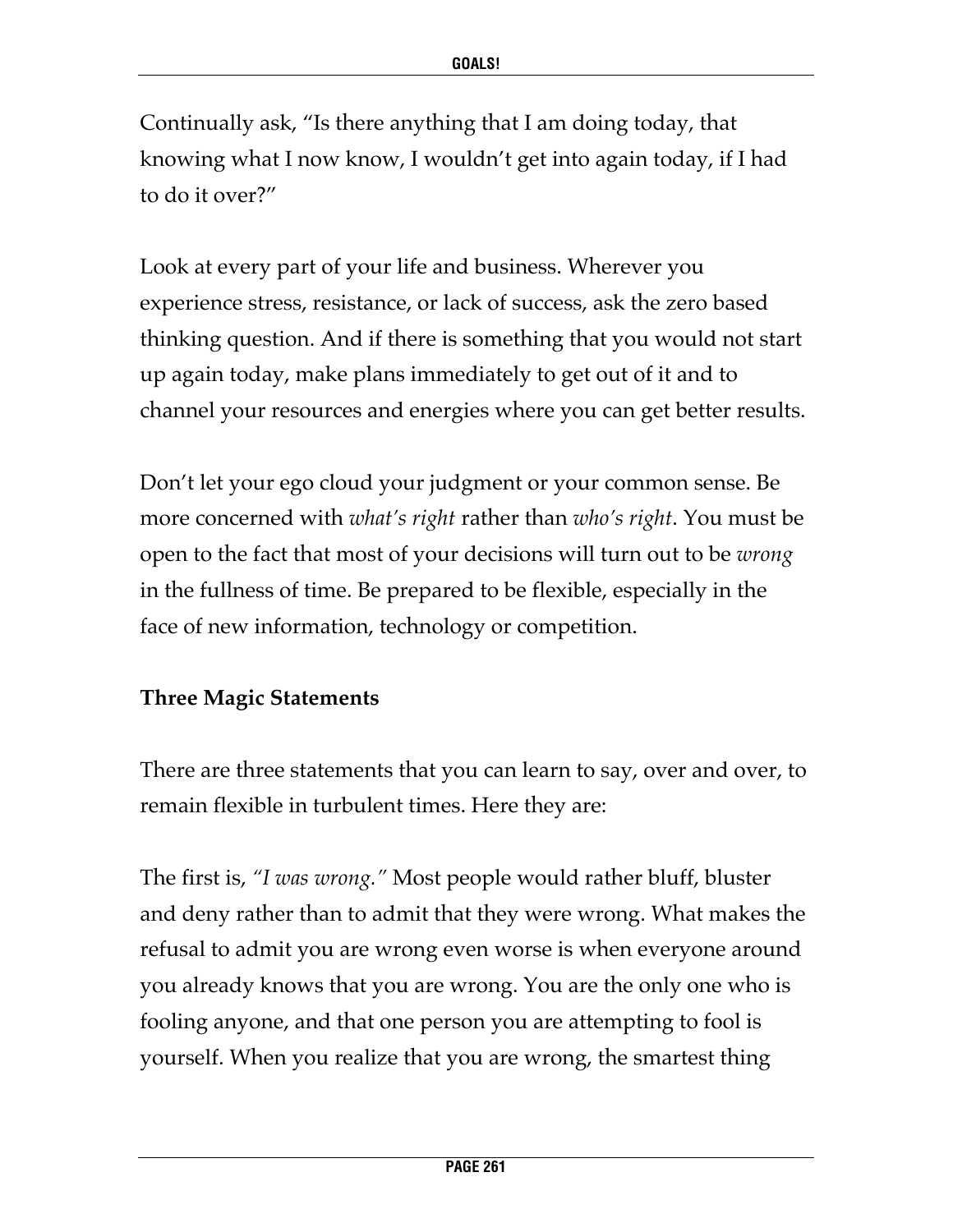you can do is to admit it quickly, solve the problem and get on with achieving the goal or result.

It has been estimated that as much as 80% of the time and energy of the key people in large companies and organizations is devoted to covering up the fact that they are wrong, and they don't want to admit it. Many companies, small and large, have gone bankrupt because of a refusal or failure to admit an obvious mistake.

## **Admit That You Are Not Perfect**

The second statement that you must learn to say to remain flexible is, *"I made a mistake."* It is amazing how much time, energy and money is wasted because someone's ego is so large that they will not admit they have made a mistake, even one that is obvious to everyone around them.

Once you say, "I was wrong" or "I made a mistake," the issue is largely over. From then on, everybody can get on with resolving the problem or achieving the goal. But as long as a key person is unwilling to admit that he or she has taken the wrong course, everything comes to a stop.

We have seen this repeatedly in national politics where the failure of a single person to admit a mistake or blunder has led to tremendous waste of time and energy for everyone involved, and often, for the entire nation.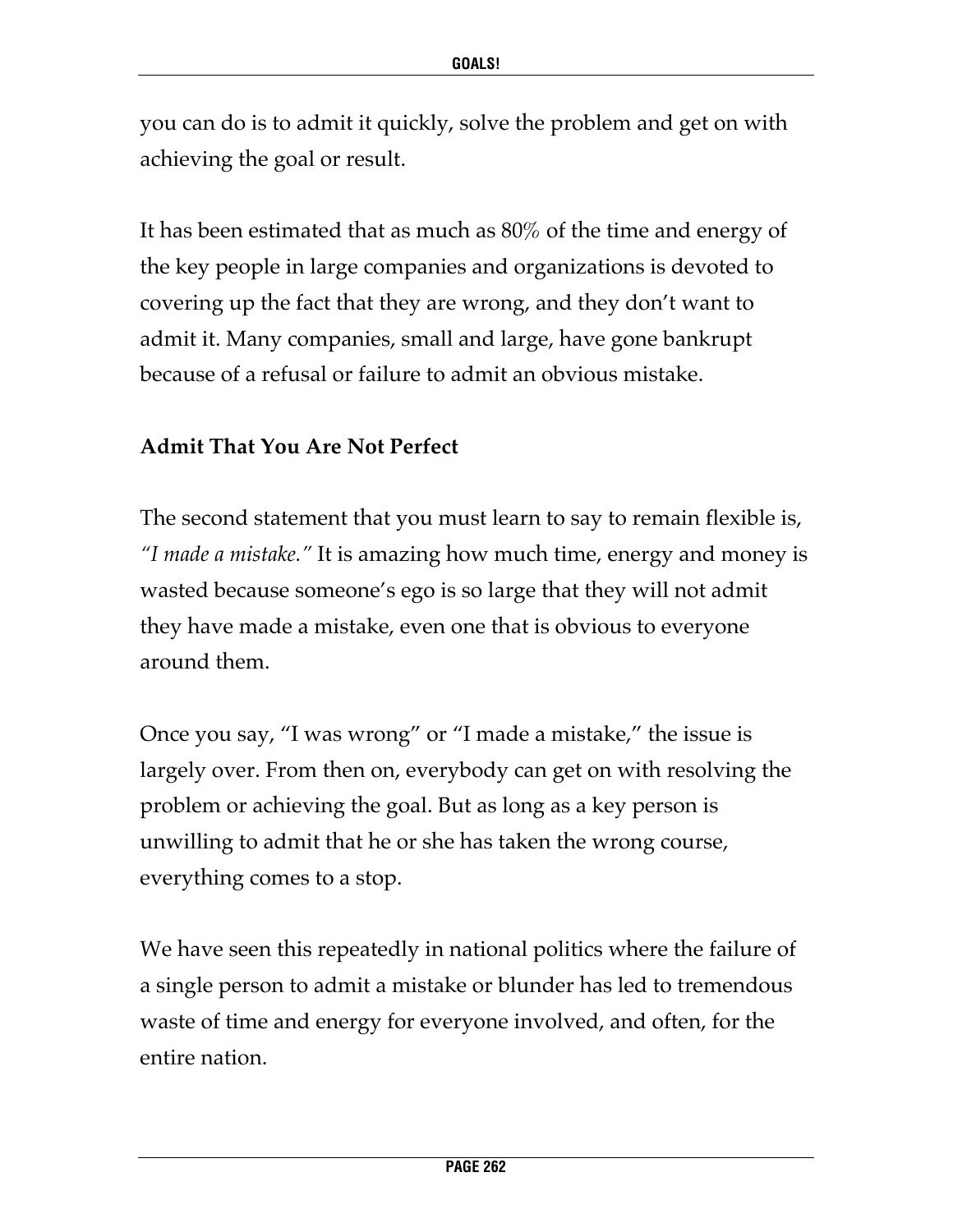## **Adapt To New Information Quickly**

The third statement you should learn to say quickly and easily is *"I changed my mind."* If you get new information that contradicts the information upon which you made a previous decision, be prepared to admit candidly that, "I changed my mind."

It is not a weakness or a character flaw to be wrong, to make a mistake or to change your mind. In fact, in a time of rapid change in the areas of knowledge, technology and competition, it is a mark of courage, character and flexibility to be willing to "cut your losses" quickly and practice the "Reality Principle" in everything you do.

Be willing to deal with the world as it is, rather than the way you wish it were, or the way that it might have been in the past. Face the truth, whatever it is. Be honest with yourself and everyone around you.

# **Remain Open to New Realities**

Always be open to reevaluating your goals and objectives in the light of new information, technology or competition. Based on what you now know, is this the best course of action? If it is not, what else should you do? What else could you do?

If it is a goal, and the circumstances under which you made the goal have changed dramatically, be sure that you still want it badly enough to struggle and sacrifice for it. Be willing to drop it and set a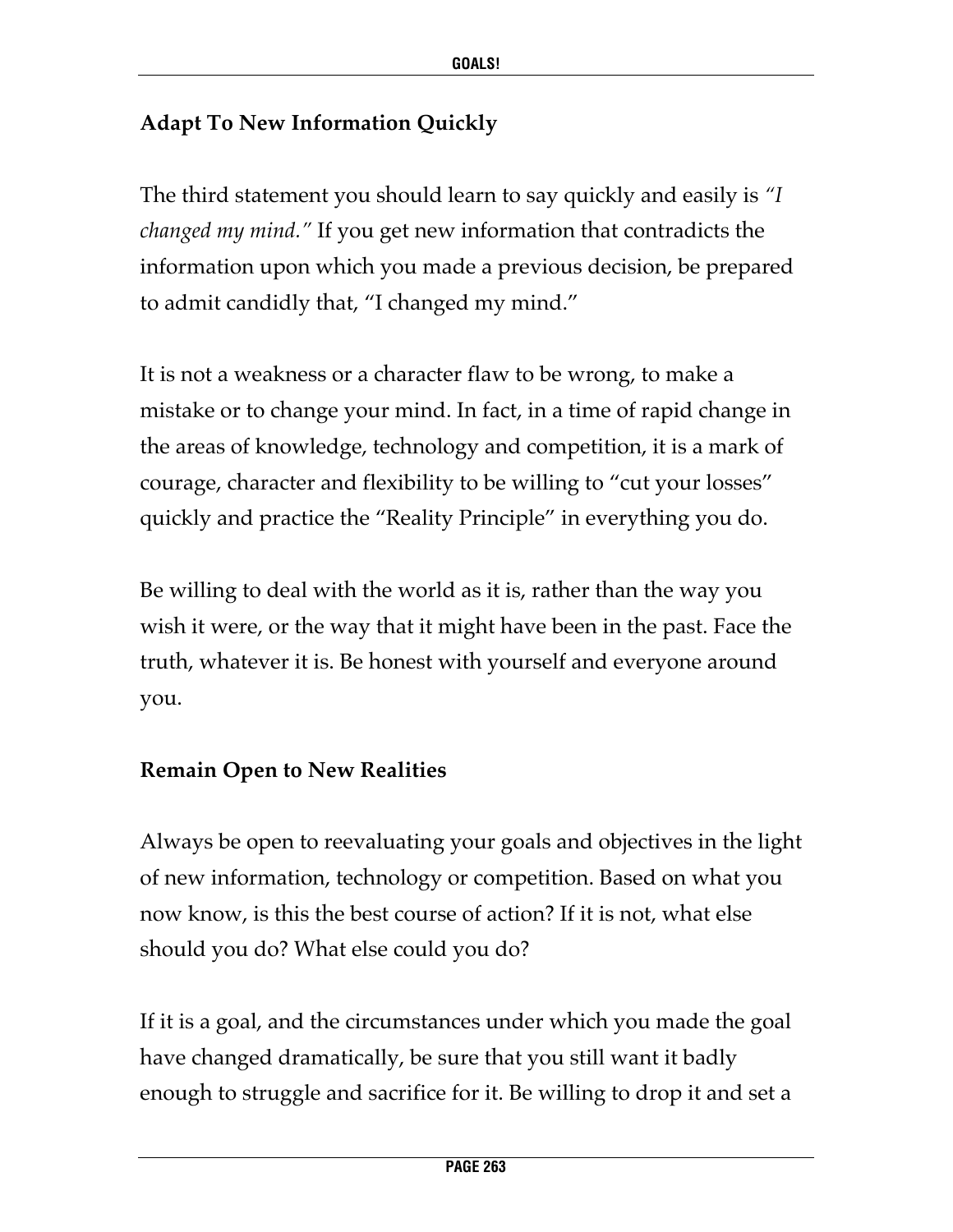new goal if you have changed your mind, or if the goal is no longer as important to you today as it once was.

In a time of rapid change, resolve to be the first to recognize and embrace change when it occurs. Expect it as part of the normal and natural course of events. Refuse to be surprised or upset when things do not work out the way you thought they would, or should.

### **Be Flexible In Your Relationships**

Especially, be flexible with the important people in your life - your family, your friends, your coworkers and your customers. Be open to differing points of view and different ideas. Be continually willing to admit that you could be wrong, because you often are.

One of the characteristics of the best leaders is that they are good *listeners*. They ask a lot of questions and take in all the information possible before making up their minds or coming to a final conclusion. They also admit failure and cut their losses quickly when they make a mistake so they can move on to bigger and better things.

### **The Theory of Precession**

There is another aspect of flexibility that you should bear in mind for the rest of your life and career. Buckminster Fuller, the scientist and philosopher, called it the "Theory of Precession," which does not appear in any dictionary or encyclopedia. Dr. Robert Ronstadt of Babson College called it the "Corridor Principle."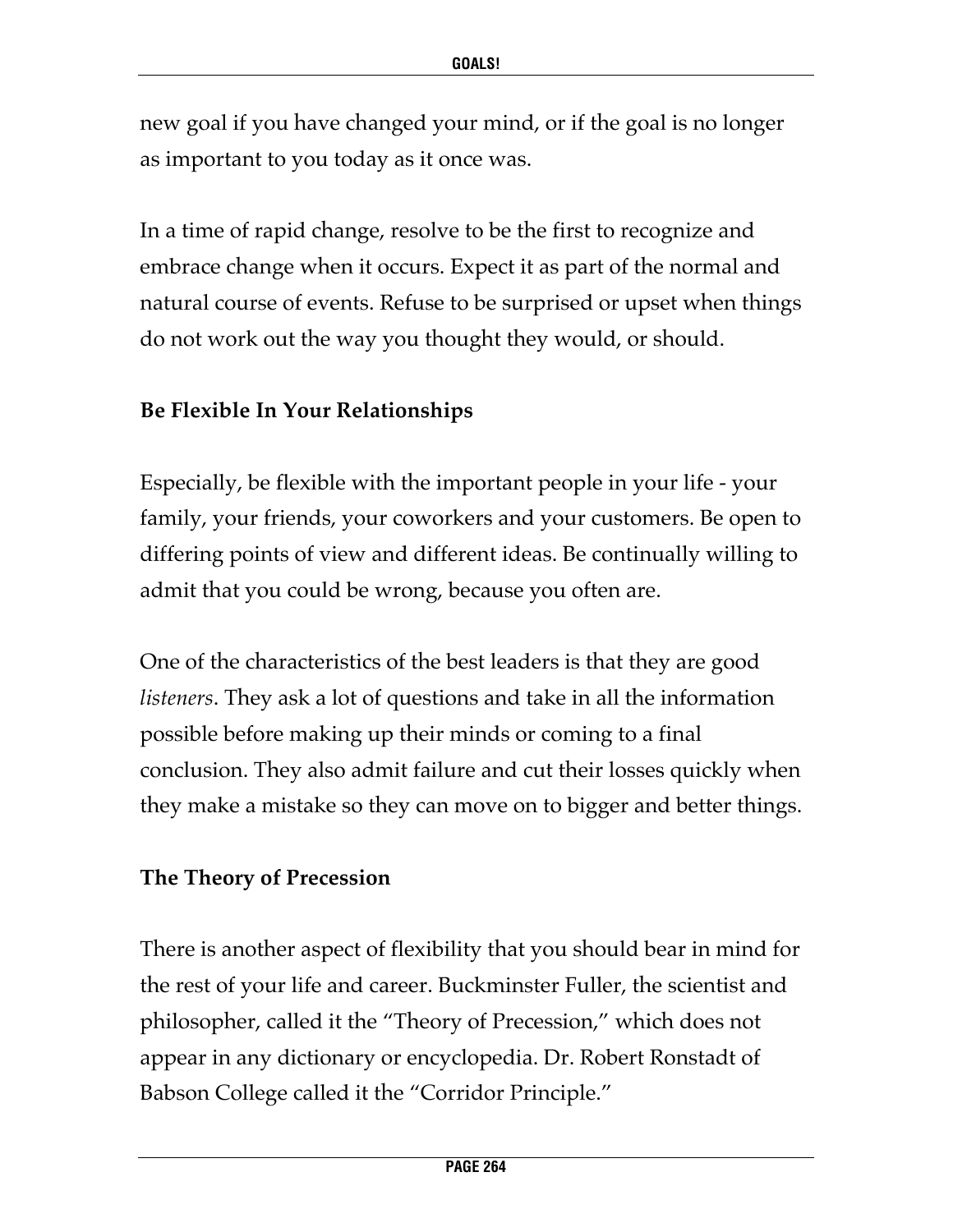Napoleon Hill referred to this finding by the most successful people in America by saying that, "within every setback or obstacle there lies the seed of an equal or greater opportunity or benefit."

What this means is that, when you set a new goal for yourself, you will have a general idea of the steps you should take and the direction you should pursue. But almost inevitably, as you start off, you will run into unexpected roadblocks that make it impossible to continue in that direction. However, by some miracle, just as you reach a wall, another door of opportunity will open along the corridor to success.

Because you are flexible, you will quickly take advantage of the new opportunity and begin moving in that direction, developing that new product or service, selling into that new market or customer base. But as you move down this new corridor, you will run into another obstacle or roadblock that might again block your progress. Just as you hit this new wall or obstruction however, another opportunity will open up for you and take you down a different corridor toward your goal.

This may happen several times, with several false starts. In almost every case, you will achieve your greatest success in an area very different from what you initially thought when you started out. You will achieve your greatest business and personal successes doing things that are very different from what you had initially planned. The key is to remain flexible.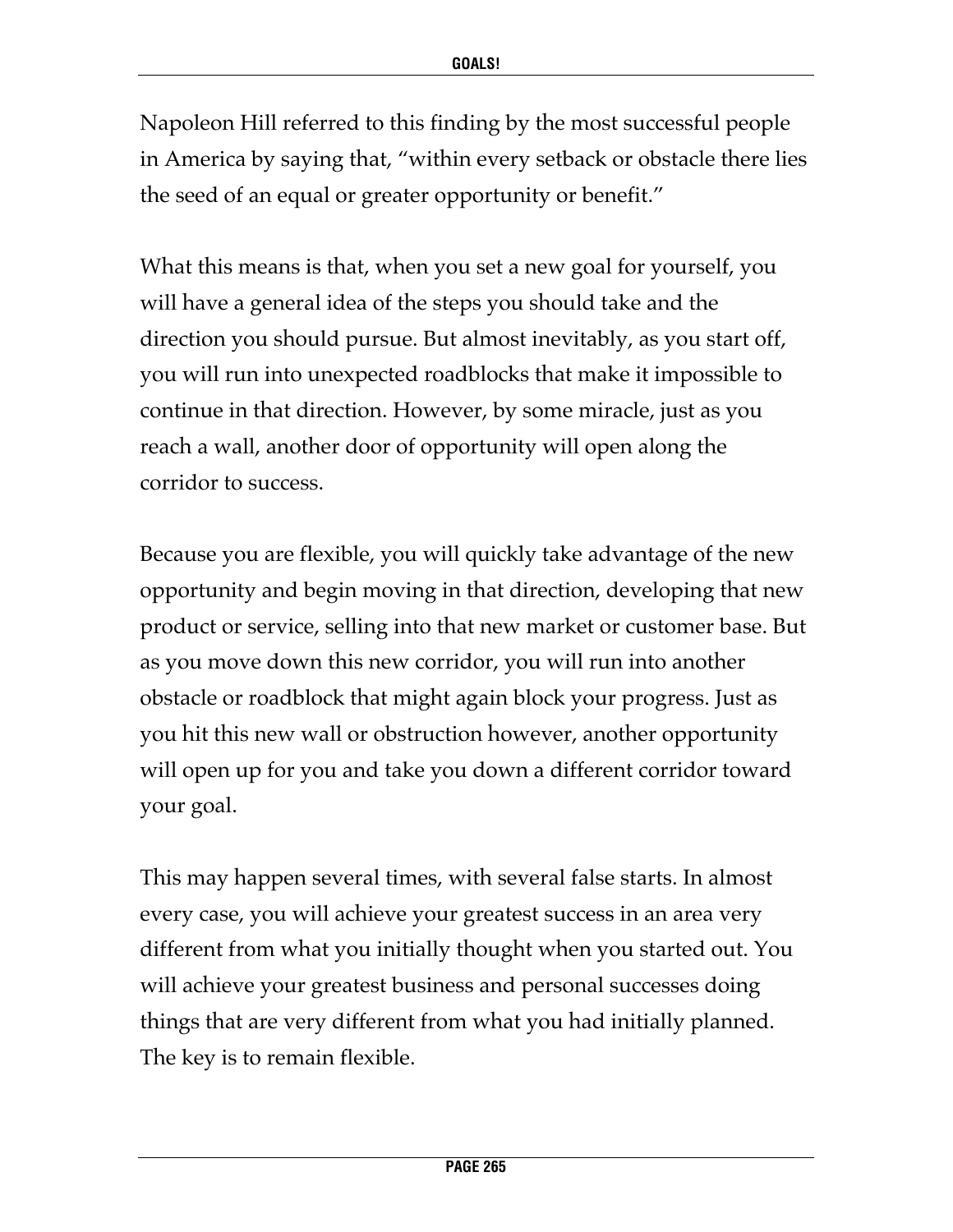#### **Be Both Clear and Flexible**

Here is the most important rule of flexibility: *"Be clear about your goal but be flexible about the process of achieving it."*

Always be open to the influence of your superconscious mind. Remain sensitive to the possibility of serendipitous and synchronous events. Be open to ideas, inspirations and inputs from other people. In the New Testament, Jesus said, "You must become like a little child if you would enter into the Kingdom of Heaven."

One interpretation of these words is that you must remain open minded, flexible, calm, confident and curious if you want to be able to recognize new opportunities and possibilities as they open up around you on your journey toward your goal.

Resolve to remain flexible and open, no matter what happens. Remember, there is almost always a *better* way to accomplish any task, or to achieve any goal. Your aim should be to be alert and aware to what it might be, to find it and then to take action in that new direction as quickly as possible. This will insure that you inevitably reach your goal, sometimes in the most unexpected and surprising ways.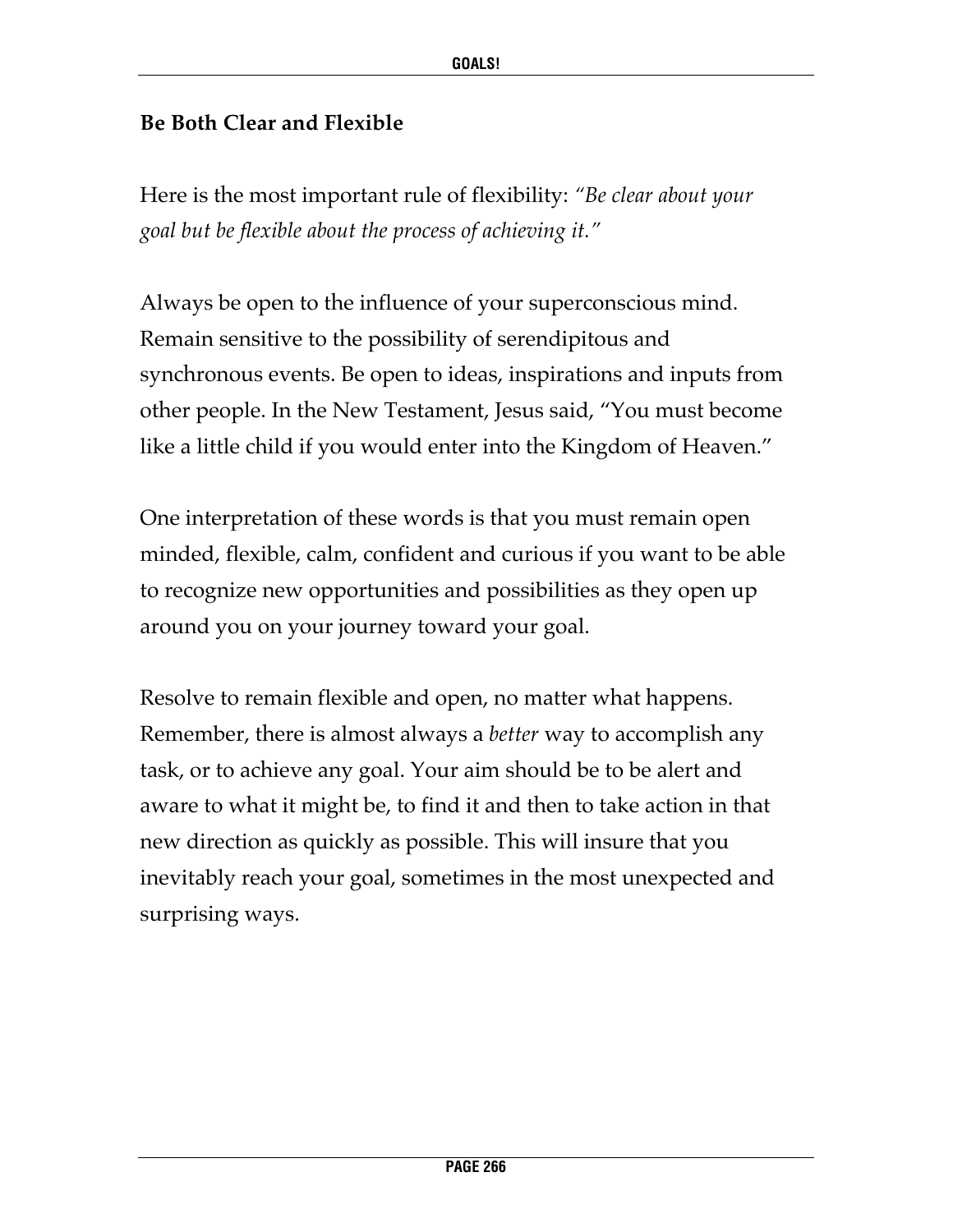### **Remain Flexible At All Times:**

- 1. Regularly ask yourself the question, "What do I really, *really* want to do with my life?" and then make sure that your current goals and activities are in harmony with your answer.
- 2. Be completely honest and realistic with your life and goals. Resolve to see the world as it is, not as you wish it were, or could be. What changes does this practice suggest?
- 3. Be willing to admit, in each area of your life where you experience stress or resistance, that you could be wrong, or that you have made a mistake. Resolve today to cut your losses wherever possible.
- 4. If the situation has changed, or you have new information, be willing to change your mind and make a new decision based on the facts as they exist today. Refuse to persist in a course of action that does not make good sense.

Look into each problem or obstacle you face and seek the valuable lesson or benefit it contains. Should you change your direction or course of action based on new information or experience? If so, do it *now*.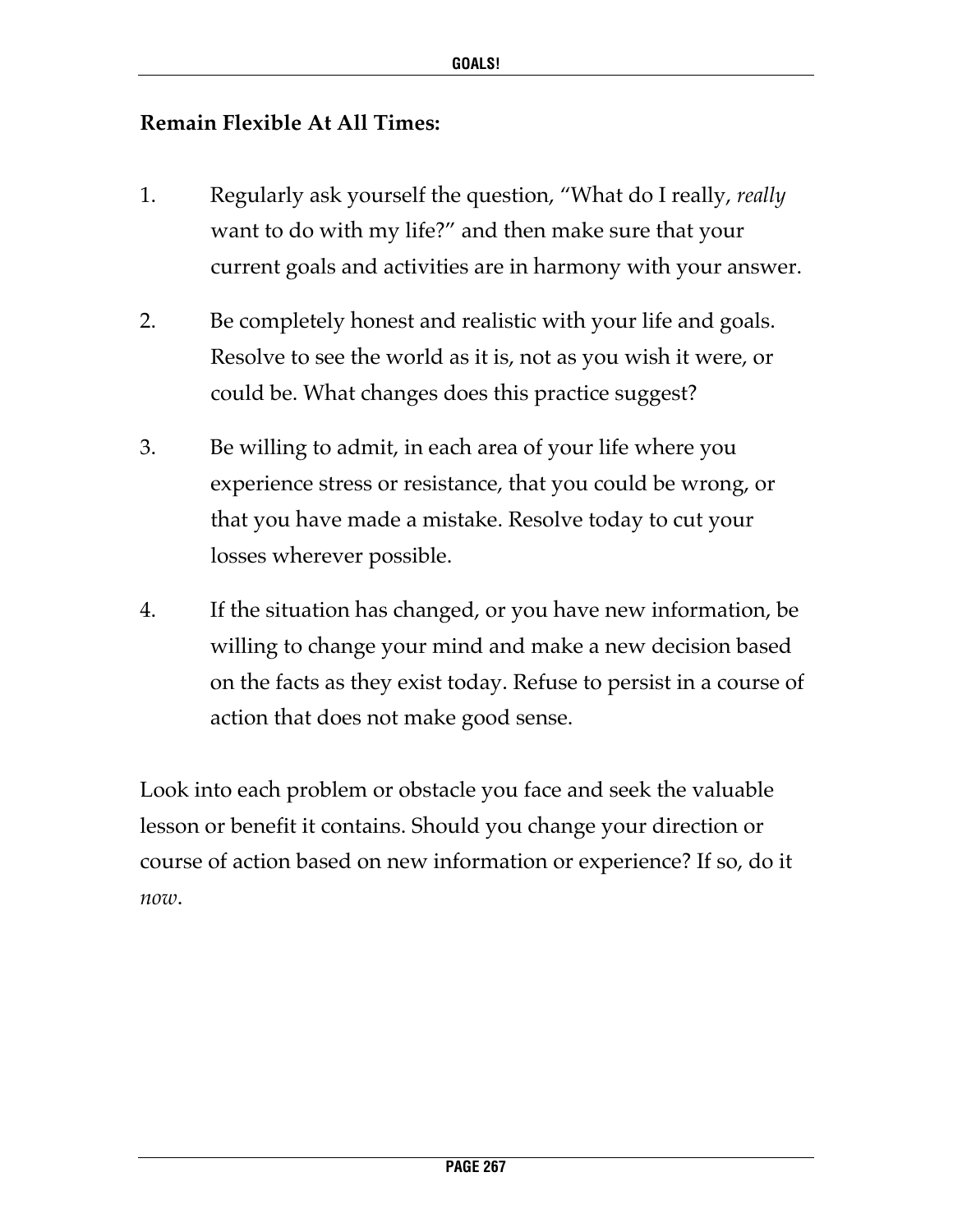# **CHAPTER NINETEEN Unlock Your Inborn Creativity**

*"Make every thought, every fact, that comes into your mind pay you a profit. Make it work and produce for you. Think of things not as they are but as they may be. Don't merely dream but create!"* Robert Collier

Tony Buzan is a brain expert. He is the past president of the Mensa Society, an organization only open to people who score in the top 2% on standardized I.Q. tests, and an author of several books on creativity, learning and intelligence. According to him, and to many other authorities in the field, the mental potential of the average person is largely untapped and virtually unlimited.

Your neocortex, your thinking brain, has approximately 100 billion cells or neurons. Each of these cells bristles, like a porcupine, with as many as 20,000 ganglia or fibers that connect it to other brain cells. Each of these cells is, in turn, connected and interconnected to thousands and millions of other cells, like an electric grid that lights up and powers a large city. Each of these cells, and each connection between these cells, contains an element of mental energy or information that is available to every other cell. This means that the complexity of your brain is therefore beyond belief or imagination.

According to Tony Buzan, and other brain experts, the number of combinations and permutations of brain connections you have is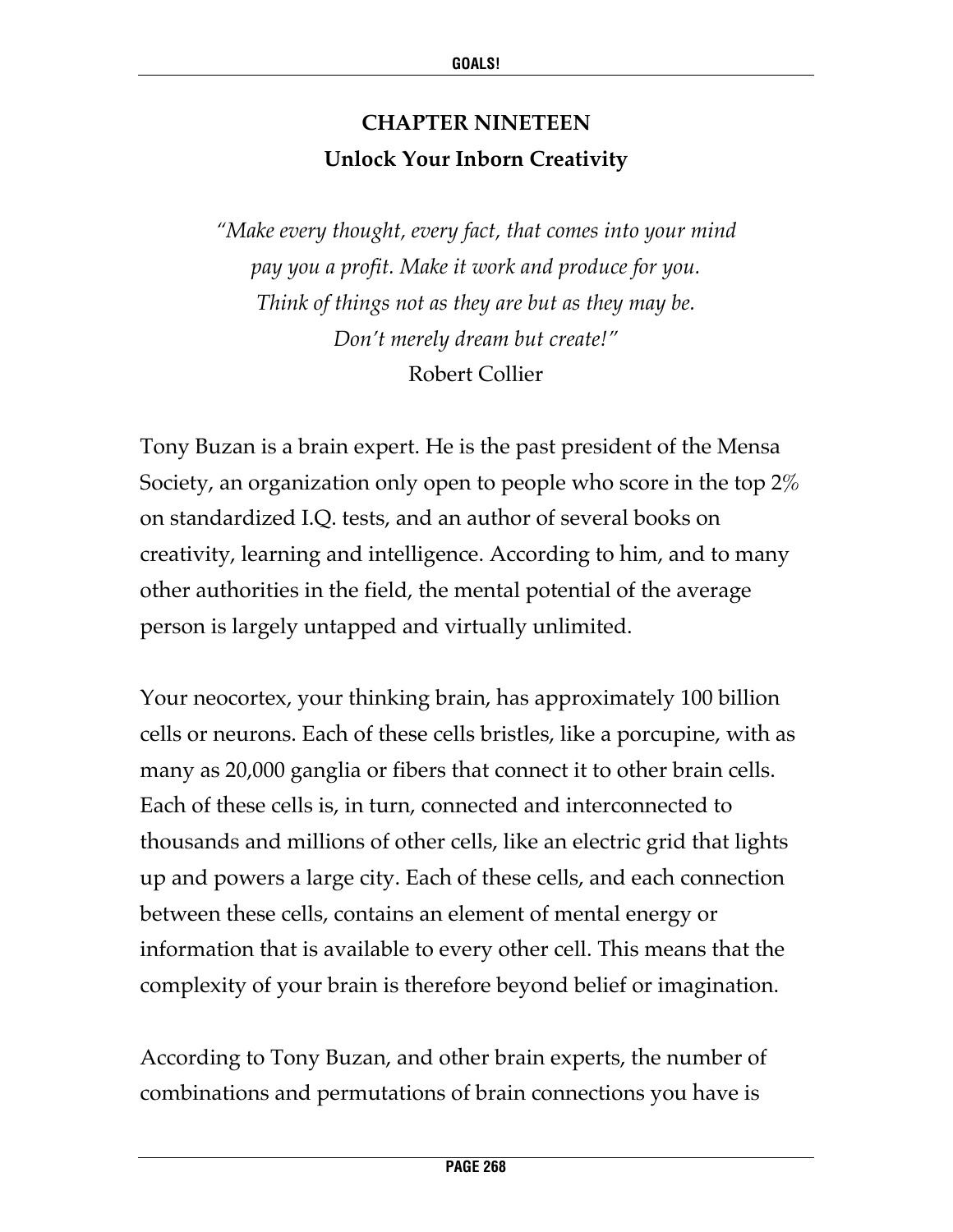greater than the number of molecules in the known universe. It would be the equivalent of the number one followed by eight pages of zeros, row after row and page after page.

### **Enormous Reserve Capacity**

As mentioned earlier, the average person uses about  $1\%$  or  $2\%$  of their brain capacity for 100% of their functioning in life and work. The rest is "reserve capacity" that is seldom tapped into or used for any reason. Most people "go to their graves with their music still in them."

You do not need to achieve a miracle to bring about spectacular results in your life. You only need to use a little bit more of your existing brainpower than you are using today. This small improvement in your thinking ability can change your life so profoundly that both you and others will be astonished by what you accomplish in the months and years ahead.

According to research conducted by Professor Sergei Yeframov in Russia some years ago, he concluded that if you could use just 50% of your existing mental capacity, you could complete the Ph.D. requirements of a dozen universities, learn a dozen languages with ease and memorize the entire 22 volumes of the Encyclopedia Britannica.

## **Double Your Income?**

If you are currently using only 2% of your mental potential, and you could increase that to 4%, you could double your income, shoot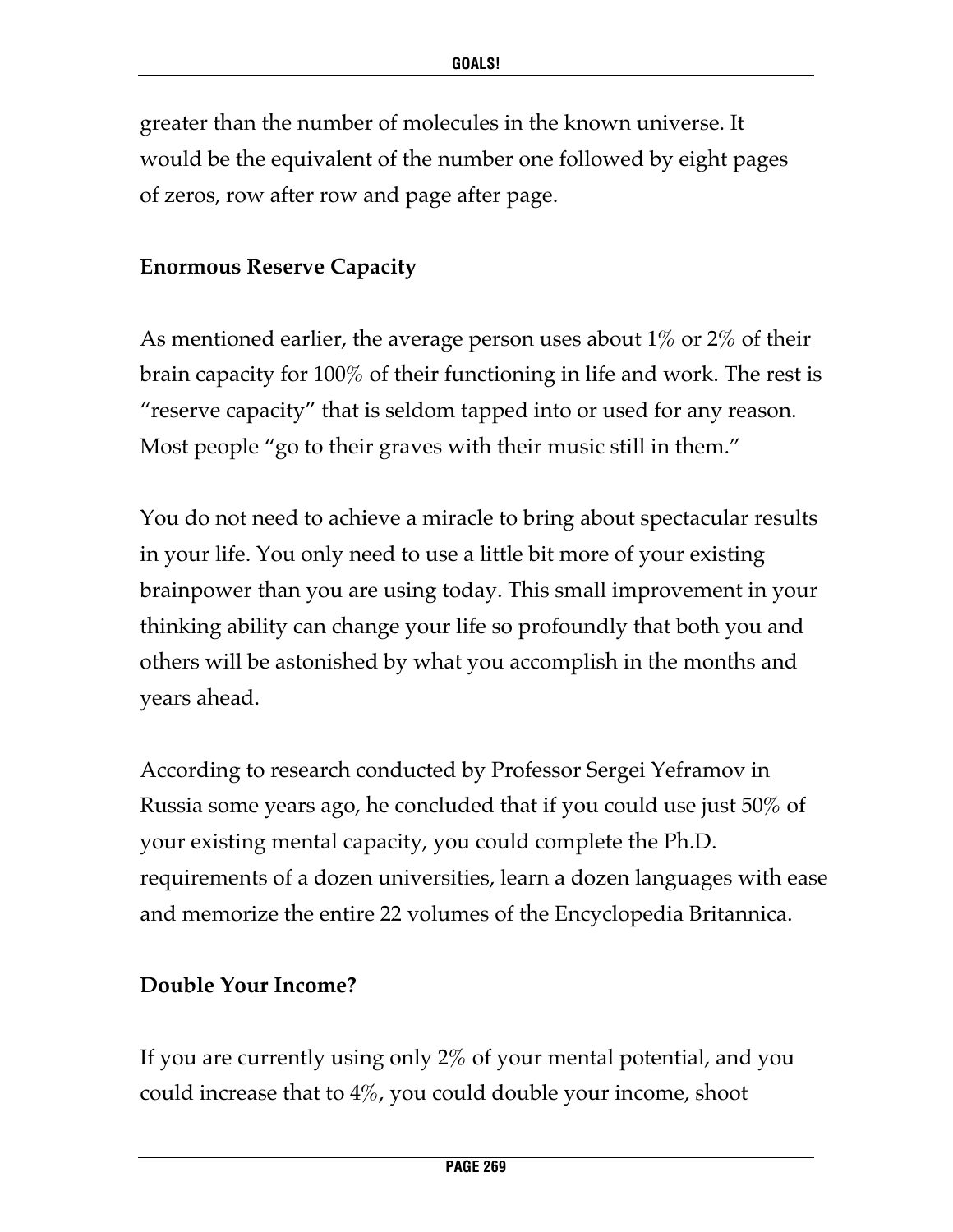ahead in your profession, rise to the top of your field and transform your life. If you could use 5% or 6% or 7% of your potential, you would begin performing at a level that would amaze yourself and everyone around you. It was estimated that even Albert Einstein never used more than 10% to 15% of his mental potential at the height of his powers, and he was considered to one of the greatest geniuses who ever lived.

## **Creativity Is A Natural Ability**

Fully 95% of children tested between the ages of three and five test out as highly creative. The same children, tested again as teenagers, test out at about 5% highly creative. What happened to them in the interim? As they went through school, they were taught that, "If you want to get along, you go along." They learned not to challenge the teacher or to suggest unusual ideas. In their attempts to be liked and accepted by their peers, they allowed their creativity to die down, like a fire without fuel.

The good news is that creativity is a natural and normal ability, possessed in quantity by virtually everyone. It is inborn, a part of your genetic structure, a faculty that is uniquely human. Everyone is creative. Fully 95% of the population has the ability to function at exceptional, if not *genius* levels, given the right situation and circumstances.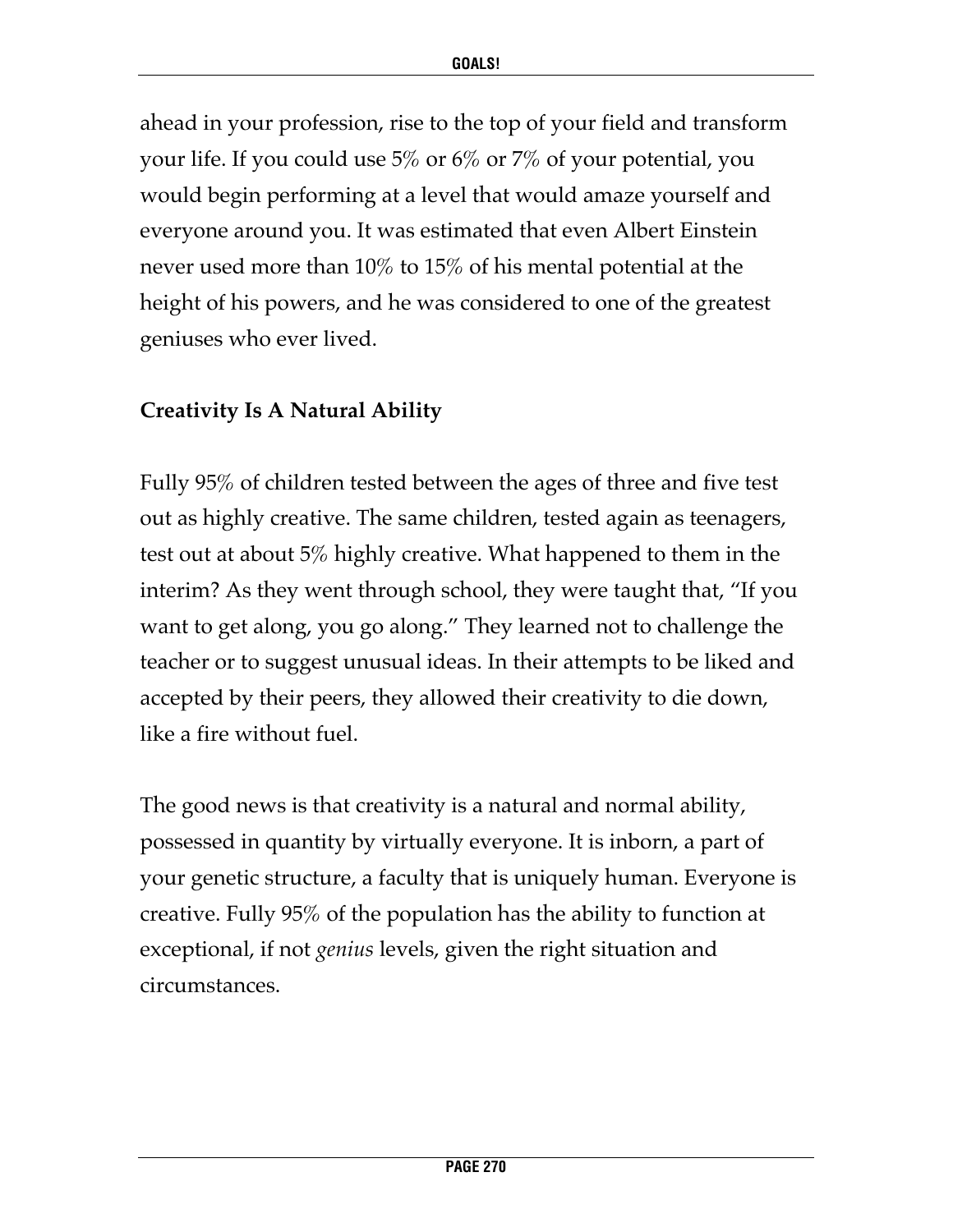### **Use It Or Lose It**

But your creativity is like a muscle. If you don't use it, you lose it. Just like a muscle, if you do not exercise your creativity and stretch it regularly, it becomes weak and ineffective. Your ability to generate ideas must be constantly utilized to be kept in top condition.

Fortunately, at any time, you can begin tapping into your creativity and using it at a higher level. You can actually begin activating more neurons and dendrites in your brain, creating more and more connections and interconnections. Each time you use more of your existing brainpower, you become even more capable of thinking better, and with greater clarity.

# **Ideas Are The New Source Of Wealth**

Today, we are in the information age. For the rest of your life, ideas will be the major source of new wealth. Ideas contain the keys to solving every problem. They are the most important tools for achieving any goals. And since your ability to generate new ideas is largely unlimited, your ability to achieve any goal you set for yourself is unlimited as well.

All wealth comes from *adding value*, from producing more, better, cheaper, faster and easier than someone else. One good idea for adding value for others is all you need to start a fortune.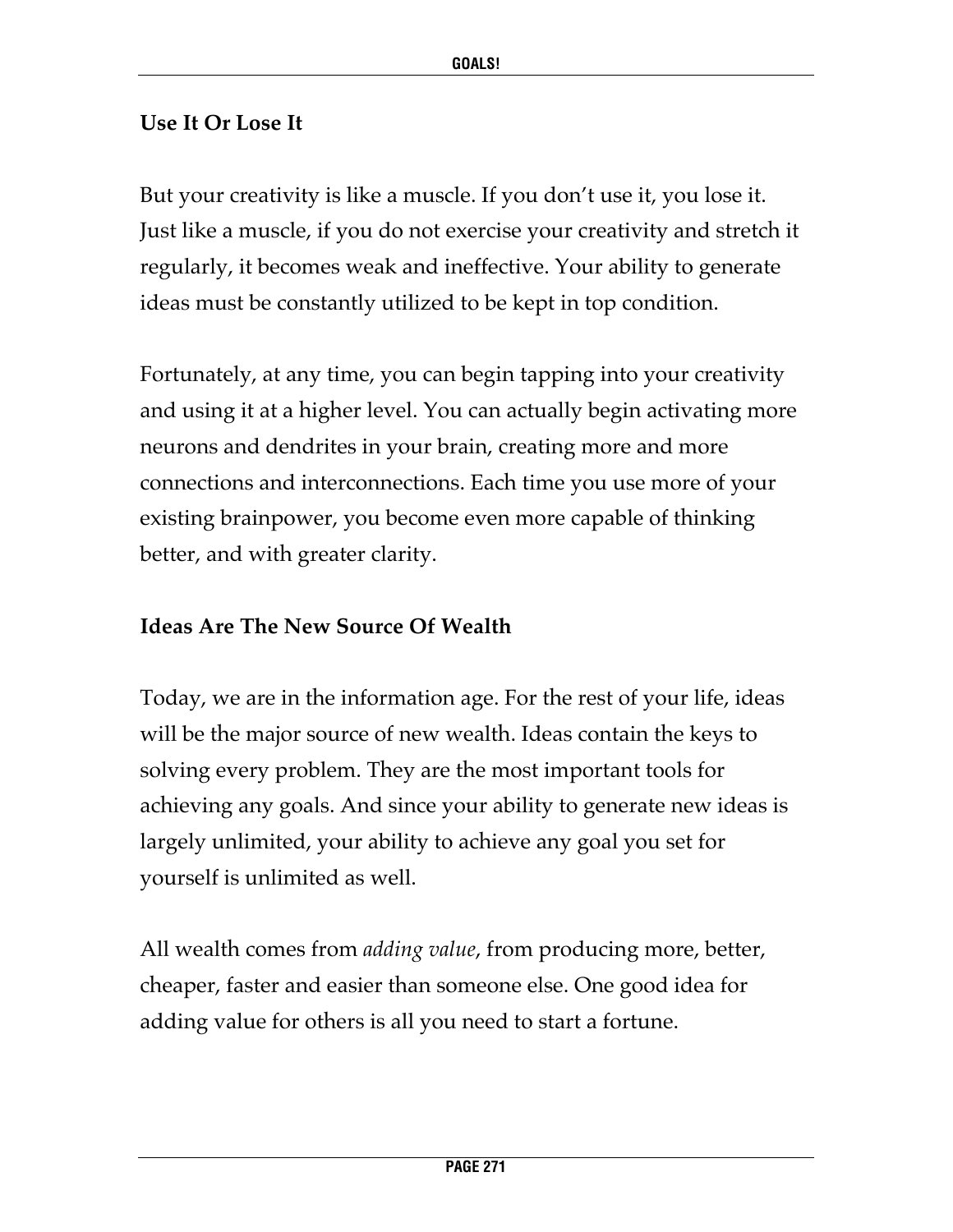When you have clear goals, written and rewritten, visualized and emotionalized, you trigger your conscious, subconscious and superconscious minds into generating a continuous flow of ideas for goal attainment.

## **Solve Any Problem**

There is no problem you cannot solve, no obstacle you cannot overcome and no goal that you cannot achieve by tapping into your creative mind, exactly as it is today. You have far more intelligence and mental potential right now than you could ever use, even if you lived 100 years. Just because you have not accessed all of your mental powers up until now does not mean that you cannot begin using them from this day forward.

Physical fitness and mental fitness are very similar, in some respects. If you want to become physically fit, you have to work out and engage in physical exercise. If you want to build physical muscles, you must "pump iron" and drive new blood into your muscles by straining them with dumb bells or bar bells. The more stress you put on your muscles, the stronger they become over time.

Your mind is very similar. In order to build your mental muscles, you have to "pump *mental* iron." You have to put stress and strain on your brain, concentrating all of your mental energies to generate ideas and solutions, and to solve problems on the way to your goals.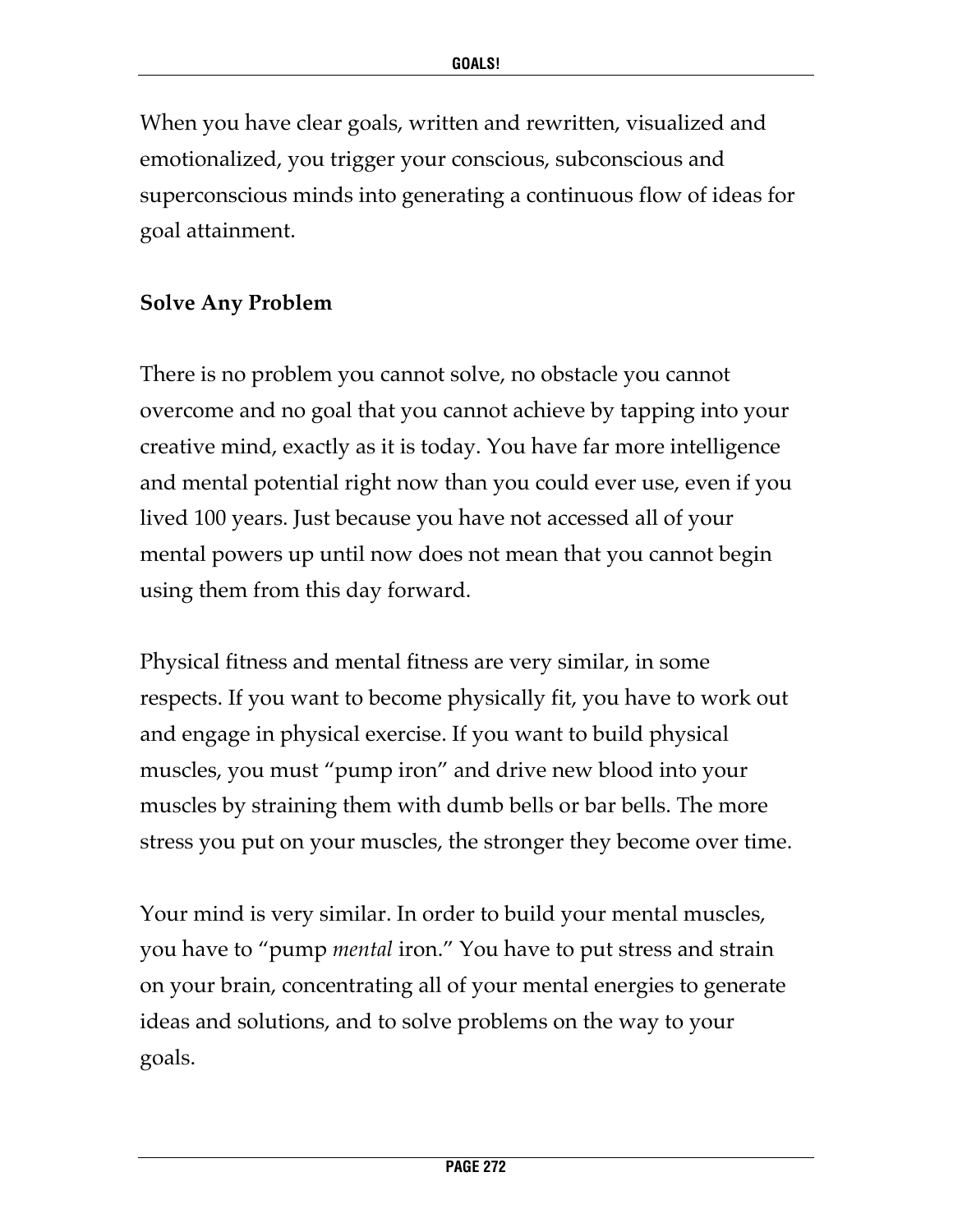## **Practice Mindstorming Regularly**

The most powerful technique for improving your intelligence and increasing your creativity is what I call "Mindstorming." The way it works is simple. The results that you get will be so amazing as to be life changing.

You begin the mindstorming process by first getting a clean sheet of paper. At the top of this page you write your goal or problem in the form of a question. The simpler and more specific the question, the better will be the quality of the answers that you generate in response to it.

For example, instead of writing a question like, "How can I make more money?" you would write, "How can I double my income in the next 24 months?"

Even better, if you are earning \$50,000 per year today, your question should be, "How can I earn \$100,000 per year by December 31 (of a specific year)?"

Each of your answers should be written using the "Three 'P' Formula." It should be Personal, Positive and in the Present Tense. In other words, your answers should be written as affirmations or instructions from your conscious mind to your subconscious mind. Often, you will write down answers on this sheet and promptly forget them. Then, sometime later, as a result of superconscious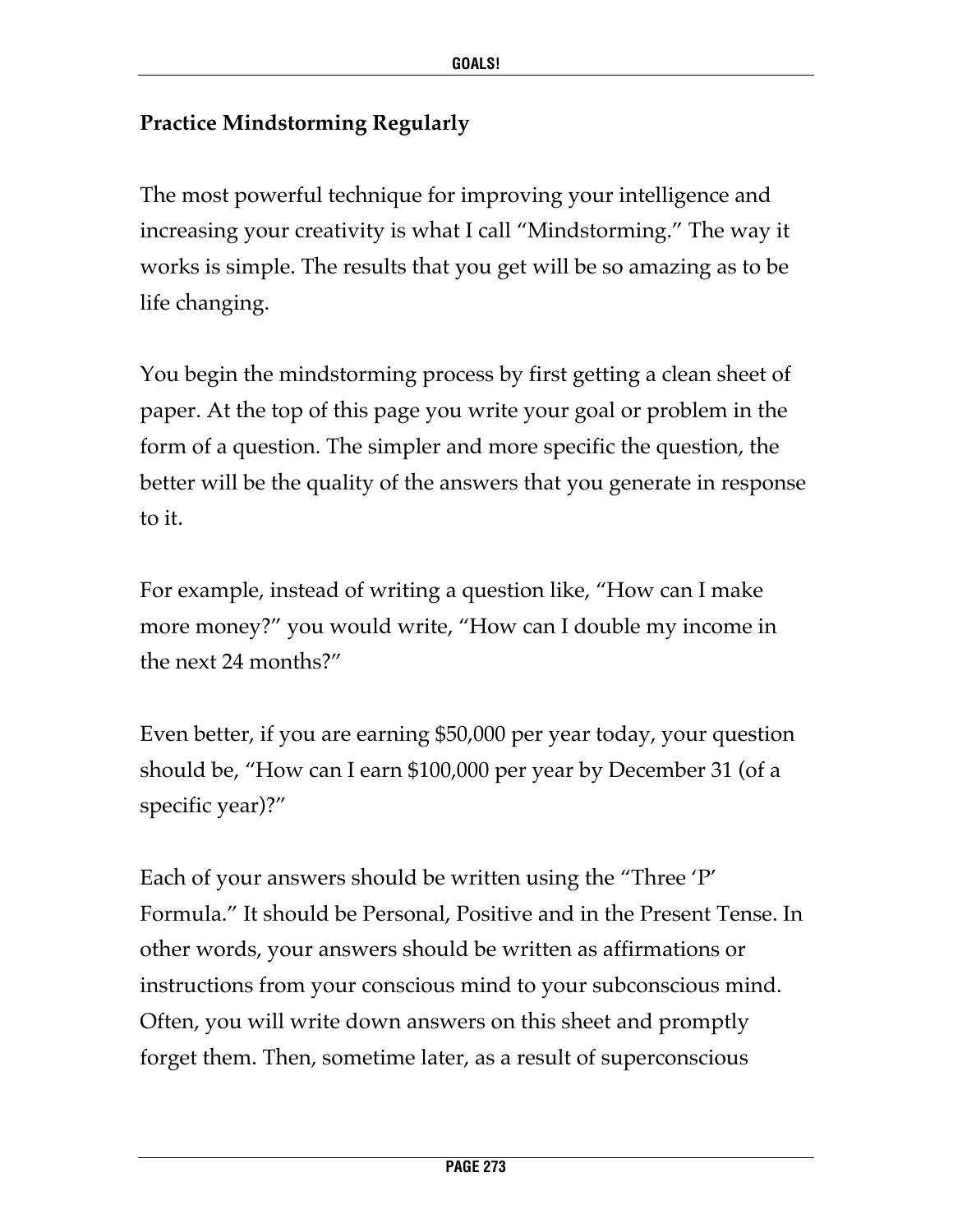functioning, you will attract into your life an opportunity to put one of your answers into action.

## **Mastering The Method**

Once you have written your question at the top of the page, you then discipline yourself to generate at least 20 answers to that question. You can write down more than 20 answers to the question, but it is essential in this exercise that you set a goal for a minimum of twenty.

Your first three to five answers will be easy. You will quickly come up with answers like "work harder," "start earlier and stay later," "work on higher value tasks."

Your next five answers will be more difficult. You will have to drill down and dig deeper to come up with less obvious ways but more creative ways to answer your question.

Your last ten answers will be the most difficult of all. Many people find this part of the exercise so difficult that their minds go blank. Their eyes glaze over. They become light headed with the rush of blood to their brains that takes place when you begin this process of "pumping mental iron."

However, no matter how long it takes, especially the first few times you practice this exercise, you must discipline yourself to keep writing until you have at least 20 answers. Sometimes the 20 $^{\rm th}$  answer that you generate will be the breakthrough answer that enables you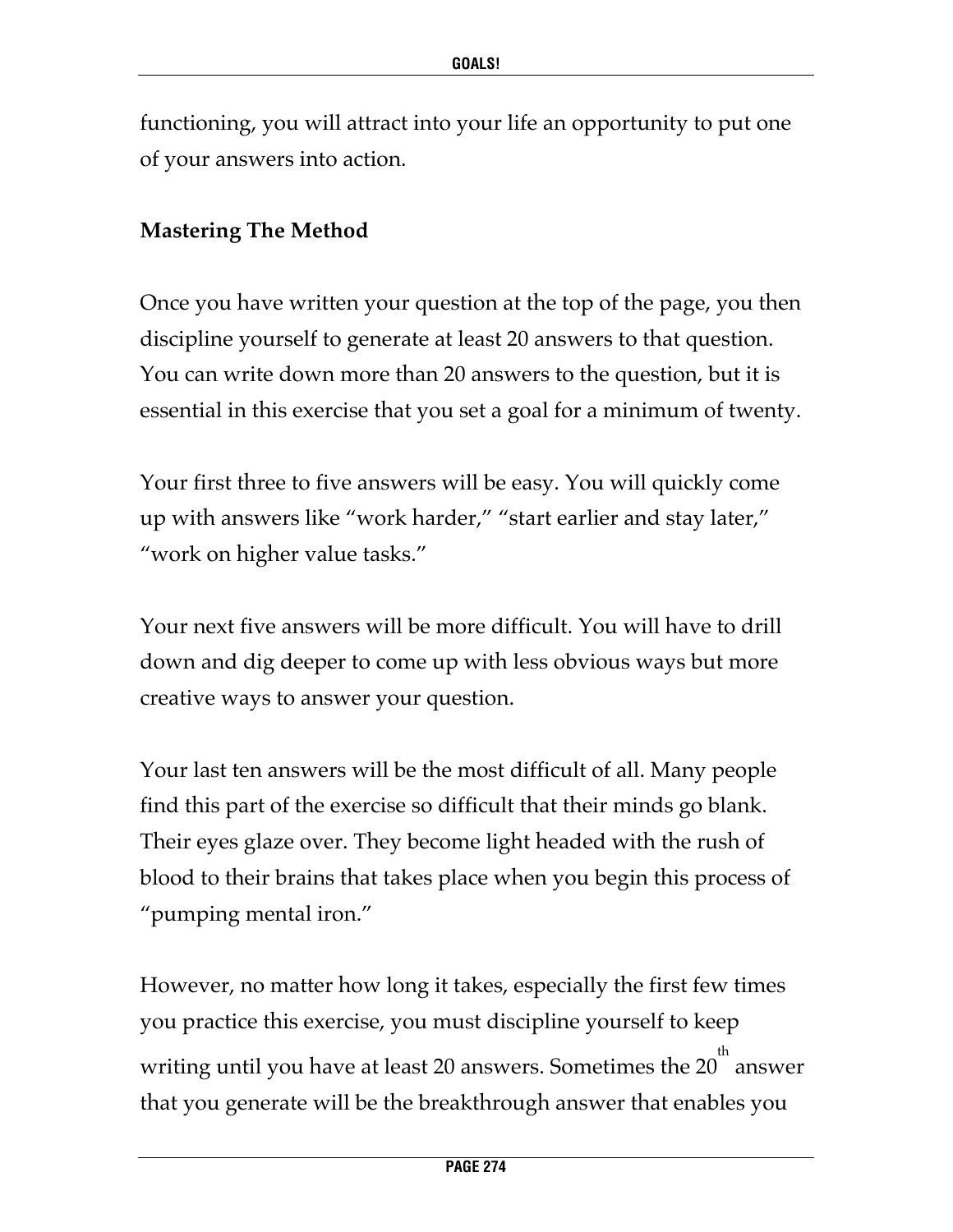to save yourself thousands of dollars and many hours of hard work. Often, your last answer is the inspired idea that changes your life and career.

### **Select One Action**

Once you have at least 20 answers, go back over your list and review your answers. Then, select at least one action that you can take immediately to begin moving yourself more rapidly toward your goal, or toward solving the problem.

You can multiple the effectiveness of this process by taking the very best answer that you identified in the first list of 20 and writing it at the top of a fresh sheet of paper in the form of a question. Then, see if you cannot generate 20 answers to that question as well. This combination exercise will rev you up mentally, like stepping on the accelerator of a car while the transmission is in neutral. Your mind will sparkle and dance with mental energy, and bristle with ideas, like the bright lights of a Christmas tree.

For example, your first question could be "How can I double my income to \$100,000 over the next 24 months?" One of your answers could be, "I work two extra hours each day."

You could transfer this answer to a new sheet of paper and phrase it as a question: "What can I do to get two extra hours of productive time each day?" You can then begin writing 20 different things that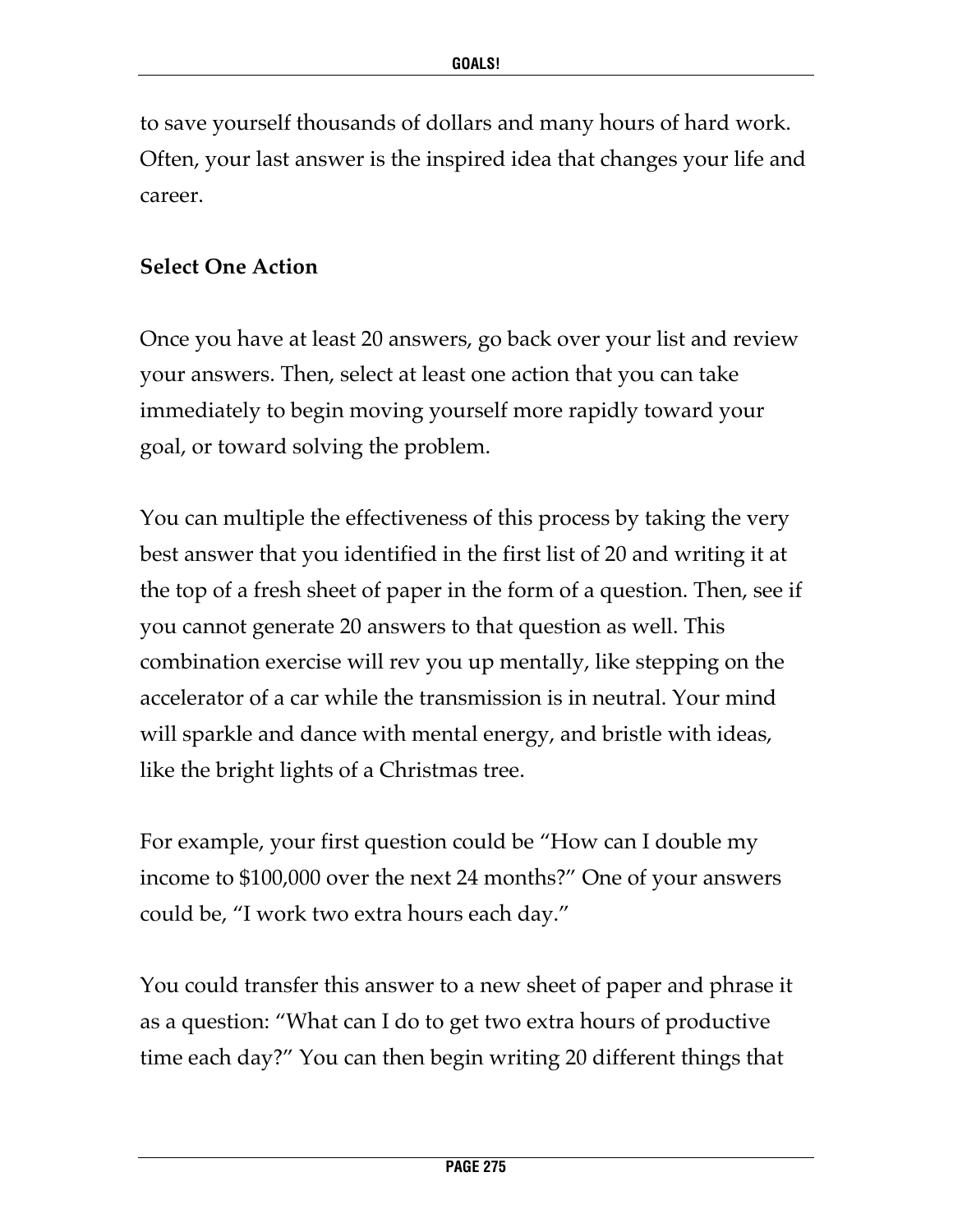you can do to save time, gain time and spend two additional hours on productive work each day.

Whatever answer you choose, put it into action *immediately*. Do something. Do anything. The faster you take action on this exercise, the greater and more continuous will be the flow of ideas as you go throughout the day. If you generate these ideas and then do nothing with them, the creative flow will slow down and stop.

## **Use Mindstorming On Every Goal**

The very best time to do this exercise is first thing in the morning, right after you have rewritten your goals in your spiral notebook. Each morning, you can take one goal, rewrite it as a question and then generate 20 answers to that question. You can then immediately get busy and implement one of your answers.

You can perform this exercise repeatedly on the same goal, if the goal is big enough and important enough to you. Don't worry about writing down the same answers, over and over again. The more you practice this exercise, the more likely it is that you will trigger completely unexpected breakthrough ideas. This may require several days or even weeks of work before the flash of inspiration takes place. You must be patient and determined. It will come.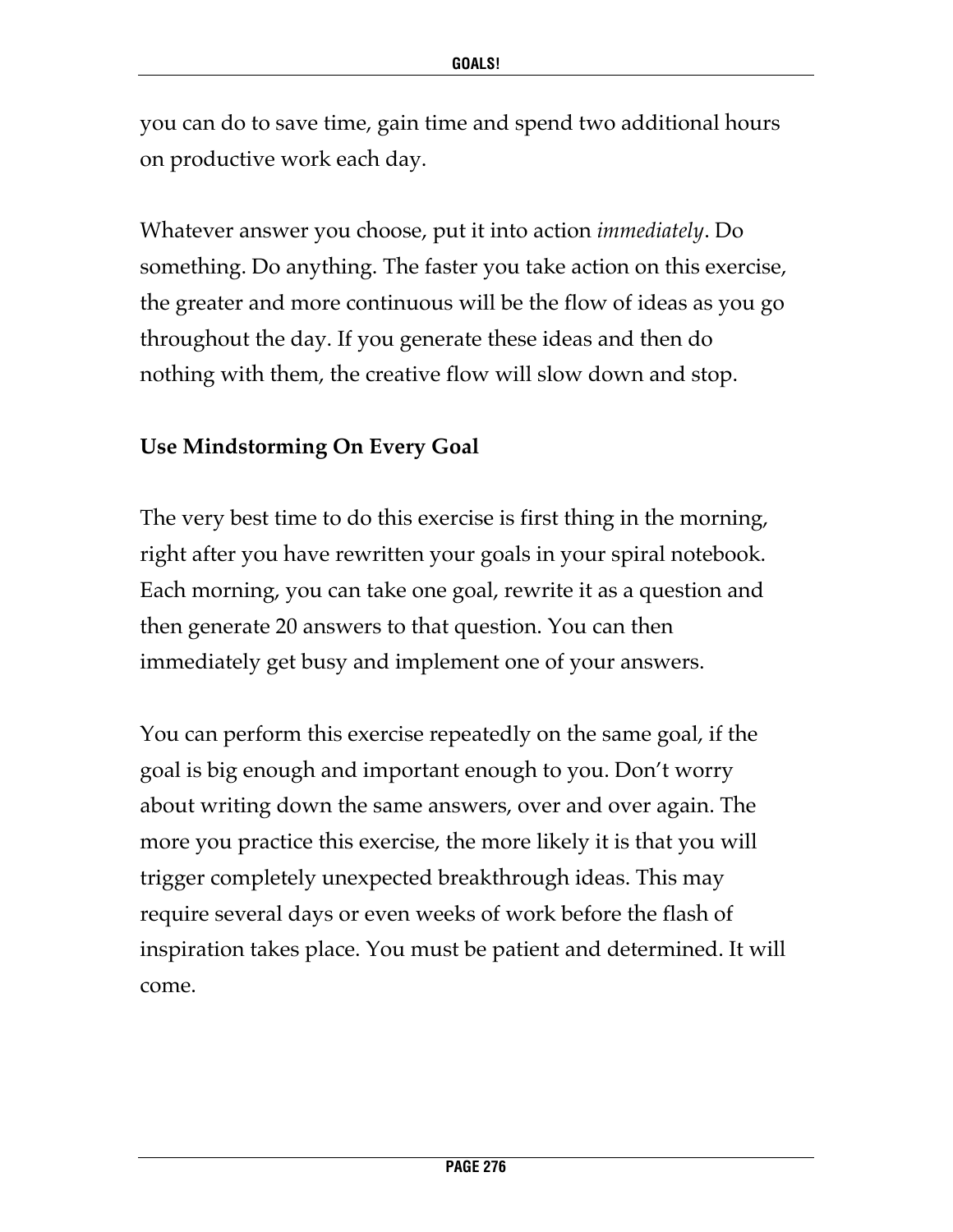### **The Cumulative Power of Idea Generation**

Imagine that you were to perform this exercise every morning before you started out, five days per week. You can take the weekends off to relax your brain. If you did this exercise five days per week, you would generate 100 ideas per week. If you practiced this exercise 50 weeks per year, you would generate 5,000 ideas over the course of the next 12 months. And you don't even have to think on your vacation!

If you were then to implement one new idea each day to help you to move faster toward your goals, that would work out to one idea per day, multiplied times five days per week, multiplied times 50 weeks per year. This would amount to 250 new ideas per year that you would implement in your life.

Now, here is a question: Do you think that this exercise, conducted regularly, would have an impact on your life and future? In a world where the average person has very few ideas at all during the year, do you think that this exercise would give you an edge in your field? Do you think that, if you did this every day, you would soon become wealthy and successful in anything to which you applied yourself? I think the answer is clear.

One good idea can save you years of hard work, or thousands of dollars. A multiple of good ideas, one after the other, building on each other, will make you rich, happy and successful, virtually without fail.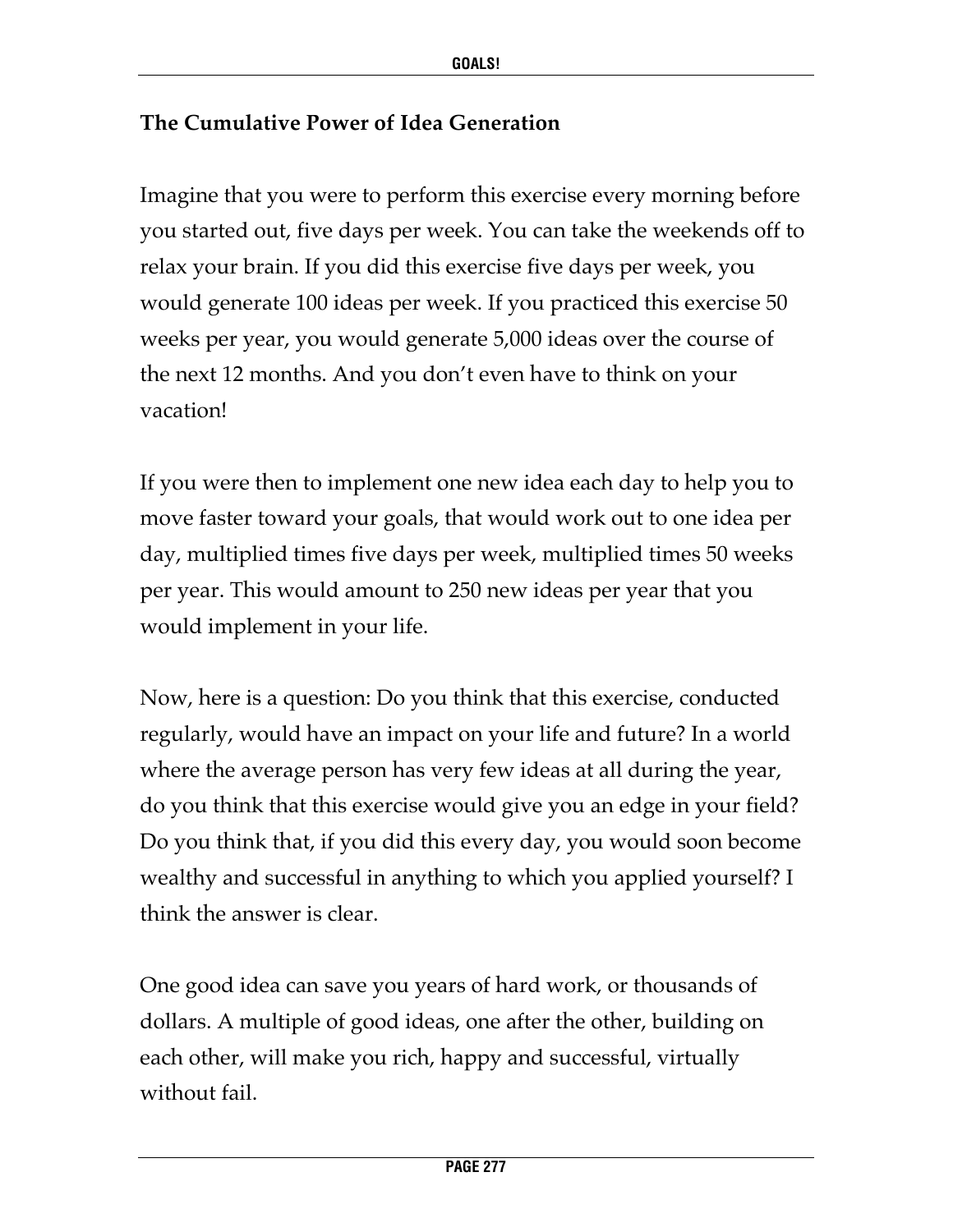#### **Focus On The Solution**

As mentioned earlier, successful people are intensely *solution*-*oriented*. The fact is that life is a continuous succession of problems and difficulties, without end. This river of problems is only interrupted by the occasional *crisis*, which makes the problems seem small in comparison.

In fact, if you are living a busy life, you will probably experience a crisis of some kind every two to three months throughout your life. You will have business crises, family crises, financial crises, health crises and other crises. The problems and crises never stop. They keep coming, like the waves of the ocean. The only thing you can control is your *responses* to these problems and crises. And therein lies the key to your success.

Successful people respond effectively to problems. Ineffective people do not. Successful people take a deep breath, relax and think clearly. They look for the good in every situation. They seek the valuable lesson. Above all, they focus on the solution, on what can be done, rather than what has happened and who is to blame.

## **Deal With Each Problem Effectively**

There is a methodology that you can use to solve any problem. It requires that you approach the business of problem solving systematically, and in an organized fashion. Just like there is a process for solving mathematical problems, there is a process for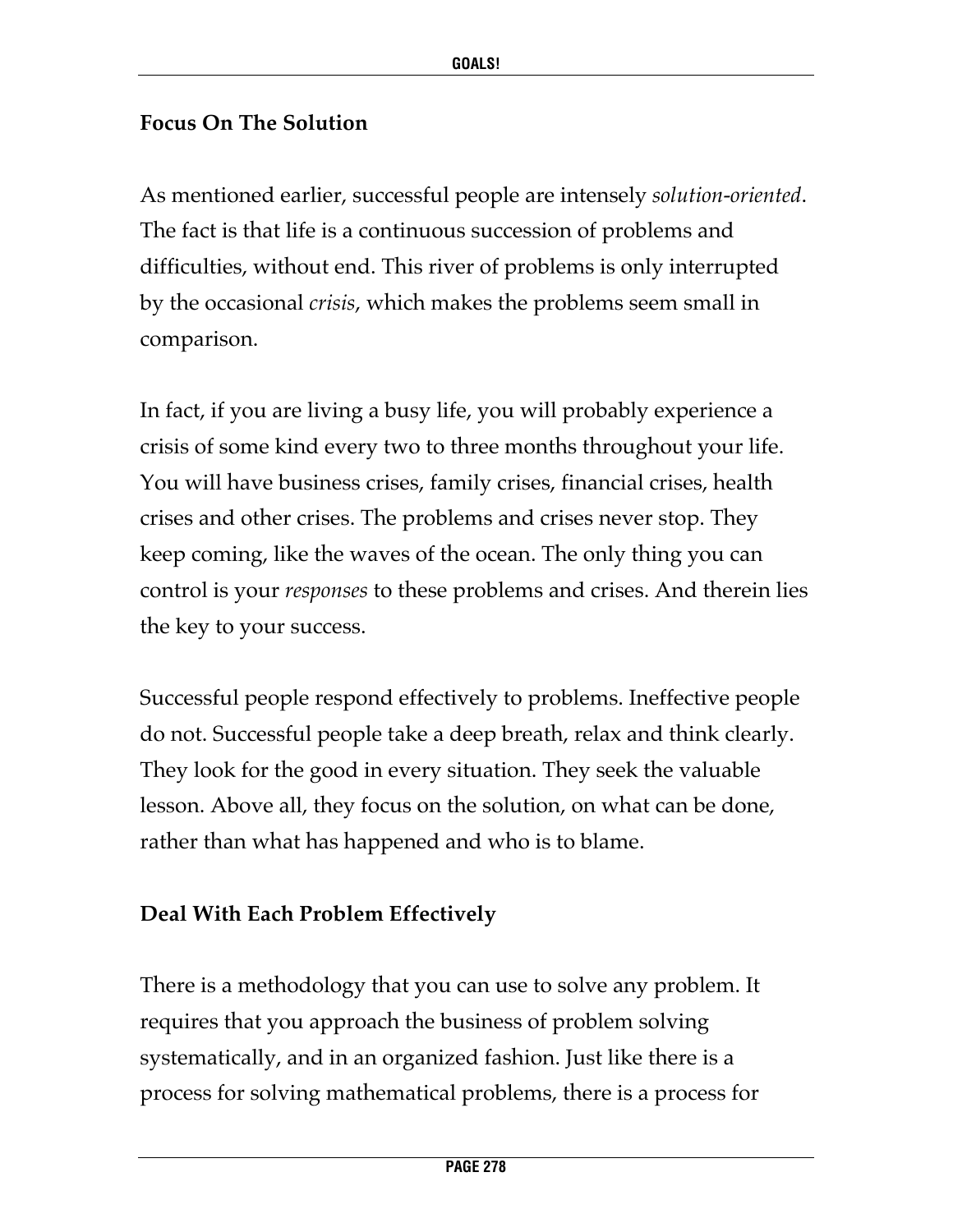solving business and life problems, and you can learn it use it for the rest of your career.

*Step One:* Define the problem clearly. A problem properly defined is half solved. It is absolutely amazing how much time is wasted floundering around looking for a solution when no one is quite clear about the problem.

*Step Two:* Ask, "What are all the possible causes of this problem?" Look for both the obvious and the not so obvious causes of the problem. How did it begin? What are its origins? What triggered it in the first place? What is the critical variable that changed to cause the problem in the first place? What assumptions were made that led to the problem? Just like a doctor conducting an intensive examination on a sick patient, you should thoroughly dissect the problem before you attempt to solve it.

*Step Three:* Ask, "What are all the possible solutions?" Avoid the natural tendency of most human beings to leap from a problem definition to a conclusion regarding a solution of some kind. Always ask, "What else is the solution?"

Sometimes the best solution is to nothing at all. Sometimes the best solution is to gather more information. Sometimes, the best solution is to realize that this is not your problem and pass it onto someone else whose responsibility it is.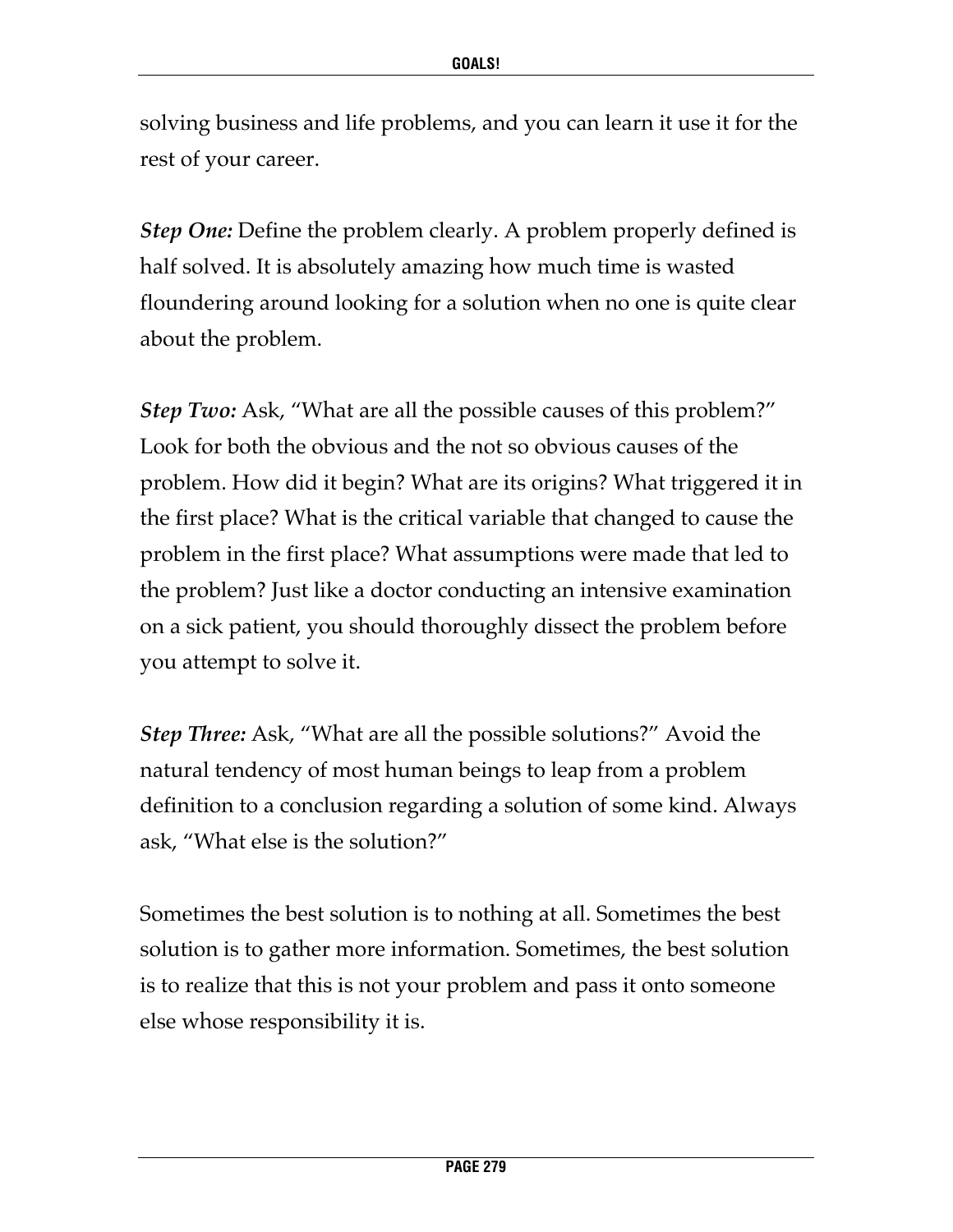*Step Four:* Once you have identified several possible solutions, ask, "What must this solution *accomplish*?" the only way you can judge the attractiveness of a solution is to determine, in advance, what you want the solution to accomplish.

You've heard it said that, "The operation was a success, but the patient died." It is very common for us to initiate a solution, and implement it, but the problem is not only *not* solved, but it is worse than it was before we took action in the first place.

Be sure that the solution you select will accomplish the purpose you had in mind when you started on the problem solving exercise in the first place.

*Step Five:* Once you have decided on the ideal solution, assign specific responsibility, or take responsibility yourself for implementing the solution. Set a deadline for implementation. Set a measure by which you can determine if the solution has been effective.

A problem solving discussion that does not lead to agreement on a specific solution, accompanied by the assignment of personal responsibility and a deadline, is a problem that will come back over and over again, without resolution.

Practice this systematic method of dealing with a problem over and over until it becomes a habit of thinking. You will be amazed at how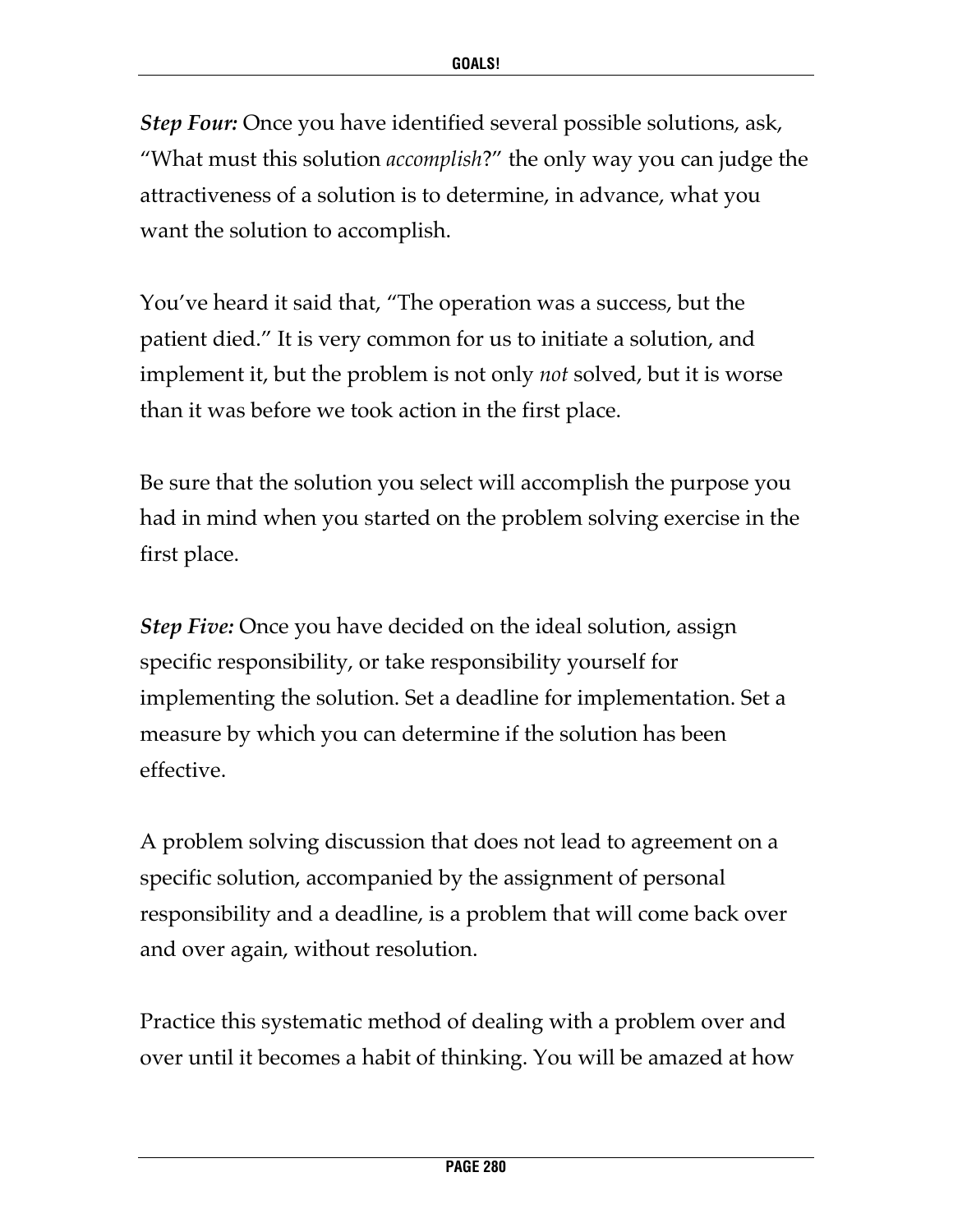much more effective you become, and how much better your results will be using this method.

### **The Key To Victory and Success**

In studying warfare and battles over the centuries, I have always been fascinated by the situations where a smaller force defeated a numerically superior force. In every case, what I discovered was that the numerically smaller force was far better organized, more methodical and more orderly in its plan of attack and execution than was the larger, more disorganized force.

By the same token, an ordinary person, with a system or recipe for problem solving, can run circles around highly intelligent or well educated people who throw themselves at their problems without a method or process for solving them.

These two methodologies, mindstorming and the systematic approach, give you a tremendous advantage in mastering the inevitable problems and difficulties of life.

#### **Write It Down**

Always be sure to *think on paper*. Write things down. There is something that happens between the brain and the hand when you write. You get a greater sense of clarity and understanding with regard to the issues involved. You think better. Your perception is sharper. You actually become smarter and more creative by the very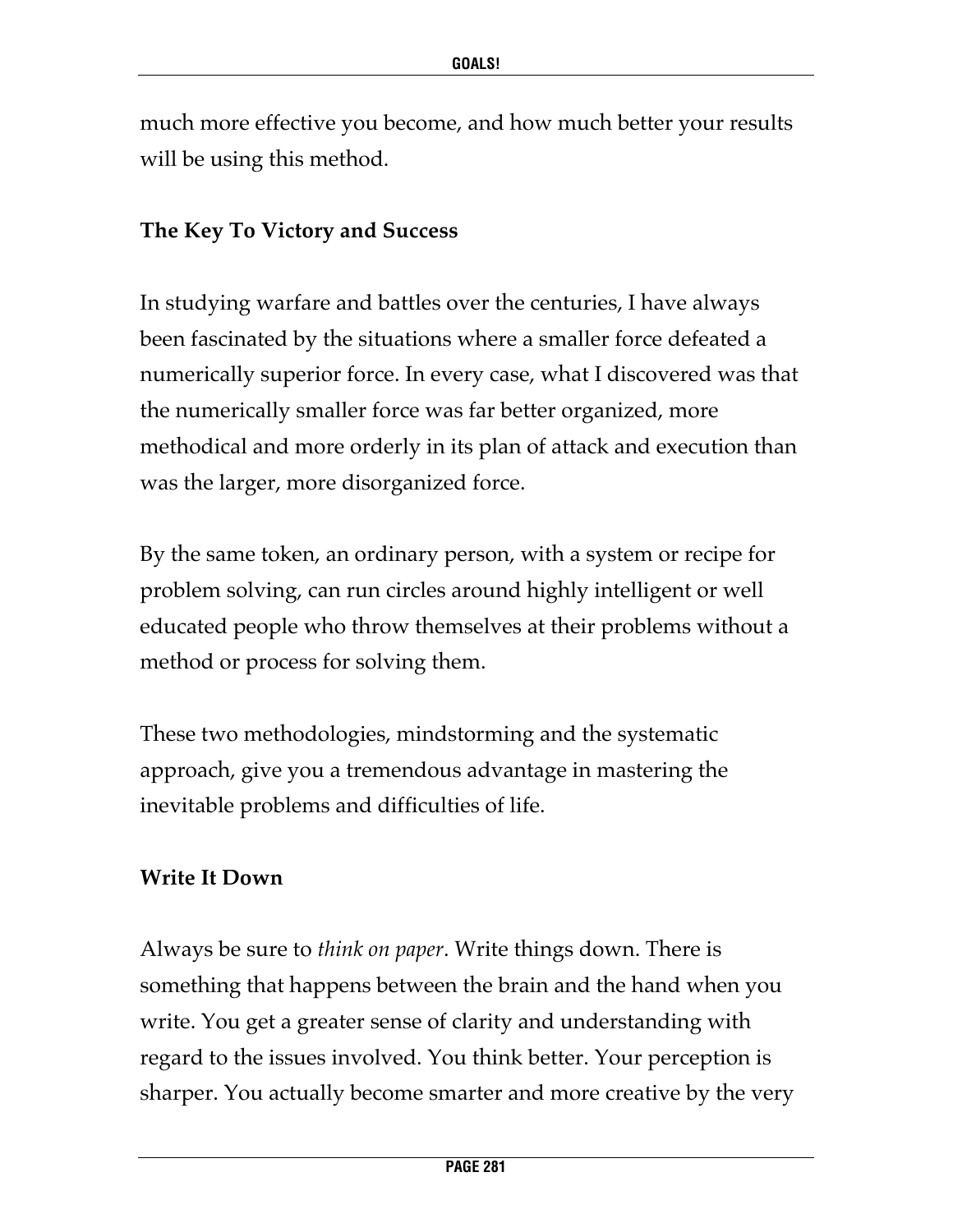act of writing everything down as you go along, and before you make a decision.

### **Play Down The Chessboard**

One of the most powerful creative thinking exercises you can practice is called "Scenario Planning." In scenario planning, you play down the chessboard of life and imagine what might happen sometime in the future.

Even though the future is largely unknowable, certain trends taking place today will continue into the future. Certain events taking place around you will affect these trends, if not interrupt them in different ways. Completely unexpected events will arise that will require that you change your plans completely.

#### **Answer Two Questions**

In scenario planning, you ask yourself two questions. First, "What are the *three* worst things that could possibly happen in the months or years ahead that would negatively affect my business or my personal life?"

Write them down. Be brutally honest with yourself. Refuse to wish or hope for the best. For example, imagine that your best customer went out of business or was unable to pay you for the products or services that you had sold to him. What would you do? How would you react? What steps could you take to guard against this eventuality?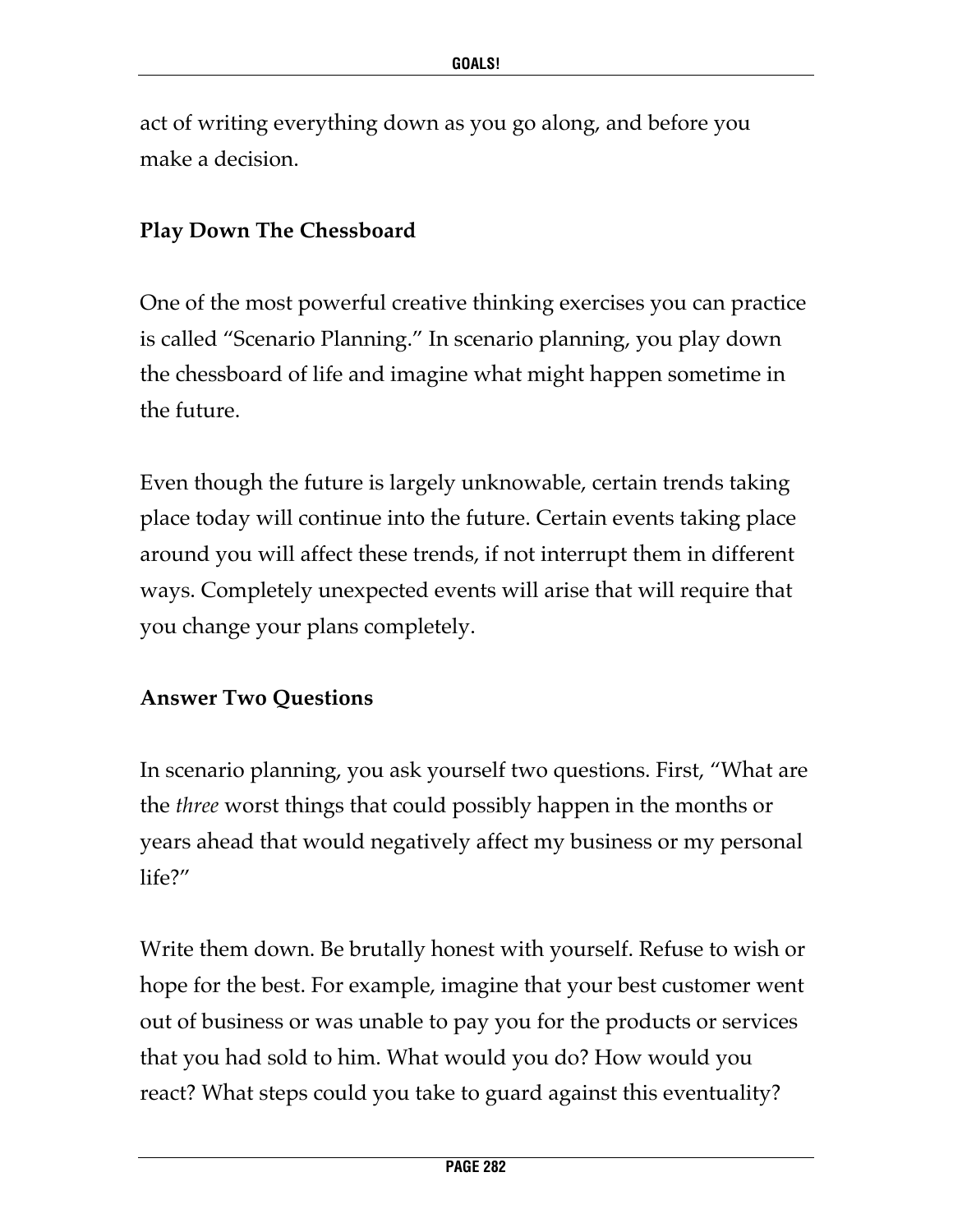Next, ask yourself, "What are the three best things that could possibly happen to me in the months and years ahead?"

With your answers to either of these questions, you can use mindstorming to prepare yourself for any eventuality. If it is a potential setback, ask yourself, "How could we guard against this setback?" Then generate 20 answers to this question.

If it is a possible opportunity, ask yourself, "How could we increase the likelihood of this opportunity taking place, or take advantage of this opportunity as it is today?" Write out 20 answers to this question, as well.

Each time you ask yourself one of these questions, like an electric spark, you will trigger ideas and insights. The more you think about these key questions, the more you will activate your superconscious mind to give you insights and flashes of inspiration that will enable you to seize opportunities or avoid dangers.

## **Develop Your Options**

One of the most important parts of your personal philosophy should revolve around the development of options. The rule is, "You are only as free as your well developed alternatives." If your goal is to be happy, successful and free, you must have *choices*. There must be more than *one* thing that you can do, in every situation. You can never allow yourself to be trapped with only one course of action open to you.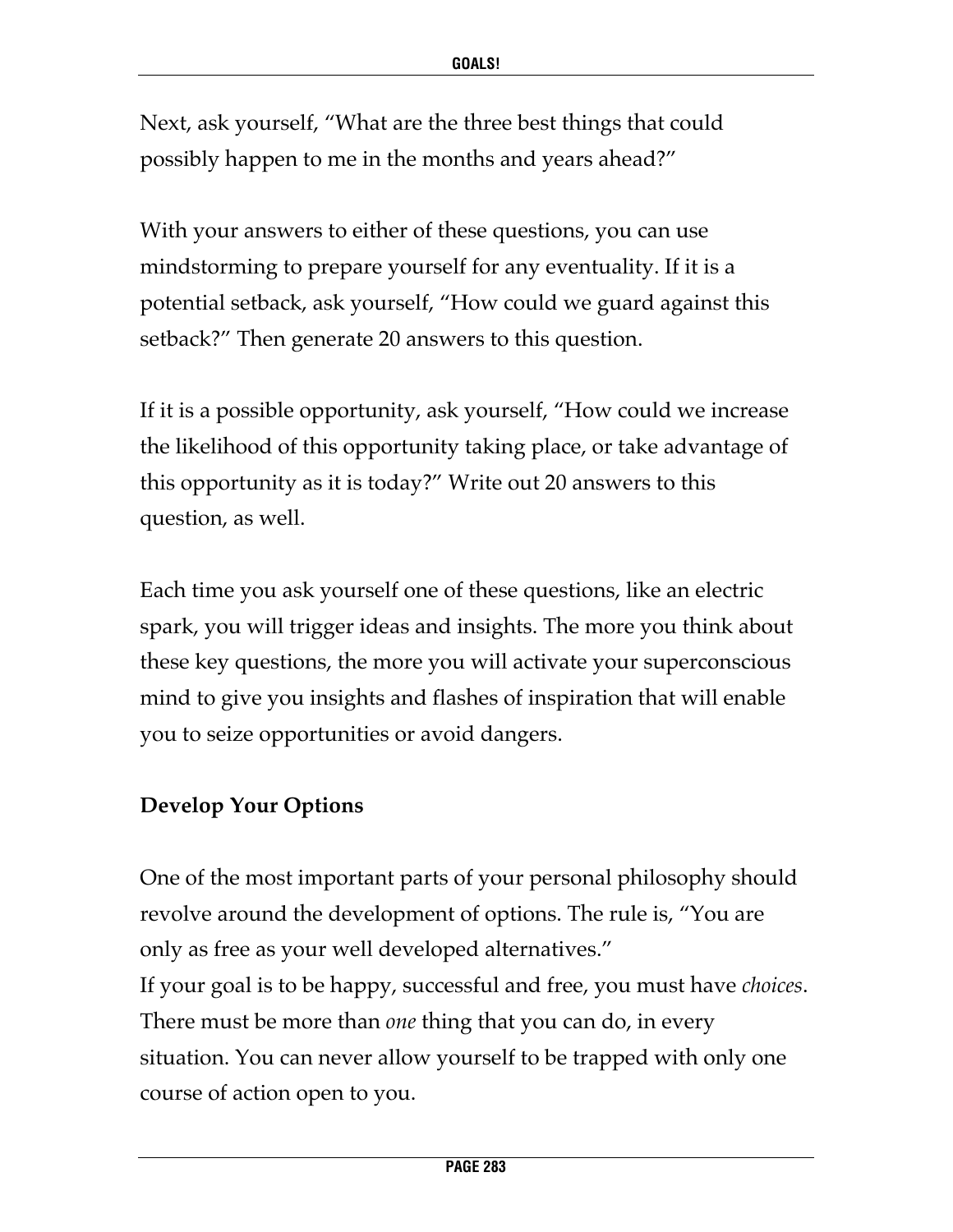From the time you take your first job, make your first investment or embark on any part of life, you should immediately begin to develop an alternative to that, if something should go wrong.

## **Develop Your Plan B**

Frederick von Bismarck, the "Iron Chancellor" of  $19^{^{\rm th}}$  century Germany, was considered to be the finest statesmen of his age. He was able to juggle competing nations, principalities and powers against each other in the process of forming Germany into a unified national state. His political life was an endless process of negotiating, back and forth, winning and losing, time after time.

Bismarck was famous for always having a back up plan completely developed before he began negotiations on his main plan. This became known as a "Bismarck Plan," a "Plan B." You should always have a "Plan B" for the important parts of your business and personal life as well.

What is your Plan B? What is your backup plan if your current job, career, industry or course of action does not work out successfully? What is your backup plan if your current investments do not work out, or if your "best laid plans" fail? What are your alternatives? What would you do if you found yourself out on the street tomorrow, or in the position of having to start over?

The more options you have, the greater mental freedom you have, as well. The more alternatives you have thought through and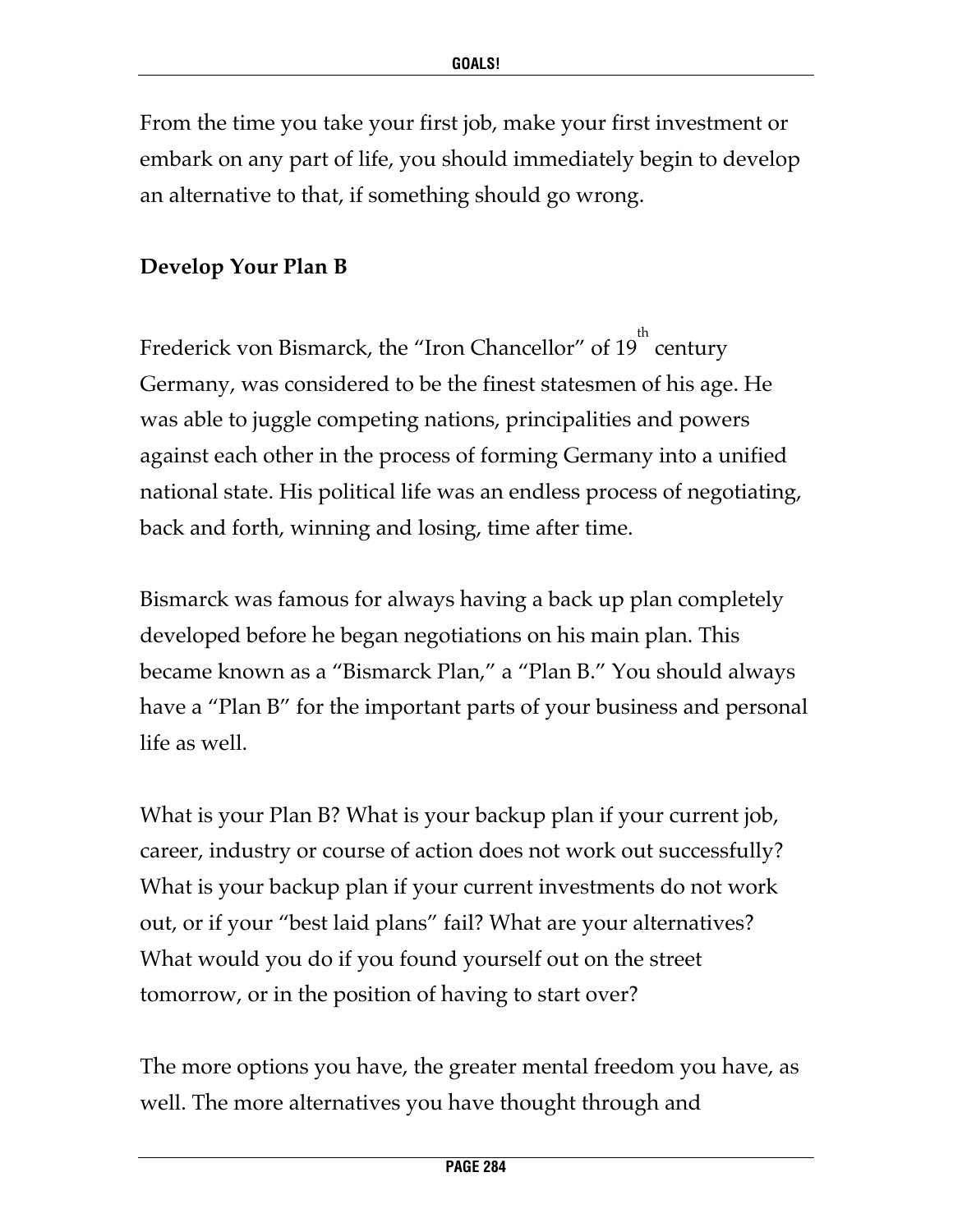developed, the greater power you will have in any situation. The more that you have developed different courses of action, in case the one you are following does not work out, the greater confidence and you will have. This is why one of the most important things you do throughout life is to increase the range of your "freedom of action." Use your creativity to develop options and alternatives continually, no matter how well things are going at the moment.

#### **Long Term Thinking**

Your ultimate goal in your business and your career is to earn as much money as possible and to achieve financial independence. All profit, all financial success in our society comes from "adding value" of some kind. When you add value, you put yourself into a position to capture some of that value in the form of increased income, profit or dividends. This is the basic law of all market economics, and like most basic laws, it is unknown or misunderstood by most people working in our society today.

One of the questions you can ask in your mindstorming exercise is, "What can I do to increase my value to my customers today?" You might ask, "Who are my *ideal* customers? What can I do to attract more of my ideal customers into buying from me?"

Best of all, you should ask, "What would I have to do to *deserve* more of exactly the kind of customers that I want to have?" What could you do more of, or start doing, to be more deserving of having more of the customers you really want?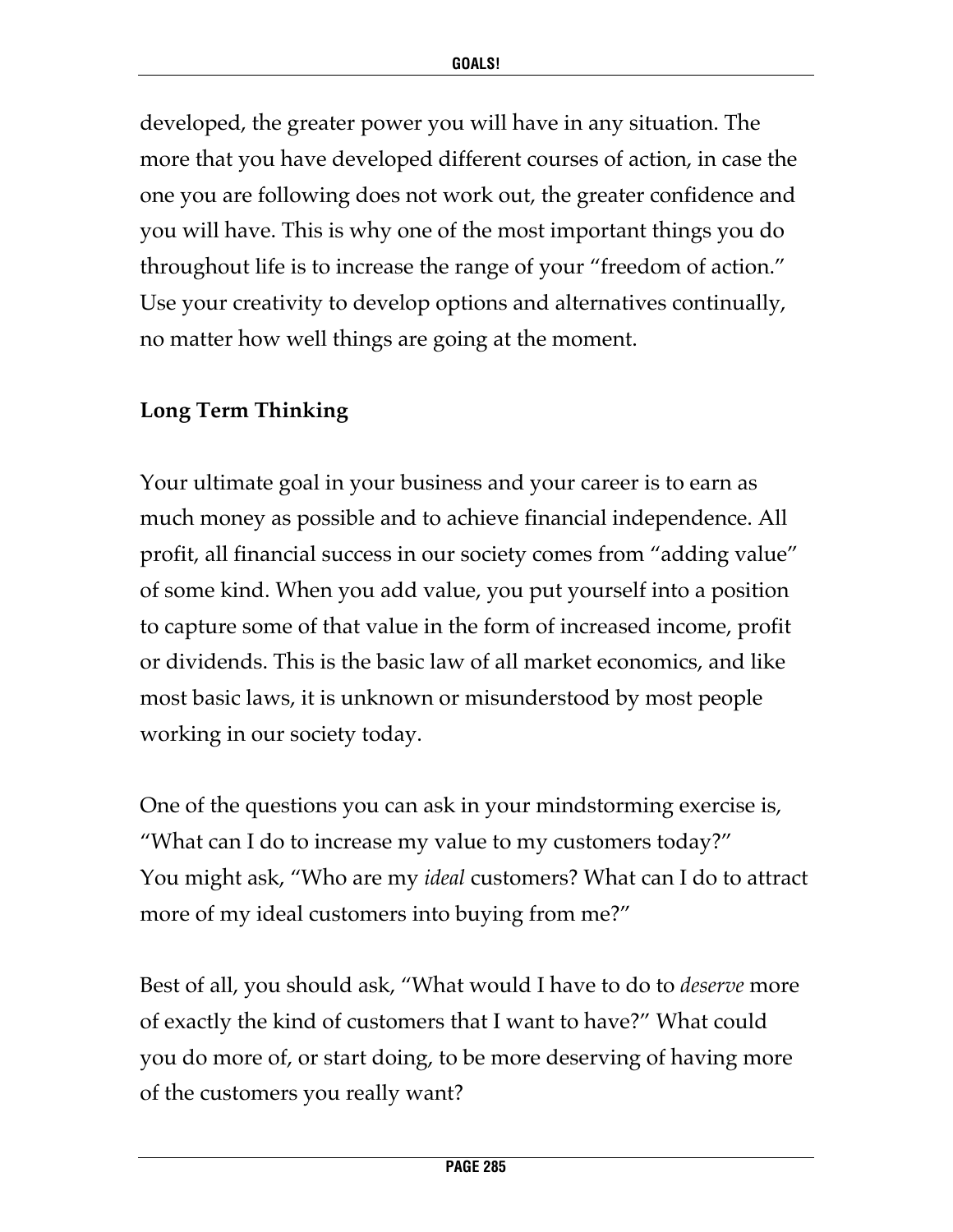## **Add Value Continually**

Always be looking for ways to use your creativity to add value by doing things faster, better, cheaper or easier in some way. Just as the word "deserve" comes from the Latin roots "de" and "servus" which mean "from service" you should always be looking for ways to deserve greater rewards from serving your customers better in some way.

In the final analysis, as a member of society, as a "player" in our economic system, your riches and rewards will come from your ability to serve other people better than your competitors. Use your intelligence and your creativity every single day to find ways to make yourself more valuable to your company, your industry and your world. This is the true hallmark of personal genius.

## **Unlock Your Inborn Creativity:**

- 1. Select your most important goal, or biggest problem, and write it at the top of a sheet of paper as question. Then discipline yourself to generate 20 answers to that question, and implement one of those answers immediately.
- 2. Approach every problem systematically by defining it clearly, developing possible solutions, making a decision and then implementing the solution as soon as possible.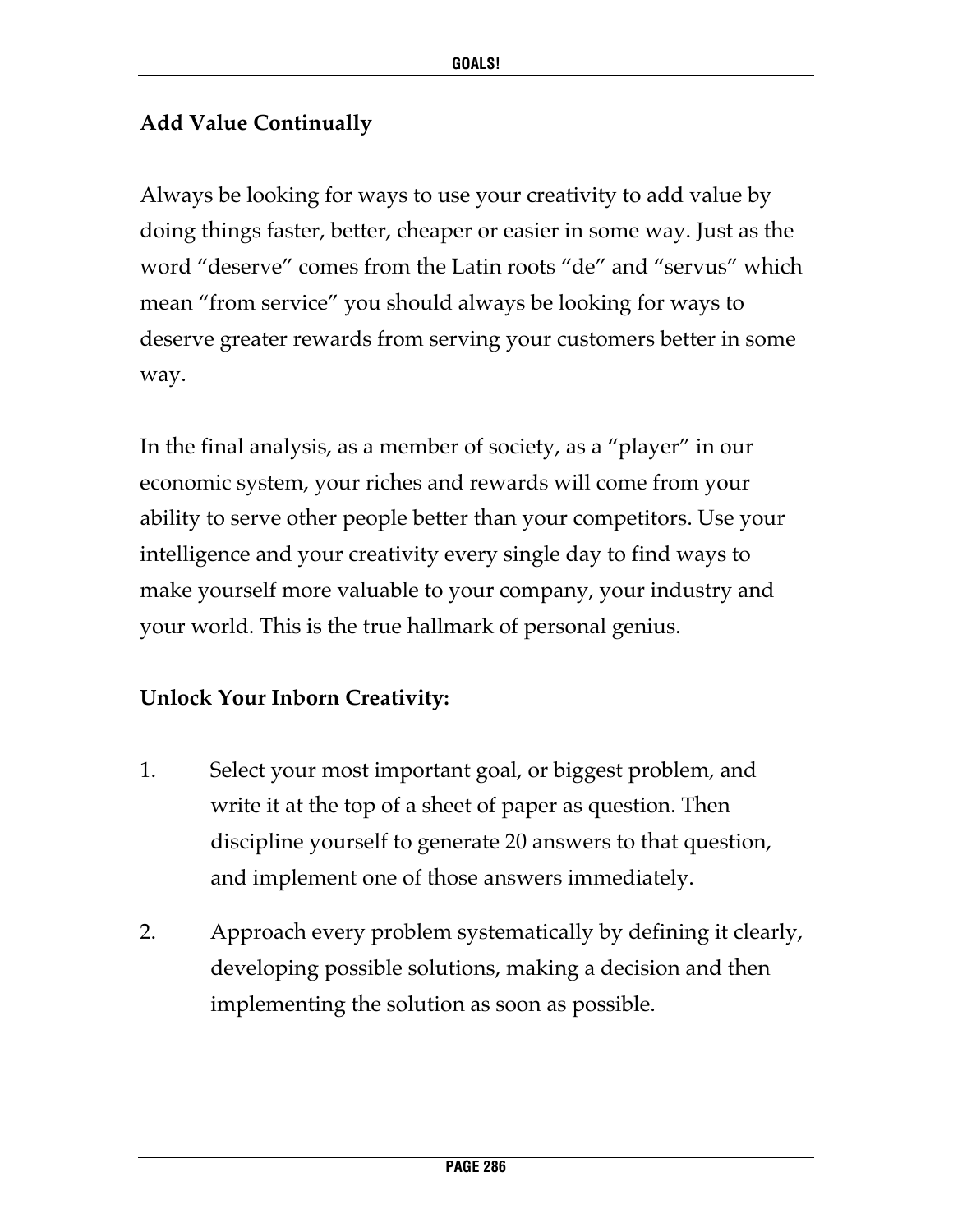- 3. Think on paper. Write down every detail of a problem or goal and look for simple, practical ways to solve the problem or achieve the goal.
- 4. Identify the best and worst things that could happen to you in the months ahead. Determine what you could do to reduce the effects of the worst outcomes and maximize the benefits or likelihood of the best possible outcomes.

You are only as free as your options. Develop a plan B for every important area of your business and personal life.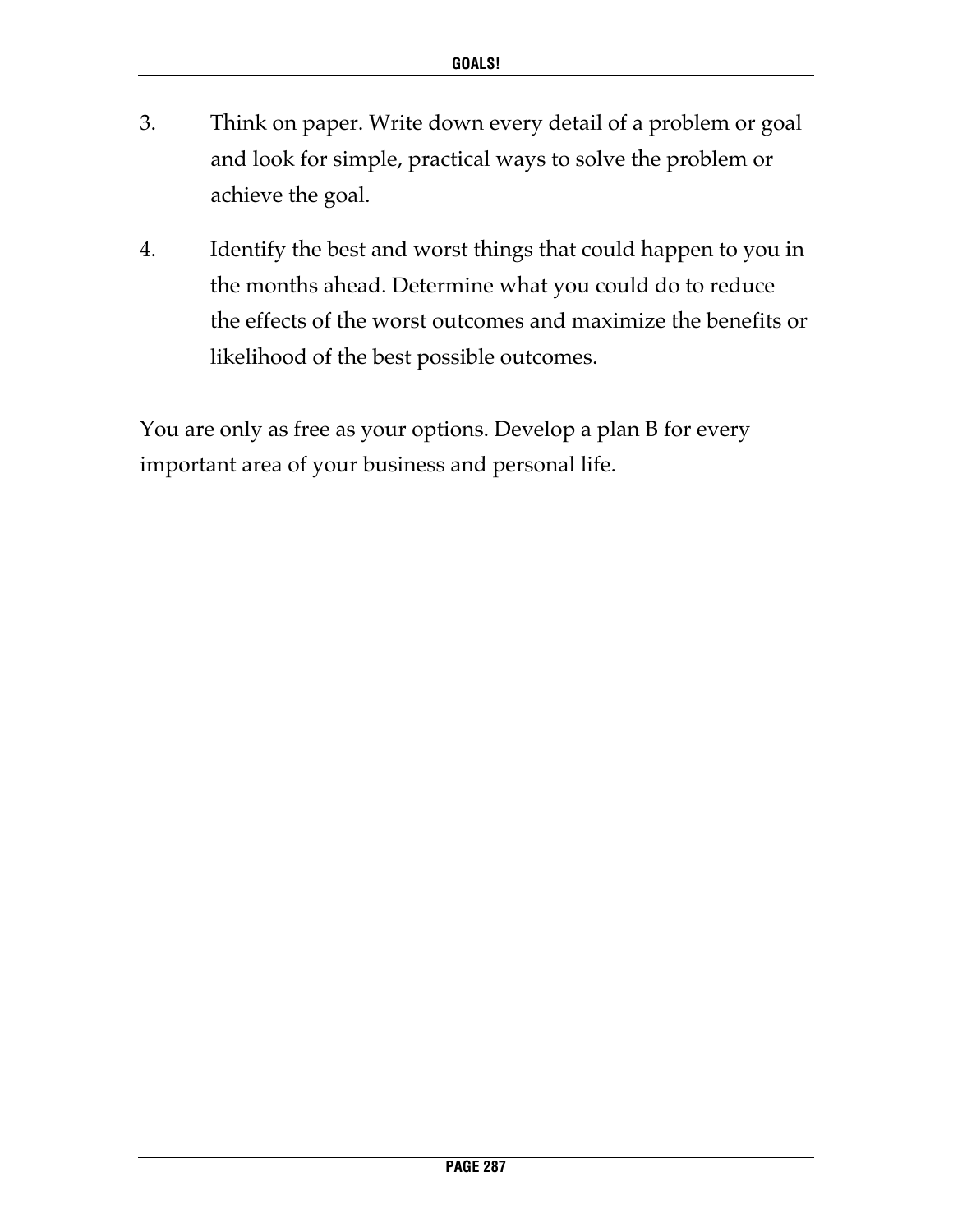# **CHAPTER TWENTY Do Something Every Day**

*"My success evolved from working hard at the business at hand every day."* Johnny Carson

Many studies have been conducted over the years to try to determine why it is that some people are more successful than others. Hundreds, and even thousands of salespeople, staff and managers have been interviewed, tested and studied in an attempt to identify the common denominators of success. One of the most important success factors discovered, over and over again, is the quality of "Action Orientation."

Successful people are *intensely* action oriented. They seem to move faster than unsuccessful people. They are busier. They try more things, and they try harder. They start a little earlier and they stay a little later. They are in constant motion.

Unsuccessful people, on the other hand, start at the last moment necessary and quit at the first moment possible. They are fastidious about taking every minute of coffee breaks, lunch hours, sick leave and vacations. They sometimes brag, "When I am not at work, I never even think about it."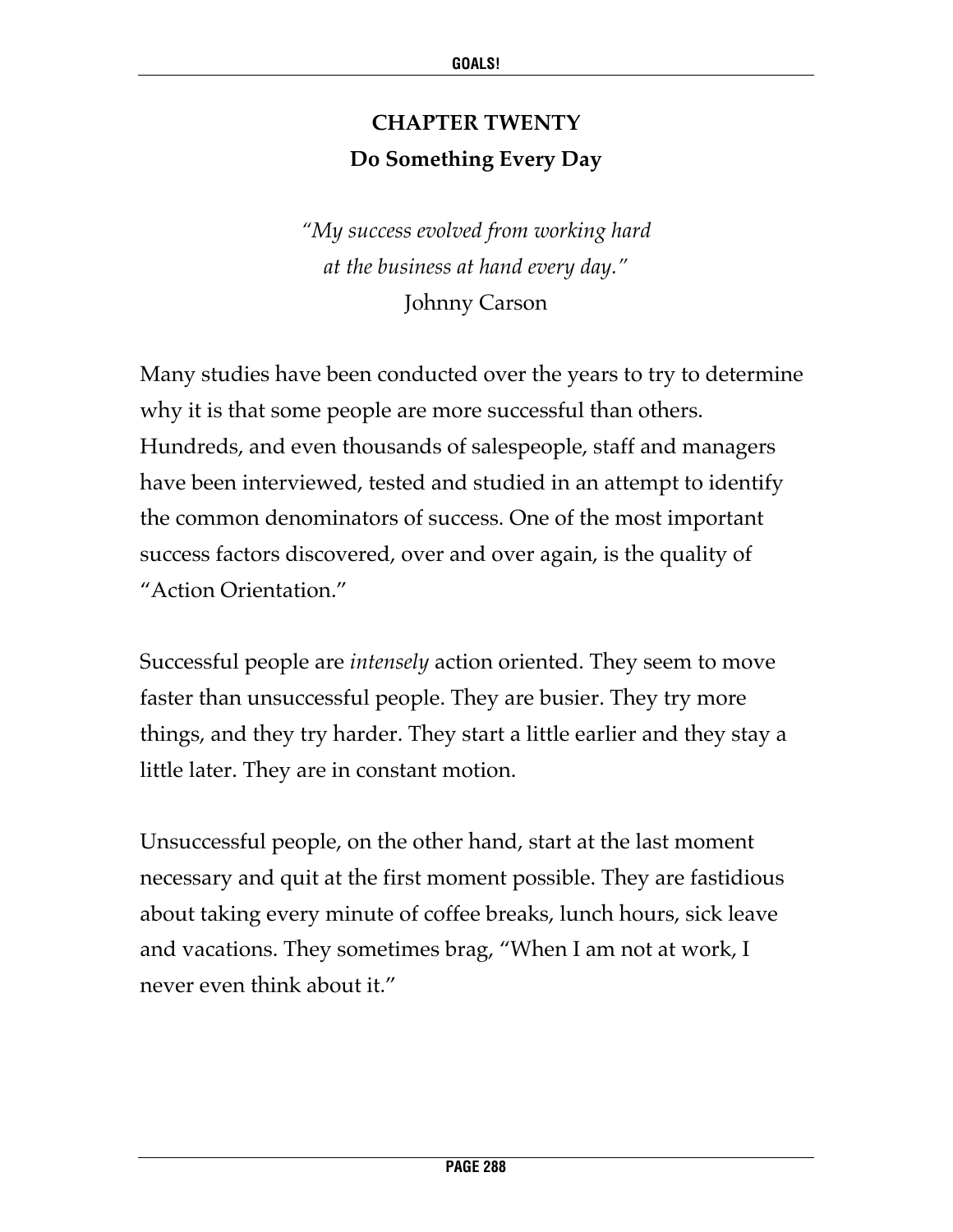#### **A Story Of Failure**

We use to have an employee who was always late. When we spoke to him about this, he explained that his reason for being late was the traffic. We suggested to him that he leave earlier so that the traffic would not be a problem. He was shocked. He said, "But if I left earlier, and there was no traffic, I might arrive at work earlier than my starting time. I couldn't possibly do that!"

Needless to say, we soon let him go and hired someone else with a greater sense of responsibility and commitment. We heard later that he has continued on with the endless round of part time jobs and unemployment that has marked his career throughout his life. His attitude has set him up for failure time and time again.

#### **The Law of Compensation**

In his famous essay *Compensation*, Ralph Waldo Emerson wrote that you will always be compensated in life in direct proportion to the value of your contribution. If you want to increase the size of your rewards, you must increase the quality and quantity of your results. If you want to get more out, you have to put more in. And there is no other way.

Napoleon Hill found that the key quality of successful men and women, most of whom started at the bottom, many of them penniless, was that early in life, they developed the habit of "going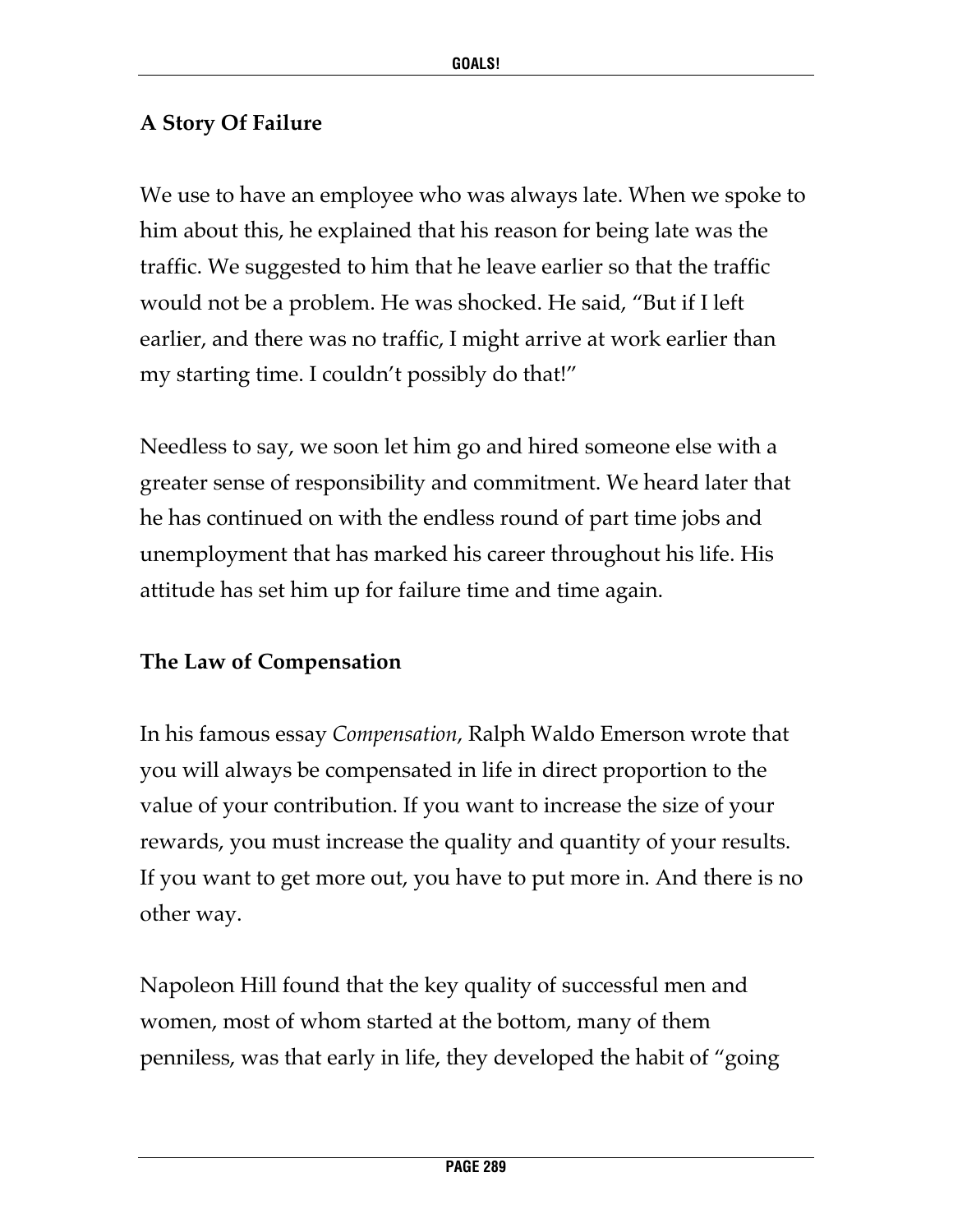the extra mile." They discovered, as the old saying goes, that "There are never any traffic jams on the extra mile."

## **The Quality of Self-Made Millionaires**

In one study of self-made millionaires, researchers interviewed thousands of men and women who had started with nothing and who had accumulated more than a million dollars in the course of their careers. These self-made millionaires almost unanimously agreed that their success was the result of always "doing more than they were paid for." They had made it a habit from their first jobs to always put in more than they took out. They were always looking for ways to contribute beyond what was expected of them.

## **Life Long Career Success**

When I speak to a graduating class of business students, they often ask me, usually with some concern, if I can give them some suggestions or ideas on what they can do to be successful in the world of work. I always give them the same advice. It worked for me when I was a young man and it works for everybody, at every stage of his or her career.

My advice consists of two parts. First, as soon as you get settled in at your new job, and you are on top of your work, go to your boss and tell him or her that you want "more responsibility." Tell him or her that you are determined to make the maximum contribution possible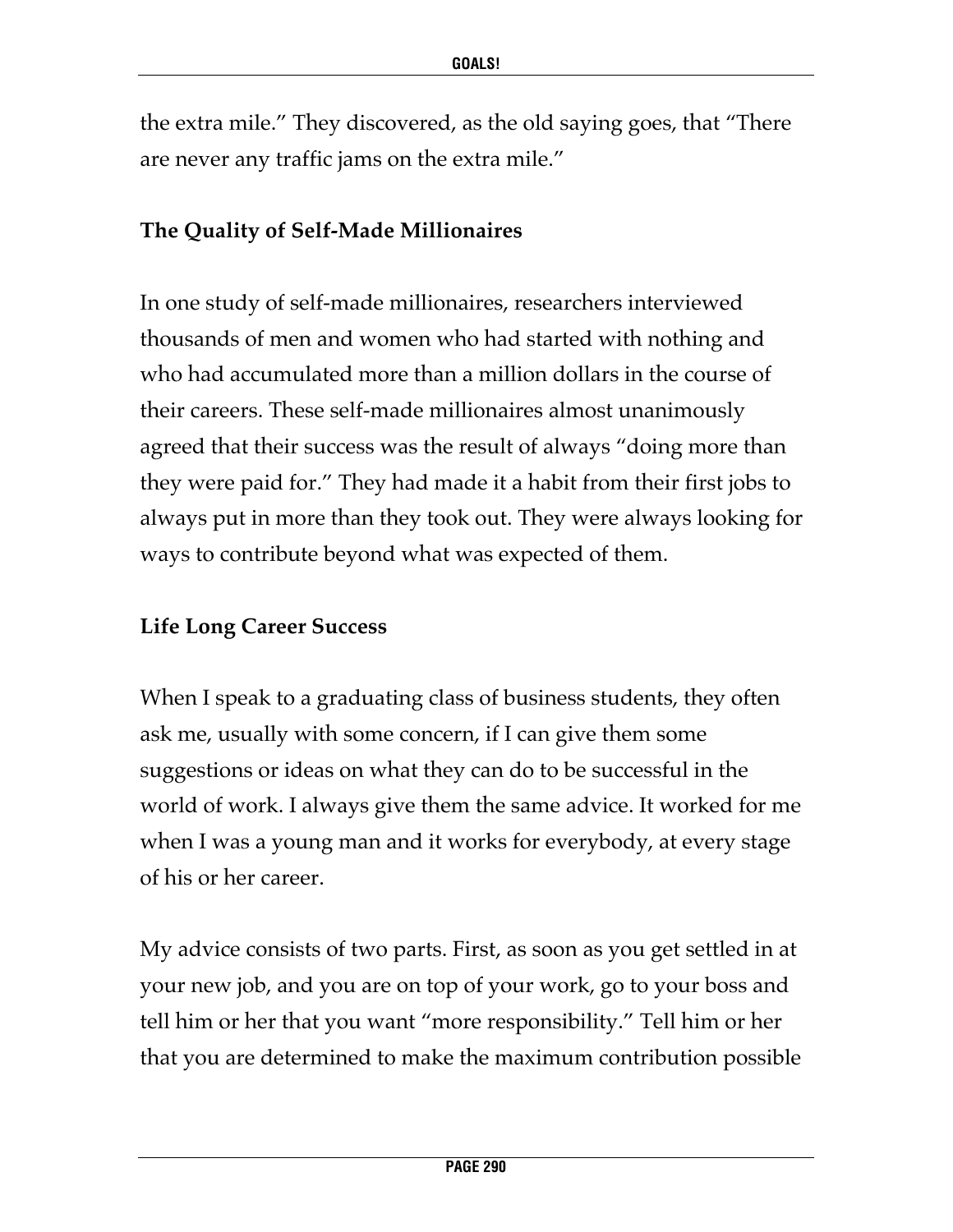in this organization, and that you would very much like "more responsibility" whenever it becomes available.

When I first started doing this as a young executive with a large corporation, my boss nodded and smiled and thanked me for my interest. But nothing happened, at least for a while. Every few days, I would report to my boss and mention, in parting, that I wanted "more responsibility."

## **Your Chance Will Come**

After a few weeks of this, my boss gave me a project to study and evaluate. I jumped on it like a dog jumping on a bone and ran off. I worked day and night, and throughout the weekend, tearing that project apart, gathering research, reassembling the details and putting together a report and a proposal. On Monday morning, I was back to my boss with a complete proposal on the project. He was obviously surprised. He said, "There was no rush. I didn't expect anything back from you for a week or two."

I thanked him for his concern and told him that, "This project evaluation is complete, as you requested. And by the way, I would really like more responsibility."

Things began to change for me very soon after that project evaluation. A week later, I was given another small task, completely outside my range of duties. Again, I grabbed the task and completed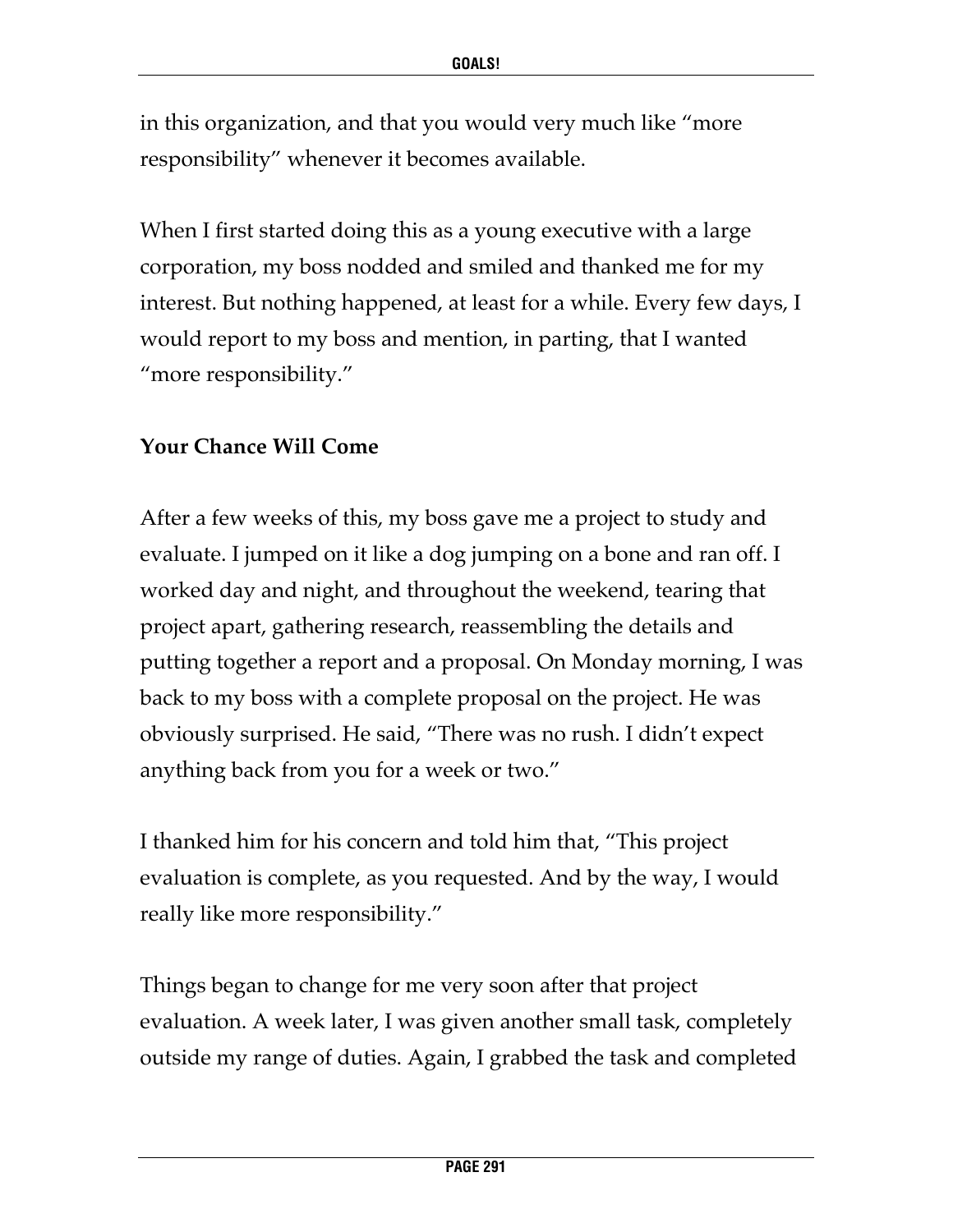it to the best of my ability. A week or two later, my boss gave me another task, and then a week later, still another task.

In every case, whatever it was, whether I knew anything about it or not, I immediately went to work on it, often on my own time, and on the weekends. I would get it done and back to my boss as fast as I could.

## **Move Fast On Opportunities**

This brings me to my second piece of advice for anyone who wants to be successful in his or her career. Once you get the responsibility that you have asked for, complete it quickly and well, and get it back to your boss as fast as you can, as though it was a grenade with the pin pulled out. Move quickly. Don't delay.

It is absolutely amazing the positive impression you will make on other people when you keep asking for more responsibility, and when you get the responsibility, you complete the task quickly.

Very soon, my boss had marked me down as the "Go-to-guy." Whenever something came up that he needed handling immediately, he called me rather than any of the other executives, some of whom had been working there for several years. In no time, I began to move up in the organization.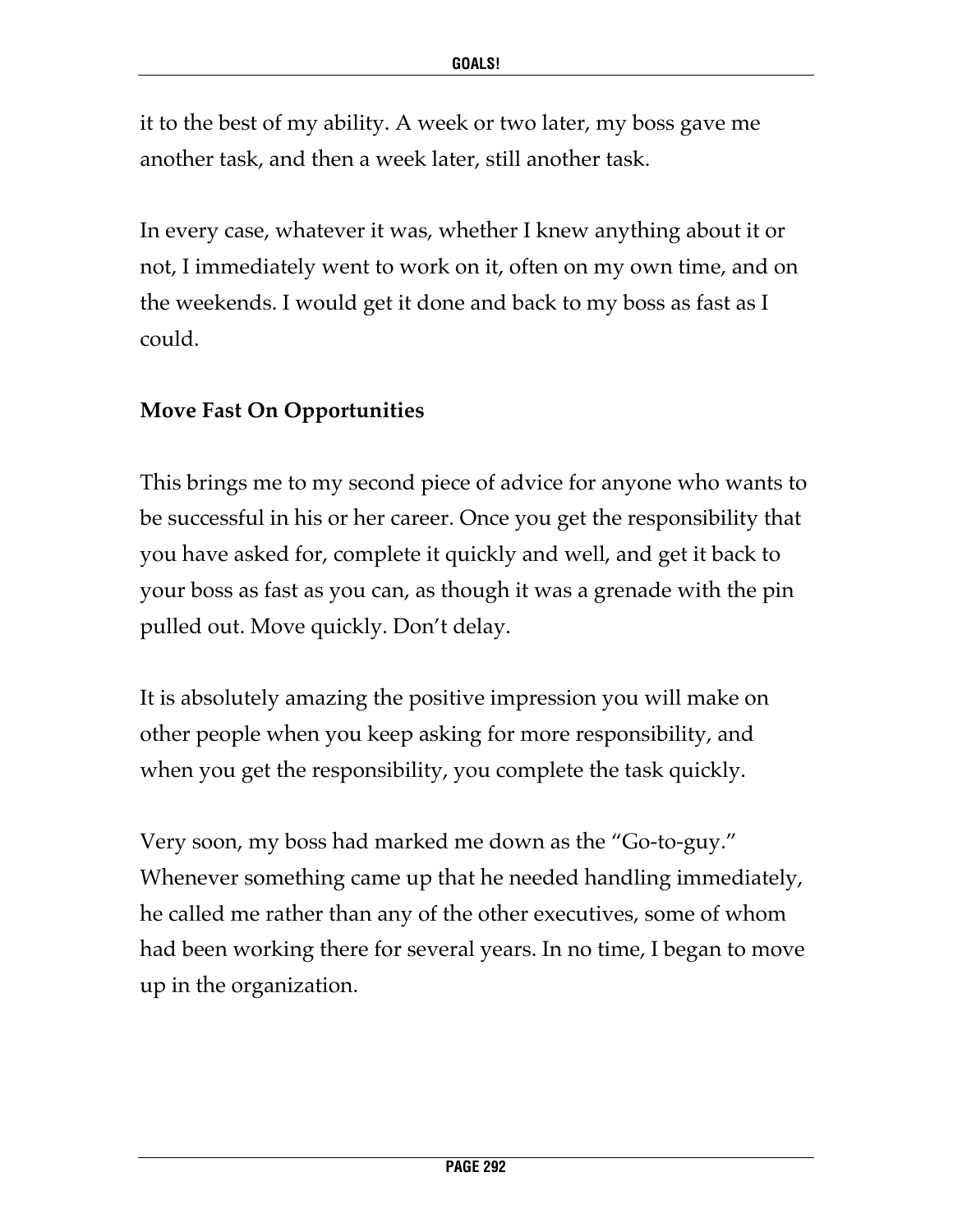## **Be Prepared For Your Opportunity**

One day, he threw me a task, like a football to a tight end in a close game, which I caught and ran with for a touchdown. By acting quickly, flying a thousand miles and working day and night, I discovered a fraud and saved the company two million dollars. If I had delayed even a couple of days, the money would have been lost forever.

After that success, the dam broke. First I was given a large assignment, and then responsibility for an entire new division, and then another new division, and then a third. By the time I had been working for that company for two years, I was running three divisions involving almost \$50 million dollars worth of business activities and managing a staff of more than 50 people in three offices.

Meanwhile, my coworkers were still coming in at 9 o'clock sharp, going for lunch with each other and quitting at 5 o'clock to go for drinks at the bar. They muttered and told each other that the reason I was moving up was because I was "lucky," or the boss was playing favorites. They never learned the importance of asking for more responsibility and moving fast.

## **A Secret Of Success**

The retiring president of the US Chamber of Commerce, many years ago, told a story at his going away dinner. He had become one of the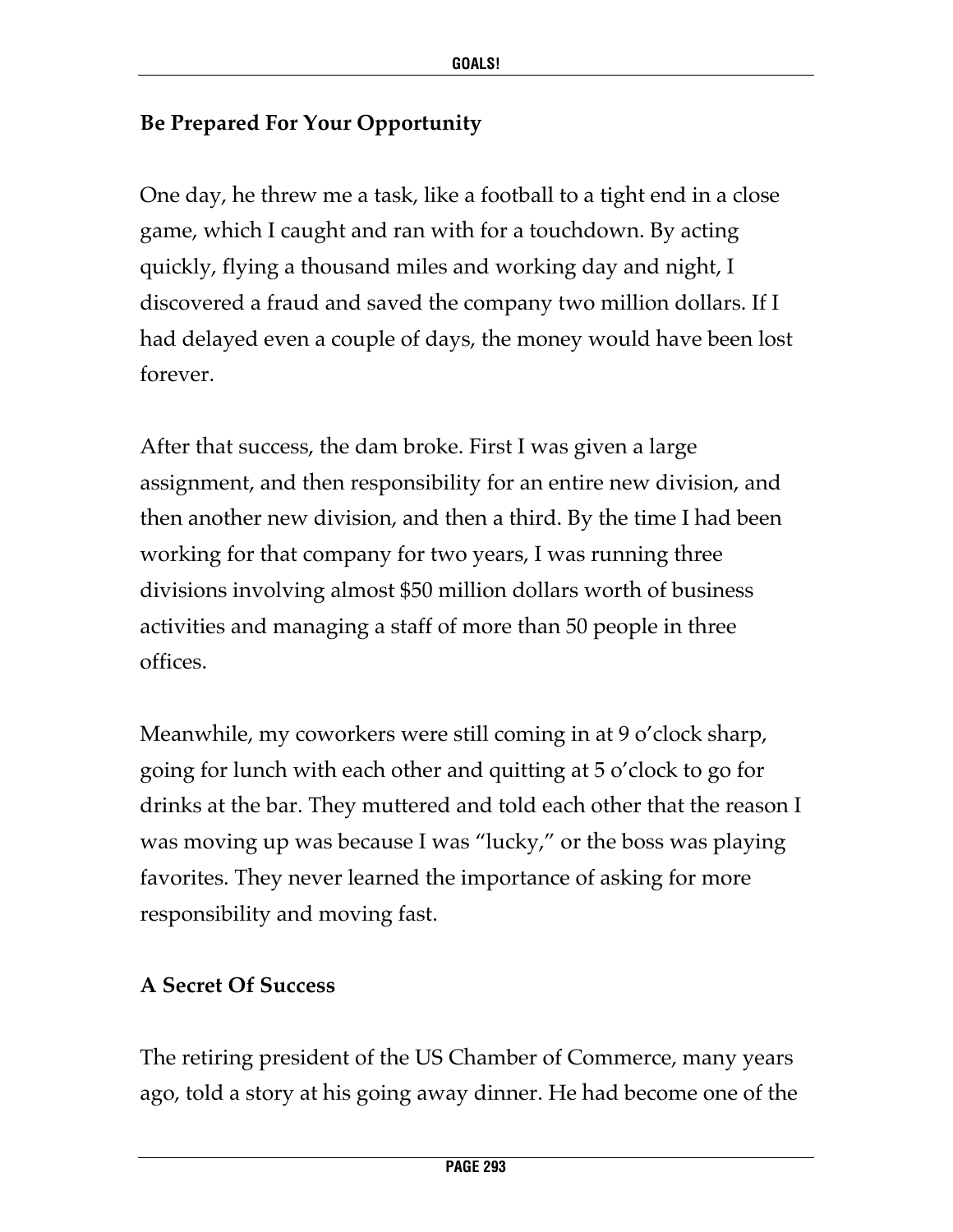most respected businesspeople in America, and overseas. He had developed the kind of reputation for high quality work that every person in business dreams of having.

He said that when he was a young man, unsuccessful and frustrated, he came across a saying written on a brown lunch bag and posted on a high school bulletin board. As he passed the bulletin board, something caused him to stop and he read the words on the lunch bag. They said, "Your success in life will be in direct proportion to what you do *after* you do what you are expected to do."

He told the audience that these words changed his life. Up to that time in his career, he felt that he was doing a good job because he was doing what he had been told to do, what he was expected to do. But from that point onward, he resolved that he would do far more than what was expected of him. He resolved that he would always go the extra mile and to do more than he was paid for. From that day onward, for the rest of his career, he got up a little earlier, worked a little harder and stayed a little later. He moved faster from task to task and from customer to customer.

And here is what always happens. The faster he moved, the more experience he got. The more experience he got, the better he got at his job. The better he got, the better results he got in the same period of time. In no time at all, he was being paid more and promoted faster.

By moving faster and always doing more than expected, he had shifted onto the fast track in his career and began moving ahead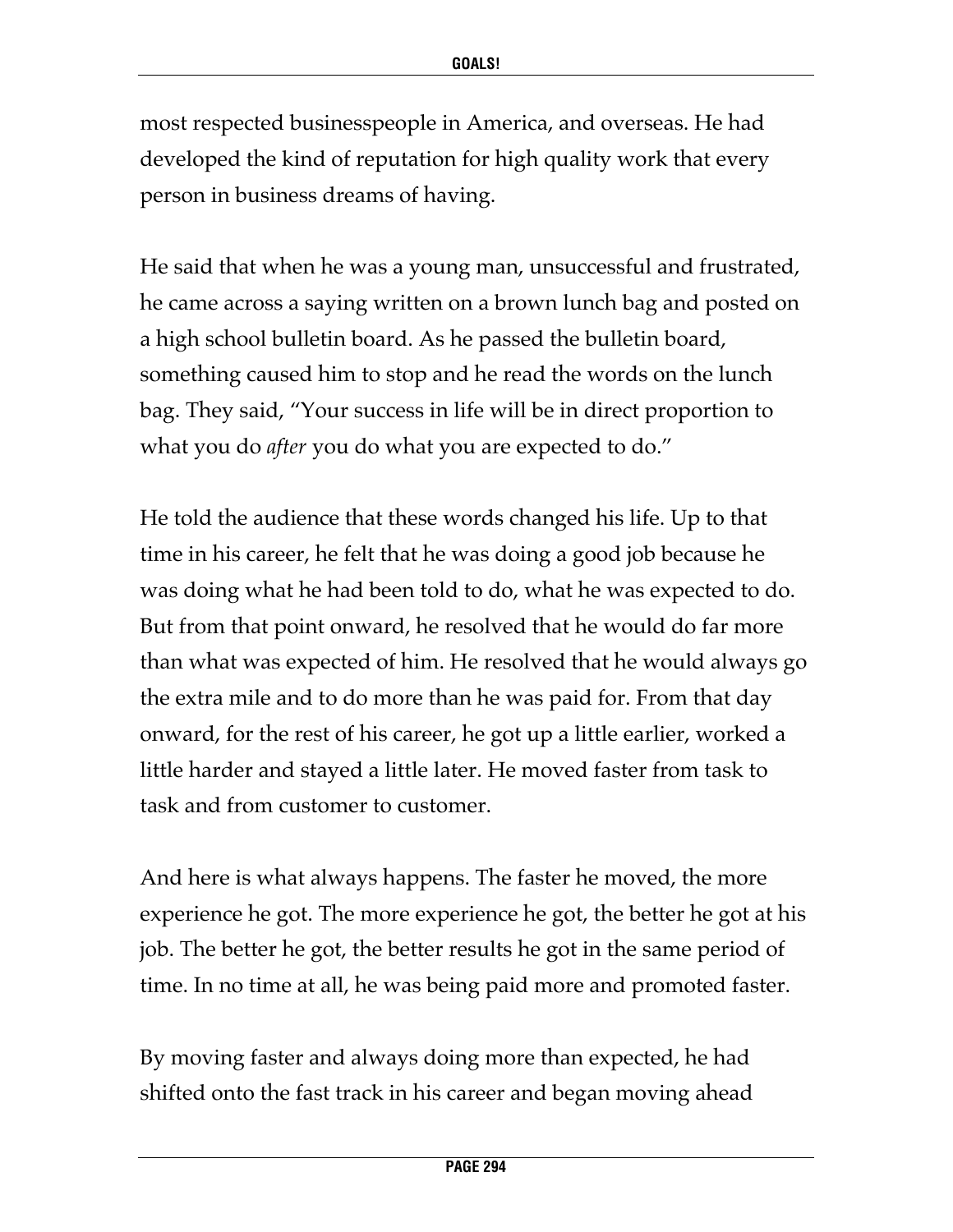rapidly. He was soon promoted into a new department, then hired into a new industry, and given a new area of responsibility. In each case, he had one strategy. Do more than you are paid for. Do more than others expect. Go the extra mile. Get busy. Get going. Take action. Don't waste time. And he never looked back.

## **Wisdom of A Founding Father**

Thomas Jefferson wrote, "Determine never to be idle. No person will have occasion to complain of the want of time, who never loses any. It is wonderful how much may be done, if we are always doing."

Later, he wrote, "The rising sun has never caught me in bed in my entire life."

#### **The Time Will Pass Anyway**

Here's an important point. The time is going to pass *anyway*. The weeks, months and years of your life are going to go by, in any case. The only question is, "What are you going to do with this time?"

Since the day is going to go past in any case, why not start a little earlier, work a little harder and stay a little later? Why not put yourself on the side of the angels? Why not develop a reputation as the "go-to-guy" (or gal) who everyone looks to when they need to get something done quickly and well? This will do more to put your foot on the accelerator of your career than anything else you can imagine.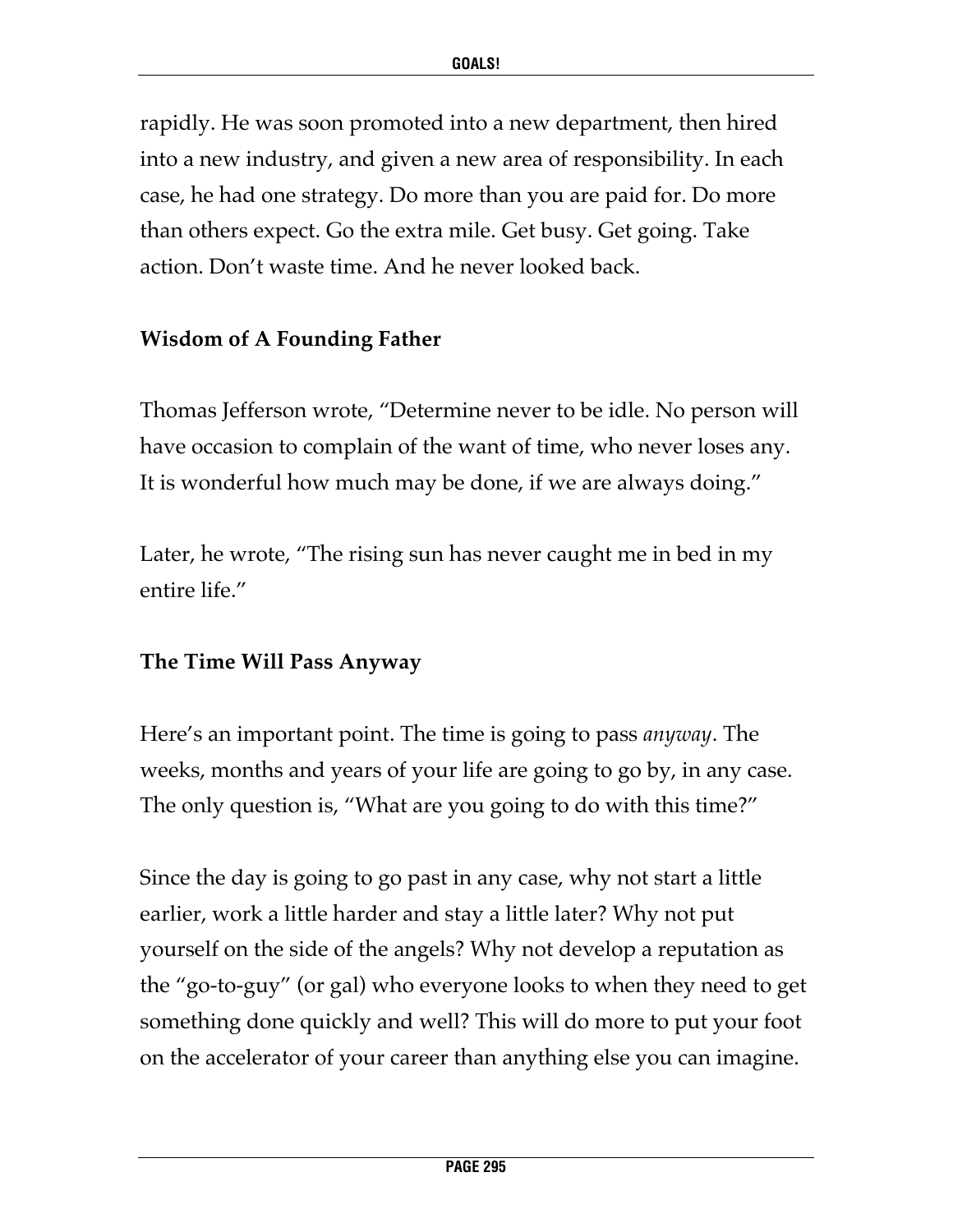## **Get Going and Keep Going**

There is a key to high income called the "Momentum Principle of Success." This principle says that it takes considerable energy to get yourself into motion and moving. But it takes much less energy to keep yourself moving, once you get going.

This momentum principle explains success as much as any other factor. Successful people are busy people. They get up and they get going, and they keep going all day long. They work all the time they work. They are constantly in motion, like moving targets.

#### **Plan Your Time Carefully**

Successful people plan their days and hours, and even their quarterhours very carefully. In every study, there seems to be a direct relationship between tight time planning and high income. The highest paid professionals in our society, from whom come fully 25% of self-made millionaires in America, are lawyers, doctors and other medical professionals. Every one of them manages their time in terms of *minutes* spent on each case, or with each patient.

The people who earn the very least in our society are those who think of their time in terms of the day, the week or the month. They have no problem wasting the first half of the day. They justify this by saying they will "Catch up in the afternoon." Sometimes they waste the first couple of days of the week. They think that they will catch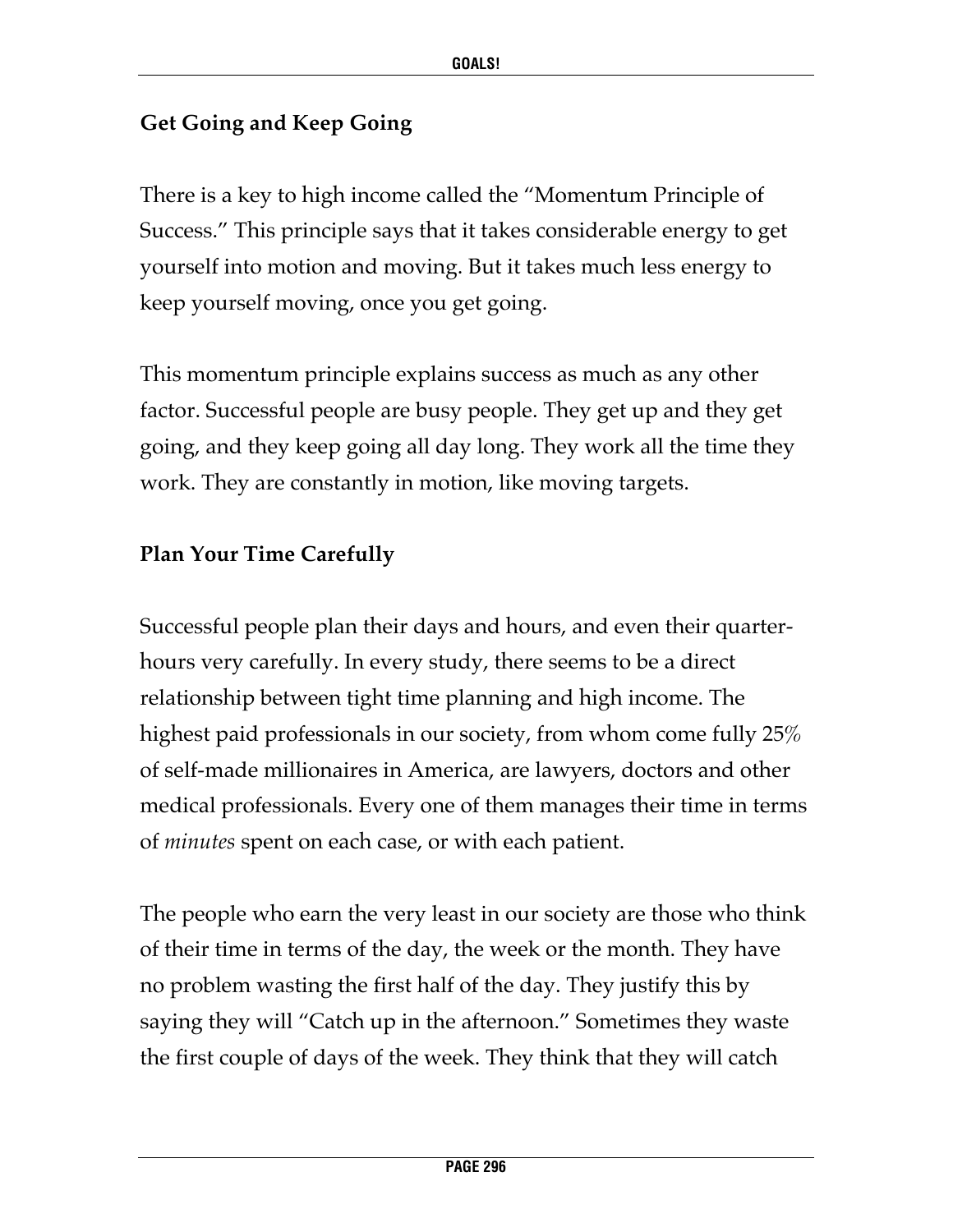up later on in the week. Sometimes they waste the first one or two weeks of the month.

#### **The Fatal Flaw In Monthly Quotas**

I have worked with countless sales organizations over the years. Fully 80% of the salespeople in these organizations, all of whom work on monthly quotas, take it easy for the first three weeks of the month and then suddenly go into a state of frantic activity during the last week, working desperately to make enough sales to hit their quotas.

But not the top people. The top people work on the first day of the month with the same focus and intensity that they worked on the last day of the previous month. They hit the road running, like the roadrunner, with his legs moving under him. They put the "pedal to the metal" at seven or seven thirty in the morning. They beat the rush hour traffic by getting in before anyone else, and they beat the rush hour traffic in the evening by staying and working long after everyone else has rushed out to sit on the freeway.

## **Generate Continuous Energy**

Mentally and physically, the faster you move, the more energy you have. The faster you move, the more positive you feel. The faster you move, the happier you are. The faster you move, the more enthusiastic and creative you become. The faster you move the more you get done, the more you get paid and the more successful you feel.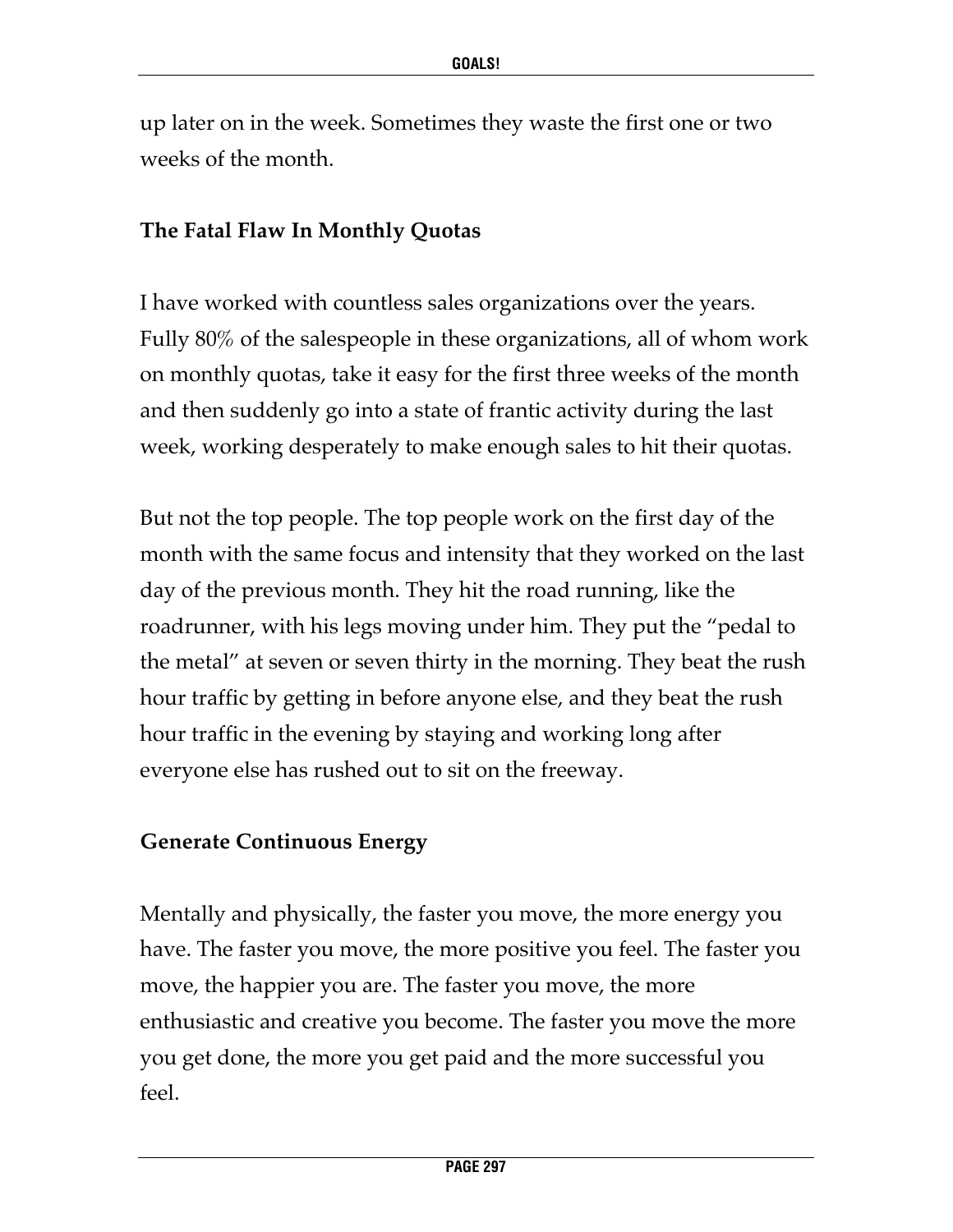Apply the momentum principle to your life. Once you start going, keep going. Allan Lakein, the time management specialist said, "Fast tempo is essential to success." Tom Peters said that all successful people have a "bias for action." The key to getting more things done is for you to select your most important task and then to start it with a "Sense of urgency." This is the real key to success and high achievement.

## **Do Something Every Day:**

- 1. Resolve today to pick up the pace in your life. Move faster from task to task. Walk quickly. Develop a higher tempo of activity.
- 2. Imagine you were going away tomorrow for a month and you had to get caught up on everything before you left. Work as hard and as fast as you do just before you leave for vacation.
- 3. Practice tight time planning. Imagine that you only had *half* the time available to get the job done and work with a sense of urgency all day long.
- 4. Continually ask for more responsibility, and when you get it, complete the task quickly and well. This one habit will continually open doors of opportunity for you.

From now on, resolve to get up one hour earlier and get going immediately. Work through lunchtime and coffee breaks. Stay an hour later to get caught up and ready for the next day. These additions will double your productivity and put you onto the fast track in your career.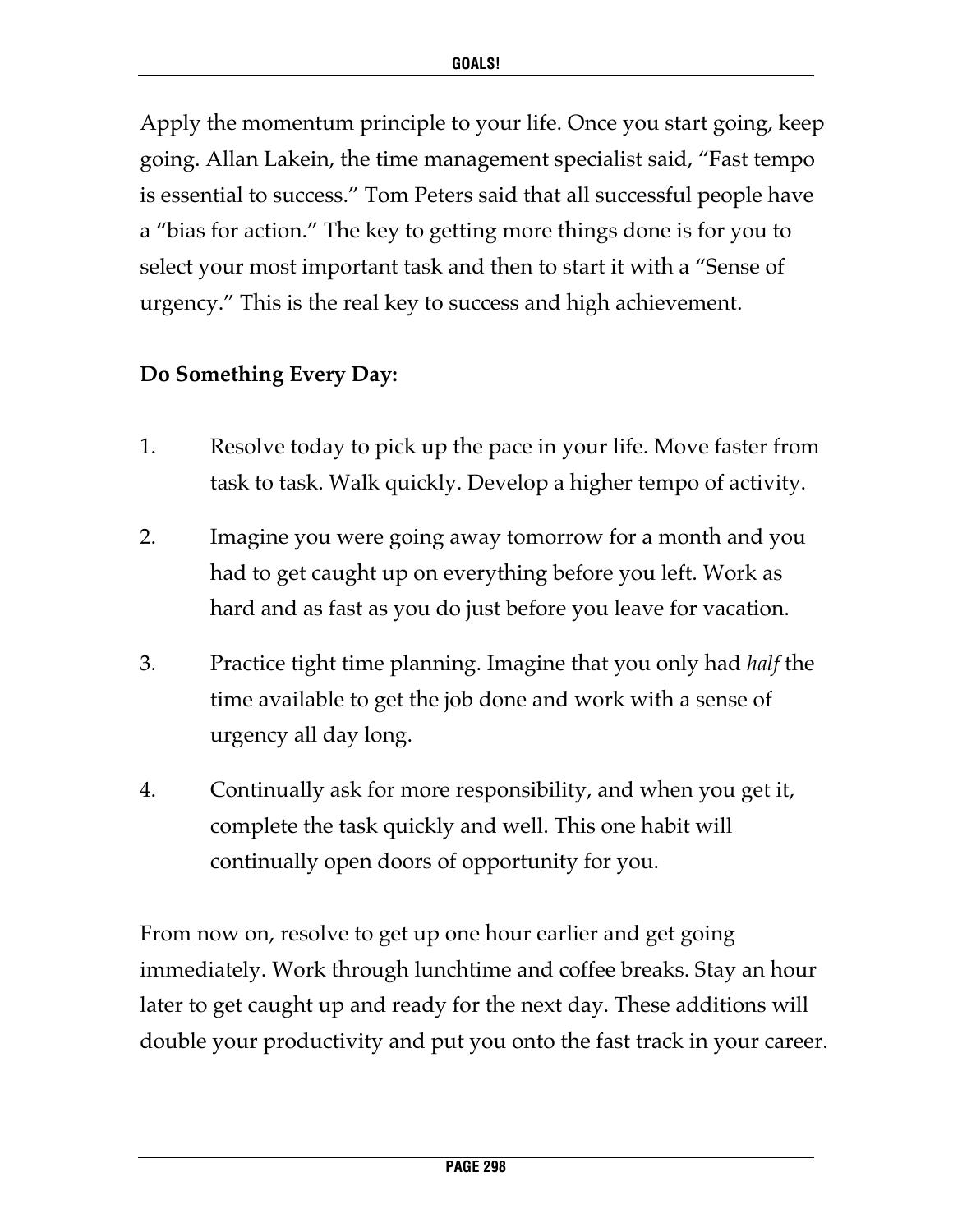# **CHAPTER TWENTY-ONE Persist Until You Succeed**

*"Few things are impossible to diligence and skill; great works are performed not by strength, but by perseverance."* Samuel Johnson

Every great success in your life will represent a triumph of persistence. Your ability to decide what you want, to begin, and then to persist through all obstacles and difficulties until you achieve your goals is the critical determinant of your success. And the flip side of persistence is courage.

Perhaps the greatest challenge that you will ever face in life is the conquest of fear and the development of the *habit* of courage. Winston Churchill once wrote, "Courage is rightly considered the foremost of the virtues, for upon it, all others depend."

#### **The Conquest of Fear**

Fear is, and always has been, the greatest enemy of mankind. When Franklin D. Roosevelt said, "The only thing we have to fear is fear itself," he was saying that the *emotion* of fear, rather than the reality of what we fear, is what causes us anxiety, stress, and unhappiness.

When you develop the habit of courage and unshakable selfconfidence, a whole new world of possibilities opens up for you.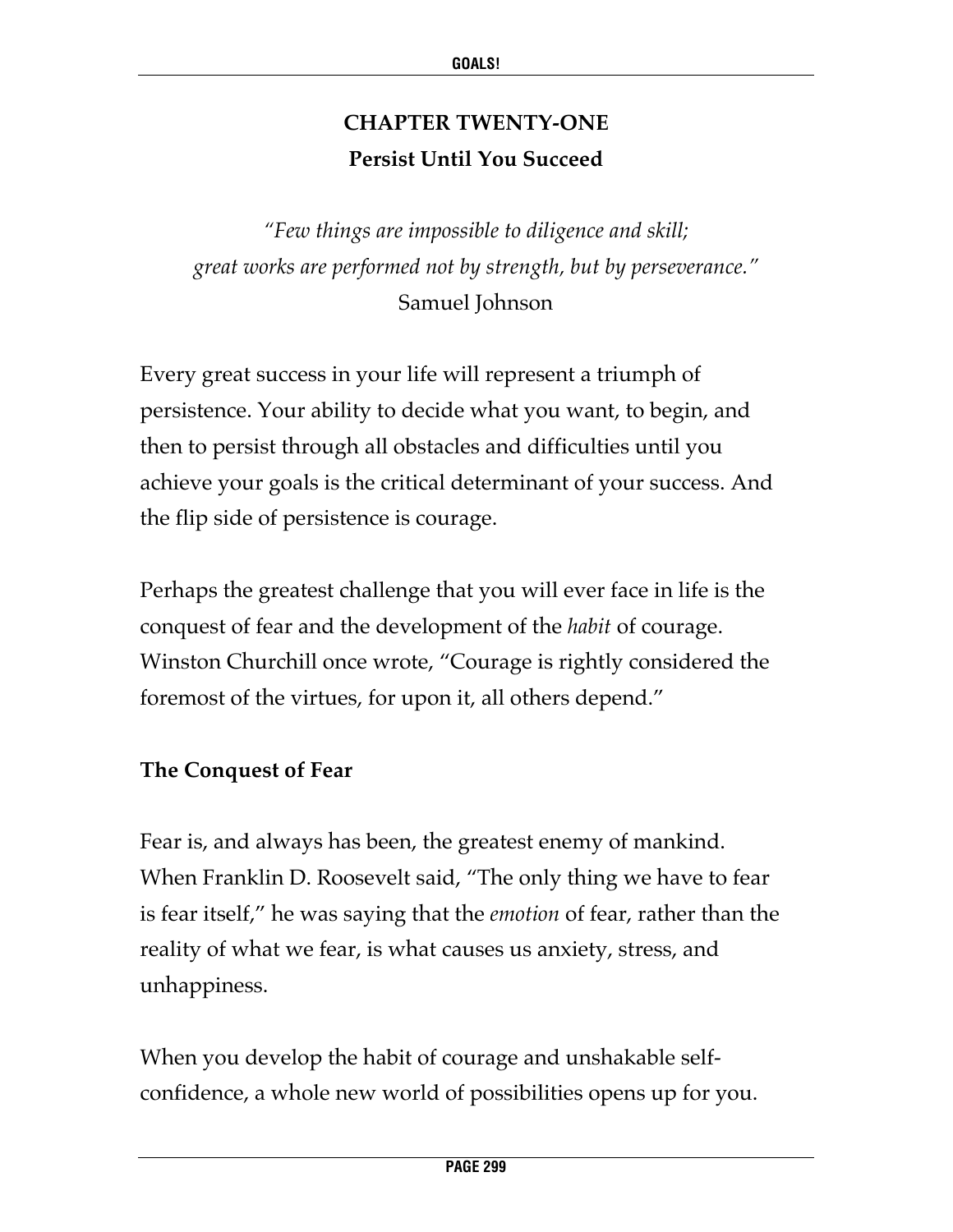Just think—what would you dare to dream, or be, or do, if you weren't afraid of anything in the whole world?

## **You Can Learn Anything You Need To Learn**

Fortunately, the habit of courage can be *learned* just as any other success skill is learned. To do so, you need to go to work on yourself to conquer your fears, while simultaneously building up the kind of courage and confidence that will enable you to deal with the inevitable ups and downs of life unafraid.

Syndicated columnist Ann Landers wrote these words: "If I were asked to give what I consider the single most useful bit of advice for all humanity, it would be this: *Expect* trouble as an inevitable part of life, and when it comes, hold your head high. Look it squarely in the eye, and say, 'I will be bigger than you. You cannot defeat me.'" *This* is the kind of attitude that leads to victory.

#### **The Causes And Cures Of Fear**

The starting point in overcoming fear and developing courage is, first of all, to look at the factors that predispose us toward being afraid. As we know, the root source of fear is childhood conditioning, usually destructive criticism from one or both parents, that causes us to experience two types of fear. These are, first of all, the fear of failure, which causes us to think, "I can't, I can't, I can't"; and second, the fear of rejection, which causes us to think, "I have to, I have to, I have to."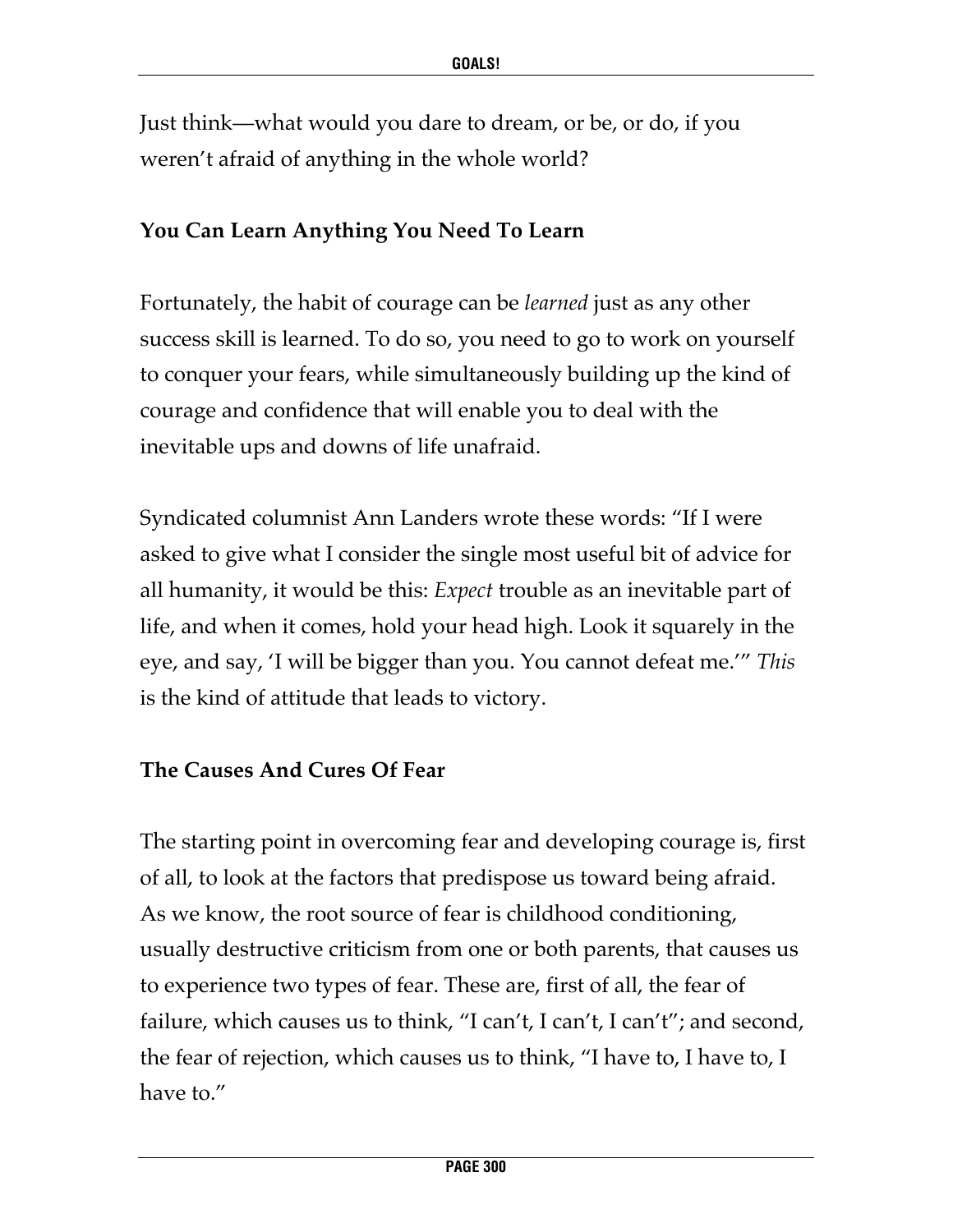Because of these fears, we become preoccupied with the fears of losing our money, or our time, or our emotional investment in a relationship. We become hypersensitive to the opinions and possible criticisms of others, sometimes to the point where we are afraid to do anything that anyone else might disapprove of. Our fears tend to

paralyze us, holding us back from taking constructive action in the direction of our dreams and goals. We hesitate. We become indecisive. We procrastinate. We make excuses and find reasons to delay. And finally, we feel frustrated, caught in the double bind of, "I have to, but I can't," or, "I can't, but I have to."

## **Fear and Ignorance Go Together**

Fear can be caused by ignorance. When we have limited information, we may be tense and insecure about the outcome of our actions. Ignorance causes us to fear change, to fear the unknown and to avoid trying anything new or different.

But the reverse is also true. The very act of gathering more information and experience in a particular area gives us more courage and confidence in that area. There are parts of your life where you have no fear at all because you have mastered that area, like driving a car, skiing or selling and managing. Because of your knowledge and experience, you feel completely capable of handling whatever happens. You have no fears.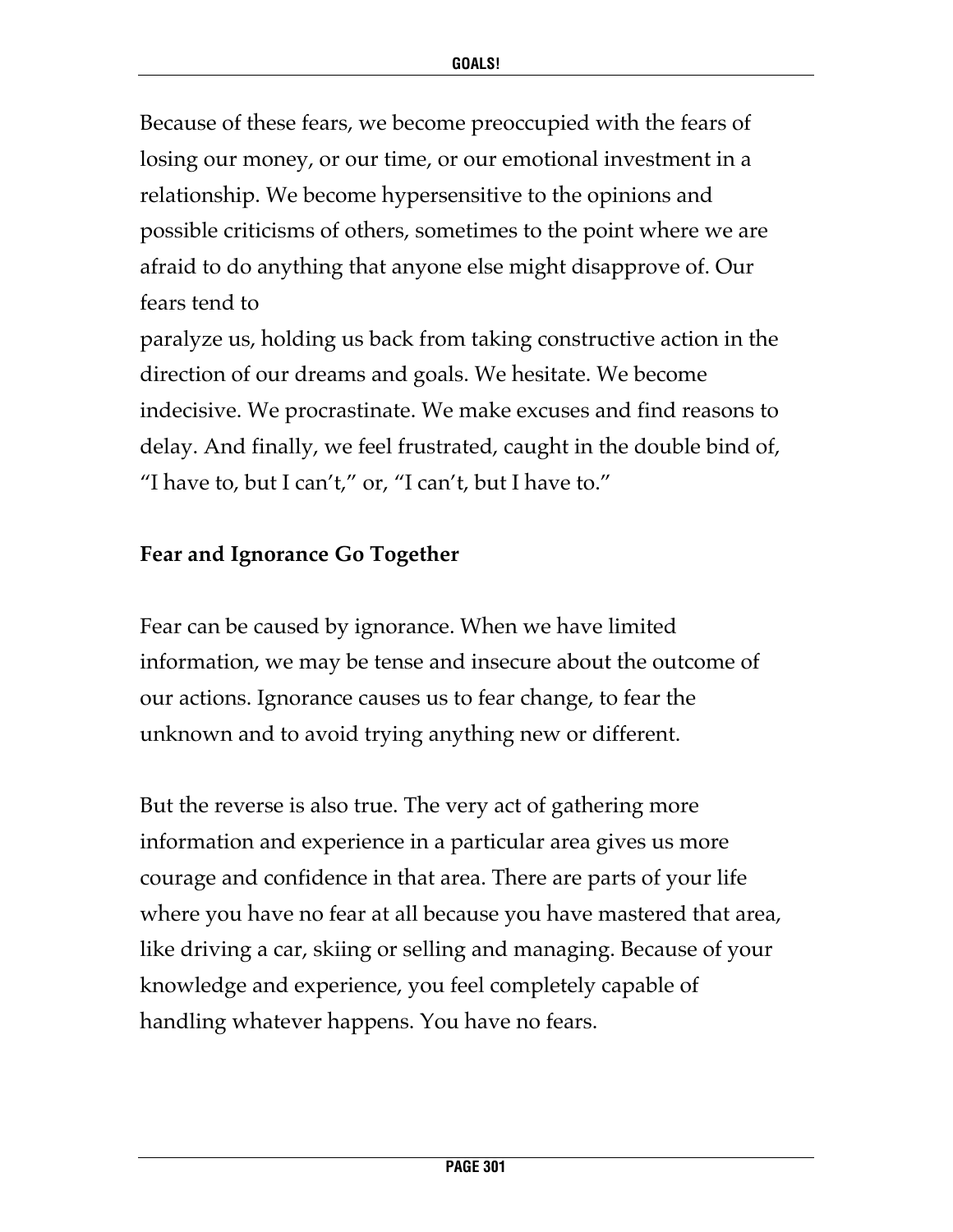## **Fatigue Doth Make Cowards of Us All**

Another factor that causes fear is illness or fatigue. When we are tired or unwell, or when we are not physically fit, we are more predisposed to fear and doubt than when we are feeling healthy and happy and energetic.

Sometimes you can totally change your attitude toward yourself and your potential by getting a good night's sleep, or taking a vacation long enough to completely recharge your mental and emotional batteries. Rest and relaxation build courage and confidence as much as any other factors.

## **Everyone Is Afraid**

Here is an important point: All intelligent people are afraid of *something*. It is normal and natural to be concerned about your physical, emotional and financial survival. The courageous person is *not* a person who is unafraid. As Mark Twain said, "Courage is resistance to fear, mastery of fear not absence of fear." It is not whether or not you are afraid. We are all afraid. The question is, how do you deal with the fear? The courageous person is simply one who goes forward in spite of the fear. And here is something else I have learned: when you *confront* your fears and move toward what you are afraid of, your fears diminish while at the same time, your self-esteem and self-confidence increases.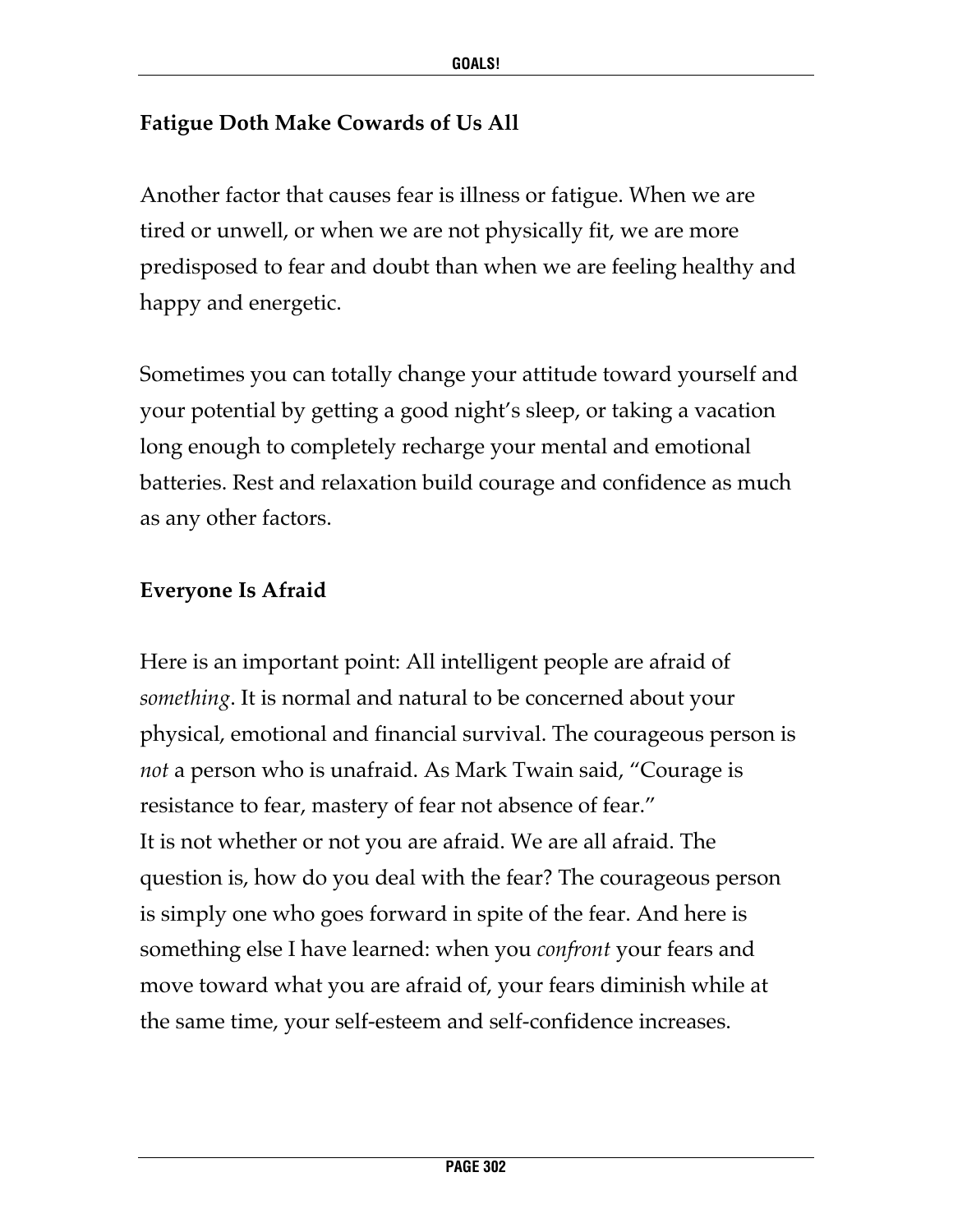However, when you *avoid* the thing you fear, your fears grow until they begin to control every aspect of your life. And as your fears increase, your self-esteem, your self-confidence and your self-respect diminish accordingly. As the actor Glenn Ford once said, "If you do not do the thing you fear, the fear controls your life."

#### **Analyze Your Fears**

Once we have recognized the factors that can cause fear, the next step in overcoming fear is to sit down and take the time to objectively identify, define and analyze your own personal fears.

At the top of a clean sheet of paper, write the question, "What am I afraid of?" Begin filling out your list of fears by writing down everything, major and minor, over which you experience any anxiety. Start with the most common fears, the fears of failure or loss and the fears of rejection or criticism.

Some people, dominated by the *fear of failure*, invest an enormous amount of energy justifying or covering up their mistakes. They cannot deal with the idea of making a mistake. Others, preoccupied by the *fear of rejection*, are so sensitive to how they appear to others that they seem to have no ability to take independent action at all. Until they are absolutely certain that someone else will approve, they refrain from doing anything.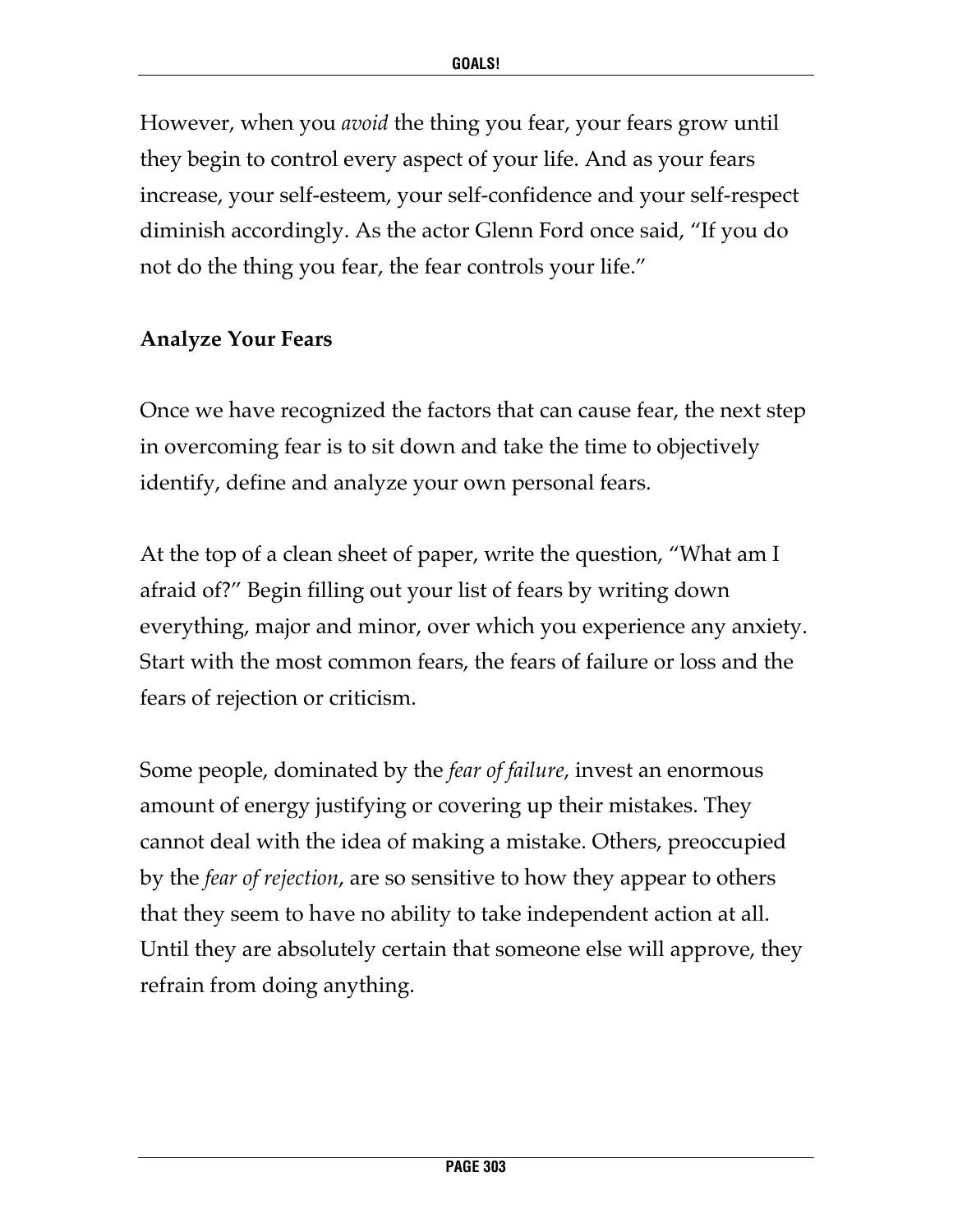#### **Set Priorities On Your Fears**

Once you have made a list of every fear that you think may be affecting your thinking and your behavior, organize the items in order of importance. Which fear do you feel has the greatest impact on your thinking, or holds you back more than any other? Which fear would be number two? What would be your third fear? And so on. With regard to your predominant fear, write the answers to these three questions:

- 1. How does this fear hold me back in life?
- 2. How does this fear help me, or how has it helped me in the past?
- 3. What would be my pay-off for eliminating this fear?

Some years ago, I went through this exercise and concluded that my biggest fear was the fear of poverty. I was afraid of not having enough money, being broke, perhaps even being destitute. I knew that this fear had originated during my childhood because my parents, who grew up during the Depression, had continually worried about money. My fear was reinforced when I was broke at various times during my 20's. I could objectively assess the origins of this fear, but it still had a strong hold on me. Even when I had sufficient money for all my needs, this fear was always there.

My answer to the first question, "How does this fear hold me back?" was that it caused me to be anxious about taking risks with money. It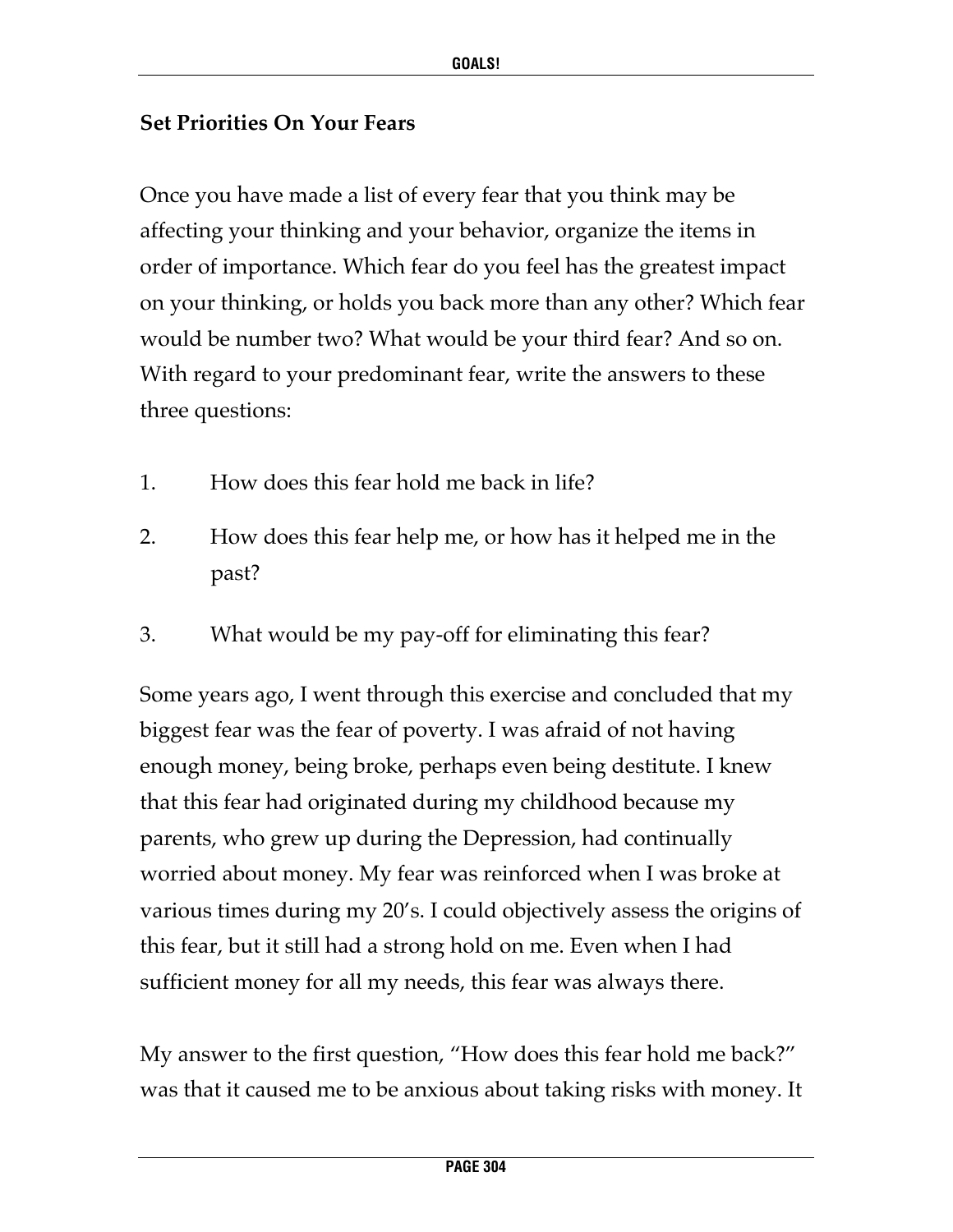caused me to play it safe with regard to employment. And it caused me to choose security over opportunity.

My answer to the second question, "How does this fear help me?" was that, in order to escape the fear of poverty, I had developed the habit of working much longer and harder than the average person. I was more ambitious and determined. I took much more time to study and learn about the various ways that money could be made and invested. The fear of poverty was, in effect, driving me toward financial independence.

When I answered the third question, "What would be my pay-off for overcoming this fear?" I immediately saw that I would be willing to take more risks, I would be more aggressive in pursuing my financial goals, I could and would start my own business, and I would not be so tense and concerned about spending too much or having too little. Especially, I would no longer be so concerned about the price of everything.

By objectively analyzing my biggest fear in this way, I was able to begin the process of eliminating it. And so can you.

#### **Practice Makes Permanent**

You can begin the process of developing courage and eliminating fear by engaging in actions consistent with the behaviors of courage and self-confidence. Anything that you practice over and over eventually becomes a new habit. You develop courage by behaving courageously whenever courage is called for.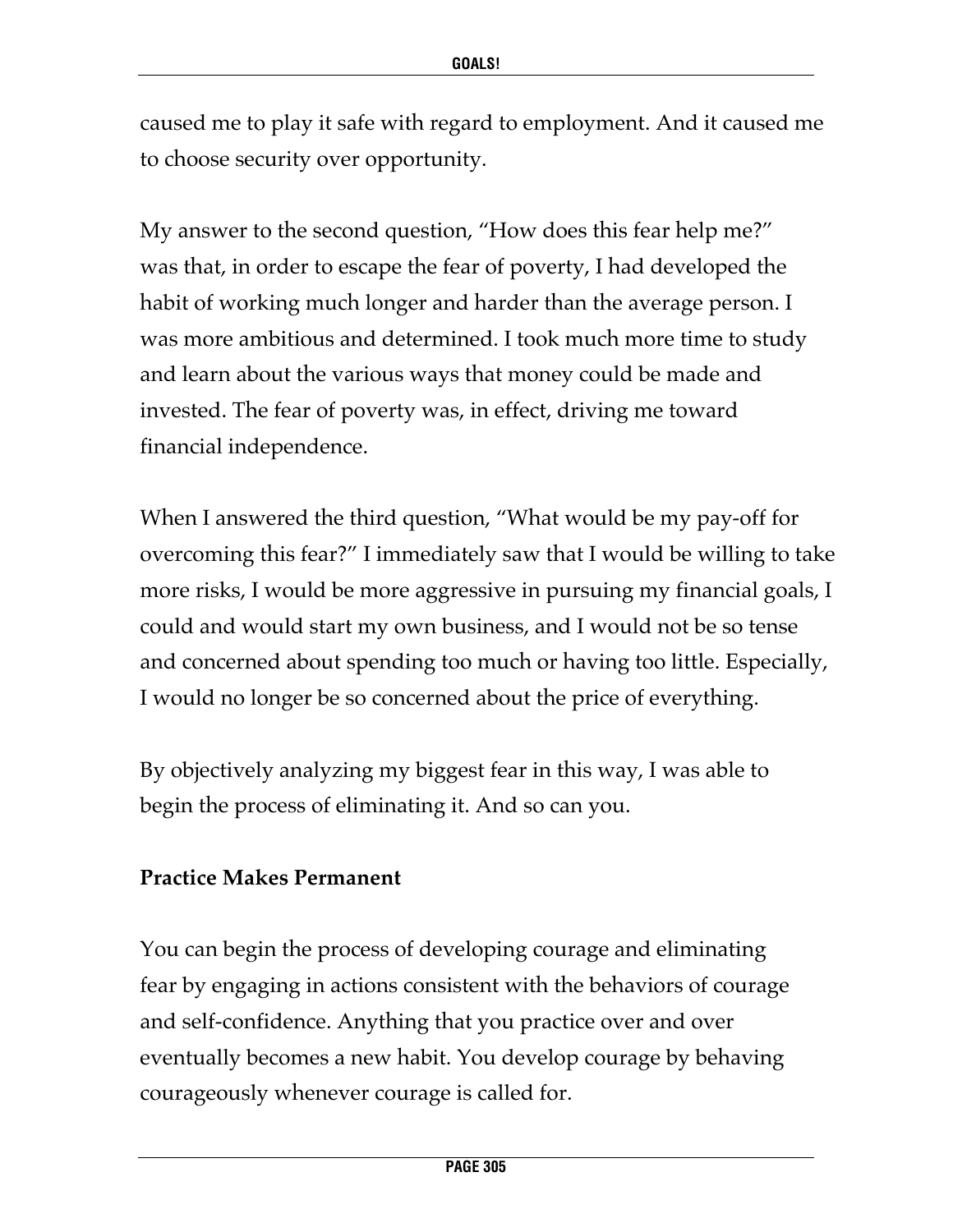Here are some of the activities you can practice to develop the habit of courage. The first and perhaps most important kind of courage is the courage to *begin*, to launch, to step out in faith. This is the courage to try something new or different, to move out of your comfort zone, with no guarantee of success.

Earlier I mentioned Professor Robert Ronstadt of Babson College who taught entrepreneurship for many years. He conducted a study of those who took his class and found that only 10% actually started their own businesses and became successful later in life. He could only find one quality that the successful graduates had in common. It was their willingness to actually start their own businesses, as opposed to continually talking about it.

## **The Courage To Begin**

He discovered the "Corridor Principle," that we spoke about earlier. As these individuals moved forward toward their goals, as though proceeding down a corridor, doors opened to them that they would not have seen if they had not been in forward motion.

It turned out that the graduates of his entrepreneurship course who had done nothing with what they had learned were still waiting for things to be *just right* before they began. They were unwilling to launch themselves down the corridor of uncertainty until they could somehow be assured that they would be successful something which never happened.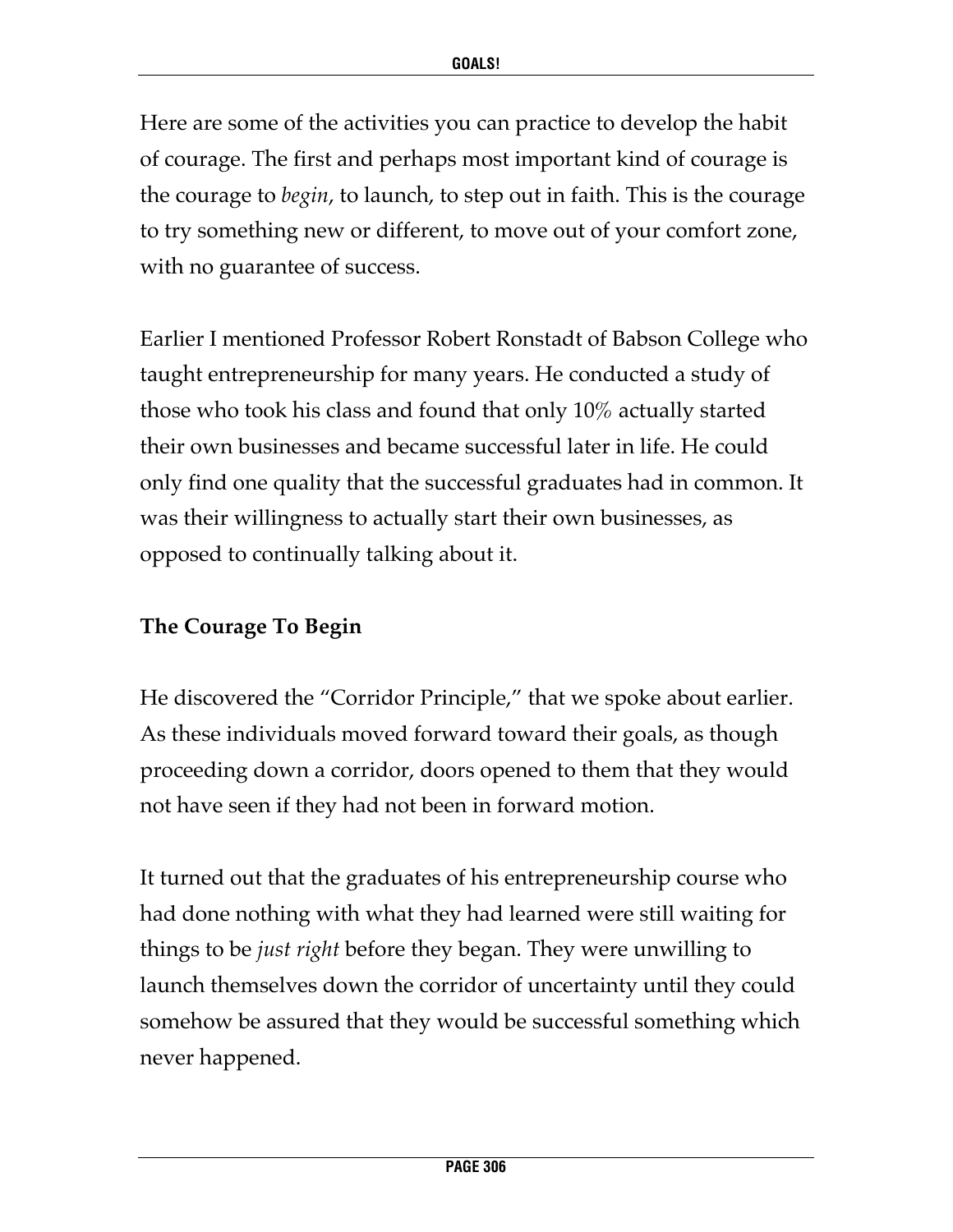### **The Future Belongs To The Risk Takers**

The future belongs to the *risk takers*, not the security seekers. Life is perverse in the sense that, the more you seek security, the less of it you have. But the more you seek opportunity, the more likely it is that you will achieve the security that you desire.

Whenever you feel fear or anxiety, and you need to bolster your courage to persist in the face of obstacles and setbacks, switch your attention to your goals. Create a clear mental picture of the person that you would like to be, performing the way you would like to perform. There is nothing wrong with thoughts of fear as long as you temper them with thoughts of courage and self-reliance. Whatever you dwell upon, grows . . . so be careful.

The mastery of fear and the development of courage are essential prerequisites for a happy, successful life. With a commitment to acquire the habit of courage, you will eventually reach the point where your fears no longer play a major role in your decisionmaking. You will set big, challenging, exciting goals, and you will have the confidence of knowing that you can attain them. You will be able to face every situation with calmness and self-assurance. And the key is courage.

## **Learn From The Masters**

What if you could sit down with one of the most successful men or women in our society and learn from him or her all the lessons of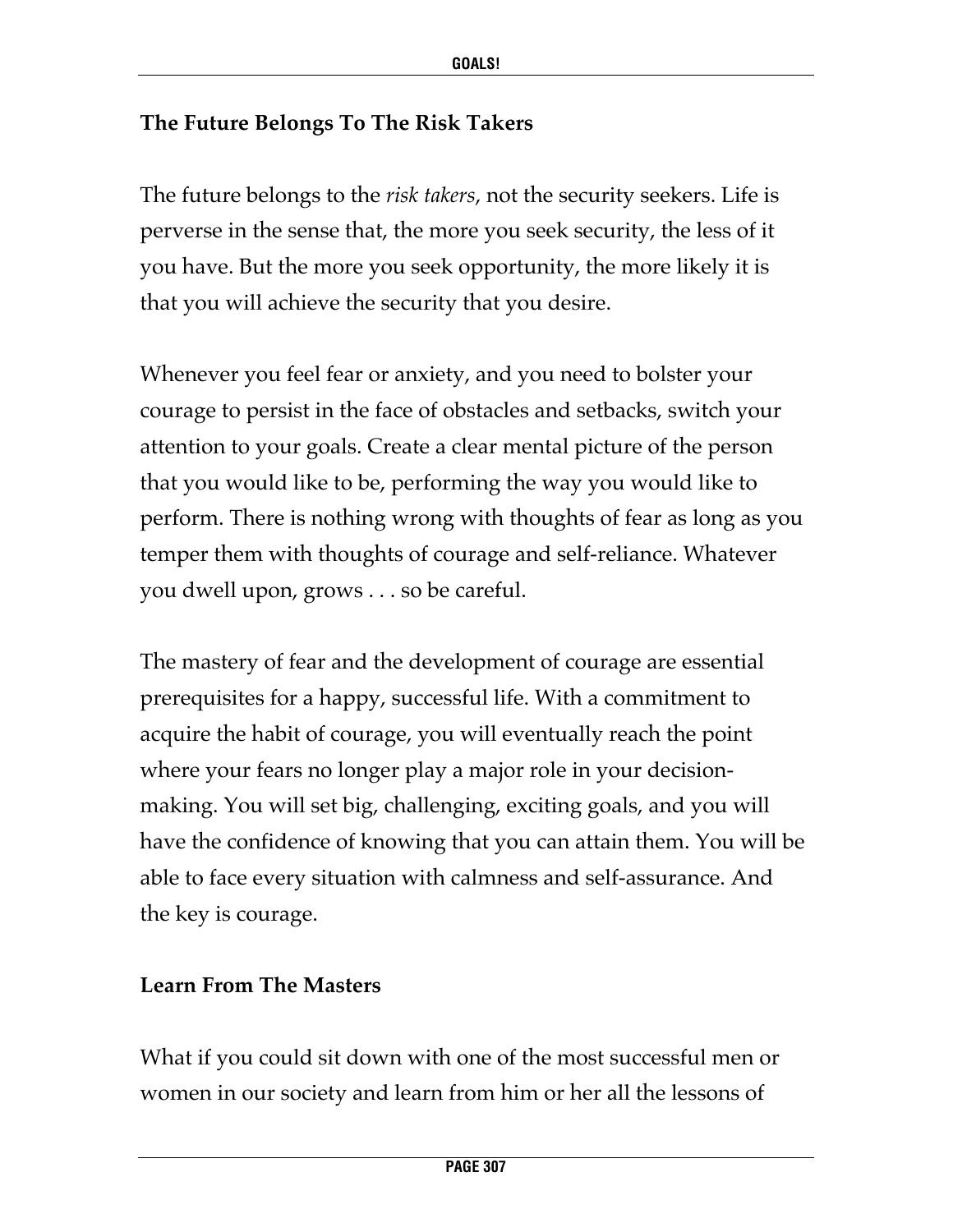success that he or she had taken a lifetime to gather? Do you think that would help you to be more successful?

What if you could sit down with 100 of the most successful men and women who ever lived and learn from their rules, their lessons and their secrets of success? Would that help you to be more successful in your own life? What if you could sit down, over time, with more than 1,000 highly successful men and women? How about 2,000 or 3,000?

## **Action Is Everything**

Your answer is probably that spending time with these extremely successful men and women, learning what they learned in order to achieve their goals, would be of great help to you. The truth is however, is that all of this advice and input would do you no good at all unless you took some specific action on what you had learned. If learning about success was all that it took to do great things with your life, then your success would be guaranteed. The bookstores are full of self-help books, each one of them loaded with ideas that you can use to be more successful. The fact is, however, that all of the best advice in the world will only help you if you can motivate yourself to take persistent, continuous action in the direction of your goals until you succeed.

The probable result of your reading the ideas in this book has been that you have made some specific decisions about things that you are going to do more of, and things that you are going to do *less of*. You have set certain goals for yourself in different areas of your life, and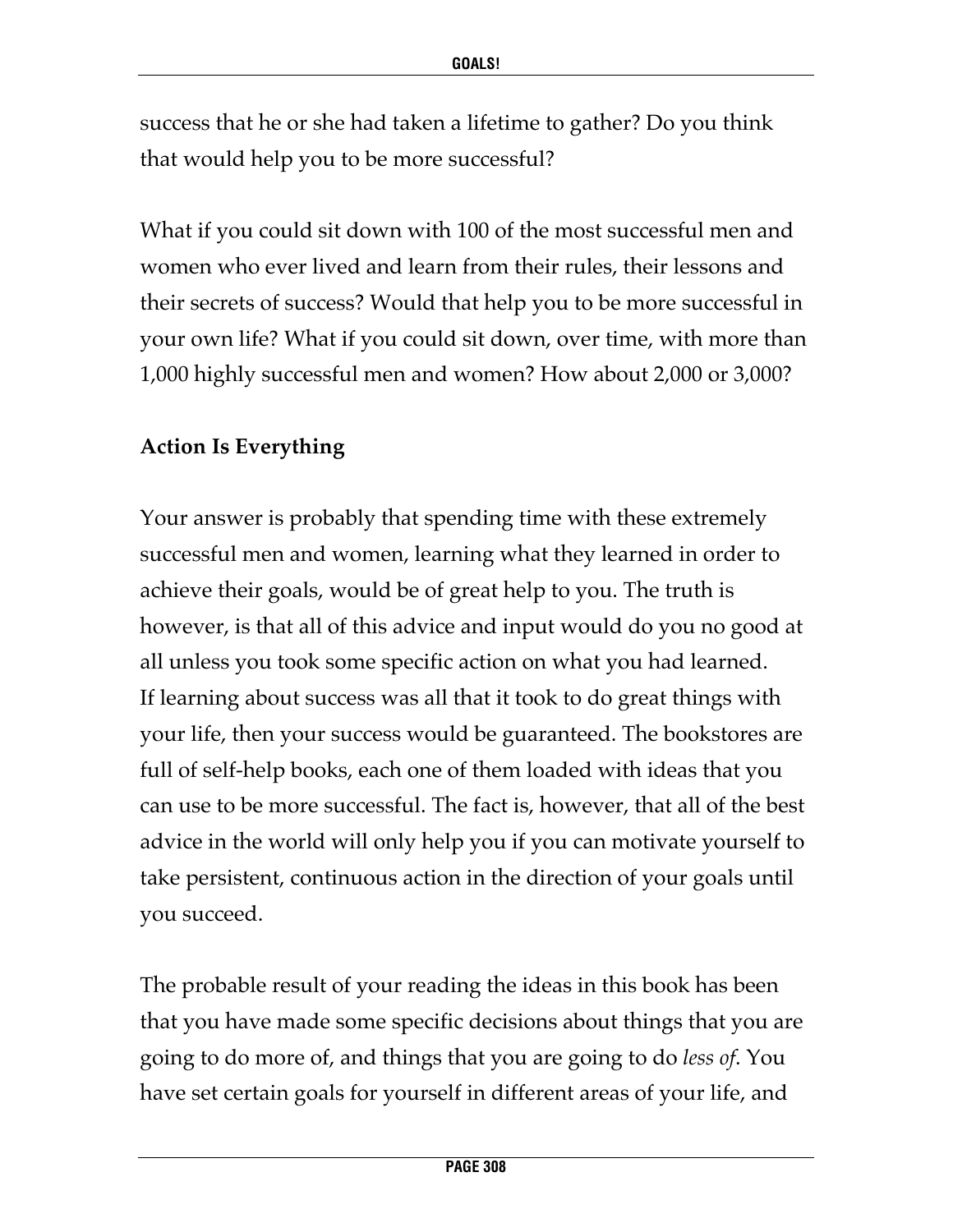you have made resolutions that you are determined to follow through on. The most important question for your future now is simply: "Will you do what you have resolved to do?"

# **Self-Discipline is the Core Quality**

The most important single quality for success is self-discipline. Selfdiscipline means that you have the ability, within yourself, based on your strength of character and willpower, to *"do what you should do, when you should do it, whether you feel like it or not."*

Character is the ability to follow through on a resolution after the enthusiasm with which the resolution was made has passed. It is not what you learn that is decisive for your future. It is whether or not you can put your head down and discipline yourself to pay the price, over and over, until you finally obtain your objective.

You need self-discipline in order to set your goals and to make plans for their accomplishment. You need self-discipline to continually revise and upgrade your plans with new information. You need selfdiscipline to use your time well and to always concentrate on the one thing, the most important thing that you need to do at the moment. You need self-discipline to invest in yourself every day, to build yourself up personally and professionally, to learn what you need to learn in order to enjoy the success of which you are capable.

You need self-discipline to delay gratification, to save your money and to organize your finances so that you can achieve financial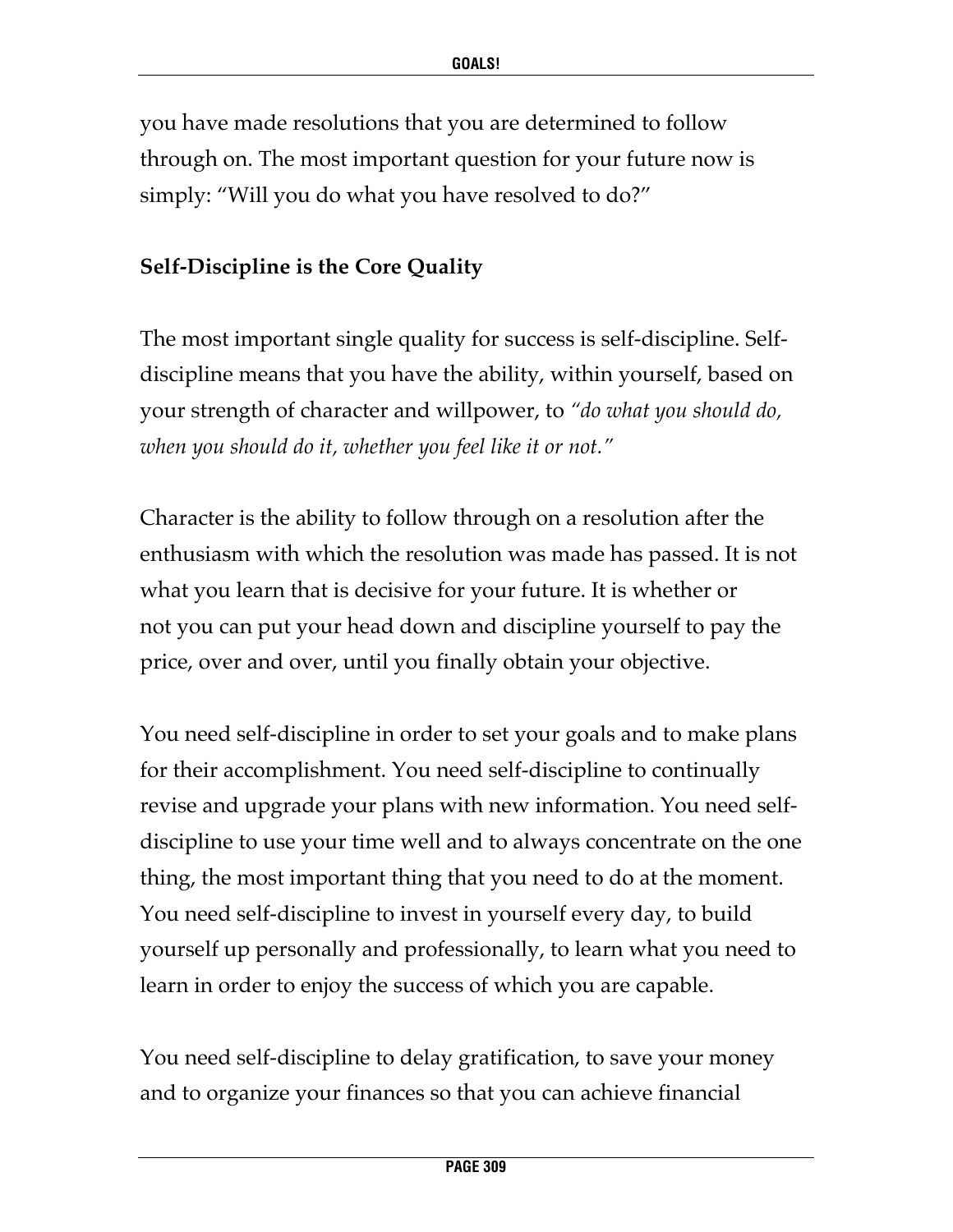independence in the course of your working lifetime. You need selfdiscipline to keep your thoughts on your goals and dreams, and keep them off of your doubts and fears. You need self-discipline to respond positively and constructively in the face of every difficulty. **Persistence is Self-Discipline in Action**

Perhaps the most important demonstration of self-discipline is your level of persistence when the going gets tough. Persistence is selfdiscipline in action. Persistence is the true measure of individual human character. Your persistence is, in fact, your real measure of your belief in yourself and your ability to succeed.

Each time that you persist in the face of adversity and disappointment, you build up the habit of persistence. You build pride, power and self-esteem into your character and your personality. You become stronger and more resolute. You deepen your levels of self-discipline and personal strength. You develop in yourself the iron quality of success, the one quality that will carry you forward and over any obstacle that life can throw in your path.

# **The Common Quality Of Success In History**

The history of the human race is the story of the triumph of persistence. Every great man or woman has had to endure tremendous trials and tribulations before reaching the heights of success and achievement. That endurance and perseverance is what made them great.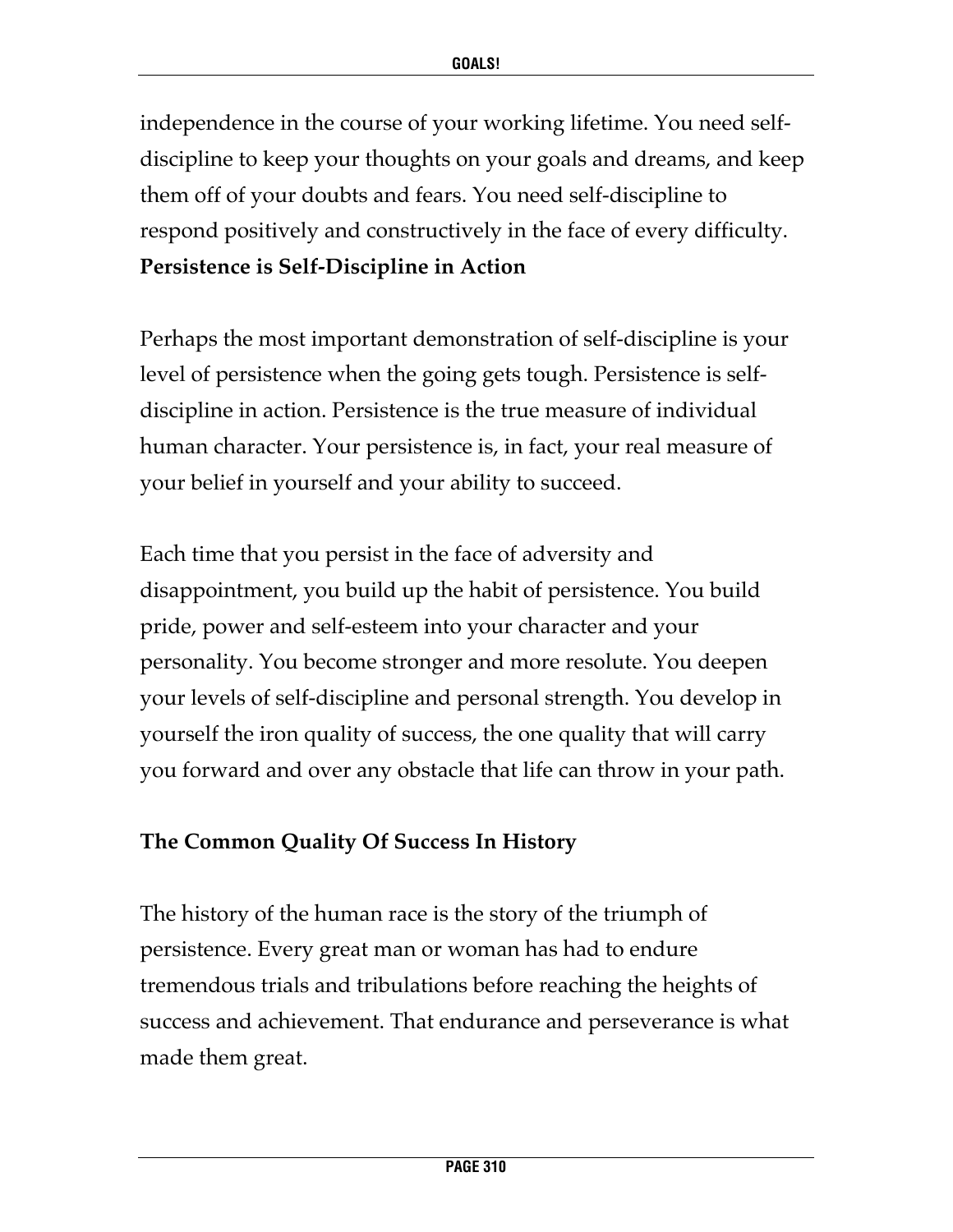Winston Churchill is considered by many to have been the greatest statesman of the  $20<sup>th</sup>$  century. Throughout his life he was known and respected for his courage and persistence. During the darkest hours of World War II, when the German Luftwaffe was bombing Britain, and England stood alone, Churchill's resolute, bulldog tenacity inspired the whole nation to fight on in the face of what many felt was inevitable defeat. John F. Kennedy said of his speeches that, "Churchill marshaled the English language and sent it forward into battle."

One of the greatest speeches in the annals of persistence was Churchill's address to the nation on June  $4<sup>th</sup>$ , 1940, which ended with these words, "We shall not flag or fail. We shall fight in France. We shall fight on the seas and oceans. We shall fight with growing confidence and growing strength in the air. We shall defend our islands, whatever the cost may be. We shall fight on the beaches. We shall fight on the landing grounds. We shall fight in the fields and in the streets. We shall fight in the hills; we shall never surrender." In the later years of his life, Churchill was asked to address a class at his old preparatory school. They asked him if he would share with the young people present what he believed to be the secret of his great success in life. He stood before the assembly, leaning on his cane, shaking a little, and said with a strong voice, "I can summarize the lessons of my life in seven words: never give in; never, never give in."

#### **Your Guarantee of Eventual Success**

What Churchill found, and what you will discover as you move upward and onward toward your goals, is that persistence is the one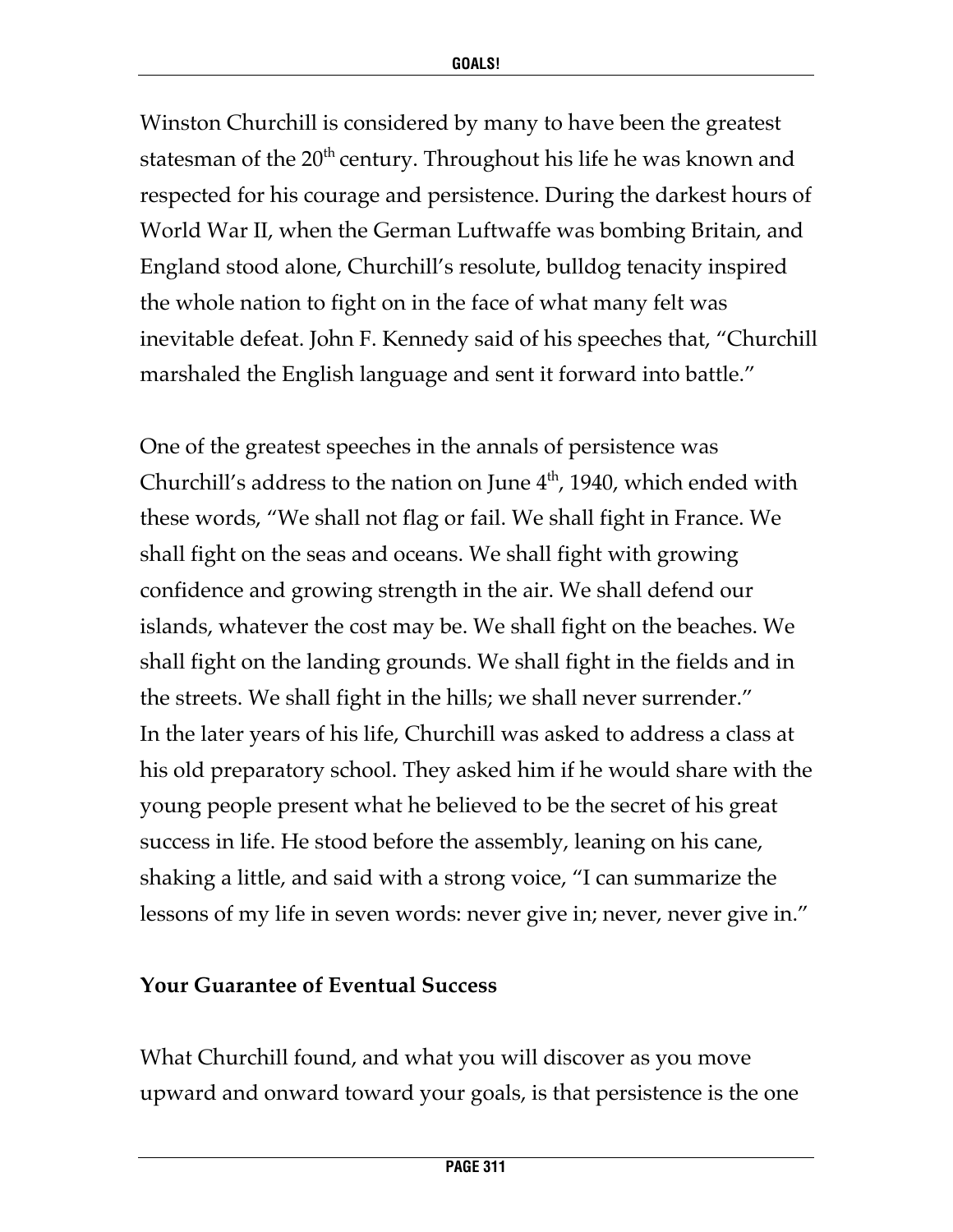quality that guarantees that you will eventually win through.

Calvin Coolidge, a President who was so reluctant to speak in public that he was given the nickname of "Silent Cal," will go down in history for his simple but memorable words on this subject. He wrote: *"Press on. Nothing in the world can take the place of persistence. Talent will not; nothing is more common than unsuccessful men with talent. Genius will not; unrewarded genius is almost a proverb. Education alone will not; the world is full of educated derelicts. Persistence and determination alone are omnipotent."*

## **Persistence is the Hallmark of Success**

Successful businesspeople and entrepreneurs are all characterized by indomitable willpower and unshakable persistence.

In 1895, America was in the grip of a terrible depression. A man living in the Midwest lost his hotel in the midst of this depression and decided to write a book to motivate and inspire others to persist and carry on in spite of the difficulties facing the nation.

His name was Orison Swett Marden. He took a room above a livery stable, and for an entire year, he worked night and day writing a book, which he entitled *Pushing To The Front*. Late one evening, he finally finished the last page of his book and, being tired and hungry, he went down the street to a small café for dinner. While he was away for an hour, the livery stable caught on fire, and by the time he got back, his entire manuscript, more than 800 pages, had been destroyed by the flames.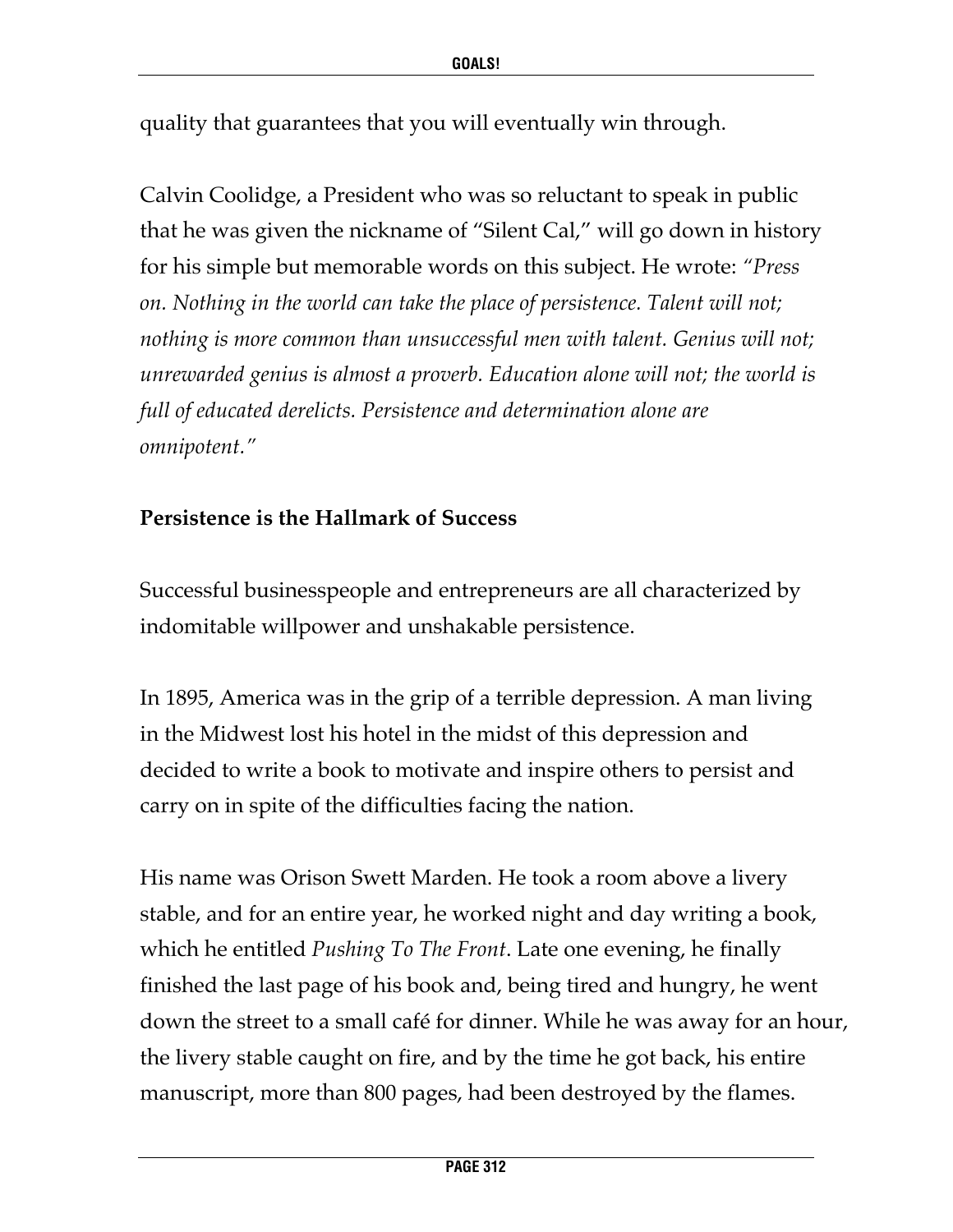Nonetheless, drawing on his inner resources, he sat down and spent another year writing the book over again from scratch. When the book was finished, he offered it to various publishers, but no one seemed to be interested in a motivational book with the country in such a depression and unemployment so high. He then moved to Chicago and took another job. One day he mentioned this manuscript to a friend of his who happened to know a publisher. The book, "Pushing to the Front" was subsequently published and became the runaway bestseller in the nation.

*Pushing To The Front* was acclaimed by the leading businesspeople and politicians in America as being the book that brought America into the 20 $^{\rm th}$  century. It exerted an enormous impact on the minds of decision makers throughout the country, and became the greatest single classic in all of personal development. People like Henry Ford, Thomas Edison, Harvey Firestone and J. P. Morgan all read this book and were inspired by it.

#### **The Two Essential Qualities**

Orison Swett Marden says in his book that, "There are two essential requirements for success. The first is 'get-to-it-iveness,' and the second is 'stick-to-it-iveness.'" He wrote, *"No, there is no failure for the man who realizes his power, who never knows when he is beaten; there is no failure for the determined endeavor; the unconquerable will. There is no failure for the man who gets up every time he falls, who rebounds like a rubber ball, who persists when everyone else gives up, who pushes on when everyone else turns back."*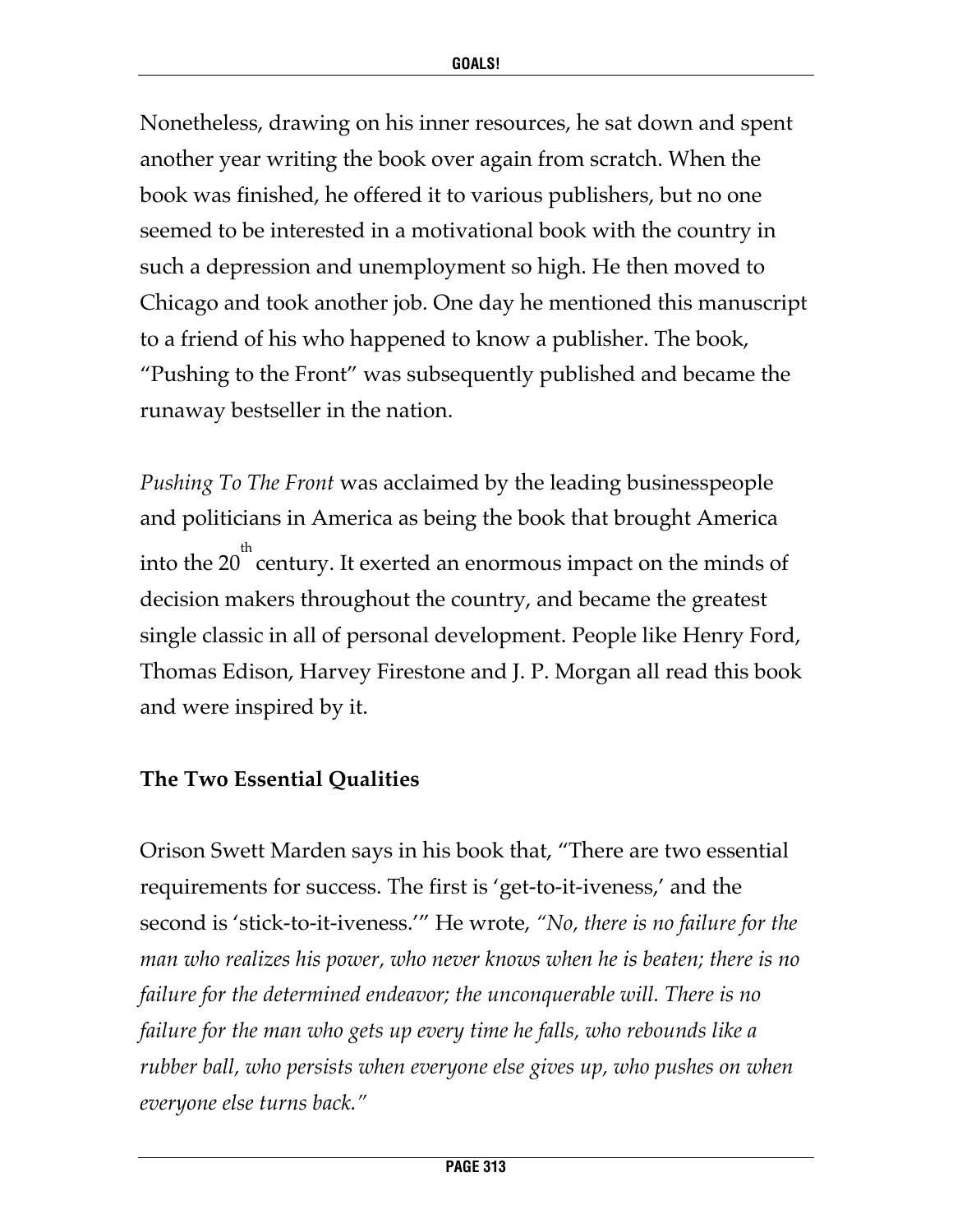Confucius said, more than 4,000 years ago, *"Our greatest glory is not in never falling, but in rising every time we fall."*

James J. Corbett, one of the first world heavyweight boxing champions, said that, *"You become a champion by fighting one more round. When things are tough, you fight one more round."* Yogi Berra said this, *"It's not over until it's over."* And the fact is that it's never over as long as you continue to persist.

Elbert Hubbard wrote, *"There is no failure except in no longer trying. There is no defeat except from within, no really insurmountable barrier save our own inherent weakness of purpose."*

Vince Lombardi said, *"It's not whether you get knocked down. It's whether you get up again."*

All of these successful men and women had learned how critical the quality of persistence is in achieving greater goals and objectives. Successful men and women are hallmarked by their incredible persistence, by their refusal to quit, no matter what the external circumstances. The one quality that absolutely guarantees success in business, in financial accumulation, and in life is this indomitable willpower and the willingness to stick at it when everything in you wants to stop and rest or go back and do something else.

#### **Persistence is Your Greatest Asset**

Perhaps your greatest asset is simply your ability to keep at it longer than anyone else. B. C. Forbes, the founder of *Forbes* Magazine, who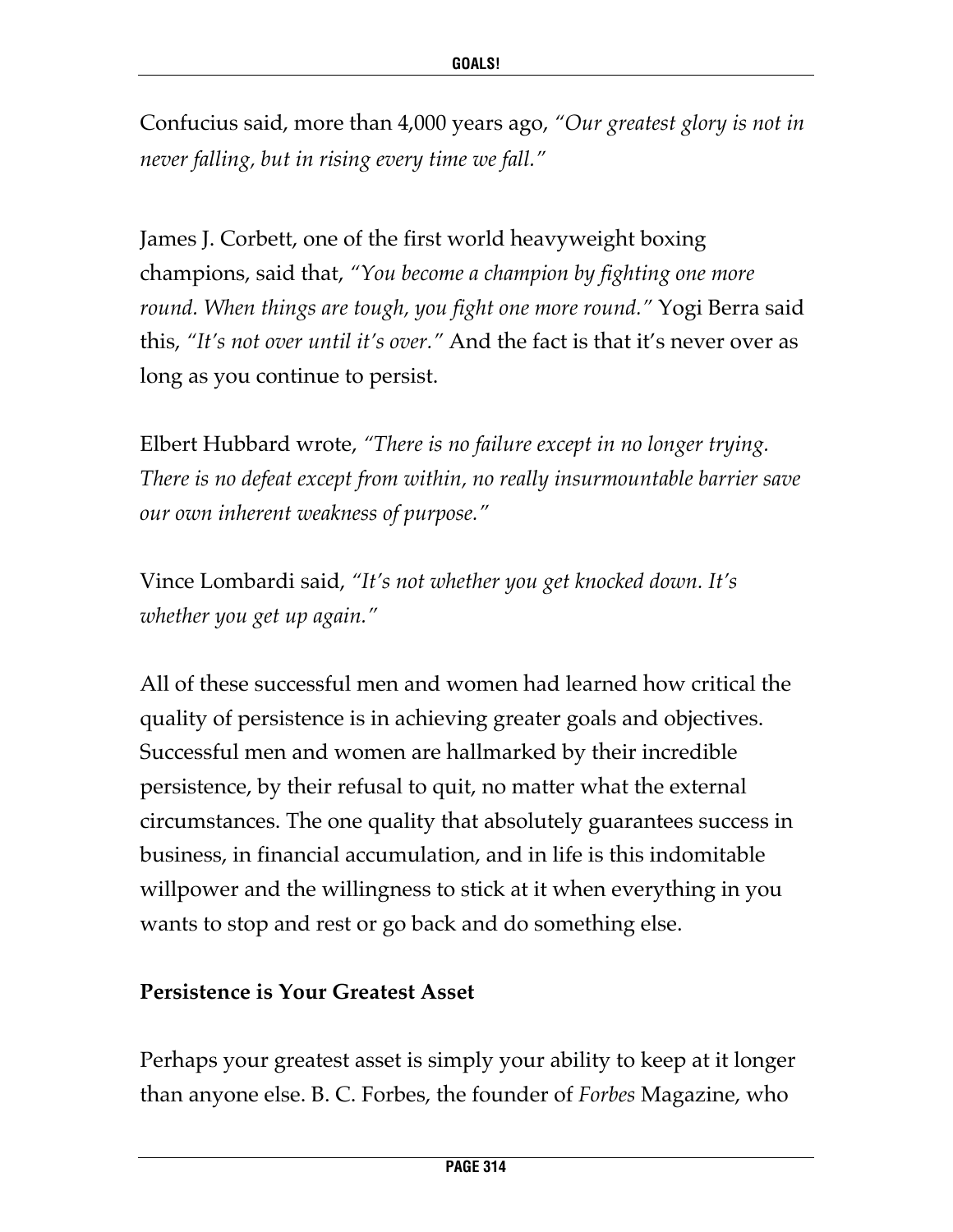built it into a major publication during the darkest days of the depression, wrote, *"History has demonstrated that the most notable winners usually encountered heartbreaking obstacles before they triumphed. They won because they refused to become discouraged by their defeat."*

John D. Rockefeller, at one time the richest self-made man in the world, wrote, *"I do not think there is any other quality so essential to success of any kind, as the quality of perseverance. It overcomes almost everything, even nature."*

Conrad Hilton, who started with a dream and a small hotel in Lubbock, Texas, and went on to build one of the most successful hotel corporations in the world, said, *"Success seems to be connected with action. Successful men keep moving. They make mistakes, but they don't quit."*

Thomas Edison, the greatest *failure*, and also the greatest *success*, in the history of invention, failed at more experiments than any other inventor of the 20 $^{\rm th}$  century. He also perfected and was granted more patents for commercial processes than any other inventor of his age. He described his philosophy in these words: *"When I have fully decided that a result is worth getting, I go ahead on it and make trial after trial until it comes. Nearly every man who develops an idea, works it up to the point where it looks impossible, and then gets discouraged. That's not the place to become discouraged."*

Alexander Graham Bell talked about persistence in these words, *"What this power is I cannot say; all I know is that it exists and it becomes*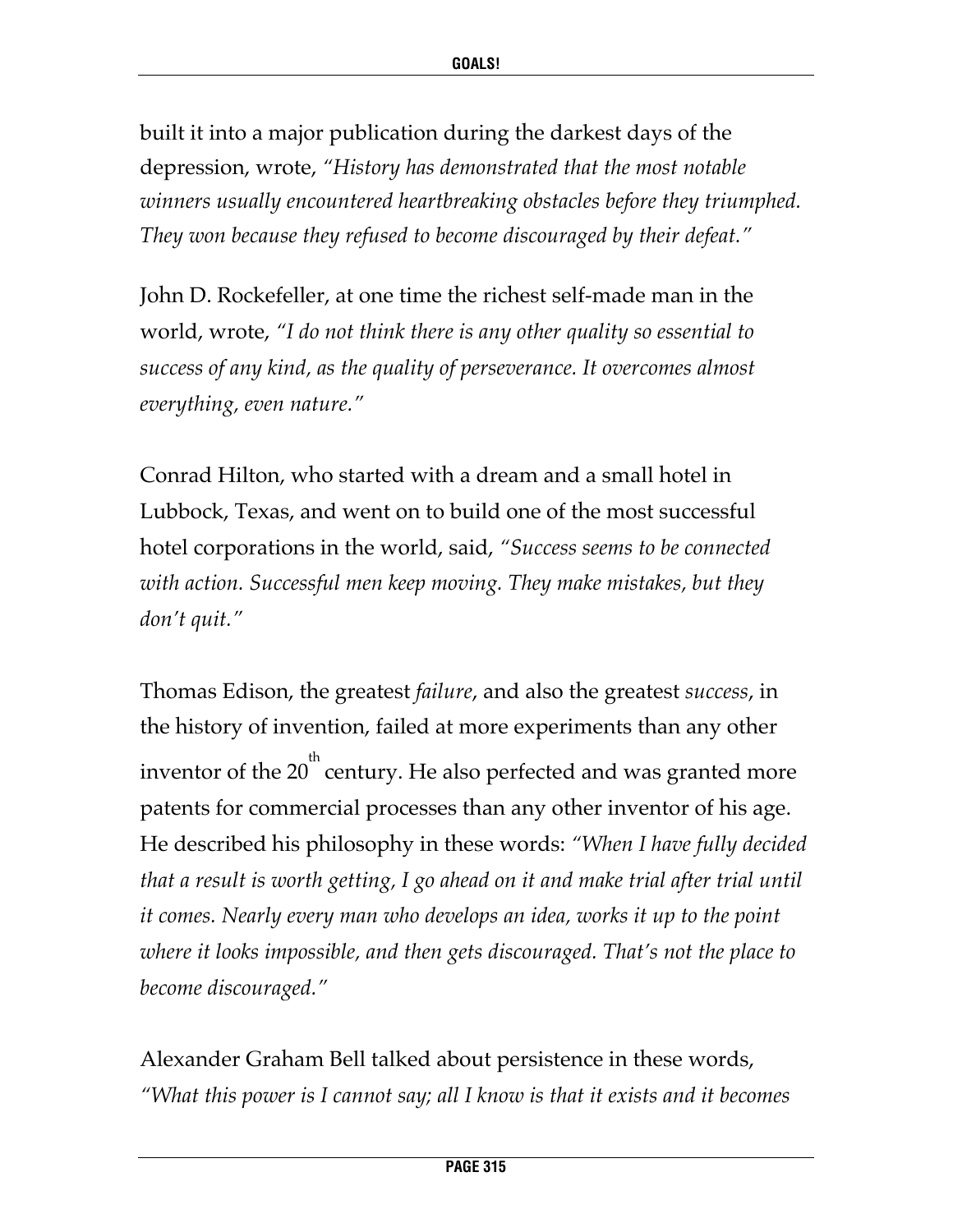*available only when a man is in that state of mind in which he knows exactly what he wants and is fully determined not to quit until he finds it."*

Rene McPhearson, who built build Dana Corporation into one of the great American success stories, summarized his philosophy by saying, *"You just keep pushing. You just keep pushing. I made every mistake that could be made, but I just kept pushing."*

#### **The Great Paradox**

There is an interesting and important paradox in life that you need to be aware of. It is that if you are an intelligent person, you do everything possible to organize your life in such a way that you minimize and avoid adversity and disappointment. This is a sensible and rational thing to do. All intelligent people, following the path of least resistance to achieve their goals, do everything possible to minimize the number of difficulties and obstacles that they will face in their day-to-day activities.

## **Disappointment is Inevitable**

Yet, in spite of our best efforts, disappointments and adversity are normal and natural, unavoidable parts of life. Benjamin Franklin said that the only things that are inevitable are death and taxes, but every bit of experience shows that disappointment is also inevitable. No matter how well you organize yourself and your activities, you will experience countless disappointments, setbacks, obstacles and adversity over the course of your life. And the higher and more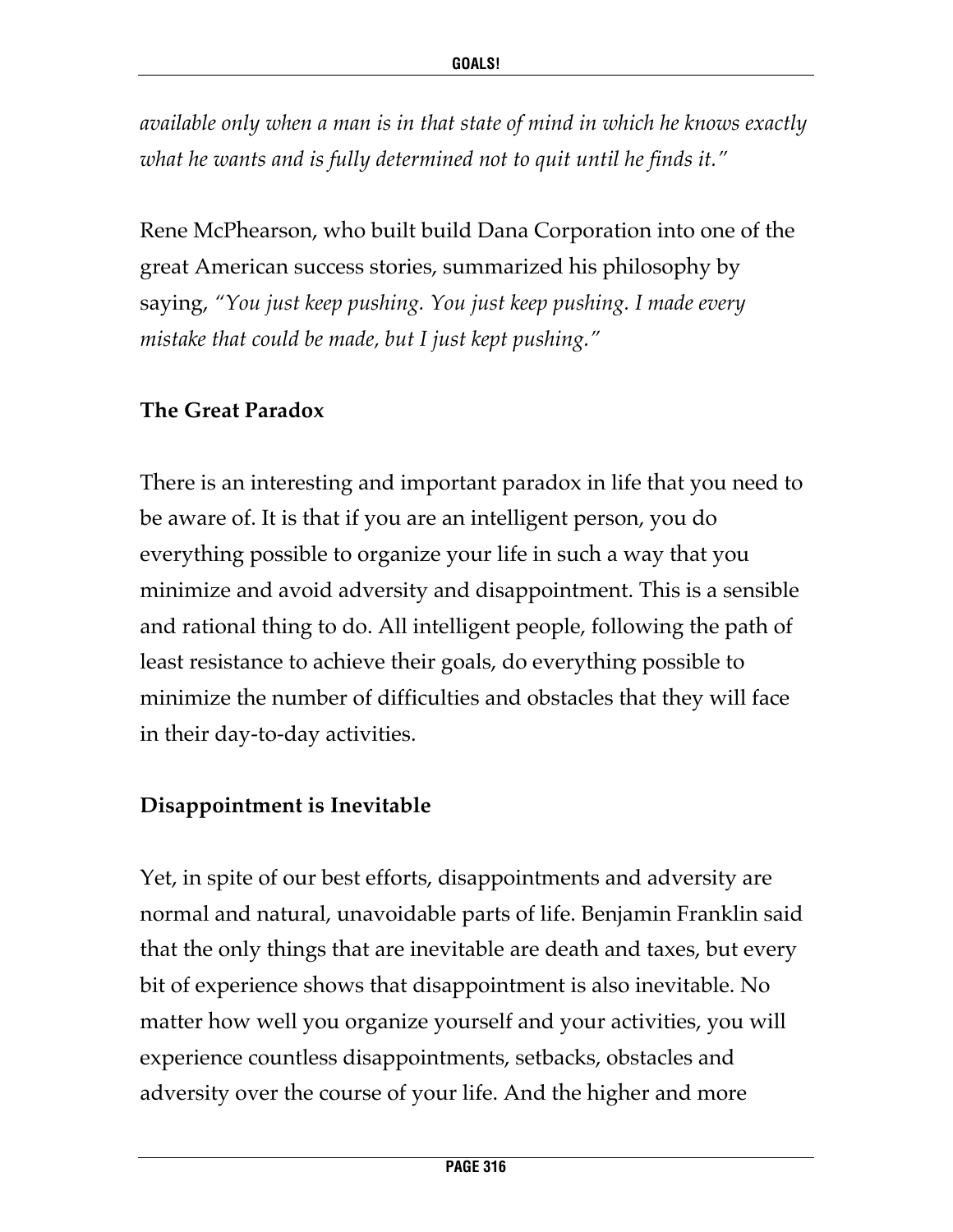challenging the goals that you set for yourself, the more disappointment and adversity you will experience.

This is the paradox. It is impossible for us to evolve and grow and develop to our full potentials except to the degree to which we face adversity and learn from it. All of the great lessons of life come as the result of setbacks and temporary defeats which we have done our utmost to avoid. Adversity therefore comes *unbidden*, in spite of our best efforts. And yet without it, we cannot grow into the kind of people who are capable of scaling the heights and achieving great goals.

#### **Adversity is What Tests Us**

Throughout history, great thinkers have reflected on this paradox and have concluded that adversity is the test that you must pass on the path to accomplishing anything worthwhile. Herodotus, the Greek philosopher, said, *"Adversity has the effect of drawing out strength and qualities of a man that would have lain dormant in its absence."*

The very best qualities of strength, courage, character and persistence are brought out in you when you face your greatest challenges and you respond to them positively and constructively. Everyone faces difficulties every step of the way. The difference between the high achiever and the low achiever is simply that the high achiever utilizes adversity and struggles for growth, while the low achiever allows difficulties and adversity to overwhelm him or her and leave him or her discouraged and dejected.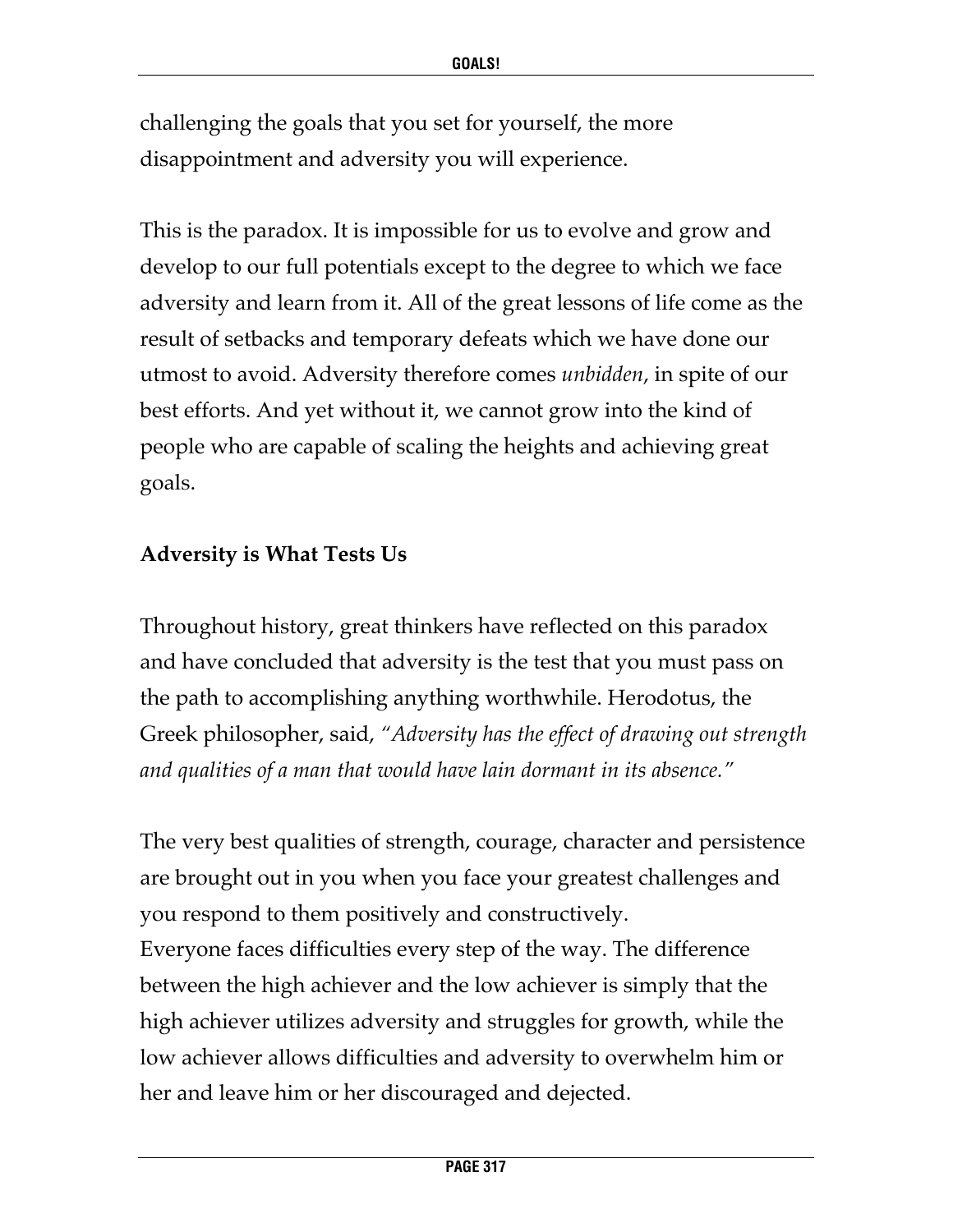#### **Bounce Back From Disappointment**

The work by Abraham Zaleznik at Harvard proved that the way you respond to disappointment is usually an accurate predictor of how likely you are to achieve great success. If you respond to disappointment by learning the very most from it and then by putting it behind you and pressing forward, you are very likely to accomplish great things in the course of your life.

#### **Success Comes One Step Beyond Failure**

This is another remarkable discovery. Your greatest successes almost invariably come one step beyond when everything inside of you says to quit. Men and women throughout history have been amazed to find that their great breakthroughs came about as a result of persisting in the face of all disappointment and all evidence to the contrary. This final act of persistence, which is often called the "persistence test," seems to precede great achievements of all kinds. H. Ross Perot, who started EDP Industries with \$1,000 and who built it into a fortune of almost three billion dollars, is one of the most successful self-made entrepreneurs in American history. He said this;  *"Most people give up just when they are about to achieve success. They quit on the one-yard line. They give up at the last minute of the game, one foot away from the winning touchdown."*

Herodotus also wrote, *"Some men give up their designs when they have almost reached the goal; while others, on the contrary, obtain a victory by exerting, at the last moment, more vigorous efforts than ever before."*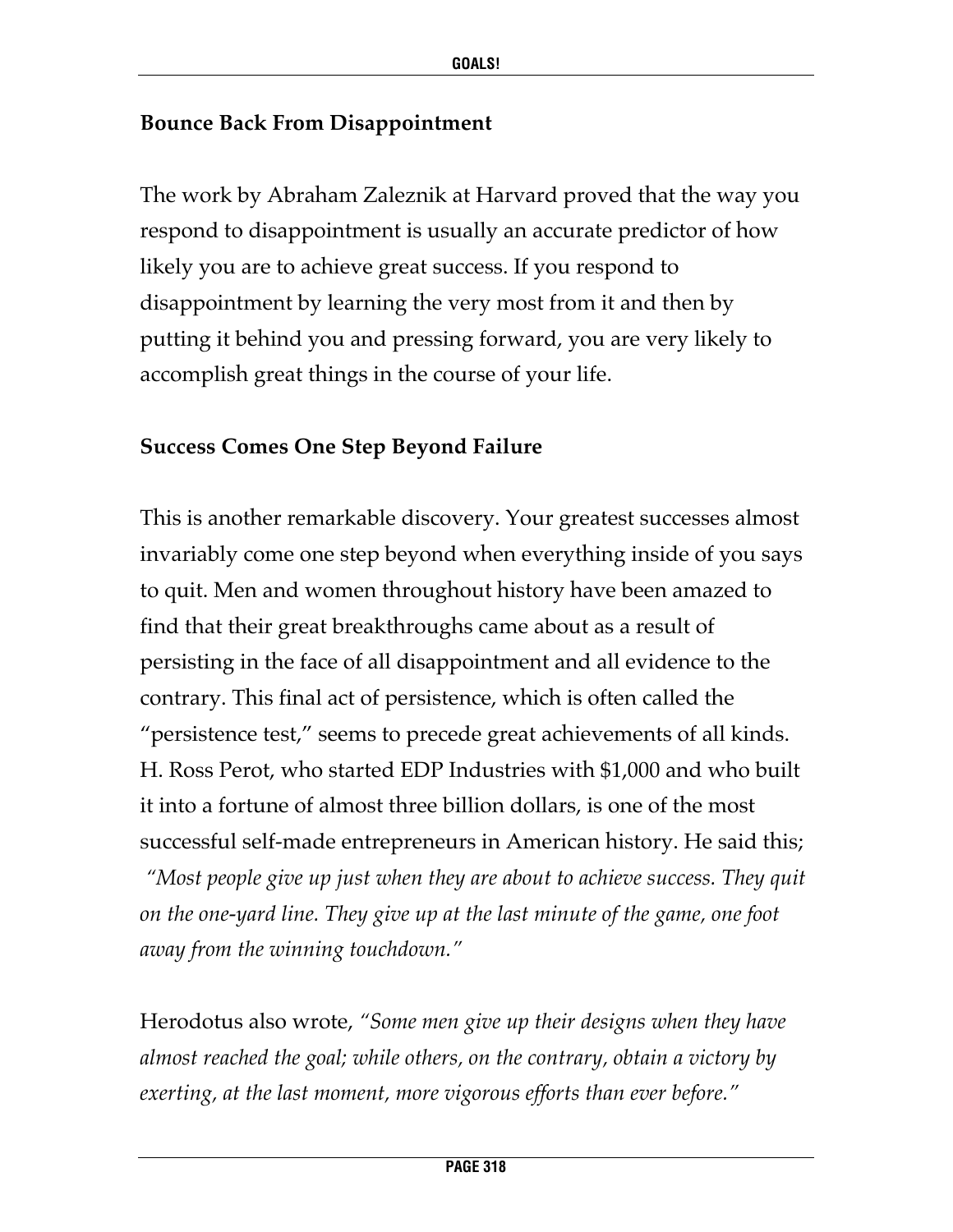You find this principle of persistence, of keeping on, in the life and work of countless great men and women. Florence Scovel Shinn wrote that, *"Every great work, every big accomplishment, has been brought into manifestation through holding to the vision, and often just before the big achievement comes apparent failure and discouragement."*

Napoleon Hill, in his classic, *Think and Grow Rich*, wrote, *"Before success comes in any man's life, he is sure to meet with much temporary defeat and, perhaps, some failure. When defeat overtakes a man, the easiest and most logical thing to do is quit. And that is exactly what the majority of men and women do."*

Harriet Beecher Stowe, who wrote the *Battle Hymn of the Republic*, also wrote these words, *"Never give up then, for that is just the place and time that the tide will turn."*

What you do not see — what most people never suspect of existing — is the silent but irresistible power which comes to your rescue when you fight on in the face of discouragement.

Claude M. Bristol wrote, *"It's the constant and determined effort that breaks down all resistance, sweeps away all obstacles."*

James Whitcome Riley put it this way, *"The most essential factor is persistence — the determination never to allow your energy or enthusiasm to be dampened by the discouragement that must inevitably come."*

The power to hold on, in spite of everything, to endure — this is the winner's quality. Persistence is the ability to face defeat again and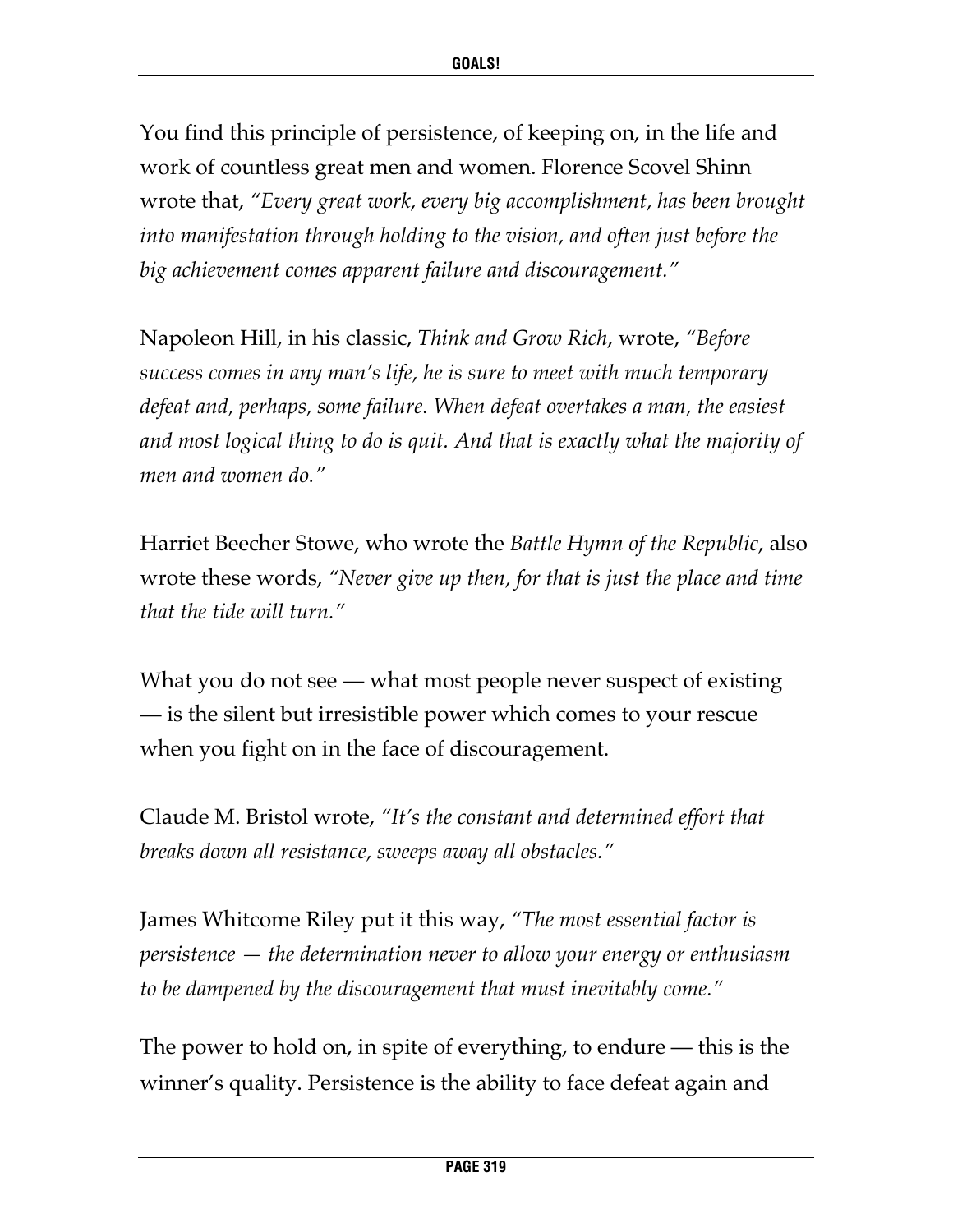again without giving up — to push on in the face of great difficulty. There is a poem by an anonymous author that I think everyone should read and memorize and recite to himself or herself when tempted to quit or to stop trying. This poem is called Don't Quit.

## **Don't Quit**

When things go wrong, as they sometimes will. When the road you're trudging seems all up hill. When the funds are low and the debts are high. And you want to smile, but you have to sigh. When care is pressing you down a bit. Rest, if you must, but don't you quit. Life is queer with its twists and turns. As every one of us sometimes learns. And many a failure turns about When he might have won had he stuck it out: Don't give up though the pace seems slow — You may succeed with another blow. Success is failure turned inside out — The silver tint of the clouds of doubt. And you never can tell how close you are. It may be near when it seems so far: So stick to the fight when you're hardest hit — It's when things seem worst that you must not QUIT.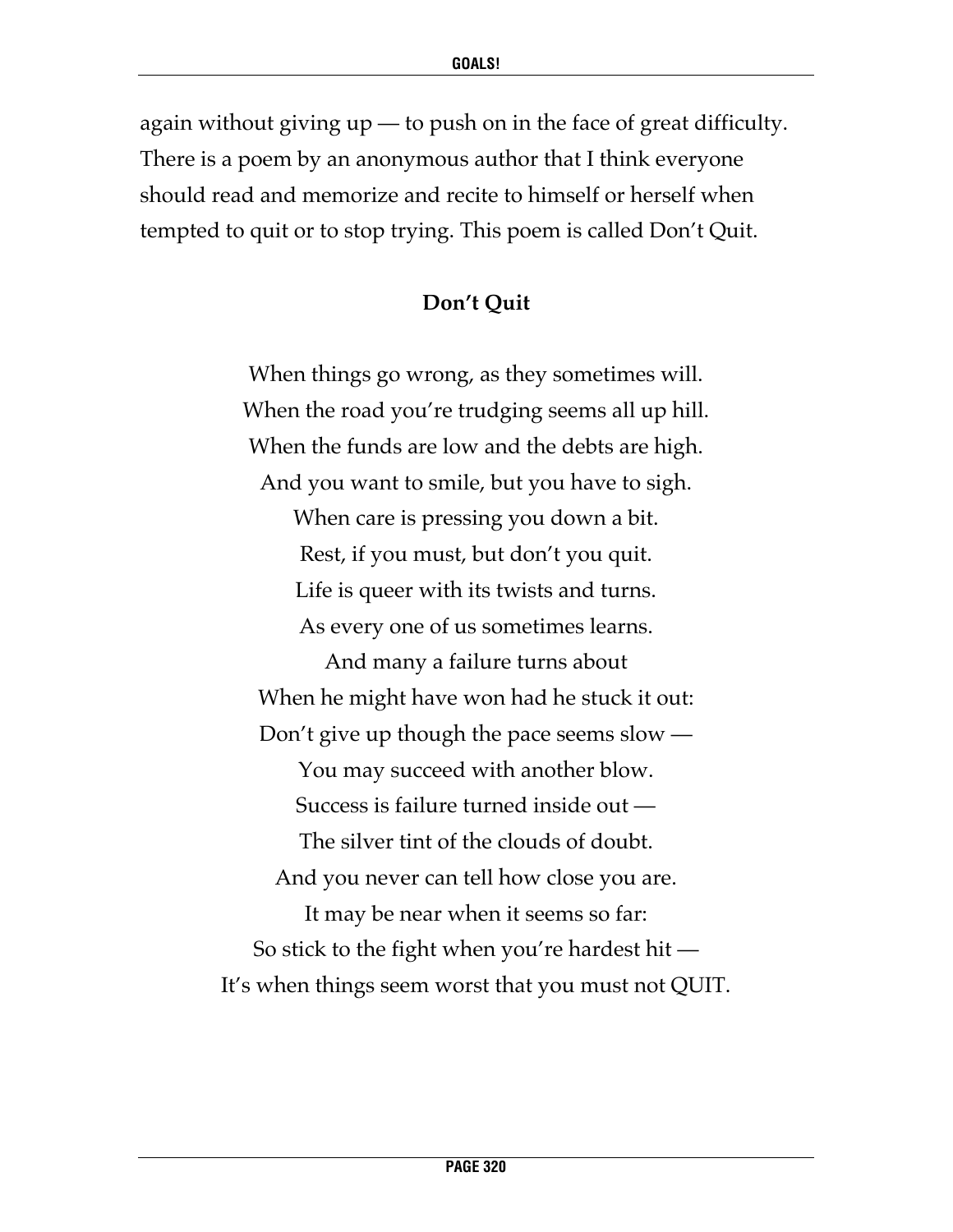## **Persist Until You Succeed:**

- 1. Identify the biggest challenge or problem facing you today on the way to achieving your biggest goal. Imagine that it has been sent to test your resolve and desire. Decide that you will never give up.
- 2. Think back over your life and identify the occasions where your determination to persist was the key to your success. Remind yourself of those experiences whenever you face difficulties or discouragement of any kind.
- 3. Resolve in advance that, as long as you intensely desire your goal, you will never give up until you achieve it.
- 4. Look into every problem, difficulty, obstacle or setback for the seed of an equal or greater benefit or opportunity. You will always find something that can help you.
- 5. In every situation, resolve to be solution oriented and action oriented. Think always in terms of the things you can do right now to solve your problems or achieve your goals, and then get started! Never give up.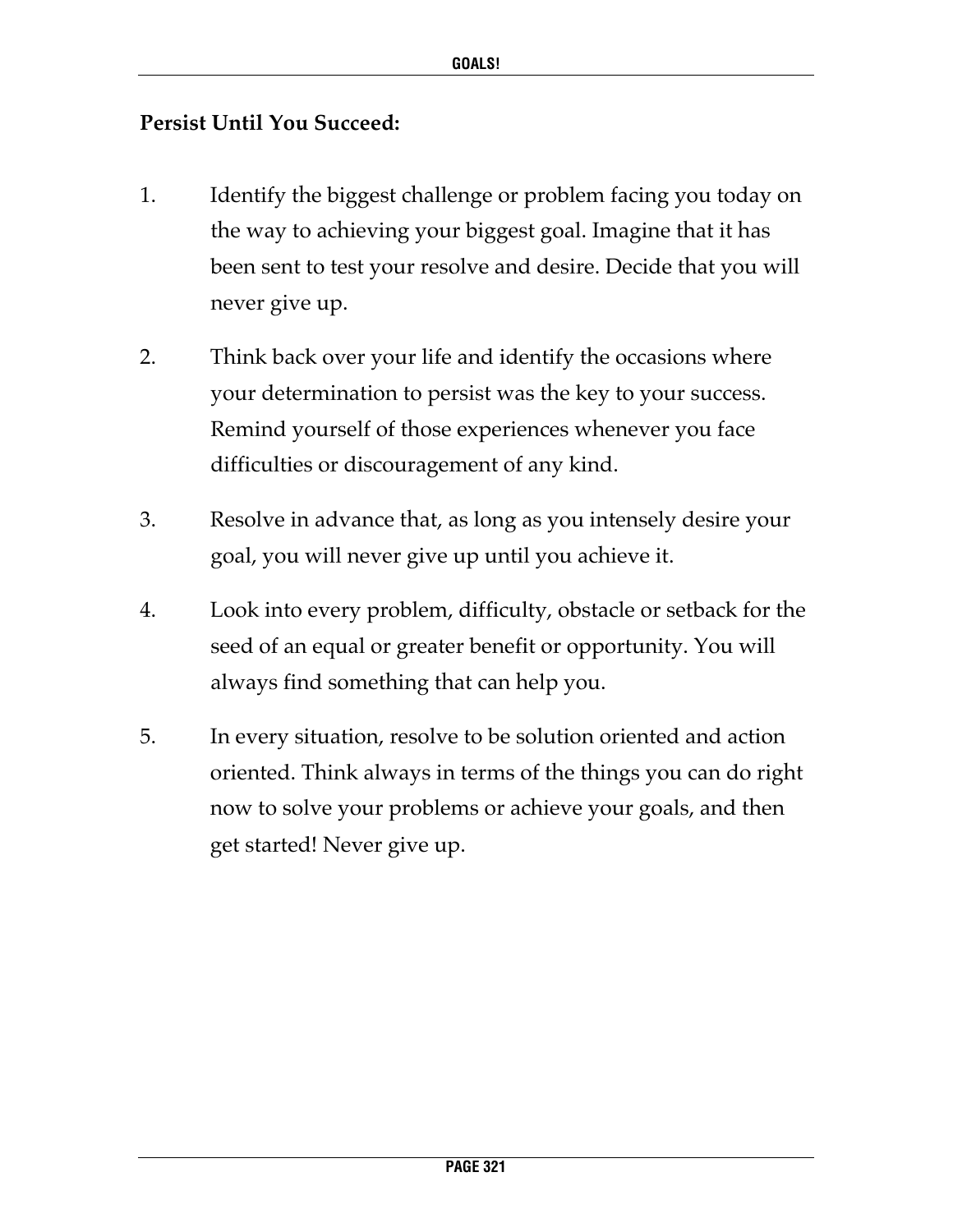## **CONCLUSION Take Action Today**

You have now learned perhaps the most comprehensive strategy for setting and achieving goals that has ever been put together in one book. By practicing these rules and principles, you can accomplish more in the coming months and years than most people accomplish in a lifetime.

The most important quality you can develop for lifelong success is the habit of taking action on your plans, goals, ideas and insights. The more often you try, the sooner you will *triumph.* There is a direct relationship between the number of things you attempt and your accomplishments in life. Here are the 21 steps for setting and achieving goals, and for living a wonderful life.

- 1. **Unlock Your Potential**  Always remember that your true potential is unlimited. Whatever you have accomplished in life up to now has only been a preparation for the amazing things you can accomplish in the future.
- 2. **Take Charge of Your Life**  You are completely responsible for everything you are today, for everything you think, say and do, and for everything you become from this moment forward. Refuse to make excuses or to blame others. Instead, make progress toward your goals every day.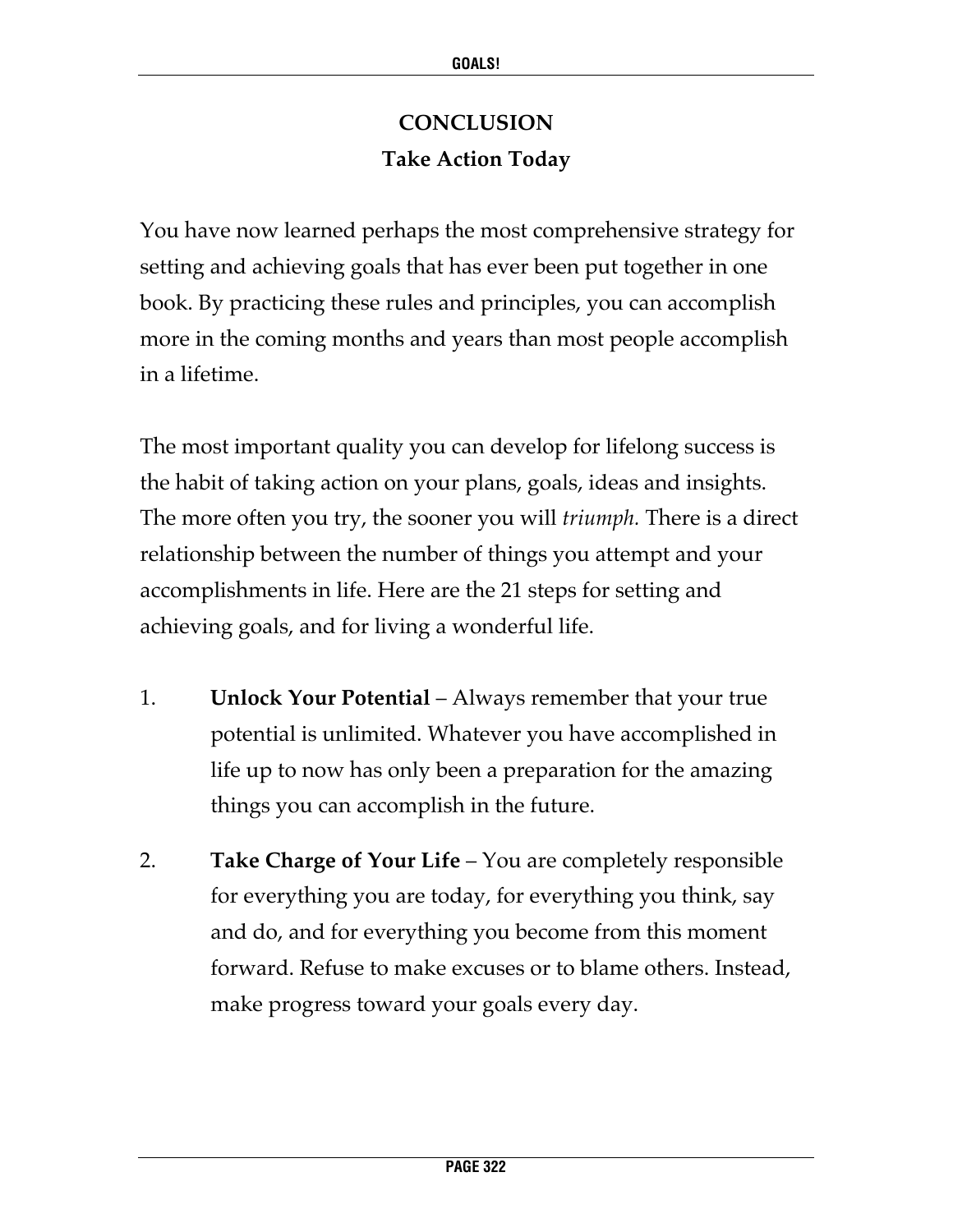- 3. **Create Your Own Future**  Imagine that you have no limitations on what you can do, be or have in the months and years ahead. Think about and plan your future as if you had all the resources you needed to create any life that you desire.
- 4. **Clarify Your Values**  Your innermost values and convictions define you as a person. Take the time to think through what you really believe in and care about in each area of your life. Refuse to deviate from what you feel is right for you.
- 5. **Determine Your True Goals**  Decide for yourself what you really want to accomplish in every area of your life. Clarity is essential for happiness and high performance living.
- 6. **Decide Upon Your Major Definite Purpose**  You need a central purpose to build your life around. There must be a single goal that will help you to achieve your other goals more than any other. Decide what it is for you and work on it all the time.
- 7. **Analyze Your Beliefs**  Your beliefs about your own abilities, and about the world around you, will have more of an impact on your feelings and actions than any other factor. Make sure that your beliefs are positive and consistent with achieving everything that is possible for you.
- 8. **Start At The Beginning**  Do a careful analysis of your starting point before you set off toward the achievement of your goal. Determine your exact situation today and be both honest and realistic about what you want to accomplish in the future.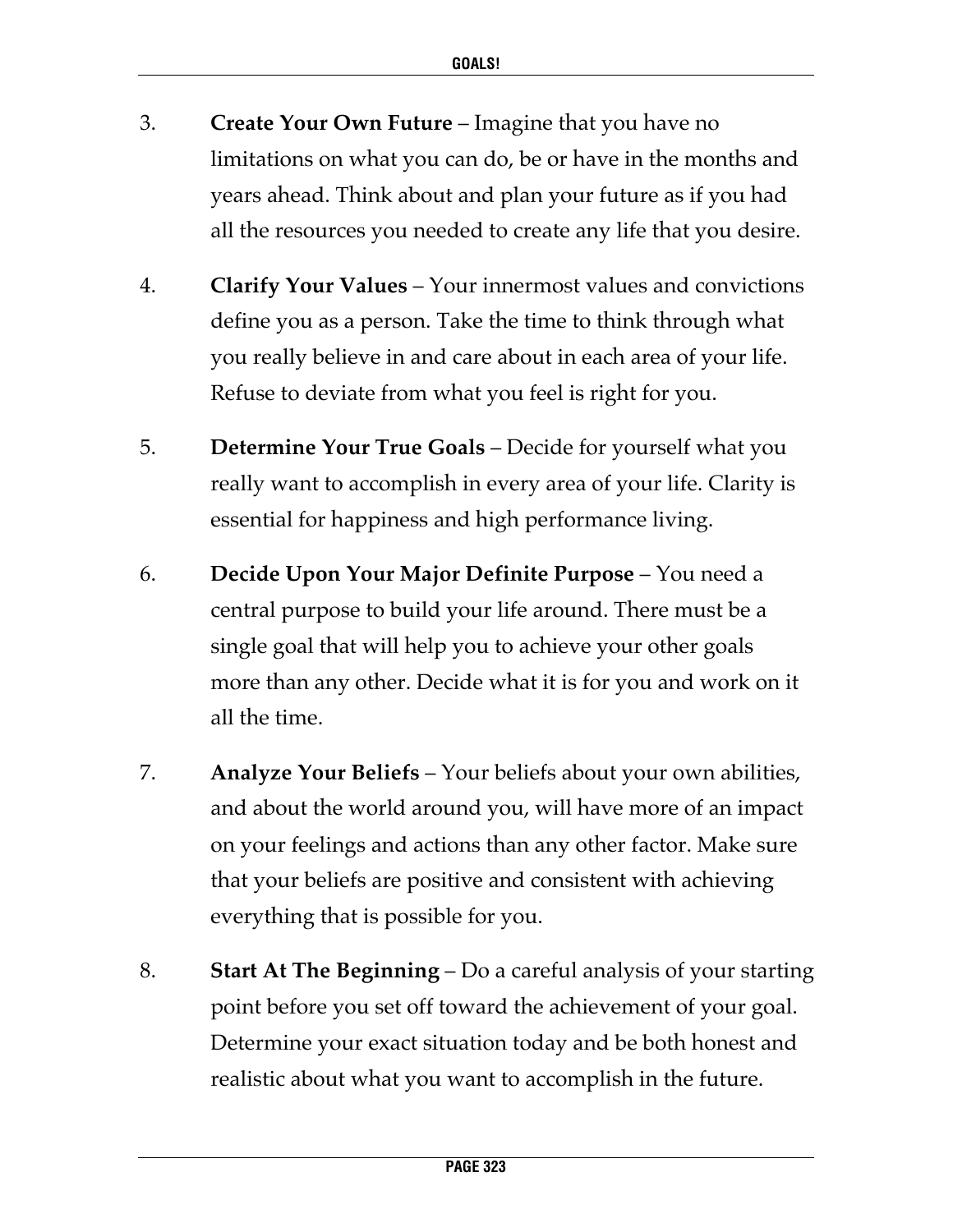- 9. **Measure Your Progress**  Set clear benchmarks, measures, metrics and scorecards for yourself on the road to your goals. These measures help you to assess how well you are doing and enable you to make necessary adjustments and corrections as you go along.
- 10. **Remove The Roadblocks**  Success boils down to the ability to solve problems and remove obstacles on the path to your goal. Fortunately, problem solving is a skill you can master with practice, and thereby achieve your goals faster than you ever thought possible.
- 11. **Become An Expert In Your Field**  You have within you, right now, the ability to be one of the very best at what you do, to join the top 10% in your field. Set this as a goal, work on it every day, and never stop working at it until you get there.
- 12. **Associate With The Right People**  Your choices of people with whom to live, work and socialize will have more of an effect on your success than any other factor. Resolve today to associate only with people you like, respect and admire. Fly with the eagles if you want to be an eagle yourself.
- 13. **Make a Plan Of Action** An ordinary person with a well thought-out plan will run circles around a genius without one. Your ability to plan and organize in advance will enable you to accomplish even the biggest and most complex goals.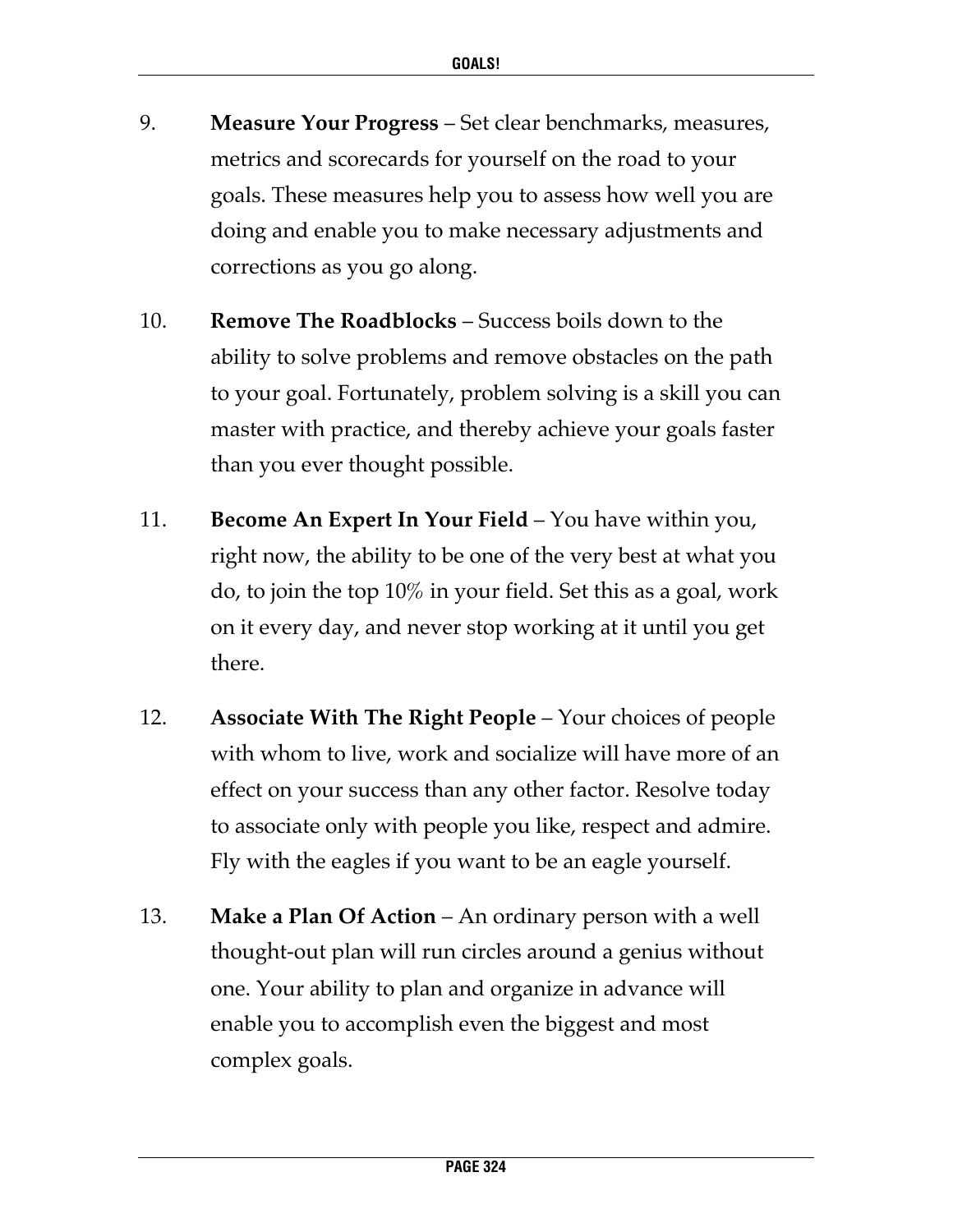- 14. **Manage Your Time Well**  Learn how to double and triple your productivity, performance and output by practicing practical and proven time management principles. Always set priorities before you begin, and then concentrate on the most valuable use of your time.
- 15. **Review Your Goals Daily** Take time every day, every week, every month to review and reevaluate your goals and objectives. Make sure that you are still on track and that you are still working toward things that are important to you. Be prepared to modify your goals and plans with new information.
- 16. **Visualize Your Goals Continually** Direct the movies of your mind. Your imagination is your preview of your life's coming attractions. Repeatedly "see" your goals as if they already existed. Your clear, exciting mental images activate all your mental powers and attract your goals into your life.
- 17. **Activate Your Superconscious Mind**  You have within you and around you an incredible power that will bring you everything and anything you want or need. Take the time regularly to tap into this amazing source of ideas and insights for goal attainment.
- 18. **Remain Flexible At All Times**  Be clear about your goal but be flexible about the process of achieving it. Be constantly open to new, better, faster, cheaper ways to achieve the same result, and if something is not working, be willing to try a different approach.